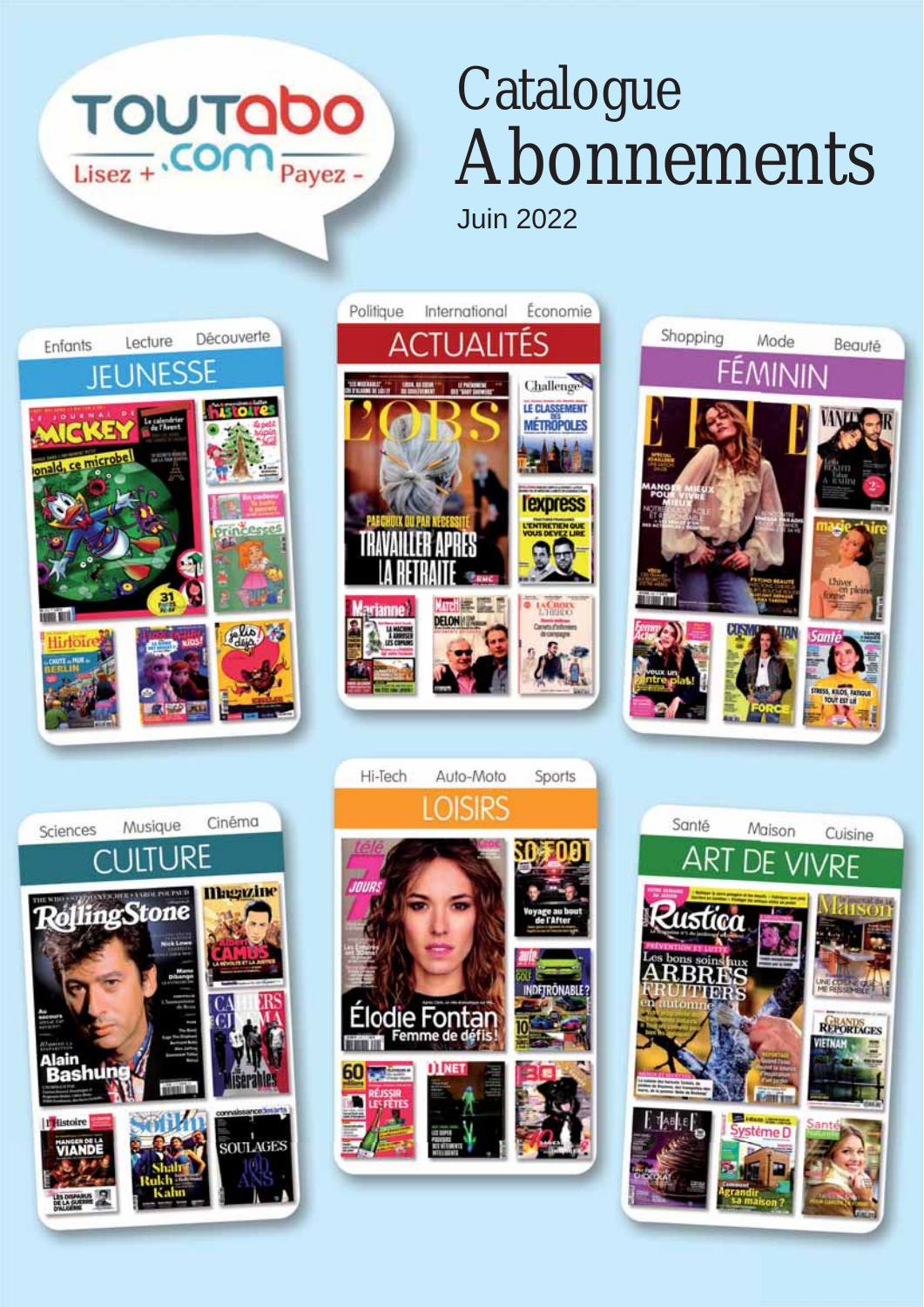|                     | <b>QUOTIDIENS</b>                                 |                                                            |                        |                    |                      |                           |                   |
|---------------------|---------------------------------------------------|------------------------------------------------------------|------------------------|--------------------|----------------------|---------------------------|-------------------|
| <b>Code Formule</b> | <b>TITRE</b>                                      | DUREE DE L'ABONNEMENT                                      | <b>Kiosque</b>         | <b>Toutabo</b>     | Eco.                 |                           | % Code2 Numérique |
| MDQ1A4              | LE MONDE                                          | 12 MOIS - 312N° EDITION 6 JOURS + SUPP + MAG M + NUMÉRIQUE | 1 024.40 €             | 348.00 €           | 676.40€              | 66% MDQ                   |                   |
| MDQ1W               | LE MONDE                                          | 12 MOIS - 104N° EDITION WEEKEND + SUPP + MAGAZINE M        | 615.20 €               | 299.00 €           | 316.20€              | 51% MDQ                   |                   |
| MDQ6W               | LE MONDE                                          | 6 MOIS - 52N° EDITION WEEKEND + SUPP + MAGAZINE M          | 307.60 €               | 150.00 €           | 157.60 €             | 51% MDQ                   |                   |
| MDQ3W               | LE MONDE                                          | 3 MOIS - 26N° EDITION WEEKEND + SUPP + MAGAZINE M          | 153.80 €               | 75.00 €            | 78.80 €              | 51% MDQ                   |                   |
| LIB1A9              | LIBÉRATION                                        | 12 MOIS - 309N'                                            | $618.00 \in$           | 391.00 €           | 227.00€              | 36% LIB                   |                   |
| EQP1A2              | <b>L'EQUIPE</b>                                   | 12 MOIS - 312N° DU LUNDI AU SAMEDI                         | 613.60 €               | 429.00 €           | 184.60 €             | 30% EQP                   |                   |
|                     |                                                   |                                                            |                        |                    |                      |                           |                   |
| EQP6M               | <b>L'EQUIPE</b>                                   | 6 MOIS - 156N° DU LUNDI AU SAMEDI                          | 306.80 €               | 239.00 €           | 67.80 €              | 22% EQP                   |                   |
| EQP3M3              | <b>L'EQUIPE</b>                                   | 3 MOIS - 78N° DU LUNDI AU SAMEDI                           | 153,40 €               | 129.00 €           | $24.40 \in$          | 15% EQP                   |                   |
| CRX1A4              | LA CROIX                                          | 12 MOIS - 302N° DONT 50N° LA CROIX HEBDO                   | 774.20 €               | 474.00 €           | 300.20 $\in$         | 38% CRX                   |                   |
| CRX6M3              | LA CROIX                                          | 6 MOIS - 151N° DONT 25N° LA CROIX HEBDO                    | 384.80 €               | 245.00 €           | 139.80 €             | 36% CRX                   |                   |
| IHT3A               | INTERNATIONAL NEW YORK TIMES                      | 36 MOIS - 936N'                                            | 3 276.00 €             | 1715.00 €          | 1561.00€             | 47% IHT                   |                   |
| IHT2A               | INTERNATIONAL NEW YORK TIMES                      | 24 MOIS - 624N                                             | 2 184.00 €             | 1 270.00 €         | 914.00€              | 41% IHT                   |                   |
| IHT1A               | INTERNATIONAL NEW YORK TIMES                      | 12 MOIS - 312N                                             | 1 092.00 €             | 710.00 €           | 382.00 €             | 34% IHT                   |                   |
| IHT6M               | INTERNATIONAL NEW YORK TIMES                      | 6 MOIS - 156N°                                             | 546.00 €               | 410.00 €           | 136.00€              | 24% IHT                   |                   |
|                     |                                                   |                                                            |                        |                    |                      |                           |                   |
|                     | <b>ECONOMIE FINANCE BOURSE</b>                    |                                                            |                        |                    |                      |                           |                   |
|                     |                                                   |                                                            |                        |                    |                      |                           |                   |
| <b>Code Formule</b> | <b>TITRE</b>                                      | <b>DUREE DE L'ABONNEMENT</b>                               | <b>Kiosque</b>         | <b>Toutabo</b>     | Eco.                 |                           | % Code2 Numérique |
| IST1A2              | <b>INVESTIR - LE JOURNAL DES FINANCES</b>         | 12 MOIS - 52N°                                             | $223.60 \in$           | 119.00 €           | 104.60 €             | 46% IST                   |                   |
| IST6M2              | INVESTIR - LE JOURNAL DES FINANCES                | 6 MOIS - 26N°                                              | 111.80 €               | 71.00 €            | 40.80 €              | 36% IST                   |                   |
| NVE1A4              | LE NOUVEL ÉCONOMISTE                              | 12 MOIS - 50N°                                             | 1 345.00 €             | 120.00 €           | 1 225.00 €           | 91% NVE                   |                   |
| PMIEUXVIV-1A        | MIEUX VIVRE VOTRE ARGENT                          | 12 MOIS - 11N°                                             | 53.90 €                | 29.90 €            | 24.00 €              | 44% MVA                   |                   |
| MVA2A               | MIEUX VIVRE VOTRE ARGENT                          | 24 MOIS - 22N°                                             | 107.80 ∈               | 44.90 €            | 62.90 €              | 58% MVA                   |                   |
|                     |                                                   |                                                            |                        |                    |                      |                           |                   |
| ALE114              | ALTERNATIVES ÉCONOMIQUES                          | 12 MOIS - 13N° DONT 2HS - TARIF INSTITUTION                | 124.30 €               | 75.00 €            | 49.30 €              | 39% ALE                   |                   |
| ALE1A4              | ALTERNATIVES ÉCONOMIQUES                          | 12 MOIS - 13N° DONT 2HS - TARIF PARTICULIER                | 74.70 €                | 69.00 €            | 5.70 €               | 7% ALE                    |                   |
| RDA2A               | LA REVUE DES AFFAIRES                             | 24 MOIS - 8N°                                              | 159.20 €               | 140.00 €           | 19.20€               | 12% RDA                   |                   |
| RDA1A               | LA REVUE DES AFFAIRES                             | 12 MOIS - 4N°                                              | 79.60 €                | 70.00 $\in$        | $9.60 \in$           | 12% RDA                   |                   |
| RII2A               | LA REVUE INTERNATIONALE D'INTELLIGENCE ÉCONOMIQUE | 24 MOIS - 4N°                                              | $80.00 \in$            | 80.00 €            | $\cdot$ $\in$        | 0% RII                    |                   |
| RII1A               | LA REVUE INTERNATIONALE D'INTELLIGENCE ÉCONOMIQUE | 12 MOIS - 2N°                                              | 40.00 $∈$              | 40.00 €            | €                    | 0% RII                    |                   |
|                     |                                                   |                                                            |                        |                    | $\sim$               |                           |                   |
| SAR1A3              | SOCIALTER                                         | 12 MOIS - 8N° DONT 2HS                                     | 65.00 €                | 65.00 €            | $\sim$<br>€          | 0% SAR                    |                   |
| SAR <sub>1</sub> A  | <b>SOCIALTER</b>                                  | 12 MOIS - 6N°                                              | 39.00 ∈                | 39.00 €            | $\sim$<br>€          | 0% SAR                    |                   |
| PENTREP-2A          | <b>ENTREPRENDRE</b>                               | 24 MOIS - 20N                                              | 78,00 €                | 58,00 €            | 20.00€               | <b>25% ENT</b>            |                   |
| PENTREP-1A          | <b>ENTREPRENDRE</b>                               | 12 MOIS - 10N°                                             | 39.00 €                | 29.00 €            | 10.00€               | 25% ENT                   |                   |
| LLB1A               | LA LETTRE LA BOURSE                               | 12 MOIS - 52N°                                             | 1716.00 €              | 1 229.00 €         | 487.00 €             | 28% LLB                   |                   |
| LLB6M               | LA LETTRE LA BOURSE                               | 6 MOIS - 26N°                                              | 858.00 €               | 779.00 €           | 79.00 €              | 9% LLB                    |                   |
|                     |                                                   |                                                            |                        |                    |                      |                           |                   |
| RVN <sub>2</sub> A  | LE REVENU                                         | 24 MOIS - 128N° DONT 24 MAGAZINES PLACEMENTS               | 626.00 €               | 268.00 €           | 358.00 €             | 57% RVN                   |                   |
| RVN1A2              | LE REVENU                                         | 12 MOIS - 64N° DONT 12 MAGAZINES PLACEMENTS                | 313.00 €               | 142.00 €           | 171.00 €             | 54% RVN                   |                   |
| RVN6M2              | LE REVENU                                         | 6 MOIS - 32N° DONT 6 MAGAZINES PLACEMENTS                  | 156.00 €               | 84.00 €            | 72.00€               | 46% RVN                   |                   |
| LER1A               | LA LETTRE RECOMMANDÉE                             | 12 MOIS - 52N°                                             | 816.00 $\in$           | 585.00 €           | 231.00€              | 28% LER                   |                   |
| LER6M               | LA LETTRE RECOMMANDÉE                             | 6 MOIS - 26N°                                              | 408.00 €               | 290.00 €           | 118.00 €             | 28% LER                   |                   |
|                     |                                                   |                                                            |                        |                    |                      |                           |                   |
| PCREAMAG-2A         | CRÉATION D'ENTREPRISE MAGAZINE                    | 24 MOIS - 8N°                                              | 71.20 €                | 46.00 €            | 25.20 €              | 35% CEM                   |                   |
| CEM1A2              | CRÉATION D'ENTREPRISE MAGAZINE                    | 12 MOIS - 4N°                                              | 35.60 €                | 23,00 €            | 12.60 €              | 35% CEM                   |                   |
| ECR2A               | <b>ECORÉSEAU BUSINESS</b>                         | 24 MOIS - 20N°                                             | 90.00 $\in$            | 75.00 €            | 15.00 €              | 16% ECR                   |                   |
| ECR1A               | <b>ECORÉSEAU BUSINESS</b>                         | 12 MOIS - 10N°                                             | 45,00 €                | 39.00 €            | 6.00€                | 13% ECR                   |                   |
| ERF2A               | ECORÉSEAU FRANCHISE ET CONCEPT(S)                 | 24 MOIS - 8N°                                              | $35.90 \in$            | 29.40 €            | 6.50€                | <b>18% ERF</b>            |                   |
| ERF1A               | ECORÉSEAU FRANCHISE ET CONCEPT(S)                 | 12 MOIS - 4N°                                              | 19.60 €                | 19.00 €            | $0.60 \in$           | 3% ERF                    |                   |
|                     |                                                   |                                                            |                        |                    |                      |                           |                   |
| INV2A3              | <b>INVESTISSEMENT CONSEILS</b>                    | 24 MOIS - 20N° DONT 2HS ET 4 DOUBLES                       | 146.00 €               | 116.00 €           | $30.00 \in$          | <b>20% INV</b>            |                   |
| INV1A3              | <b>INVESTISSEMENT CONSEILS</b>                    | 12 MOIS - 10N° DONT 1HS ET 2 DOUBLES                       | 78.00 €                | 60.00 €            | 18.00 €              | 23% INV                   |                   |
| PLE <sub>1</sub> A  | POUR L'ÉCO                                        | 12 MOIS - 14N° DONT 3HS                                    | $\cdot \cdot \in$      | 69.00 €            |                      | 69.00 € #DIV/0! PLE       |                   |
| SAY1A               | SAY                                               | 12 MOIS - 4N°                                              | 78.00 €                | 70.00 €            | 8.00€                | 10% SAY                   |                   |
| AGE1A               | ARGUS EUROS                                       | 12 MOIS - 4N°                                              | 19,00 €                | 19.00 €            | $\cdot$ $\in$        | 0% AGE                    |                   |
| AGE2A               | ARGUS EUROS                                       | 24 MOIS - 8N°                                              | 36,90 €                | 36,90 €            | $\cdot$ $\in$        | 0% AGE                    |                   |
| IMO1A               | INFOS MONNAIE                                     | 12 MOIS - 4N°                                              | 24.90 €                | 24.90 €            | $\cdot$ $\in$        | 0% IMO                    |                   |
|                     |                                                   |                                                            |                        |                    |                      |                           |                   |
| IMO <sub>2</sub> A  | <b>INFOS MONNAIE</b>                              | 24 MOIS - 8N°                                              | 48.90 €                | 48.90 €            | €<br>$\sim$          | 0% IMO                    |                   |
| MOG1A               | MONNAIE MAGAZINE                                  | 12 MOIS - 6N°                                              | 39.00 ∈                | 34.90 €            | 4.10€                | 10% MOG                   |                   |
| MOG2A               | MONNAIE MAGAZINE                                  | 24 MOIS - 12N°                                             | 78.00 €                | 68.90 €            | 9.10€                | 11% MOG                   |                   |
|                     |                                                   |                                                            |                        |                    |                      |                           |                   |
|                     | <b>ACTUALITES GENERALES</b>                       |                                                            |                        |                    |                      |                           |                   |
| <b>Code Formule</b> | <b>TITRE</b>                                      | <b>DUREE DE L'ABONNEMENT</b>                               | <b>Kiosaue</b>         | <b>Toutabo</b>     | Eco.                 |                           | % Code2 Numérique |
| VAC1A4              | VALEURS ACTUELLES                                 | 12 MOIS - 52N°                                             | 254.80 €               | 129.90 €           | 124.90 €             | 49% VAC                   |                   |
| PVALACT-6M          | VALEURS ACTUELLES                                 | 6 MOIS - 26N°                                              | 127.40 €               | 69.90 €            | 57.50 €              | 45% VAC                   |                   |
|                     | L'OBS                                             | 12 MOIS - 55N° DONT 3HS                                    |                        |                    |                      |                           |                   |
| NOB1A3              |                                                   |                                                            | 275.50 ∈               | 170.00 €           | 105.50 €             | 38% NOB                   |                   |
| PNVLOBS-1A          | L'OBS                                             | 12 MOIS - 52N°                                             | 254.80 €               | 159.00 €           | 95.80€               | 37% NOB                   |                   |
| NOB6M3              | L'OBS                                             | 6 MOIS - 27N° DONT 1HS                                     | 134.30 €               | 86.00 €            | 48.30 €              | 35% NOB                   |                   |
| PNVLOBS-6M          | L'OBS                                             | 6 MOIS - 26N°                                              | 127.40 €               | 80.00 €            | 47.40 €              | 37% NOB                   |                   |
| YLEPOINT-1A         | LE POINT                                          | 12 MOIS - 52N°                                             | 254.80 €               | 115.00 €           | 139.80 €             | 54% PNT                   |                   |
| YLEPOINT-6M         | LE POINT                                          | 6 MOIS - 26N°                                              | 127.40 €               | 63.00 €            | $64.40 \in$          | 50% PNT                   |                   |
| EXP1A               | <b>L'EXPRESS</b>                                  | 12 MOIS - 52N°                                             | 254.80 ∈               | 95.00 €            | 159.80 €             | 62% EXP                   |                   |
|                     |                                                   |                                                            |                        |                    |                      |                           |                   |
| EXP6M               | <b>L'EXPRESS</b>                                  | 6 MOIS - 26N°                                              | 127.40 €               | 49.00 €            | 78.40 €              | 61% EXP                   |                   |
| MRN2A               | MARIANNE                                          | 24 MOIS - 104N°                                            | 409.80 €               | 245.00 €           | 164.80 €             | 40% MRN                   |                   |
| MRN1A               | MARIANNE                                          | 12 MOIS - 52N°                                             | 204.90 €               | 125.00 €           | 79.90€               | 38% MRN                   |                   |
| MRN6M               | MARIANNE                                          | 6 MOIS - 26N°                                              | 104.00 ∈               | 65.00 €            | 39.00 $\in$          | 37% MRN                   |                   |
| CIT1A7              | COURRIER INTERNATIONAL                            | 12 MOIS - 58N° DONT 6HS                                    | 269.80 €               | 149.00 €           | 120.80 €             | 44% CIT                   |                   |
| YCRRINTER-1A        | COURRIER INTERNATIONAL                            | 12 MOIS - 52N°                                             | 218.80 ∈               | 119.00 €           | 99.80 €              | 45% CIT                   |                   |
| CIT6M4              | COURRIER INTERNATIONAL                            | 6 MOIS - 29N° DONT 3HS                                     | 134.90 €               | 84.00 €            | 50.90€               | 37% CIT                   |                   |
|                     |                                                   |                                                            |                        |                    |                      |                           |                   |
| PCHALL-1A           | CHALLENGES                                        | 12 MOIS - 44N°                                             | 184.80 €               | 49.00 €            | 135.80 €             | 73% CLL                   |                   |
| JAF1A6              | JEUNE AFRIQUE                                     | 12 MOIS - 12N°                                             | 94.80 $\in$            | 79.00 €            | 15,80 €              | 16% JAF                   |                   |
| PAM1A               | PARIS MATCH                                       | 12 MOIS - 52N°                                             | 156.00 €               | 89.80 €            | 66.20 €              | 42% PAM                   |                   |
| PAM6M2              | PARIS MATCH                                       | 6 MOIS - 26N°                                              | 78.00 €                | 49.00 €            | 29.00 €              | 37% PAM                   |                   |
| ETU1A               | <b>ETUDES</b>                                     | 12 MOIS - 11N°                                             | 143.00 €               | 84.00 €            | 59.00 €              | 41% ETU                   |                   |
| IRK1A3              | LES INROCKUPTIBLES                                | 12 MOIS - 10N°                                             | 129.00 €               | 99.00 €            | 30.00€               | 23% IRK                   |                   |
| AFM1A3              | LES AFRIQUES MAGAZINE                             | 12 MOIS - 43N°                                             | 163.40 €               | 142.00 €           | 21.40 €              | 13% AFM                   |                   |
|                     |                                                   |                                                            |                        |                    |                      |                           |                   |
| AFR1A7              | THE AFRICA REPORT                                 | 12 MOIS - 4N°                                              | 27,00 €                | 27.00 €            | $\cdot$ $\in$        | 0% AFR                    |                   |
| YCRRAS2A            | LE COURRIER DE L'ATLAS                            | 24 MOIS - 22N°                                             | 55.00 €                | 35.00 €            | $20.00\in$           | 36% CRS                   |                   |
| YCRRAS-1A           | LE COURRIER DE L'ATLAS                            | 12 MOIS - 11N°                                             | 27.50 €                | 20.00 €            | 7.50 €               | 27% CRS                   |                   |
| AMJ2A               | AL-MIJHAR                                         | 24 MOIS - 104N°                                            | 156.00 €               | 75.00 €            | 81.00 €              | 51% AMJ                   |                   |
| AMJ1A               | AL-MIJHAR                                         | 12 MOIS - 52N°                                             | 78.00 €                | 40.00 €            | 38.00 €              | 48% AMJ                   |                   |
| AMJ6M               | AL-MIJHAR                                         | 6 MOIS - 26N°                                              | 39.00 ∈                | 23.00 €            | 16.00 €              | 41% AMJ                   |                   |
| CRH1A               |                                                   |                                                            |                        |                    | 45.00€               | 23% CRH                   |                   |
|                     | LA CROIX HEBDO                                    | 12 MOIS - 50N°                                             | 190,00 €               | 145.00 €           |                      |                           |                   |
| CRH6M               | LA CROIX HEBDO                                    | 6 MOIS - 25N°                                              | 95.00 $\in$            | 72.00 €            | $23.00\in$           | 24% CRH                   |                   |
| TIM2A3              | TIME                                              | 24 MOIS - 104N°                                            | 514.80 €               | 159.90 €           | 354.90 €             | 68% TIM                   |                   |
| TIM1A4              | TIME                                              | 12 MOIS - 52N°                                             | 257.40 €               | 79.95 €            | 177.45 €             | 68% TIM                   |                   |
| TIM6M2              | TIME                                              | 6 MOIS - 26N°                                              | 128.70 €               | 39.95 €            | 88.75 €              | 68% TIM                   |                   |
| FRT2A4              | <b>FORTUNE</b>                                    | 24 MOIS - 24N° + 6N° OFFERTS                               | 168.00 ∈               | 79.98 €            | 88.02€               | 52% FRT                   |                   |
|                     |                                                   |                                                            |                        |                    |                      |                           |                   |
| FRT1A4              | <b>FORTUNE</b>                                    | 12 MOIS - 12N° + 6N° OFFERTS                               | 84.00 €                | 39.99 €            | 44.01 €              | 52% FRT                   |                   |
| PPOLTIS-1A          | <b>POLITIS</b>                                    | 12 MOIS - 48N° DONT 2HS                                    | 254.40 €               | 149.00 €           | 105.40 €             | 41% PLT                   |                   |
| PISRAEL-2A          | ISRAËL MAGAZINE                                   | 24 MOIS - 24N°                                             | 150.00 €               | 135.00 €           | 15.00 €              | 10% ISM                   |                   |
| PISRAEL-1A          |                                                   | 12 MOIS - 12N°                                             | 75.00 €                | 78.00 €            | $3.00\in$            | $-4\%$ ISM                |                   |
|                     | ISRAËL MAGAZINE                                   |                                                            |                        |                    |                      |                           |                   |
|                     |                                                   |                                                            |                        |                    |                      |                           |                   |
| CUR1A5<br>CUR1E     | CAUSEUR<br>CAUSEUR                                | 12 MOIS - 11N°<br>12 MOIS - 11N° - TARIF ÉTUDIANT          | 64.90 €<br>$64.90 \in$ | 55.00 €<br>45.00 € | $9.90 \in$<br>19.90€ | <b>15% CUR</b><br>30% CUR |                   |

**PRESSE REGIONALE BRETAGNE COTES D'ARMOR - 22 CODE DE L'ABONNEMENT DURE DE L'ABONNEMENT**<br>Code Formule **TITRE Eco.** % Code2 Numérique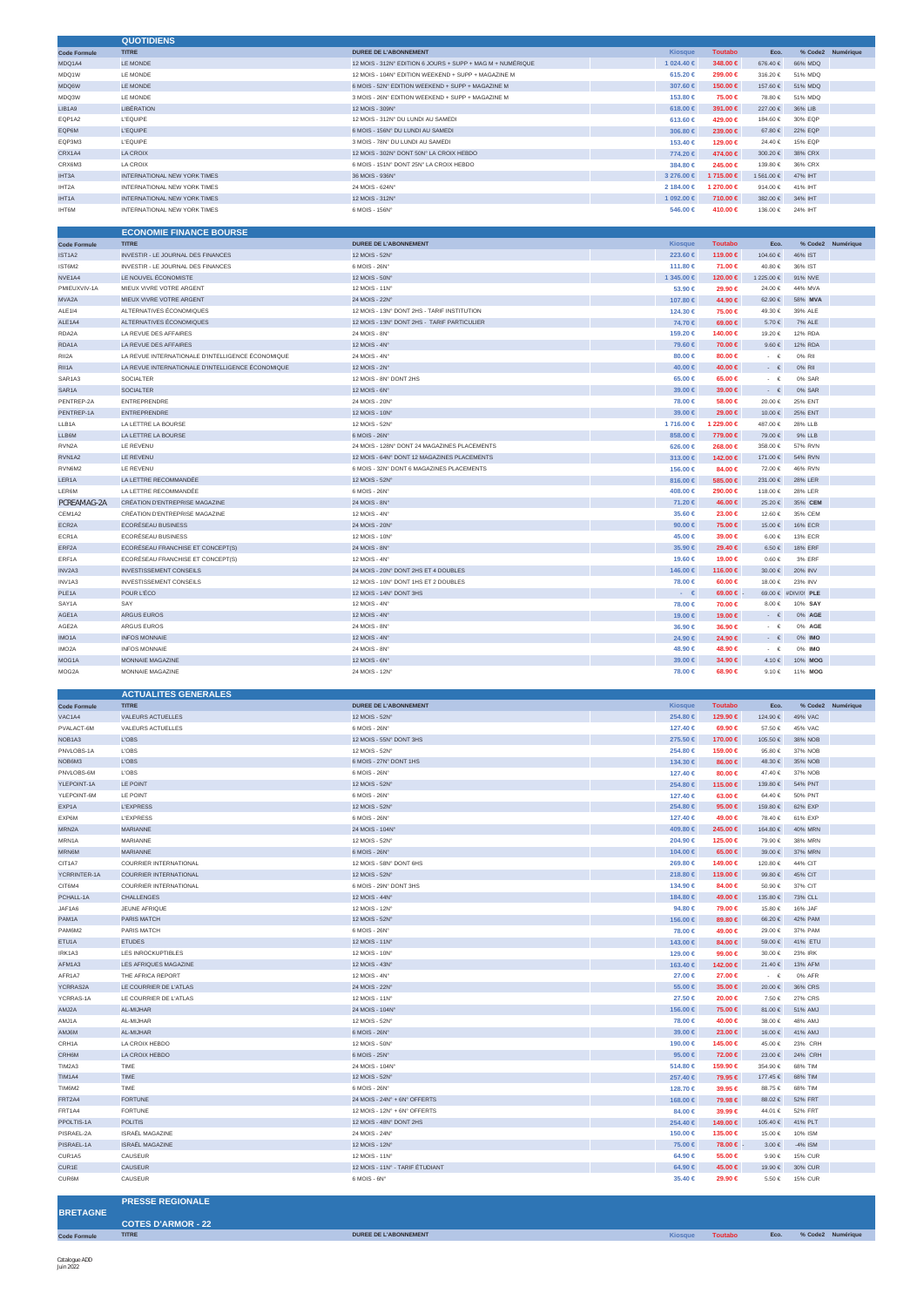| CIP1A                        | LE COURRIER INDÉPENDANT                           | 12 MOIS - 52N°                                                              | $78.00 \in$            | 72.00 €             | $6.00\in$                | 7% CIP                  |                   |
|------------------------------|---------------------------------------------------|-----------------------------------------------------------------------------|------------------------|---------------------|--------------------------|-------------------------|-------------------|
| LPA1A                        | LA PRESSE D'ARMOR                                 | 12 MOIS - 52N°                                                              | 83.20 €                | 71.60 €             | 11.60 €                  | 13% LPA                 |                   |
| LPT1A                        | LE PENTHIÈVRE                                     | 12 MOIS - 52N°                                                              | 83.20 €                | 74.80 €             | $8.40 \in$               | 10% LPT                 |                   |
| PBL1A                        | LE PETIT BLEU                                     | 12 MOIS - 52N°                                                              | 78.00 €                | 81.60 €             | $3.60 \in$               | -4% PBL                 |                   |
| LTG1A                        | LE TRÉGOR                                         | 12 MOIS - 52N°                                                              | 88.40 $\in$            | 76.40 €             | 12.00 €                  | 13% LTG                 |                   |
| EAR1A                        | L'ÉCHO DE L'ARMOR ET DE L'ARGOAT                  | 12 MOIS - 52N°                                                              | 83.20 €                | 71.60 €             | 11.60 €                  | 13% EAR                 |                   |
|                              | <b>FINISTERE - 29</b>                             |                                                                             |                        |                     |                          |                         |                   |
| <b>Code Formule</b>          | <b>TITRE</b>                                      | <b>DUREE DE L'ABONNEMENT</b>                                                | <b>Kiosque</b>         | <b>Toutabo</b>      | Eco.                     |                         | % Code2 Numérique |
| LPC1A                        | LE PROGRÈS COURRIER                               | 12 MOIS - 52N°                                                              | 52.00 €                | 39.00 €             | 13.00 €                  | 25% LPC                 |                   |
|                              |                                                   |                                                                             |                        |                     |                          |                         |                   |
|                              | ILLE-ET-VILAINE - 35                              |                                                                             |                        |                     |                          |                         |                   |
| <b>Code Formule</b>          | <b>TITRE</b>                                      | <b>DUREE DE L'ABONNEMENT</b>                                                | Kiosque                | <b>Toutabo</b>      | Eco.                     |                         | % Code2 Numérique |
| JVT1A<br>CHR1A               | LE JOURNAL DE VITRÉ<br>LA CHRONIQUE RÉPUBLICAINE  | 12 MOIS - 52N°                                                              | 88.40 €<br>93.60 $\in$ | 70.00 €             | 18.40 €<br>7.20€         | 20% JVT<br>7% CHR       |                   |
| PML1A                        | LE PAYS MALOUIN                                   | 12 MOIS - 52N°<br>12 MOIS - 52N°                                            | 88.40 €                | 86.40 €<br>81.60 €  | $6.80\in$                | <b>7% PML</b>           |                   |
|                              |                                                   |                                                                             |                        |                     |                          |                         |                   |
|                              | <b>MORBIHAN - 56</b>                              |                                                                             |                        |                     |                          |                         |                   |
| <b>Code Formule</b>          | <b>TITRE</b>                                      | <b>DUREE DE L'ABONNEMENT</b>                                                | Kiosque                | <b>Toutabo</b>      | Eco.                     |                         | % Code2 Numérique |
| GCM1A                        | LA GAZETTE DU CENTRE MORBIHAN                     | 12 MOIS - 52N°                                                              | 78.00 €                | 67.20 €             | 10.80€                   | 13% GCM                 |                   |
| PLO1A                        | LE PLOERMELAIS                                    | 12 MOIS - 52N°                                                              | 72.80 €                | 72.00 €             | $0.80 \in$               | 1% PLO                  |                   |
| PTV1A                        | PONTIVY JOURNAL                                   | 12 MOIS - 52N°                                                              | 72.80 €                | 67.20 €             | $5.60 \in$               | 7% PTV                  |                   |
| <b>NORMANDIE</b>             |                                                   |                                                                             |                        |                     |                          |                         |                   |
|                              | <b>CALVADOS - 14</b>                              |                                                                             |                        |                     |                          |                         |                   |
| <b>Code Formule</b>          | <b>TITRE</b>                                      | DUREE DE L'ABONNEMENT                                                       | Kiosque                | <b>Toutabo</b>      | Eco.                     |                         | % Code2 Numérique |
| LRB1A3                       | LA RENAISSANCE LE BESSIN                          | 12 MOIS - 52N°                                                              | 72.80 €                | 72.80 €             | $\cdot$ $\in$            | 0% LRB                  |                   |
| LVB1A                        | LA VOIX LE BOCAGE                                 | 12 MOIS - 52N°                                                              | 78.00 €                | 72.00 €             | $6.00 \in$               | 7% LVB                  |                   |
| PAG1A4                       | LE PAYS D'AUGE                                    | 12 MOIS - 104N° - ÉDITION LITTORAL                                          | 145.60 €               | 116.00 €            | 29.60 €                  | 20% PAG                 |                   |
| PAG1A3                       | LE PAYS D'AUGE                                    | 12 MOIS - 104N° - ÉDITION SUD                                               | 145.60 €               | 116.00 €            | 29.60 €                  | 20% PAG                 |                   |
| NFL1A                        | LES NOUVELLES DE FALAISE                          | 12 MOIS - 52N°                                                              | 72.80 €                | 67.20 €             | $5.60 \in$               | 7% NFL                  |                   |
| ELX1A                        | L'ÉVEIL DE LISIEUX                                | 12 MOIS - 52N°                                                              | 67.60 €                | 62.40 €             | 5.20€                    | 7% ELX                  |                   |
| LBL1A                        | LIBERTÉ LE BONHOMME LIBRE                         | 12 MOIS - 52N°                                                              | 78.00 €                | 61.00 €             | 17.00 €                  | 21% LBL                 |                   |
|                              | <b>MANCHE - 50</b>                                |                                                                             |                        |                     |                          |                         |                   |
| <b>Code Formule</b>          | <b>TITRE</b>                                      | <b>DUREE DE L'ABONNEMENT</b>                                                | Kiosque                | <b>Toutabo</b>      | Eco.                     |                         | % Code2 Numérique |
| GZM1A                        | LA GAZETTE DE LA MANCHE                           | 12 MOIS - 52N°                                                              | 83.20 €                | 71.00 €             | 12.20€                   | 14% GZM                 |                   |
|                              |                                                   |                                                                             |                        |                     |                          |                         |                   |
|                              | <b>ORNE - 61</b>                                  |                                                                             |                        |                     |                          |                         |                   |
| <b>Code Formule</b>          | <b>TITRE</b>                                      | <b>DUREE DE L'ABONNEMENT</b>                                                | Kiosque                | <b>Toutabo</b>      | Eco.                     |                         | % Code2 Numérique |
| JOR1A                        | LE JOURNAL DE L'ORNE                              | 12 MOIS - 52N°                                                              | 83.20 €                | 72.00 €             | 11.20 €                  | 13% JOR                 |                   |
| PRC1A                        | LE PERCHE                                         | 12 MOIS - 52N°                                                              | 93.60 €                | 86.40 €             | 7.20€                    | <b>7% PRC</b>           |                   |
| PCL <sub>1</sub> A           | LE PUBLICATEUR LIBRE                              | 12 MOIS - 52N°                                                              | 83.20 $\in$            | 76.80 €             | $6.40 \in$               | 7% PCL                  |                   |
| RNM1A4                       | LE RÉVEIL NORMAND<br>LE RÉVEIL NORMAND            | 12 MOIS - 52N° - ÉDITION EURE<br>12 MOIS - 52N° - ÉDITION ORNE              | 93.60 €<br>93.60 €     | 86.40 €<br>86.40 €  | 7.20€<br>7.20 €          | 7% RNM<br><b>7% RNM</b> |                   |
| RNM1A3<br>OCB1A              | L'ORNE COMBATTANTE                                | 12 MOIS - 52N°                                                              | 83.20 €                | 76.80 €             | 6.40€                    | 7% OCB                  |                   |
| ORH1A                        | L'ORNE HEBDO                                      | 12 MOIS - 52N°                                                              | 88.40 $\in$            | 76.80 €             | 11.60 €                  | 13% ORH                 |                   |
|                              |                                                   |                                                                             |                        |                     |                          |                         |                   |
|                              | <b>EURE - 27</b>                                  |                                                                             |                        |                     |                          |                         |                   |
| <b>Code Formule</b>          | <b>TITRE</b>                                      | <b>DUREE DE L'ABONNEMENT</b>                                                | Kiosque                | <b>Toutabo</b>      | Eco.                     |                         | % Code2 Numérique |
| EII1A                        | EURE INFOS                                        | 12 MOIS - 52N°                                                              | 83.20 €                | 72.00 €             | 11.20€                   | 13% EII                 |                   |
| LDP1A                        | LA DÉPÊCHE (EVREUX)                               | 12 MOIS - 52N°                                                              | 83.20 €                | 72.00 €             | 11.20€                   | 13% LDP                 |                   |
| CEU1A                        | LE COURRIER DE L'EURE                             | 12 MOIS - 52N°                                                              | 78.00 €                | 67.20 €             | 10.80 €                  | 13% CEU                 |                   |
| DMV1A                        | LE DÉMOCRATE VERNONNAIS                           | 12 MOIS - 52N°                                                              | 78.00 €                | 76.80 €             | 1.20€                    | 1% DMV                  |                   |
| EPA1A                        | L'ÉVEIL DE PONT-AUDEMER                           | 12 MOIS - 52N°                                                              | 93.60 €                | 86.40 €             | 7.20€                    | 7% EPA                  |                   |
|                              |                                                   |                                                                             |                        |                     |                          |                         |                   |
| ENM1A                        | L'ÉVEIL NORMAND                                   | 12 MOIS - 52N°                                                              | 88.40 €                | 81.60 €             | $6.80\in$                | <b>7% ENM</b>           |                   |
| IMP1A                        | <b>L'IMPARTIAL</b>                                | 12 MOIS - 52N°                                                              | 83.20 €                | 81.60 €             | 1.60 €                   | 1% IMP                  |                   |
|                              |                                                   |                                                                             |                        |                     |                          |                         |                   |
|                              | <b>SEINE-MARITIME - 76</b><br><b>TITRE</b>        | <b>DUREE DE L'ABONNEMENT</b>                                                |                        | <b>Toutabo</b>      | Eco.                     |                         | % Code2 Numérique |
| <b>Code Formule</b><br>EDE1A | L'ÉCLAIREUR - LA DÉPÊCHE                          | 12 MOIS - 52N°                                                              | Kiosque<br>78.00 $\in$ | 76.80 €             | 1.20 €                   | 1% EDE                  |                   |
| BDL1A                        | LE BULLETIN DE DARNÉTAI                           | 12 MOIS - 52N°                                                              | 78,00 €                | 72.00 €             | $6.00\in$                | 7% BDL                  |                   |
| JEB1A                        | LE JOURNAL D'ELBEUF                               | 12 MOIS - 52N°                                                              | 67.60 $\in$            | 62.40 €             | $5.20\in$                | 7% JEB                  |                   |
| RNT1A4                       | LE RÉVEIL DE NEUFCHÂTEL                           | 12 MOIS - 52N° - ÉDITION PAYS DE BRAY                                       | 83.20 €                | 76.80 €             | 6.40€                    | 7% RNT                  |                   |
| RNT1A3                       | LE RÉVEIL DE NEUFCHÂTEL                           | 12 MOIS - 52N° - ÉDITION BRESLES SOMME                                      | 83.20 €                | 76.80 €             | $6.40 \in$               | 7% RNT                  |                   |
| IDS1A                        | LES INFORMATIONS DIEPPOISES                       | 12 MOIS - 104N°                                                             | 156.00 €               | 128.00 €            | 28.00 €                  | 17% IDS                 |                   |
| IEU1A                        | L'INFORMATEUR D'EU                                | 12 MOIS - 52N°                                                              | 83.20 €                | 76.80 €             | $6.40 \in$               | 7% IEU                  |                   |
| <b>HAUTS-DE-FRANCE</b>       |                                                   |                                                                             |                        |                     |                          |                         |                   |
|                              | <b>SOMME - 80</b>                                 |                                                                             |                        |                     |                          |                         |                   |
| <b>Code Formule</b>          | <b>TITRE</b>                                      | <b>DUREE DE L'ABONNEMENT</b>                                                | <b>Kiosque</b>         | <b>Toutabo</b>      | Eco.                     |                         | % Code2 Numérique |
| JAB1A                        | LE JOURNAL D'ABBEVILLE                            | 12 MOIS - 52N°                                                              | 88.40 €                | 81.60 €             | 6.80€                    | 7% JAB                  |                   |
| EGH1A                        | L'ECLAIREUR GAMACHES                              | 12 MOIS - 52N°                                                              | 78.00 €                | 76.80 €             | 1.20€                    | 1% EGH                  |                   |
|                              |                                                   |                                                                             |                        |                     |                          |                         |                   |
| <b>Code Formule</b>          | <b>NORD - 59</b><br><b>TITRE</b>                  | DUREE DE L'ABONNEMENT                                                       | Kiosque                | <b>Toutabo</b>      | Eco.                     | % Code                  | Numérique         |
| CDN1A                        | CROIX DU NORD                                     | 12 MOIS - 52 NUMEROS                                                        | 78.00 €                | 65.30 €             | 12.70 €                  | 16% CDN                 |                   |
|                              |                                                   |                                                                             |                        |                     |                          |                         |                   |
| <b>ILE-DE-FRANCE</b>         |                                                   |                                                                             |                        |                     |                          |                         |                   |
|                              | <b>SEINE-ET-MARNE - 77</b>                        |                                                                             |                        |                     |                          |                         |                   |
| <b>Code Formule</b>          | <b>TITRE</b>                                      | <b>DUREE DE L'ABONNEMENT</b>                                                | Kiosque                | <b>Toutabo</b>      | Eco.                     |                         | % Code2 Numérique |
| LMR1A4                       | LA MARNE                                          | 12 MOIS - 52N° - ÉDITION MARNE-LA-VALLÉE                                    | 88.40 $\in$            | 79.80 €             | $8.60 \in$               | 9% LMR                  |                   |
| LMR1A3                       | LA MARNE                                          | 12 MOIS - 52N° - ÉDITION MEAUX                                              | 88.40 €<br>120.00 €    | 79.80 €<br>100.00 € | $8.60 \in$               | 9% LMR                  |                   |
| PBD1A2<br>RSM1A5             | LE PAYS BRIARD<br>LA RÉPUBLIQUE DE SEINE-ET-MARNE | 12 MOIS - 98N°<br>12 MOIS - 52N° - ÉDITION MELUN                            | 88.40 €                | 81.60 €             | $20.00\in$<br>$6.80\in$  | 16% PBD<br>7% RSM       |                   |
| RSM1A7                       | LA RÉPUBLIQUE DE SEINE-ET-MARNE                   | 12 MOIS - 52N° - ÉDITION A-PLAINE DE BRIE                                   | 88.40 €                | 81.60 €             | $6.80\in$                | 7% RSM                  |                   |
| RSM1A3                       | LA RÉPUBLIQUE DE SEINE-ET-MARNE                   | 12 MOIS - 52N° - ÉDITION FONTAINEBLEAU                                      | 88.40 €                | 81.60 €             | $6.80\in$                | 7% RSM                  |                   |
|                              |                                                   |                                                                             |                        |                     |                          |                         |                   |
|                              | <b>YVELINES - 78</b>                              |                                                                             |                        |                     |                          |                         |                   |
| <b>Code Formule</b>          | <b>TITRE</b>                                      | <b>DUREE DE L'ABONNEMENT</b>                                                | <b>Kiosque</b>         | <b>Toutabo</b>      | Eco.                     |                         | % Code2 Numérique |
| CMT1A                        | LE COURRIER DE MANTES                             | 12 MOIS - 52N°                                                              | 88.40 $\in$            | 81.60 €             | $6.80\in$                | 7% CMT                  |                   |
| CYV1A4                       | LE COURRIER DES YVELINES                          | 12 MOIS - 52N° - ÉDITION SAINT-GERMAIN                                      | 78.00 €                | 76.80 €             | 1.20€                    | 1% CYV                  |                   |
| CYV1A3                       | LE COURRIER DES YVELINES                          | 12 MOIS - 52N° - ÉDITION POISSY                                             | $78.00 \in$            | 76.80 €             | 1.20 €                   | 1% CYV                  |                   |
| TLN1A5<br>TLN1A3             | TOUTES LES NOUVELLES<br>TOUTES LES NOUVELLES      | 12 MOIS - 52N° - ÉDITION RAMBOUILLET<br>12 MOIS - 52N° - ÉDITION VERSAILLES | 78.00 €<br>78.00 $\in$ | 68.60 €<br>68.60 €  | $9.40 \in$<br>$9.40 \in$ | 12% TLN<br>12% TLN      |                   |
|                              |                                                   |                                                                             |                        |                     |                          |                         |                   |
|                              | VAL D'OISE - 95                                   |                                                                             |                        |                     |                          |                         |                   |
| <b>Code Formule</b>          | <b>TITRE</b>                                      | <b>DUREE DE L'ABONNEMENT</b>                                                | Kiosque                | <b>Toutabo</b>      | Eco.                     |                         | % Code2 Numérique |
| GVO <sub>1</sub> A           | LA GAZETTE DU VAL D'OISE                          | 12 MOIS - 52N°                                                              | $78.00 \in$            | 53.20 €             | $24.80\in$               | 31% GVO                 |                   |
| ERN1A                        | L'ÉCHO RÉGIONAL                                   | 12 MOIS - 52N°                                                              | 78.00 €                | 53.20 €             | $24.80\in$               | 31% ERN                 |                   |
|                              |                                                   |                                                                             |                        |                     |                          |                         |                   |
| <b>CENTRE-VAL DE LOIRE</b>   | EURE-ET-LOIR - 28                                 |                                                                             |                        |                     |                          |                         |                   |
| <b>Code Formule</b>          | <b>TITRE</b>                                      | <b>DUREE DE L'ABONNEMENT</b>                                                | Kiosque                | <b>Toutabo</b>      | Eco.                     |                         | % Code2 Numérique |
| ARE1A                        | L'ACTION RÉPUBLICAINE (NOGENT)                    | 12 MOIS - 52N°                                                              | 83.20 €                | 76.80 €             | $6.40 \in$               | 7% ARE                  |                   |

**PAYS DE LA LOIRE**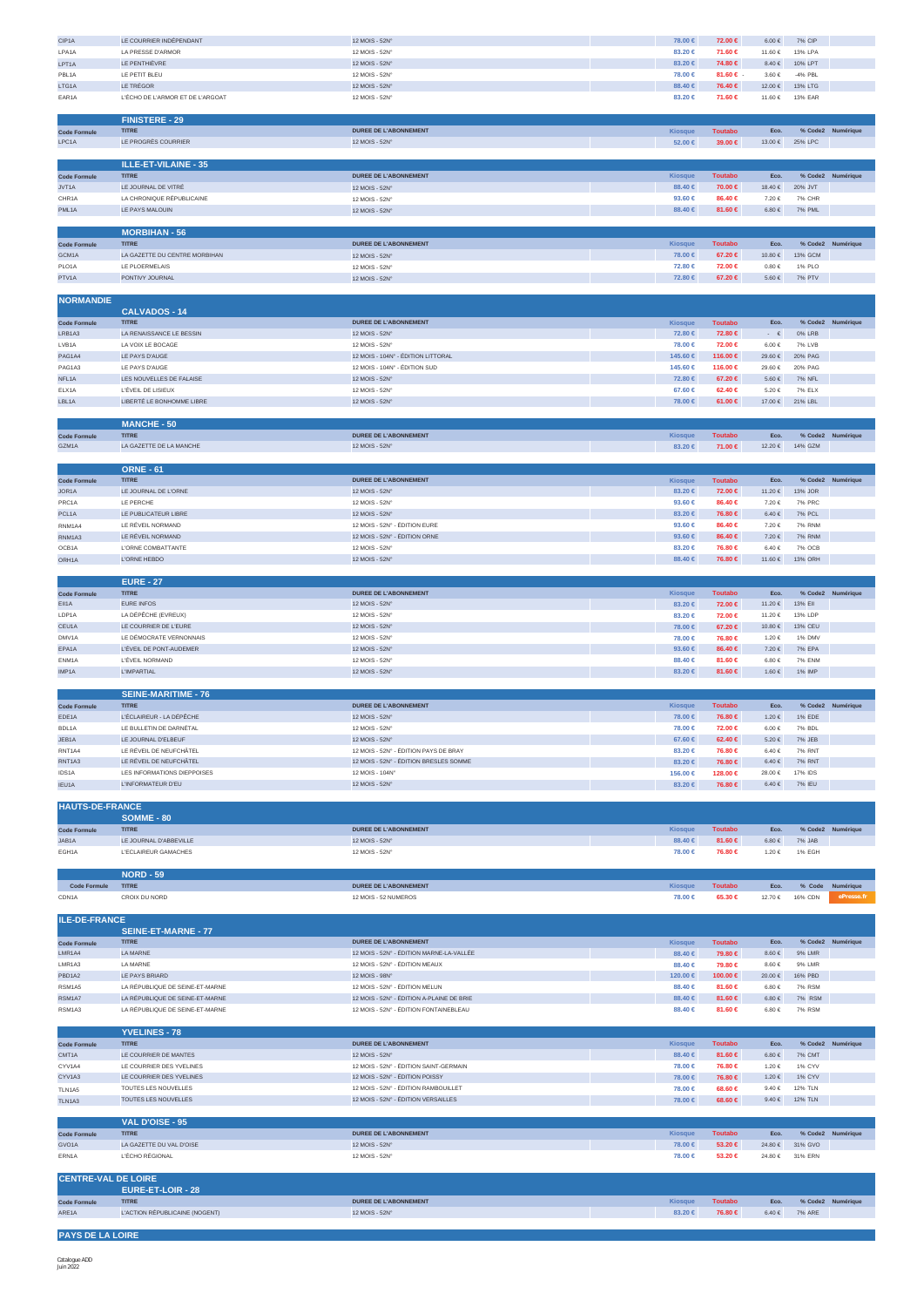|                              | <b>LOIRE-ATLANTIQUE - 44</b>                  |                                                                            |                        |                    |                          |                    |                   |
|------------------------------|-----------------------------------------------|----------------------------------------------------------------------------|------------------------|--------------------|--------------------------|--------------------|-------------------|
| <b>Code Formule</b>          | <b>TITRE</b>                                  | <b>DUREE DE L'ABONNEMENT</b>                                               | <b>Kiosque</b>         | <b>Toutabo</b>     | Eco.                     |                    | % Code2 Numérique |
| CPZ1A                        | LE COURRIER DU PAYS DE RETZ                   | 12 MOIS - 52N°                                                             | 88.40 €                | 79.80 €            | 8.60€                    | 9% CPZ             |                   |
| <b>EPI1A4</b>                | L'ÉCHO DE LA PRESQU'ÎLE                       | 12 MOIS - 52N° - ÉDITION GUÉRANDE                                          | 88.40 €                | 79.80 €            | $8.60 \in$               | 9% EPI             |                   |
| EPI1A3                       | L'ÉCHO DE LA PRESQU'ÎLE                       | 12 MOIS - 52N° - ÉDITION SAINT-NAZAIRE                                     | 88.40 €                | 79.80 €            | $8.60 \in$               | 9% EPI             |                   |
| ECB1A                        | L'ÉCLAIREUR DE CHÂTEAUBRIANT                  | 12 MOIS - 52N°                                                             | 88.40 €                | 79.40 €            | $9.00 \in$               | 10% ECB            |                   |
| HSM1A                        | L'HEBDO DE SÈVRE ET MAINE                     | 12 MOIS - 52N°                                                             | 83.20 €                | 71.60 €            | 11.60 €                  | 13% HSM            |                   |
|                              |                                               |                                                                            |                        |                    |                          |                    |                   |
|                              | SARTHE - 72                                   |                                                                            |                        |                    |                          |                    |                   |
| <b>Code Formule</b>          | <b>TITRE</b>                                  | <b>DUREE DE L'ABONNEMENT</b>                                               | Kiosque                | <b>Toutabo</b>     | Eco.                     |                    | % Code2 Numérique |
| PCV1A                        | LE PETIT COURRIER DU VAL DE LOIR              | 12 MOIS - 52N°                                                             | 72.80 €                | 65.60 €            | 7.20 €                   | 9% PCV             |                   |
| ESH1A                        | L'ÉCHO SARTHOIS                               | 12 MOIS - 52N°                                                             | 72.80 €                | 72.00 €            | $0.80 \in$               | 1% ESH             |                   |
| ALM1A                        | LES ALPES MANCELLES                           | 12 MOIS - 52N°                                                             | 72.80 €                | $61.60 \in$        | 11.20 €                  | 15% ALM            |                   |
| NEF1A                        | LES NOUVELLES L'ECHO FLÉCHOIS                 | 12 MOIS - 52N°                                                             | 83.20 €                | 76.80 €            | 6.40€                    | 7% NEF             |                   |
|                              | <b>VENDEE - 85</b>                            |                                                                            |                        |                    |                          |                    |                   |
|                              | <b>TITRE</b>                                  |                                                                            |                        |                    |                          |                    |                   |
| <b>Code Formule</b><br>JSB1A | LE JOURNAL DES SABLES                         | <b>DUREE DE L'ABONNEMENT</b><br>12 MOIS - 52N°                             | Kiosque                | <b>Toutabo</b>     | Eco.<br>$9.60 \in$       | 11% JSB            | % Code2 Numérique |
|                              | LE JOURNAL DU PAYS YONNAIS                    |                                                                            | 83.20 €                | 73.60 €            |                          |                    |                   |
| JPY1A<br>CVD1A               | LE COURRIER VENDÉEN                           | 12 MOIS - 52N°<br>12 MOIS - 52N°                                           | 78.00 €<br>83.20 €     | 69.00 €<br>74.80 € | $9.00 \in$<br>$8.40 \in$ | 11% JPY<br>10% CVD |                   |
|                              |                                               |                                                                            |                        |                    |                          |                    |                   |
| <b>NOUVELLE-AQUITAINE</b>    |                                               |                                                                            |                        |                    |                          |                    |                   |
|                              | <b>GIRONDE - 33</b>                           |                                                                            |                        |                    |                          |                    |                   |
|                              | <b>TITRE</b>                                  | <b>DUREE DE L'ABONNEMENT</b>                                               | Kiosque                | <b>Toutabo</b>     | Eco                      |                    | % Code2 Numérique |
| <b>Code Formule</b><br>RSG1A | RÉPUBLICAIN SUD GIRONDE                       | 12 MOIS - 52N°                                                             | 93.60 $\in$            | 82.80 €            | 10.80 €                  | 11% RSG            |                   |
|                              |                                               |                                                                            |                        |                    |                          |                    |                   |
|                              | <b>LOT-ET-GARONNE - 47</b>                    |                                                                            |                        |                    |                          |                    |                   |
| <b>Code Formule</b>          | <b>TITRE</b>                                  | <b>DUREE DE L'ABONNEMENT</b>                                               | Kiosque                | <b>Toutabo</b>     | Eco.                     |                    | % Code2 Numérique |
| RLG1A                        | RÉPUBLICAIN LOT-ET-GARONNE                    | 12 MOIS - 52N°                                                             | 93.60 $6$              | 82.80 €            | 10.80 €                  | 11% RLG            |                   |
|                              |                                               |                                                                            |                        |                    |                          |                    |                   |
| <b>OCCITANIE</b>             |                                               |                                                                            |                        |                    |                          |                    |                   |
|                              | <b>HAUTE-GARONNE - 31</b>                     |                                                                            |                        |                    |                          |                    |                   |
| <b>Code Formule</b>          | <b>TITRE</b>                                  | <b>DUREE DE L'ABONNEMENT</b>                                               | <b>Kiosque</b>         | <b>Toutabo</b>     | Eco.                     |                    | % Code2 Numérique |
| VDM1A4                       | <b>VOIX DU MIDI</b>                           | 12 MOIS - 52N° - ÉDITION TOULOUSE                                          | 78,00 €                | 71.60 €            | 6.40€                    | 8% VDM             |                   |
| VDM1A3                       | VOIX DU MIDI                                  | 12 MOIS - 52N° - ÉDITION LAURAGAIS                                         | 78.00 €                | 71.60 €            | $6.40 \in$               | 8% VDM             |                   |
|                              |                                               |                                                                            |                        |                    |                          |                    |                   |
|                              | $LOT - 46$                                    |                                                                            |                        |                    |                          |                    |                   |
| <b>Code Formule</b>          | <b>TITRE</b>                                  | <b>DUREE DE L'ABONNEMENT</b>                                               | <b>Kiosque</b>         | <b>Toutabo</b>     | Eco.                     |                    | % Code2 Numérique |
| VQY1A                        | LA VIE QUERCYNOISE                            | 12 MOIS - 52N°                                                             | 78.00 €                | 71.60 €            | $6.40 \in$               | <b>8% VQY</b>      |                   |
|                              |                                               |                                                                            |                        |                    |                          |                    |                   |
| <b>AUVERGNE-RHONE-ALPES</b>  |                                               |                                                                            |                        |                    |                          |                    |                   |
|                              | <b>CANTAL - 15</b>                            |                                                                            |                        |                    |                          |                    |                   |
| <b>Code Formule</b>          | <b>TITRE</b>                                  | <b>DUREE DE L'ABONNEMENT</b>                                               | Kiosque                | <b>Toutabo</b>     | Eco                      |                    | % Code2 Numérique |
| VDC1A                        | LA VOIX DU CANTAL                             | 12 MOIS - 52N°                                                             | 72.80 €                | 62.00 €            | 10.80 €                  | 14% VDC            |                   |
|                              |                                               |                                                                            |                        |                    |                          |                    |                   |
|                              | <b>BOURGOGNE-FRANCHE-COMTE</b>                |                                                                            |                        |                    |                          |                    |                   |
|                              | <b>JURA - 39</b>                              |                                                                            |                        |                    |                          |                    |                   |
| <b>Code Formule</b>          | <b>TITRE</b>                                  | <b>DUREE DE L'ABONNEMENT</b>                                               | Kiosque                | <b>Toutabo</b>     | Eco.                     |                    | % Code2 Numérique |
| VDJ1A                        | VOIX DU JURA                                  | 12 MOIS - 52N°                                                             | 93.60 $\in$            | 85.00 €            | $8.60 \in$               | 9% VDJ             |                   |
|                              |                                               |                                                                            |                        |                    |                          |                    |                   |
|                              | <b>CONSOMMATION</b>                           |                                                                            |                        |                    |                          |                    |                   |
| <b>Code Formule</b>          | <b>TITRE</b>                                  | <b>DUREE DE L'ABONNEMENT</b>                                               | <b>Kiosque</b>         | <b>Toutabo</b>     | Eco.                     |                    | % Code2 Numérique |
| SMC1A1                       | 60 MILLIONS DE CONSOMMATEURS                  | 12 MOIS - 11N° + MOOK                                                      | 59.70 €                | 49.00 €            | 10.70 €                  | 17% SMC            |                   |
| STA2A2                       | STOP ARNAQUES                                 | 24 MOIS - 12N°                                                             | 57.60 €                | 56.00 €            | 1.60 €                   | 2% STA             |                   |
| STA1A2                       | <b>STOP ARNAQUES</b>                          | 12 MOIS - 6N°                                                              | 28.80 $\in$            | 28.00 €            | $0.80 \in$               | 2% STA             |                   |
| LPREAT-2A                    | RÉPONSE À TOUT !                              | 24 MOIS - 24N°                                                             | 93.60 €                | 55.00 €            | 38.60 €                  | 41% RAT            |                   |
| LPREAT-1A                    | RÉPONSE À TOUT !                              | 12 MOIS - 12N°                                                             | 42.90 €                | 39.00 €            | 3.90€                    | 9% RAT             |                   |
| PRR1A2                       | LE PARTICULIER                                | 12 MOIS - 16N° DONT 4HS + 1 GUIDE                                          | 99.80 $\in$            | 75.00 €            | 24.80 €                  | 24% PRR            |                   |
| <b>PIM1A2</b>                | LE PARTICULIER IMMOBILIER                     | 12 MOIS - 11N° + GUIDE IMMO                                                | $69.00 \in$            | $69.00 \in$        | $\cdot$ $\in$            | 0% PIM             |                   |
| PPR1A                        | LE PARTICULIER VIE PRATIQUE                   | 12 MOIS - 11N° + ALLÔ CONSO                                                | 49,00 €                | 49.00 €            | $\cdot$ $\in$            | 0% PPR             |                   |
|                              |                                               |                                                                            |                        |                    |                          |                    |                   |
|                              | <b>CULTURE - SOCIETE</b>                      |                                                                            |                        |                    |                          |                    |                   |
| <b>Code Formule</b>          | <b>TITRE</b>                                  | <b>DUREE DE L'ABONNEMENT</b>                                               | <b>Kiosque</b>         | <b>Toutabo</b>     | Eco.                     |                    | % Code2 Numérique |
| PASTHE-1A                    | L'AVANT-SCÈNE THÉÂTRE                         | 12 MOIS - 20N°                                                             | 244.00 ∈               | 170.00 €           | 74.00 €                  | 30% AVT            |                   |
| AVT1E                        | L'AVANT-SCÈNE THÉÂTRE                         | 12 MOIS - 20N° - TARIF ÉTUDIANT                                            | 244.00 €               | 120.00 €           | 124.00 €                 | 50% AVT            |                   |
| STY1A                        | <b>SOCIETY</b>                                | 12 MOIS - 24N°                                                             | 121.80 €               | 75.00 €            | 46.80 €                  | 38% STY            |                   |
| STY6M                        | SOCIETY                                       | 6 MOIS - 12N°                                                              | 46.80 €                | 40.00 €            | $6.80\in$                | 14% STY            |                   |
| GOO2A2                       | THE GOOD LIFE                                 | 24 MOIS - 12N°                                                             | 70.80 $\in$            | 56.00 €            | 14.80 €                  | 20% GOO            |                   |
| GOO1A2                       | THE GOOD LIFE                                 | 12 MOIS - 6N°                                                              | 35.40 €                | 30.00 €            | $5.40 \in$               | 15% GOO            |                   |
| YBARMAG-2A                   | <b>BARMAG</b>                                 | 24 MOIS - 20N°                                                             | $80.00 \in$            | 58.20 €            | 21.80 €                  | 27% BRM            |                   |
| YBARMAG-1A                   | <b>BARMAG</b>                                 | 12 MOIS - 10N°                                                             | 40.00 €                | 35,00 €            | 5.00€                    | <b>12% BRM</b>     |                   |
| PPHIMAG-1A                   | PHILOSOPHIE MAGAZINE                          | 12 MOIS - 10N°                                                             | 59.00 €                | 57.00 €            | 2.00 €                   | 3% PLM             |                   |
| PPHIMAG6M                    | PHILOSOPHIE MAGAZINE                          | 6 MOIS - 5N°                                                               | 29.50 €                | 30.00 €            |                          | -1% PLM            |                   |
| QTP2A                        | QUESTION DE PHILO                             | 24 MOIS - 8N°                                                              |                        |                    | $0.50 \in$               |                    |                   |
| QTP1A                        |                                               |                                                                            | 55.20 €                | 54.00 €            | $1.20 €$                 | 2% QTP             |                   |
| TTM1A                        | QUESTION DE PHILO                             | 12 MOIS - 4N°                                                              | 27.60 €                | 27.00 €            | $0.60 \in$               | 2% QTP             |                   |
|                              | <b>TATOUAGE MAGAZINE</b>                      | 12 MOIS - 6N°                                                              | 41.40 €                | 34.00 €            | $7.40 \in$               | 17% TTM            |                   |
| EQC2A                        | <b>ENQUÊTES CRIMINELLES</b>                   | 24 MOIS - 8N°                                                              | $50.00 \in$            | $50.00 \in$        | $\cdot$ $\in$            | 0% EQC             |                   |
| PCR1A4                       | PLANÈTE CORRIDA                               | 12 MOIS - 4N°                                                              | 40.00 €                | 40.00 €            | $ \epsilon$              | 0% PCR             |                   |
|                              |                                               |                                                                            |                        |                    |                          |                    |                   |
|                              | <b>SPIRITUALITE</b>                           |                                                                            |                        |                    |                          |                    |                   |
| <b>Code Formule</b>          | <b>TITRE</b>                                  | <b>DUREE DE L'ABONNEMENT</b>                                               | Kiosque                | <b>Toutabo</b>     | Eco.                     |                    | % Code2 Numérique |
| PLR1A2                       | PÈLERIN                                       | 12 MOIS - 50N° DONT 2 DOUBLES                                              | 195.60 €               | 99.00 $\in$        | 96.60 $\in$              | 49% PLR            |                   |
| PLR6M4                       | PÈLERIN                                       | 6 MOIS - 25N° DONT 1 DOUBLE                                                | 97.80 €                | 49.90 €            | 47.90 €                  | 49% PLR            |                   |
| YPRIONE-1A                   | PRIONS EN ÉGLISE                              | 12 MOIS - 12N° - FORMAT POCHE                                              | 48.00 €                | 45.00 €            | $3.00 \in$               | <b>6% PRE</b>      |                   |
| PEJ1A                        | PRIONS EN ÉGLISE JUNIOR                       | 12 MOIS - 6N°                                                              | 42.00 €                | 32.00 €            | 10.00 €                  | 23% PEJ            |                   |
| CPE1A2                       | LES CAHIERS PRIONS EN ÉGLISE                  | 12 MOIS - 6N°                                                              | $51.00 \in$            | 49.00 €            | 2.00 €                   | 3% CPE             |                   |
| CEE1A                        | <b>CHANTONS EN ÉGLISE</b>                     | 12 MOIS - 6N°                                                              | 73.00 €                | 49.00 €            | 24.00 €                  | 32% CEE            |                   |
| PNR1A1                       | PANORAMA                                      | 12 MOIS - 11N° DONT 1 DOUBLE + 1HS + UN LIVRET DE MÉDITATION DE L'EVANGILE | 73.90 €                | 55.00 €            | 18.90 €                  | <b>25% PNR</b>     |                   |
| MBB1A6                       | LE MONDE DE LA BIBLE                          | 12 MOIS - 4N°                                                              | 101.94 €               | 79.00 €            | 22.94 €                  | 23% MBB            |                   |
| CHU1A                        | <b>CHRISTUS</b>                               | 12 MOIS - 4N°                                                              | 52.00 €                | 42.00 €            | 10.00€                   | 19% CHU            |                   |
| ARC1A4                       | <b>L'ARCHE</b>                                | 12 MOIS - 6N°                                                              | $50.00 \in$            | 50.00 €            | $\cdot$ $\in$            | 0% ARC             |                   |
| ESS2A2                       | MAGAZINE ESSENTIEL                            | 24 MOIS - 8N°                                                              | 47.20 €                | 43.00 €            | $4.20\in$                | 8% ESS             |                   |
| ESS1A2                       | MAGAZINE ESSENTIEL                            | 12 MOIS - 4N°                                                              | 23.60 €                | 25.00 ∈            | 1.40€                    | $-5\%$ ESS         |                   |
|                              |                                               |                                                                            |                        |                    |                          |                    |                   |
|                              | <b>LOISIRS CREATIFS</b>                       |                                                                            |                        |                    |                          |                    |                   |
| <b>Code Formule</b>          | <b>TITRE</b>                                  | <b>DUREE DE L'ABONNEMENT</b>                                               | Kiosque                | <b>Toutabo</b>     | Eco.                     |                    | % Code2 Numérique |
| BTM1A4                       | <b>BURDA STYLE</b>                            | 12 MOIS - 18N° DONT 6 EASY                                                 | 119.70 €               | 115.00 €           | 4.70 €                   | 3% BTM             |                   |
| BTM1A3                       | <b>BURDA STYLE</b>                            | 12 MOIS - 14N° DONT 2 MODE PLUS                                            | 91.90 €                | 88.00 €            | $3.90 \in$               | 4% BTM             |                   |
| PBURDA-1A                    | <b>BURDA STYLE</b>                            | 12 MOIS - 12N°                                                             | 78.00 $\in$            | 77.00 €            | 1.00 €                   | 1% BTM             |                   |
| CPT1A3                       | CRÉATION POINT DE CROIX                       | 12 MOIS - 9N° DONT 3HS + 1 CALENDRIER                                      | 80.00 €                | 80.00 €            | $\cdot$ $\in$            | 0% CPT             |                   |
| CPT1A                        | CRÉATION POINT DE CROIX                       | 12 MOIS - 6N°                                                              | 40.00 €                | 40.00 €            | $\cdot \quad \in$        | 0% CPT             |                   |
| ADN1A2                       | L'ATELIER DES NANAS                           | 12 MOIS - 4N° + 2 LOTS D'ÉTIQUETTES                                        | $31,60 \in$            | 31.00 €            | $0.60 \in$               | 1% ADN             |                   |
| PFAIMAI-1A                   | <b>FAIT MAIN</b>                              | 12 MOIS - 12N°                                                             | 74.40 €                | 72.00 €            | $2.40 \in$               | 3% FTN             |                   |
| FNT1A1                       | FAIT MAIN TRICOT                              | 24 MOIS - 12N° DONT 4HS                                                    | 90.00 $\in$            | 83.50 €            | $6.50 \in$               | 7% FNT             |                   |
| CMX1A                        | COLORIAGE MANDALAS XXL                        | 12 MOIS - 4N°                                                              | 18.40 €                | 16.50 €            | $1.90 €$                 | 10% CMX            |                   |
| CMY1A<br>PQR2A               | <b>COLORIAGE MYSTÈRE</b><br>PRATIQUE DES ARTS | 12 MOIS - 4N°<br>24 MOIS - 12N°                                            | 19.60 €<br>94.80 $\in$ | 17.50 €<br>79.00 € | 2.10 €<br>15.80 €        | 10% CMY<br>16% PQR |                   |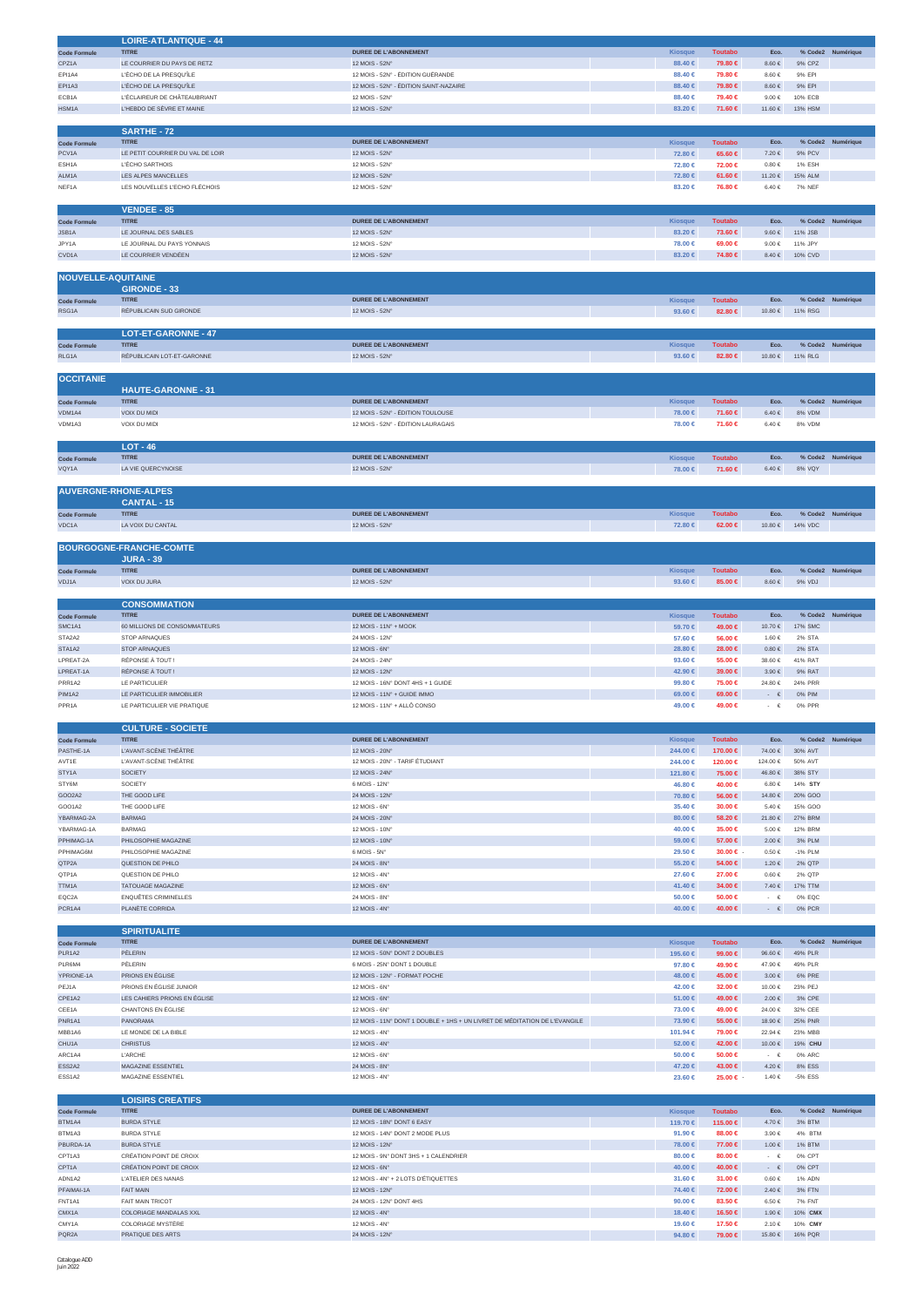| PQR1A1              | PRATIQUE DES ARTS               | 12 MOIS - 6N° + EN CADEAU 4 PINCEAUX                        | 47.40 €                | 47.40 €            | €                     | 0% PQR            |                   |
|---------------------|---------------------------------|-------------------------------------------------------------|------------------------|--------------------|-----------------------|-------------------|-------------------|
| PQR1B               | PRATIQUE DES ARTS               | 12 MOIS - 9N° DONT 3 HORS-SÉRIES                            | 72.00 €                | 69.00 €            | $3.00\in$             | 4% PQR            |                   |
| PQR1A3              | PRATIQUE DES ARTS               | 12 MOIS - 6N° + 2 SUPPLÉMENTS AQUARELLE                     | 55.00 €                | 46.00 €            | $9.00 \in$            | 16% PQR           |                   |
| PQR1A4              | <b>PRATIQUE DES ARTS</b>        | 12 MOIS - 6N° + 2 SUPPLÉMENTS PASTEL                        | $55.00 \in$            | 46.00 €            | $9.00 \in$            | 16% PQR           |                   |
| PQR1A5              | PRATIQUE DES ARTS               | 12 MOIS - 6N° + 2 SUPPLÉMENTS HUILE                         | 55.00 €                | 46.00 €            | 9.00 $\in$            | <b>16% PQR</b>    |                   |
| PQR1A               | PRATIQUE DES ARTS               | 12 MOIS - 6N°                                               | 45,00 €                | 44.00 €            | 1.00€                 | 2% PQR            |                   |
| PPD1A1              | PLAISIRS DE PEINDRE             | 12 MOIS - 4N° + EN CADEAU UN OUTIL CATALYST                 | 28.80 €                | 28.80 €            | $\cdot$ $\in$         | 0% PPD            |                   |
| PPD <sub>2</sub> A  | PLAISIRS DE PEINDRE             | 24 MOIS - 8N'                                               | 55.20 $∈$              | 51.00 €            | $4.20\in$             | 7% PPD            |                   |
| PPD1A               | PLAISIRS DE PEINDRE             | 12 MOIS - 4N°                                               | 27.60 €                | 27.00 €            | $0.60 \in$            | 2% PPD            |                   |
| AAQ1A1              | L'ART DE L'AQUARELLE            | 12 MOIS - 4N° + EN CADEAU DES PAPIERS HAHNEMÜHLE            | 37.00 €                | 37.00 €            | $\cdot$ $\in$         | 0% AAQ            |                   |
| AAQ2A               | L'ART DE L'AQUARELLE            | 24 MOIS - 8N'                                               | 64.00 €                | 60.00 €            | 4.00€                 | 6% AAQ            |                   |
| AAQ1A3              | L'ART DE L'AQUARELLE            | 12 MOIS - 4N° + 2 SUPPLÉMENTS AQUARELLE                     | $51.00 \in$            | 37.00 €            | 14.00 €               | 27% AAQ           |                   |
| AAQ1A               | L'ART DE L'AQUARELLE            | 12 MOIS - 4N°                                               | 32.00 €                | 32.00 €            | $\cdot$ $\in$         | 0% AAQ            |                   |
| AWC2A               | THE ART OF WATERCOLOUR          | 24 MOIS - 8N°                                               | 64.00 $\in$            | 42.00 €            | 22.00 €               | 34% AWC           |                   |
| AWC1A               | THE ART OF WATERCOLOUR          | 12 MOIS - 4N°                                               | 32.00 €                | 25,00 €            | 7.00€                 | 21% AWC           |                   |
| AFL2A               | ATELIER FLORAL                  | 24 MOIS - 8N°                                               | $60.00 \in$            | 55.00 €            | 5.00€                 | 8% AFL            |                   |
| AFL1A4              | ATELIER FLORAL                  | 12 MOIS - 4N° + EN CADEAU UN MIROIR OUISTITI                | 31,60 €                | 31.60 €            | $\cdot \in$           | 0% AFL            |                   |
| AFL1A               | ATELIER FLORAL                  | 12 MOIS - 4N°                                               |                        |                    | 1.00€                 | 3% AFL            |                   |
|                     |                                 | 12 MOIS - 4N°                                               | $30.00 \in$            | 29.00 €            |                       |                   |                   |
| PFC <sub>1</sub> A  | PASSION FIL CARTONNAGE BRODERIE |                                                             | $30.00 \in$            | 39.00 € -          | $9.00 \in$            | -30% PFC          |                   |
| PFC1A1              | PASSION FIL CARTONNAGE BRODERIE | 12 MOIS - 4N° + EN CADEAU UN CARNET À BRODER                | $39.00 \in$            | 39.00 €            | $\cdot$ $\in$         | 0% PFC            |                   |
| PCA1A               | PASSION CARTES CRÉATIVES        | 12 MOIS - 4N°                                               | 31.60 €                | 29.00 €            | $2.60 \in$            | 8% PCA            |                   |
| PCA1A7              | PASSION CARTES CRÉATIVES        | 12 MOIS - 4N° + 2 TAMPONS                                   | $31.40 \in$            | 31.00 €            | $0.40 \in$            | 1% PCA            |                   |
| PCA1A6              | PASSION CARTES CRÉATIVES        | 12 MOIS - 4N° + 2 LOTS ÉTIQUETTES                           | $31.40 \in$            | 31.00 €            | $0.40 \in$            | 1% PCA            |                   |
| PCA1A1              | PASSION CARTES CRÉATIVES        | 12 MOIS - 4N° + EN CADEAU UNE POCHETTE DE MATÉRIEL AZZA     | 31.60 $\in$            | 31.60 €            | $ \varepsilon$        | 0% PCA            |                   |
| ACR <sub>2</sub> A  | ATELIER DÉCO ET CRÉATIONS       | 24 MOIS - 8N'                                               | 68,00 €                | 62.00 €            | 6.00€                 | 8% ACR            |                   |
| ACR1A               | ATELIER DÉCO ET CRÉATIONS       | 12 MOIS - 4N°                                               | 34.00 €                | 33,00 €            | $1.00 \in$            | 2% ACR            |                   |
| ACR1A3              | ATELIER DÉCO ET CRÉATIONS       | 12 MOIS - 4N° + EN CADEAU UN KIT DE DÉCORATION CACTUS       | 35.60 €                | 35.60 €            | $\cdot$ $\in$         | 0% ACR            |                   |
| PRV1A               | PASSION COUTURE CRÉATIVE        | 12 MOIS - 4N°                                               | 31.60 $\in$            | 29.00 €            | $2.60 \in$            | 8% PRV            |                   |
| PRV2A               | PASSION COUTURE CRÉATIVE        | 24 MOIS - 8N°                                               | 63.60 €                | 56.00 €            | 7.60€                 | 11% PRV           |                   |
| PRV1A1              | PASSION COUTURE CRÉATIVE        | 12 MOIS - 4N° + EN CADEAU UNE TROUSSE                       | $31.80 \in$            | 31.80 €            | $\cdot \quad \in$     | 0% PRV            |                   |
| CDF1A3              | COUDRE C'EST FACILE             | 12 MOIS - 9N° DONT 3HS                                      | 70.80 €                | 57.00 €            | 13.80 €               | 19% CDF           |                   |
| CDF1A               | <b>COUDRE C'EST FACILE</b>      | 12 MOIS - 6N°                                               | 41.40 €                | 34.50 €            | $6.90\in$             | 16% CDF           |                   |
| CZE1A               | COLORIAGE AMBIANCE ZEN          | 12 MOIS - 4N°                                               | 39.60 €                | 33,00 €            | $6.60 \in$            | 16% CZE           |                   |
|                     |                                 |                                                             |                        |                    |                       |                   |                   |
| CZE1A1              | COLORIAGE AMBIANCE ZEN          | 12 MOIS - 4N° + EN CADEAU 2 SUPPLÉMENTS COLORIAGES CRÉATIFS | 35.80 €                | 35.80 €            | $\cdot$ $\in$         | 0% CZE            |                   |
| CBE1A               | <b>COLORIAGE SERENITY</b>       | 12 MOIS - 4N                                                | 27.60 €                | 26.00 €            | 1.60€                 | <b>5% CBE</b>     |                   |
| CBE1A1              | <b>COLORIAGE SERENITY</b>       | 12 MOIS - 4N° + EN CADEAU 2 SUPPLÉMENTS COLORIAGES CRÉATIFS | 27.80 $\in$            | 27.80 €            | $\cdot$ $\in$         | 0% CBE            |                   |
| MAZ1A               | MANDALAS AMBIANCE ZEN           | 12 MOIS - 4N'                                               | 27,60 €                | 26.00 €            | 1.60€                 | 5% MAZ            |                   |
| MAZ1A1              | MANDALAS AMBIANCE ZEN           | 12 MOIS - 4N° + EN CADEAU 2 SUPPLÉMENTS COLORIAGES CRÉATIFS | 27.80 €                | 27.80 €            | - $\in$               | 0% MAZ            |                   |
| CGM1A               | COLORIAGE 100% MYSTÈRE          | 12 MOIS - 4N°                                               | 31.60 €                | 30.00 €            | 1.60 €                | 5% CGM            |                   |
| PSB1A1              | PASSION SCRAPBOOKING            | 12 MOIS - 6N° + EN CADEAU POCHETTE DE MATÉRIEL AZZA         | 47.40 €                | 47.40 €            | $\cdot$ $\in$         | 0% PSB            |                   |
| PSB1A2              | PASSION SCRAPBOOKING            | 12 MOIS - 6N° + 2 LOTS DE 16 ÉTIQUETTES                     | 57.00 €                | 46.00 €            | 11.00€                | 19% PSB           |                   |
| PSB1A               | PASSION SCRAPBOOKING            | 12 MOIS - 6N°                                               | 47.50 €                | 44.00 €            | 3.50€                 | <b>7% PSB</b>     |                   |
| PSB1A5              | PASSION SCRAPBOOKING            | 12 MOIS - 6N° + 2 TAMPONS                                   | 47.40 €                | 46.00 €            | 1.40€                 | 2% PSB            |                   |
| PSB <sub>2</sub> A  | PASSION SCRAPBOOKING            | 24 MOIS - 12N°                                              | 94.80 €                | 79.00 €            | 15.80 €               | 16% PSB           |                   |
|                     |                                 |                                                             |                        |                    |                       |                   |                   |
|                     | <b>MODELISME</b>                |                                                             |                        |                    |                       |                   |                   |
| <b>Code Formule</b> | <b>TITRE</b>                    | DUREE DE L'ABONNEMENT                                       | Kiosque                | <b>Toutabo</b>     | Eco.                  |                   | % Code2 Numérique |
| MRB2A               | MODÊLE RÊDUIT DE BATEAU         | 24 MOIS - 12N°                                              | 86.40 €                | 80.00 €            | 6.40€                 | <b>7% MRB</b>     |                   |
| MRB1A3              | MODÈLE RÉDUIT DE BATEAU         | 12 MOIS - 6N°                                               | 43.20 €                | 42.00 €            | 1.20€                 | <b>2% MRB</b>     |                   |
| RMF2A3              | RAIL MINIATURE FLASH            | 24 MOIS - 12N°                                              | 118,00 €               | 92.00 €            | 26.00€                | <b>22% RMF</b>    |                   |
| RMF1A3              | RAIL MINIATURE FLASH            | 12 MOIS - 6N°                                               | 59,40 €                | 49.00 €            | 10.40 €               | 17% RMF           |                   |
|                     |                                 |                                                             |                        |                    |                       |                   |                   |
|                     |                                 |                                                             |                        |                    |                       |                   |                   |
|                     | <b>FEMININ - BEAUTE</b>         |                                                             |                        |                    |                       |                   |                   |
|                     |                                 |                                                             |                        |                    |                       |                   | % Code2 Numérique |
| <b>Code Formule</b> | <b>TITRE</b>                    | <b>DUREE DE L'ABONNEMENT</b>                                | Kiosque                | <b>Toutabo</b>     | Eco.                  |                   |                   |
| ELL1A3              | ELLE                            | 12 MOIS - 52N°                                              | 124.80 €               | 64.90 €            | 59.90€                | 47% ELL           |                   |
| ELL6M3              | ELLE                            | 6 MOIS - 26N°                                               | 62.40 €                | 34.90 €            | 27.50€                | 44% ELL           |                   |
| MRL2A               | MARIE CLAIRE                    | 24 MOIS - 24N° - GRAND FORMAT                               | $60.00 \in$            | 39.00 €            | 21.00 €               | 35% MRL           |                   |
| MRL2A2              | MARIE CLAIRE                    | 24 MOIS - 24N° - FORMAT POCHE                               | 45.60 €                | 33,00 €            | 12.60 €               | 27% MRL           |                   |
| MRL1A               | MARIE CLAIRE                    | 12 MOIS - 12N° - GRAND FORMAT                               | $30.00 \in$            | 23.00 €            | $7.00\in$             | 23% MRL           |                   |
| MRL1A2              | MARIE CLAIRE                    | 12 MOIS - 12N° - FORMAT POCHE                               | 22.80 €                | 21.00 €            | 1.80€                 | <b>7% MRL</b>     |                   |
| SOP1A               | SOPHROLOGIE                     | 12 MOIS - 4N°                                               | 26.00 ∈                | 22.00 €            | 4.00€                 | <b>15% SOP</b>    |                   |
| AMN1A2              | AMINA                           | 12 MOIS - 6N°                                               | $27.40 \in$            | 15.00 €            | 12.40 €               | 45% AMN           |                   |
| AMN2A               | AMINA                           | 24 MOIS - 12N°                                              | 34.80 €                | 28.00 €            | $6.80\in$             | 19% AMN           |                   |
|                     |                                 |                                                             |                        |                    |                       |                   |                   |
| BBC1A               | BLACK BEAUTY CELEBRITIES        | 12 MOIS - 6N°                                               | 30.00 €                | 30.00 €            | $\cdot$ $\cdot$ $\in$ | 0% BBC            |                   |
| SRD1A2              | SÉLECTION DU READER'S DIGEST    | 12 MOIS - 10N°                                              | 42.00 €                | 39.45 €            | $2.55 \in$            | 6% SRD            |                   |
| VOG1A2              | VOGUE                           | 12 MOIS - 10N°                                              | 49.00 €                | 29.95 €            | 19.05€                | 38% VOG           |                   |
| VAF1A               | <b>VANITY FAIR</b>              | 12 MOIS - 11N°                                              | 49.50 €                | 29.95 €            | 19.55 €               | 39% VAF           |                   |
| NUM1A               | NUMÉRO                          | 12 MOIS - 10N°                                              | 49,00 €                | 45.00 €            | 4.00€                 | <b>8% NUM</b>     |                   |
| CTT2A3              | CAUSETTE                        | 24 MOIS - 28N° DONT 6HS                                     | 164.40 €               | 119.90 €           | 44.50€                | 27% CTT           |                   |
| CTT2A2              | CAUSETTE                        | 24 MOIS - 22N°                                              | 123.00 €               | 94.90 €            | 28.10 €               | 22% CTT           |                   |
| CTT1A3              | CAUSETTE                        | 12 MOIS - 14N° DONT 3HS                                     | 82.20 €                | 62.90 €            | 19.30 €               | 23% CTT           |                   |
| CTT1A2              | CAUSETTE                        | 12 MOIS - 11N°                                              | 61.50 €                | 48.90 €            | 12.60 €               | 20% CTT           |                   |
| FES2A               | <b>FÉMININ SENIOR</b>           | 24 MOIS - 12N°                                              | $59.40 \in$            | 58.00 €            | $1.40 \in$            | $2\%$ FES         |                   |
| FES1A               | FÉMININ SENIOR                  | 12 MOIS - 6N°                                               | 29.70 €                | 29.00 €            | $0.70 \in$            | 2% FES            |                   |
| ESP <sub>2</sub> A  | L'ESSENTIEL DE LA PSYCHO        | 24 MOIS - 8N°                                               | 55.20 €                | 54.00 €            | 1.20 €                | 2% ESP            |                   |
| ESP1A               | L'ESSENTIEL DE LA PSYCHO        | 12 MOIS - 4N°                                               | 27.60 €                | 27.00 €            | $0.60 \in$            | <b>2% ESP</b>     |                   |
| FPS2A2              | FÉMININ PSYCHO                  | 24 MOIS - 8N°                                               | 55.20 €                | 54.00 €            | $1.20 €$              | <b>2% FPS</b>     |                   |
| FPS1A2              | FÉMININ PSYCHO                  | 12 MOIS - 4N°                                               | 27.60 €                | 27.00 €            | $0.60 \in$            | <b>2% FPS</b>     |                   |
|                     |                                 |                                                             |                        |                    |                       |                   |                   |
|                     | <b>PEOPLE</b>                   |                                                             |                        |                    |                       |                   |                   |
| <b>Code Formule</b> | <b>TITRE</b>                    | <b>DUREE DE L'ABONNEMENT</b>                                | Kiosque                | <b>Toutabo</b>     | Eco.                  |                   | % Code2 Numérique |
| PUB1A               | <b>PUBLIC</b>                   | 12 MOIS - 52N°                                              | 104.00 €               | 62.00 €            | 42.00 €               | 40% PUB           |                   |
|                     |                                 |                                                             |                        |                    |                       |                   |                   |
| PUB6M               | PUBLIC                          | 6 MOIS - 26N°                                               | 52.00 €                | 32.00 €            | $20.00\in$            | 38% PUB           |                   |
| PDV1A               | POINT DE VUE                    | 12 MOIS - 52N°                                              | 156.00 ∈               | 99.00 €            | 57.00 €               | 36% PDV           |                   |
| PDV6M               | POINT DE VUE                    | 6 MOIS - 26N°                                               | 78.00 €                | 55.00 €            | 23.00€                | 29% PDV           |                   |
| PAM1A               | PARIS MATCH                     | 12 MOIS - 52N°                                              | 156.00 €               | 89.80 €            | 66.20€                | 42% PAM           |                   |
| PAM6M2              | PARIS MATCH                     | 6 MOIS - 26N°                                               | 78,00 €                | 49.00 €            | 29.00€                | 37% PAM           |                   |
| JRF1A               | JOURNAL DE FRANCE               | 12 MOIS - 12N°                                              | 46.80 €                | 45.00 €            | $1.80 \in$            | 3% JRF            |                   |
| RRO1A2              | RÉTRO                           | 12 MOIS - 8N° DONT 4HS                                      | $50.00 \in$            | 50.00 €            | $\cdot$ $\in$         | 0% RRO            |                   |
| IGM1A               | <b>IMAGES DU MONDE</b>          | 12 MOIS - 4N°                                               | 24.00 $\in$            | 24.00 €            | €                     | $0\%$ IGM         |                   |
| LRL1A               | LIKE LA REVUE                   | 12 MOIS - 4N°                                               | 39.60 €                | 38.00 €            | 1.60€                 | 4% LRL            |                   |
|                     |                                 |                                                             |                        |                    |                       |                   |                   |
|                     | <b>FAMILLE</b>                  |                                                             |                        |                    |                       |                   |                   |
| <b>Code Formule</b> | <b>TITRE</b>                    | <b>DUREE DE L'ABONNEMENT</b>                                | Kiosque                | <b>Toutabo</b>     | Eco.                  |                   | % Code2 Numérique |
| <b>DOO1A</b>        | <b>DOOLITTLE</b>                | 12 MOIS - 2N°                                               | 15.80 €                | 13.00 €            | $2.80\in$             | 17% DOO           |                   |
| BBM2A               | BABY BOOM                       | 24 MOIS - 12N°                                              | $60.00 \in$            | 30.00 €            | $30.00\in$            | 50% BBM           |                   |
| BBM1A               | <b>BABY BOOM</b>                | 12 MOIS - 6N°                                               | $30.00 \in$            | 25.00 €            | $5.00 \in$            | 16% BBM           |                   |
| PDG <sub>2</sub> A  | PARENTHÈSE                      | 24 MOIS - 12N°                                              | 42.00 €                | 29.00 €            | 13.00€                | 30% PDG           |                   |
| PDG1A               | PARENTHÈSE                      | 12 MOIS - 6N°                                               |                        |                    | $3.50 \in$            |                   |                   |
|                     |                                 |                                                             | 21.00 $\in$            | 17.50 €            |                       | 16% PDG           |                   |
|                     |                                 |                                                             |                        |                    |                       |                   |                   |
|                     | <b>SANTE</b>                    |                                                             |                        |                    |                       |                   |                   |
| <b>Code Formule</b> | <b>TITRE</b>                    | <b>DUREE DE L'ABONNEMENT</b>                                | Kiosque                | <b>Toutabo</b>     | Eco.                  |                   | % Code2 Numérique |
| PBELSANT-1A         | REBELLE SANTÉ                   | 12 MOIS - 11N° DONT 1HS                                     | 46.90 €                | 38.50 €            | $8.40 \in$            | 17% BST           |                   |
| STN1A7              | SANTÉ NATURELLE                 | 12 MOIS - 10N° DONT 4HS                                     | 48.60 €                | 48.60 €            | $\cdot$ $\in$         | 0% STN            |                   |
| PFEMREV-2A          | SANTÉ REVUE                     | 24 MOIS - 8N°                                               | 47.20 €                | 46.00 €            | 1.20€                 | <b>2% STR</b>     |                   |
| PFEMREV-1A<br>TSB1A | SANTÉ REVUE<br>HAPPY BIEN-ÊTRE  | 12 MOIS - 4N°<br>12 MOIS - 4N°                              | 23,60 €<br>$50.00 \in$ | 23.00 €<br>40.00 € | $0.60 \in$<br>10.00 € | 2% STR<br>20% TSB |                   |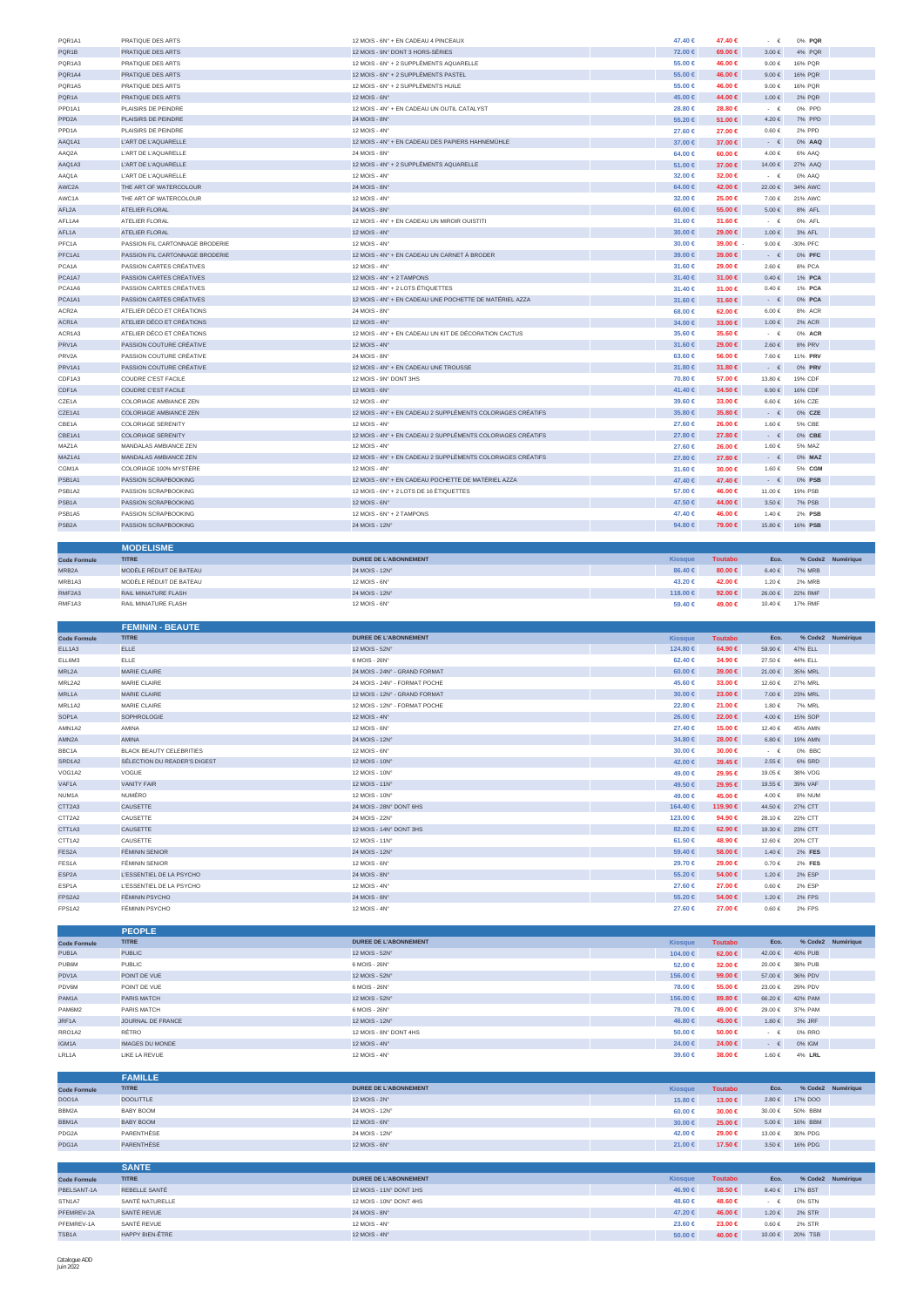| TSB1A1     | HAPPY BIEN-ÊTRE     | 12 MOIS - 4N° + EN CADEAU 1HS EN SUPPLÊMENT | 51,60 €     | $51.60 \in$ | . .        | 0% TSB        |  |
|------------|---------------------|---------------------------------------------|-------------|-------------|------------|---------------|--|
| PFEMSTE-2A | FÉMININ SANTÉ       | 24 MOIS - 8N°                               | 47.20 €     | 46.00 €     | 1.20€      | <b>2% FST</b> |  |
| PFEMSTE-1A | FÉMININ SANTÉ       | 12 MOIS - 4N°                               | 23.60 ∈     | 23.00 ∈     | $0.60 \in$ | 2% FST        |  |
| SAI2A      | SANTÉ INFO          | 24 MOIS - 12N°                              | 46.80 ∈     | 46.00 €     | $0.80 \in$ | 1% SAI        |  |
| SAI1A      | SANTÉ INFO          | 12 MOIS - 6N°                               | $23.40 \in$ | 23.00 ∈     | $0.40 \in$ | 1% SAI        |  |
| VVB1A3     | <b>VIVRE BIO</b>    | 12 MOIS - 10N° DONT 4HS                     | $48,60$ ∈   | 48.60 €     | . tr       | 0% VVB        |  |
| SRS2A      | SANTÉ REVUE SENIORS | 24 MOIS - 8N°                               | 55.20 €     | 54,00 €     | 1.20€      | 2% SRS        |  |
| SRS1A      | SANTÉ REVUE SENIORS | $12$ MOIS - $4N^\circ$                      | 27.60 ∈     | 27.00 €     | $0.60 \in$ | 2% SRS        |  |

|                                 | <b>EVEIL</b>                     |                                                               |              |                   |                |            |                     |                   |
|---------------------------------|----------------------------------|---------------------------------------------------------------|--------------|-------------------|----------------|------------|---------------------|-------------------|
| <b>Code Formule</b>             | <b>TITRE</b>                     | <b>DUREE DE L'ABONNEMENT</b>                                  | <b>Notes</b> | <b>Kiosque</b>    | <b>Toutabo</b> | Eco.       |                     | % Code2 Numérique |
| JEL1A                           | <b>JEUX DES MATERNELLES</b>      | $12$ MOIS - $4N^\circ$                                        |              | $15,60$ ∈         | 14.00 €        | 1.60€      | 10% JEL             |                   |
| JCJ1A                           | JE COLLE, JE COLORIE             | 12 MOIS - 4N°                                                 |              | 19,80 €           | 18.00 €        | 1.80€      | 9% JCJ              |                   |
| POP <sub>1</sub> A              | <b>POPI</b>                      | 12 MOIS - 12N°                                                |              | 71.40 €           | $60.00 \in$    | 11.40 €    | 15% POP             |                   |
| JSP1A                           | MES JEUX SAM LE POMPIER          | 12 MOIS - 4N°                                                 |              | 18,80 €           | 16.50 €        | $2.30 \in$ | 12% JSP             |                   |
| LAJ1A                           | LE MANÈGE À JEUX                 | 12 MOIS - 4N°                                                 |              | 16.40 €           | 14.50 €        | 1.90€      | 11% LAJ             |                   |
| PCO1A3                          | PICOTI                           | 12 MOIS - 16N° DONT 4 PICOTI JOUE                             |              | 91.60 $\in$       | 69.00 €        | 22.60 €    | 24% PCO             |                   |
| PPICOTI-1A                      | <b>PICOTI</b>                    | 12 MOIS - 12N°                                                |              | 72.00 ∈           | 59.00 €        | 13.00 €    | 18% PCO             |                   |
| BAB1A5                          | <b>BABAR</b>                     | 12 MOIS - 12N° DONT 6N° HISTOIRES + 3N° COLORIAGES + 3N° JEUX |              | $59,40 \in$       | 52,00 €        | 7.40€      | 12% RAB             |                   |
| POM <sub>1</sub> A <sub>3</sub> | <b>PAPOUM</b>                    | 12 MOIS - 12N°                                                |              | $70.80 \in$       | 63.00 €        | 7.80€      | 11% POM             |                   |
| ABT1A5                          | ABRICOT                          | 12 MOIS - 12N°                                                |              | $66,00 \in$       | 56,00 €        | 10.00 €    | 15% ABT             |                   |
| ABT1A3                          | <b>ABRICOT</b>                   | 12 MOIS - 16N° DONT 4 ABRICOT JEUX                            |              | $88.00 \in$       | 69.00 €        | 19.00€     | 21% ABT             |                   |
| BBL1A                           | <b>BABILLE</b>                   | 12 MOIS - 6N°                                                 |              | $\cdot \cdot \in$ | 49.00 € -      |            | 49.00 € #DIV/0! BBL |                   |
| PTOUPIE1A3                      | <b>TOUPIE</b>                    | 12 MOIS - 16N° DONT 4HS JEUX                                  |              | 94.00 $\in$       | 87.00 €        | 7.00€      | 7% TPI              |                   |
| PTOUPIE-1A                      | <b>TOUPIE</b>                    | 12 MOIS - 12N°                                                |              | 72.00 €           | 67.00 €        | 5.00€      | 6% TPI              |                   |
| HPP1A4                          | <b>HISTOIRES POUR LES PETITS</b> | 12 MOIS - 11N° + 11CD + 4HS HISTOIRES POUR LES PETITS HÉROS   |              | 99.00 $\in$       | 81.00 €        | 18.00€     | 18% HPP             |                   |
| HPP1A2                          | HISTOIRES POUR LES PETITS        | 12 MOIS - 11N° + 11CD                                         |              | 68.20 €           | 61.00 €        | 7.20€      | 10% HPP             |                   |
| DYP1A                           | <b>DISNEY PRINCESSES</b>         | 12 MOIS - 6N°                                                 |              | $33.00 \in$       | 29.90 €        | 3.10€      | 9% DYP              |                   |
| PIT1A5                          | PIROUETTE                        | 12 MOIS - 16N° DONT 4 PIROUETTE TOUT SUR LES ANIMAUX          |              | 92.80 $\in$       | 81.00 €        | 11.80 €    | 12% PIT             |                   |
| PIT <sub>1</sub> A <sub>1</sub> | <b>PIROUETTE</b>                 | 12 MOIS - 12N°                                                |              | 70.80 €           | 66.00 €        | 4.80€      | 6% PIT              |                   |
| KOL1A                           | <b>KOLALA</b>                    | 12 MOIS - 10N° DONT 2HS                                       |              | $50.00 \in$       | $54.00 \in -$  | 4.00€      | -8% KOL             |                   |
| MHI1A                           | MILLE ET UNE HISTOIRES           | 12 MOIS - 11N°                                                |              | 71.50 €           | $60.00 \in$    | 11.50€     | 16% MHI             |                   |
| WAK1A1                          | WAKOU                            | 12 MOIS - 16N° DONT 4HS DÉFIS NATURE JUNIOR                   |              | 94.00 $\in$       | 87.00 €        | 7.00€      | 7% WAK              |                   |
| PWAKOU-1A                       | <b>WAKOU</b>                     | 12 MOIS - 12N°                                                |              | $72.00 \in$       | $67.00 \in$    | 5.00€      | 6% WAK              |                   |
| WIN1A                           | MICKEY JUNIOR                    | 12 MOIS - 12N°                                                |              | $59.40 \in$       | 49.90 €        | $9.50 \in$ | 15% WIN             |                   |
| JO01A5                          | <b>OKOO</b>                      | 12 MOIS - 8N° DONT 4N° TOUPIE JEUX DE L'ÉCOLE                 |              | 46.00 €           | 40.00 €        | $6.00 \in$ | $13\%$ , IOO        |                   |
| HKY2A2                          | HELLO KITTY CLUB                 | 24 MOIS - 12N°                                                |              | 78,00 €           | 59.00 €        | 19.00 €    | 24% HKY             |                   |
| HKY1A2                          | <b>HELLO KITTY CLUB</b>          | 12 MOIS - 6N°                                                 |              | $39.00 \in$       | 35,00 €        | 4.00€      | 10% HKY             |                   |
| OLL2A                           | OLALAR!                          | 24 MOIS - 22N°                                                |              | 143,00 €          | 106.00 €       | 37.00 €    | 25% OLL             |                   |
| OLL1A                           | OLALAR!                          | 12 MOIS - 11N°                                                |              | 71.50 €           | 58,00 €        | 13.50€     | $18\%$ $\Omega$ I   |                   |
| TLA1A2                          | MES PREMIÈRES BELLES HISTOIRES   | 12 MOIS - 12N°                                                |              | 71.40 €           | 69.00 €        | 2.40 €     | 3% TLA              |                   |
| TPJ1A                           | <b>TOUT PREMIERS JEUX</b>        | 12 MOIS - 4N°                                                 |              | $15.60 \in$       | 14.00 ∈        | 1.60€      | 10% TPJ             |                   |
| MJB1A                           | MES JEUX BARBIE                  | 12 MOIS - 4N°                                                 |              | 18.80 ∈           | 16.50 €        | 2.30 €     | 12% MJB             |                   |
| FEF2A                           | LE JOURNAL DE FANETTE ET FILIPIN | 24 MOIS - 8N° + 2 SUPPLÉMENTS NOĒL                            |              | 108.00 ∈          | 90.00 $\in$    | 18.00€     | 16% FEF             |                   |
| FEF1A                           | LE JOURNAL DE FANETTE ET FILIPIN | 12 MOIS - 4N° + 1 SUPPLÉMENT NOËL                             |              | $54.00 \in$       | 45.00 €        | $9.00 \in$ | 16% FEF             |                   |
|                                 | <b>ENFANTS 5 ANS À 8 ANS</b>     |                                                               |              |                   |                |            |                     |                   |

|                     | ---- <i>-</i> ---------------------- |                                                        |              |                |                |             |                |                   |
|---------------------|--------------------------------------|--------------------------------------------------------|--------------|----------------|----------------|-------------|----------------|-------------------|
| <b>Code Formule</b> | <b>TITRE</b>                         | <b>DUREE DE L'ABONNEMENT</b>                           | <b>Notes</b> | <b>Kiosque</b> | <b>Toutabo</b> | Eco.        |                | % Code2 Numérique |
| FEF2A               | LE JOURNAL DE FANETTE ET FILIPIN     | 24 MOIS - 8N° + 2 SUPPLÉMENTS NOEL                     |              | 108,00 €       | 90.00 $\in$    | 18.00 €     | <b>16% FEF</b> |                   |
| FEF1A               | LE JOURNAL DE FANETTE ET FILIPIN     | 12 MOIS - 4N° + 1 SUPPLÉMENT NOËL                      |              | 54,00 €        | 45,00 €        | $9.00 \in$  | <b>16% FEF</b> |                   |
| BBJ1A               | <b>BARBIE JEUX</b>                   | 12 MOIS - 4N°                                          |              | 22.00 ∈        | 19.50 €        | $2.50 \in$  | 11% BBJ        |                   |
| OLL2A               | OLALAR!                              | 24 MOIS - 22N°                                         |              | 143,00 €       | 106.00 €       | 37.00€      | 25% OLL        |                   |
| OLL1A               | OLALAR!                              | 12 MOIS - 11N°                                         |              | 71.50 €        | 58,00 €        | 13.50 €     | <b>18% OLL</b> |                   |
| PJX1A               | PLANÈTE JEUX                         | 12 MOIS - 4N°                                          |              | 19,60 €        | 17.50 €        | 2.10€       | 10% PJX        |                   |
| JPO1A               | JEUX DE PACO                         | 12 MOIS - 4N°                                          |              | 17.20 €        | 15,00 €        | 2.20€       | 12% JPO        |                   |
| MFE1A               | MES FLÉCHÉS ENFANTS                  | 12 MOIS - 4N°                                          |              | 17,60 €        | 15.50 €        | 2.10€       | 11% MFE        |                   |
| PLJ1A               | PASSION LICORNE JEUX                 | 12 MOIS - 4N°                                          |              | $20.00 \in$    | 18.00 €        | $2.00 \in$  | 10% PLJ        |                   |
| TBG1A3              | <b>TOBOGGAN</b>                      | 12 MOIS - 16N° DONT 4 TOBOGGAN JEUX                    |              | 94.00 $\in$    | 87.00 €        | 7.00€       | 7% TBG         |                   |
| PTOBOGG-1A          | <b>TOBOGGAN</b>                      | 12 MOIS - 12N°                                         |              | 72.00 €        | 67.00 €        | 5.00€       | 6% TBG         |                   |
| YOU1A               | <b>YOUPI</b>                         | 12 MOIS - 12N° + CARTERIE À COLLECTIONNER              |              | 76,44 €        | 72.00 €        | $4.44 \in$  | 5% YOU         |                   |
| MNN1A1              | <b>MANON</b>                         | 12 MOIS - 15N° DONT 4HS MANON SISTERS                  |              | 90.00 $\in$    | 79.00 €        | 11.00€      | 12% MNN        |                   |
| MNN1A5              | MANON                                | 12 MOIS - 11N°                                         |              | 66.00 €        | 59.00 ∈        | 7.00€       | 10% MNN        |                   |
| APL1A3              | J'APPRENDS À LIRE                    | 12 MOIS - 11N° + 11CD + 2HS                            |              | 77,45 €        | $69.00 \in$    | $8.45 \in$  | 10% APL        |                   |
| APL1A2              | J'APPRENDS À LIRE                    | 12 MOIS - 11N° + 11CD                                  |              | 65.45 €        | 59.00 ∈        | 6.45€       | 9% APL         |                   |
| MPR1A               | <b>MES PREMIERS J'AIME LIRE</b>      | 12 MOIS - 12N° + 12 CD                                 |              | 72.00 €        | 72.00 €        | $\cdot \in$ | 0% MPR         |                   |
| PJM1A3              | MON PREMIER JOURNAL DE MICKEY        | 12 MOIS - 6N°                                          |              | 35,70 €        | $31.90 \in$    | 3.80 €      | 10% PJM        |                   |
| PDA1A3              | POMME D'API                          | 12 MOIS - 16N° DONT 4HS                                |              | 95.20 $\in$    | 87.00 €        | 8.20€       | 8% PDA         |                   |
| PDA1A               | POMME D'API                          | 12 MOIS - 12N°                                         |              | 71.40 €        | $69.00 \in$    | $2.40 \in$  | 3% PDA         |                   |
| BLH1A3              | <b>LES BELLES HISTOIRES</b>          | 12 MOIS - 12N° + 12CD                                  |              | 78,00 €        | 76.00 €        | 2.00 €      | 2% BLH         |                   |
| PJAPNG2A            | J'APPRENDS L'ANGLAIS                 | 24 MOIS - 12N°                                         |              | 57,60 €        | 48.00 €        | $9.60 \in$  | 16% APA        |                   |
| PJAPNG-1A           | <b>J'APPRENDS L'ANGLAIS</b>          | 12 MOIS - 6N°                                          |              | 28.80 ∈        | 25.00 ∈        | $3.80 \in$  | 13% APA        |                   |
| LPS1A6              | LES P'TITES PRINCESSES               | 12 MOIS - 12N°                                         |              | 70.80 €        | 66.00 €        | 4.80 €      | 6% LPS         |                   |
| LPS1A7              | <b>LES P'TITES PRINCESSES</b>        | 12 MOIS - 16N° DONT 4 L'ATELIER DES P'TITES PRINCESSES |              | 94.40 $\in$    | 81.00 €        | 13.40 €     | <b>14% LPS</b> |                   |
| PTQ1A2              | LE PETIT QUOTIDIEN                   | 12 MOIS - 300N°                                        |              | 210,00 €       | 159,00 €       | 51.00€      | 24% PTQ        |                   |
| PTQ9M               | LE PETIT QUOTIDIEN                   | 9 MOIS - 225N°                                         |              | 157,50 €       | 129.00 €       | 28.50€      | <b>18% PTQ</b> |                   |
| DJE1A               | DINO JEUX                            | 12 MOIS - 4N°                                          |              | 17,60 €        | 15.50 €        | 2.10€       | 11% DJE        |                   |
| MOP1A               | MES PREMIERS MOTS MEL'               | 12 MOIS - 4N°                                          |              | 16.00 €        | 14.00 €        | $2.00 \in$  | 12% MOP        |                   |
| MPS1A               | MES PREMIERS SUDOKUS                 | 12 MOIS - 4N°                                          |              | 12.40 €        | 12.00 €        | $0.40 \in$  | 3% MPS         |                   |
| JLA1A3              | JE LIS DÉJÀ                          | 12 MOIS - 15N° DONT 4 ROMANS                           |              | 84.30 €        | 75,00 €        | $9.30 \in$  | 11% JLA        |                   |
| JLA1A               | JE LIS DÉJÀ                          | 12 MOIS - 11N°                                         |              | $60.50 \in$    | $57.00 \in$    | 3.50€       | 5% JLA         |                   |

|                     | <b>ENFANTS 8 ANS A 12 ANS</b> |                                              |              |                |                |            |         |                   |
|---------------------|-------------------------------|----------------------------------------------|--------------|----------------|----------------|------------|---------|-------------------|
| <b>Code Formule</b> | <b>TITRE</b>                  | <b>DUREE DE L'ABONNEMENT</b>                 | <b>Notes</b> | <b>Kiosaue</b> | <b>Toutabo</b> | Eco.       |         | % Code2 Numérique |
| WAP1A4              | <b>WAPITI</b>                 | 12 MOIS - 18N° DONT 6 WAPITI EXPERT          |              | 105.00 ∈       | $97.00 \in$    | $8.00 \in$ | 7% WAP  |                   |
| PWAPITI-1A          | WAPITI                        | 12 MOIS - 12N°                               |              | 72.00 €        | $67.00 \in$    | 5.00€      | 6% WAP  |                   |
| FRC <sub>1</sub> A  | FLÉCHÉS RÉCRÉ                 | 12 MOIS - 4N°                                |              | 16.40 ∈        | 14.50 €        | 1.90€      | 11% FRC |                   |
| JER1A               | JEUX RÉCRÉ                    | 12 MOIS - 4N°                                |              | 18.00 ∈        | 16.00 €        | 2.00 €     | 11% JER |                   |
| AST1A2              | <b>ASTRAPI</b>                | 12 MOIS - 22N°                               |              | 114.40 ∈       | 106,00€        | $8.40 \in$ | 7% AST  |                   |
| AST6M2              | <b>ASTRAPI</b>                | 6 MOIS - 12N°                                |              | 62.40 €        | 62.00 €        | $0.40 \in$ | 0% AST  |                   |
| QHI1A               | QUELLE HISTOIRE MAGAZINE      | 12 MOIS - 11N°                               |              | $60.50 \in$    | $54.00 \in$    | $6.50 \in$ | 10% QHI |                   |
| JUL1A1              | JULIE                         | 12 MOIS - 18N° DONT 6HS MAXI LECTURE ET JEUX |              | 100.20 €       | $97.00 \in$    | $3.20 \in$ | 3% JUL  |                   |
| PJULIE-1A           | JULIE                         | 12 MOIS - 12N°                               |              | $67.20 \in$    | $67.00 \in$    | $0.20 \in$ | 0% JUL  |                   |
| <b>PSO1A5</b>       | LES P'TITES SORCIÈRES         | 12 MOIS - 15N° DONT 4 ROMANS                 |              | 88.70 €        | 75.00 €        | 13.70€     | 15% PSO |                   |
| PSO <sub>1</sub> A  | <b>LES P'TITES SORCIÈRES</b>  | 12 MOIS - 11N°                               |              | $64.90 \in$    | $60.00 \in$    | 4.90€      | 7% PSO  |                   |
| JLD1A2              | <b>HISTOIRES VRAIES</b>       | 12 MOIS - 13N° DONT 2HS                      |              | 75,60 €        | $69.00 \in$    | $6.60 \in$ | 8% JLD  |                   |
| JLD1A               | <b>HISTOIRES VRAIES</b>       | 12 MOIS - 11N°                               |              | $63.80 \in$    | $60.00 \in$    | $3.80 \in$ | 5% JLD  |                   |
| MJL1A6              | MORDELIRE                     | 12 MOIS - 15N° DONT 4N° JOURNAL DE TOTO      |              | $86,00 \in$    | 79.00 €        | 7.00€      | 8% MJL  |                   |
| MJL1A5              | <b>MORDELIRE</b>              | 12 MOIS - 11N°                               |              | $66,00 \in$    | $59.00 \in$    | 7.00€      | 10% MJL |                   |
| AMR1A               | <b>J'AIME LIRE</b>            | 12 MOIS - 12N°                               |              | 66.96 €        | $62.00 \in$    | 4.96€      | 7% AMR  |                   |
| AMR1A1              | <b>J'AIME LIRE</b>            | 12 MOIS - 18N° DONT 6HS BD ET JEUX           |              | 95.70 $\in$    | 92.00 $\in$    | $3.70 \in$ | 3% AMR  |                   |
| OKP1A               | OKAPI                         | 12 MOIS - 22N°                               |              | 114,40 €       | 106.00 €       | $8.40 \in$ | 7% OKP  |                   |
| OKP6M2              | <b>OKAPI</b>                  | 6 MOIS - 12N°                                |              | $62.40 \in$    | $62.00 \in$    | $0.40 \in$ | 0% OKP  |                   |
| IMD1A               | <b>IMAGES DOC</b>             | 12 MOIS - 12N°                               |              | 78,00 €        | 76.00 €        | 2.00€      | 2% IMD  |                   |
| UJA1A3              | UN JOUR UNE ACTU              | 12 MOIS - 42N° DONT 2HS                      |              | 78,00 €        | 77.00 €        | 1.00 €     | 1% UJA  |                   |
| UJA1A2              | UN JOUR UNE ACTU              | 12 MOIS - 40N°                               |              | 72.00 €        | $67.00 \in$    | $5.00 \in$ | 6% UJA  |                   |
| PEJ1A               | PRIONS EN ÉGLISE JUNIOR       | 12 MOIS - 6N°                                |              | 42.00 €        | $32.00 \in$    | 10.00€     | 23% PEJ |                   |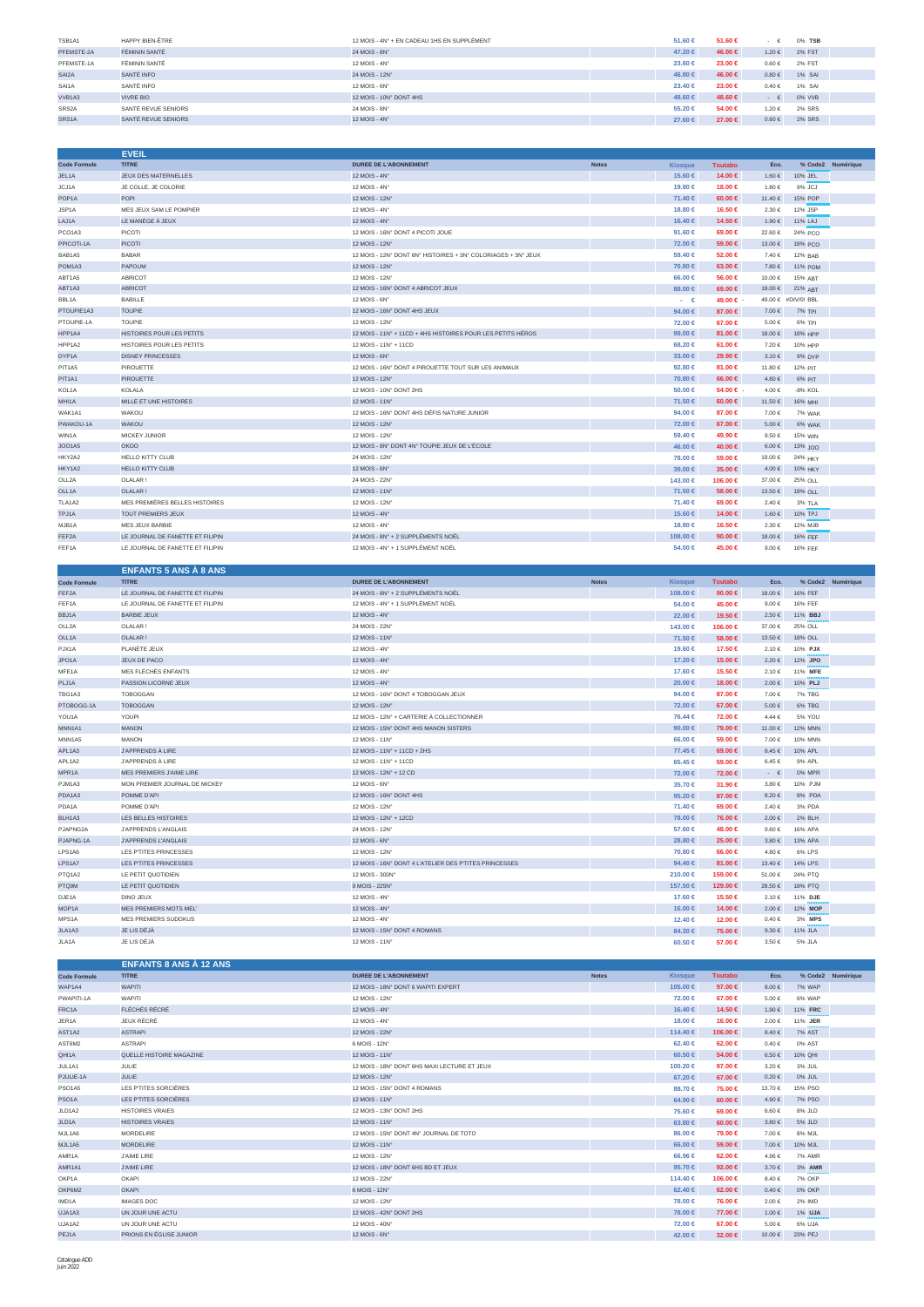| DLR1A2     | <b>J'AIME LIRE MAX</b>          | 12 MOIS - 12N°                           | 78,00 €      | 76.00 €     | 2.00€       | 2% DLR         |  |
|------------|---------------------------------|------------------------------------------|--------------|-------------|-------------|----------------|--|
| PVIRGUL-1A | <b>VIRGULE</b>                  | 12 MOIS - 11N°                           | 73.70 €      | $64.00 \in$ | $9.70 \in$  | <b>13% VRG</b> |  |
| VRG2A      | <b>VIRGULE</b>                  | 24 MOIS - 22N°                           | 147.40 €     | 118,00 €    | 29.40 €     | 19% VRG        |  |
| MQT1A2     | <b>MON QUOTIDIEN</b>            | 12 MOIS - 300N°                          | $210,00 \in$ | 159,00 €    | 51.00€      | 24% MQT        |  |
| MQT9M      | <b>MON QUOTIDIEN</b>            | 9 MOIS - 225N°                           | 157,50 €     | 129.00 €    | 28.50 €     | 18% MQT        |  |
| ARK2A      | ARKÉO JUNIOR                    | 24 MOIS - 22N°                           | 145.20 €     | 114.00 €    | 31.20€      | 21% ARK        |  |
| PARKJUN-1A | ARKÉO JUNIOR                    | 12 MOIS - 11N°                           | 72.60 €      | $62.00 \in$ | 10.60€      | 14% ARK        |  |
| PCOSIN-1A  | <b>COSINUS</b>                  | 12 MOIS - 11N°                           | 73.70 €      | $64.00 \in$ | $9.70 \in$  | <b>13% CSN</b> |  |
| PPLEOND-1A | LE PETIT LÉONARD                | 12 MOIS - 11N°                           | 72.60 €      | $62.00 \in$ | 10.60€      | 14% PTL        |  |
| JDM1A      | LE JOURNAL DE MICKEY            | 12 MOIS - 52N°                           | 135.20 €     | 114.90 €    | 20.30€      | 15% JDM        |  |
| JDM1A1     | LE JOURNAL DE MICKEY            | 12 MOIS - 60N° DONT 8 PICSOU MAGAZINE    | 182.80 €     | 135,80 €    | 47.00€      | 25% JDM        |  |
| JDM8M      | LE JOURNAL DE MICKEY            | 8 MOIS - 34N°                            | 88,20 €      | 77.90 €     | 10.30 €     | 11% JDM        |  |
| DGL1A3     | <b>DISNEY GIRL</b>              | 12 MOIS - 12N°                           | $58.80 \in$  | $52.90 \in$ | 5.90€       | 10% DGL        |  |
| JDE2A      | LE JOURNAL DES ENFANTS          | 24 MOIS - 94N°                           | 150.40 ∈     | 109.90 €    | 40.50€      | 26% JDE        |  |
| PJDENF-1A  | LE JOURNAL DES ENFANTS          | 12 MOIS - 47N°                           | 75.20 €      | $59.90 \in$ | 15.30 €     | 20% JDE        |  |
| SPI1A3     | LE JOURNAL SPIROU               | 12 MOIS - 50N° DONT 2 DOUBLES            | 131,60 €     | 119,00 €    | 12.60 €     | 9% SPI         |  |
| SPI6M2     | LE JOURNAL SPIROU               | 6 MOIS - 25N°                            | $65.80 \in$  | $59.90 \in$ | 5.90€       | 8% SPI         |  |
| GEA1A1     | GÉO ADO                         | 12 MOIS - 17N° DONT 6HS                  | 91.00 $\in$  | 91.00 $\in$ | $\cdot \in$ | 0% GEA         |  |
| GEA1A      | GÉO ADO                         | 12 MOIS - 11N°                           | $61,60 \in$  | $61.00 \in$ | $0.60 \in$  | 0% GEA         |  |
| TTC1A6     | <b>TOUT COMPRENDRE JUNIOR</b>   | 12 MOIS - 15N° DONT 3HS                  | $83.70 \in$  | $72.00 \in$ | 11.70€      | 13% TTC        |  |
| TTC1A5     | TOUT COMPRENDRE JUNIOR          | 12 MOIS - 12N°                           | $66,00 \in$  | $60.00 \in$ | $6.00 \in$  | 9% TTC         |  |
| CUN1A1     | <b>CURIONAUTES DES SCIENCES</b> | 12 MOIS - 14N° DONT 4HS                  | $79.00 \in$  | 79.00 €     | $ \epsilon$ | 0% CUN         |  |
| MPG1A      | MICKEY PARADE GEANT             | 12 MOIS - 6N°                            | $33,00 \in$  | 28.00 ∈     | 5.00€       | 15% MPG        |  |
| MPG1A2     | MICKEY PARADE GÉANT             | 12 MOIS - 12N° DONT 6 SUPER PICSOU GÉANT | $68.70 \in$  | $57.00 \in$ | 11.70€      | 17% MPG        |  |
| SPG1A      | SUPER PICSOU GÉANT              | 12 MOIS - 6N°                            | $35.70 \in$  | $30.00 \in$ | 5.70€       | 15% SPG        |  |
| PIC1A6     | PICSOU MAGAZINE                 | 12 MOIS - 8N°                            | $47.60 \in$  | $40.90 \in$ | $6.70 \in$  | <b>14% PIC</b> |  |
| PIC1A7     | PICSOU MAGAZINE                 | 12 MOIS - 12N° DONT 4 TRÉSORS DE PICSOU  | 71.56 €      | $59.90 \in$ | 11.66 €     | 16% PIC        |  |
| TPC1A2     | LES TRÉSORS DE PICSOU           | 12 MOIS - 10N° DONT 6 PICSOU MAGAZINE    | $59.50 \in$  | 49.90 €     | $9.60 \in$  | 16% TPC        |  |
| ILJ1A4     | <b>I LOVE ENGLISH FOR KIDS</b>  | 12 MOIS - 11N° + 10CD                    | 76.45 €      | 72.00 €     | 4.45 €      | 5% ILJ         |  |

|                     | <b>ENFANTS À PARTIR DE 12 ANS</b> |                                   |                                |                |            |                |                   |
|---------------------|-----------------------------------|-----------------------------------|--------------------------------|----------------|------------|----------------|-------------------|
| <b>Code Formule</b> | <b>TITRE</b>                      | <b>DUREE DE L'ABONNEMENT</b>      | <b>Notes</b><br><b>Kiosque</b> | <b>Toutabo</b> | Eco.       |                | % Code2 Numérique |
| GEK2A               | <b>GO ENGLISH! KIDS</b>           | 24 MOIS - 12N°                    | $58.80 \in$                    | $58.00 \in$    | $0.80 \in$ | 1% GEK         |                   |
| GEK1A               | <b>GO ENGLISH! KIDS</b>           | 12 MOIS - 6N°                     | $33,00 \in$                    | $31.00 \in$    | 2.00€      | 6% GEK         |                   |
| ILE1A1              | <b>I LOVE ENGLISH!</b>            | 12 MOIS - 11N°                    | 76.45 €                        | 72.00 ∈        | 4.45€      | 5% ILE         |                   |
| LMA1A2              | LE MONDE DES ADOS                 | 12 MOIS - 22N°                    | 108,90 €                       | $87.00 \in$    | 21.90€     | 20% LMA        |                   |
| HJU1A3              | <b>HISTOIRE JUNIOR</b>            | 12 MOIS - 11N° + 2HS              | 87.10 €                        | 72.00 €        | 15.10 €    | 17% HJU        |                   |
| HJU2A3              | <b>HISTOIRE JUNIOR</b>            | 24 MOIS - 22N° + 4HS              | 174.20 €                       | 134.00 €       | 40.20€     | 23% HJU        |                   |
| ACT1A2              | <b>L'ACTU</b>                     | 12 MOIS - 300N°                   | $210.00 \in$                   | 189,00 €       | 21.00€     | 10% ACT        |                   |
| ACT9M               | <b>L'ACTU</b>                     | 9 MOIS - 225N°                    | 157.50 €                       | 139.00 €       | 18.50€     | 11% ACT        |                   |
| KZK2A2              | <b>KEZAKO MUNDI</b>               | 24 MOIS - 20N°                    | 118,00 €                       | $86.00 \in$    | 32.00 €    | 27% KZK        |                   |
| KZK1A2              | <b>KEZAKO MUNDI</b>               | 12 MOIS - 10N°                    | $59.00 \in$                    | 45.00 €        | 14.00 €    | 23% KZK        |                   |
| ALD2A4              | ANIMELAND                         | 24 MOIS - 8N° + 1 LIVRE EN CADEAU | 108,00 €                       | 90.00 $\in$    | 18.00 €    | 16% ALD        |                   |
| ALD1A5              | ANIMELAND                         | 12 MOIS - 4N°                     | $50.00 \in$                    | 49.00 $∈$      | 1.00 €     | 2% ALD         |                   |
| AXT1A               | ANIMELAND XTRA                    | $12$ MOIS - $4N^\circ$            | $23,60$ ∈                      | $25.00 \in .$  | 1.40 €     | -5% AXT        |                   |
| CCA1A3              | COMMENT ÇA MARCHE                 | 12 MOIS - 11N°                    | 49.50 ∈                        | 45.00 €        | 4.50€      | 9% CCA         |                   |
| LEO1A3              | <b>L'ÉCO</b>                      | 12 MOIS - 96N° DONT 48 MY WEEKLY  | 283,20 €                       | 135.00 €       | 148.20€    | 52% LEO        |                   |
| PHP1A1              | PHOSPHORE                         | 12 MOIS - 26N° DONT 4HS GUIDES    | 154.20 €                       | 133.00 €       | 21.20€     | 13% PHP        |                   |
| PHP1A6              | PHOSPHORE                         | 12 MOIS - 22N°                    | 114.40 ∈                       | 106,00€        | $8.40 \in$ | 7% PHP         |                   |
| JBQ1A1              | JE BOUQUINE                       | 12 MOIS - 15N° DONT 3HS           | $98.85 \in$                    | $94.00 \in$    | 4.85 €     | 4% JBQ         |                   |
| JBQ1A               | JE BOUQUINE                       | 12 MOIS - 12N°                    | 78,00 €                        | 76.00 €        | 2.00€      | 2% JBQ         |                   |
| TDE1A8              | <b>I LOVE ENGLISH WORLD</b>       | 12 MOIS - 11N°                    | 76.45 €                        | 72.00 €        | 4.45 €     | 5% TDE         |                   |
| ENG2A3              | <b>ENGLISH NOW</b>                | 24 MOIS - 12N° + 12 CD            | 162,00 €                       | 116,00 €       | 46.00€     | <b>28% ENG</b> |                   |
| ENG1A3              | <b>ENGLISH NOW</b>                | 12 MOIS - 6N° + 6CD               | $81.00 \in$                    | $66.00 \in$    | 15.00 €    | <b>18% ENG</b> |                   |
| ENG2A4              | <b>ENGLISH NOW</b>                | 24 MOIS - 12N°                    | 72.00 ∈                        | $64.00 \in$    | $8.00 \in$ | <b>11% ENG</b> |                   |
| ENG1A4              | <b>ENGLISH NOW</b>                | 12 MOIS - 6N°                     | $36,00 \in$                    | $34.00 \in$    | $2.00 \in$ | <b>5% ENG</b>  |                   |
| PGOHF-2A-CD         | <b>GO! ENGLISH</b>                | 24 MOIS - 12N° + 12CD             | 168,00 €                       | 123,00 €       | 45.00€     | 26% GON        |                   |
| PGOHF-1A-CD         | <b>GO! ENGLISH</b>                | $12$ MOIS - $6N^{\circ}$ + $6CD$  | 84,00 €                        | $66.00 \in$    | 18.00 €    | 21% GON        |                   |
| PGOHF2A             | <b>GO! ENGLISH</b>                | 24 MOIS - 12N°                    | 78,00 €                        | $64.00 \in$    | 14.00 €    | <b>17% GON</b> |                   |
| PGOHF1A             | <b>GO! ENGLISH</b>                | 12 MOIS - 6N°                     | $39.00 \in$                    | $34.00 \in$    | 5.00 €     | <b>12% GON</b> |                   |

|                     | <b>GASTRONOMIE</b>         |                                    |             |                |             |         |                   |
|---------------------|----------------------------|------------------------------------|-------------|----------------|-------------|---------|-------------------|
| <b>Code Formule</b> | <b>TITRE</b>               | <b>DUREE DE L'ABONNEMENT</b>       | Kiosque     | <b>Toutabo</b> | Eco.        |         | % Code2 Numérique |
| ELT1A2              | ELLE À TABLE               | 12 MOIS - 12N°                     | 46.80 ∈     | $34.90 \in$    | 11.90 €     | 25% ELT |                   |
| SAV1A4              | SAVEURS                    | 12 MOIS - 10N° DONT 1 SPÉCIAL NOËL | $55,40 \in$ | $52.50 \in$    | 2.90€       | 5% SAV  |                   |
| EVE2A               | <b>ESPRIT VEGGIE</b>       | 24 MOIS - 8N°                      | $55.20 \in$ | 34.90 €        | $20.30 \in$ | 36% EVE |                   |
| EVE1A               | <b>ESPRIT VEGGIE</b>       | 12 MOIS - 4N°                      | 27,60 €     | 19.90 €        | 7.70€       | 27% EVE |                   |
| CGO2A2              | CAMPAGNE GOURMANDE         | 24 MOIS - 10N° DONT 2HS            | 47.50 €     | $34.00 \in$    | 13.50 €     | 28% CGO |                   |
| CGO1A2              | CAMPAGNE GOURMANDE         | 12 MOIS - 5N° DONT 1HS             | 23.75 ∈     | 19.00 €        | 4.75 €      | 20% CGO |                   |
| PCUIREV-2A          | <b>CUISINE REVUE</b>       | 24 MOIS - 8N°                      | 23.20 ∈     | 23.00 ∈        | $0.20 \in$  | 0% CSR  |                   |
| PGILBETGAIL-2A      | GILBERT ET GAILLARD        | 24 MOIS - 8N°                      | 47,60 €     | $43.90 \in$    | 3.70€       | 7% GLG  |                   |
| PGILBETGAIL-1A      | <b>GILBERT ET GAILLARD</b> | 12 MOIS - 4N°                      | 23.80 ∈     | $23.60 \in$    | $0.20 \in$  | 0% GLG  |                   |
| TRV2A               | TERRE DE VINS              | 24 MOIS - 14N° DONT 2HS            | 114.00 ∈    | $69.90 \in$    | 44.10€      | 38% TRV |                   |
| TRV1A               | <b>TERRE DE VINS</b>       | 12 MOIS - 7N° DONT 1HS             | $57.00 \in$ | 39.90 €        | 17.10€      | 30% TRV |                   |
| RVF <sub>2</sub> A  | LA REVUE DU VIN DE FRANCE  | 24 MOIS - 24N°                     | 177.00 €    | 129,00 €       | 48.00 €     | 27% RVF |                   |
| RVF <sub>1</sub> A  | LA REVUE DU VIN DE FRANCE  | 12 MOIS - 12N°                     | 88,50 €     | $69.00 \in$    | 19.50 €     | 22% RVF |                   |
| GOC2A               | <b>GOURMET CUP</b>         | 24 MOIS - 8N°                      | $68,00 \in$ | $61.00 \in$    | 7.00€       | 10% GOC |                   |
| GOC1A               | <b>GOURMET CUP</b>         | 12 MOIS - 4N°                      | $34.00 \in$ | $31.00 \in$    | $3.00 \in$  | 8% GOC  |                   |

|                     | <b>CINEMA - TELEVISION</b> |                                     |                |                |             |                |                   |
|---------------------|----------------------------|-------------------------------------|----------------|----------------|-------------|----------------|-------------------|
| <b>Code Formule</b> | <b>TITRE</b>               | <b>DUREE DE L'ABONNEMENT</b>        | <b>Kiosque</b> | <b>Toutabo</b> | Eco.        |                | % Code2 Numérique |
| PTMAG-1A            | TÉLÉ MAGAZINE              | 12 MOIS - 52N°                      | $98.28 \in$    | 64.90 €        | 33.38 €     | 33% TMG        |                   |
| T7J1A               | TÉLÉ 7 JOURS               | 12 MOIS - 52N°                      | 72.80 €        | $59.50 \in$    | 13.30 €     | 18% T7J        |                   |
| T7J6M               | TÉLÉ 7 JOURS               | 6 MOIS - 26N°                       | $36,40 \in$    | $30.00 \in$    | $6.40 \in$  | 17% T7J        |                   |
| TCS1A               | TÉLÉ CABLE SAT HEBDO       | 12 MOIS - 52N°                      | $98.80 \in$    | 74.90 €        | 23.90€      | 24% TCS        |                   |
| <b>TCS6M</b>        | TÉLÉ CABLE SAT HEBDO       | 6 MOIS - 26N°                       | 49.40 ∈        | $39.90 \in$    | $9.50 \in$  | 19% TCS        |                   |
| PRI2A4              | PREMIÈRE                   | 24 MOIS - 28N° DONT 6HS             | 143.20 €       | 89.99 €        | 53.21 €     | 37% PRI        |                   |
| <b>PRI2A3</b>       | PREMIÈRE                   | 24 MOIS - 22N°                      | 107.80 €       | $69.99 \in$    | 37.81 €     | 35% PRI        |                   |
| PRI1A7              | PREMIÈRE                   | 12 MOIS - 14N° DONT 3HS             | $71.60 \in$    | 49.99 €        | 21.61 €     | 30% PRI        |                   |
| <b>PRI1A6</b>       | PREMIÈRE                   | 12 MOIS - 11N°                      | $53.90 \in$    | $39.99 \in$    | 13.91 €     | 25% PRI        |                   |
| CCI2A               | LES CAHIERS DU CINÉMA      | 24 MOIS - 22N°                      | 107.80 €       | $95.00 \in$    | 12.80 €     | 11% CCI        |                   |
| CCI2A2              | LES CAHIERS DU CINÉMA      | 24 MOIS - 22N° - TARIF ÉTUDIANT     | 107.80 €       | 75,00 €        | 32.80 €     | 30% CCI        |                   |
| LCDCIN-1A           | LES CAHIERS DU CINÉMA      | 12 MOIS - 11N°                      | 75,90 €        | 55,00 €        | 20.90€      | 27% CCI        |                   |
| SFM1A3              | SO FILM                    | 12 MOIS - 6N°                       | $41.40 \in$    | $35.00 \in$    | $6.40 \in$  | <b>15% SFM</b> |                   |
| PMADMOV-2A          | MAD MOVIES                 | 24 MOIS - 22N°                      | 129.80 €       | 92.00 $\in$    | 37.80 €     | 29% MAD        |                   |
| MAD1A2              | <b>MAD MOVIES</b>          | 12 MOIS - 11N° + 11 DVD             | 186,89 €       | 144.00 €       | 42.89 €     | 22% MAD        |                   |
| PMADMOV-1A          | MAD MOVIES                 | 12 MOIS - 11N°                      | 67.30 €        | 48.00 €        | 19.30 €     | 28% MAD        |                   |
| ANL1A4              | LES ANNÉES LASER           | 12 MOIS - 11N° + 1 GUIDE DU BLU-RAY | 85,85 €        | $69.00 \in$    | 16.85 €     | 19% ANL        |                   |
| ANL1A3              | LES ANNÉES LASER           | 12 MOIS - 11N°                      | 75,90 €        | $63.00 \in$    | 12.90 €     | <b>16% ANL</b> |                   |
| SFX1A2              | S.F.X.                     | 12 MOIS - 4N°                       | $30.00 \in$    | $30.00 \in$    | $ \epsilon$ | 0% SFX         |                   |
| TVD1A2              | TV DVD JAQUETTES           | 12 MOIS - 12N°                      | 120.00 ∈       | 120.00 €       | $ \epsilon$ | 0% TVD         |                   |
|                     | <b>MAISON - DECORATION</b> |                                     |                |                |             |                |                   |
| <b>Code Formule</b> | <b>TITRE</b>               | <b>DUREE DE L'ABONNEMENT</b>        | <b>Kiosque</b> | <b>Toutabo</b> | Eco.        |                | % Code2 Numérique |
| ELD1A               | ELLE DÉCORATION            | 12 MOIS - 10N° DONT 1HS             | 49.10 €        | 34,90 €        | 14.20€      | 28% ELD        |                   |
| MST1A2              | MAISON ET TRAVAUX          | 12 MOIS - 9N°                       | 40.50 €        | $39.50 \in$    | 1.00 €      | 2% MST         |                   |
| JLM2A1              | LE JOURNAL DE LA MAISON    | 24 MOIS - 18N°                      | 79.00 €        | 59.90 €        | 19.10€      | 24% JLM        |                   |

m.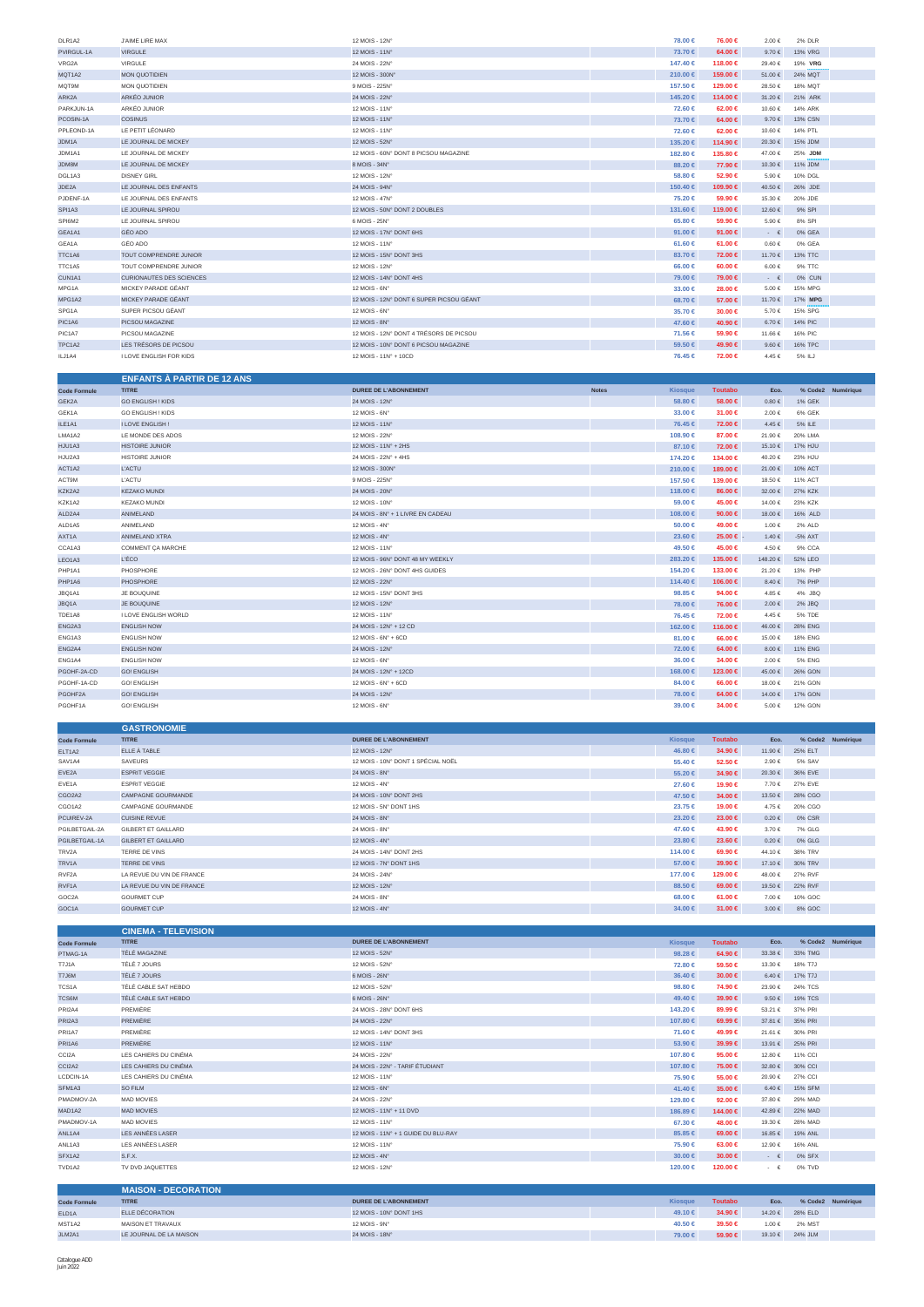| JLM1A4                          | LE JOURNAL DE LA MAISON              | 12 MOIS - 12N° DONT 3HS                                               | $53.25 \in$         | 44.90 €             | 8.35 €                | 15% JLM            |                   |
|---------------------------------|--------------------------------------|-----------------------------------------------------------------------|---------------------|---------------------|-----------------------|--------------------|-------------------|
| ADG1A2                          | AD - ARCHITECTURAL DIGEST            | 18 MOIS - 9N°                                                         | 49.50 €             | 29.95 €             | 19.55 €               | 39% ADG            |                   |
| ADR1A                           | ART ET DÉCORATION                    | 12 MOIS - 9N°                                                         | 41.40 €             | 34.90 €             | 6.50€                 | 15% ADR            |                   |
| MJM1A3                          | MON JARDIN ET MA MAISON              | 12 MOIS - 11N° DONT 1 DOUBLE                                          | 53.90 €             | 39.90 €             | 14.00 €               | 25% MJM            |                   |
| MRM2A                           | MARIE CLAIRE MAISON                  | 24 MOIS - 16N°                                                        | 78.40 €             | 50.00 €             | $28.40 \in$           | 36% MRM            |                   |
| MRM1A                           | MARIE CLAIRE MAISON                  | 12 MOIS - 8N°                                                         | 39.20 €             | 29.90 €             | 9.30€                 | 23% MRM            |                   |
| MRI2A                           | MARIE CLAIRE IDÉES                   | 24 MOIS - 12N°                                                        | 70.80 €             | 49.00 €             | 21.80 €               | 30% MRI            |                   |
| MRI1A2                          | MARIE CLAIRE IDÉES                   | 12 MOIS - 6N°                                                         | 35.40 €             | 29.00 €             | 6.40€                 | 18% MRI            |                   |
| EDC2A                           | L'ESSENTIEL DE LA DÉCO               | 24 MOIS - 8N°                                                         | 39.20 €             | 38.00 €             | 1.20 €                | 3% EDC             |                   |
| EDC1A                           | L'ESSENTIEL DE LA DÉCO               | 12 MOIS - 4N°                                                         | 19.60 €             | 19.00 €             | $0.60\in$             | 3% EDC             |                   |
| MND <sub>2</sub> A              | MAISON DÉCORATION                    | 24 MOIS - 8N°                                                         | 63.20 €             | 38.00 €             | 25.20€                | 39% MND            |                   |
| MND1A                           | MAISON DÉCORATION                    | 12 MOIS - 4N°                                                         | $31.60 \in$         | 19.00 €             | 12.60 €               | 39% MND            |                   |
| VVD1A4                          | VIVA DÉCO                            | 12 MOIS - 6N°                                                         | $50.00 \in$         | 50,00 €             | $\cdot \in$           | 0% VVD             |                   |
| SDC <sub>2</sub> A              | SPÉCIAL DÉCO                         | 24 MOIS - 8N°                                                         | 23.20 €             | 22.00 €             | $1.20\in$             | <b>5% SDC</b>      |                   |
| SDC1A                           | SPÉCIAL DÉCO                         | 12 MOIS - 4N°                                                         | 11.60 €             | 11.00 €             | $0.60 \in$            | 5% SDC             |                   |
| IDT2A2                          | <b>IDEAT</b>                         | 28 MOIS - 12N°                                                        | $70.80 \in$         | 56.00 €             | 14.80 €               | 20% IDT            |                   |
| IDT1A3                          | IDEAT                                | 14 MOIS - 6N°                                                         | 35.40 €             | 30.00 €             | $5.40 \in$            | 15% IDT            |                   |
| ADU18M2                         | ARCHITECTURE DURABLE                 | 18 MOIS - 7N°                                                         | 38.50 €             | 33.50 €             | 5.00€                 | 12% ADU            |                   |
| MAV1A                           | MAISONS À VIVRE                      | 12 MOIS - 6N°                                                         | $35,40 \in$         | 29.50 €             | 5.90€                 | <b>16% MAV</b>     |                   |
| MVC2A                           | MAISONS À VIVRE CAMPAGNE             | 24 MOIS - 12N°                                                        | 70.80 €             | 64.90 €             | 5.90€                 | 8% MVC             |                   |
| YMAIAVCAM-1A                    | MAISONS À VIVRE CAMPAGNE             | 12 MOIS - 6N°                                                         | 35.40 €             | 29.50 €             | $5.90\in$             | 16% MVC            |                   |
| CPD2A1                          | CAMPAGNE DÉCORATION                  | 24 MOIS - 12N°                                                        | 58.80 $\in$         | 39.90 €             | 18.90 €               | 32% CPD            |                   |
| CPD1A2                          | CAMPAGNE DÉCORATION                  | 12 MOIS - 6N°                                                         | 28.20 €             | 22.90 €             | $5.30\in$             | 18% CPD            |                   |
| MCA2A2                          | MAISONS DE CAMPAGNE                  | 24 MOIS - 14N° DONT 2HS                                               | $65.10 \in$         | 39.95 €             | 25.15€                | 38% MCA            |                   |
| MCA1A2                          | MAISONS DE CAMPAGNE                  | 12 MOIS - 7N° DONT 1HS                                                | $32.55 \in$         | 22.95 €             | $9.60 \in$            | 29% MCA            |                   |
| SYC20M                          | STYLE CAMPAGNE                       | 20 MOIS - 10N°                                                        | 49.00 €             | 34.00 €             | 15.00€                | 30% SYC            |                   |
|                                 |                                      |                                                                       |                     |                     |                       |                    |                   |
|                                 | <b>BRICOLAGE - JARDINAGE</b>         |                                                                       |                     |                     |                       |                    |                   |
| <b>Code Formule</b>             | <b>TITRE</b>                         | <b>DUREE DE L'ABONNEMENT</b>                                          | <b>Kiosque</b>      | <b>Toutabo</b>      | Eco.                  |                    | % Code2 Numérique |
| SYS1A4                          | SYSTÈME D                            | 12 MOIS - 12N° + 12 PLANS                                             | 74.80 €             | 52.90 €             | 21.90 €               | 29% SYS            |                   |
| MJM1A3                          | MON JARDIN ET MA MAISON              | 12 MOIS - 11N° DONT 1 DOUBLE                                          | $53.90 \in$         | 39.90 €             | 14.00 €               | 25% MJM            |                   |
| RTC1A2                          | <b>RUSTICA</b>                       | 12 MOIS - 50N° DONT 2 DOUBLES                                         | 145,40 €            | 69.90 €             | 75.50€                | 51% RTC            |                   |
| JAN2A2                          | JARDIN ET NATURE                     | 24 MOIS - 16N°                                                        | 78.40 €             | 66,60 €             | 11.80 €               | 15% JAN            |                   |
| JAN1A1                          | JARDIN ET NATURE                     | 12 MOIS - 8N°                                                         | $39.20 \in$         | 35.30 €             | 3.90€                 | 9% JAN             |                   |
| CTP2A                           | CÔTÉ PISCINE                         | 24 MOIS - 8N'                                                         | 47.20 €             | 32.00 €             | 15.20€                | 32% CTP            |                   |
| CTP1A                           | CÔTÉ PISCINE                         | 12 MOIS - 4N°                                                         | $23.60 \in$         | 18.00 €             | 5.60€                 | 23% CTP            |                   |
| PGP <sub>2</sub> A              | POTAGER PRATIQUE                     | 24 MOIS - 8N°                                                         | 55.20 €             | 54.00 €             | 1.20€                 | 2% PGP             |                   |
| PGP1A                           | POTAGER PRATIQUE                     | 12 MOIS - 4N°                                                         | 27.60 $\in$         | 27.00 €             | $0.60 \in$            | 2% PGP             |                   |
| JNE <sub>2</sub> A              | JARDINER                             | 24 MOIS - 8N°                                                         | 38.40 €             | 38.00 €             | $0.40 \in$            | 1% JNE             |                   |
| JNE <sub>1</sub> A              | <b>JARDINER</b>                      | 12 MOIS - 4N°                                                         | 19.20 €             | 19.00 €             | $0.20\in$             | 1% JNE             |                   |
|                                 |                                      |                                                                       |                     |                     |                       |                    |                   |
|                                 | <b>MASCULIN</b>                      |                                                                       |                     |                     |                       |                    |                   |
| <b>Code Formule</b>             | <b>TITRE</b>                         | DUREE DE L'ABONNEMENT                                                 | Kiosque             | <b>Toutabo</b>      | Eco.                  |                    | % Code2 Numérique |
| GQG2A                           | <b>GQ GENTLEMEN'S QUARTERLY</b>      | 24 MOIS - 10N°                                                        | 39.00 €             | 24.95 €             | 14.05 €               | 36% GQG            |                   |
| NHO <sub>2</sub> A              | NUMÉRO HOMME                         | 24 MOIS - 4N°                                                         | 24.00 ∈             | 20.00 €             | 4.00 €                | 16% NHO            |                   |
| NHO <sub>1</sub> A              | NUMÉRO HOMME                         | 12 MOIS - 2N'                                                         | 12.00 €             | 12.00 €             | $\sim$<br>€           | 0% NHO             |                   |
|                                 |                                      |                                                                       |                     |                     |                       |                    |                   |
| ETQ1A                           | L'ÉTIQUETTE                          | 12 MOIS - 2N°                                                         | 19.80 €             | 16.00 €             | 3.80€                 | 19% ETQ            |                   |
|                                 |                                      |                                                                       |                     |                     |                       |                    |                   |
|                                 | <b>AUTO - MOTO</b>                   |                                                                       |                     |                     |                       |                    |                   |
| <b>Code Formule</b>             | <b>TITRE</b>                         | <b>DUREE DE L'ABONNEMENT</b>                                          | <b>Kiosque</b>      | <b>Toutabo</b>      | Eco.                  | % Code2            | Numérique         |
| PAUTOMAG-1A                     | L'AUTOMOBILE MAGAZINE                | 12 MOIS - 12N°                                                        | 54.90 €             | 33.00 €             | 21.90 €               | 39% AMG            |                   |
| AAM2A7                          | AUTO MOTO                            | 24 MOIS - 22N°                                                        | 99.00 $\in$         | 64.90 €             | 34.10 €               | 34% AAM            |                   |
| AAM2A8                          | AUTO MOTO                            | 24 MOIS - 22N° + 4HS                                                  | 127.00 €            | 84.90 €             | 42.10€                | 33% AAM            |                   |
| AAM1A8                          | AUTO MOTO                            | 12 MOIS - 11N°                                                        | 49.50 €             | 35.90 €             | 13.60€                | 27% AAM            |                   |
| AAM1A9                          | AUTO MOTO                            | 12 MOIS - 11N° + 2HS                                                  | $63.50 \in$         | 45.90 €             | 17.60€                | 27% AAM            |                   |
| CTA2A                           | CETTE ANNÉE-LÀ                       | 24 MOIS - 20N°                                                        | 340.00 €            | 140.00 €            | 200.00 €              | 58% CTA            |                   |
| CTA1A                           | CETTE ANNÉE-LÀ                       | 12 MOIS - 10N°                                                        | 170.00 €            | 80.00 €             | 90.00 $\in$           | 52% CTA            |                   |
| CTA6M                           | CETTE ANNÉE-LÀ                       | $6$ MOIS - $5N^{\circ}$                                               | 85.00 €             | 45.00 €             | 40.00 €               | 47% CTA            |                   |
| ETP2A                           | ETOILES PASSION                      | 24 MOIS - 8N°                                                         | $52.00 \in$         | 39.00 €             | 13.00 €               | 25% ETP            |                   |
| ETP1A                           | <b>ETOILES PASSION</b>               | 12 MOIS - 4N°                                                         | $26.00 \in$         | 24.00 €             | 2.00€                 | 7% ETP             |                   |
| GSP2A                           | <b>GÉNÉRATION SANS PERMIS</b>        | 24 MOIS - 12N°                                                        | 82.80 €             | 75.90 €             | $6.90 \in$            | 8% GSP             |                   |
| GSP1A                           | <b>GENERATION SANS PERMIS</b>        | 12 MOIS - 6N                                                          | 41.40 €             | 34.50 €             | 6.90€                 | 16% GSI            |                   |
| PAUTREV-2A                      | <b>AUTOMOBILE REVUE</b>              | 24 MOIS - 8N°                                                         | $38.40 \in$         | 38.00 €             | $0.40 \in$            | 1% ATV             |                   |
| PAUTREV-1A                      | AUTOMOBILE REVUE                     | 12 MOIS - 4N°                                                         | 19.20 €             | 19.00 €             | $0.20\in$             | 1% ATV             |                   |
| GQQ2A2                          | <b>GÉNÉRATION 4X4</b>                | 24 MOIS - 20N°                                                        | 118.00 €            | 112.10 €            | $5.90\in$             | 5% GQQ             |                   |
| GQQ1A2                          | <b>GÉNÉRATION 4X4</b>                | 12 MOIS - 10N°                                                        | 59.00 €             | 53.10 €             | 5.90 €                | 10% GQQ            |                   |
| OD42A                           | OUTDOOR 4X4                          | 24 MOIS - 12N°                                                        | 90.00 $\in$         | 79.00 €             | 11.00 €               | 12% OD4            |                   |
| OD41A                           | OUTDOOR 4X4                          | 12 MOIS - 6N°                                                         | 45.00 €             | 42.00 €             | 3.00€                 | 6% OD4             |                   |
| ESA2A2                          | L'ESSENTIEL DE L'AUTO                | 24 MOIS - 8N°                                                         | 39.20 €             | 38.00 €             | 1.20 €                | 3% ESA             |                   |
| ESA1A2                          | L'ESSENTIEL DE L'AUTO                | 12 MOIS - 4N°                                                         | 19.60 €             | 19.00 €             | $0.60 \in$            | 3% ESA             |                   |
| AUZ2A1                          | <b>AUTO MAGAZINE</b>                 | 24 MOIS - 8N°                                                         | 15.00 €             | 15.00 €             | $\cdot\quad\in$       | 0% AUZ             |                   |
| CGC1A2                          | CAMPING-CAR MAGAZINE                 | 12 MOIS - 11N°                                                        | 60.50 €             | 45.00 €             | 15.50€                | 25% CGC            |                   |
| MTG1A5                          | MOTO MAGAZINE                        | 12 MOIS - 11N°                                                        | 63.70 €             | 55.00 €             | 8.70€                 | 13% MTG            |                   |
| MTG1A6                          | MOTO MAGAZINE                        | 12 MOIS - 15N° DONT 4HS                                               | 92.50 €             | 77.00 €             | 15.50 €               | 16% MTG            |                   |
| END1A                           | ENDURO MAGAZINE                      | 12 MOIS - 6N°                                                         | 41.40 €             | 34.50 €             | $6.90\in$             | 16% END            |                   |
| TRL2A2                          | TRIAL MAGAZINE                       | 24 MOIS - 8N°                                                         | 55.20 €             | 55.20 €             | $\cdot$ $\cdot$ $\in$ | 0% TRL             |                   |
| TRL1A2                          | TRIAL MAGAZINE                       | 12 MOIS - 4N°                                                         | 27.60 ∈             | 27.60 €             | $\cdot$ $\in$         | 0% TRL             |                   |
| TAD1A2                          | TRAIL ADVENTURE MAGAZINE             | 12 MOIS - 6N°                                                         | 41.40 €             | 34.50 €             | 6.90€                 | 16% TAD            |                   |
| VMO <sub>1</sub> A <sub>2</sub> | VOYAGES À MOTO                       | 12 MOIS - 6N°                                                         | 41.40 €             | 34.50 €             | $6.90\in$             | 16% VMO            |                   |
| GPR1A2                          | <b>GP RACING</b>                     | 12 MOIS - 5N°                                                         | 44.50 €             | 38.00 €             | $6.50\in$             | 14% GPR            |                   |
|                                 |                                      |                                                                       |                     |                     |                       |                    |                   |
|                                 | <b>SPORTS</b>                        |                                                                       |                     |                     | Eco.                  |                    |                   |
| <b>Code Formule</b><br>EQP1A2   | <b>TITRE</b>                         | <b>DUREE DE L'ABONNEMENT</b>                                          | <b>Kiosque</b>      | <b>Toutabo</b>      |                       |                    | % Code2 Numérique |
| EQP6M                           | <b>L'EQUIPE</b>                      | 12 MOIS - 312N° DU LUNDI AU SAMEDI                                    | 613.60 $∈$          | 429.00 €            | 184.60 €<br>67.80 €   | 30% EQP            |                   |
| EQP3M3                          | <b>L'EQUIPE</b><br><b>L'EQUIPE</b>   | 6 MOIS - 156N° DU LUNDI AU SAMEDI<br>3 MOIS - 78N° DU LUNDI AU SAMEDI | 306.80 €            | 239.00 €            | $24.40 \in$           | 22% EQP            |                   |
|                                 |                                      |                                                                       | 153.40 €<br>49.00 € | 129.00 €<br>39.00 € | 10.00€                | 15% EQP<br>20% SFT |                   |
| SFT1A<br>SFT6M                  | SO FOOT<br>SO FOOT                   | 12 MOIS - 10N°<br>6 MOIS - 5N°                                        | 22.50 €             | 20.00 €             | $2.50\in$             | 11% SFT            |                   |
| SFB1A                           | SO FOOT CLUB                         |                                                                       |                     |                     | $9.00\in$             |                    |                   |
| SFB6M                           | SO FOOT CLUB                         | 12 MOIS - 10N°<br>$6$ MOIS - $5N^\circ$                               | 39.00 €<br>19.50 €  | 30.00 €<br>16.00 €  | $3.50\in$             | 23% SFB            |                   |
|                                 |                                      |                                                                       | $50.00 \in$         | 49.00 €             | 1.00€                 | 17% SFB            |                   |
| FTZ2A2<br>FTZ1A3                | LE FOOT MAGAZINE<br>LE FOOT MAGAZINE | 24 MOIS - 10N°<br>12 MOIS - 5N°                                       | 25.00 ∈             | 25.00 €             | $\cdot$ $\in$         | 2% FTZ<br>0% FTZ   |                   |
| FOH1A                           | LE FOOT                              | 12 MOIS - 12N°                                                        | 46.80 €             | 46.00 €             | $0.80 \in$            | 1% FOH             |                   |

|                                 |                         |                                     | ------      | ------      |             | --             |  |
|---------------------------------|-------------------------|-------------------------------------|-------------|-------------|-------------|----------------|--|
| SFB6M                           | SO FOOT CLUB            | 6 MOIS - 5N°                        | 19.50 ∈     | 16.00 ∈     | $3.50 \in$  | 17% SFB        |  |
| FTZ2A2                          | LE FOOT MAGAZINE        | 24 MOIS - 10N°                      | $50.00 \in$ | 49.00 €     | 1.00 €      | 2% FTZ         |  |
| FTZ1A3                          | LE FOOT MAGAZINE        | 12 MOIS - 5N°                       | $25.00 \in$ | $25.00 \in$ | $\cdot \in$ | 0% FTZ         |  |
| FOH1A                           | LE FOOT                 | 12 MOIS - 12N°                      | $46,80 \in$ | 46.00 €     | $0.80 \in$  | 1% FOH         |  |
| OMP1A3                          | OM PLUS                 | 12 MOIS - 4N°                       | $27.96 \in$ | 24.00 ∈     | $3.96 \in$  | 14% OMP        |  |
| YFOOTPAMAG-2A                   | LE FOOT PARIS MAGAZINE  | 24 MOIS - 8N°                       | $55.20 \in$ | $54.00 \in$ | 1.20€       | 2% FPG         |  |
| FPG1A2                          | LE FOOT PARIS MAGAZINE  | 12 MOIS - 4N°                       | $27.60 \in$ | $27.00 \in$ | $0.60 \in$  | $2\%$ FPG      |  |
| FLM2A2                          | LE FOOT LYON MAGAZINE   | 24 MOIS - 12N°                      | $58.80 \in$ | $38.00 \in$ | 20.80 €     | 35% FLM        |  |
| FLM1A                           | LE FOOT LYON MAGAZINE   | 12 MOIS - 6N°                       | $35.40 \in$ | 29.00 ∈     | $6.40 \in$  | 18% FLM        |  |
| MTM1A4                          | MONTAGNES MAGAZINE      | 12 MOIS - 13N°                      | 92.70 €     | 79.00 €     | 13.70 €     | 14% MTM        |  |
| PGRIMPER-1A                     | <b>GRIMPER MAGAZINE</b> | 12 MOIS - 8N°                       | 56.20 €     | 49.00 €     | 7.20€       | 12% GRR        |  |
| VTC1A3                          | VERTICAL MAGAZINE       | 12 MOIS - 5N°                       | 44.50 €     | 40.00 €     | 4.50€       | 10% VTC        |  |
| TRK1A2                          | <b>TREK MAGAZINE</b>    | 12 MOIS - 6N°                       | $42.40 \in$ | $37.00 \in$ | $5.40 \in$  | <b>12% TRK</b> |  |
| VMG1A4                          | VÉLO MAGAZINE           | 12 MOIS - 11N°                      | 65.80 €     | 49.00 €     | 16.80 €     | 25% VMG        |  |
| VTT <sub>1</sub> A              | <b>VTT MAGAZINE</b>     | 12 MOIS - 11N°                      | $53.90 \in$ | $53.00 \in$ | $0.90 \in$  | 1% VTT         |  |
| TNS <sub>1</sub> A <sub>3</sub> | <b>TENNIS MAGAZINE</b>  | 12 MOIS - 5N°                       | 49.00 ∈     | $35.00 \in$ | 14.00 €     | 28% TNS        |  |
| SKM2A                           | SKIEUR MAGAZINE         | 24 MOIS - 16N° DONT 1 SKIEUR RACING | 117,60 €    | 76.00 €     | 41.60 €     | 35% SKM        |  |
| SKM1A8                          | SKIEUR MAGAZINE         | 12 MOIS - 8N° DONT 1 SKIEUR RACING  | $53.90 \in$ | 47.00 €     | 6.90 €      | 12% SKM        |  |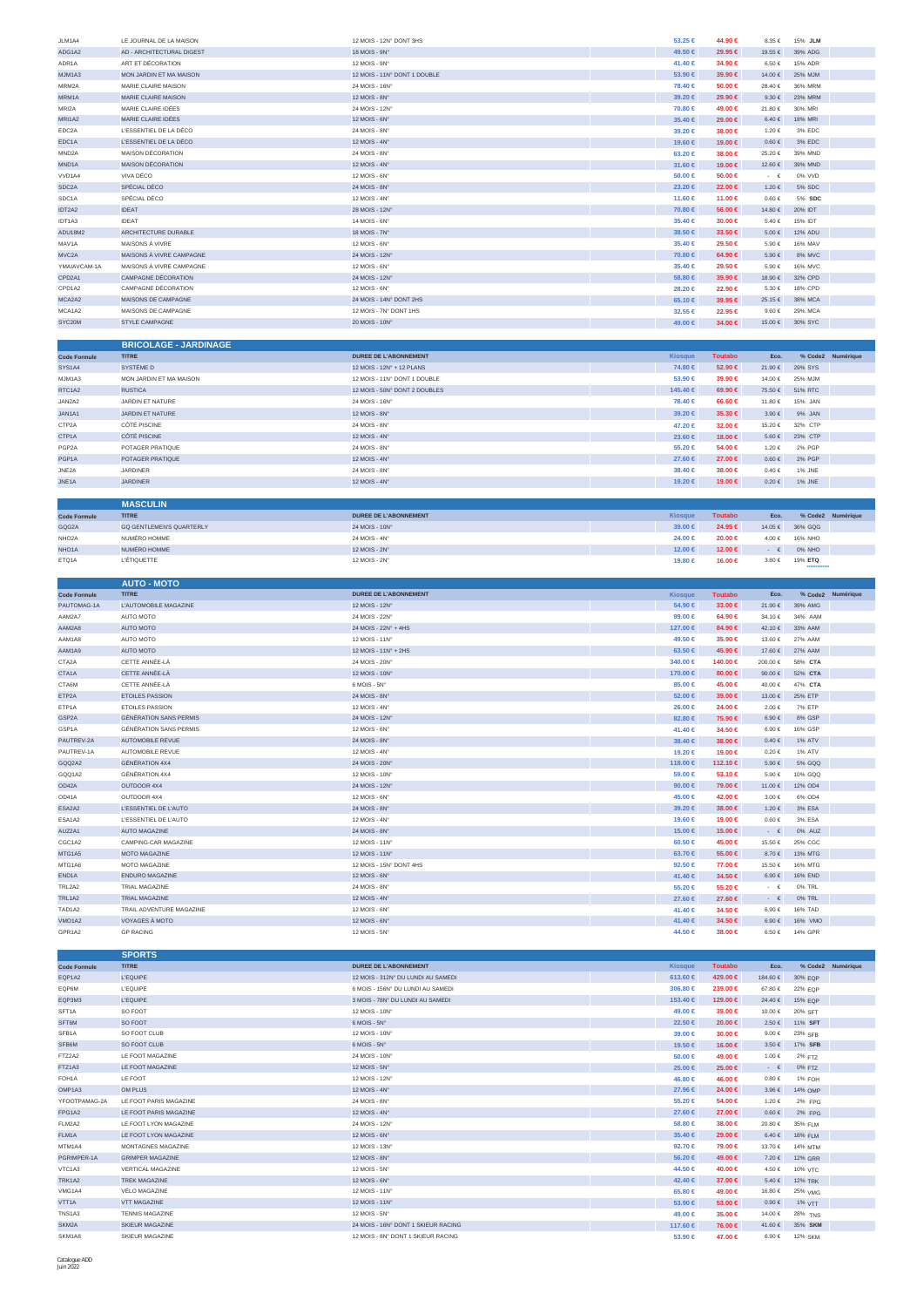| SKR2A1                      | <b>SKIEUR RACING</b>                | 24 MOIS - 16N° DONT 15 SKIEUR MAGAZINE             | 117.60 €               | 76.00 €            | 41.60 €                  | 35% SKR            |                   |
|-----------------------------|-------------------------------------|----------------------------------------------------|------------------------|--------------------|--------------------------|--------------------|-------------------|
| SKR1A3                      | SKIEUR RACING                       | 12 MOIS - 8N° DONT 7 SKIEUR MAGAZINE               | 58.80 €                | 49.00 €            | $9.80 \in$               | 16% SKR            |                   |
| SKI2A3                      | SKI MAGAZINE                        | 24 MOIS - 10N°                                     | 48.60 €                | 35.00 €            | 13.60 €                  | 27% SKI            |                   |
| SKI1A6                      | SKI MAGAZINE                        | 12 MOIS - 5N°                                      | 24.30 €                | 20.00 €            | 4.30 €                   | 17% SKI            |                   |
|                             | <b>INTERSTATION MAGAZINE</b>        |                                                    | 18.00 €                | 18.00 €            | . $\in$                  |                    |                   |
| INS1A3<br>WID1A3            | <b>WIDER</b>                        | 12 MOIS - 3N° DONT 1HS<br>12 MOIS - 7N°            | 43.30 €                | 38,00 €            | 5.30€                    | 0% INS             |                   |
|                             |                                     |                                                    |                        |                    |                          | 12% WID            |                   |
| SUV1A2                      | <b>SURVIVAL</b>                     | 12 MOIS - 4N°                                      | 23.80 €                | 29.00 €            | $5.20\in$                | $-21\%$ SUV        |                   |
| SUV2A1                      | SURVIVAL                            | 24 MOIS - 8N°                                      | 71.20 €                | 56.00 €            | 15.20 €                  | 21% SUV            |                   |
| WDM1A3                      | WIND MAGAZINE                       | 12 MOIS - 7N°                                      | 49.40 €                | 41.00 €            | $8.40 \in$               | 17% WDM            |                   |
| PLG1A4                      | PLANCHEMAG                          | 12 MOIS - 5N° DONT 1 SPÉCIAL WING                  | 31.00 €                | 23.00 €            | $8.00 \in$               | 25% PLG            |                   |
| KTM1A2                      | KITEBOARDER MAGAZINE                | 12 MOIS - 5N°                                      | 41.50 €                | 29.00 €            | 12.50€                   | 30% KTM            |                   |
| SUB <sub>2</sub> A          | SUBAQUA                             | 24 MOIS - 12N°                                     | 78.00 €                | 52,00 €            | 26.00€                   | 33% SUB            |                   |
| SUB <sub>1</sub> A          | SUBAQUA                             | 12 MOIS - 6N°                                      | 39.00 €                | 34.00 €            | $5.00\in$                | 12% SUB            |                   |
| GFM1A2                      | <b>GOLF MAGAZINE</b>                | 12 MOIS - 12N°                                     | 70.80 €                | 49.00 €            | 21.80 €                  | 30% GFM            |                   |
| FRW2A4                      | FAIRWAYS                            | 24 MOIS - 10N° DONT 1HS + LE GUIDE HÔTELS ET GOLFS | 89.00 €                | 59.00 €            | $30.00\in$               | 33% FRW            |                   |
| FRW1A4                      | FAIRWAYS                            | 12 MOIS - 5N° DONT 1HS + LE GUIDE HÔTELS ET GOLFS  | 49.00 €                | 35.00 €            | 14.00 €                  | 28% FRW            |                   |
| EYG2A                       | <b>ESPRIT YOGA</b>                  | 24 MOIS - 12N°                                     | $66.00 \in$            | 49.95 €            | 16.05 €                  | 24% EYG            |                   |
| EYG1A                       | <b>ESPRIT YOGA</b>                  | 12 MOIS - 6N°                                      | 33.00 €                | 29.95 €            | 3.05€                    | 9% EYG             |                   |
| KRT1A3                      | KARATÉ BUSHIDO                      | 12 MOIS - 4N°                                      | 26.00 €                | 25.00 €            | $1.00 \in$               | 3% KRT             |                   |
| SPV2A                       | SPORT ET VIE                        | 24 MOIS - 16N° DONT 4HS                            | 120.00 €               | 98.00 €            | 22.00 €                  | 18% SPV            |                   |
| PSPORVI-1A                  | SPORT ET VIE                        | 12 MOIS - 8N° DONT 2HS                             | $60.00 \in$            | 54.00 €            | $6.00\in$                | 10% SPV            |                   |
|                             |                                     |                                                    |                        |                    |                          |                    |                   |
| SPO <sub>1</sub> A          | SPORTMAG                            | 12 MOIS - 11N°                                     | 75.90 €                | 56.90 €            | 19.00 €                  | 25% SPO            |                   |
| LSP2A2                      | LE SPORT SPÉCIAL                    | 24 MOIS - 8N°                                      | 55.20 €                | 54.00 €            | 1.20€                    | 2% LSP             |                   |
| LSP1A                       | LE SPORT SPÉCIAL                    | 12 MOIS - 4N°                                      | 27,60 €                | 27.00 €            | $0.60 \in$               | 2% LSP             |                   |
| PBTRAP-2A                   | <b>BALL TRAP</b>                    | 24 MOIS - 8N°                                      | 28.00 €                | $30.00 \in$        | $2.00\in$                | -7% BLT            |                   |
| PBTRAP-1A                   | <b>BALL TRAP</b>                    | 12 MOIS - 4N°                                      | 14.00 €                | 16.00 € -          | $2.00 \in$               | $-14\%$ BLT        |                   |
| VOV2A2                      | VOILES ET VOILIERS                  | 24 MOIS - 28N° DONT 4HS                            | 174.80 €               | 135.80 €           | $39.00\in$               | 22% VOV            |                   |
| VOV2A                       | VOILES ET VOILIERS                  | 24 MOIS - 24N°                                     | 148.80 €               | 117.80 €           | 31.00 €                  | 20% vov            |                   |
| VOV1A2                      | VOILES ET VOILIERS                  | 12 MOIS - 14N° DONT 2HS                            | 110.90 €               | 79.00 €            | $31.90\in$               | 28% vov            |                   |
| VOV1A                       | VOILES ET VOILIERS                  | 12 MOIS - 12N°                                     | 91.10 €                | $69.00 \in$        | 22.10€                   | 24% VOV            |                   |
| RBY2A                       | LE RUGBY MAGAZINE                   | 24 MOIS - 8N°                                      | 39.20 €                | 38.00 €            | 1.20 €                   | 3% RBY             |                   |
| RBY1A                       | LE RUGBY MAGAZINE                   | 12 MOIS - 4N°                                      | 19.60 €                | 19,00 €            | $0.60 \in$               | 3% RBY             |                   |
|                             |                                     |                                                    |                        |                    |                          |                    |                   |
|                             | <b>BATEAUX ET SPORTS NAUTIQUES</b>  |                                                    |                        |                    |                          |                    |                   |
| <b>Code Formule</b>         | <b>TITRE</b>                        | <b>DUREE DE L'ABONNEMENT</b>                       | <b>Kiosque</b>         | <b>Toutabo</b>     | Eco.                     |                    | % Code2 Numérique |
| VOV2A2                      | <b>VOILES ET VOILIERS</b>           | 24 MOIS - 28N° DONT 4HS                            | 174.80 €               | 135.80 €           | 39.00€                   | 22% VOV            |                   |
| VOV2A                       | VOILES ET VOILIERS                  | 24 MOIS - 24N°                                     | 148.80 €               | 117.80 €           | 31.00€                   | 20% VOV            |                   |
| VOV1A2                      | <b>VOILES ET VOILIERS</b>           | 12 MOIS - 14N° DONT 2HS                            | 110.90 €               | 79.00 €            | 31.90 €                  | 28% VOV            |                   |
|                             |                                     |                                                    |                        |                    |                          |                    |                   |
| VOV1A                       | VOILES ET VOILIERS                  | 12 MOIS - 12N°                                     | 91.10 €                | 69.00 €            | 22.10 €                  | 24% VOV            |                   |
| WDM1A3                      | WIND MAGAZINE                       | 12 MOIS - 7N°                                      | 49.40 €                | 41.00 €            | $8.40 \in$               | 17% WDM            |                   |
| PLG1A4                      | PLANCHEMAG                          | 12 MOIS - 5N° DONT 1 SPÉCIAL WING                  | 31.00 €                | 23.00 €            | $8.00 \in$               | 25% PLG            |                   |
|                             |                                     |                                                    |                        |                    |                          |                    |                   |
|                             | <b>HIPPISME</b>                     |                                                    |                        |                    |                          |                    |                   |
| <b>Code Formule</b>         | <b>TITRE</b>                        | <b>DUREE DE L'ABONNEMENT</b>                       | Kiosque                | <b>Toutabo</b>     | Eco.                     | % Code2            | Numérique         |
| TRF1A                       | LE TURF                             | 12 MOIS - 12N°                                     | 58.80 €                | 45.00 €            | 13.80 €                  | 23% TRF            |                   |
| TRF6M                       | LE TURF                             | 6 MOIS - 6N°                                       | 29,40 €                | 25.00 €            | $4.40\in$                | <b>14% TRF</b>     |                   |
| MCR1A                       | MIEUX RÉUSSIR AUX COURSES           | 12 MOIS - 12N°                                     | $60.00 \in$            | $50.00 \in$        | 10.00 €                  | <b>16% MCR</b>     |                   |
| MCR6M                       | MIEUX RÉUSSIR AUX COURSES           | 6 MOIS - 6N°                                       | $30,00 \in$            | $30.00 \in$        | $\cdot$ $\in$            | 0% MCR             |                   |
| OBT1A                       | OBJECTIF TIERCÉ                     | 12 MOIS - 12N°                                     | 62.40 €                | 57,00 €            | 5.40€                    | 8% OBT             |                   |
| OBT6M                       | OBJECTIF TIERCÉ                     | 6 MOIS - 6N°                                       | 31.20 €                | $30.00 \in$        | 1.20€                    | 3% OBT             |                   |
|                             |                                     |                                                    |                        |                    |                          |                    |                   |
|                             | <b>SENIORS</b>                      |                                                    |                        |                    |                          |                    |                   |
| <b>Code Formule</b>         | <b>TITRE</b>                        | <b>DUREE DE L'ABONNEMENT</b>                       | Kiosque                | <b>Toutabo</b>     | Eco.                     |                    | % Code2 Numérique |
|                             |                                     |                                                    |                        |                    |                          |                    |                   |
|                             | NOTRE TEMPS                         | 12 MOIS - 12N°                                     |                        |                    | 12.40€                   |                    |                   |
| YNOTEMP-1A                  |                                     |                                                    | 47.40 €                | 35.00 €            |                          | 26% NTT            |                   |
| RFG2A2                      | LA REVUE FRANÇAISE DE GÉNÉALOGIE    | 24 MOIS - 14N° DONT 2HS                            | 83.80 €                | 75.00 €            | 8.80€                    | 10% RFG            |                   |
| RFG1A2                      | LA REVUE FRANÇAISE DE GÉNÉALOGIE    | 12 MOIS - 7N° DONT 1HS                             | 41.90 €                | 39,00 €            | 2.90€                    | 6% RFG             |                   |
| GNM2A                       | GÉNÉALOGIE MAGAZINE                 | 24 MOIS - 22N°                                     | 217.80 €               | 110.00 €           | 107.80 €                 | 49% GNM            |                   |
| PGENEMAG-1A                 | GÉNÉALOGIE MAGAZINE                 | 12 MOIS - 11N°                                     | $61.60 \in$            | 59.00 €            | $2.60 \in$               | 4% GNM             |                   |
| GNM6M                       | GÉNÉALOGIE MAGAZINE                 | 6 MOIS - 6N°                                       | 59.40 €                | 35.00 €            | 24.40€                   | 41% GNM            |                   |
| FES2A                       | <b>FÉMININ SENIOR</b>               | 24 MOIS - 12N°                                     | 59,40 €                | 58.00 €            | 1.40€                    | 2% FES             |                   |
| FES1A                       | FÉMININ SENIOR                      | 12 MOIS - 6N°                                      | 29.70 €                | 29.00 €            | $0.70 \in$               | 2% FES             |                   |
| SRS <sub>2A</sub>           | SANTÉ REVUE SENIORS                 | 24 MOIS - 8N                                       | 55.20 $\in$            | 54.00 $\in$        | 1.20 €                   | 2% SRS             |                   |
| SRS1A                       | SANTÉ REVUE SENIORS                 | 12 MOIS - 4N°                                      | 27,60 €                | 27.00 €            | $0.60 \in$               | 2% SRS             |                   |
|                             |                                     |                                                    |                        |                    |                          |                    |                   |
|                             | <b>MOTS CROISES - JEUX</b>          |                                                    |                        |                    |                          |                    |                   |
| <b>Code Formule</b>         | <b>TITRE</b>                        | <b>DUREE DE L'ABONNEMENT</b>                       | Kiosque                | <b>Toutabo</b>     | Eco                      |                    | % Code2 Numérique |
| TJJ1A2                      | TÉLÉ 7 JOURS JEUX                   | 12 MOIS - 8N°                                      | 28.00 €                | 22.00 €            | $6.00 \in$               | 21% TJJ            |                   |
| CSF1A                       | CROISÉS SUPER GRAND FORMAT          | 12 MOIS - 12N°                                     | 60,90 €                | 51.50 €            | 9.40 $\in$               | 15% CSF            |                   |
| 1MO1A                       | 10 000 MOTS                         | 12 MOIS - 6N°                                      | 35.40 €                | 31.50 €            | 3.90€                    | 11% 1MO            |                   |
| TDF1A                       | TECTONIC DÉFI                       | 12 MOIS - 6N°                                      | 22.20 €                | 19.50 €            | 2.70 €                   | 12% TDF            |                   |
| <b>S1G1A</b>                | SUDOKU 170 GRILLES NIVEAU 2/3       | 12 MOIS - 6N°                                      | 30.60 €                | 27.50 €            | $3.10\in$                | 10% S1G            |                   |
| SXL <sub>1</sub> A          | SUDOKU XXL NIVEAU 2/3               | 12 MOIS - 6N°                                      | 28.20 €                | 25.00 €            | $3.20\in$                | 11% SXL            |                   |
| SRM1A                       | SCRABBLE MAGAZINE                   | 12 MOIS - 4N°                                      | 22.80 €                | 19.00 €            | $3.80\in$                | 16% SRM            |                   |
| SPK1A                       | SUDOKU SPÉCIAL KILLER               | 12 MOIS - 4N°                                      | 18.80 €                | 16.50 €            | 2.30 €                   | 12% SPK            |                   |
| SDV1A                       | SUDOKU VARIA NIVEAU 4/5             | 12 MOIS - 6N°                                      | 25.20 €                | 22.50 €            | $2.70 \in$               | 10% SDV            |                   |
| SDU1A                       | SUDOKU ULTRA                        | 12 MOIS - 12N°                                     | 58.80 €                | 49.50 €            | $9.30 \in$               | 15% SDU            |                   |
| SDS1A                       | SUDOKU SAMURAÏ NIVEAU 4             | 12 MOIS - 6N°                                      | 28.80 €                | 25.50 €            | $3.30\in$                | 11% SDS            |                   |
| SDS1A                       | SUDOKU SAMURAÏ NIVEAU 4             | 12 MOIS - 6N°                                      | 28.80 €                | 25.50 €            | $3.30\in$                | 11% SDS            |                   |
|                             |                                     |                                                    |                        |                    | $3.00 \in$               |                    |                   |
| SDI1A                       | SUDOKU IRRÉGULIER                   | 12 MOIS - 6N°                                      | 28.50 $\in$            | 25.50 €            | 2.10€                    | 10% SDI<br>10% PRG |                   |
| PRG1A                       | POINTS À RELIER GÉANT               | 12 MOIS - 4N°                                      | 19.60 €                | 17.50 €            |                          |                    |                   |
| MUL1A                       | <b>MULTILOGIC</b>                   | 12 MOIS - 4N°                                      | 22.50 €                | 20.00 €            | $2.50\in$                | 11% MUL            |                   |
| MTS1A                       | 8 000 MOTS                          | 12 MOIS - 6N°                                      | 33.00 €                | 29.50 €            | $3.50\in$                | 10% MTS            |                   |
| MOZ1A                       | MOZAÏC                              | 12 MOIS - 6N°                                      | 31.80 €                | 28.50 €            | $3.30\in$                | 10% MOZ            |                   |
| MMR1A                       | MÉLI MÉLO RELAX                     | 12 MOIS - 6N°                                      | 30.00 €                | 27.00 €            | $3.00 \in$               | 10% MMR            |                   |
| MMF1A                       | MOTS MEL' FESTIVAL                  | 12 MOIS - 4N°                                      | 21.20 €                | 19.00 €            | 2.20€                    | 10% MMF            |                   |
| MHG1A                       | MOTS MEL' HYPER GÉANT               | 12 MOIS - 12N°                                     | 66,40 €                | $56.00 \in$        | 10.40€                   | 15% MHG            |                   |
| MGG1A                       | MOTS MEL 100% GRANDES GRILLES       | 12 MOIS - 6N°                                      | 34.20 €                | 30.50 €            | $3.70\in$                | 10% MGG            |                   |
| LOM1A                       | LOGIMAGE                            | 12 MOIS - 6N°                                      | 32.40 €                | 29.00 €            | $3.40 \in$               | 10% LOM            |                   |
| JXP1A                       | <b>JEUX PASSION</b>                 | 12 MOIS - 4N°                                      | 11.60 €                | 10.00 €            | 1.60 €                   | 13% JXP            |                   |
| JVA1A                       | JEUX VACANCES SPÉCIAL 100% JEUX     | 12 MOIS - 4N°                                      | 17.20 €                | 15.00 €            | 2.20€                    | 12% JVA            |                   |
| JEV1A                       | JEUX ÉVASION                        | 12 MOIS - 4N°                                      | 17.20 €                | 15.00 €            | 2.20€                    | 12% JEV            |                   |
| FVT1A                       | FLÉCHÉS VITAL'                      | 12 MOIS - 6N°                                      | 30,40 €                | 27.00 €            | 3.40 €                   | 11% FVT            |                   |
| FVC1A                       | FLÉCHÉS VACANCES                    | 12 MOIS - 6N°                                      | 25,80 €                | 23.00 €            | $2.80 \in$               | 10% FVC            |                   |
| FLP1A                       | FLÉCHÉS PRATIQUE NIVEAU 2/3         | 12 MOIS - 6N°                                      | 29.80 €                | 26.50 €            | 3.30 €                   | 11% FLP            |                   |
| FLG1A                       | <b>FLÉCHÉS GOURMAND</b>             | 12 MOIS - 4N°                                      | 14.80 €                | 13.00 €            | $1.80 \in$               | 12% FLG            |                   |
| FLE1A                       | FLÉCHÉS ÉVASION NIVEAU 1/2          | 12 MOIS - 6N°                                      | 28.80 €                | 25.50 €            | $3.30\in$                | 11% FLE            |                   |
|                             |                                     |                                                    |                        |                    |                          |                    |                   |
| EQL1A                       | ENQUÊTES LOGIQUES NIVEAU 2/3        | 12 MOIS - 6N°                                      | 33.70 €                | $30.00 \in$        | $3.70 \in$<br>2.70€      | 10% EQL            |                   |
| CSG1A                       | CROISÉS MUETS NIVEAU 3 GRAND FORMAT | 12 MOIS - 4N°                                      | 23.20 €                | 20.50 €            |                          | 11% CSG            |                   |
| 9MO1A                       | 9000 MOTS                           | 12 MOIS - 6N°                                      | 33.60 €                | $30.00 \in$        | $3.60 \in$               | 10% 9MO            |                   |
| 7FL1A                       | 7000 FLÉCHÉS                        | 12 MOIS - 6N°                                      | 34.20 €                | 30.50 €            | 3.70€                    | 10% 7FL            |                   |
| 5CA1A                       | 50 000 CASES                        | 12 MOIS - 6N°                                      | 35.40 €                | 31.50 €            | $3.90 \in$               | 11% 5CA            |                   |
| FDE1A                       | FLÉCHÉS DEGRÉ 4-5                   | 12 MOIS - 6N°                                      | 31.10 €                | 27.50 €            | $3.60\in$                | 11% FDE            |                   |
| LOG1A                       | LOGIMAGE GRILLES GÉANTES            | 12 MOIS - 4N°                                      | 23.20 €                | 20.50 €            | 2.70 €                   | 11% LOG            |                   |
| 1JM1A                       | 100 JEUX DE MOTS                    | 12 MOIS - 4N°                                      | 19.60 €                | 17.50 €            | 2.10€                    | 10% 1JM            |                   |
| AGV1A                       | ANAGRAMMES ÉVASION                  | 12 MOIS - 6N°                                      | 29,40 €                | 26.00 €            | $3.40 \in$               | 11% AGV            |                   |
| CDO <sub>1</sub> A<br>CFF1A | CODÉS 8 000<br>CHIFFRES CASES +     | 12 MOIS - 6N°<br>12 MOIS - 6N°                     | 32.40 €<br>$30.60 \in$ | 29.00 €<br>27.50 € | $3.40 \in$<br>$3.10 \in$ | 10% CDO<br>10% CFF |                   |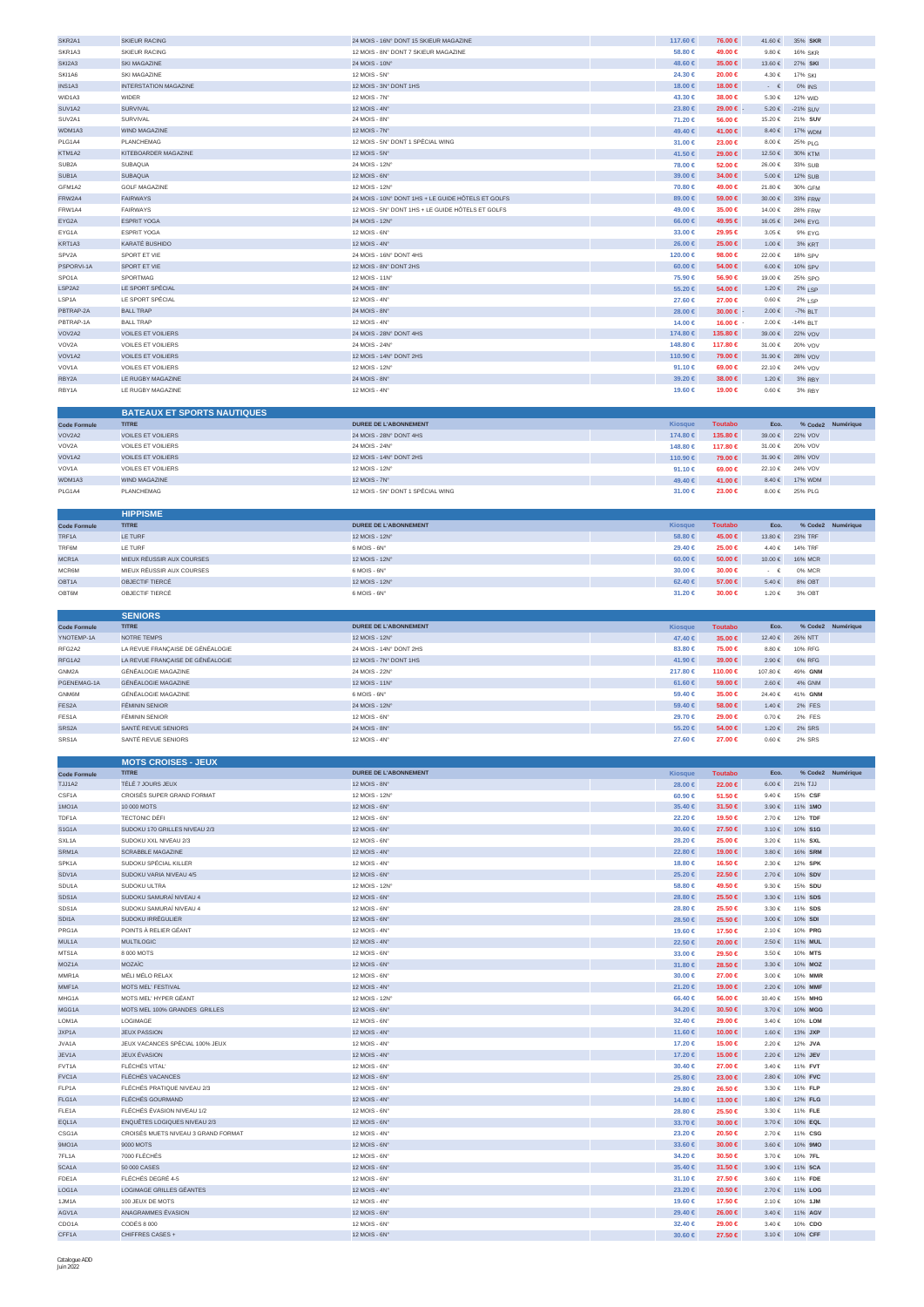| CMM1A                           | CROISÉS MUETS MOUETTES                               | 12 MOIS - 6N°                                                | 31.80 €                       | 28.50 €                   | $3.30\in$                | 10% CMM                 |                   |
|---------------------------------|------------------------------------------------------|--------------------------------------------------------------|-------------------------------|---------------------------|--------------------------|-------------------------|-------------------|
| SDK1A                           | <b>SUDOKU SUPER</b>                                  | 12 MOIS - 6N°                                                | 27.60 $\in$                   | 24.50 €                   | $3.10 \in$               | 11% SDK                 |                   |
| C7E1A                           | CROISÉS 7 ÉTOILES                                    | 12 MOIS - 6N°                                                | 34.00 €                       | 30.50 €                   | $3.50\in$                | 10% C7E                 |                   |
| AMF1A                           | ANAGRAMMES FLÉCHÉES                                  | 12 MOIS - 6N°                                                | $30.00 \in$                   | 27.00 €                   | $3.00 \in$               | 10% AMF                 |                   |
| BIN1A                           | BINERO NIVEAU 3 À 5                                  | 12 MOIS - 12N°                                               | 42.00 €                       | 35.50 €                   | 6.50€                    | 15% BIN                 |                   |
| CNI1A<br>CDV1A                  | CROISÉS NIVEAU 2/3<br>CODÉS VARIA                    | 12 MOIS - 6N°<br>12 MOIS - 6N°                               | $30.00 \in$<br>$30.00 \in$    | 27.00 €<br>27.00 €        | $3.00 \in$<br>$3.00 \in$ | 10% CNI<br>10% CDV      |                   |
| CHL1A                           | CHASSÉ CROISÉ L'ORIGINAL                             | 12 MOIS - 12N°                                               | $60.30 \in$                   | 51.00 €                   | $9.30 \in$               | 15% CHL                 |                   |
| CGG1A                           | CASÉS 100% GRANDES GRILLES                           | 12 MOIS - 4N°                                                | 21.30 €                       | 19.00 €                   | $2.30\in$                | 10% CGG                 |                   |
| FLC1A                           | FLÉCHÉS NIVEAU 2/3                                   | 12 MOIS - 6N°                                                | $30.40 \in$                   | 27.00 €                   | 3.40 €                   | 11% FLC                 |                   |
| FLH1A                           | <b>FLÉCHÉS HISTOIRE</b>                              | 12 MOIS - 4N°                                                | 22.20 €                       | 19.50 €                   | 2.70€                    | 12% FLH                 |                   |
| YNOTJX-1A                       | NOTRE TEMPS JEUX                                     | 12 MOIS - 12N°                                               | 38,40 €                       | 29.90 €                   | 8.50€                    | 22% NTJ                 |                   |
| PMCMAG-1A                       | MOTS CROISÉS MAGAZINE                                | 12 MOIS - 52N°                                               | 133.40 €                      | 99.00 €                   | 34.40 €                  | 25% MCM                 |                   |
| PMCMAG-6M<br>МСМЗМ              | MOTS CROISÉS MAGAZINE<br>MOTS CROISÉS MAGAZINE       | 6 MOIS - 26N°<br>3 MOIS - 13N°                               | $66.70 \in$                   | 64.00 €<br>35.00 €        | 2.70€<br>1.65 €          | 4% MCM<br>-4% MCM       |                   |
| PBE1A2                          | POINTS À RELIER SERENITY                             | 12 MOIS - 4N°                                                | 33.35 €<br>$26.00 \in$        | 24.00 €                   | 2.00€                    | 7% PBE                  |                   |
| PBE1A1                          | POINTS À RELIER SERENITY                             | 12 MOIS - 4N° + EN CADEAU 1N° EN SUPPLÉMENT                  | 26,40 €                       | 26.40 €                   | $\cdot$ $\in$            | 0% PBE                  |                   |
| PRZ1A2                          | POINTS À RELIER MYSTÈRE                              | 12 MOIS - 4N°                                                | 27,60 €                       | 26.00 €                   | 1.60€                    | 5% PRZ                  |                   |
| PRZ1A1                          | POINTS À RELIER MYSTÈRE                              | 12 MOIS - 4N° + EN CADEAU 1N° DE POINTS À RELIER SERENITY    | 27.80 €                       | 27.80 €                   | $\cdot$ $\in$            | 0% PRZ                  |                   |
| LKR2A2                          | <b>LIVE POKER</b>                                    | 24 MOIS - 22N°                                               | 110.00 ∈                      | 70.00 $\in$               | 40.00 €                  | 36% LKR                 |                   |
| LKR1A2                          | LIVE POKER                                           | 12 MOIS - 11N°                                               | 55,00 €                       | 40.00 €                   | 15.00 €                  | 27% LKR                 |                   |
| P522A                           | POKER 52                                             | 24 MOIS - 24N°                                               | 120.00 ∈                      | 79.90 €                   | 40.10 €                  | 33% P52                 |                   |
| P521A<br>JVD <sub>2A</sub>      | POKER 52<br>JEUX VIDÉO MAGAZINE                      | 12 MOIS - 12N°<br>24 MOIS - 24N°                             | $60.00 \in$<br>132.00 €       | 43.90 €<br>79.90 €        | 16.10€<br>52.10€         | 26% P52<br>39% JVD      |                   |
| JVD <sub>1</sub> A              | JEUX VIDÉO MAGAZINE                                  | 12 MOIS - 12N°                                               | $66,00 \in$                   | 49.90 €                   | 16.10€                   | 24% JVD                 |                   |
| JVD6M                           | JEUX VIDÉO MAGAZINE                                  | 6 MOIS - 6N°                                                 | 27.00 €                       | 29.90 €                   | $2.90\in$                | $-10\%$ JVD             |                   |
| VDG1A2                          | TOTAL JEUX VIDEO                                     | 12 MOIS - 6N°                                                | 41.70 €                       | 26.90 €                   | 14.80 €                  | 35% VDG                 |                   |
|                                 |                                                      |                                                              |                               |                           |                          |                         |                   |
|                                 | <b>LANGUES</b><br><b>TITRE</b>                       | <b>DUREE DE L'ABONNEMENT</b>                                 |                               | <b>Toutabo</b>            | Eco.                     |                         |                   |
| <b>Code Formule</b><br>PJAPNG2A | J'APPRENDS L'ANGLAIS                                 | 24 MOIS - 12N°                                               | <b>Kiosque</b><br>57,60 €     | 48.00 €                   | 9.60€                    | 16% APA                 | % Code2 Numérique |
| PJAPNG-1A                       | J'APPRENDS L'ANGLAIS                                 | 12 MOIS - 6N°                                                | 28.80 €                       | 25.00 €                   | $3.80\in$                | 13% APA                 |                   |
| ILJ1A4                          | I LOVE ENGLISH FOR KIDS                              | 12 MOIS - 11N° + 10CD                                        | 76.45 $\in$                   | 72.00 €                   | $4.45 \in$               | 5% ILJ                  |                   |
| ILE1A1                          | I LOVE ENGLISH!                                      | 12 MOIS - 11N°                                               | 76.45 €                       | 72.00 €                   | 4.45 €                   | 5% ILE                  |                   |
| VAN1A4                          | <b>VOCABLE ANGLAIS</b>                               | 12 MOIS - 23N° + 23CD                                        | $363.40 \in$                  | 217.00 €                  | 146.40€                  | 40% VAN                 |                   |
| VAN1A3                          | VOCABLE ANGLAIS                                      | 12 MOIS - 23N° + 6 CD + LEXIQUE VOYAGE                       | 159,40 €                      | 89.00 €                   | 70.40 €                  | 44% VAN                 |                   |
| PVOCANG-1A-2                    | <b>VOCABLE ANGLAIS</b>                               | 12 MOIS - 23N° + LEXIQUE VOYAGE                              | 87.40 €                       | 49.00 €                   | 38.40 €                  | 43% VAN                 |                   |
| VAL1A4                          | VOCABLE ALLEMAND                                     | 12 MOIS - 23N° + 23CD                                        | 363.40 €                      | 217.00 €                  | 146.40 €                 | 40% VAL                 |                   |
| VAL1A3                          | VOCABLE ALLEMAND                                     | 12 MOIS - 23N° + 6 CD + LEXIQUE VOYAGE                       | 159.40 €                      | 89.00 €                   | $70.40 \in$              | 44% VAL                 |                   |
| PVOCALL-1A<br>VSP1A4            | VOCABLE ALLEMAND<br>VOCABLE ESPAGNOL                 | 12 MOIS - 23N° + LEXIQUE VOYAGE<br>12 MOIS - 23N° + 23CD     | 87.40 €<br>$363.40 \in$       | 49.00 €<br>217.00 €       | 38.40 €<br>146.40 €      | 43% VAL<br>40% VSP      |                   |
| VSP1A3                          | VOCABLE ESPAGNOL                                     | 12 MOIS - 23N° + 6 CD + LEXIQUE VOYAGE                       | 159.40 €                      | 89.00 €                   | 70.40 €                  | 44% VSP                 |                   |
| PVOCESP-1A                      | <b>VOCABLE ESPAGNOL</b>                              | 12 MOIS - 23N° + LEXIQUE VOYAGE                              | 87,40 €                       | 49.00 €                   | 38.40 €                  | 43% VSP                 |                   |
| ENG2A3                          | <b>ENGLISH NOW</b>                                   | 24 MOIS - 12N° + 12 CD                                       | 162.00 €                      | 116.00 €                  | 46.00€                   | <b>28% ENG</b>          |                   |
| ENG1A3                          | <b>ENGLISH NOW</b>                                   | 12 MOIS - 6N° + 6CD                                          | 81.00 $\in$                   | $66.00 \in$               | 15.00 €                  | <b>18% ENG</b>          |                   |
| ENG2A4                          | <b>ENGLISH NOW</b>                                   | 24 MOIS - 12N°                                               | 72.00 €                       | 64.00 €                   | $8.00 \in$               | 11% ENG                 |                   |
| ENG1A4                          | <b>ENGLISH NOW</b>                                   | 12 MOIS - 6N°                                                | $36.00 \in$                   | 34.00 €                   | $2.00\in$                | <b>5% ENG</b>           |                   |
| PGOHF-2A-CD                     | <b>GO! ENGLISH</b>                                   | 24 MOIS - 12N° + 12CD                                        | 168.00 €                      | 123.00 €                  | 45.00€                   | 26% GON                 |                   |
| PGOHF-1A-CD                     | <b>GO! ENGLISH</b>                                   | 12 MOIS - 6N° + 6CD                                          | $84.00 \in$                   | 66.00 €                   | 18.00€                   | 21% GON                 |                   |
| PGOHF2A<br>PGOHF1A              | <b>GO! ENGLISH</b><br><b>GO! ENGLISH</b>             | 24 MOIS - 12N°<br>12 MOIS - 6N°                              | 78.00 €<br>39.00 €            | 64.00 €<br>34.00 €        | 14.00€<br>$5.00 \in$     | 17% GON<br>12% GON      |                   |
| PBDRE-1A-CD                     | <b>BIEN-DIRE</b>                                     | 12 MOIS - 6N° + 6CD                                          | 120.00 €                      | 98.00 $\in$               | 22.00 €                  | 18% BDR                 |                   |
| PBDRE2A                         | <b>BIEN-DIRE</b>                                     | 24 MOIS - 12N°                                               | 120.00 ∈                      | 89.00 €                   | 31.00 €                  | 25% BDR                 |                   |
|                                 |                                                      |                                                              |                               |                           |                          |                         |                   |
| PBDRE1A                         | <b>BIEN-DIRE</b>                                     | 12 MOIS - 6N°                                                | $60.00 \in$                   | 47.00 €                   | 13.00 €                  | 21% BDR                 |                   |
| BDI2A                           | <b>BIEN-DIRE INITIAL</b>                             | 24 MOIS - 12N°                                               | 93.60 $\in$                   | 89.00 €                   | 4.60€                    | 4% BDI                  |                   |
| BDI1A3                          | <b>BIEN-DIRE INITIAL</b>                             | 12 MOIS - 6N° + 6CD                                          | 98.80 $\in$                   | 98.00 $\in$               | $0.80 \in$               | 0% BDI                  |                   |
| BDI1A                           | <b>BIEN-DIRE INITIAL</b>                             | 12 MOIS - 6N°                                                | 47.00 €                       | 47.00 €                   | $\cdot$ $\in$            | 0% BDI                  |                   |
|                                 |                                                      |                                                              |                               |                           |                          |                         |                   |
|                                 | <b>ARTS - LITTERATURE</b><br><b>TITRE</b>            | <b>DUREE DE L'ABONNEMENT</b>                                 |                               |                           | Eco.                     |                         |                   |
| <b>Code Formule</b><br>BAM1A3   | BEAUX ARTS MAGAZINE                                  | 12 MOIS - 12N°                                               | <b>Kiosque</b><br>81.80 $\in$ | <b>Toutabo</b><br>59.00 € | 22.80 €                  | 27% BAM                 | % Code2 Numérique |
| ARP2A                           | ART PRESS                                            | 24 MOIS - 22N                                                | 149.60 €                      | 129.00 €                  | 20.60 €                  | 13% ARF                 |                   |
| ARP1A2                          | <b>ART PRESS</b>                                     | 12 MOIS - 11N°                                               | 74.80 €                       | 69.00 €                   | $5.80 \in$               | <b>7% ARP</b>           |                   |
| OEI2A                           | <b>L'OEIL</b>                                        | 24 MOIS - 22N°                                               | 151.80 €                      | 119.90 €                  | 31.90 €                  | 21% OEI                 |                   |
| OEI1A                           | L'OEIL                                               | 12 MOIS - 11N°                                               | 75.90 €                       | 65.90 €                   | 10.00 €                  | 13% OEI                 |                   |
| OE16M                           | L'OEIL                                               | 6 MOIS - 6N°                                                 | 41.40 €                       | 37.90 €                   | 3.50€                    | 8% OEI                  |                   |
| JAR <sub>2</sub> A<br>JAR1A     | LE JOURNAL DES ARTS                                  | 24 MOIS - 44N°                                               | 259.60 €                      | 179.00 €                  | 80.60€<br>30.80 €        | 31% JAR<br>23% JAR      |                   |
| JAR6M                           | LE JOURNAL DES ARTS<br>LE JOURNAL DES ARTS           | 12 MOIS - 22N°<br>6 MOIS - 11N°                              | 129.80 €<br>64.90 €           | 99.00 $\in$<br>59.00 €    | $5.90\in$                | 9% JAR                  |                   |
| DRT2A2                          | DOSSIER DE L'ART                                     | 24 MOIS - 20N°                                               | 198.00 €                      | 168.00 €                  | 30.00 €                  | 15% DRT                 |                   |
| PDOSART-1A                      | DOSSIER DE L'ART                                     | 12 MOIS - 10N°                                               | 99.00 $\in$                   | 89.00 €                   | 10.00€                   | 10% DRT                 |                   |
| NUA1A                           | NUMÉRO ART                                           | 12 MOIS - 2N°                                                | 17.00 €                       | 17.00 €                   | $\cdot$ $\in$            | 0% NUA                  |                   |
| COA1A                           | CONNAISSANCE DES ARTS                                | 12 MOIS - 11N°                                               | 86.90 $\in$                   | $61.00 \in$               | 25.90 €                  | 30% COA                 |                   |
| EOA2A                           | L'ESTAMPILLE - L'OBJET D'ART                         | 24 MOIS - 22N°                                               | 215.60 €                      | 178.00 €                  | 37,60 €                  | 17% EOA                 |                   |
| POBJART-1A                      | L'ESTAMPILLE - L'OBJET D'ART                         | 12 MOIS - 11N°                                               | 107.80 €                      | 94.00 €                   | 13.80 €                  | 12% EOA                 |                   |
| AEL2A<br>AEL1A                  | ART DE L'ENLUMINURE<br>ART DE L'ENLUMINURE           | 24 MOIS - 8N°<br>12 MOIS - 4N°                               | 124.00 €<br>$62.00 \in$       | 108.00 €<br>59.00 €       | 16.00 €<br>$3.00\in$     | 12% AEL<br>4% AEL       |                   |
| ARM1A5                          | ARTS MAGAZINE INTERNATIONAL                          | 12 MOIS - 6N°                                                | $50.00 \in$                   | $55.00 \in$               | $5.00 \in$               | -10% ARM                |                   |
| ATT1A                           | <b>ARTISTES</b>                                      | 12 MOIS - 6N°                                                | $55.00 \in$                   | 55.00 €                   | $\cdot$ $\in$            | 0% ATT                  |                   |
| AMV2A                           | ART ET MÉTIERS DU LIVRE                              | 24 MOIS - 12N°                                               | 186.00 €                      | 158.00 €                  | 28.00€                   | <b>15% AMV</b>          |                   |
| AMV1A                           | ART ET MÉTIERS DU LIVRE                              | 12 MOIS - 6N°                                                | 93.00 $\in$                   | 84.00 €                   | $9.00\in$                | 9% AMV                  |                   |
| LRE1A                           | LIRE MAGAZINE LITTÉRAIRE                             | 12 MOIS - 10N°                                               | 69.00 €                       | 45.00 €                   | 24.00 €                  | 34% LRE                 |                   |
| TSF1A3                          | TRANSFUGE                                            | 12 MOIS - 10N°                                               | 69.00 $\in$                   | 55.00 $∈$                 | 14.00 €                  | 20% TSF                 |                   |
|                                 | <b>HISTOIRE - ARCHEOLOGIE</b>                        |                                                              |                               |                           |                          |                         |                   |
| <b>Code Formule</b>             | <b>TITRE</b>                                         | DUREE DE L'ABONNEMENT                                        | Kiosque                       | <b>Toutabo</b>            | Eco.                     |                         | % Code2 Numérique |
| QHI1A                           | QUELLE HISTOIRE MAGAZINE                             | 12 MOIS - 11N°                                               | $60.50 \in$                   | 54.00 €                   | $6.50 \in$               | 10% QHI                 |                   |
| HJU2A3                          | HISTOIRE JUNIOR                                      | 24 MOIS - 22N° + 4HS                                         | 174.20 €                      | 134.00 €                  | 40.20 €                  | 23% HJU                 |                   |
| HJU1A3                          | <b>HISTOIRE JUNIOR</b>                               | 12 MOIS - 11N° + 2HS                                         | 87.10 €                       | 72.00 €                   | 15.10€                   | 17% HJU                 |                   |
| MHH <sub>2</sub> A              | LA MARCHE DE L'HISTOIRE                              | 24 MOIS - 8N°                                                | 56.00 €                       | 49.00 €                   | $7.00 \in$               | 12% MHH                 |                   |
| MHH1A<br>MHH1A1                 | LA MARCHE DE L'HISTOIRE<br>LA MARCHE DE L'HISTOIRE   | 12 MOIS - 4N°<br>12 MOIS - 4N° + EN CADEAU 1HS EN SUPPLÉMENT | 28.00 ∈<br>28.00 €            | 26.00 €<br>28.00 €        | 2.00 €<br>$\cdot$ $\in$  | <b>7% MHH</b><br>0% MHH |                   |
| HTR1A2                          | <b>HISTORIA</b>                                      | 12 MOIS - 11N° DONT 1 DOUBLE                                 | 62.70 €                       | 54.00 €                   | 8.70€                    | 13% HTR                 |                   |
| LHS1A                           | <b>L'HISTOIRE</b>                                    | 12 MOIS - 11N° DONT 1 DOUBLE                                 | 70.40 €                       | 54.00 €                   | 16.40€                   | 23% LHS                 |                   |
| EGY1A                           | EGYPTE ANCIENNE                                      | 12 MOIS - 4N°                                                | 36.80 $\in$                   | 34.00 €                   | $2.80 \in$               | 7% EGY                  |                   |
| EGY1A1                          | EGYPTE ANCIENNE                                      | 12 MOIS - 4N° + EN CADEAU 1N° EN SUPPLÉMENT                  | 41.70 €                       | 41.70 €                   | $\cdot$ $\in$            | 0% EGY                  |                   |
| HTQ2A2                          | HISTOIRE DE L'ANTIQUITÉ À NOS JOURS                  | 24 MOIS - 18N° DONT 6HS                                      | 162.00 €                      | 148.00 €                  | 14.00 €                  | 8% HTQ                  |                   |
| HTQ1A2                          | HISTOIRE DE L'ANTIQUITÉ À NOS JOURS                  | 12 MOIS - 9N° DONT 3HS                                       | 85.50 €                       | 79.00 €                   | $6.50 \in$               | 7% HTQ                  |                   |
| HTQ6M                           | HISTOIRE DE L'ANTIQUITÉ À NOS JOURS                  | 6 MOIS - 4N° DONT 1HS                                        | 43.00 €                       | 43.00 €                   | - $\in$                  | 0% HTQ                  |                   |
| PAL <sub>1</sub> A              | PARIS, DE LUTÈCE À NOS JOURS                         | 12 MOIS - 4N°                                                | 31.60 €                       | 22.00 €                   | $9.60 \in$               | 30% PAL                 |                   |
| CVE1A<br>NPP <sub>1</sub> A     | CHÂTEAU DE VERSAILLES<br>NAPOLÉON 1ER                | 12 MOIS - 4N°<br>12 MOIS - 4N°                               | 39.60 €<br>39.60 €            | 32.00 €<br>32.00 €        | $7.60\in$<br>$7.60 \in$  | 19% CVE<br>19% NPP      |                   |
| NPT1A                           | <b>NAPOLÉON III</b>                                  | 12 MOIS - 4N°                                                | 39.60 $\in$                   | 32.00 €                   | $7.60\in$                | 19% NPT                 |                   |
| GDG1A                           | 14-18 GRANDE GUERRE                                  | 12 MOIS - 4N°                                                | 39.60 €                       | 32.00 €                   | 7.60€                    | 19% GDG                 |                   |
| HSC <sub>2</sub> A              | HISTOIRE DU SECOND CONFLIT MONDIAL                   | 24 MOIS - 8N°                                                | 100,00 €                      | 90.00 $\in$               | 10.00€                   | 10% HSC                 |                   |
| HSC1A<br>GMH2A2                 | HISTOIRE DU SECOND CONFLIT MONDIAL<br>MONDES ANCIENS | 12 MOIS - 4N°<br>24 MOIS - 8N°                               | $50.00 \in$<br>$64.80 \in$    | 47.00 €<br>56.00 €        | 3.00€<br>$8.80 \in$      | 6% HSC<br>13% GMH       |                   |

÷.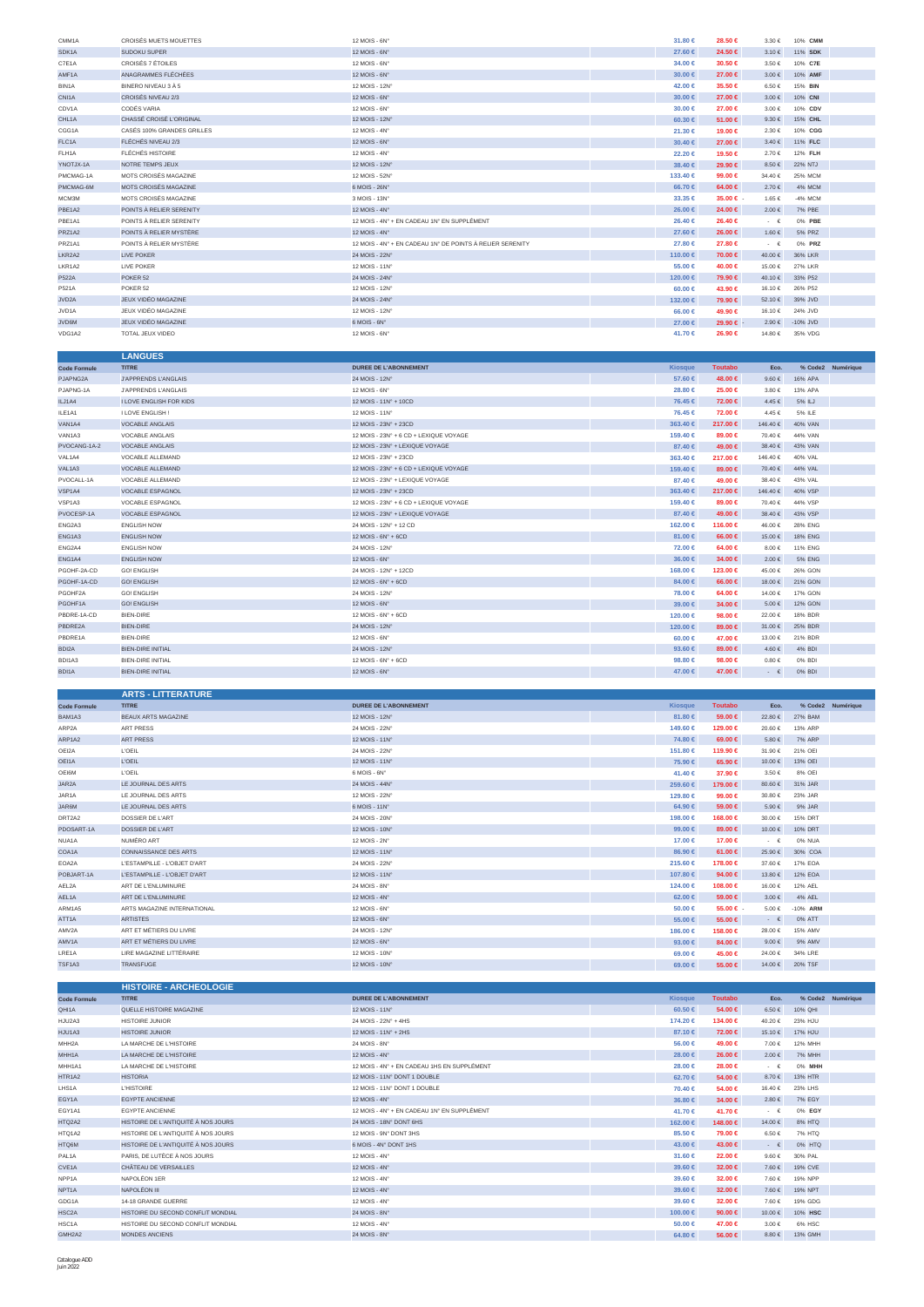| GMH1A2                               | MONDES ANCIENS                                                         | 12 MOIS - 4N°                                                                  | 32.40 €                        | 30.00 €                   | 2.40 €                       | 7% GMH                    |                   |
|--------------------------------------|------------------------------------------------------------------------|--------------------------------------------------------------------------------|--------------------------------|---------------------------|------------------------------|---------------------------|-------------------|
| YDOGDMYHIS-2A<br>YDOGDMYHIS-1A       | LES GRANDES ÉNIGMES DE L'HISTOIRE<br>LES GRANDES ÉNIGMES DE L'HISTOIRE | 24 MOIS - 8N°<br>12 MOIS - 4N°                                                 | 79,60 €<br>39.80 €             | 69.00 €<br>37.00 €        | 10.60 €<br>2.80 €            | 13% DGM<br>7% DGM         |                   |
| DGM1A1                               | LES GRANDES ÉNIGMES DE L'HISTOIRE                                      | 12 MOIS - 4N° + EN CADEAU 1HS LES ÉNIGMES DE L'HISTOIRE                        | 39.80 €                        | 39.80 €                   | $\cdot$ $\quad$ $\in$        | 0% DGM                    |                   |
| MYS1A2                               | LES MYSTÈRES DE L'HISTOIRE                                             | 12 MOIS - 12N°                                                                 | 154.80 €                       | 139.00 €                  | 15.80 €                      | 10% MYS                   |                   |
| PGENEMAG-1A                          | GÉNÉALOGIE MAGAZINE                                                    | 12 MOIS - 11N°                                                                 | $61.60 \in$                    | 59.00 €                   | 2.60 €                       | 4% GNM                    |                   |
| ARG2A<br>PARCHEOL-1A                 | ARCHÉOLOGIA<br><b>ARCHÉOLOGIA</b>                                      | 24 MOIS - 22N°<br>12 MOIS - 11N°                                               | 198.00 €<br>107.80 €           | 158.00 €<br>84.00 €       | 40.00€<br>23.80 €            | 20% ARG<br><b>22% ARG</b> |                   |
| DRC2A                                | DOSSIERS D'ARCHÉOLOGIE                                                 | 24 MOIS - 16N° DONT 4HS                                                        | 160,00 €                       | 140.00 €                  | 20.00€                       | 12% DRC                   |                   |
| DRC1A2                               | DOSSIERS D'ARCHÉOLOGIE                                                 | 12 MOIS - 8N° DONT 2HS                                                         | $80.00 \in$                    | 75.00 €                   | $5.00 \in$                   | <b>6% DRC</b>             |                   |
|                                      | <b>SECURITE ET ARMES</b>                                               |                                                                                |                                |                           |                              |                           |                   |
| <b>Code Formule</b>                  | <b>TITRE</b>                                                           | <b>DUREE DE L'ABONNEMENT</b>                                                   | <b>Kiosque</b>                 | <b>Toutabo</b>            | Eco.                         |                           | % Code2 Numérique |
| GDA2A                                | GAZETTE DES ARMES                                                      | 24 MOIS - 22N°                                                                 | 180.40 ∈                       | 149.00 €                  | 31.40 €                      | 17% GDA                   |                   |
| GDA1A                                | GAZETTE DES ARMES                                                      | 12 MOIS - 11N°                                                                 | 90.20 €                        | 78.00 €                   | 12.20€                       | 13% GDA                   |                   |
| AAT2A                                | <b>ACTION</b>                                                          | 24 MOIS - 12N°                                                                 | 88.80 €                        | 79.00 €                   | $9.80 \in$                   | 11% AAT<br>5% AAT         |                   |
| AAT1A2<br>VHM2A                      | <b>ACTION</b><br><b>VÉHICULES MILITAIRES</b>                           | 12 MOIS - 6N°<br>24 MOIS - 12N°                                                | 44.40 €<br>94.80 €             | 42.00 €<br>86.00 €        | 2.40€<br>$8.80 \in$          | 9% VHM                    |                   |
| VHM1A                                | <b>VÉHICULES MILITAIRES</b>                                            | 12 MOIS - 6N°                                                                  | 47.40 €                        | 44.00 €                   | $3.40 \in$                   | 7% VHM                    |                   |
| OPE2A                                | OPÉRATIONS SPÉCIALES                                                   | 24 MOIS - 12N°                                                                 | 102.00 €                       | 72.00 €                   | 30.00€                       | 29% OPE                   |                   |
| OPE1A                                | OPÉRATIONS SPÉCIALES                                                   | 12 MOIS - 6N°                                                                  | $51.00 \in$                    | 39.00 €                   | 12.00 €                      | 23% OPE                   |                   |
| GDU2A<br>GDU1A                       | <b>UNIFORMES</b><br><b>UNIFORMES</b>                                   | 24 MOIS - 12N°<br>12 MOIS - 6N°                                                | 114.00 €<br>57.00 €            | 92.00 $\in$<br>49.00 €    | 22.00€<br>$8.00\in$          | 19% GDU<br>14% GDU        |                   |
|                                      |                                                                        |                                                                                |                                |                           |                              |                           |                   |
|                                      | <b>SCIENCES ET TECHNIQUES</b>                                          |                                                                                |                                |                           |                              |                           |                   |
| <b>Code Formule</b><br>PSCIENAVEN-1A | <b>TITRE</b><br>SCIENCES ET AVENIR                                     | DUREE DE L'ABONNEMENT<br>12 MOIS - 16N° DONT 4HS                               | Kiosque<br>74.40 €             | <b>Toutabo</b><br>46.00 € | Eco.<br>28.40 €              | 38% SCA                   | % Code2 Numérique |
| PSCIENAVEN1A                         | SCIENCES ET AVENIR                                                     | 12 MOIS - 12N°                                                                 | 57,60 €                        | 35,00 €                   | 22.60 €                      | 39% SCA                   |                   |
| SEU2A                                | SCIENCE ET UNIVERS                                                     | 24 MOIS - 8N°                                                                  | 55.20 €                        | 48.00 €                   | $7.20\in$                    | 13% SEU                   |                   |
| SEU1A                                | SCIENCE ET UNIVERS                                                     | 12 MOIS - 4N°                                                                  | 27.60 €                        | 26.00 €                   | 1.60 €                       | 5% SEU                    |                   |
| SEU1A1<br>OVN1A                      | SCIENCE ET UNIVERS<br>OVNIS                                            | 12 MOIS - 4N° + EN CADEAU 1HS EN SUPPLÉMENT<br>12 MOIS - 4N°                   | 27.80 €                        | 27.80 €                   | $\cdot \quad \in$<br>2.00€   | 0% SEU<br>6% OVN          |                   |
| OVN <sub>2</sub> A                   | <b>OVNIS</b>                                                           | 24 MOIS - 8N°                                                                  | 32.00 €<br>64.00 €             | 30.00 €<br>56.00 €        | $8.00 \in$                   | 12% OVN                   |                   |
| DSC <sub>2</sub> A                   | DESTINATION SCIENCE LE MAG                                             | 24 MOIS - 8N°                                                                  | 69.00 €                        | 69.00 €                   | $\cdot$ $\epsilon$           | 0% DSC                    |                   |
| DSC1A                                | DESTINATION SCIENCE LE MAG                                             | 12 MOIS - 4N°                                                                  | 39.60 €                        | 37.00 €                   | 2.60 €                       | 6% DSC                    |                   |
| PIH2A                                | PUISSANCE HYDRO                                                        | 24 MOIS - 12N°                                                                 | 300.00 €                       | 179.00 €                  | 121.00 €                     | 40% PIH                   |                   |
| PIH1A<br>SNH2I2                      | PUISSANCE HYDRO<br>SCIENCES HUMAINES                                   | 12 MOIS - 6N°<br>24 MOIS - 30N° DONT 8HS - TARIF INSTITUTION                   | 150.00 €<br>189.66 €           | 99.00 €<br>156.00 €       | 51.00 €<br>33.66 €           | 34% PIH<br><b>17% SNH</b> |                   |
| SNH <sub>2</sub> A <sub>2</sub>      | <b>SCIENCES HUMAINES</b>                                               | 24 MOIS - 30N° DONT 8HS - TARIF PARTICULIER                                    | 189.66 €                       | 120.00 €                  | 69.66€                       | 36% SNH                   |                   |
| SNH2E2                               | <b>SCIENCES HUMAINES</b>                                               | 24 MOIS - 30N° DONT 8HS - TARIF ÉTUDIANT                                       | 189.66 €                       | 104.00 €                  | 85.66€                       | 45% SNH                   |                   |
| SNH1A3                               | <b>SCIENCES HUMAINES</b>                                               | 12 MOIS - 11N° + 4 DOSSIERS - TARIF INSTITUTION                                | 90.50 $\in$                    | 82.00 €                   | $8.50\in$                    | 9% SNH                    |                   |
| SNH1A6                               | SCIENCES HUMAINES                                                      | 12 MOIS - 15N° DONT 4HS - TARIF PARTICULIER                                    | 94.83 €                        | 65.00 €                   | 29.83 €                      | 31% SNH                   |                   |
| SNH1E2<br><b>SNH2I3</b>              | SCIENCES HUMAINES<br><b>SCIENCES HUMAINES</b>                          | 12 MOIS - 15N° DONT 4HS - TARIF ÉTUDIANT<br>24 MOIS - 22N° - TARIF INSTITUTION | 94.83 €<br>121.00 €            | 55.00 €<br>110.00 €       | 39.83 $\in$<br>11.00 €       | 42% SNH<br>9% SNH         |                   |
| SNH <sub>2</sub> A <sub>3</sub>      | <b>SCIENCES HUMAINES</b>                                               | 24 MOIS - 22N° - TARIF PARTICULIER                                             | 121.00 €                       | 89.00 €                   | 32.00 €                      | <b>26% SNH</b>            |                   |
| SNH <sub>2E3</sub>                   | <b>SCIENCES HUMAINES</b>                                               | 24 MOIS - 22N° - TARIF ÉTUDIANT                                                | 121.00 €                       | 76.00 €                   | 45.00€                       | 37% SNH                   |                   |
| SNH1A2                               | <b>SCIENCES HUMAINES</b>                                               | 12 MOIS - 11N° - TARIF INSTITUTION                                             | $60.50 \in$                    | 58.00 €                   | 2.50€                        | <b>4% SNH</b>             |                   |
| SNH1A7<br>SNH1E3                     | SCIENCES HUMAINES<br><b>SCIENCES HUMAINES</b>                          | 12 MOIS - 11N° - TARIF PARTICULIER<br>12 MOIS - 11N° - TARIF ÉTUDIANT          | 60.50 €<br>$60.50 \in$         | 48.00 €<br>41.00 €        | 12.50 €<br>19.50 €           | 20% SNH<br>32% SNH        |                   |
| EDS2A                                | L'ESSENTIEL DE LA SCIENCE                                              | 24 MOIS - 8N°                                                                  | 55.20 €                        | 54.00 €                   | 1.20€                        | 2% EDS                    |                   |
| EDS1A                                | L'ESSENTIEL DE LA SCIENCE                                              | 12 MOIS - 4N°                                                                  | 27.60 €                        | 27.00 €                   | $0.60 \in$                   | 2% EDS                    |                   |
| PSCIEMAG-2A                          | <b>SCIENCE MAGAZINE</b>                                                | 24 MOIS - 8N°                                                                  | 47.20 €                        | 46.00 €                   | 1.20€                        | <b>2% SCM</b>             |                   |
| PSCIEMAG1A                           | SCIENCE MAGAZINE                                                       | 12 MOIS - 4N°                                                                  | 23.60 €                        | 23.00 €                   | $0.60 \in$                   | 2% SCM                    |                   |
|                                      |                                                                        |                                                                                |                                |                           |                              |                           |                   |
|                                      |                                                                        |                                                                                |                                |                           |                              |                           |                   |
| <b>Code Formule</b>                  | <b>SON - MUSIQUE</b><br><b>TITRE</b>                                   | <b>DUREE DE L'ABONNEMENT</b>                                                   | <b>Kiosque</b>                 | <b>Toutabo</b>            | Eco.                         |                           | % Code2 Numérique |
| CLS1A                                | <b>CLASSICA</b>                                                        | 12 MOIS - 10N°                                                                 | 79.00 €                        | 46.00 €                   | 33.00€                       | 41% CLS                   |                   |
| PGUICL-1A                            | <b>GUITARE CLASSIQUE</b>                                               | 12 MOIS - 4N°                                                                  | $31.60 \in$                    | 22.00 €                   | $9.60 \in$                   | 30% GCL                   |                   |
| GTP1A1                               | <b>GUITAR PART</b>                                                     | 12 MOIS - 12N°                                                                 | 90.00 $\in$                    | $50.00 \in$               | 40.00€<br>28.40 €            | 44% GTP                   |                   |
| GAC2A<br>GAC1A                       | <b>GUITARIST ACOUSTIC</b><br><b>GUITARIST ACOUSTIC</b>                 | 24 MOIS - 12N°<br>12 MOIS - 6N°                                                | 83.40 €<br>41.70 €             | 55,00 €<br>28.00 €        | 13.70 €                      | 34% GAC<br>32% GAC        |                   |
| PPIANISTE-1A                         | PIANISTE                                                               | 12 MOIS - 6N° + 6CD                                                            | 53.40 €                        | 35.00 €                   | 18.40 €                      | 34% PNS                   |                   |
| RLS2A                                | ROLLING STONE                                                          | 24 MOIS - 20N°                                                                 | 130.00 €                       | 96.00 €                   | $34.00\in$                   | 26% RLS                   |                   |
| RLS1A3                               | ROLLING STONE                                                          | 12 MOIS - 10N°                                                                 | 65.00 €                        | 55,00 €                   | 10.00€                       | <b>15% RLS</b>            |                   |
| RLS6M2<br>JZZ2A3                     | ROLLING STONE<br>JAZZ MAGAZINE                                         | 6 MOIS - 5N°<br>24 MOIS - 22N° + 22CD                                          | 32.50 €<br>187.00 €            | 27.00 €<br>119.90 €       | 5.50€<br>67.10€              | <b>16% RLS</b><br>35% JZZ |                   |
| JZZ1A5                               | <b>JAZZ MAGAZINE</b>                                                   | 12 MOIS - 11N° + 11CD                                                          | 93.50 $\in$                    | 64.90 €                   | 28.60 $\in$                  | 30% JZZ                   |                   |
| JZZ1A                                | JAZZ MAGAZINE                                                          | 12 MOIS - 11N°                                                                 | 75.90 €                        | 54.90 €                   | 21.00 €                      | 27% JZZ                   |                   |
| JZZ6M2                               | JAZZ MAGAZINE                                                          | $6$ MOIS - $6N^{\circ}$ + $6CD$                                                | 51.00 €                        | 36.90 €                   | 14.10 €                      | 27% JZZ                   |                   |
| JZZ6M<br>KRC1A3                      | JAZZ MAGAZINE<br><b>KR HOME STUDIO</b>                                 | 6 MOIS - 6N°<br>12 MOIS - 6N°                                                  | 41.40 €<br>45,00 €             | 29.90 €<br>36.00 €        | 11.50€<br>$9.00 \in$         | 27% JZZ<br><b>20% KRC</b> |                   |
|                                      |                                                                        |                                                                                |                                |                           |                              |                           |                   |
|                                      | PHOTO - MULTIMEDIA - ELECTRONIQUE                                      |                                                                                |                                |                           |                              |                           |                   |
| <b>Code Formule</b><br>PLK1A3        | <b>TITRE</b><br>POLKA MAGAZINE                                         | <b>DUREE DE L'ABONNEMENT</b><br>12 MOIS - 4N°                                  | Kiosque<br>27.60 €             | <b>Toutabo</b><br>24.00 € | Eco.<br>$3.60\in$            | 13% PLK                   | % Code2 Numérique |
| WHF1A2                               | WHAT HIFI ? SON ET HOME CINÉMA                                         | 12 MOIS - 12N° + 2HS                                                           | 70.40 €                        | 39.00 €                   | 31.40 €                      | 44% WHF                   |                   |
|                                      |                                                                        |                                                                                |                                |                           |                              |                           |                   |
|                                      | <b>INFORMATIQUE</b>                                                    |                                                                                |                                |                           |                              |                           |                   |
| <b>Code Formule</b><br>1NE1A6        | <b>TITRE</b><br>01 NET                                                 | <b>DUREE DE L'ABONNEMENT</b><br>12 MOIS - 28N° DONT 6HS                        | <b>Kiosque</b><br>$130.00 \in$ | <b>Toutabo</b><br>79.00 € | Eco.<br>51.00 €              | 39% 1NE                   | % Code2 Numérique |
| 1NE1A5                               | 01 NET                                                                 | 12 MOIS - 22N°                                                                 | 94.60 €                        | 59.00 €                   | 35.60 €                      | 37% 1NE                   |                   |
| OIN1B                                | <b>IT FOR BUSINESS</b>                                                 | 12 MOIS - 11N°                                                                 | 279.62 €                       | 204.20 €                  | 75.42 €                      | 26% OIN                   |                   |
| IFM2A3                               | <b>L'INFORMATICIEN</b>                                                 | 24 MOIS - 20 N°                                                                | 150.00 €                       | 150.00 €                  | $\cdot$ $\in$                | 0% IFM                    |                   |
| IFM1A3<br>WIP1A                      | <b>L'INFORMATICIEN</b><br>WINDOWS ET INTERNET PRATIQUE                 | 12 MOIS - 10 N°<br>12 MOIS - 12N°                                              | $80.00 \in$<br>70.80 €         | $80.00 \in$<br>49.90 €    | $\cdot$ $\in$<br>20.90 €     | 0% IFM<br>29% WIP         |                   |
|                                      |                                                                        |                                                                                |                                |                           |                              |                           |                   |
|                                      | <b>VOYAGE - TOURISME - TERRITOIRES</b>                                 |                                                                                |                                |                           |                              |                           |                   |
| <b>Code Formule</b><br>TRS1A5        | <b>TITRE</b>                                                           | <b>DUREE DE L'ABONNEMENT</b><br>12 MOIS - 12N°                                 | Kiosque                        | <b>Toutabo</b>            | Eco.<br>16.40€               | <b>22% TRS</b>            | % Code2 Numérique |
| TRS1A1                               | <b>TERRE SAUVAGE</b><br>TERRE SAUVAGE                                  | 12 MOIS - 14N° DONT 2HS                                                        | 71.40 ∈<br>97.80 €             | 55.00 €<br>69.00 €        | 28.80 €                      | 29% TRS                   |                   |
| TPA1A                                | <b>TEMPURA</b>                                                         | 12 MOIS - 4N°                                                                  | $60.00 \in$                    | 55.00 €                   | $5.00 \in$                   | 8% TPA                    |                   |
| TPA2A                                | TEMPURA                                                                | 24 MOIS - 8N°                                                                  | 120.00 €                       | 90.00 $\in$               | $30.00\in$                   | 25% TPA                   |                   |
| PANIMAN-1A                           | ANIMAN                                                                 | 12 MOIS - 6N°                                                                  | $60.00 \in$                    | 49.00 €                   | 11.00 €                      | 18% ANM                   |                   |
| GRP1A2<br>DDV2A                      | <b>GRANDS REPORTAGES</b><br>DÉSIRS DE VOYAGES                          | 12 MOIS - 13N°<br>24 MOIS - 12N°                                               | 90.70 €<br>70.00 €             | 79.00 €<br>70.00 €        | 11.70 €<br>$\cdot \quad \in$ | 12% GRP<br>0% DDV         |                   |
| DDV1A                                | DÉSIRS DE VOYAGES                                                      | 12 MOIS - 6N°                                                                  | 35.50 €                        | 35.50 €                   | $\cdot$ $\epsilon$           | 0% DDV                    |                   |
| CVY1A                                | <b>ESCAPADE EN RÉGIONS</b>                                             | 12 MOIS - 8N°                                                                  | 55.00 €                        | 55.00 €                   | $\cdot \quad \in$            | 0% CVY                    |                   |
| MTM1A4                               | MONTAGNES MAGAZINE                                                     | 12 MOIS - 13N°                                                                 | 92.70 €                        | 79.00 €                   | 13.70 €                      | 14% MTM                   |                   |
| PALMAG-1A                            | ALPES MAGAZINE                                                         | 12 MOIS - 8N° DONT 2HS                                                         | 56.40 €                        | 49.00 €                   | $7.40 \in$                   | 13% ALP                   |                   |
| BRT1A3<br>PPYRENEE-1A                | BRETAGNE MAGAZINE<br>PYRÉNÉES MAGAZINE                                 | 12 MOIS - 8N° DONT 2HS<br>12 MOIS - 8N° DONT 2HS                               | 56.40 €<br>56.40 €             | 49.00 €<br>49.00 €        | 7.40 €<br>$7.40 \in$         | 13% BRT<br>13% PYM        |                   |
| AVB2A2                               | BOURGOGNE MAGAZINE                                                     | 24 MOIS - 12N° DONT 4HS                                                        | 100.00 €                       | 100.00 €                  | $\cdot \in$                  | 0% AVB                    |                   |
| AVB1A2                               | <b>BOURGOGNE MAGAZINE</b>                                              | 12 MOIS - 6N° DONT 2HS                                                         | $60.00 \in$                    | $60.00 \in$               | $ \varepsilon$               | 0% AVB                    |                   |
| CCO1A                                | COEUR DE COMTOIS                                                       | 12 MOIS - 6N° DONT 2HS                                                         | 62.00 €                        | 54.00 €                   | $8.00 \in$                   | 12% CCO                   |                   |
| CCO <sub>2</sub> A<br>ALG2A          | COEUR DE COMTOIS<br>AMERICAN LEGEND                                    | 24 MOIS - 12N° DONT 4HS<br>24 MOIS - 8N°                                       | 124.00 €<br>62.40 €            | 100.00 €<br>56.00 €       | 24.00 €<br>6.40 €            | 19% CCO<br>10% ALG        |                   |

÷.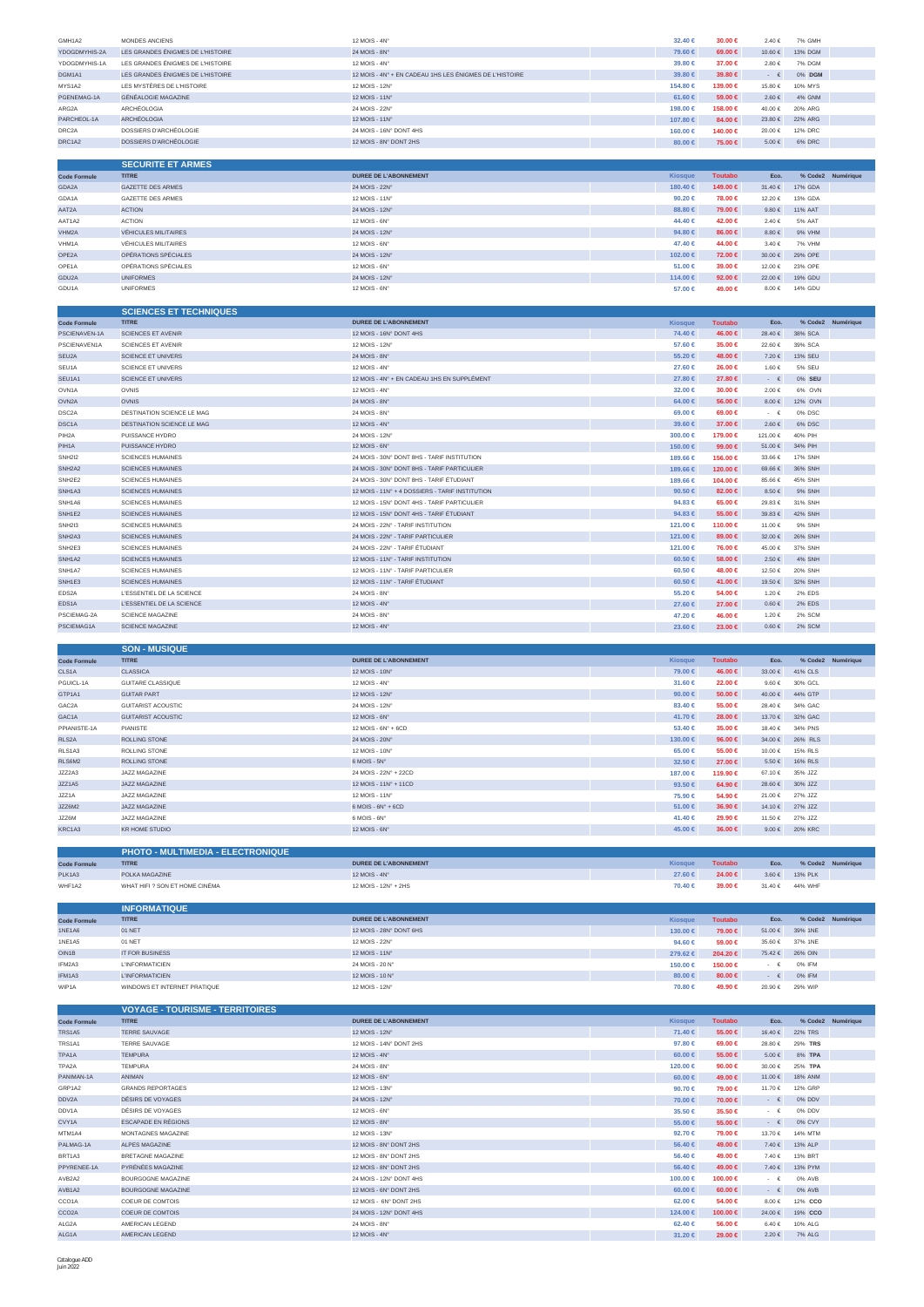| TVO <sub>1</sub> A                               | LE TEMPS D'UN VOYAGE                                                           | 12 MOIS - 4N                                                                                | 29.60 €                  | 29.00 €                   | $0.60 \in$                       | 2% TVO                    |                   |
|--------------------------------------------------|--------------------------------------------------------------------------------|---------------------------------------------------------------------------------------------|--------------------------|---------------------------|----------------------------------|---------------------------|-------------------|
| TVO <sub>2</sub> A                               | LE TEMPS D'UN VOYAGE                                                           | 24 MOIS - 8N°                                                                               | 59.20 €                  | 55.00 €                   | $4.20\in$                        | 7% TVO                    |                   |
|                                                  | <b>ANIMAUX</b>                                                                 |                                                                                             |                          |                           |                                  |                           |                   |
| <b>Code Formule</b>                              | <b>TITRE</b>                                                                   | <b>DUREE DE L'ABONNEMENT</b>                                                                | <b>Kiosque</b>           | <b>Toutabo</b>            | Eco.                             |                           | % Code2 Numérique |
| 30M1A                                            | 30 MILLIONS D'AMIS                                                             | 12 MOIS - 11N°                                                                              | 60.50 $\in$              | 39.00 €                   | 21.50€                           | 35% 30M                   |                   |
| PFEMCHA-2A                                       | SPÉCIAL CHATS                                                                  | 24 MOIS - 8N°                                                                               | 71.20 €                  | 54.00 €                   | 17.20€                           | 24% FSC                   |                   |
| PFEMCHA-1A<br>VCM2A2                             | SPÉCIAL CHATS<br>VOS CHIENS                                                    | 12 MOIS - 4N°<br>24 MOIS - 12N°                                                             | 35.60 €<br>70.80 €       | 27.00 €<br>52.00 €        | $8.60 \in$<br>18.80 €            | 24% FSC<br>26% VCM        |                   |
| VCM1A4                                           | <b>VOS CHIENS</b>                                                              | 12 MOIS - 6N°                                                                               | 35.40 €                  | 27.50 €                   | 7.90€                            | <b>22% VCM</b>            |                   |
| SPC <sub>2A</sub>                                | SPÉCIAL CHIENS                                                                 | 24 MOIS - 8N'                                                                               | 71.20 €                  | 54.00 €                   | 17.20€                           | 24% SPC                   |                   |
| SPC <sub>1</sub> A                               | SPÉCIAL CHIENS                                                                 | 12 MOIS - 4N°                                                                               | 35.60 €                  | 27.00 €                   | $8.60\in$                        | 24% SPC                   |                   |
|                                                  | <b>CHASSE - PECHE</b>                                                          |                                                                                             |                          |                           |                                  |                           |                   |
| <b>Code Formule</b>                              | <b>TITRE</b>                                                                   | <b>DUREE DE L'ABONNEMENT</b>                                                                | Kiosque                  | <b>Toutabo</b>            | Eco.                             |                           | % Code2 Numérique |
| PJOUCHA-2A                                       | JOURS DE CHASSE                                                                | 24 MOIS - 8N°<br>12 MOIS - 4N°                                                              | 96.00 $\in$<br>48,00 €   | 80.00 €<br>45.00 €        | 16.00€<br>3.00€                  | 16% JDC<br>6% JDC         |                   |
| JDC1A<br>JDC1A1                                  | JOURS DE CHASSE<br>JOURS DE CHASSE                                             | 18 MOIS - 12N°                                                                              | 144.00 €                 | 110.00 €                  | 34.00€                           | 23% JDC                   |                   |
|                                                  |                                                                                |                                                                                             |                          |                           |                                  |                           |                   |
|                                                  | <b>ARCHITECTURE</b>                                                            |                                                                                             |                          |                           |                                  |                           |                   |
| <b>Code Formule</b><br>COB <sub>2</sub> A        | <b>TITRE</b><br><b>CONCEPT BAIN</b>                                            | <b>DUREE DE L'ABONNEMENT</b><br>24 MOIS - 10N°                                              | Kiosque<br>$50.00 \in$   | <b>Toutabo</b><br>49.00 € | Eco.<br>$1.00 \in$               | 2% COB                    | % Code2 Numérique |
| COB <sub>1</sub> A                               | <b>CONCEPT BAIN</b>                                                            | 12 MOIS - 5N°                                                                               | 29.00 €                  | 29.00 €                   | $\cdot$ $\in$                    | 0% COE                    |                   |
| CUB1A                                            | <b>CUISINE ET BAINS MAGAZINE</b>                                               | 12 MOIS - 5N°                                                                               | 29.50 €                  | 25.00 €                   | 4.50€                            | 15% CUB                   |                   |
| CUB <sub>2</sub> A<br>AEE2A                      | <b>CUISINE ET BAINS MAGAZINE</b><br>ARCHITECTURE CREE                          | 24 MOIS - 10N°<br>24 MOIS - 10N° DONT 2HS                                                   | 59,00 €<br>150.00 €      | 44.00 €<br>120.00 €       | 15.00€<br>$30.00\in$             | 25% CUB<br>20% AEE        |                   |
| AEE1E                                            | ARCHITECTURE CREE                                                              | 12 MOIS - 5N° DONT 1HS - TARIF ÉTUDIANT                                                     | 75.00 €                  | 50,00 €                   | 25.00 €                          | 33% AEE                   |                   |
| AEE1A                                            | ARCHITECTURE CREE                                                              | 12 MOIS - 5N° DONT 1HS                                                                      | 116.00 €                 | 75.00 €                   | 41.00 €                          | 35% AEE                   |                   |
| CMH <sub>2</sub> A                               | LE COURRIER DU MEUBLE ET DE L'HABITAT                                          | 24 MOIS - 90N°                                                                              | 240.00 €                 | 199.00 €                  | 41.00€                           | 17% CMH                   |                   |
| CMH1A3<br>PBN2A2                                 | LE COURRIER DU MEUBLE ET DE L'HABITAT<br>PLANÈTE BÉTON                         | 12 MOIS - 45N°<br>24 MOIS - 12N°                                                            | 120.00 €<br>300.00 €     | 120.00 €<br>288.00 €      | $\Box$<br>$\in$<br>12.00 €       | 0% CMH<br>4% PBN          |                   |
| PBN1A3                                           | PLANÈTE BÉTON                                                                  | 12 MOIS - 6N°                                                                               | 150.00 €                 | 150.00 €                  | $\cdot$ $\in$                    | 0% PBN                    |                   |
| BTN2A4                                           | BÉTON(S) LE MAGAZINE                                                           | 24 MOIS - 14N° DONT 2 HORS-SÉRIES AVEC SUPPLÉMENT CBP                                       | 358,00 €                 | 229.00 €                  | 129.00 €                         | 36% BTN                   |                   |
| BTN1A7<br>BTN1A5                                 | BÉTON(S) LE MAGAZINE                                                           | 12 MOIS - 7N° DONT 1 HORS-SÉRIE AVEC SUPPLÉMENT CBP<br>12 MOIS - 6N° AVEC SUPPLÉMENT CBP    | 179.00 €                 | 146.00 €                  | $33.00\in$<br>24.00€             | <b>18% BTN</b><br>20% BTN |                   |
|                                                  | BÉTON(S) LE MAGAZINE                                                           |                                                                                             | 120.00 €                 | 96.00 €                   |                                  |                           |                   |
|                                                  | <b>BATIMENT - TRAVAUX PUBLICS</b>                                              |                                                                                             |                          |                           |                                  |                           |                   |
| <b>Code Formule</b>                              | <b>TITRE</b>                                                                   | <b>DUREE DE L'ABONNEMENT</b>                                                                | Kiosque                  | <b>Toutabo</b>            | Eco.                             |                           | % Code2 Numérique |
| PBN2A2<br>PBN1A3                                 | PLANÈTE BÉTON<br>PLANÈTE BÉTON                                                 | 24 MOIS - 12N°<br>12 MOIS - 6N°                                                             | $300.00 \in$<br>150,00 € | 288.00 €<br>150.00 €      | 12.00 €<br>$\cdot$ $\cdot$ $\in$ | 4% PBN<br>0% PBN          |                   |
| BTN2A4                                           | BÉTON(S) LE MAGAZINE                                                           | 24 MOIS - 14N° DONT 2 HORS-SÉRIES AVEC SUPPLÉMENT CBP                                       | 358.00 €                 | 229.00 €                  | 129.00€                          | 36% BTN                   |                   |
| BTN1A7                                           | BÊTON(S) LE MAGAZINE                                                           | 12 MOIS - 7N° DONT 1 HORS-SÉRIE AVEC SUPPLÉMENT CBP                                         | 179.00 €                 | 146.00 €                  | 33.00 €                          | <b>18% BTN</b>            |                   |
| BTN1A5                                           | BÉTON(S) LE MAGAZINE                                                           | 12 MOIS - 6N° AVEC SUPPLÉMENT CBP                                                           | 120.00 €<br>78,00 €      | 96.00 $\in$<br>69.00 €    | 24.00€<br>$9.00 \in$             | 20% BTN<br>11% BEI        |                   |
| BEI2A3<br>BEI1A3                                 | <b>BATI ET ISOLATION</b><br><b>BATI ET ISOLATION</b>                           | 24 MOIS - 2N°<br>12 MOIS - 1N°                                                              | 39.00 ∈                  | 39.00 €                   | - $\in$                          | 0% BEI                    |                   |
| BTP2A6                                           | <b>BTP MAGAZINE</b>                                                            | 24 MOIS - 48N° DONT 12N° BTP RAIL                                                           | 560.00 €                 | 520.00 €                  | 40.00 €                          | 7% BTP                    |                   |
| BTP1A7                                           | <b>BTP MAGAZINE</b>                                                            | 12 MOIS - 24N° DONT 6N° BTP RAIL                                                            | 280.00 €                 | 280.00 €                  | - $\in$                          | 0% BTP                    |                   |
| VRD2A2<br>VRD1A3                                 | RÉSEAUX VRD<br>RÉSEAUX VRD                                                     | 24 MOIS - 18N°<br>12 MOIS - 9N°                                                             | 360.00 €<br>180.00 €     | 342.00 €<br>180.00 €      | 18.00 €<br>$\qquad \in$          | 5% VRD<br>0% VRD          |                   |
| TRC2A2                                           | TERRASSEMENTS ET CARRIÈRES                                                     | 24 MOIS - 12N°                                                                              | 300.00 €                 | 288.00 €                  | 12.00 €                          | <b>4% TRC</b>             |                   |
| TRC1A3                                           | TERRASSEMENTS ET CARRIÈRES                                                     | 12 MOIS - 6N°                                                                               | 150.00 €                 | 150.00 €                  | - $\in$                          | 0% TRC                    |                   |
| MAT2A                                            | MAT ENVIRONNEMENT                                                              | 24 MOIS - 16N°                                                                              | 320.00 €                 | 304.00 €                  | 16.00 €                          | 5% MAT                    |                   |
| MAT1A<br>BRA2A5                                  | MAT ENVIRONNEMENT<br><b>BTP RAIL</b>                                           | 12 MOIS - 8N°<br>24 MOIS - 48N° DONT 36N° BTP MAGAZINE                                      | 160.00 €<br>$560.00 \in$ | 160.00 €<br>520.00 €      | $\cdot$ $\in$<br>40.00€          | 0% MAT<br>7% BRA          |                   |
| BRA1A7                                           | <b>BTP RAIL</b>                                                                | 12 MOIS - 24N° DONT 18N° BTP MAGAZINE                                                       | 280,00 €                 | 280.00 €                  | $\cdot$ $\in$                    | 0% BRA                    |                   |
| RPF1A2                                           | LA RPF                                                                         | 12 MOIS - 9N°                                                                               | 225,00 €                 | 145.00 €                  | 80.00€                           | 35% RPF                   |                   |
| CCF2A2<br>CCF1A2                                 | GÉNIE CLIMATIQUE MAGAZINE<br>GÉNIE CLIMATIQUE MAGAZINE                         | 24 MOIS - 12N°<br>12 MOIS - 6N°                                                             | 180.00 €<br>90.00 $\in$  | $59.00 \in$<br>33.00 €    | 121.00 €<br>57.00 €              | 67% CCF<br>63% CCF        |                   |
| SPP2A2                                           | SALLES PROPRES                                                                 | 24 MOIS - 10N°                                                                              | 400.00 €                 | 234.00 €                  | 166.00€                          | 41% SPP                   |                   |
| SPP1A2                                           | <b>SALLES PROPRES</b>                                                          | 12 MOIS - 5N°                                                                               | 200.00 €                 | 130.00 €                  | 70.00€                           | 35% SPP                   |                   |
| SMP2A2<br>SMP1A4                                 | SOLS MURS PLAFONDS<br>SOLS MURS PLAFONDS                                       | 24 MOIS - 10N°<br>12 MOIS - 5N°                                                             | 150.00 €                 | 117.00 €                  | $33.00\in$<br>10.00€             | 22% SMP<br>13% SMP        |                   |
| RAR2A2                                           | ROUTE ACTUALITÉ                                                                | 24 MOIS - 12N°                                                                              | 75.00 €<br>192.00 €      | 65.00 €<br>166.00 €       | 26.00 $\in$                      | 13% RAR                   |                   |
| RAR1A3                                           | ROUTE ACTUALITÉ                                                                | 12 MOIS - 6N°                                                                               | 96.00 €                  | 92.00 €                   | $4.00\in$                        | 4% RAR                    |                   |
| CTF2A3                                           | <b>CHANTIERS DE FRANCE</b>                                                     | 24 MOIS - 20N° DONT 2HS                                                                     | 260.00 ∈                 | 179.00 €                  | 81.00 €                          | 31% CTF                   |                   |
| CTF1A5                                           | CHANTIERS DE FRANCE                                                            | 12 MOIS - 10N° DONT 1HS                                                                     | 130.00 €                 | 99.00 €                   | 31.00€                           | 23% CTF                   |                   |
|                                                  | <b>DEVELOPPEMENT DURABLE</b>                                                   |                                                                                             |                          |                           |                                  |                           |                   |
| <b>Code Formule</b>                              |                                                                                |                                                                                             |                          |                           |                                  |                           |                   |
| JEO2A2<br>JEO1A2                                 | <b>TITRE</b>                                                                   | <b>DUREE DE L'ABONNEMENT</b>                                                                | Kiosque                  | <b>Toutabo</b>            | Eco.                             |                           | % Code2 Numérique |
|                                                  | LE JOURNAL DE L'ÉOLIEN                                                         | 24 MOIS - 10N°                                                                              | 250.00 ∈                 | 159.00 €                  | 91.00 $\in$                      | 36% JEO                   |                   |
|                                                  | LE JOURNAL DE L'ÉOLIEN                                                         | 12 MOIS - 5N°                                                                               | 125.00 €                 | 89.00 €                   | $36.00\in$                       | 28% JEO                   |                   |
| <b>SSO2A3</b><br>SSO <sub>1</sub> A <sub>3</sub> | LE JOURNAL DES ÉNERGIES RENOUVELABLES<br>LE JOURNAL DES ÉNERGIES RENOUVELABLES | 24 MOIS - 10N°<br>12 MOIS - 5N'                                                             | 250.00 €<br>125,00 €     | 159.00 €<br>89.00 €       | 91.00€<br>36.00€                 | 36% SSO<br>28% SSC        |                   |
| JPV2A2                                           | LE JOURNAL DU PHOTOVOLTAÏQUE                                                   | 24 MOIS - 10N°                                                                              | 250,00 €                 | 159.00 €                  | 91.00€                           | 36% JPV                   |                   |
| JPV1A2                                           | LE JOURNAL DU PHOTOVOLTAÏQUE                                                   | 12 MOIS - 5N°                                                                               | 125.00 €                 | 89.00 €                   | 36.00€                           | 28% JPV                   |                   |
| ENV2A2<br>ENV1A2                                 | ENVIRONNEMENT MAGAZINE<br>ENVIRONNEMENT MAGAZINE                               | 24 MOIS - 36N° DONT 10 SUPPLÉMENTS HYDROPLUS<br>12 MOIS - 13N° DONT 5 SUPPLÉMENTS HYDROPLUS | 434.20 €<br>217.10 €     | 325.00 €<br>217.00 €      | 109.20€<br>$0.10 \in$            | 25% ENV<br>0% ENV         |                   |
| STS1N4                                           | SANS TRANSITION !                                                              | 12 MOIS - 4N° + NUMÉRIQUE                                                                   | 33.00 €                  | 32.00 €                   | $1.00 \in$                       | 3% STS                    |                   |
| STS2N4                                           | SANS TRANSITION !                                                              | 24 MOIS - 8N° + NUMÉRIQUE                                                                   | 66.00 €                  | 59.00 €                   | 7.00€                            | 10% STS                   |                   |
|                                                  | <b>MARKETING - COMMERCE</b>                                                    |                                                                                             |                          |                           |                                  |                           |                   |
| <b>Code Formule</b>                              | <b>TITRE</b>                                                                   | <b>DUREE DE L'ABONNEMENT</b>                                                                | <b>Kiosque</b>           | <b>Toutabo</b>            | Eco.                             |                           | % Code2 Numérique |
| ACC2A8                                           | <b>ACTION COMMERCIALE</b>                                                      | 24 MOIS - 10N° DONT 2HS                                                                     | 244.00 €                 | 203.00 ∈                  | 41.00 €                          | 16% ACC                   |                   |
| ACC1B1<br>AMA2A6                                 | ACTION COMMERCIALE<br><b>ARTISANS MAG</b>                                      | 12 MOIS - 5N° DONT 1HS<br>24 MOIS - 12N°                                                    | 122.00 €<br>210.00 ∈     | 122.00 €<br>175.00 €      | $\cdot$ $\cdot$ $\in$<br>35.00€  | 0% ACC<br>16% AMA         |                   |
| AMA1A6                                           | ARTISANS MAG                                                                   | 12 MOIS - 6N°                                                                               | 105.00 €                 | 105.00 €                  | $\cdot$ $\in$                    | 0% AMA                    |                   |
| BOS1A                                            | BE A BOSS                                                                      | 12 MOIS - 6N°                                                                               | 105.00 €                 | 105.00 €                  | $\cdot \in$                      | 0% BOS                    |                   |
| BOS2A                                            | BE A BOSS                                                                      | 24 MOIS - 12N°                                                                              | 210.00 €                 | 175.00 €                  | 35.00 €                          | 16% BOS                   |                   |
| COM2A6<br>COM1A6                                 | <b>COMMERCE MAGAZINE</b><br>COMMERCE MAGAZINE                                  | 24 MOIS - 12N°<br>12 MOIS - 6N°                                                             | 210.00 ∈<br>105.00 €     | 175.00 €<br>105.00 €      | $35.00\in$<br>$\cdot$ $\in$      | 16% COM<br>0% COM         |                   |
| DAF2A7                                           | DAF MAGAZINE                                                                   | 24 MOIS - 8N°                                                                               | 240.00 €                 | 175.00 €                  | 65.00 €                          | 27% DAF                   |                   |
| DAF1A7                                           | DAF MAGAZINE                                                                   | 12 MOIS - 4N°                                                                               | 120.00 €                 | 105.00 €                  | 15.00€                           | 12% DAF                   |                   |
| DAT2A9<br>DAT1B1                                 | <b>DÉCISION ACHATS</b><br><b>DÉCISION ACHATS</b>                               | 24 MOIS - 14N° DONT 2HS<br>12 MOIS - 7N° DONT 1HS                                           | 254.00 €<br>127.00 €     | 212.00 €<br>127.00 €      | 42.00€<br>$\cdot \in$            | <b>16% DAT</b><br>0% DAT  |                   |
| ECO2A9                                           | E-COMMERCE MAGAZINE                                                            | 24 MOIS - 8N°                                                                               | 210.00 ∈                 | 175.00 €                  | $35.00\in$                       | 16% ECO                   |                   |
| ECO1A9                                           | E-COMMERCE MAGAZINE                                                            | 12 MOIS - 4N°                                                                               | 105.00 €                 | 105.00 €                  | $\cdot$ $\cdot$ $\in$            | 0% ECO                    |                   |
| MKG2A4                                           | <b>MARKETING</b>                                                               | 24 MOIS - 14N°                                                                              | $350.00 \in$             | 290.00 €                  | $60.00\in$                       | 17% MKG                   |                   |
| MKG1A7<br>CAP2A6                                 | <b>MARKETING</b><br>RELATION CLIENT MAGAZINE                                   | 12 MOIS - 7N°<br>24 MOIS - 8N°                                                              | 175.00 €<br>210.00 ∈     | 175.00 €<br>175.00 €      | $\cdot$ $\in$<br>35.00€          | 0% MKG<br>16% CAP         |                   |
| CAP1A6                                           | RELATION CLIENT MAGAZINE                                                       | 12 MOIS - 4N°                                                                               | 105.00 €                 | 105.00 €                  | $\cdot \in$                      | 0% CAP                    |                   |
| MRE2A                                            | MANAGER ET RÉUSSIR                                                             | 24 MOIS - 8N°                                                                               | 47.20 €                  | 46.00 €                   | $1.20\in$                        | 2% MRE                    |                   |
| MRE1A                                            | MANAGER ET RÉUSSIR                                                             | 12 MOIS - 4N°                                                                               | 23.60 €                  | 23.00 €                   | $0.60 \in$                       | 2% MRE                    |                   |
| IFE3A<br>IFE2A                                   | <b>INFORMATIONS ENTREPRISE</b><br><b>INFORMATIONS ENTREPRISE</b>               | 36 MOIS - 12N°<br>24 MOIS - 8N°                                                             | $60.00 \in$<br>40.00 €   | 40.00 €<br>29.00 €        | $20.00\in$<br>11.00€             | 33% IFE<br>27% IFE        |                   |
| IFE1A<br>CGP2A4                                  | <b>INFORMATIONS ENTREPRISE</b><br>PROFESSION CGP                               | 12 MOIS - 4N°<br>24 MOIS - 10N° DONT 2HS                                                    | 20.00 ∈<br>200,00 €      | 15.00 €<br>120.00 €       | 5.00€<br>80.00€                  | 25% IFE<br>40% CGF        |                   |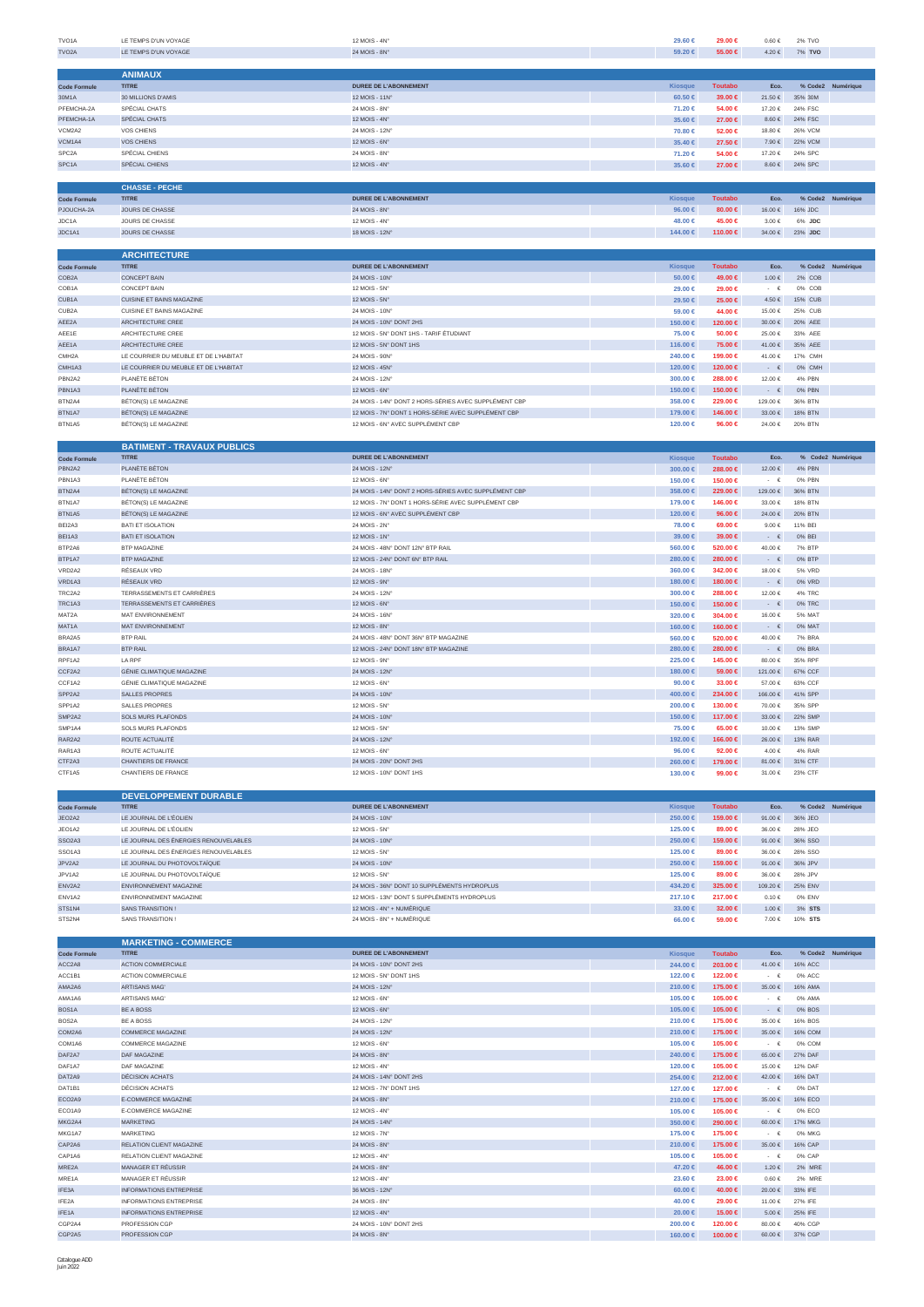| CGP1A4                        | PROFESSION CGP                                                           | 12 MOIS - 5N° DONT 1HS                                                   | 100.00 ∈                   | 66.00 €                    | 34.00€                 | 34% CGP                |                   |
|-------------------------------|--------------------------------------------------------------------------|--------------------------------------------------------------------------|----------------------------|----------------------------|------------------------|------------------------|-------------------|
| CGP1A5                        | PROFESSION CGP                                                           | 12 MOIS - 4N°                                                            | $80.00 \in$                | 55.00 €                    | 25.00 €                | 31% CGP                |                   |
| INV2A3                        | <b>INVESTISSEMENT CONSEILS</b>                                           | 24 MOIS - 20N° DONT 2HS ET 4 DOUBLES                                     | 146.00 €                   | 116.00 €                   | 30.00 €                | 20% INV                |                   |
| INV1A3                        | <b>INVESTISSEMENT CONSEILS</b>                                           | 12 MOIS - 10N° DONT 1HS ET 2 DOUBLES                                     | 78.00 €                    | $60.00 \in$                | 18.00 €                | 23% INV                |                   |
|                               | <b>PARAMEDICAL</b>                                                       |                                                                          |                            |                            |                        |                        |                   |
|                               | <b>AIDES - SOIGNANTES</b>                                                |                                                                          |                            |                            |                        |                        |                   |
| <b>Code Formule</b>           | <b>TITRE</b>                                                             | <b>DUREE DE L'ABONNEMENT</b>                                             | <b>Kiosque</b>             | <b>Toutabo</b>             | Eco.                   |                        | % Code2 Numérique |
| AIS1I<br>AIS1A                | L'AIDE SOIGNANTE<br>L'AIDE SOIGNANTE                                     | 12 MOIS - 10N° - TARIF INSTITUTION<br>12 MOIS - 10N° - TARIF PARTICULIER | 210.00 ∈<br>210.00 €       | 209.00 €<br>105.00 €       | $1.00 \in$<br>105.00€  | 0% AIS<br>50% AIS      |                   |
| AIS1E                         | L'AIDE SOIGNANTE                                                         | 12 MOIS - 10N° - TARIF ÉTUDIANT                                          | 210.00 ∈                   | 77.00 €                    | 133.00 €               | 63% AIS                |                   |
| SO211                         | SOINS AIDES SOIGNANTES                                                   | 12 MOIS - 6N° - TARIF INSTITUTION                                        | 150.00 €                   | 154.00 €                   | 4.00€                  | $-2\%$ SO <sub>2</sub> |                   |
| SOINSAS1A                     | SOINS AIDES SOIGNANTES                                                   | 12 MOIS - 6N° - TARIF PARTICULIER                                        | 150.00 ∈                   | 75,00 €                    | 75.00 €                | 50% SO <sub>2</sub>    |                   |
| SO21E                         | SOINS AIDES SOIGNANTES                                                   | 12 MOIS - 6N° - TARIF ÉTUDIANT                                           | 150.00 €                   | 40.00 €                    | 110.00 €               | 73% SO <sub>2</sub>    |                   |
|                               | <b>AUXILIAIRES DE PUERICULTURE</b>                                       |                                                                          |                            |                            |                        |                        |                   |
| <b>Code Formule</b>           | <b>TITRE</b>                                                             | <b>DUREE DE L'ABONNEMENT</b>                                             | <b>Kiosque</b>             | <b>Toutabo</b>             | Eco.                   |                        | % Code2 Numérique |
| <b>MPE1I2</b>                 | MÉTIERS DE LA PETITE ENFANCE                                             | 12 MOIS - 12N° - TARIF INSTITUTION                                       | 180.00 ∈                   | 185.00 €                   | 5.00€                  | $-2\%$ MPE             |                   |
| MPE1A2                        | MÊTIERS DE LA PETITE ENFANCE                                             | 12 MOIS - 12N° - TARIF PARTICULIER                                       | 180.00 €                   | 116.00 €                   | 64.00€                 | 35% MPE                |                   |
| MPE1E2                        | MÉTIERS DE LA PETITE ENFANCE                                             | 12 MOIS - 12N° - TARIF ÉTUDIANT                                          | 180.00 €                   | 83.00 €                    | 97.00€                 | 53% MPE                |                   |
|                               | <b>INFIRMIERS</b>                                                        |                                                                          |                            |                            |                        |                        |                   |
| <b>Code Formule</b>           | <b>TITRE</b>                                                             | <b>DUREE DE L'ABONNEMENT</b>                                             | <b>Kiosque</b>             | <b>Toutabo</b>             | Eco.                   |                        | % Code2 Numérique |
| CPU1I                         | CAHIERS DE LA PUÉRICULTRICE                                              | 12 MOIS - 10N° - TARIF INSTITUTION                                       | 270.00 ∈                   | 274.00 €                   | $4.00 \in$             | -1% CPU                |                   |
| CPU1A                         | CAHIERS DE LA PUÉRICULTRICE                                              | 12 MOIS - 10N° - TARIF PARTICULIER                                       | 270.00 €                   | 164.00 €                   | 106.00€                | 39% CPU                |                   |
| CPU1E<br>INT11                | CAHIERS DE LA PUÉRICULTRICE<br><b>INTERBLOC</b>                          | 12 MOIS - 10N° - TARIF ÉTUDIANT<br>12 MOIS - 4N° - TARIF INSTITUTION     | 270.00 ∈<br>208,00 €       | 100.00 €<br>209.00 €       | 170.00 €<br>1.00 €     | 62% CPU<br>0% INT      |                   |
| INT1A                         | <b>INTERBLOC</b>                                                         | 12 MOIS - 4N° - TARIF PARTICULIER                                        | 208.00 $\in$               | 77.00 €                    | 131.00 €               | 62% INT                |                   |
| INT1E                         | <b>INTERBLOC</b>                                                         | 12 MOIS - 4N° - TARIF ÉTUDIANT                                           | 208.00 €                   | 55,00 €                    | 153.00 €               | 73% INT                |                   |
| RIN1I                         | LA REVUE DE L'INFIRMIÈRE                                                 | 12 MOIS - 10N° - TARIF INSTITUTION                                       | 290.00 ∈                   | 295.00 €                   | $5.00 \in$             | $-1\%$ RIN             |                   |
| RIN1A                         | LA REVUE DE L'INFIRMIÈRE                                                 | 12 MOIS - 10N° - TARIF PARTICULIER                                       | 290.00 €                   | 123.00 €                   | 167.00 €               | 57% RIN                |                   |
| RIN1E                         | LA REVUE DE L'INFIRMIÈRE                                                 | 12 MOIS - 10N° - TARIF ÉTUDIANT                                          | 290,00 €<br>288.00 €       | 90.00 $\in$<br>291.00 €    | 200.00 $\in$<br>3.00€  | 68% RIN<br>$-1\%$ OXY  |                   |
| OXY1I<br>OXY1A                | OXYMAG<br><b>OXYMAG</b>                                                  | 12 MOIS - 6N° - TARIF INSTITUTION<br>12 MOIS - 6N° - TARIF PARTICULIER   | 288.00 $\in$               | 117.00 €                   | 171.00 €               | 59% OXY                |                   |
| OXY1E                         | <b>OXYMAG</b>                                                            | 12 MOIS - 6N° - TARIF ÉTUDIANT                                           | 288.00 €                   | 86.00 €                    | 202.00 €               | 70% OXY                |                   |
| PNU11                         | PRATIQUES EN NUTRITION                                                   | 12 MOIS - 4N° - TARIF INSTITUTION                                        | 148.00 €                   | 148.00 €                   | $\cdot$ $\in$          | 0% PNU                 |                   |
| PNU1A                         | PRATIQUES EN NUTRITION                                                   | 12 MOIS - 4N° - TARIF PARTICULIER                                        | 148.00 €                   | 90.00 $\in$                | 58.00 €                | 39% PNU                |                   |
| PNU1E                         | PRATIQUES EN NUTRITION                                                   | 12 MOIS - 4N° - TARIF ÉTUDIANT                                           | 148.00 €                   | 67.00 €                    | 81.00€                 | 54% PNU                |                   |
| SO111<br>SOINS1A              | SOINS<br><b>SOINS</b>                                                    | 12 MOIS - 10N° - TARIF INSTITUTION<br>12 MOIS - 10N° - TARIF PARTICULIER | 370,00 €<br>370.00 €       | 378,00 €<br>120.00 €       | 8.00€<br>250.00 €      | $-2\%$ SO1<br>67% SO1  |                   |
| SO11E                         | SOINS                                                                    | 12 MOIS - 10N° - TARIF ÉTUDIANT                                          | 370.00 €                   | 84.00 €                    | 286.00€                | 77% SO1                |                   |
| SO3112                        | SOINS CADRES                                                             | 12 MOIS - 8N° - TARIF INSTITUTION                                        | $312.00 \in$               | 316.00 €                   | $4.00\in$              | $-1\%$ SO3             |                   |
| SO31A2                        | SOINS CADRES                                                             | 12 MOIS - 8N° - TARIF PARTICULIER                                        | 312.00 €                   | 138.00 €                   | 174.00 €               | 55% SO3                |                   |
| SO31E2                        | SOINS CADRES                                                             | 12 MOIS - 8N° - TARIF ÉTUDIANT                                           | $312.00 \in$               | $83.00 \in$                | 229.00€                | 73% SO <sub>3</sub>    |                   |
| SO411<br><b>SO41A</b>         | SOINS GÉRONTOLOGIE<br>SOINS GÉRONTOLOGIE                                 | 12 MOIS - 6N° - TARIF INSTITUTION<br>12 MOIS - 6N° - TARIF PARTICULIER   | 306,00 €<br>$306.00 \in$   | $308.00 \in$<br>112.00 €   | 2.00€<br>194.00 €      | 0% SO4<br>63% SO4      |                   |
| SO41E                         | SOINS GÉRONTOLOGIE                                                       | 12 MOIS - 6N° - TARIF ÉTUDIANT                                           | $306.00 \in$               | 78.00 €                    | 228.00 €               | 74% SO4                |                   |
| <b>SO511</b>                  | SOINS PÉDIATRIE                                                          | 12 MOIS - 6N° - TARIF INSTITUTION                                        | $306.00 \in$               | 308.00 €                   | 2.00 €                 | 0% SO5                 |                   |
| <b>SO51A</b>                  | SOINS PÉDIATRIE                                                          | 12 MOIS - 6N° - TARIF PARTICULIER                                        | $306.00 \in$               | 117.00 €                   | 189.00 €               | 61% SO5                |                   |
| <b>SO51E</b>                  | SOINS PÉDIATRIE                                                          | 12 MOIS - 6N° - TARIF ÉTUDIANT                                           | $306.00 \in$               | 84.00 €                    | 222.00€                | 72% SO5                |                   |
| SO611<br><b>SO61A</b>         | SOINS PSYCHIATRIE<br>SOINS PSYCHIATRIE                                   | 12 MOIS - 6N° - TARIF INSTITUTION<br>12 MOIS - 6N° - TARIF PARTICULIER   | 306.00 €<br>$306.00 \in$   | 291.00 €<br>108.00 €       | 15.00€<br>198.00€      | 4% SO6<br>64% SO6      |                   |
|                               | SOINS PSYCHIATRIE                                                        | 12 MOIS - 6N° - TARIF ÉTUDIANT                                           |                            | 80.00 €                    | 226.00€                | 73% SO6                |                   |
|                               |                                                                          |                                                                          |                            |                            |                        |                        |                   |
| SO61E                         |                                                                          |                                                                          | $306.00 \in$               |                            |                        |                        |                   |
|                               | <b>KINESITHERAPIE</b>                                                    |                                                                          |                            |                            |                        |                        |                   |
| <b>Code Formule</b>           | <b>TITRE</b>                                                             | <b>DUREE DE L'ABONNEMENT</b>                                             | <b>Kiosque</b>             | <b>Toutabo</b>             | Eco.                   |                        | % Code2 Numérique |
| KIN11                         | KINÉSITHÉRAPIE, LA REVUE                                                 | 12 MOIS - 12N° - TARIF INSTITUTION                                       | 432.00 €                   | 412.00 €                   | 20.00 €                | 4% KIN                 |                   |
| KIN1A<br>KIN1E                | KINÉSITHÉRAPIE, LA REVUE<br>KINÉSITHÉRAPIE, LA REVUE                     | 12 MOIS - 12N° - TARIF PARTICULIER<br>12 MOIS - 12N° - TARIF ÉTUDIANT    | 432.00 €<br>432.00 €       | 160.00 €<br>90.00 $\in$    | 272.00 €<br>342.00 €   | 62% KIN<br>79% KIN     |                   |
|                               |                                                                          |                                                                          |                            |                            |                        |                        |                   |
|                               | <b>ORTHOPHONIE</b>                                                       |                                                                          |                            |                            |                        |                        |                   |
| <b>Code Formule</b>           | <b>TITRE</b>                                                             | <b>DUREE DE L'ABONNEMENT</b>                                             | <b>Kiosaue</b>             | <b>Toutabo</b>             | Eco.                   |                        | % Code2 Numérique |
| ORM1I                         | ORTHO MAGAZINE                                                           | 12 MOIS - 6N° - TARIF INSTITUTION                                        | 204.00 €                   | 209.00 €                   | 5.00€                  | $-2\%$ ORM             |                   |
| ORM1A<br>ORM1E                | ORTHO MAGAZINE<br>ORTHO MAGAZINE                                         | 12 MOIS - 6N° - TARIF PARTICULIER<br>12 MOIS - 6N° - TARIF ÉTUDIANT      | 204.00 €<br>204.00 €       | 112.00 €<br>59.00 €        | 92.00€<br>145.00 €     | 45% ORM<br>71% ORM     |                   |
|                               |                                                                          |                                                                          |                            |                            |                        |                        |                   |
|                               | <b>ORTHOPTIE</b>                                                         |                                                                          |                            |                            |                        |                        |                   |
| <b>Code Formule</b>           | <b>TITRE</b>                                                             | <b>DUREE DE L'ABONNEMENT</b>                                             | Kiosque                    | <b>Toutabo</b>             | Eco.                   |                        | % Code2 Numérique |
| RFO11<br>RFO <sub>1</sub> A   | REVUE FRANCOPHONE D'ORTHOPTIE<br>REVUE FRANCOPHONE D'ORTHOPTIE           | 12 MOIS - 4N° - TARIF INSTITUTION<br>12 MOIS - 4N° - TARIF PARTICULIER   | 148.00 €<br>148.00 €       | 141.00 €<br>72.00 €        | 7.00€<br>76.00 €       | 4% RFO<br>51% RFO      |                   |
| RFO1E                         | REVUE FRANCOPHONE D'ORTHOPTIE                                            | 12 MOIS - 4N° - TARIF ÉTUDIANT                                           | 148.00 €                   | 46.00 €                    | 102.00 €               | 68% RFO                |                   |
|                               |                                                                          |                                                                          |                            |                            |                        |                        |                   |
|                               | <b>PEDICURE - PODOLOGUE</b>                                              |                                                                          |                            |                            |                        |                        |                   |
| <b>Code Formule</b>           | <b>TITRE</b><br>REVUE DU PODOLOGUE                                       | <b>DUREE DE L'ABONNEMENT</b>                                             | Kiosque                    | <b>Toutabo</b>             | Eco.                   |                        | % Code2 Numérique |
| RPO1I<br>RPO <sub>1</sub> A   | REVUE DU PODOLOGUE                                                       | 12 MOIS - 6N° - TARIF INSTITUTION<br>12 MOIS - 6N° - TARIF PARTICULIER   | 150.00 ∈<br>150.00 €       | 151.00 €<br>98.00 $\in$    | 1.00 €<br>52.00€       | 0% RPO<br>34% RPO      |                   |
| RPO1E                         | REVUE DU PODOLOGUE                                                       | 12 MOIS - 6N° - TARIF ÉTUDIANT                                           | 150.00 €                   | 74.00 €                    | 76.00 €                | 50% RPO                |                   |
|                               |                                                                          |                                                                          |                            |                            |                        |                        |                   |
|                               | <b>TOXICOLOGIE</b>                                                       |                                                                          |                            |                            |                        |                        |                   |
| <b>Code Formule</b><br>TAC1I  | <b>TITRE</b>                                                             | <b>DUREE DE L'ABONNEMENT</b>                                             | <b>Kiosque</b>             | <b>Toutabo</b>             | Eco.                   |                        | % Code2 Numérique |
| TAC <sub>1</sub> A            | TOXICOLOGIE ANALYTIQUE ET CLINIQUE<br>TOXICOLOGIE ANALYTIQUE ET CLINIQUE | 12 MOIS - 4N° - TARIF INSTITUTION<br>12 MOIS - 4N° - TARIF PARTICULIER   | 204.00 €<br>204.00 €       | 206.00 €<br>130.00 €       | 2.00€<br>74.00 €       | 0% TAC<br>36% TAC      |                   |
| TAC1E                         | TOXICOLOGIE ANALYTIQUE ET CLINIQUE                                       | 12 MOIS - 4N° - TARIF ÉTUDIANT                                           | 204.00 €                   | $61.00 \in$                | 143.00 €               | 70% TAC                |                   |
|                               |                                                                          |                                                                          |                            |                            |                        |                        |                   |
|                               | <b>VETERINAIRE</b>                                                       |                                                                          |                            |                            |                        |                        |                   |
| <b>Code Formule</b><br>PMA1I  | <b>TITRE</b><br>REVUE VÉTÉRINAIRE CLINIQUE                               | <b>DUREE DE L'ABONNEMENT</b><br>12 MOIS - 4N° - TARIF INSTITUTION        | <b>Kiosque</b><br>404.00 € | <b>Toutabo</b><br>411.00 € | Eco.<br>7.00€          | -1% PMA                | % Code2 Numérique |
| PMA <sub>1</sub> A            | REVUE VÉTÉRINAIRE CLINIQUE                                               | 12 MOIS - 4N° - TARIF PARTICULIER                                        | 404.00 €                   | 210.00 €                   | 194.00 €               | 48% PMA                |                   |
| PMA1E                         | REVUE VÉTÉRINAIRE CLINIQUE                                               | 12 MOIS - 4N° - TARIF ÉTUDIANT                                           | 404.00 €                   | 54.00 €                    | 350.00€                | 86% PMA                |                   |
|                               |                                                                          |                                                                          |                            |                            |                        |                        |                   |
|                               | <b>PHARMACIE</b><br><b>TITRE</b>                                         |                                                                          |                            |                            | Eco.                   |                        |                   |
| <b>Code Formule</b><br>ACP1I2 | ACTUALITÉS PHARMACEUTIQUES                                               | <b>DUREE DE L'ABONNEMENT</b><br>12 MOIS - 10N° - TARIF INSTITUTION       | Kiosque<br>440.00 €        | <b>Toutabo</b><br>421.00 € | 19.00 €                | 4% ACP                 | % Code2 Numérique |
| ACP1A2                        | ACTUALITÉS PHARMACEUTIQUES                                               | 12 MOIS - 10N° - TARIF PARTICULIER                                       | 440.00 €                   | 290.00 €                   | 150.00€                | 34% ACP                |                   |
| ACP1E2                        | ACTUALITÉS PHARMACEUTIQUES                                               | 12 MOIS - 10N° - TARIF ÉTUDIANT                                          | 440.00 €                   | 130.00 €                   | 310.00€                | 70% ACP                |                   |
| AN811                         | ANNALES PHARMACEUTIQUES FRANÇAISES                                       | 12 MOIS - 6N° - TARIF INSTITUTION                                        | 756.00 €                   | 726.00 €                   | 30.00 €                | 3% AN8                 |                   |
| <b>AN81A</b>                  | ANNALES PHARMACEUTIQUES FRANÇAISES                                       | 12 MOIS - 6N° - TARIF PARTICULIER                                        | 756.00 €                   | 303.00 €                   | 453.00 €               | 59% AN8                |                   |
| AN81E<br>LPH11                | ANNALES PHARMACEUTIQUES FRANÇAISES<br>LE PHARMACIEN CLINICIEN            | 12 MOIS - 6N° - TARIF ÉTUDIANT<br>12 MOIS - 4N° - TARIF INSTITUTION      | 756.00 €<br>252.00 ∈       | 129.00 €<br>256.00 €       | 627.00 €<br>$4.00 \in$ | 82% AN8<br>-1% LPH     |                   |
| LPH1A                         | LE PHARMACIEN CLINICIEN                                                  | 12 MOIS - 4N° - TARIF PARTICULIER                                        | 252.00 €                   | 105.00 €                   | 147.00 €               | 58% LPH                |                   |
| LPH1E                         | LE PHARMACIEN CLINICIEN                                                  | 12 MOIS - 4N° - TARIF ÉTUDIANT                                           | 252.00 €                   | 57.00 €                    | 195.00€                | 77% LPH                |                   |
| THR1I                         | THÉRAPIE                                                                 | 12 MOIS - 6N° - TARIF INSTITUTION                                        | 864.00 €                   | 845.00 €                   | 19.00 €                | 2% THR                 |                   |
| THR1A2                        | THÉRAPIE                                                                 | 12 MOIS - 6N° - TARIF PARTICULIER                                        | 864.00 $\in$               | 351.00 €                   | 513.00 €               | 59% THR                |                   |
| THR1E<br>PHA2I                | THÉRAPIE<br>REVUE PHARMA                                                 | 12 MOIS - 6N° - TARIF ÉTUDIANT<br>24 MOIS - 20N° - TARIF INSTITUTION     | 864.00 €<br>$340.00 \in$   | 178.00 €<br>150.00 €       | 686.00€<br>190.00 €    | 79% THR<br>55% PHA     |                   |
| PHA2A2<br>PHA2E2              | REVUE PHARMA<br>REVUE PHARMA                                             | 24 MOIS - 20N° - TARIF PARTICULIER<br>24 MOIS - 20N° - TARIF ÉTUDIANT    | 340.00 €<br>340.00 €       | 120.00 €<br>90.00 $\in$    | 220.00€<br>250.00 €    | 64% PHA<br>73% PHA     |                   |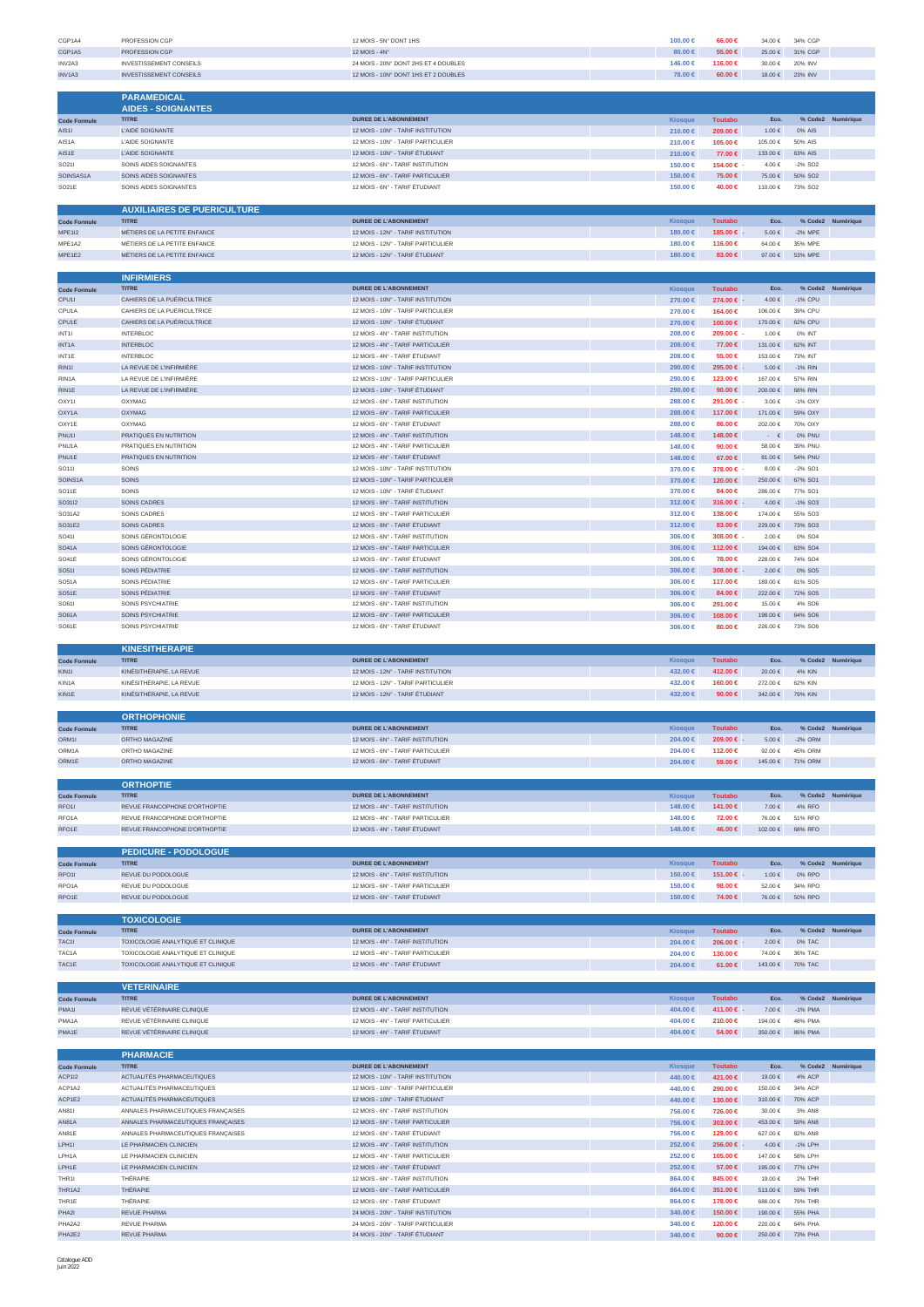| <b>PHA112</b>               | <b>REVUE PHARMA</b>                                                                                              | 12 MOIS - 10N° - TARIF INSTITUTION                                     | 170.00 €                 | 75.00 €                    | 95.00€                                    | 55% PHA             |                   |
|-----------------------------|------------------------------------------------------------------------------------------------------------------|------------------------------------------------------------------------|--------------------------|----------------------------|-------------------------------------------|---------------------|-------------------|
| PHA1A4                      | <b>REVUE PHARMA</b>                                                                                              | 12 MOIS - 10N° - TARIF PARTICULIER                                     | 170.00 €                 | $60.00 \in$                | 110.00€                                   | 64% PHA             |                   |
| PHA1E2<br>HOS1A2            | REVUE PHARMA<br><b>HOSPITALIA</b>                                                                                | 12 MOIS - 10N° - TARIF ÉTUDIANT<br>12 MOIS - 4N°                       | 170,00 €<br>39.00 €      | 45.00 €<br>49.00 €         | 125.00 €<br>10.00 €                       | 73% PHA<br>-25% HOS |                   |
|                             |                                                                                                                  |                                                                        |                          |                            |                                           |                     |                   |
|                             | <b>MEDECINE</b>                                                                                                  |                                                                        |                          |                            |                                           |                     |                   |
|                             | <b>ALLERGOLOGIE</b>                                                                                              |                                                                        |                          |                            |                                           |                     |                   |
| <b>Code Formule</b>         | <b>TITRE</b>                                                                                                     | DUREE DE L'ABONNEMENT                                                  | Kiosque                  | <b>Toutabo</b>             | Eco.                                      |                     | % Code2 Numérique |
| RFA1I<br>RFA1A              | REVUE FRANÇAISE D'ALLERGOLOGIE<br>REVUE FRANÇAISE D'ALLERGOLOGIE                                                 | 12 MOIS - 8N° - TARIF INSTITUTION<br>12 MOIS - 8N° - TARIF PARTICULIER | 528.00 €<br>528.00 €     | 529.00 €<br>300,00 €       | $1.00 \in$<br>228.00 €                    | 0% RFA<br>43% RFA   |                   |
| RFA1E                       | REVUE FRANÇAISE D'ALLERGOLOGIE                                                                                   | 12 MOIS - 8N° - TARIF ÉTUDIANT                                         | 528.00 €                 | 70.00 €                    | 458.00 €                                  | 86% RFA             |                   |
|                             |                                                                                                                  |                                                                        |                          |                            |                                           |                     |                   |
|                             | <b>ANESTHESIE - REANIMATION</b>                                                                                  |                                                                        |                          |                            |                                           |                     |                   |
| <b>Code Formule</b>         | <b>TITRE</b>                                                                                                     | <b>DUREE DE L'ABONNEMENT</b>                                           | Kiosque                  | <b>Toutabo</b>             | Eco.                                      |                     | % Code2 Numérique |
| JEU1I                       | JOURNAL EUROPÉEN DES URGENCES ET DE RÉANIMATION                                                                  | 12 MOIS - 4N° - TARIF INSTITUTION                                      | 404.00 ∈                 | 403.00 €                   | $1.00 \in$                                | 0% JEU              |                   |
| JEU1A<br>JEU1E              | JOURNAL EUROPÉEN DES URGENCES ET DE RÉANIMATION<br>JOURNAL EUROPÉEN DES URGENCES ET DE RÉANIMATION               | 12 MOIS - 4N° - TARIF PARTICULIER<br>12 MOIS - 4N° - TARIF ÉTUDIANT    | 404.00 €<br>404.00 €     | 227.00 €<br>106.00 €       | 177.00 €<br>298.00€                       | 43% JEU<br>73% JEU  |                   |
| PAR1I                       | LE PRATICIEN EN ANESTHÉSIE RÉANIMATION                                                                           | 12 MOIS - 6N° - TARIF INSTITUTION                                      | 384.00 €                 | 390.00 €                   | 6.00€                                     | -1% PAR             |                   |
| PAR <sub>1</sub> A          | LE PRATICIEN EN ANESTHÉSIE RÉANIMATION                                                                           | 12 MOIS - 6N° - TARIF PARTICULIER                                      | $384.00 \in$             | 235,00 €                   | 149.00€                                   | 38% PAR             |                   |
| PAR1E                       | LE PRATICIEN EN ANESTHÉSIE RÉANIMATION                                                                           | 12 MOIS - 6N° - TARIF ÉTUDIANT                                         | 384.00 €                 | 135,00 €                   | 249.00€                                   | 64% PAR             |                   |
| AN6112                      | ANESTHÉSIE ET RÉANIMATION                                                                                        | 12 MOIS - 6N° - TARIF INSTITUTION                                      | 522.00 €                 | 522.00 €                   | $\cdot$ $\in$                             | 0% AN6              |                   |
| AN61A2                      | ANESTHÉSIE ET RÉANIMATION                                                                                        | 12 MOIS - 6N° - TARIF PARTICULIER                                      | 522.00 €                 | 273,00 €                   | 249.00 €                                  | 47% AN6             |                   |
| AN61E2<br>REA1A3            | ANESTHÉSIE ET RÉANIMATION<br><b>RÉANIMATION</b>                                                                  | 12 MOIS - 6N° - TARIF ÉTUDIANT                                         | 522.00 €                 | 149.00 €                   | 373.00 €<br>$\cdot$ $\in$                 | 71% AN6<br>0% REA   |                   |
|                             |                                                                                                                  | 12 MOIS - 6N°                                                          | 331.83 €                 | 331.83 €                   |                                           |                     |                   |
|                             | <b>BIOLOGIE</b>                                                                                                  |                                                                        |                          |                            |                                           |                     |                   |
| <b>Code Formule</b>         | <b>TITRE</b>                                                                                                     | <b>DUREE DE L'ABONNEMENT</b>                                           | <b>Kiosque</b>           | <b>Toutabo</b>             | Eco.                                      | % Code2             | Numérique         |
| AN211                       | ANNALES DE PATHOLOGIE                                                                                            | 12 MOIS - 6N° - TARIF INSTITUTION                                      | 800.00 $\in$             | 800.00 $\in$               | $\cdot$ $\in$                             | 0% AN2              |                   |
| AN21A                       | ANNALES DE PATHOLOGIE                                                                                            | 12 MOIS - 6N° - TARIF PARTICULIER                                      | 800.00 €                 | 445.00 €                   | 355.00€                                   | 44% AN2             |                   |
| <b>AN21E</b>                | ANNALES DE PATHOLOGIE                                                                                            | 12 MOIS - 6N° - TARIF ÉTUDIANT                                         | 800.00 $\in$             | 146.00 €                   | 654.00 €                                  | 81% AN2             |                   |
| IRB1I<br>IRB1A              | <b>IRBM</b><br><b>IRBM</b>                                                                                       | 12 MOIS - 6N° - TARIF INSTITUTION<br>12 MOIS - 6N° - TARIF PARTICULIER | 684.00 €<br>684.00 €     | 691.00 €<br>264.00 €       | 7.00€<br>420.00€                          | -1% IRB<br>61% IRB  |                   |
| IRB1E                       | <b>IRBM</b>                                                                                                      | 12 MOIS - 6N° - TARIF ÉTUDIANT                                         | 684.00 €                 | 219,00 €                   | 465.00 €                                  | 67% IRB             |                   |
| IRM1I                       | <b>IRBM NEWS</b>                                                                                                 | 12 MOIS - 6N° - TARIF INSTITUTION                                      | 120.00 €                 | 122.00 €                   | $2.00\in$                                 | $-1\%$ IRM          |                   |
| IRM1A                       | <b>IRBM NEWS</b>                                                                                                 | 12 MOIS - 6N° - TARIF PARTICULIER                                      | 120.00 €                 | 95.00 $\in$                | 25.00€                                    | 20% IRM             |                   |
| IRM1E                       | <b>IRBM NEWS</b>                                                                                                 | 12 MOIS - 6N° - TARIF ÉTUDIANT                                         | 120.00 €                 | 92.00 $\in$                | 28.00 €                                   | 23% IRM             |                   |
| MYC1I                       | JOURNAL DE MYCOLOGIE MÉDICALE                                                                                    | 12 MOIS - 4N° - TARIF INSTITUTION                                      | 468.00 €                 | 474.00 €                   | 6.00€                                     | -1% MYC             |                   |
| MYC1A                       | JOURNAL DE MYCOLOGIE MÉDICALE                                                                                    | 12 MOIS - 4N° - TARIF PARTICULIER                                      | 468.00 €                 | 319,00 €                   | 149.00 €                                  | 31% MYC             |                   |
| MYC1E<br>MMI1I2             | JOURNAL DE MYCOLOGIE MÉDICALE<br><b>INFECTIOUS DISEASES NOW</b>                                                  | 12 MOIS - 4N° - TARIF ÉTUDIANT<br>12 MOIS - 8N° - TARIF INSTITUTION    | 468,00 €<br>592.00 €     | 165,00 €<br>596.00 €       | 303.00 €<br>$4.00\in$                     | 64% MYC<br>0% MMI   |                   |
| MMI1A2                      | <b>INFECTIOUS DISEASES NOW</b>                                                                                   | 12 MOIS - 8N° - TARIF PARTICULIER                                      | 592.00 €                 | 260,00 €                   | 332.00 €                                  | 56% MMI             |                   |
| MMI1E2                      | <b>INFECTIOUS DISEASES NOW</b>                                                                                   | 12 MOIS - 8N° - TARIF ÉTUDIANT                                         | 592.00 €                 | 160.00 €                   | 432.00 €                                  | 72% MMI             |                   |
| MOR1I                       | <b>MORPHOLOGIE</b>                                                                                               | 12 MOIS - 4N° - TARIF INSTITUTION                                      | 272.00 €                 | 277.00 € -                 | 5.00€                                     | -1% MOR             |                   |
| MOR1A                       | <b>MORPHOLOGIE</b>                                                                                               | 12 MOIS - 4N° - TARIF PARTICULIER                                      | 272.00 €                 | 132.00 €                   | 140.00 €                                  | 51% MOR             |                   |
| MOR1E                       | <b>MORPHOLOGIE</b>                                                                                               | 12 MOIS - 4N° - TARIF ÉTUDIANT                                         | 272.00 €                 | 65,00 €                    | 207.00€                                   | 76% MOR             |                   |
| OPB1I                       | OPTION BIO                                                                                                       | 12 MOIS - 18N° - TARIF INSTITUTION                                     | 342.00 €                 | 347.00 €                   | $5.00\in$                                 | -1% OPB             |                   |
| OPB1A<br>OPB1E              | OPTION BIO<br>OPTION BIO                                                                                         | 12 MOIS - 18N° - TARIF PARTICULIER<br>12 MOIS - 18N° - TARIF ÉTUDIANT  | 342.00 €<br>$342.00 \in$ | 223.00 €<br>129.00 €       | 119.00 €<br>213.00 €                      | 34% OPB<br>62% OPB  |                   |
| RFL1I                       | REVUE FRANCOPHONE DES LABORATOIRES                                                                               | 12 MOIS - 10N° - TARIF INSTITUTION                                     | 460.00 €                 | 461.00 €                   | 1.00€                                     | 0% RFL              |                   |
| RFL <sub>1</sub> A          | REVUE FRANCOPHONE DES LABORATOIRES                                                                               | 12 MOIS - 10N° - TARIF PARTICULIER                                     | 460.00 €                 | 319,00 €                   | 141.00 €                                  | 30% RFL             |                   |
| RFL1E                       | REVUE FRANCOPHONE DES LABORATOIRES                                                                               | 12 MOIS - 10N° - TARIF ÉTUDIANT                                        | 460.00 €                 | 178.00 €                   | 282.00€                                   | 61% RFL             |                   |
|                             |                                                                                                                  |                                                                        |                          |                            |                                           |                     |                   |
|                             | <b>CARDIOLOGIE - MEDECINE VASCULAIRE</b>                                                                         |                                                                        |                          |                            |                                           |                     |                   |
| <b>Code Formule</b>         | <b>TITRE</b>                                                                                                     | <b>DUREE DE L'ABONNEMENT</b>                                           | <b>Kiosque</b>           | <b>Toutabo</b>             | Eco                                       |                     | % Code2 Numérique |
| ANC11<br>ANC1A              | ANNALES DE CARDIOLOGIE ET D'ANGÉIOLOGIE<br>ANNALES DE CARDIOLOGIE ET D'ANGÉIOLOGIE                               | 12 MOIS - 6N° - TARIF INSTITUTION<br>12 MOIS - 6N° - TARIF PARTICULIER | 573.00 €<br>564.00 €     | 573.00 €<br>173.00 €       | $\overline{\phantom{a}}$<br>€<br>391.00 € | 0% ANC<br>69% ANC   |                   |
| ANC1E                       | ANNALES DE CARDIOLOGIE ET D'ANGÉIOLOGIE                                                                          | 12 MOIS - 6N° - TARIF ÉTUDIANT                                         | 564.00 €                 | 94.00 $\in$                | 470.00€                                   | 83% ANC             |                   |
| AR111                       | ARCHIVES DES MALADIES DU COEUR ET DES VAISSEAUX - PRATIQUE                                                       | 12 MOIS - 10N° - TARIF INSTITUTION                                     | 180.00 €                 | 180.00 €                   | $\cdot$ $\epsilon$                        | 0% AR1              |                   |
|                             |                                                                                                                  |                                                                        | 180.00 €                 | 136.00 €                   | 44.00 €                                   | 24% AR1             |                   |
| AR11A                       | ARCHIVES DES MALADIES DU COEUR ET DES VAISSEAUX - PRATIQUE                                                       | 12 MOIS - 10N° - TARIF PARTICULIER                                     |                          |                            |                                           |                     |                   |
| AR11E                       | ARCHIVES DES MALADIES DU COEUR ET DES VAISSEAUX - PRATIQUE                                                       | 12 MOIS - 10N° - TARIF ÉTUDIANT                                        | 180,00 €                 | 125.00 €                   | 55.00€                                    | 30% AR1             |                   |
| AR311                       | ARCHIVES OF CARDIOVASCULAR DISEASES                                                                              | 12 MOIS - 12N° - TARIF INSTITUTION                                     | 372.00 €                 | 363.00 €                   | $9.00 \in$                                | 2% AR3              |                   |
| AR31A                       | ARCHIVES OF CARDIOVASCULAR DISEASES                                                                              | 12 MOIS - 12N° - TARIF PARTICULIER                                     | 372.00 €                 | 259,00 €                   | 113.00 €                                  | 30% AR3             |                   |
| AR31E                       | ARCHIVES OF CARDIOVASCULAR DISEASES<br>JMV JOURNAL DE MÉDECINE VASCULAIRE                                        | 12 MOIS - 12N° - TARIF ÉTUDIANT<br>12 MOIS - 6N° - TARIF INSTITUTION   | 372.00 €                 | 118.00 €                   | 254.00€                                   | 68% AR3             |                   |
| <b>JMV1I2</b><br>JMV1A2     | JMV JOURNAL DE MÉDECINE VASCULAIRE                                                                               | 12 MOIS - 6N° - TARIF PARTICULIER                                      | 510,00 €<br>$510,00 \in$ | $518.00 \in .$<br>295,00 € | 8.00€<br>215.00€                          | -1% JMV<br>42% JMV  |                   |
| JMV1E2                      | JMV JOURNAL DE MÉDECINE VASCULAIRE                                                                               | 12 MOIS - 6N° - TARIF ÉTUDIANT                                         | $510.00 \in$             | 134.00 €                   | 376.00 €                                  | 73% JMV             |                   |
|                             |                                                                                                                  |                                                                        |                          |                            |                                           |                     |                   |
|                             | <b>CHIRURGIE</b>                                                                                                 |                                                                        |                          |                            |                                           |                     |                   |
| <b>Code Formule</b>         | <b>TITRE</b>                                                                                                     | <b>DUREE DE L'ABONNEMENT</b>                                           | <b>Kiosque</b>           | <b>Toutabo</b>             | Eco.                                      |                     | % Code2 Numérique |
| ANN <sub>11</sub>           | ANNALES DE CHIRURGIE PLASTIQUE ESTHÉTIQUE                                                                        | 12 MOIS - 6N° - TARIF INSTITUTION                                      | 768.00 €                 | 749.00 €                   | 19.00€                                    | <b>2% ANN</b>       |                   |
| ANN1A                       | ANNALES DE CHIRURGIE PLASTIQUE ESTHÉTIQUE                                                                        | 12 MOIS - 6N° - TARIF PARTICULIER                                      | 768,00 €                 | 409.00 €                   | 359.00€                                   | 46% ANN             |                   |
| ANN1E<br>AN511              | ANNALES DE CHIRURGIE PLASTIQUE ESTHÉTIQUE<br>ANNALES FRANÇAISES D'ORL ET DE PATHOLOGIE CERVICO-FACIALE           | 12 MOIS - 6N° - TARIF ÉTUDIANT<br>12 MOIS - 6N° - TARIF INSTITUTION    | 768.00 €<br>585.00 €     | 136.00 €<br>$589.00 \in .$ | 632.00 €<br>$4.00\in$                     | 82% ANN<br>0% AN5   |                   |
| <b>AN51A</b>                | ANNALES FRANÇAISES D'ORL ET DE PATHOLOGIE CERVICO-FACIALE                                                        | 12 MOIS - 6N° - TARIF PARTICULIER                                      | 585.00 $∈$               | 254.00 €                   | 331.00 €                                  | 56% AN5             |                   |
| <b>AN51E</b>                | ANNALES FRANÇAISES D'ORL ET DE PATHOLOGIE CERVICO-FACIALE                                                        | 12 MOIS - 6N° - TARIF ÉTUDIANT                                         | 585.00 €                 | 116,00 €                   | 469.00 €                                  | 80% AN5             |                   |
| CHI1I                       | HAND SURGERY AND REHABILITATION                                                                                  | 12 MOIS - 6N° - TARIF INSTITUTION                                      | 486,00 €                 | 489.00 €                   | $3.00 \in$                                | 0% CHI              |                   |
| CHI1A                       | HAND SURGERY AND REHABILITATION                                                                                  | 12 MOIS - 6N° - TARIF PARTICULIER                                      | 486.00 €                 | 298.00 €                   | 188.00 €                                  | 38% CHI             |                   |
| CHI1E                       | HAND SURGERY AND REHABILITATION<br>JOURNAL DE CHIRURGIE VISCÉRALE                                                | 12 MOIS - 6N° - TARIF ÉTUDIANT                                         | 486.00 €                 | 129.00 €<br>$688.00 \in -$ | 357.00 €<br>4.00€                         | 73% CHI<br>0% JCH   |                   |
| JCH11<br>JCH1A              | JOURNAL DE CHIRURGIE VISCÉRALE                                                                                   | 12 MOIS - 6N° - TARIF INSTITUTION<br>12 MOIS - 6N° - TARIF PARTICULIER | 684.00 €<br>684.00 €     | 231.00 €                   | 453.00 €                                  | 66% JCH             |                   |
| JCH1E                       | JOURNAL DE CHIRURGIE VISCÉRALE                                                                                   | 12 MOIS - 6N° - TARIF ÉTUDIANT                                         | 684.00 €                 | 109.00 €                   | 575.00€                                   | 84% JCH             |                   |
| RCO1I                       | REVUE DE CHIRURGIE ORTHOPÉDIQUE ET TRAUMATOLOGIQUE                                                               | 12 MOIS - 8N° - TARIF INSTITUTION                                      | 560.00 $∈$               | 586,00 €                   | 26.00€                                    | -4% RCO             |                   |
| RCO <sub>1</sub> A          | REVUE DE CHIRURGIE ORTHOPÉDIQUE ET TRAUMATOLOGIQUE                                                               | 12 MOIS - 8N° - TARIF PARTICULIER                                      | 560,00 €                 | 330,00 €                   | 230.00€                                   | 41% RCO             |                   |
| RCO1E                       | REVUE DE CHIRURGIE ORTHOPÉDIQUE ET TRAUMATOLOGIQUE                                                               | 12 MOIS - 8N° - TARIF ÉTUDIANT                                         | 560.00 $∈$               | 167.00 €                   | 393.00 €                                  | 70% RCO             |                   |
| RSC1I                       | JOURNAL OF STOMATOLOGY, ORAL AND MAXILLOFACIAL SURGERY                                                           | 12 MOIS - 6N° - TARIF INSTITUTION                                      | 612.00 €                 | $621.00 \in -$             | $9.00 \in$                                | -1% RSC             |                   |
| RSC1A<br>RSC1E              | JOURNAL OF STOMATOLOGY, ORAL AND MAXILLOFACIAL SURGERY<br>JOURNAL OF STOMATOLOGY, ORAL AND MAXILLOFACIAL SURGERY | 12 MOIS - 6N° - TARIF PARTICULIER<br>12 MOIS - 6N° - TARIF ÉTUDIANT    | $612.00 \in$<br>612.00 € | 459.00 €<br>212.00 €       | 153.00 €<br>400.00 €                      | 25% RSC<br>65% RSC  |                   |
|                             |                                                                                                                  |                                                                        |                          |                            |                                           |                     |                   |
|                             | <b>DENTAIRE</b>                                                                                                  |                                                                        |                          |                            |                                           |                     |                   |
| <b>Code Formule</b>         | <b>TITRE</b>                                                                                                     | <b>DUREE DE L'ABONNEMENT</b>                                           | <b>Kiosque</b>           | <b>Toutabo</b>             | Eco.                                      |                     | % Code2 Numérique |
| ORT1I                       | INTERNATIONAL ORTHODONTICS                                                                                       | 12 MOIS - 4N° - TARIF INSTITUTION                                      | 568.00 $∈$               | 575.00 €                   | 7.00 €                                    | $-1\%$ ORT          |                   |
| ORT1A                       | INTERNATIONAL ORTHODONTICS                                                                                       | 12 MOIS - 4N° - TARIF PARTICULIER                                      | 568.00 €                 | 383.00 €                   | 185.00 €                                  | 32% ORT             |                   |
| ORT1E                       | INTERNATIONAL ORTHODONTICS                                                                                       | 12 MOIS - 4N° - TARIF ÉTUDIANT                                         | 568.00 $∈$               | 242.00 €                   | 326.00€                                   | 57% ORT             |                   |
|                             | <b>DERMATOLOGIE</b>                                                                                              |                                                                        |                          |                            |                                           |                     |                   |
| <b>Code Formule</b>         | <b>TITRE</b>                                                                                                     | <b>DUREE DE L'ABONNEMENT</b>                                           | Kiosque                  | <b>Toutabo</b>             | Eco.                                      |                     | % Code2 Numérique |
| AND <sub>11</sub>           | ANNALES DE DERMATOLOGIE ET DE VÉNÉRÉOLOGIE                                                                       | 12 MOIS - 12N° - TARIF INSTITUTION                                     | 768.00 €                 | 562.00 €                   | 206.00 $\in$                              | 26% AND             |                   |
| AND <sub>1</sub> A          | ANNALES DE DERMATOLOGIE ET DE VÉNÉRÉOLOGIE                                                                       | 12 MOIS - 12N° - TARIF PARTICULIER                                     | 768.00 €                 | 297.00 €                   | 471.00 €                                  | 61% AND             |                   |
| AND1E                       | ANNALES DE DERMATOLOGIE ET DE VÉNÉRÉOLOGIE                                                                       | 12 MOIS - 12N° - TARIF ÉTUDIANT                                        | 768.00 €                 | 172.00 €                   | 596.00€                                   | 77% AND             |                   |
|                             |                                                                                                                  |                                                                        |                          |                            |                                           |                     |                   |
| <b>Code Formule</b>         | <b>ENDOCRINOLOGIE - DIABETOLOGIE - NUTRITION</b><br><b>TITRE</b>                                                 | <b>DUREE DE L'ABONNEMENT</b>                                           | <b>Kiosque</b>           | <b>Toutabo</b>             | Eco.                                      |                     | % Code2 Numérique |
| AN411                       | ANNALES D'ENDOCRINOLOGIE                                                                                         | 12 MOIS - 6N° - TARIF INSTITUTION                                      | $646.00 \in$             | 646.00 €                   | $ \in$                                    | 0% AN4              |                   |
| AN41A                       | ANNALES D'ENDOCRINOLOGIE                                                                                         | 12 MOIS - 6N° - TARIF PARTICULIER                                      | 646.00 €                 | 292.00 €                   | 354.00 €                                  | 54% AN4             |                   |
| AN41E                       | ANNALES D'ENDOCRINOLOGIE                                                                                         | 12 MOIS - 6N° - TARIF ÉTUDIANT                                         | $646.00 \in$             | 144.00 €                   | 502.00€                                   | 77% AN4             |                   |
| CND <sub>11</sub><br>CND1A2 | CAHIERS DE NUTRITION ET DE DIÉTÉTIQUE<br>CAHIERS DE NUTRITION ET DE DIÉTÉTIQUE                                   | 12 MOIS - 6N° - TARIF INSTITUTION<br>12 MOIS - 6N° - TARIF PARTICULIER | 294.00 €<br>294.00 €     | $295.00 \in$<br>169,00 €   | 1.00€<br>125.00 €                         | 0% CND<br>42% CND   |                   |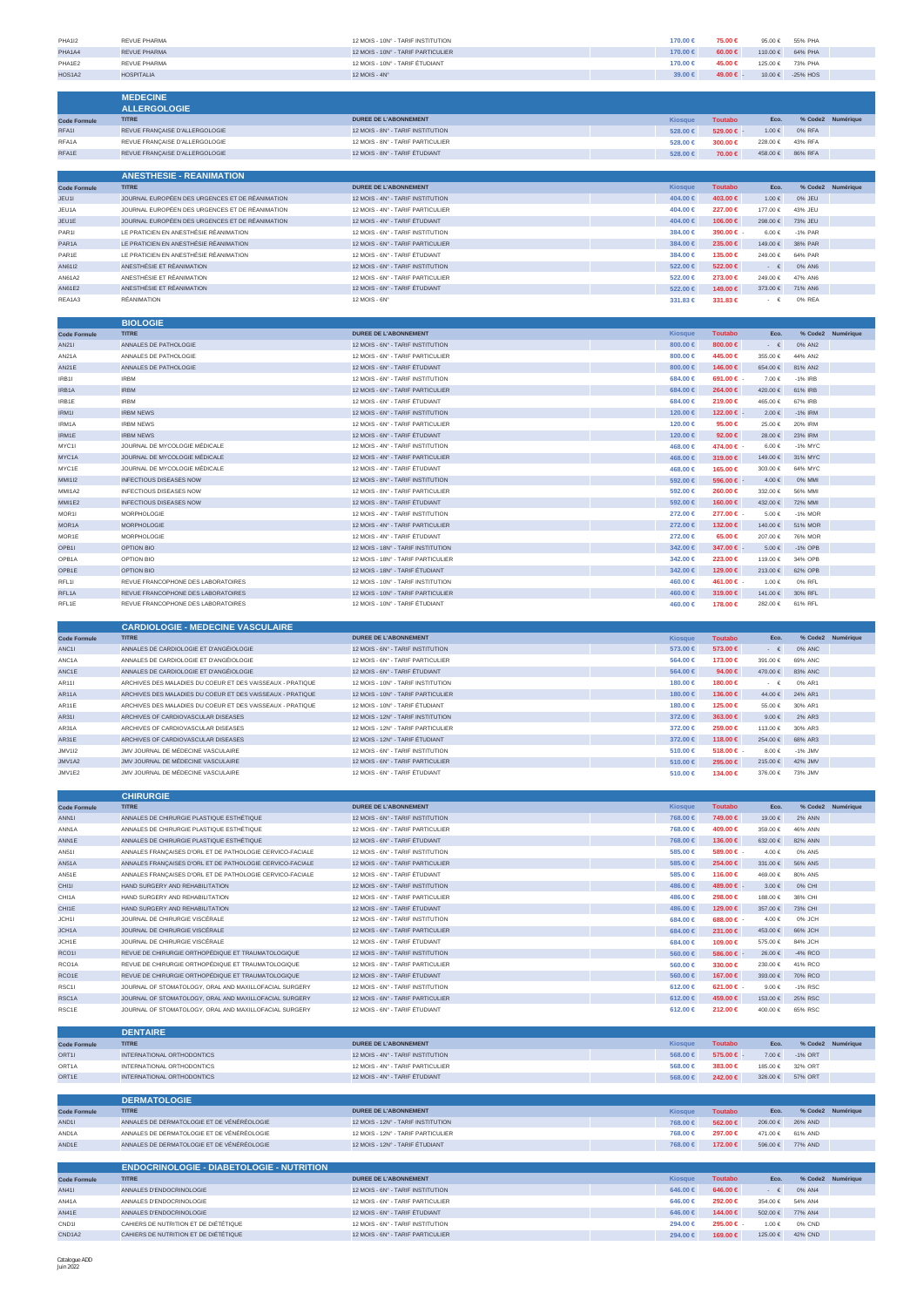| CND1E                         | CAHIERS DE NUTRITION ET DE DIÉTÉTIQUE                                                                        | 12 MOIS - 6N° - TARIF ÉTUDIANT                                           | 294.00 €                 | 89.00 €                    | 205.00€               | 69% CND                  |                   |
|-------------------------------|--------------------------------------------------------------------------------------------------------------|--------------------------------------------------------------------------|--------------------------|----------------------------|-----------------------|--------------------------|-------------------|
| DIA11                         | DIABETES AND METABOLISM                                                                                      | 12 MOIS - 6N° - TARIF INSTITUTION                                        | 642.00 €                 | 581.00 €                   | $61.00\in$            | 9% DIA                   |                   |
| DIA1A<br>DIA1E                | DIABETES AND METABOLISM<br>DIABETES AND METABOLISM                                                           | 12 MOIS - 6N° - TARIF PARTICULIER<br>12 MOIS - 6N° - TARIF ÉTUDIANT      | 642.00 €<br>642.00 €     | 272.00 €<br>96.00 €        | 370.00 €<br>546.00€   | 57% DIA<br>85% DIA       |                   |
| <b>MMA112</b>                 | MÉDECINE DES MALADIES MÉTABOLIQUES                                                                           | 12 MOIS - 8N° - TARIF INSTITUTION                                        | 272.00 €                 | 275.00 €                   | $3.00 \in$            | -1% MMA                  |                   |
| MMA1A2                        | MÉDECINE DES MALADIES MÉTABOLIQUES                                                                           | 12 MOIS - 8N° - TARIF PARTICULIER                                        | 272.00 €                 | 163.00 €                   | 109.00€               | 40% MMA                  |                   |
| MMA1E2                        | MÉDECINE DES MALADIES MÉTABOLIQUES                                                                           | 12 MOIS - 8N° - TARIF ÉTUDIANT                                           | 272.00 €                 | 78.00 €                    | 194.00 €              | 71% MMA                  |                   |
| <b>DIO21</b>                  | <b>DIABÈTE ET OBÉSITÉ</b>                                                                                    | 24 MOIS - 20N° - TARIF INSTITUTION                                       | 260.00 ∈                 | 240.00 €                   | 20.00€                | 7% DIO                   |                   |
| DIO2A<br>DIO2E                | DIABÈTE ET OBÉSITÉ<br>DIABÈTE ET OBÉSITÉ                                                                     | 24 MOIS - 20N° - TARIF PARTICULIER<br>24 MOIS - 20N° - TARIF ÉTUDIANT    | 260.00 €<br>260.00 $\in$ | 170.00 €<br>90.00 $\in$    | 90.00€<br>170.00 €    | 34% DIO<br>65% DIO       |                   |
| DIO1A2                        | DIABÈTE ET OBÉSITÉ                                                                                           | 12 MOIS - 10N° - TARIF INSTITUTION                                       | 130.00 €                 | 120.00 €                   | 10.00 €               | 7% DIO                   |                   |
| DIO1A                         | <b>DIABÈTE ET OBÉSITÉ</b>                                                                                    | 12 MOIS - 10N° - TARIF PARTICULIER                                       | 130.00 ∈                 | 85.00 €                    | 45.00€                | 34% DIO                  |                   |
| DIO1A3                        | DIABÈTE ET OBÉSITÉ                                                                                           | 12 MOIS - 10N° - TARIF ÉTUDIANT                                          | 130.00 €                 | 45.00 €                    | 85.00€                | 65% DIO                  |                   |
|                               |                                                                                                              |                                                                          |                          |                            |                       |                          |                   |
|                               | <b>GASTROENTEROLOGIE</b><br><b>TITRE</b>                                                                     | <b>DUREE DE L'ABONNEMENT</b>                                             |                          |                            | Eco.                  |                          |                   |
| <b>Code Formule</b><br>GCB1I3 | CLINICS AND RESEARCH IN HEPATOLOGY AND GASTROENTEROLOGY                                                      | 12 MOIS - 6N° - TARIF INSTITUTION                                        | Kiosque<br>810.00 $\in$  | <b>Toutabo</b><br>735.00 € | 75.00 €               | 9% GCB                   | % Code2 Numérique |
| GCB1A3                        | CLINICS AND RESEARCH IN HEPATOLOGY AND GASTROENTEROLOGY                                                      | 12 MOIS - 6N° - TARIF PARTICULIER                                        | 810.00 €                 | 358.00 €                   | 452.00 €              | 55% GCB                  |                   |
| GCB1E3                        | CLINICS AND RESEARCH IN HEPATOLOGY AND GASTROENTEROLOGY                                                      | 12 MOIS - 6N° - TARIF ÉTUDIANT                                           | 810.00 €                 | 136,00 €                   | 674.00€               | 83% GCB                  |                   |
| NCM1I                         | NUTRITION CLINIQUE ET MÉTABOLISME                                                                            | 12 MOIS - 4N° - TARIF INSTITUTION                                        | 460,00 €                 | 465.00 €                   | 5.00€                 | -1% NCM                  |                   |
| NCM1A                         | NUTRITION CLINIQUE ET MÉTABOLISME                                                                            | 12 MOIS - 4N° - TARIF PARTICULIER                                        | 460.00 €                 | 238.00 €                   | 222.00 €              | 48% NCM                  |                   |
| NCM1E                         | NUTRITION CLINIQUE ET MÉTABOLISME                                                                            | 12 MOIS - 4N° - TARIF ÉTUDIANT                                           | 460.00 €                 | 120.00 €                   | 340.00 €              | 73% NCM                  |                   |
|                               | <b>GERIATRIE</b>                                                                                             |                                                                          |                          |                            |                       |                          |                   |
| <b>Code Formule</b>           | <b>TITRE</b>                                                                                                 | <b>DUREE DE L'ABONNEMENT</b>                                             | <b>Kiosque</b>           | <b>Toutabo</b>             | Eco.                  |                          | % Code2 Numérique |
| EGM1I                         | EUROPEAN GERIATRIC MEDICINE                                                                                  | 12 MOIS - 6N° TARIF INSTITUTION                                          | 498.00 €                 | 455,00 €                   | 43.00 €               | 8% EGM                   |                   |
| EGM1A                         | EUROPEAN GERIATRIC MEDICINE                                                                                  | 12 MOIS - 6N° TARIF PARTICULIER                                          | 498,00 €                 | 208.00 €                   | 290.00 €              | 58% EGM                  |                   |
| EGM1E                         | EUROPEAN GERIATRIC MEDICINE                                                                                  | 12 MOIS - 6N° TARIF ÉTUDIANT                                             | 498.00 €                 | 122.00 €                   | 376.00 €              | 75% EGM                  |                   |
| REG2I<br>REG2A                | REPÈRES EN GÉRIATRIE<br>REPÈRES EN GÉRIATRIE                                                                 | 24 MOIS - 20N° - TARIF INSTITUTION<br>24 MOIS - 20N° - TARIF PARTICULIER | 260.00 €<br>260.00 ∈     | 240.00 €<br>170.00 €       | 20.00€<br>90.00 $\in$ | <b>7% REG</b><br>34% REG |                   |
| REG2E                         | REPÊRES EN GÉRIATRIE                                                                                         | 24 MOIS - 20N° - TARIF ÉTUDIANT                                          | 260.00 €                 | 90.00 $\in$                | 170.00 €              | 65% REG                  |                   |
| REG1A2                        | REPÈRES EN GÉRIATRIE                                                                                         | 12 MOIS - 10N° - TARIF INSTITUTION                                       | 130,00 €                 | 120.00 €                   | 10.00 €               | <b>7% REG</b>            |                   |
| REG1A                         | REPÈRES EN GÉRIATRIE                                                                                         | 12 MOIS - 10N° - TARIF PARTICULIER                                       | 130.00 €                 | 85,00 €                    | 45.00€                | 34% REG                  |                   |
| REG1A3                        | REPÈRES EN GÉRIATRIE                                                                                         | 12 MOIS - 10N° - TARIF ÉTUDIANT                                          | 130.00 ∈                 | 45.00 €                    | 85.00 €               | 65% REG                  |                   |
|                               | <b>GYNECOLOGIE OBSTETRIQUE</b>                                                                               |                                                                          |                          |                            |                       |                          |                   |
| <b>Code Formule</b>           | <b>TITRE</b>                                                                                                 | <b>DUREE DE L'ABONNEMENT</b>                                             | <b>Kiosque</b>           | <b>Toutabo</b>             | Eco.                  |                          | % Code2 Numérique |
| GYO1I                         | GYNÉCOLOGIE OBSTÉTRIQUE FERTILITÉ ET SÉNOLOGIE                                                               | 12 MOIS - 12N° - TARIF INSTITUTION                                       | 516.00 €                 | 523.00 €                   | 7.00€                 | -1% GYO                  |                   |
| GYO1A                         | GYNÉCOLOGIE OBSTÉTRIQUE FERTILITÉ ET SÉNOLOGIE                                                               | 12 MOIS - 12N° - TARIF PARTICULIER                                       | 516,00 €                 | 320,00 €                   | 196.00€               | 37% GYO                  |                   |
| GYO1E                         | GYNÉCOLOGIE OBSTÉTRIQUE FERTILITÉ ET SÉNOLOGIE                                                               | 12 MOIS - 12N° - TARIF ÉTUDIANT                                          | 516.00 $∈$               | 171.00 €                   | 345.00 €              | 66% GYO                  |                   |
| RSF1I                         | SAGE-FEMMES                                                                                                  | 12 MOIS - 6N° - TARIF INSTITUTION                                        | 216.00 €                 | 218.00 €                   | 2.00€                 | 0% RSF                   |                   |
| RSF <sub>1</sub> A<br>RSF1E   | SAGE-FEMMES                                                                                                  | 12 MOIS - 6N° - TARIF PARTICULIER                                        | 216.00 €                 | 125.00 €                   | 91.00€                | 42% RSF                  |                   |
|                               | SAGE-FEMMES                                                                                                  | 12 MOIS - 6N° - TARIF ÉTUDIANT                                           | 216.00 €                 | 89.00 €                    | 127.00 €              | 58% RSF                  |                   |
|                               | <b>IMAGERIE</b>                                                                                              |                                                                          |                          |                            |                       |                          |                   |
| <b>Code Formule</b>           | <b>TITRE</b>                                                                                                 | <b>DUREE DE L'ABONNEMENT</b>                                             | <b>Kiosque</b>           | <b>Toutabo</b>             | Eco.                  |                          | % Code2 Numérique |
| CAN11                         | CANCER RADIOTHÉRAPIE                                                                                         | 12 MOIS - 8N° - TARIF INSTITUTION                                        | 536.00 $∈$               | 540.00 €                   | 4.00 €                | 0% CAN                   |                   |
| CAN1A                         | CANCER RADIOTHÉRAPIE                                                                                         | 12 MOIS - 8N° - TARIF PARTICULIER                                        | 536.00 €                 | 301.00 €                   | 235.00€               | 43% CAN                  |                   |
| CAN1E                         | CANCER RADIOTHÉRAPIE                                                                                         | 12 MOIS - 8N° - TARIF ÉTUDIANT                                           | 536.00 $∈$<br>392.00 €   | 90.00 $\in$<br>422.00 €    | 446.00 €<br>30.00€    | 83% CAN<br>-7% FME       |                   |
| FME11<br>FME1A                | <b>IMAGERIE DE LA FEMME</b><br>IMAGERIE DE LA FEMME                                                          | 12 MOIS - 4N° - TARIF INSTITUTION<br>12 MOIS - 4N° - TARIF PARTICULIER   | 392.00 €                 | 260.00 €                   | 132.00 €              | 33% FME                  |                   |
| FME1E                         | <b>IMAGERIE DE LA FEMME</b>                                                                                  | 12 MOIS - 4N° - TARIF ÉTUDIANT                                           | 392.00 €                 | 129.00 €                   | 263.00 €              | 67% FME                  |                   |
| <b>NEU112</b>                 | JOURNAL OF NEURORADIOLOGY                                                                                    | 12 MOIS - 6N° - TARIF INSTITUTION                                        | $672.00 \in$             | 612.00 €                   | 60.00€                | <b>8% NEU</b>            |                   |
| NEU1A2                        | JOURNAL OF NEURORADIOLOGY                                                                                    | 12 MOIS - 6N° - TARIF PARTICULIER                                        | 672.00 €                 | 359,00 €                   | 313.00 €              | 46% NEU                  |                   |
| NEU1E2                        | JOURNAL OF NEURORADIOLOGY                                                                                    | 12 MOIS - 6N° - TARIF ÉTUDIANT                                           | $672.00 \in$             | 180.00 €                   | 492.00 €              | 73% NEU                  |                   |
| IDI1                          | JOURNAL D'IMAGERIE DIAGNOSTIQUE ET INTERVENTIONNELLE                                                         | 12 MOIS - 6N° - TARIF INSTITUTION                                        | 834.00 €                 | 842.00 €<br>554.00 €       | 8.00€<br>280.00€      | 0% IDI                   |                   |
| IDI1A<br>IDI1E                | JOURNAL D'IMAGERIE DIAGNOSTIQUE ET INTERVENTIONNELLE<br>JOURNAL D'IMAGERIE DIAGNOSTIQUE ET INTERVENTIONNELLE | 12 MOIS - 6N° - TARIF PARTICULIER<br>12 MOIS - 6N° - TARIF ÉTUDIANT      | 834.00 €<br>834.00 €     | 247.00 €                   | 587.00€               | 33% IDI<br>70% IDI       |                   |
| <b>MNU1I2</b>                 | MÉDECINE NUCLÉAIRE                                                                                           | 12 MOIS - 6N° - TARIF INSTITUTION                                        | $360.00 \in$             | 362.00 €                   | 2.00 €                | 0% MNU                   |                   |
| MNU1A2                        | MÉDECINE NUCLÉAIRE                                                                                           | 12 MOIS - 6N° - TARIF PARTICULIER                                        | 360,00 €                 | 229,00 €                   | 131.00 €              | 36% MNU                  |                   |
| MNU1E2                        | MÉDECINE NUCLÉAIRE                                                                                           | 12 MOIS - 6N° - TARIF ÉTUDIANT                                           | 360.00 €                 | 146.00 €                   | 214.00 €              | 59% MNU                  |                   |
|                               |                                                                                                              |                                                                          |                          |                            |                       |                          |                   |
|                               | <b>MEDECINE GENERALE</b><br><b>TITRE</b>                                                                     | DUREE DE L'ABONNEMENT                                                    | Kiosque                  | <b>Toutabo</b>             | Eco.                  |                          | % Code2 Numérique |
| <b>Code Formule</b><br>PNM1A  | EGORA-PANORAMA DU MÉDECIN                                                                                    | 12 MOIS - 40N° - TARIF COLLECTIVITÉ                                      | 79.00 €                  | 81.00 €                    | $2.00\in$             | $-2\%$ PNM               |                   |
| PNM1A2                        | EGORA-PANORAMA DU MÉDECIN                                                                                    | 12 MOIS - 40N° - TARIF MÉDECIN                                           | 79.00 €                  | 65,00 €                    | 14.00 €               | 17% PNM                  |                   |
| RPT1I                         | LA REVUE DU PRATICIEN                                                                                        | 12 MOIS - 10N° - TARIF COLLECTIVITÉ                                      | 204.00 ∈                 | 219.00 €                   | 15.00 €               | -7% RPT                  |                   |
| RPT <sub>1</sub> A            | LA REVUE DU PRATICIEN                                                                                        | 12 MOIS - 10N° - TARIF MÉDECIN                                           | 214.00 €                 | 165.00 €                   | 49.00€                | 22% RPT                  |                   |
| <b>PMG111</b>                 | LA REVUE DU PRATICIEN MÉDECINE GÉNÉRALE                                                                      | 12 MOIS - 10N° - TARIF COLLECTIVITÉ                                      | 204.00 €                 | 209.00 €                   | $5.00 \in$            | -2% PMG                  |                   |
| PMG1A2<br>LCM11               | LA REVUE DU PRATICIEN MÉDECINE GÉNÉRALE<br>LE CONCOURS MÉDICAL                                               | 12 MOIS - 10N° - TARIF MÉDECIN<br>12 MOIS - 10 Nº - TARIF COLLECTIVITÉ   | 204.00 €<br>204.00 €     | 155.00 €<br>209.00 €       | 49.00 €<br>$5.00\in$  | 24% PMG<br>$-2\%$ LCM    |                   |
| LCM1A3                        | LE CONCOURS MÉDICAL                                                                                          | 12 MOIS - 10 N° - TARIF MÉDECIN                                          | 204.00 €                 | 153.00 €                   | 51.00€                | 25% LCM                  |                   |
| <b>LPM1I3</b>                 | LA PRESSE MÉDICALE FORMATION                                                                                 | 12 MOIS - 6N° - TARIF INSTITUTION                                        | $636.00 \in$             | 646.00 €                   | 10.00€                | -1% LPM                  |                   |
| LPM1A3                        | LA PRESSE MÉDICALE FORMATION                                                                                 | 12 MOIS - 6N° - TARIF PARTICULIER                                        | 636.00 €                 | 205.00 €                   | 431.00 €              | 67% LPM                  |                   |
| LPM1E3                        | LA PRESSE MÉDICALE FORMATION                                                                                 | 12 MOIS - 6N° - TARIF ÉTUDIANT                                           | 636,00 €                 | 83.00 €                    | 553.00€               | 86% LPM                  |                   |
| <b>RMI11</b>                  | LA REVUE DE MÉDECINE INTERNE                                                                                 | 12 MOIS - 12N° - TARIF INSTITUTION                                       | 852.00 €                 | 857.00 €                   | 5.00€                 | 0% RMI                   |                   |
| RMI1A<br>RMI1E                | LA REVUE DE MÉDECINE INTERNE<br>LA REVUE DE MÉDECINE INTERNE                                                 | 12 MOIS - 12N° - TARIF PARTICULIER<br>12 MOIS - 12N° - TARIF ÉTUDIANT    | 852,00 €<br>852.00 €     | 493.00 €<br>138.00 €       | 359.00 €<br>714.00 €  | 42% RMI<br>83% RMI       |                   |
|                               |                                                                                                              |                                                                          |                          |                            |                       |                          |                   |
|                               |                                                                                                              |                                                                          |                          |                            |                       |                          |                   |
| <b>Code Formule</b>           | <b>MEDECINE PHYSIQUE - READAPTATION</b>                                                                      |                                                                          |                          |                            |                       |                          |                   |
|                               | <b>TITRE</b>                                                                                                 | <b>DUREE DE L'ABONNEMENT</b>                                             | Kiosque                  | <b>Toutabo</b>             | Eco.                  |                          | % Code2 Numérique |
| AN3113                        | ANNALS OF PHYSICAL AND REHABILITATION MEDICINE                                                               | 12 MOIS - 6N° - TARIF INSTITUTION                                        | 756.00 ∈                 | 686.00 €                   | 70.00 $\in$           | 9% AN3                   |                   |
| AN31A3                        | ANNALS OF PHYSICAL AND REHABILITATION MEDICINE                                                               | 12 MOIS - 6N° - TARIF PARTICULIER                                        | 756,00 €                 | 355,00 €                   | 401.00 €              | 53% AN3                  |                   |
| AN31E3                        | ANNALS OF PHYSICAL AND REHABILITATION MEDICINE                                                               | 12 MOIS - 6N° - TARIF ÉTUDIANT                                           | 756.00 €                 | 91.00 $\in$                | 665.00€               | 87% AN3                  |                   |
| JTS11                         | JOURNAL DE TRAUMATOLOGIE DU SPORT                                                                            | 12 MOIS - 4N° - TARIF INSTITUTION                                        | 316.00 €                 | 303.00 €                   | 13.00 €               | 4% JTS                   |                   |
| JTS1A<br>JTS1E                | JOURNAL DE TRAUMATOLOGIE DU SPORT<br>JOURNAL DE TRAUMATOLOGIE DU SPORT                                       | 12 MOIS - 4N° - TARIF PARTICULIER<br>12 MOIS - 4N° - TARIF ÉTUDIANT      | 316.00 ∈<br>316.00 €     | 179.00 €<br>88.00 €        | 137.00 €<br>228.00 €  | 43% JTS<br>72% JTS       |                   |
| MCE1I                         | MOTRICITÉ CÉRÉBRALE                                                                                          | 12 MOIS - 4N° - TARIF INSTITUTION                                        | 236.00 €                 | 240.00 €                   | 4.00 €                | $-1\%$ MCE               |                   |
| MCE1A                         | MOTRICITÉ CÉRÉBRALE                                                                                          | 12 MOIS - 4N° - TARIF PARTICULIER                                        | 236.00 €                 | 132.00 €                   | 104.00 €              | 44% MCE                  |                   |
| MCE1E                         | MOTRICITÉ CÉRÉBRALE                                                                                          | 12 MOIS - 4N° - TARIF ÉTUDIANT                                           | 236.00 €                 | 70.00 €                    | 166.00€               | 70% MCE                  |                   |
| <b>SES111</b>                 | SCIENCE ET SPORTS                                                                                            | 12 MOIS - 8N° - TARIF INSTITUTION                                        | 720.00 €                 | 688.00 €                   | 32.00 €               | 4% SES                   |                   |
| SES1A1<br>SES1E1              | SCIENCE ET SPORTS<br><b>SCIENCE ET SPORTS</b>                                                                | 12 MOIS - 8N° - TARIF PARTICULIER<br>12 MOIS - 8N° - TARIF ÉTUDIANT      | 720.00 €<br>720.00 €     | 351.00 €<br>161.00 €       | 369.00€<br>559.00€    | 51% SES<br>77% SES       |                   |
| DMC1A                         | LA REVUE FRANÇAISE DU DOMMAGE CORPOREL                                                                       | 12 MOIS - 4N° - TARIF COLLECTIVITÉ                                       | 192.00 €                 | 207.00 €                   | 15.00€                | -7% DMC                  |                   |
| DMC1A2                        | LA REVUE FRANÇAISE DU DOMMAGE CORPOREL                                                                       | 12 MOIS - 4N° - TARIF MÉDECIN                                            | 192.00 €                 | 153,00 €                   | 39.00€                | 20% DMC                  |                   |
|                               |                                                                                                              |                                                                          |                          |                            |                       |                          |                   |
|                               | <b>NEPHROLOGIE</b>                                                                                           |                                                                          |                          |                            |                       |                          |                   |
| <b>Code Formule</b><br>NET1I  | <b>TITRE</b><br>NÉPHROLOGIE ET THÉRAPEUTIQUE                                                                 | <b>DUREE DE L'ABONNEMENT</b><br>12 MOIS - 7N° - TARIF INSTITUTION        | <b>Kiosque</b>           | <b>Toutabo</b>             | Eco.<br>5.00€         | -1% NET                  | % Code2 Numérique |
| NET1A                         | NÉPHROLOGIE ET THÉRAPEUTIQUE                                                                                 | 12 MOIS - 7N° - TARIF PARTICULIER                                        | $308.00 \in$<br>308.00 € | 313.00 €<br>169.00 €       | 139.00 €              | 45% NET                  |                   |
| NET1E                         | NÉPHROLOGIE ET THÉRAPEUTIQUE                                                                                 | 12 MOIS - 7N° - TARIF ÉTUDIANT                                           | 308,00 €                 | 73.00 €                    | 235.00€               | 76% NET                  |                   |
|                               |                                                                                                              |                                                                          |                          |                            |                       |                          |                   |
|                               | <b>NEUROLOGIE - NEUROCHIRURGIE</b>                                                                           |                                                                          |                          |                            |                       |                          |                   |
| <b>Code Formule</b><br>NRC1I  | <b>TITRE</b><br>NEUROCHIRURGIE                                                                               | <b>DUREE DE L'ABONNEMENT</b><br>12 MOIS - 6N° - TARIF INSTITUTION        | Kiosque                  | <b>Toutabo</b>             | Eco<br>$9.00 \in$     |                          | % Code2 Numérique |
| NRC1A                         | NEUROCHIRURGIE                                                                                               | 12 MOIS - 6N° - TARIF PARTICULIER                                        | 720.00 ∈<br>720.00 €     | 729.00 €<br>368,00 €       | 352.00 €              | -1% NRC<br>48% NRC       |                   |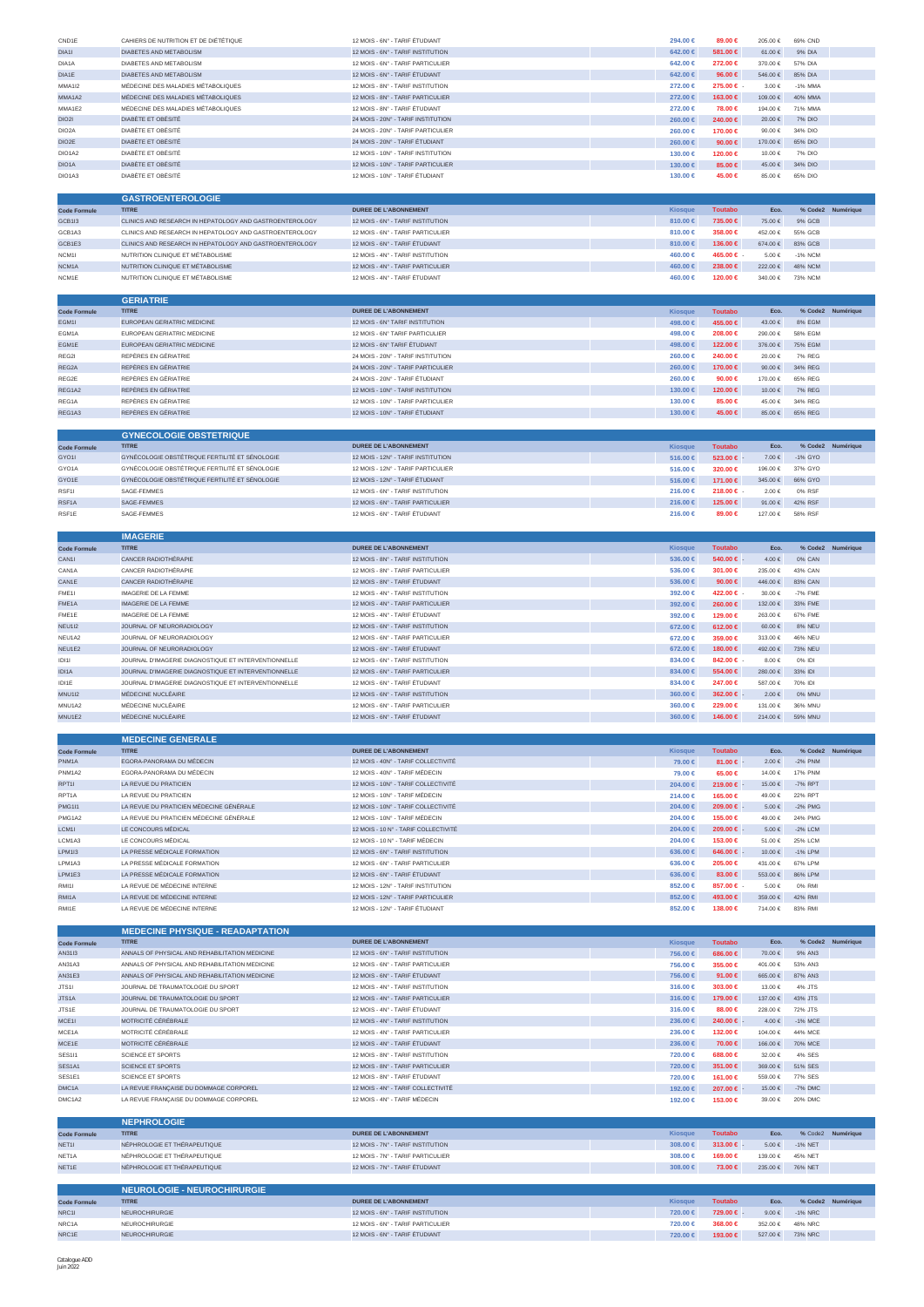| NPC1E<br>NEUROPHYSIOLOGIE CLINIQUE / CLINICAL NEUROPHYSIOLOGY<br>12 MOIS - 6N° - TARIF ÉTUDIANT<br>894.00 €<br>156.00 €<br>738.00 €<br>82% NPC<br>RNE11<br>REVUE NEUROLOGIQUE<br>12 MOIS - 10N° - TARIF INSTITUTION<br>750.00 €<br>733.00 €<br>17.00 €<br><b>2% RNE</b><br>RNE1A<br>REVUE NEUROLOGIQUE<br>12 MOIS - 10N° - TARIF PARTICULIER<br>750.00 €<br>380.00 €<br>370.00 €<br>49% RNE<br>REVUE NEUROLOGIQUE<br>12 MOIS - 10N° - TARIF ÉTUDIANT<br>750.00 €<br>179.00 €<br>RNE1E<br>571.00 €<br>76% RNE<br>NER2I<br>NEUROLOGIES<br>24 MOIS - 20N° - TARIF INSTITUTION<br>20.00 €<br>7% NER<br>260,00 €<br>240.00 €<br>NER2A<br>NEUROLOGIES<br>24 MOIS - 20N° - TARIF PARTICULIER<br>260.00 ∈<br>170.00 €<br>90.00 $\in$<br>34% NER<br>NER2E<br>NEUROLOGIES<br>24 MOIS - 20N° - TARIF ÉTUDIANT<br>260.00 €<br>90.00 $\in$<br>65% NER<br>170.00 €<br>NER1A2<br>NEUROLOGIES<br>12 MOIS - 10N° - TARIF INSTITUTION<br>130.00 ∈<br>120.00 €<br>10.00 €<br>7% NER<br>NER1A<br>NEUROLOGIES<br>12 MOIS - 10N° - TARIF PARTICULIER<br>130.00 €<br>85.00 €<br>45.00€<br>34% NER<br>NER1A3<br>NEUROLOGIES<br>12 MOIS - 10N° - TARIF ÉTUDIANT<br>130.00 €<br>85.00 €<br>65% NER<br>45.00 €<br><b>NEUROLOGIE - NEUROCHIRURGIE / PSYCHIATRIE</b><br><b>DUREE DE L'ABONNEMENT</b><br><b>Toutabo</b><br>Eco.<br>% Code2 Numérique<br><b>Kiosque</b><br><b>Code Formule</b><br>MDS1I<br>MÉDECINE DU SOMMEIL<br>12 MOIS - 4N° - TARIF INSTITUTION<br>196.00 €<br>197.00 €<br>1.00 €<br>0% MDS<br>MDS1A<br>MÉDECINE DU SOMMEIL<br>12 MOIS - 4N° - TARIF PARTICULIER<br>196.00 €<br>98.00 €<br>98.00€<br>50% MDS<br>MDS1E<br>MÉDECINE DU SOMMEIL<br>12 MOIS - 4N° - TARIF ÉTUDIANT<br>76% MDS<br>196.00 €<br>46.00 €<br>150.00€<br><b>ONCOLOGIE</b><br><b>TITRE</b><br><b>DUREE DE L'ABONNEMENT</b><br><b>Kiosque</b><br><b>Toutabo</b><br>Eco.<br>% Code2 Numérique<br><b>Code Formule</b><br>CANCER RADIOTHÉRAPIE<br>12 MOIS - 8N° - TARIF INSTITUTION<br>536.00 $∈$<br>540.00 €<br>4.00 €<br>CAN11<br>0% CAN<br>CAN1A<br>CANCER RADIOTHÉRAPIE<br>12 MOIS - 8N° - TARIF PARTICULIER<br>536.00 €<br>301.00 €<br>235.00€<br>43% CAN<br>CAN1E<br>CANCER RADIOTHÉRAPIE<br>12 MOIS - 8N° - TARIF ÉTUDIANT<br>446.00 €<br>83% CAN<br>536,00 €<br>90.00 $\in$<br>540.00 €<br>12 MOIS - 12N° - TARIF INSTITUTION<br>550.00 €<br>BCA1I<br><b>BULLETIN DU CANCER</b><br>10.00€<br>$-1\%$ BCA<br>BCA1A<br><b>BULLETIN DU CANCER</b><br>12 MOIS - 12N° - TARIF PARTICULIER<br>540.00 €<br>282.00 €<br>258.00 €<br>47% BCA<br>BCA1E<br>12 MOIS - 12N° - TARIF ÉTUDIANT<br><b>BULLETIN DU CANCER</b><br>540.00 €<br>141.00 €<br>399.00€<br>73% BCA<br>ONK2I<br>ONKO+<br>24 MOIS - 20N° - TARIF INSTITUTION<br>260.00 ∈<br>240.00 €<br>20.00€<br><b>7% ONK</b><br>ONK2A<br>ONKO+<br>24 MOIS - 20N° - TARIF PARTICULIER<br>260.00 €<br>170.00 €<br>90.00€<br>34% ONK<br>260.00 ∈<br>ONK2E<br>ONKO+<br>24 MOIS - 20N° - TARIF ÉTUDIANT<br>90.00 $\in$<br>170.00 €<br><b>65% ONK</b><br>130,00 €<br>ONK1A2<br>ONKO+<br>12 MOIS - 10N° - TARIF INSTITUTION<br>120.00 €<br>10.00€<br><b>7% ONK</b><br>ONK1A<br>ONKO+<br>12 MOIS - 10N° - TARIF PARTICULIER<br>45.00 €<br>34% ONK<br>130,00 €<br>85,00 €<br>ONK1A3<br>ONKO+<br>12 MOIS - 10N° - TARIF ÉTUDIANT<br>130.00 €<br>45.00 €<br>85.00 €<br>65% ONK<br><b>OPHTALMOLOGIE</b><br><b>TITRE</b><br><b>DUREE DE L'ABONNEMENT</b><br><b>Kiosque</b><br><b>Toutabo</b><br>Eco.<br>% Code2 Numérique<br><b>Code Formule</b><br>JFO <sub>11</sub><br>JOURNAL FRANÇAIS D'OPHTALMOLOGIE<br>12 MOIS - 10N° - TARIF INSTITUTION<br>9.00€<br>$-1\%$ JFO<br>720.00 €<br>729.00 €<br>JFO1A<br>12 MOIS - 10N° - TARIF PARTICULIER<br>301.00 €<br>41% JFO<br>JOURNAL FRANÇAIS D'OPHTALMOLOGIE<br>720.00 €<br>419.00 €<br>JFO1E<br>JOURNAL FRANÇAIS D'OPHTALMOLOGIE<br>12 MOIS - 10N° - TARIF ÉTUDIANT<br>720.00 €<br>124.00 €<br>596.00€<br>82% JFO<br><b>PEDIATRIE</b><br><b>TITRE</b><br>DUREE DE L'ABONNEMENT<br><b>Kiosque</b><br><b>Toutabo</b><br>Eco.<br>% Code2 Numérique<br><b>Code Formule</b><br>PED1I<br>ARCHIVES DE PÉDIATRIE<br>12 MOIS - 12N° - TARIF INSTITUTION<br>566,00 €<br>22.00€<br>3% PED<br>588.00 €<br>PED <sub>1</sub> A<br>ARCHIVES DE PÉDIATRIE<br>12 MOIS - 12N° - TARIF PARTICULIER<br>588,00 €<br>355,00 €<br>233.00 €<br>39% PED<br>PED1E<br>ARCHIVES DE PÉDIATRIE<br>12 MOIS - 12N° - TARIF ÉTUDIANT<br>588.00 $∈$<br>153.00 €<br>435.00 €<br>73% PED<br>JOURNAL DE PÉDIATRIE ET DE PUÉRICULTURE<br>12 MOIS - 6N° - TARIF INSTITUTION<br>JPP112<br>348.00 €<br>370.00 €<br>22.00€<br>-6% JPF<br>JPP1A2<br>JOURNAL DE PÉDIATRIE ET DE PUÉRICULTURE<br>12 MOIS - 6N° - TARIF PARTICULIER<br>348.00 €<br>277.00 €<br>71.00 €<br>20% JPP<br>JPP1E2<br>JOURNAL DE PÉDIATRIE ET DE PUÉRICULTURE<br>12 MOIS - 6N° - TARIF ÉTUDIANT<br>348.00 €<br>154.00 €<br>194.00 €<br>55% JPP<br>PERFECTIONNEMENT EN PÉDIATRIE<br>PPE1I<br>12 MOIS - 4N° - TARIF INSTITUTION<br>324.00 €<br>329.00 €<br>5.00€<br>-1% PPE<br>PPE1A<br>PERFECTIONNEMENT EN PÉDIATRIE<br>12 MOIS - 4N° - TARIF PARTICULIER<br>324,00 €<br>235.00 €<br>27% PPE<br>89.00€<br>PPE1E<br>PERFECTIONNEMENT EN PÉDIATRIE<br>12 MOIS - 4N° - TARIF ÉTUDIANT<br>324.00 €<br>200.00 €<br>61% PPE<br>124.00 €<br>LA REVUE DE SANTÉ SCOLAIRE ET UNIVERSITAIRE<br>12 MOIS - 6N° TARIF INSTITUTION<br>-1% SSU<br>SSU11<br>192.00 €<br>195.00 €<br>3.00€<br>SSU <sub>1</sub> A<br>LA REVUE DE SANTÉ SCOLAIRE ET UNIVERSITAIRE<br>12 MOIS - 6N° TARIF PARTICULIER<br>192.00 €<br>119.00 €<br>$73.00\in$<br>38% SSU<br>SSU1E<br>LA REVUE DE SANTÉ SCOLAIRE ET UNIVERSITAIRE<br>12 MOIS - 6N° TARIF ÉTUDIANT<br>192.00 €<br>87.00 €<br>105.00€<br>54% SSU<br><b>PNEUMOLOGIE</b><br><b>DUREE DE L'ABONNEMENT</b><br>Eco.<br>% Code2 Numérique<br><b>TITRE</b><br><b>Toutabo</b><br><b>Kiosque</b><br><b>Code Formule</b><br><b>RMR112</b><br>REVUE DES MALADIES RESPIRATOIRES<br>12 MOIS - 10N° - TARIF INSTITUTION<br>510.00 $∈$<br>483.00 €<br>27.00€<br><b>5% RMR</b><br>RMR1A2<br>REVUE DES MALADIES RESPIRATOIRES<br>510.00 €<br>12 MOIS - 10N° - TARIF PARTICULIER<br>269.00 €<br>241.00 €<br>47% RMR<br>RMR1E2<br>REVUE DES MALADIES RESPIRATOIRES<br>12 MOIS - 10N° - TARIF ÉTUDIANT<br>510.00 $∈$<br>107.00 €<br>403.00 €<br>79% RMR<br><b>PSYCHIATRIE</b><br><b>DUREE DE L'ABONNEMENT</b><br>% Code2 Numérique<br><b>TITRE</b><br>Eco.<br><b>Code Formule</b><br><b>Kiosque</b><br><b>Toutabo</b><br>AN711<br>ANNALES MÉDICO-PSYCHOLOGIQUES<br>12 MOIS - 10N° - TARIF INSTITUTION<br>734.00 $∈$<br>734.00 €<br>0% AN7<br>$\cdot$ $\in$<br>AN71A<br>ANNALES MÉDICO-PSYCHOLOGIQUES<br>12 MOIS - 10N° - TARIF PARTICULIER<br>445.00 €<br>734.00 €<br>289.00 €<br>60% AN7<br>ANNALES MÉDICO-PSYCHOLOGIQUES<br>12 MOIS - 10N° - TARIF ÉTUDIANT<br>AN71E<br>734.00 €<br>141.00 €<br>593.00 €<br>80% AN7<br>ECP1I<br><b>L'ENCÉPHALE</b><br>12 MOIS - 6N° - TARIF INSTITUTION<br>414.00 €<br>418.00 €<br>4.00€<br>0% ECP<br><b>L'ENCÉPHALE</b><br>12 MOIS - 6N° - TARIF PARTICULIER<br>39% ECP<br>ECP1A<br>414.00 €<br>252.00 €<br>162.00 €<br>414.00 €<br><b>L'ENCÉPHALE</b><br>12 MOIS - 6N° - TARIF ÉTUDIANT<br>146.00 €<br>268.00 €<br>64% ECP<br>ECP1E<br>285.00 €<br>INA11<br>IN ANALYSIS<br>12 MOIS - 3N° - INSTITUTION<br>287.00 €<br>$2.00 \in$<br>0% INA<br>IN ANALYSIS<br>12 MOIS - 3N° - PARTICULIER<br>153.00 €<br>53% INA<br>INA1A<br>285.00 €<br>132.00 €<br>INA1E<br>IN ANALYSIS<br>12 MOIS - 3N° - ÉTUDIANT<br>285.00 €<br>63.00 €<br>222.00 €<br>77% INA<br>EVP1<br>L'ÉVOLUTION PSYCHIATRIQUE<br>12 MOIS - 4N° - TARIF INSTITUTION<br>480.00 €<br>480.00 €<br>$\cdot$ $\in$<br>0% EVP<br>L'ÉVOLUTION PSYCHIATRIQUE<br>12 MOIS - 4N° - TARIF PARTICULIER<br>480.00 €<br>216.00€<br>45% EVP<br>EVP1A<br>264.00 €<br>480.00 €<br>157.00 €<br>EVP1E<br><b>L'ÉVOLUTION PSYCHIATRIQUE</b><br>12 MOIS - 4N° - TARIF ÉTUDIANT<br>323.00 €<br>67% EVP<br>NEA1I<br>NEUROPSYCHIATRIE DE L'ENFANCE ET DE L'ADOLESCENCE<br>12 MOIS - 8N° - TARIF INSTITUTION<br>648.00 €<br>648.00 €<br>0% NEA<br>$\cdot$ $\in$<br>NEA1A<br>NEUROPSYCHIATRIE DE L'ENFANCE ET DE L'ADOLESCENCE<br>12 MOIS - 8N° - TARIF PARTICULIER<br>308.00 €<br>340.00 €<br>52% NEA<br>648.00 €<br>NEA1E<br>NEUROPSYCHIATRIE DE L'ENFANCE ET DE L'ADOLESCENCE<br>12 MOIS - 8N° - TARIF ÉTUDIANT<br>648.00 €<br>168.00 €<br>480.00 €<br>74% NEA<br>NPG1I<br>NPG NEUROLOGIE PSYCHIATRIE GÉRIATRIE<br>12 MOIS - 6N° - TARIF INSTITUTION<br>216.00 €<br>219.00 €<br>$3.00 \in$<br>-1% NPG<br>NPG NEUROLOGIE PSYCHIATRIE GÉRIATRIE<br>NPG1A<br>12 MOIS - 6N° - TARIF PARTICULIER<br>51% NPG<br>216.00 ∈<br>105.00 €<br>111.00€<br>NPG NEUROLOGIE PSYCHIATRIE GÉRIATRIE<br>216.00 €<br>$60.00 \in$<br>NPG1E<br>12 MOIS - 6N° - TARIF ÉTUDIANT<br>156.00€<br>72% NPG<br>SEXOLOGIES - REVUE EUROPÉENNE DE SEXOLOGIE ET DE SANTÉ SEXUELLE<br>SEX1I<br>12 MOIS - 4N° - TARIF INSTITUTION<br>$300.00 \in$<br>$2.00\in$<br>0% SEX<br>302.00 €<br>SEX1A<br>SEXOLOGIES - REVUE EUROPÉENNE DE SEXOLOGIE ET DE SANTÉ SEXUELLE<br>12 MOIS - 4N° - TARIF PARTICULIER<br>300.00 €<br>163.00 €<br>137.00 €<br>45% SEX<br>SEX1E<br>SEXOLOGIES - REVUE EUROPÉENNE DE SEXOLOGIE ET DE SANTÉ SEXUELLE<br>12 MOIS - 4N° - TARIF ÉTUDIANT<br>$300.00 \in$<br>139.00 €<br>161.00 €<br>53% SEX<br><b>RHUMATOLOGIE</b><br><b>TITRE</b><br><b>DUREE DE L'ABONNEMENT</b><br><b>Toutabo</b><br><b>Kiosque</b><br>% Code2 Numérique<br>Eco.<br>Code For<br><b>RRH112</b><br>REVUE DU RHUMATISME<br>12 MOIS - 10N° - TARIF INSTITUTION<br>950.00 $\in$<br>962.00 €<br>12.00 €<br>-1% RRH<br>RRH1A2<br>REVUE DU RHUMATISME<br>12 MOIS - 10N° - TARIF PARTICULIER<br>950.00 $\in$<br>524.00 €<br>426.00 €<br>44% RRH<br>RRH1E2<br>REVUE DU RHUMATISME<br>12 MOIS - 10N° - TARIF ÉTUDIANT<br>327.00 €<br>623.00€<br>65% RRH<br>950.00 $\in$<br>RHU2I<br>RHUMATOS<br>24 MOIS - 20N° - TARIF INSTITUTION<br>260.00 €<br>240.00 €<br>20.00€<br>7% RHU<br>RHUMATOS<br>24 MOIS - 20N° - TARIF PARTICULIER<br>260.00 ∈<br>170.00 €<br>RHU2A<br>90.00 $\in$<br>34% RHU<br>24 MOIS - 20N° - TARIF ÉTUDIANT<br>RHU2E<br>RHUMATOS<br>170.00 €<br>65% RHU<br>260.00 €<br>90.00 $\in$<br>130.00 €<br><b>RHUMATOS</b><br>12 MOIS - 10N° - TARIF INSTITUTION<br>120.00 €<br>10.00 €<br><b>7% RHU</b><br>RHU1A2<br>RHU1A<br><b>RHUMATOS</b><br>12 MOIS - 10N° - TARIF PARTICULIER<br>130.00 €<br>85.00 €<br>45.00 €<br>34% RHU<br>RHU1A3<br><b>RHUMATOS</b><br>12 MOIS - 10N° - TARIF ÉTUDIANT<br>85.00 €<br>65% RHU<br>130.00 ∈<br>45.00 €<br><b>SANTE PUBLIQUE</b><br>DUREE DE L'ABONNEMENT<br><b>TITRE</b><br>Eco.<br>% Code2 Numérique<br><b>Kiosque</b><br><b>Toutabo</b><br><b>Code Formule</b><br>ARCHIVES DES MALADIES PROFESSIONNELLES ET DE L'ENVIRONNEMENT<br>12 MOIS - 6N° - TARIF INSTITUTION<br>$666.00 \in$<br>642.00 €<br>AR211<br>24.00€<br>3% AR2<br>AR21A<br>ARCHIVES DES MALADIES PROFESSIONNELLES ET DE L'ENVIRONNEMENT<br>12 MOIS - 6N° - TARIF PARTICULIER<br>666.00 €<br>358.00 €<br>308.00 €<br>46% AR2<br>AR21E<br>ARCHIVES DES MALADIES PROFESSIONNELLES ET DE L'ENVIRONNEMENT<br>12 MOIS - 6N° - TARIF ÉTUDIANT<br>77% AR2<br>$666.00 \in$<br>148.00 €<br>518.00€<br>REP1I<br>REVUE D'ÉPIDÉMIOLOGIE ET DE SANTÉ PUBLIQUE<br>12 MOIS - 6N° - TARIF INSTITUTION<br>618.00 €<br>620.00 €<br>2.00€<br>0% REP<br>REVUE D'ÉPIDÉMIOLOGIE ET DE SANTÉ PUBLIQUE<br>REP1A<br>12 MOIS - 6N° - TARIF PARTICULIER<br>618.00 $∈$<br>302.00 €<br>316.00€<br>51% REP<br>REP1E<br>REVUE D'ÉPIDÉMIOLOGIE ET DE SANTÉ PUBLIQUE<br>12 MOIS - 6N° - TARIF ÉTUDIANT<br>471.00 €<br>76% REP<br>618.00 €<br>147.00 €<br><b>TRANSFUSION</b> | NPC11 | NEUROPHYSIOLOGIE CLINIQUE / CLINICAL NEUROPHYSIOLOGY | 12 MOIS - 6N° - TARIF INSTITUTION | 894.00 € | 905.00 € | 11.00 €  | -1% NPC |  |
|-------------------------------------------------------------------------------------------------------------------------------------------------------------------------------------------------------------------------------------------------------------------------------------------------------------------------------------------------------------------------------------------------------------------------------------------------------------------------------------------------------------------------------------------------------------------------------------------------------------------------------------------------------------------------------------------------------------------------------------------------------------------------------------------------------------------------------------------------------------------------------------------------------------------------------------------------------------------------------------------------------------------------------------------------------------------------------------------------------------------------------------------------------------------------------------------------------------------------------------------------------------------------------------------------------------------------------------------------------------------------------------------------------------------------------------------------------------------------------------------------------------------------------------------------------------------------------------------------------------------------------------------------------------------------------------------------------------------------------------------------------------------------------------------------------------------------------------------------------------------------------------------------------------------------------------------------------------------------------------------------------------------------------------------------------------------------------------------------------------------------------------------------------------------------------------------------------------------------------------------------------------------------------------------------------------------------------------------------------------------------------------------------------------------------------------------------------------------------------------------------------------------------------------------------------------------------------------------------------------------------------------------------------------------------------------------------------------------------------------------------------------------------------------------------------------------------------------------------------------------------------------------------------------------------------------------------------------------------------------------------------------------------------------------------------------------------------------------------------------------------------------------------------------------------------------------------------------------------------------------------------------------------------------------------------------------------------------------------------------------------------------------------------------------------------------------------------------------------------------------------------------------------------------------------------------------------------------------------------------------------------------------------------------------------------------------------------------------------------------------------------------------------------------------------------------------------------------------------------------------------------------------------------------------------------------------------------------------------------------------------------------------------------------------------------------------------------------------------------------------------------------------------------------------------------------------------------------------------------------------------------------------------------------------------------------------------------------------------------------------------------------------------------------------------------------------------------------------------------------------------------------------------------------------------------------------------------------------------------------------------------------------------------------------------------------------------------------------------------------------------------------------------------------------------------------------------------------------------------------------------------------------------------------------------------------------------------------------------------------------------------------------------------------------------------------------------------------------------------------------------------------------------------------------------------------------------------------------------------------------------------------------------------------------------------------------------------------------------------------------------------------------------------------------------------------------------------------------------------------------------------------------------------------------------------------------------------------------------------------------------------------------------------------------------------------------------------------------------------------------------------------------------------------------------------------------------------------------------------------------------------------------------------------------------------------------------------------------------------------------------------------------------------------------------------------------------------------------------------------------------------------------------------------------------------------------------------------------------------------------------------------------------------------------------------------------------------------------------------------------------------------------------------------------------------------------------------------------------------------------------------------------------------------------------------------------------------------------------------------------------------------------------------------------------------------------------------------------------------------------------------------------------------------------------------------------------------------------------------------------------------------------------------------------------------------------------------------------------------------------------------------------------------------------------------------------------------------------------------------------------------------------------------------------------------------------------------------------------------------------------------------------------------------------------------------------------------------------------------------------------------------------------------------------------------------------------------------------------------------------------------------------------------------------------------------------------------------------------------------------------------------------------------------------------------------------------------------------------------------------------------------------------------------------------------------------------------------------------------------------------------------------------------------------------------------------------------------------------------------------------------------------------------------------------------------------------------------------------------------------------------------------------------------------------------------------------------------------------------------------------------------------------------------------------------------------------------------------------------------------------------------------------------------------------------------------------------------------------------------------------------------------------------------------------------------------------------------------------------------------------------------------------------------------------------------------------------------------------------------------------------------------------------------------------------------------------------------------------------------------------------------------------------------------------------------------------------------------------------------------------------------------------------------------------------------------------------------------------------------------------------------------------------------------------------------------------------------------------------------------------------------------------------------------------------------------------------------------------------------------------------------------------------------------------------------------------------------------------------------------------------------------------------------------------------------------------------------------------------------------------------------------------------------------------------------------------------------------------------------------------------------------------------------------------------------------------------------------------------------------------------------------------------------------------------------------------------------------------------------------------------------------------------------------------------------------------------------------------------------------------------------------------------------------------------------------------------------------------------------------------------------------------------------------------------------------------------------------------------------------------------------------------------------------------------------------------------------------------------------------------------------------------------------------------------------------------------------------------------------------------------------------------------------------------------------------------------------------------------------------------------------------------------------------------------------------------------------------------------------------------------------------------------------------------------------------------------------------------------------------------------------------------------------------------------------------------------------------------------------------------------------------------------------------------------------------------------------------------------------------------------------------------------------------------------------------------------------------------------------------------------------------------------------------------------------------------------------------------------------------------------------------------------------------------|-------|------------------------------------------------------|-----------------------------------|----------|----------|----------|---------|--|
|                                                                                                                                                                                                                                                                                                                                                                                                                                                                                                                                                                                                                                                                                                                                                                                                                                                                                                                                                                                                                                                                                                                                                                                                                                                                                                                                                                                                                                                                                                                                                                                                                                                                                                                                                                                                                                                                                                                                                                                                                                                                                                                                                                                                                                                                                                                                                                                                                                                                                                                                                                                                                                                                                                                                                                                                                                                                                                                                                                                                                                                                                                                                                                                                                                                                                                                                                                                                                                                                                                                                                                                                                                                                                                                                                                                                                                                                                                                                                                                                                                                                                                                                                                                                                                                                                                                                                                                                                                                                                                                                                                                                                                                                                                                                                                                                                                                                                                                                                                                                                                                                                                                                                                                                                                                                                                                                                                                                                                                                                                                                                                                                                                                                                                                                                                                                                                                                                                                                                                                                                                                                                                                                                                                                                                                                                                                                                                                                                                                                                                                                                                                                                                                                                                                                                                                                                                                                                                                                                                                                                                                                                                                                                                                                                                                                                                                                                                                                                                                                                                                                                                                                                                                                                                                                                                                                                                                                                                                                                                                                                                                                                                                                                                                                                                                                                                                                                                                                                                                                                                                                                                                                                                                                                                                                                                                                                                                                                                                                                                                                                                                                                                                                                                                                                                                                                                                                                                                                                                                                                                                                                                                                                                                                                                                                                                                                                                                                                                                                                                                                                                                                                                                                                                                                                                                                                                                                                                                                                                                                                                                                                                                                                                                                                                                                                                                                                                                                                                                                                                                                                                                                                                                                                                                                                                                                                                                                                                                                                                                                                                                                                 | NPC1A | NEUROPHYSIOLOGIE CLINIQUE / CLINICAL NEUROPHYSIOLOGY | 12 MOIS - 6N° - TARIF PARTICULIER | 894.00 € | 296.00 € | 598.00 € | 66% NPC |  |
|                                                                                                                                                                                                                                                                                                                                                                                                                                                                                                                                                                                                                                                                                                                                                                                                                                                                                                                                                                                                                                                                                                                                                                                                                                                                                                                                                                                                                                                                                                                                                                                                                                                                                                                                                                                                                                                                                                                                                                                                                                                                                                                                                                                                                                                                                                                                                                                                                                                                                                                                                                                                                                                                                                                                                                                                                                                                                                                                                                                                                                                                                                                                                                                                                                                                                                                                                                                                                                                                                                                                                                                                                                                                                                                                                                                                                                                                                                                                                                                                                                                                                                                                                                                                                                                                                                                                                                                                                                                                                                                                                                                                                                                                                                                                                                                                                                                                                                                                                                                                                                                                                                                                                                                                                                                                                                                                                                                                                                                                                                                                                                                                                                                                                                                                                                                                                                                                                                                                                                                                                                                                                                                                                                                                                                                                                                                                                                                                                                                                                                                                                                                                                                                                                                                                                                                                                                                                                                                                                                                                                                                                                                                                                                                                                                                                                                                                                                                                                                                                                                                                                                                                                                                                                                                                                                                                                                                                                                                                                                                                                                                                                                                                                                                                                                                                                                                                                                                                                                                                                                                                                                                                                                                                                                                                                                                                                                                                                                                                                                                                                                                                                                                                                                                                                                                                                                                                                                                                                                                                                                                                                                                                                                                                                                                                                                                                                                                                                                                                                                                                                                                                                                                                                                                                                                                                                                                                                                                                                                                                                                                                                                                                                                                                                                                                                                                                                                                                                                                                                                                                                                                                                                                                                                                                                                                                                                                                                                                                                                                                                                                                                 |       |                                                      |                                   |          |          |          |         |  |
|                                                                                                                                                                                                                                                                                                                                                                                                                                                                                                                                                                                                                                                                                                                                                                                                                                                                                                                                                                                                                                                                                                                                                                                                                                                                                                                                                                                                                                                                                                                                                                                                                                                                                                                                                                                                                                                                                                                                                                                                                                                                                                                                                                                                                                                                                                                                                                                                                                                                                                                                                                                                                                                                                                                                                                                                                                                                                                                                                                                                                                                                                                                                                                                                                                                                                                                                                                                                                                                                                                                                                                                                                                                                                                                                                                                                                                                                                                                                                                                                                                                                                                                                                                                                                                                                                                                                                                                                                                                                                                                                                                                                                                                                                                                                                                                                                                                                                                                                                                                                                                                                                                                                                                                                                                                                                                                                                                                                                                                                                                                                                                                                                                                                                                                                                                                                                                                                                                                                                                                                                                                                                                                                                                                                                                                                                                                                                                                                                                                                                                                                                                                                                                                                                                                                                                                                                                                                                                                                                                                                                                                                                                                                                                                                                                                                                                                                                                                                                                                                                                                                                                                                                                                                                                                                                                                                                                                                                                                                                                                                                                                                                                                                                                                                                                                                                                                                                                                                                                                                                                                                                                                                                                                                                                                                                                                                                                                                                                                                                                                                                                                                                                                                                                                                                                                                                                                                                                                                                                                                                                                                                                                                                                                                                                                                                                                                                                                                                                                                                                                                                                                                                                                                                                                                                                                                                                                                                                                                                                                                                                                                                                                                                                                                                                                                                                                                                                                                                                                                                                                                                                                                                                                                                                                                                                                                                                                                                                                                                                                                                                                                                 |       |                                                      |                                   |          |          |          |         |  |
|                                                                                                                                                                                                                                                                                                                                                                                                                                                                                                                                                                                                                                                                                                                                                                                                                                                                                                                                                                                                                                                                                                                                                                                                                                                                                                                                                                                                                                                                                                                                                                                                                                                                                                                                                                                                                                                                                                                                                                                                                                                                                                                                                                                                                                                                                                                                                                                                                                                                                                                                                                                                                                                                                                                                                                                                                                                                                                                                                                                                                                                                                                                                                                                                                                                                                                                                                                                                                                                                                                                                                                                                                                                                                                                                                                                                                                                                                                                                                                                                                                                                                                                                                                                                                                                                                                                                                                                                                                                                                                                                                                                                                                                                                                                                                                                                                                                                                                                                                                                                                                                                                                                                                                                                                                                                                                                                                                                                                                                                                                                                                                                                                                                                                                                                                                                                                                                                                                                                                                                                                                                                                                                                                                                                                                                                                                                                                                                                                                                                                                                                                                                                                                                                                                                                                                                                                                                                                                                                                                                                                                                                                                                                                                                                                                                                                                                                                                                                                                                                                                                                                                                                                                                                                                                                                                                                                                                                                                                                                                                                                                                                                                                                                                                                                                                                                                                                                                                                                                                                                                                                                                                                                                                                                                                                                                                                                                                                                                                                                                                                                                                                                                                                                                                                                                                                                                                                                                                                                                                                                                                                                                                                                                                                                                                                                                                                                                                                                                                                                                                                                                                                                                                                                                                                                                                                                                                                                                                                                                                                                                                                                                                                                                                                                                                                                                                                                                                                                                                                                                                                                                                                                                                                                                                                                                                                                                                                                                                                                                                                                                                                                 |       |                                                      |                                   |          |          |          |         |  |
|                                                                                                                                                                                                                                                                                                                                                                                                                                                                                                                                                                                                                                                                                                                                                                                                                                                                                                                                                                                                                                                                                                                                                                                                                                                                                                                                                                                                                                                                                                                                                                                                                                                                                                                                                                                                                                                                                                                                                                                                                                                                                                                                                                                                                                                                                                                                                                                                                                                                                                                                                                                                                                                                                                                                                                                                                                                                                                                                                                                                                                                                                                                                                                                                                                                                                                                                                                                                                                                                                                                                                                                                                                                                                                                                                                                                                                                                                                                                                                                                                                                                                                                                                                                                                                                                                                                                                                                                                                                                                                                                                                                                                                                                                                                                                                                                                                                                                                                                                                                                                                                                                                                                                                                                                                                                                                                                                                                                                                                                                                                                                                                                                                                                                                                                                                                                                                                                                                                                                                                                                                                                                                                                                                                                                                                                                                                                                                                                                                                                                                                                                                                                                                                                                                                                                                                                                                                                                                                                                                                                                                                                                                                                                                                                                                                                                                                                                                                                                                                                                                                                                                                                                                                                                                                                                                                                                                                                                                                                                                                                                                                                                                                                                                                                                                                                                                                                                                                                                                                                                                                                                                                                                                                                                                                                                                                                                                                                                                                                                                                                                                                                                                                                                                                                                                                                                                                                                                                                                                                                                                                                                                                                                                                                                                                                                                                                                                                                                                                                                                                                                                                                                                                                                                                                                                                                                                                                                                                                                                                                                                                                                                                                                                                                                                                                                                                                                                                                                                                                                                                                                                                                                                                                                                                                                                                                                                                                                                                                                                                                                                                                                 |       |                                                      |                                   |          |          |          |         |  |
|                                                                                                                                                                                                                                                                                                                                                                                                                                                                                                                                                                                                                                                                                                                                                                                                                                                                                                                                                                                                                                                                                                                                                                                                                                                                                                                                                                                                                                                                                                                                                                                                                                                                                                                                                                                                                                                                                                                                                                                                                                                                                                                                                                                                                                                                                                                                                                                                                                                                                                                                                                                                                                                                                                                                                                                                                                                                                                                                                                                                                                                                                                                                                                                                                                                                                                                                                                                                                                                                                                                                                                                                                                                                                                                                                                                                                                                                                                                                                                                                                                                                                                                                                                                                                                                                                                                                                                                                                                                                                                                                                                                                                                                                                                                                                                                                                                                                                                                                                                                                                                                                                                                                                                                                                                                                                                                                                                                                                                                                                                                                                                                                                                                                                                                                                                                                                                                                                                                                                                                                                                                                                                                                                                                                                                                                                                                                                                                                                                                                                                                                                                                                                                                                                                                                                                                                                                                                                                                                                                                                                                                                                                                                                                                                                                                                                                                                                                                                                                                                                                                                                                                                                                                                                                                                                                                                                                                                                                                                                                                                                                                                                                                                                                                                                                                                                                                                                                                                                                                                                                                                                                                                                                                                                                                                                                                                                                                                                                                                                                                                                                                                                                                                                                                                                                                                                                                                                                                                                                                                                                                                                                                                                                                                                                                                                                                                                                                                                                                                                                                                                                                                                                                                                                                                                                                                                                                                                                                                                                                                                                                                                                                                                                                                                                                                                                                                                                                                                                                                                                                                                                                                                                                                                                                                                                                                                                                                                                                                                                                                                                                                                 |       |                                                      |                                   |          |          |          |         |  |
|                                                                                                                                                                                                                                                                                                                                                                                                                                                                                                                                                                                                                                                                                                                                                                                                                                                                                                                                                                                                                                                                                                                                                                                                                                                                                                                                                                                                                                                                                                                                                                                                                                                                                                                                                                                                                                                                                                                                                                                                                                                                                                                                                                                                                                                                                                                                                                                                                                                                                                                                                                                                                                                                                                                                                                                                                                                                                                                                                                                                                                                                                                                                                                                                                                                                                                                                                                                                                                                                                                                                                                                                                                                                                                                                                                                                                                                                                                                                                                                                                                                                                                                                                                                                                                                                                                                                                                                                                                                                                                                                                                                                                                                                                                                                                                                                                                                                                                                                                                                                                                                                                                                                                                                                                                                                                                                                                                                                                                                                                                                                                                                                                                                                                                                                                                                                                                                                                                                                                                                                                                                                                                                                                                                                                                                                                                                                                                                                                                                                                                                                                                                                                                                                                                                                                                                                                                                                                                                                                                                                                                                                                                                                                                                                                                                                                                                                                                                                                                                                                                                                                                                                                                                                                                                                                                                                                                                                                                                                                                                                                                                                                                                                                                                                                                                                                                                                                                                                                                                                                                                                                                                                                                                                                                                                                                                                                                                                                                                                                                                                                                                                                                                                                                                                                                                                                                                                                                                                                                                                                                                                                                                                                                                                                                                                                                                                                                                                                                                                                                                                                                                                                                                                                                                                                                                                                                                                                                                                                                                                                                                                                                                                                                                                                                                                                                                                                                                                                                                                                                                                                                                                                                                                                                                                                                                                                                                                                                                                                                                                                                                                                 |       |                                                      |                                   |          |          |          |         |  |
|                                                                                                                                                                                                                                                                                                                                                                                                                                                                                                                                                                                                                                                                                                                                                                                                                                                                                                                                                                                                                                                                                                                                                                                                                                                                                                                                                                                                                                                                                                                                                                                                                                                                                                                                                                                                                                                                                                                                                                                                                                                                                                                                                                                                                                                                                                                                                                                                                                                                                                                                                                                                                                                                                                                                                                                                                                                                                                                                                                                                                                                                                                                                                                                                                                                                                                                                                                                                                                                                                                                                                                                                                                                                                                                                                                                                                                                                                                                                                                                                                                                                                                                                                                                                                                                                                                                                                                                                                                                                                                                                                                                                                                                                                                                                                                                                                                                                                                                                                                                                                                                                                                                                                                                                                                                                                                                                                                                                                                                                                                                                                                                                                                                                                                                                                                                                                                                                                                                                                                                                                                                                                                                                                                                                                                                                                                                                                                                                                                                                                                                                                                                                                                                                                                                                                                                                                                                                                                                                                                                                                                                                                                                                                                                                                                                                                                                                                                                                                                                                                                                                                                                                                                                                                                                                                                                                                                                                                                                                                                                                                                                                                                                                                                                                                                                                                                                                                                                                                                                                                                                                                                                                                                                                                                                                                                                                                                                                                                                                                                                                                                                                                                                                                                                                                                                                                                                                                                                                                                                                                                                                                                                                                                                                                                                                                                                                                                                                                                                                                                                                                                                                                                                                                                                                                                                                                                                                                                                                                                                                                                                                                                                                                                                                                                                                                                                                                                                                                                                                                                                                                                                                                                                                                                                                                                                                                                                                                                                                                                                                                                                                                 |       |                                                      |                                   |          |          |          |         |  |
|                                                                                                                                                                                                                                                                                                                                                                                                                                                                                                                                                                                                                                                                                                                                                                                                                                                                                                                                                                                                                                                                                                                                                                                                                                                                                                                                                                                                                                                                                                                                                                                                                                                                                                                                                                                                                                                                                                                                                                                                                                                                                                                                                                                                                                                                                                                                                                                                                                                                                                                                                                                                                                                                                                                                                                                                                                                                                                                                                                                                                                                                                                                                                                                                                                                                                                                                                                                                                                                                                                                                                                                                                                                                                                                                                                                                                                                                                                                                                                                                                                                                                                                                                                                                                                                                                                                                                                                                                                                                                                                                                                                                                                                                                                                                                                                                                                                                                                                                                                                                                                                                                                                                                                                                                                                                                                                                                                                                                                                                                                                                                                                                                                                                                                                                                                                                                                                                                                                                                                                                                                                                                                                                                                                                                                                                                                                                                                                                                                                                                                                                                                                                                                                                                                                                                                                                                                                                                                                                                                                                                                                                                                                                                                                                                                                                                                                                                                                                                                                                                                                                                                                                                                                                                                                                                                                                                                                                                                                                                                                                                                                                                                                                                                                                                                                                                                                                                                                                                                                                                                                                                                                                                                                                                                                                                                                                                                                                                                                                                                                                                                                                                                                                                                                                                                                                                                                                                                                                                                                                                                                                                                                                                                                                                                                                                                                                                                                                                                                                                                                                                                                                                                                                                                                                                                                                                                                                                                                                                                                                                                                                                                                                                                                                                                                                                                                                                                                                                                                                                                                                                                                                                                                                                                                                                                                                                                                                                                                                                                                                                                                                                 |       |                                                      |                                   |          |          |          |         |  |
|                                                                                                                                                                                                                                                                                                                                                                                                                                                                                                                                                                                                                                                                                                                                                                                                                                                                                                                                                                                                                                                                                                                                                                                                                                                                                                                                                                                                                                                                                                                                                                                                                                                                                                                                                                                                                                                                                                                                                                                                                                                                                                                                                                                                                                                                                                                                                                                                                                                                                                                                                                                                                                                                                                                                                                                                                                                                                                                                                                                                                                                                                                                                                                                                                                                                                                                                                                                                                                                                                                                                                                                                                                                                                                                                                                                                                                                                                                                                                                                                                                                                                                                                                                                                                                                                                                                                                                                                                                                                                                                                                                                                                                                                                                                                                                                                                                                                                                                                                                                                                                                                                                                                                                                                                                                                                                                                                                                                                                                                                                                                                                                                                                                                                                                                                                                                                                                                                                                                                                                                                                                                                                                                                                                                                                                                                                                                                                                                                                                                                                                                                                                                                                                                                                                                                                                                                                                                                                                                                                                                                                                                                                                                                                                                                                                                                                                                                                                                                                                                                                                                                                                                                                                                                                                                                                                                                                                                                                                                                                                                                                                                                                                                                                                                                                                                                                                                                                                                                                                                                                                                                                                                                                                                                                                                                                                                                                                                                                                                                                                                                                                                                                                                                                                                                                                                                                                                                                                                                                                                                                                                                                                                                                                                                                                                                                                                                                                                                                                                                                                                                                                                                                                                                                                                                                                                                                                                                                                                                                                                                                                                                                                                                                                                                                                                                                                                                                                                                                                                                                                                                                                                                                                                                                                                                                                                                                                                                                                                                                                                                                                                                 |       |                                                      |                                   |          |          |          |         |  |
|                                                                                                                                                                                                                                                                                                                                                                                                                                                                                                                                                                                                                                                                                                                                                                                                                                                                                                                                                                                                                                                                                                                                                                                                                                                                                                                                                                                                                                                                                                                                                                                                                                                                                                                                                                                                                                                                                                                                                                                                                                                                                                                                                                                                                                                                                                                                                                                                                                                                                                                                                                                                                                                                                                                                                                                                                                                                                                                                                                                                                                                                                                                                                                                                                                                                                                                                                                                                                                                                                                                                                                                                                                                                                                                                                                                                                                                                                                                                                                                                                                                                                                                                                                                                                                                                                                                                                                                                                                                                                                                                                                                                                                                                                                                                                                                                                                                                                                                                                                                                                                                                                                                                                                                                                                                                                                                                                                                                                                                                                                                                                                                                                                                                                                                                                                                                                                                                                                                                                                                                                                                                                                                                                                                                                                                                                                                                                                                                                                                                                                                                                                                                                                                                                                                                                                                                                                                                                                                                                                                                                                                                                                                                                                                                                                                                                                                                                                                                                                                                                                                                                                                                                                                                                                                                                                                                                                                                                                                                                                                                                                                                                                                                                                                                                                                                                                                                                                                                                                                                                                                                                                                                                                                                                                                                                                                                                                                                                                                                                                                                                                                                                                                                                                                                                                                                                                                                                                                                                                                                                                                                                                                                                                                                                                                                                                                                                                                                                                                                                                                                                                                                                                                                                                                                                                                                                                                                                                                                                                                                                                                                                                                                                                                                                                                                                                                                                                                                                                                                                                                                                                                                                                                                                                                                                                                                                                                                                                                                                                                                                                                                                 |       |                                                      |                                   |          |          |          |         |  |
|                                                                                                                                                                                                                                                                                                                                                                                                                                                                                                                                                                                                                                                                                                                                                                                                                                                                                                                                                                                                                                                                                                                                                                                                                                                                                                                                                                                                                                                                                                                                                                                                                                                                                                                                                                                                                                                                                                                                                                                                                                                                                                                                                                                                                                                                                                                                                                                                                                                                                                                                                                                                                                                                                                                                                                                                                                                                                                                                                                                                                                                                                                                                                                                                                                                                                                                                                                                                                                                                                                                                                                                                                                                                                                                                                                                                                                                                                                                                                                                                                                                                                                                                                                                                                                                                                                                                                                                                                                                                                                                                                                                                                                                                                                                                                                                                                                                                                                                                                                                                                                                                                                                                                                                                                                                                                                                                                                                                                                                                                                                                                                                                                                                                                                                                                                                                                                                                                                                                                                                                                                                                                                                                                                                                                                                                                                                                                                                                                                                                                                                                                                                                                                                                                                                                                                                                                                                                                                                                                                                                                                                                                                                                                                                                                                                                                                                                                                                                                                                                                                                                                                                                                                                                                                                                                                                                                                                                                                                                                                                                                                                                                                                                                                                                                                                                                                                                                                                                                                                                                                                                                                                                                                                                                                                                                                                                                                                                                                                                                                                                                                                                                                                                                                                                                                                                                                                                                                                                                                                                                                                                                                                                                                                                                                                                                                                                                                                                                                                                                                                                                                                                                                                                                                                                                                                                                                                                                                                                                                                                                                                                                                                                                                                                                                                                                                                                                                                                                                                                                                                                                                                                                                                                                                                                                                                                                                                                                                                                                                                                                                                                                 |       |                                                      |                                   |          |          |          |         |  |
|                                                                                                                                                                                                                                                                                                                                                                                                                                                                                                                                                                                                                                                                                                                                                                                                                                                                                                                                                                                                                                                                                                                                                                                                                                                                                                                                                                                                                                                                                                                                                                                                                                                                                                                                                                                                                                                                                                                                                                                                                                                                                                                                                                                                                                                                                                                                                                                                                                                                                                                                                                                                                                                                                                                                                                                                                                                                                                                                                                                                                                                                                                                                                                                                                                                                                                                                                                                                                                                                                                                                                                                                                                                                                                                                                                                                                                                                                                                                                                                                                                                                                                                                                                                                                                                                                                                                                                                                                                                                                                                                                                                                                                                                                                                                                                                                                                                                                                                                                                                                                                                                                                                                                                                                                                                                                                                                                                                                                                                                                                                                                                                                                                                                                                                                                                                                                                                                                                                                                                                                                                                                                                                                                                                                                                                                                                                                                                                                                                                                                                                                                                                                                                                                                                                                                                                                                                                                                                                                                                                                                                                                                                                                                                                                                                                                                                                                                                                                                                                                                                                                                                                                                                                                                                                                                                                                                                                                                                                                                                                                                                                                                                                                                                                                                                                                                                                                                                                                                                                                                                                                                                                                                                                                                                                                                                                                                                                                                                                                                                                                                                                                                                                                                                                                                                                                                                                                                                                                                                                                                                                                                                                                                                                                                                                                                                                                                                                                                                                                                                                                                                                                                                                                                                                                                                                                                                                                                                                                                                                                                                                                                                                                                                                                                                                                                                                                                                                                                                                                                                                                                                                                                                                                                                                                                                                                                                                                                                                                                                                                                                                                                 |       |                                                      |                                   |          |          |          |         |  |
|                                                                                                                                                                                                                                                                                                                                                                                                                                                                                                                                                                                                                                                                                                                                                                                                                                                                                                                                                                                                                                                                                                                                                                                                                                                                                                                                                                                                                                                                                                                                                                                                                                                                                                                                                                                                                                                                                                                                                                                                                                                                                                                                                                                                                                                                                                                                                                                                                                                                                                                                                                                                                                                                                                                                                                                                                                                                                                                                                                                                                                                                                                                                                                                                                                                                                                                                                                                                                                                                                                                                                                                                                                                                                                                                                                                                                                                                                                                                                                                                                                                                                                                                                                                                                                                                                                                                                                                                                                                                                                                                                                                                                                                                                                                                                                                                                                                                                                                                                                                                                                                                                                                                                                                                                                                                                                                                                                                                                                                                                                                                                                                                                                                                                                                                                                                                                                                                                                                                                                                                                                                                                                                                                                                                                                                                                                                                                                                                                                                                                                                                                                                                                                                                                                                                                                                                                                                                                                                                                                                                                                                                                                                                                                                                                                                                                                                                                                                                                                                                                                                                                                                                                                                                                                                                                                                                                                                                                                                                                                                                                                                                                                                                                                                                                                                                                                                                                                                                                                                                                                                                                                                                                                                                                                                                                                                                                                                                                                                                                                                                                                                                                                                                                                                                                                                                                                                                                                                                                                                                                                                                                                                                                                                                                                                                                                                                                                                                                                                                                                                                                                                                                                                                                                                                                                                                                                                                                                                                                                                                                                                                                                                                                                                                                                                                                                                                                                                                                                                                                                                                                                                                                                                                                                                                                                                                                                                                                                                                                                                                                                                                                 |       |                                                      |                                   |          |          |          |         |  |
|                                                                                                                                                                                                                                                                                                                                                                                                                                                                                                                                                                                                                                                                                                                                                                                                                                                                                                                                                                                                                                                                                                                                                                                                                                                                                                                                                                                                                                                                                                                                                                                                                                                                                                                                                                                                                                                                                                                                                                                                                                                                                                                                                                                                                                                                                                                                                                                                                                                                                                                                                                                                                                                                                                                                                                                                                                                                                                                                                                                                                                                                                                                                                                                                                                                                                                                                                                                                                                                                                                                                                                                                                                                                                                                                                                                                                                                                                                                                                                                                                                                                                                                                                                                                                                                                                                                                                                                                                                                                                                                                                                                                                                                                                                                                                                                                                                                                                                                                                                                                                                                                                                                                                                                                                                                                                                                                                                                                                                                                                                                                                                                                                                                                                                                                                                                                                                                                                                                                                                                                                                                                                                                                                                                                                                                                                                                                                                                                                                                                                                                                                                                                                                                                                                                                                                                                                                                                                                                                                                                                                                                                                                                                                                                                                                                                                                                                                                                                                                                                                                                                                                                                                                                                                                                                                                                                                                                                                                                                                                                                                                                                                                                                                                                                                                                                                                                                                                                                                                                                                                                                                                                                                                                                                                                                                                                                                                                                                                                                                                                                                                                                                                                                                                                                                                                                                                                                                                                                                                                                                                                                                                                                                                                                                                                                                                                                                                                                                                                                                                                                                                                                                                                                                                                                                                                                                                                                                                                                                                                                                                                                                                                                                                                                                                                                                                                                                                                                                                                                                                                                                                                                                                                                                                                                                                                                                                                                                                                                                                                                                                                                                 |       |                                                      |                                   |          |          |          |         |  |
|                                                                                                                                                                                                                                                                                                                                                                                                                                                                                                                                                                                                                                                                                                                                                                                                                                                                                                                                                                                                                                                                                                                                                                                                                                                                                                                                                                                                                                                                                                                                                                                                                                                                                                                                                                                                                                                                                                                                                                                                                                                                                                                                                                                                                                                                                                                                                                                                                                                                                                                                                                                                                                                                                                                                                                                                                                                                                                                                                                                                                                                                                                                                                                                                                                                                                                                                                                                                                                                                                                                                                                                                                                                                                                                                                                                                                                                                                                                                                                                                                                                                                                                                                                                                                                                                                                                                                                                                                                                                                                                                                                                                                                                                                                                                                                                                                                                                                                                                                                                                                                                                                                                                                                                                                                                                                                                                                                                                                                                                                                                                                                                                                                                                                                                                                                                                                                                                                                                                                                                                                                                                                                                                                                                                                                                                                                                                                                                                                                                                                                                                                                                                                                                                                                                                                                                                                                                                                                                                                                                                                                                                                                                                                                                                                                                                                                                                                                                                                                                                                                                                                                                                                                                                                                                                                                                                                                                                                                                                                                                                                                                                                                                                                                                                                                                                                                                                                                                                                                                                                                                                                                                                                                                                                                                                                                                                                                                                                                                                                                                                                                                                                                                                                                                                                                                                                                                                                                                                                                                                                                                                                                                                                                                                                                                                                                                                                                                                                                                                                                                                                                                                                                                                                                                                                                                                                                                                                                                                                                                                                                                                                                                                                                                                                                                                                                                                                                                                                                                                                                                                                                                                                                                                                                                                                                                                                                                                                                                                                                                                                                                                                 |       |                                                      |                                   |          |          |          |         |  |
|                                                                                                                                                                                                                                                                                                                                                                                                                                                                                                                                                                                                                                                                                                                                                                                                                                                                                                                                                                                                                                                                                                                                                                                                                                                                                                                                                                                                                                                                                                                                                                                                                                                                                                                                                                                                                                                                                                                                                                                                                                                                                                                                                                                                                                                                                                                                                                                                                                                                                                                                                                                                                                                                                                                                                                                                                                                                                                                                                                                                                                                                                                                                                                                                                                                                                                                                                                                                                                                                                                                                                                                                                                                                                                                                                                                                                                                                                                                                                                                                                                                                                                                                                                                                                                                                                                                                                                                                                                                                                                                                                                                                                                                                                                                                                                                                                                                                                                                                                                                                                                                                                                                                                                                                                                                                                                                                                                                                                                                                                                                                                                                                                                                                                                                                                                                                                                                                                                                                                                                                                                                                                                                                                                                                                                                                                                                                                                                                                                                                                                                                                                                                                                                                                                                                                                                                                                                                                                                                                                                                                                                                                                                                                                                                                                                                                                                                                                                                                                                                                                                                                                                                                                                                                                                                                                                                                                                                                                                                                                                                                                                                                                                                                                                                                                                                                                                                                                                                                                                                                                                                                                                                                                                                                                                                                                                                                                                                                                                                                                                                                                                                                                                                                                                                                                                                                                                                                                                                                                                                                                                                                                                                                                                                                                                                                                                                                                                                                                                                                                                                                                                                                                                                                                                                                                                                                                                                                                                                                                                                                                                                                                                                                                                                                                                                                                                                                                                                                                                                                                                                                                                                                                                                                                                                                                                                                                                                                                                                                                                                                                                                                 |       |                                                      |                                   |          |          |          |         |  |
|                                                                                                                                                                                                                                                                                                                                                                                                                                                                                                                                                                                                                                                                                                                                                                                                                                                                                                                                                                                                                                                                                                                                                                                                                                                                                                                                                                                                                                                                                                                                                                                                                                                                                                                                                                                                                                                                                                                                                                                                                                                                                                                                                                                                                                                                                                                                                                                                                                                                                                                                                                                                                                                                                                                                                                                                                                                                                                                                                                                                                                                                                                                                                                                                                                                                                                                                                                                                                                                                                                                                                                                                                                                                                                                                                                                                                                                                                                                                                                                                                                                                                                                                                                                                                                                                                                                                                                                                                                                                                                                                                                                                                                                                                                                                                                                                                                                                                                                                                                                                                                                                                                                                                                                                                                                                                                                                                                                                                                                                                                                                                                                                                                                                                                                                                                                                                                                                                                                                                                                                                                                                                                                                                                                                                                                                                                                                                                                                                                                                                                                                                                                                                                                                                                                                                                                                                                                                                                                                                                                                                                                                                                                                                                                                                                                                                                                                                                                                                                                                                                                                                                                                                                                                                                                                                                                                                                                                                                                                                                                                                                                                                                                                                                                                                                                                                                                                                                                                                                                                                                                                                                                                                                                                                                                                                                                                                                                                                                                                                                                                                                                                                                                                                                                                                                                                                                                                                                                                                                                                                                                                                                                                                                                                                                                                                                                                                                                                                                                                                                                                                                                                                                                                                                                                                                                                                                                                                                                                                                                                                                                                                                                                                                                                                                                                                                                                                                                                                                                                                                                                                                                                                                                                                                                                                                                                                                                                                                                                                                                                                                                                                 |       |                                                      |                                   |          |          |          |         |  |
|                                                                                                                                                                                                                                                                                                                                                                                                                                                                                                                                                                                                                                                                                                                                                                                                                                                                                                                                                                                                                                                                                                                                                                                                                                                                                                                                                                                                                                                                                                                                                                                                                                                                                                                                                                                                                                                                                                                                                                                                                                                                                                                                                                                                                                                                                                                                                                                                                                                                                                                                                                                                                                                                                                                                                                                                                                                                                                                                                                                                                                                                                                                                                                                                                                                                                                                                                                                                                                                                                                                                                                                                                                                                                                                                                                                                                                                                                                                                                                                                                                                                                                                                                                                                                                                                                                                                                                                                                                                                                                                                                                                                                                                                                                                                                                                                                                                                                                                                                                                                                                                                                                                                                                                                                                                                                                                                                                                                                                                                                                                                                                                                                                                                                                                                                                                                                                                                                                                                                                                                                                                                                                                                                                                                                                                                                                                                                                                                                                                                                                                                                                                                                                                                                                                                                                                                                                                                                                                                                                                                                                                                                                                                                                                                                                                                                                                                                                                                                                                                                                                                                                                                                                                                                                                                                                                                                                                                                                                                                                                                                                                                                                                                                                                                                                                                                                                                                                                                                                                                                                                                                                                                                                                                                                                                                                                                                                                                                                                                                                                                                                                                                                                                                                                                                                                                                                                                                                                                                                                                                                                                                                                                                                                                                                                                                                                                                                                                                                                                                                                                                                                                                                                                                                                                                                                                                                                                                                                                                                                                                                                                                                                                                                                                                                                                                                                                                                                                                                                                                                                                                                                                                                                                                                                                                                                                                                                                                                                                                                                                                                                                                 |       |                                                      |                                   |          |          |          |         |  |
|                                                                                                                                                                                                                                                                                                                                                                                                                                                                                                                                                                                                                                                                                                                                                                                                                                                                                                                                                                                                                                                                                                                                                                                                                                                                                                                                                                                                                                                                                                                                                                                                                                                                                                                                                                                                                                                                                                                                                                                                                                                                                                                                                                                                                                                                                                                                                                                                                                                                                                                                                                                                                                                                                                                                                                                                                                                                                                                                                                                                                                                                                                                                                                                                                                                                                                                                                                                                                                                                                                                                                                                                                                                                                                                                                                                                                                                                                                                                                                                                                                                                                                                                                                                                                                                                                                                                                                                                                                                                                                                                                                                                                                                                                                                                                                                                                                                                                                                                                                                                                                                                                                                                                                                                                                                                                                                                                                                                                                                                                                                                                                                                                                                                                                                                                                                                                                                                                                                                                                                                                                                                                                                                                                                                                                                                                                                                                                                                                                                                                                                                                                                                                                                                                                                                                                                                                                                                                                                                                                                                                                                                                                                                                                                                                                                                                                                                                                                                                                                                                                                                                                                                                                                                                                                                                                                                                                                                                                                                                                                                                                                                                                                                                                                                                                                                                                                                                                                                                                                                                                                                                                                                                                                                                                                                                                                                                                                                                                                                                                                                                                                                                                                                                                                                                                                                                                                                                                                                                                                                                                                                                                                                                                                                                                                                                                                                                                                                                                                                                                                                                                                                                                                                                                                                                                                                                                                                                                                                                                                                                                                                                                                                                                                                                                                                                                                                                                                                                                                                                                                                                                                                                                                                                                                                                                                                                                                                                                                                                                                                                                                                                 |       |                                                      |                                   |          |          |          |         |  |
|                                                                                                                                                                                                                                                                                                                                                                                                                                                                                                                                                                                                                                                                                                                                                                                                                                                                                                                                                                                                                                                                                                                                                                                                                                                                                                                                                                                                                                                                                                                                                                                                                                                                                                                                                                                                                                                                                                                                                                                                                                                                                                                                                                                                                                                                                                                                                                                                                                                                                                                                                                                                                                                                                                                                                                                                                                                                                                                                                                                                                                                                                                                                                                                                                                                                                                                                                                                                                                                                                                                                                                                                                                                                                                                                                                                                                                                                                                                                                                                                                                                                                                                                                                                                                                                                                                                                                                                                                                                                                                                                                                                                                                                                                                                                                                                                                                                                                                                                                                                                                                                                                                                                                                                                                                                                                                                                                                                                                                                                                                                                                                                                                                                                                                                                                                                                                                                                                                                                                                                                                                                                                                                                                                                                                                                                                                                                                                                                                                                                                                                                                                                                                                                                                                                                                                                                                                                                                                                                                                                                                                                                                                                                                                                                                                                                                                                                                                                                                                                                                                                                                                                                                                                                                                                                                                                                                                                                                                                                                                                                                                                                                                                                                                                                                                                                                                                                                                                                                                                                                                                                                                                                                                                                                                                                                                                                                                                                                                                                                                                                                                                                                                                                                                                                                                                                                                                                                                                                                                                                                                                                                                                                                                                                                                                                                                                                                                                                                                                                                                                                                                                                                                                                                                                                                                                                                                                                                                                                                                                                                                                                                                                                                                                                                                                                                                                                                                                                                                                                                                                                                                                                                                                                                                                                                                                                                                                                                                                                                                                                                                                                                 |       |                                                      |                                   |          |          |          |         |  |
|                                                                                                                                                                                                                                                                                                                                                                                                                                                                                                                                                                                                                                                                                                                                                                                                                                                                                                                                                                                                                                                                                                                                                                                                                                                                                                                                                                                                                                                                                                                                                                                                                                                                                                                                                                                                                                                                                                                                                                                                                                                                                                                                                                                                                                                                                                                                                                                                                                                                                                                                                                                                                                                                                                                                                                                                                                                                                                                                                                                                                                                                                                                                                                                                                                                                                                                                                                                                                                                                                                                                                                                                                                                                                                                                                                                                                                                                                                                                                                                                                                                                                                                                                                                                                                                                                                                                                                                                                                                                                                                                                                                                                                                                                                                                                                                                                                                                                                                                                                                                                                                                                                                                                                                                                                                                                                                                                                                                                                                                                                                                                                                                                                                                                                                                                                                                                                                                                                                                                                                                                                                                                                                                                                                                                                                                                                                                                                                                                                                                                                                                                                                                                                                                                                                                                                                                                                                                                                                                                                                                                                                                                                                                                                                                                                                                                                                                                                                                                                                                                                                                                                                                                                                                                                                                                                                                                                                                                                                                                                                                                                                                                                                                                                                                                                                                                                                                                                                                                                                                                                                                                                                                                                                                                                                                                                                                                                                                                                                                                                                                                                                                                                                                                                                                                                                                                                                                                                                                                                                                                                                                                                                                                                                                                                                                                                                                                                                                                                                                                                                                                                                                                                                                                                                                                                                                                                                                                                                                                                                                                                                                                                                                                                                                                                                                                                                                                                                                                                                                                                                                                                                                                                                                                                                                                                                                                                                                                                                                                                                                                                                                                 |       |                                                      |                                   |          |          |          |         |  |
|                                                                                                                                                                                                                                                                                                                                                                                                                                                                                                                                                                                                                                                                                                                                                                                                                                                                                                                                                                                                                                                                                                                                                                                                                                                                                                                                                                                                                                                                                                                                                                                                                                                                                                                                                                                                                                                                                                                                                                                                                                                                                                                                                                                                                                                                                                                                                                                                                                                                                                                                                                                                                                                                                                                                                                                                                                                                                                                                                                                                                                                                                                                                                                                                                                                                                                                                                                                                                                                                                                                                                                                                                                                                                                                                                                                                                                                                                                                                                                                                                                                                                                                                                                                                                                                                                                                                                                                                                                                                                                                                                                                                                                                                                                                                                                                                                                                                                                                                                                                                                                                                                                                                                                                                                                                                                                                                                                                                                                                                                                                                                                                                                                                                                                                                                                                                                                                                                                                                                                                                                                                                                                                                                                                                                                                                                                                                                                                                                                                                                                                                                                                                                                                                                                                                                                                                                                                                                                                                                                                                                                                                                                                                                                                                                                                                                                                                                                                                                                                                                                                                                                                                                                                                                                                                                                                                                                                                                                                                                                                                                                                                                                                                                                                                                                                                                                                                                                                                                                                                                                                                                                                                                                                                                                                                                                                                                                                                                                                                                                                                                                                                                                                                                                                                                                                                                                                                                                                                                                                                                                                                                                                                                                                                                                                                                                                                                                                                                                                                                                                                                                                                                                                                                                                                                                                                                                                                                                                                                                                                                                                                                                                                                                                                                                                                                                                                                                                                                                                                                                                                                                                                                                                                                                                                                                                                                                                                                                                                                                                                                                                                                 |       |                                                      |                                   |          |          |          |         |  |
|                                                                                                                                                                                                                                                                                                                                                                                                                                                                                                                                                                                                                                                                                                                                                                                                                                                                                                                                                                                                                                                                                                                                                                                                                                                                                                                                                                                                                                                                                                                                                                                                                                                                                                                                                                                                                                                                                                                                                                                                                                                                                                                                                                                                                                                                                                                                                                                                                                                                                                                                                                                                                                                                                                                                                                                                                                                                                                                                                                                                                                                                                                                                                                                                                                                                                                                                                                                                                                                                                                                                                                                                                                                                                                                                                                                                                                                                                                                                                                                                                                                                                                                                                                                                                                                                                                                                                                                                                                                                                                                                                                                                                                                                                                                                                                                                                                                                                                                                                                                                                                                                                                                                                                                                                                                                                                                                                                                                                                                                                                                                                                                                                                                                                                                                                                                                                                                                                                                                                                                                                                                                                                                                                                                                                                                                                                                                                                                                                                                                                                                                                                                                                                                                                                                                                                                                                                                                                                                                                                                                                                                                                                                                                                                                                                                                                                                                                                                                                                                                                                                                                                                                                                                                                                                                                                                                                                                                                                                                                                                                                                                                                                                                                                                                                                                                                                                                                                                                                                                                                                                                                                                                                                                                                                                                                                                                                                                                                                                                                                                                                                                                                                                                                                                                                                                                                                                                                                                                                                                                                                                                                                                                                                                                                                                                                                                                                                                                                                                                                                                                                                                                                                                                                                                                                                                                                                                                                                                                                                                                                                                                                                                                                                                                                                                                                                                                                                                                                                                                                                                                                                                                                                                                                                                                                                                                                                                                                                                                                                                                                                                                                 |       |                                                      |                                   |          |          |          |         |  |
|                                                                                                                                                                                                                                                                                                                                                                                                                                                                                                                                                                                                                                                                                                                                                                                                                                                                                                                                                                                                                                                                                                                                                                                                                                                                                                                                                                                                                                                                                                                                                                                                                                                                                                                                                                                                                                                                                                                                                                                                                                                                                                                                                                                                                                                                                                                                                                                                                                                                                                                                                                                                                                                                                                                                                                                                                                                                                                                                                                                                                                                                                                                                                                                                                                                                                                                                                                                                                                                                                                                                                                                                                                                                                                                                                                                                                                                                                                                                                                                                                                                                                                                                                                                                                                                                                                                                                                                                                                                                                                                                                                                                                                                                                                                                                                                                                                                                                                                                                                                                                                                                                                                                                                                                                                                                                                                                                                                                                                                                                                                                                                                                                                                                                                                                                                                                                                                                                                                                                                                                                                                                                                                                                                                                                                                                                                                                                                                                                                                                                                                                                                                                                                                                                                                                                                                                                                                                                                                                                                                                                                                                                                                                                                                                                                                                                                                                                                                                                                                                                                                                                                                                                                                                                                                                                                                                                                                                                                                                                                                                                                                                                                                                                                                                                                                                                                                                                                                                                                                                                                                                                                                                                                                                                                                                                                                                                                                                                                                                                                                                                                                                                                                                                                                                                                                                                                                                                                                                                                                                                                                                                                                                                                                                                                                                                                                                                                                                                                                                                                                                                                                                                                                                                                                                                                                                                                                                                                                                                                                                                                                                                                                                                                                                                                                                                                                                                                                                                                                                                                                                                                                                                                                                                                                                                                                                                                                                                                                                                                                                                                                                                 |       |                                                      |                                   |          |          |          |         |  |
|                                                                                                                                                                                                                                                                                                                                                                                                                                                                                                                                                                                                                                                                                                                                                                                                                                                                                                                                                                                                                                                                                                                                                                                                                                                                                                                                                                                                                                                                                                                                                                                                                                                                                                                                                                                                                                                                                                                                                                                                                                                                                                                                                                                                                                                                                                                                                                                                                                                                                                                                                                                                                                                                                                                                                                                                                                                                                                                                                                                                                                                                                                                                                                                                                                                                                                                                                                                                                                                                                                                                                                                                                                                                                                                                                                                                                                                                                                                                                                                                                                                                                                                                                                                                                                                                                                                                                                                                                                                                                                                                                                                                                                                                                                                                                                                                                                                                                                                                                                                                                                                                                                                                                                                                                                                                                                                                                                                                                                                                                                                                                                                                                                                                                                                                                                                                                                                                                                                                                                                                                                                                                                                                                                                                                                                                                                                                                                                                                                                                                                                                                                                                                                                                                                                                                                                                                                                                                                                                                                                                                                                                                                                                                                                                                                                                                                                                                                                                                                                                                                                                                                                                                                                                                                                                                                                                                                                                                                                                                                                                                                                                                                                                                                                                                                                                                                                                                                                                                                                                                                                                                                                                                                                                                                                                                                                                                                                                                                                                                                                                                                                                                                                                                                                                                                                                                                                                                                                                                                                                                                                                                                                                                                                                                                                                                                                                                                                                                                                                                                                                                                                                                                                                                                                                                                                                                                                                                                                                                                                                                                                                                                                                                                                                                                                                                                                                                                                                                                                                                                                                                                                                                                                                                                                                                                                                                                                                                                                                                                                                                                                                                 |       |                                                      |                                   |          |          |          |         |  |
|                                                                                                                                                                                                                                                                                                                                                                                                                                                                                                                                                                                                                                                                                                                                                                                                                                                                                                                                                                                                                                                                                                                                                                                                                                                                                                                                                                                                                                                                                                                                                                                                                                                                                                                                                                                                                                                                                                                                                                                                                                                                                                                                                                                                                                                                                                                                                                                                                                                                                                                                                                                                                                                                                                                                                                                                                                                                                                                                                                                                                                                                                                                                                                                                                                                                                                                                                                                                                                                                                                                                                                                                                                                                                                                                                                                                                                                                                                                                                                                                                                                                                                                                                                                                                                                                                                                                                                                                                                                                                                                                                                                                                                                                                                                                                                                                                                                                                                                                                                                                                                                                                                                                                                                                                                                                                                                                                                                                                                                                                                                                                                                                                                                                                                                                                                                                                                                                                                                                                                                                                                                                                                                                                                                                                                                                                                                                                                                                                                                                                                                                                                                                                                                                                                                                                                                                                                                                                                                                                                                                                                                                                                                                                                                                                                                                                                                                                                                                                                                                                                                                                                                                                                                                                                                                                                                                                                                                                                                                                                                                                                                                                                                                                                                                                                                                                                                                                                                                                                                                                                                                                                                                                                                                                                                                                                                                                                                                                                                                                                                                                                                                                                                                                                                                                                                                                                                                                                                                                                                                                                                                                                                                                                                                                                                                                                                                                                                                                                                                                                                                                                                                                                                                                                                                                                                                                                                                                                                                                                                                                                                                                                                                                                                                                                                                                                                                                                                                                                                                                                                                                                                                                                                                                                                                                                                                                                                                                                                                                                                                                                                                                 |       |                                                      |                                   |          |          |          |         |  |
|                                                                                                                                                                                                                                                                                                                                                                                                                                                                                                                                                                                                                                                                                                                                                                                                                                                                                                                                                                                                                                                                                                                                                                                                                                                                                                                                                                                                                                                                                                                                                                                                                                                                                                                                                                                                                                                                                                                                                                                                                                                                                                                                                                                                                                                                                                                                                                                                                                                                                                                                                                                                                                                                                                                                                                                                                                                                                                                                                                                                                                                                                                                                                                                                                                                                                                                                                                                                                                                                                                                                                                                                                                                                                                                                                                                                                                                                                                                                                                                                                                                                                                                                                                                                                                                                                                                                                                                                                                                                                                                                                                                                                                                                                                                                                                                                                                                                                                                                                                                                                                                                                                                                                                                                                                                                                                                                                                                                                                                                                                                                                                                                                                                                                                                                                                                                                                                                                                                                                                                                                                                                                                                                                                                                                                                                                                                                                                                                                                                                                                                                                                                                                                                                                                                                                                                                                                                                                                                                                                                                                                                                                                                                                                                                                                                                                                                                                                                                                                                                                                                                                                                                                                                                                                                                                                                                                                                                                                                                                                                                                                                                                                                                                                                                                                                                                                                                                                                                                                                                                                                                                                                                                                                                                                                                                                                                                                                                                                                                                                                                                                                                                                                                                                                                                                                                                                                                                                                                                                                                                                                                                                                                                                                                                                                                                                                                                                                                                                                                                                                                                                                                                                                                                                                                                                                                                                                                                                                                                                                                                                                                                                                                                                                                                                                                                                                                                                                                                                                                                                                                                                                                                                                                                                                                                                                                                                                                                                                                                                                                                                                                                 |       |                                                      |                                   |          |          |          |         |  |
|                                                                                                                                                                                                                                                                                                                                                                                                                                                                                                                                                                                                                                                                                                                                                                                                                                                                                                                                                                                                                                                                                                                                                                                                                                                                                                                                                                                                                                                                                                                                                                                                                                                                                                                                                                                                                                                                                                                                                                                                                                                                                                                                                                                                                                                                                                                                                                                                                                                                                                                                                                                                                                                                                                                                                                                                                                                                                                                                                                                                                                                                                                                                                                                                                                                                                                                                                                                                                                                                                                                                                                                                                                                                                                                                                                                                                                                                                                                                                                                                                                                                                                                                                                                                                                                                                                                                                                                                                                                                                                                                                                                                                                                                                                                                                                                                                                                                                                                                                                                                                                                                                                                                                                                                                                                                                                                                                                                                                                                                                                                                                                                                                                                                                                                                                                                                                                                                                                                                                                                                                                                                                                                                                                                                                                                                                                                                                                                                                                                                                                                                                                                                                                                                                                                                                                                                                                                                                                                                                                                                                                                                                                                                                                                                                                                                                                                                                                                                                                                                                                                                                                                                                                                                                                                                                                                                                                                                                                                                                                                                                                                                                                                                                                                                                                                                                                                                                                                                                                                                                                                                                                                                                                                                                                                                                                                                                                                                                                                                                                                                                                                                                                                                                                                                                                                                                                                                                                                                                                                                                                                                                                                                                                                                                                                                                                                                                                                                                                                                                                                                                                                                                                                                                                                                                                                                                                                                                                                                                                                                                                                                                                                                                                                                                                                                                                                                                                                                                                                                                                                                                                                                                                                                                                                                                                                                                                                                                                                                                                                                                                                                                 |       |                                                      |                                   |          |          |          |         |  |
|                                                                                                                                                                                                                                                                                                                                                                                                                                                                                                                                                                                                                                                                                                                                                                                                                                                                                                                                                                                                                                                                                                                                                                                                                                                                                                                                                                                                                                                                                                                                                                                                                                                                                                                                                                                                                                                                                                                                                                                                                                                                                                                                                                                                                                                                                                                                                                                                                                                                                                                                                                                                                                                                                                                                                                                                                                                                                                                                                                                                                                                                                                                                                                                                                                                                                                                                                                                                                                                                                                                                                                                                                                                                                                                                                                                                                                                                                                                                                                                                                                                                                                                                                                                                                                                                                                                                                                                                                                                                                                                                                                                                                                                                                                                                                                                                                                                                                                                                                                                                                                                                                                                                                                                                                                                                                                                                                                                                                                                                                                                                                                                                                                                                                                                                                                                                                                                                                                                                                                                                                                                                                                                                                                                                                                                                                                                                                                                                                                                                                                                                                                                                                                                                                                                                                                                                                                                                                                                                                                                                                                                                                                                                                                                                                                                                                                                                                                                                                                                                                                                                                                                                                                                                                                                                                                                                                                                                                                                                                                                                                                                                                                                                                                                                                                                                                                                                                                                                                                                                                                                                                                                                                                                                                                                                                                                                                                                                                                                                                                                                                                                                                                                                                                                                                                                                                                                                                                                                                                                                                                                                                                                                                                                                                                                                                                                                                                                                                                                                                                                                                                                                                                                                                                                                                                                                                                                                                                                                                                                                                                                                                                                                                                                                                                                                                                                                                                                                                                                                                                                                                                                                                                                                                                                                                                                                                                                                                                                                                                                                                                                                                 |       |                                                      |                                   |          |          |          |         |  |
|                                                                                                                                                                                                                                                                                                                                                                                                                                                                                                                                                                                                                                                                                                                                                                                                                                                                                                                                                                                                                                                                                                                                                                                                                                                                                                                                                                                                                                                                                                                                                                                                                                                                                                                                                                                                                                                                                                                                                                                                                                                                                                                                                                                                                                                                                                                                                                                                                                                                                                                                                                                                                                                                                                                                                                                                                                                                                                                                                                                                                                                                                                                                                                                                                                                                                                                                                                                                                                                                                                                                                                                                                                                                                                                                                                                                                                                                                                                                                                                                                                                                                                                                                                                                                                                                                                                                                                                                                                                                                                                                                                                                                                                                                                                                                                                                                                                                                                                                                                                                                                                                                                                                                                                                                                                                                                                                                                                                                                                                                                                                                                                                                                                                                                                                                                                                                                                                                                                                                                                                                                                                                                                                                                                                                                                                                                                                                                                                                                                                                                                                                                                                                                                                                                                                                                                                                                                                                                                                                                                                                                                                                                                                                                                                                                                                                                                                                                                                                                                                                                                                                                                                                                                                                                                                                                                                                                                                                                                                                                                                                                                                                                                                                                                                                                                                                                                                                                                                                                                                                                                                                                                                                                                                                                                                                                                                                                                                                                                                                                                                                                                                                                                                                                                                                                                                                                                                                                                                                                                                                                                                                                                                                                                                                                                                                                                                                                                                                                                                                                                                                                                                                                                                                                                                                                                                                                                                                                                                                                                                                                                                                                                                                                                                                                                                                                                                                                                                                                                                                                                                                                                                                                                                                                                                                                                                                                                                                                                                                                                                                                                                                 |       |                                                      |                                   |          |          |          |         |  |
|                                                                                                                                                                                                                                                                                                                                                                                                                                                                                                                                                                                                                                                                                                                                                                                                                                                                                                                                                                                                                                                                                                                                                                                                                                                                                                                                                                                                                                                                                                                                                                                                                                                                                                                                                                                                                                                                                                                                                                                                                                                                                                                                                                                                                                                                                                                                                                                                                                                                                                                                                                                                                                                                                                                                                                                                                                                                                                                                                                                                                                                                                                                                                                                                                                                                                                                                                                                                                                                                                                                                                                                                                                                                                                                                                                                                                                                                                                                                                                                                                                                                                                                                                                                                                                                                                                                                                                                                                                                                                                                                                                                                                                                                                                                                                                                                                                                                                                                                                                                                                                                                                                                                                                                                                                                                                                                                                                                                                                                                                                                                                                                                                                                                                                                                                                                                                                                                                                                                                                                                                                                                                                                                                                                                                                                                                                                                                                                                                                                                                                                                                                                                                                                                                                                                                                                                                                                                                                                                                                                                                                                                                                                                                                                                                                                                                                                                                                                                                                                                                                                                                                                                                                                                                                                                                                                                                                                                                                                                                                                                                                                                                                                                                                                                                                                                                                                                                                                                                                                                                                                                                                                                                                                                                                                                                                                                                                                                                                                                                                                                                                                                                                                                                                                                                                                                                                                                                                                                                                                                                                                                                                                                                                                                                                                                                                                                                                                                                                                                                                                                                                                                                                                                                                                                                                                                                                                                                                                                                                                                                                                                                                                                                                                                                                                                                                                                                                                                                                                                                                                                                                                                                                                                                                                                                                                                                                                                                                                                                                                                                                                                                 |       |                                                      |                                   |          |          |          |         |  |
|                                                                                                                                                                                                                                                                                                                                                                                                                                                                                                                                                                                                                                                                                                                                                                                                                                                                                                                                                                                                                                                                                                                                                                                                                                                                                                                                                                                                                                                                                                                                                                                                                                                                                                                                                                                                                                                                                                                                                                                                                                                                                                                                                                                                                                                                                                                                                                                                                                                                                                                                                                                                                                                                                                                                                                                                                                                                                                                                                                                                                                                                                                                                                                                                                                                                                                                                                                                                                                                                                                                                                                                                                                                                                                                                                                                                                                                                                                                                                                                                                                                                                                                                                                                                                                                                                                                                                                                                                                                                                                                                                                                                                                                                                                                                                                                                                                                                                                                                                                                                                                                                                                                                                                                                                                                                                                                                                                                                                                                                                                                                                                                                                                                                                                                                                                                                                                                                                                                                                                                                                                                                                                                                                                                                                                                                                                                                                                                                                                                                                                                                                                                                                                                                                                                                                                                                                                                                                                                                                                                                                                                                                                                                                                                                                                                                                                                                                                                                                                                                                                                                                                                                                                                                                                                                                                                                                                                                                                                                                                                                                                                                                                                                                                                                                                                                                                                                                                                                                                                                                                                                                                                                                                                                                                                                                                                                                                                                                                                                                                                                                                                                                                                                                                                                                                                                                                                                                                                                                                                                                                                                                                                                                                                                                                                                                                                                                                                                                                                                                                                                                                                                                                                                                                                                                                                                                                                                                                                                                                                                                                                                                                                                                                                                                                                                                                                                                                                                                                                                                                                                                                                                                                                                                                                                                                                                                                                                                                                                                                                                                                                                                 |       |                                                      |                                   |          |          |          |         |  |
|                                                                                                                                                                                                                                                                                                                                                                                                                                                                                                                                                                                                                                                                                                                                                                                                                                                                                                                                                                                                                                                                                                                                                                                                                                                                                                                                                                                                                                                                                                                                                                                                                                                                                                                                                                                                                                                                                                                                                                                                                                                                                                                                                                                                                                                                                                                                                                                                                                                                                                                                                                                                                                                                                                                                                                                                                                                                                                                                                                                                                                                                                                                                                                                                                                                                                                                                                                                                                                                                                                                                                                                                                                                                                                                                                                                                                                                                                                                                                                                                                                                                                                                                                                                                                                                                                                                                                                                                                                                                                                                                                                                                                                                                                                                                                                                                                                                                                                                                                                                                                                                                                                                                                                                                                                                                                                                                                                                                                                                                                                                                                                                                                                                                                                                                                                                                                                                                                                                                                                                                                                                                                                                                                                                                                                                                                                                                                                                                                                                                                                                                                                                                                                                                                                                                                                                                                                                                                                                                                                                                                                                                                                                                                                                                                                                                                                                                                                                                                                                                                                                                                                                                                                                                                                                                                                                                                                                                                                                                                                                                                                                                                                                                                                                                                                                                                                                                                                                                                                                                                                                                                                                                                                                                                                                                                                                                                                                                                                                                                                                                                                                                                                                                                                                                                                                                                                                                                                                                                                                                                                                                                                                                                                                                                                                                                                                                                                                                                                                                                                                                                                                                                                                                                                                                                                                                                                                                                                                                                                                                                                                                                                                                                                                                                                                                                                                                                                                                                                                                                                                                                                                                                                                                                                                                                                                                                                                                                                                                                                                                                                                                                 |       |                                                      |                                   |          |          |          |         |  |
|                                                                                                                                                                                                                                                                                                                                                                                                                                                                                                                                                                                                                                                                                                                                                                                                                                                                                                                                                                                                                                                                                                                                                                                                                                                                                                                                                                                                                                                                                                                                                                                                                                                                                                                                                                                                                                                                                                                                                                                                                                                                                                                                                                                                                                                                                                                                                                                                                                                                                                                                                                                                                                                                                                                                                                                                                                                                                                                                                                                                                                                                                                                                                                                                                                                                                                                                                                                                                                                                                                                                                                                                                                                                                                                                                                                                                                                                                                                                                                                                                                                                                                                                                                                                                                                                                                                                                                                                                                                                                                                                                                                                                                                                                                                                                                                                                                                                                                                                                                                                                                                                                                                                                                                                                                                                                                                                                                                                                                                                                                                                                                                                                                                                                                                                                                                                                                                                                                                                                                                                                                                                                                                                                                                                                                                                                                                                                                                                                                                                                                                                                                                                                                                                                                                                                                                                                                                                                                                                                                                                                                                                                                                                                                                                                                                                                                                                                                                                                                                                                                                                                                                                                                                                                                                                                                                                                                                                                                                                                                                                                                                                                                                                                                                                                                                                                                                                                                                                                                                                                                                                                                                                                                                                                                                                                                                                                                                                                                                                                                                                                                                                                                                                                                                                                                                                                                                                                                                                                                                                                                                                                                                                                                                                                                                                                                                                                                                                                                                                                                                                                                                                                                                                                                                                                                                                                                                                                                                                                                                                                                                                                                                                                                                                                                                                                                                                                                                                                                                                                                                                                                                                                                                                                                                                                                                                                                                                                                                                                                                                                                                                                 |       |                                                      |                                   |          |          |          |         |  |
|                                                                                                                                                                                                                                                                                                                                                                                                                                                                                                                                                                                                                                                                                                                                                                                                                                                                                                                                                                                                                                                                                                                                                                                                                                                                                                                                                                                                                                                                                                                                                                                                                                                                                                                                                                                                                                                                                                                                                                                                                                                                                                                                                                                                                                                                                                                                                                                                                                                                                                                                                                                                                                                                                                                                                                                                                                                                                                                                                                                                                                                                                                                                                                                                                                                                                                                                                                                                                                                                                                                                                                                                                                                                                                                                                                                                                                                                                                                                                                                                                                                                                                                                                                                                                                                                                                                                                                                                                                                                                                                                                                                                                                                                                                                                                                                                                                                                                                                                                                                                                                                                                                                                                                                                                                                                                                                                                                                                                                                                                                                                                                                                                                                                                                                                                                                                                                                                                                                                                                                                                                                                                                                                                                                                                                                                                                                                                                                                                                                                                                                                                                                                                                                                                                                                                                                                                                                                                                                                                                                                                                                                                                                                                                                                                                                                                                                                                                                                                                                                                                                                                                                                                                                                                                                                                                                                                                                                                                                                                                                                                                                                                                                                                                                                                                                                                                                                                                                                                                                                                                                                                                                                                                                                                                                                                                                                                                                                                                                                                                                                                                                                                                                                                                                                                                                                                                                                                                                                                                                                                                                                                                                                                                                                                                                                                                                                                                                                                                                                                                                                                                                                                                                                                                                                                                                                                                                                                                                                                                                                                                                                                                                                                                                                                                                                                                                                                                                                                                                                                                                                                                                                                                                                                                                                                                                                                                                                                                                                                                                                                                                                                 |       |                                                      |                                   |          |          |          |         |  |
|                                                                                                                                                                                                                                                                                                                                                                                                                                                                                                                                                                                                                                                                                                                                                                                                                                                                                                                                                                                                                                                                                                                                                                                                                                                                                                                                                                                                                                                                                                                                                                                                                                                                                                                                                                                                                                                                                                                                                                                                                                                                                                                                                                                                                                                                                                                                                                                                                                                                                                                                                                                                                                                                                                                                                                                                                                                                                                                                                                                                                                                                                                                                                                                                                                                                                                                                                                                                                                                                                                                                                                                                                                                                                                                                                                                                                                                                                                                                                                                                                                                                                                                                                                                                                                                                                                                                                                                                                                                                                                                                                                                                                                                                                                                                                                                                                                                                                                                                                                                                                                                                                                                                                                                                                                                                                                                                                                                                                                                                                                                                                                                                                                                                                                                                                                                                                                                                                                                                                                                                                                                                                                                                                                                                                                                                                                                                                                                                                                                                                                                                                                                                                                                                                                                                                                                                                                                                                                                                                                                                                                                                                                                                                                                                                                                                                                                                                                                                                                                                                                                                                                                                                                                                                                                                                                                                                                                                                                                                                                                                                                                                                                                                                                                                                                                                                                                                                                                                                                                                                                                                                                                                                                                                                                                                                                                                                                                                                                                                                                                                                                                                                                                                                                                                                                                                                                                                                                                                                                                                                                                                                                                                                                                                                                                                                                                                                                                                                                                                                                                                                                                                                                                                                                                                                                                                                                                                                                                                                                                                                                                                                                                                                                                                                                                                                                                                                                                                                                                                                                                                                                                                                                                                                                                                                                                                                                                                                                                                                                                                                                                                                 |       |                                                      |                                   |          |          |          |         |  |
|                                                                                                                                                                                                                                                                                                                                                                                                                                                                                                                                                                                                                                                                                                                                                                                                                                                                                                                                                                                                                                                                                                                                                                                                                                                                                                                                                                                                                                                                                                                                                                                                                                                                                                                                                                                                                                                                                                                                                                                                                                                                                                                                                                                                                                                                                                                                                                                                                                                                                                                                                                                                                                                                                                                                                                                                                                                                                                                                                                                                                                                                                                                                                                                                                                                                                                                                                                                                                                                                                                                                                                                                                                                                                                                                                                                                                                                                                                                                                                                                                                                                                                                                                                                                                                                                                                                                                                                                                                                                                                                                                                                                                                                                                                                                                                                                                                                                                                                                                                                                                                                                                                                                                                                                                                                                                                                                                                                                                                                                                                                                                                                                                                                                                                                                                                                                                                                                                                                                                                                                                                                                                                                                                                                                                                                                                                                                                                                                                                                                                                                                                                                                                                                                                                                                                                                                                                                                                                                                                                                                                                                                                                                                                                                                                                                                                                                                                                                                                                                                                                                                                                                                                                                                                                                                                                                                                                                                                                                                                                                                                                                                                                                                                                                                                                                                                                                                                                                                                                                                                                                                                                                                                                                                                                                                                                                                                                                                                                                                                                                                                                                                                                                                                                                                                                                                                                                                                                                                                                                                                                                                                                                                                                                                                                                                                                                                                                                                                                                                                                                                                                                                                                                                                                                                                                                                                                                                                                                                                                                                                                                                                                                                                                                                                                                                                                                                                                                                                                                                                                                                                                                                                                                                                                                                                                                                                                                                                                                                                                                                                                                                                 |       |                                                      |                                   |          |          |          |         |  |
|                                                                                                                                                                                                                                                                                                                                                                                                                                                                                                                                                                                                                                                                                                                                                                                                                                                                                                                                                                                                                                                                                                                                                                                                                                                                                                                                                                                                                                                                                                                                                                                                                                                                                                                                                                                                                                                                                                                                                                                                                                                                                                                                                                                                                                                                                                                                                                                                                                                                                                                                                                                                                                                                                                                                                                                                                                                                                                                                                                                                                                                                                                                                                                                                                                                                                                                                                                                                                                                                                                                                                                                                                                                                                                                                                                                                                                                                                                                                                                                                                                                                                                                                                                                                                                                                                                                                                                                                                                                                                                                                                                                                                                                                                                                                                                                                                                                                                                                                                                                                                                                                                                                                                                                                                                                                                                                                                                                                                                                                                                                                                                                                                                                                                                                                                                                                                                                                                                                                                                                                                                                                                                                                                                                                                                                                                                                                                                                                                                                                                                                                                                                                                                                                                                                                                                                                                                                                                                                                                                                                                                                                                                                                                                                                                                                                                                                                                                                                                                                                                                                                                                                                                                                                                                                                                                                                                                                                                                                                                                                                                                                                                                                                                                                                                                                                                                                                                                                                                                                                                                                                                                                                                                                                                                                                                                                                                                                                                                                                                                                                                                                                                                                                                                                                                                                                                                                                                                                                                                                                                                                                                                                                                                                                                                                                                                                                                                                                                                                                                                                                                                                                                                                                                                                                                                                                                                                                                                                                                                                                                                                                                                                                                                                                                                                                                                                                                                                                                                                                                                                                                                                                                                                                                                                                                                                                                                                                                                                                                                                                                                                                                 |       |                                                      |                                   |          |          |          |         |  |
|                                                                                                                                                                                                                                                                                                                                                                                                                                                                                                                                                                                                                                                                                                                                                                                                                                                                                                                                                                                                                                                                                                                                                                                                                                                                                                                                                                                                                                                                                                                                                                                                                                                                                                                                                                                                                                                                                                                                                                                                                                                                                                                                                                                                                                                                                                                                                                                                                                                                                                                                                                                                                                                                                                                                                                                                                                                                                                                                                                                                                                                                                                                                                                                                                                                                                                                                                                                                                                                                                                                                                                                                                                                                                                                                                                                                                                                                                                                                                                                                                                                                                                                                                                                                                                                                                                                                                                                                                                                                                                                                                                                                                                                                                                                                                                                                                                                                                                                                                                                                                                                                                                                                                                                                                                                                                                                                                                                                                                                                                                                                                                                                                                                                                                                                                                                                                                                                                                                                                                                                                                                                                                                                                                                                                                                                                                                                                                                                                                                                                                                                                                                                                                                                                                                                                                                                                                                                                                                                                                                                                                                                                                                                                                                                                                                                                                                                                                                                                                                                                                                                                                                                                                                                                                                                                                                                                                                                                                                                                                                                                                                                                                                                                                                                                                                                                                                                                                                                                                                                                                                                                                                                                                                                                                                                                                                                                                                                                                                                                                                                                                                                                                                                                                                                                                                                                                                                                                                                                                                                                                                                                                                                                                                                                                                                                                                                                                                                                                                                                                                                                                                                                                                                                                                                                                                                                                                                                                                                                                                                                                                                                                                                                                                                                                                                                                                                                                                                                                                                                                                                                                                                                                                                                                                                                                                                                                                                                                                                                                                                                                                                                 |       |                                                      |                                   |          |          |          |         |  |
|                                                                                                                                                                                                                                                                                                                                                                                                                                                                                                                                                                                                                                                                                                                                                                                                                                                                                                                                                                                                                                                                                                                                                                                                                                                                                                                                                                                                                                                                                                                                                                                                                                                                                                                                                                                                                                                                                                                                                                                                                                                                                                                                                                                                                                                                                                                                                                                                                                                                                                                                                                                                                                                                                                                                                                                                                                                                                                                                                                                                                                                                                                                                                                                                                                                                                                                                                                                                                                                                                                                                                                                                                                                                                                                                                                                                                                                                                                                                                                                                                                                                                                                                                                                                                                                                                                                                                                                                                                                                                                                                                                                                                                                                                                                                                                                                                                                                                                                                                                                                                                                                                                                                                                                                                                                                                                                                                                                                                                                                                                                                                                                                                                                                                                                                                                                                                                                                                                                                                                                                                                                                                                                                                                                                                                                                                                                                                                                                                                                                                                                                                                                                                                                                                                                                                                                                                                                                                                                                                                                                                                                                                                                                                                                                                                                                                                                                                                                                                                                                                                                                                                                                                                                                                                                                                                                                                                                                                                                                                                                                                                                                                                                                                                                                                                                                                                                                                                                                                                                                                                                                                                                                                                                                                                                                                                                                                                                                                                                                                                                                                                                                                                                                                                                                                                                                                                                                                                                                                                                                                                                                                                                                                                                                                                                                                                                                                                                                                                                                                                                                                                                                                                                                                                                                                                                                                                                                                                                                                                                                                                                                                                                                                                                                                                                                                                                                                                                                                                                                                                                                                                                                                                                                                                                                                                                                                                                                                                                                                                                                                                                                                 |       |                                                      |                                   |          |          |          |         |  |
|                                                                                                                                                                                                                                                                                                                                                                                                                                                                                                                                                                                                                                                                                                                                                                                                                                                                                                                                                                                                                                                                                                                                                                                                                                                                                                                                                                                                                                                                                                                                                                                                                                                                                                                                                                                                                                                                                                                                                                                                                                                                                                                                                                                                                                                                                                                                                                                                                                                                                                                                                                                                                                                                                                                                                                                                                                                                                                                                                                                                                                                                                                                                                                                                                                                                                                                                                                                                                                                                                                                                                                                                                                                                                                                                                                                                                                                                                                                                                                                                                                                                                                                                                                                                                                                                                                                                                                                                                                                                                                                                                                                                                                                                                                                                                                                                                                                                                                                                                                                                                                                                                                                                                                                                                                                                                                                                                                                                                                                                                                                                                                                                                                                                                                                                                                                                                                                                                                                                                                                                                                                                                                                                                                                                                                                                                                                                                                                                                                                                                                                                                                                                                                                                                                                                                                                                                                                                                                                                                                                                                                                                                                                                                                                                                                                                                                                                                                                                                                                                                                                                                                                                                                                                                                                                                                                                                                                                                                                                                                                                                                                                                                                                                                                                                                                                                                                                                                                                                                                                                                                                                                                                                                                                                                                                                                                                                                                                                                                                                                                                                                                                                                                                                                                                                                                                                                                                                                                                                                                                                                                                                                                                                                                                                                                                                                                                                                                                                                                                                                                                                                                                                                                                                                                                                                                                                                                                                                                                                                                                                                                                                                                                                                                                                                                                                                                                                                                                                                                                                                                                                                                                                                                                                                                                                                                                                                                                                                                                                                                                                                                                                 |       |                                                      |                                   |          |          |          |         |  |
|                                                                                                                                                                                                                                                                                                                                                                                                                                                                                                                                                                                                                                                                                                                                                                                                                                                                                                                                                                                                                                                                                                                                                                                                                                                                                                                                                                                                                                                                                                                                                                                                                                                                                                                                                                                                                                                                                                                                                                                                                                                                                                                                                                                                                                                                                                                                                                                                                                                                                                                                                                                                                                                                                                                                                                                                                                                                                                                                                                                                                                                                                                                                                                                                                                                                                                                                                                                                                                                                                                                                                                                                                                                                                                                                                                                                                                                                                                                                                                                                                                                                                                                                                                                                                                                                                                                                                                                                                                                                                                                                                                                                                                                                                                                                                                                                                                                                                                                                                                                                                                                                                                                                                                                                                                                                                                                                                                                                                                                                                                                                                                                                                                                                                                                                                                                                                                                                                                                                                                                                                                                                                                                                                                                                                                                                                                                                                                                                                                                                                                                                                                                                                                                                                                                                                                                                                                                                                                                                                                                                                                                                                                                                                                                                                                                                                                                                                                                                                                                                                                                                                                                                                                                                                                                                                                                                                                                                                                                                                                                                                                                                                                                                                                                                                                                                                                                                                                                                                                                                                                                                                                                                                                                                                                                                                                                                                                                                                                                                                                                                                                                                                                                                                                                                                                                                                                                                                                                                                                                                                                                                                                                                                                                                                                                                                                                                                                                                                                                                                                                                                                                                                                                                                                                                                                                                                                                                                                                                                                                                                                                                                                                                                                                                                                                                                                                                                                                                                                                                                                                                                                                                                                                                                                                                                                                                                                                                                                                                                                                                                                                                                 |       |                                                      |                                   |          |          |          |         |  |
|                                                                                                                                                                                                                                                                                                                                                                                                                                                                                                                                                                                                                                                                                                                                                                                                                                                                                                                                                                                                                                                                                                                                                                                                                                                                                                                                                                                                                                                                                                                                                                                                                                                                                                                                                                                                                                                                                                                                                                                                                                                                                                                                                                                                                                                                                                                                                                                                                                                                                                                                                                                                                                                                                                                                                                                                                                                                                                                                                                                                                                                                                                                                                                                                                                                                                                                                                                                                                                                                                                                                                                                                                                                                                                                                                                                                                                                                                                                                                                                                                                                                                                                                                                                                                                                                                                                                                                                                                                                                                                                                                                                                                                                                                                                                                                                                                                                                                                                                                                                                                                                                                                                                                                                                                                                                                                                                                                                                                                                                                                                                                                                                                                                                                                                                                                                                                                                                                                                                                                                                                                                                                                                                                                                                                                                                                                                                                                                                                                                                                                                                                                                                                                                                                                                                                                                                                                                                                                                                                                                                                                                                                                                                                                                                                                                                                                                                                                                                                                                                                                                                                                                                                                                                                                                                                                                                                                                                                                                                                                                                                                                                                                                                                                                                                                                                                                                                                                                                                                                                                                                                                                                                                                                                                                                                                                                                                                                                                                                                                                                                                                                                                                                                                                                                                                                                                                                                                                                                                                                                                                                                                                                                                                                                                                                                                                                                                                                                                                                                                                                                                                                                                                                                                                                                                                                                                                                                                                                                                                                                                                                                                                                                                                                                                                                                                                                                                                                                                                                                                                                                                                                                                                                                                                                                                                                                                                                                                                                                                                                                                                                                                 |       |                                                      |                                   |          |          |          |         |  |
|                                                                                                                                                                                                                                                                                                                                                                                                                                                                                                                                                                                                                                                                                                                                                                                                                                                                                                                                                                                                                                                                                                                                                                                                                                                                                                                                                                                                                                                                                                                                                                                                                                                                                                                                                                                                                                                                                                                                                                                                                                                                                                                                                                                                                                                                                                                                                                                                                                                                                                                                                                                                                                                                                                                                                                                                                                                                                                                                                                                                                                                                                                                                                                                                                                                                                                                                                                                                                                                                                                                                                                                                                                                                                                                                                                                                                                                                                                                                                                                                                                                                                                                                                                                                                                                                                                                                                                                                                                                                                                                                                                                                                                                                                                                                                                                                                                                                                                                                                                                                                                                                                                                                                                                                                                                                                                                                                                                                                                                                                                                                                                                                                                                                                                                                                                                                                                                                                                                                                                                                                                                                                                                                                                                                                                                                                                                                                                                                                                                                                                                                                                                                                                                                                                                                                                                                                                                                                                                                                                                                                                                                                                                                                                                                                                                                                                                                                                                                                                                                                                                                                                                                                                                                                                                                                                                                                                                                                                                                                                                                                                                                                                                                                                                                                                                                                                                                                                                                                                                                                                                                                                                                                                                                                                                                                                                                                                                                                                                                                                                                                                                                                                                                                                                                                                                                                                                                                                                                                                                                                                                                                                                                                                                                                                                                                                                                                                                                                                                                                                                                                                                                                                                                                                                                                                                                                                                                                                                                                                                                                                                                                                                                                                                                                                                                                                                                                                                                                                                                                                                                                                                                                                                                                                                                                                                                                                                                                                                                                                                                                                                                                 |       |                                                      |                                   |          |          |          |         |  |
|                                                                                                                                                                                                                                                                                                                                                                                                                                                                                                                                                                                                                                                                                                                                                                                                                                                                                                                                                                                                                                                                                                                                                                                                                                                                                                                                                                                                                                                                                                                                                                                                                                                                                                                                                                                                                                                                                                                                                                                                                                                                                                                                                                                                                                                                                                                                                                                                                                                                                                                                                                                                                                                                                                                                                                                                                                                                                                                                                                                                                                                                                                                                                                                                                                                                                                                                                                                                                                                                                                                                                                                                                                                                                                                                                                                                                                                                                                                                                                                                                                                                                                                                                                                                                                                                                                                                                                                                                                                                                                                                                                                                                                                                                                                                                                                                                                                                                                                                                                                                                                                                                                                                                                                                                                                                                                                                                                                                                                                                                                                                                                                                                                                                                                                                                                                                                                                                                                                                                                                                                                                                                                                                                                                                                                                                                                                                                                                                                                                                                                                                                                                                                                                                                                                                                                                                                                                                                                                                                                                                                                                                                                                                                                                                                                                                                                                                                                                                                                                                                                                                                                                                                                                                                                                                                                                                                                                                                                                                                                                                                                                                                                                                                                                                                                                                                                                                                                                                                                                                                                                                                                                                                                                                                                                                                                                                                                                                                                                                                                                                                                                                                                                                                                                                                                                                                                                                                                                                                                                                                                                                                                                                                                                                                                                                                                                                                                                                                                                                                                                                                                                                                                                                                                                                                                                                                                                                                                                                                                                                                                                                                                                                                                                                                                                                                                                                                                                                                                                                                                                                                                                                                                                                                                                                                                                                                                                                                                                                                                                                                                                                                 |       |                                                      |                                   |          |          |          |         |  |
|                                                                                                                                                                                                                                                                                                                                                                                                                                                                                                                                                                                                                                                                                                                                                                                                                                                                                                                                                                                                                                                                                                                                                                                                                                                                                                                                                                                                                                                                                                                                                                                                                                                                                                                                                                                                                                                                                                                                                                                                                                                                                                                                                                                                                                                                                                                                                                                                                                                                                                                                                                                                                                                                                                                                                                                                                                                                                                                                                                                                                                                                                                                                                                                                                                                                                                                                                                                                                                                                                                                                                                                                                                                                                                                                                                                                                                                                                                                                                                                                                                                                                                                                                                                                                                                                                                                                                                                                                                                                                                                                                                                                                                                                                                                                                                                                                                                                                                                                                                                                                                                                                                                                                                                                                                                                                                                                                                                                                                                                                                                                                                                                                                                                                                                                                                                                                                                                                                                                                                                                                                                                                                                                                                                                                                                                                                                                                                                                                                                                                                                                                                                                                                                                                                                                                                                                                                                                                                                                                                                                                                                                                                                                                                                                                                                                                                                                                                                                                                                                                                                                                                                                                                                                                                                                                                                                                                                                                                                                                                                                                                                                                                                                                                                                                                                                                                                                                                                                                                                                                                                                                                                                                                                                                                                                                                                                                                                                                                                                                                                                                                                                                                                                                                                                                                                                                                                                                                                                                                                                                                                                                                                                                                                                                                                                                                                                                                                                                                                                                                                                                                                                                                                                                                                                                                                                                                                                                                                                                                                                                                                                                                                                                                                                                                                                                                                                                                                                                                                                                                                                                                                                                                                                                                                                                                                                                                                                                                                                                                                                                                                                                 |       |                                                      |                                   |          |          |          |         |  |
|                                                                                                                                                                                                                                                                                                                                                                                                                                                                                                                                                                                                                                                                                                                                                                                                                                                                                                                                                                                                                                                                                                                                                                                                                                                                                                                                                                                                                                                                                                                                                                                                                                                                                                                                                                                                                                                                                                                                                                                                                                                                                                                                                                                                                                                                                                                                                                                                                                                                                                                                                                                                                                                                                                                                                                                                                                                                                                                                                                                                                                                                                                                                                                                                                                                                                                                                                                                                                                                                                                                                                                                                                                                                                                                                                                                                                                                                                                                                                                                                                                                                                                                                                                                                                                                                                                                                                                                                                                                                                                                                                                                                                                                                                                                                                                                                                                                                                                                                                                                                                                                                                                                                                                                                                                                                                                                                                                                                                                                                                                                                                                                                                                                                                                                                                                                                                                                                                                                                                                                                                                                                                                                                                                                                                                                                                                                                                                                                                                                                                                                                                                                                                                                                                                                                                                                                                                                                                                                                                                                                                                                                                                                                                                                                                                                                                                                                                                                                                                                                                                                                                                                                                                                                                                                                                                                                                                                                                                                                                                                                                                                                                                                                                                                                                                                                                                                                                                                                                                                                                                                                                                                                                                                                                                                                                                                                                                                                                                                                                                                                                                                                                                                                                                                                                                                                                                                                                                                                                                                                                                                                                                                                                                                                                                                                                                                                                                                                                                                                                                                                                                                                                                                                                                                                                                                                                                                                                                                                                                                                                                                                                                                                                                                                                                                                                                                                                                                                                                                                                                                                                                                                                                                                                                                                                                                                                                                                                                                                                                                                                                                                                 |       |                                                      |                                   |          |          |          |         |  |
|                                                                                                                                                                                                                                                                                                                                                                                                                                                                                                                                                                                                                                                                                                                                                                                                                                                                                                                                                                                                                                                                                                                                                                                                                                                                                                                                                                                                                                                                                                                                                                                                                                                                                                                                                                                                                                                                                                                                                                                                                                                                                                                                                                                                                                                                                                                                                                                                                                                                                                                                                                                                                                                                                                                                                                                                                                                                                                                                                                                                                                                                                                                                                                                                                                                                                                                                                                                                                                                                                                                                                                                                                                                                                                                                                                                                                                                                                                                                                                                                                                                                                                                                                                                                                                                                                                                                                                                                                                                                                                                                                                                                                                                                                                                                                                                                                                                                                                                                                                                                                                                                                                                                                                                                                                                                                                                                                                                                                                                                                                                                                                                                                                                                                                                                                                                                                                                                                                                                                                                                                                                                                                                                                                                                                                                                                                                                                                                                                                                                                                                                                                                                                                                                                                                                                                                                                                                                                                                                                                                                                                                                                                                                                                                                                                                                                                                                                                                                                                                                                                                                                                                                                                                                                                                                                                                                                                                                                                                                                                                                                                                                                                                                                                                                                                                                                                                                                                                                                                                                                                                                                                                                                                                                                                                                                                                                                                                                                                                                                                                                                                                                                                                                                                                                                                                                                                                                                                                                                                                                                                                                                                                                                                                                                                                                                                                                                                                                                                                                                                                                                                                                                                                                                                                                                                                                                                                                                                                                                                                                                                                                                                                                                                                                                                                                                                                                                                                                                                                                                                                                                                                                                                                                                                                                                                                                                                                                                                                                                                                                                                                                                 |       |                                                      |                                   |          |          |          |         |  |
|                                                                                                                                                                                                                                                                                                                                                                                                                                                                                                                                                                                                                                                                                                                                                                                                                                                                                                                                                                                                                                                                                                                                                                                                                                                                                                                                                                                                                                                                                                                                                                                                                                                                                                                                                                                                                                                                                                                                                                                                                                                                                                                                                                                                                                                                                                                                                                                                                                                                                                                                                                                                                                                                                                                                                                                                                                                                                                                                                                                                                                                                                                                                                                                                                                                                                                                                                                                                                                                                                                                                                                                                                                                                                                                                                                                                                                                                                                                                                                                                                                                                                                                                                                                                                                                                                                                                                                                                                                                                                                                                                                                                                                                                                                                                                                                                                                                                                                                                                                                                                                                                                                                                                                                                                                                                                                                                                                                                                                                                                                                                                                                                                                                                                                                                                                                                                                                                                                                                                                                                                                                                                                                                                                                                                                                                                                                                                                                                                                                                                                                                                                                                                                                                                                                                                                                                                                                                                                                                                                                                                                                                                                                                                                                                                                                                                                                                                                                                                                                                                                                                                                                                                                                                                                                                                                                                                                                                                                                                                                                                                                                                                                                                                                                                                                                                                                                                                                                                                                                                                                                                                                                                                                                                                                                                                                                                                                                                                                                                                                                                                                                                                                                                                                                                                                                                                                                                                                                                                                                                                                                                                                                                                                                                                                                                                                                                                                                                                                                                                                                                                                                                                                                                                                                                                                                                                                                                                                                                                                                                                                                                                                                                                                                                                                                                                                                                                                                                                                                                                                                                                                                                                                                                                                                                                                                                                                                                                                                                                                                                                                                                                 |       |                                                      |                                   |          |          |          |         |  |
|                                                                                                                                                                                                                                                                                                                                                                                                                                                                                                                                                                                                                                                                                                                                                                                                                                                                                                                                                                                                                                                                                                                                                                                                                                                                                                                                                                                                                                                                                                                                                                                                                                                                                                                                                                                                                                                                                                                                                                                                                                                                                                                                                                                                                                                                                                                                                                                                                                                                                                                                                                                                                                                                                                                                                                                                                                                                                                                                                                                                                                                                                                                                                                                                                                                                                                                                                                                                                                                                                                                                                                                                                                                                                                                                                                                                                                                                                                                                                                                                                                                                                                                                                                                                                                                                                                                                                                                                                                                                                                                                                                                                                                                                                                                                                                                                                                                                                                                                                                                                                                                                                                                                                                                                                                                                                                                                                                                                                                                                                                                                                                                                                                                                                                                                                                                                                                                                                                                                                                                                                                                                                                                                                                                                                                                                                                                                                                                                                                                                                                                                                                                                                                                                                                                                                                                                                                                                                                                                                                                                                                                                                                                                                                                                                                                                                                                                                                                                                                                                                                                                                                                                                                                                                                                                                                                                                                                                                                                                                                                                                                                                                                                                                                                                                                                                                                                                                                                                                                                                                                                                                                                                                                                                                                                                                                                                                                                                                                                                                                                                                                                                                                                                                                                                                                                                                                                                                                                                                                                                                                                                                                                                                                                                                                                                                                                                                                                                                                                                                                                                                                                                                                                                                                                                                                                                                                                                                                                                                                                                                                                                                                                                                                                                                                                                                                                                                                                                                                                                                                                                                                                                                                                                                                                                                                                                                                                                                                                                                                                                                                                                                 |       |                                                      |                                   |          |          |          |         |  |
|                                                                                                                                                                                                                                                                                                                                                                                                                                                                                                                                                                                                                                                                                                                                                                                                                                                                                                                                                                                                                                                                                                                                                                                                                                                                                                                                                                                                                                                                                                                                                                                                                                                                                                                                                                                                                                                                                                                                                                                                                                                                                                                                                                                                                                                                                                                                                                                                                                                                                                                                                                                                                                                                                                                                                                                                                                                                                                                                                                                                                                                                                                                                                                                                                                                                                                                                                                                                                                                                                                                                                                                                                                                                                                                                                                                                                                                                                                                                                                                                                                                                                                                                                                                                                                                                                                                                                                                                                                                                                                                                                                                                                                                                                                                                                                                                                                                                                                                                                                                                                                                                                                                                                                                                                                                                                                                                                                                                                                                                                                                                                                                                                                                                                                                                                                                                                                                                                                                                                                                                                                                                                                                                                                                                                                                                                                                                                                                                                                                                                                                                                                                                                                                                                                                                                                                                                                                                                                                                                                                                                                                                                                                                                                                                                                                                                                                                                                                                                                                                                                                                                                                                                                                                                                                                                                                                                                                                                                                                                                                                                                                                                                                                                                                                                                                                                                                                                                                                                                                                                                                                                                                                                                                                                                                                                                                                                                                                                                                                                                                                                                                                                                                                                                                                                                                                                                                                                                                                                                                                                                                                                                                                                                                                                                                                                                                                                                                                                                                                                                                                                                                                                                                                                                                                                                                                                                                                                                                                                                                                                                                                                                                                                                                                                                                                                                                                                                                                                                                                                                                                                                                                                                                                                                                                                                                                                                                                                                                                                                                                                                                                                 |       |                                                      |                                   |          |          |          |         |  |
|                                                                                                                                                                                                                                                                                                                                                                                                                                                                                                                                                                                                                                                                                                                                                                                                                                                                                                                                                                                                                                                                                                                                                                                                                                                                                                                                                                                                                                                                                                                                                                                                                                                                                                                                                                                                                                                                                                                                                                                                                                                                                                                                                                                                                                                                                                                                                                                                                                                                                                                                                                                                                                                                                                                                                                                                                                                                                                                                                                                                                                                                                                                                                                                                                                                                                                                                                                                                                                                                                                                                                                                                                                                                                                                                                                                                                                                                                                                                                                                                                                                                                                                                                                                                                                                                                                                                                                                                                                                                                                                                                                                                                                                                                                                                                                                                                                                                                                                                                                                                                                                                                                                                                                                                                                                                                                                                                                                                                                                                                                                                                                                                                                                                                                                                                                                                                                                                                                                                                                                                                                                                                                                                                                                                                                                                                                                                                                                                                                                                                                                                                                                                                                                                                                                                                                                                                                                                                                                                                                                                                                                                                                                                                                                                                                                                                                                                                                                                                                                                                                                                                                                                                                                                                                                                                                                                                                                                                                                                                                                                                                                                                                                                                                                                                                                                                                                                                                                                                                                                                                                                                                                                                                                                                                                                                                                                                                                                                                                                                                                                                                                                                                                                                                                                                                                                                                                                                                                                                                                                                                                                                                                                                                                                                                                                                                                                                                                                                                                                                                                                                                                                                                                                                                                                                                                                                                                                                                                                                                                                                                                                                                                                                                                                                                                                                                                                                                                                                                                                                                                                                                                                                                                                                                                                                                                                                                                                                                                                                                                                                                                                                 |       |                                                      |                                   |          |          |          |         |  |
|                                                                                                                                                                                                                                                                                                                                                                                                                                                                                                                                                                                                                                                                                                                                                                                                                                                                                                                                                                                                                                                                                                                                                                                                                                                                                                                                                                                                                                                                                                                                                                                                                                                                                                                                                                                                                                                                                                                                                                                                                                                                                                                                                                                                                                                                                                                                                                                                                                                                                                                                                                                                                                                                                                                                                                                                                                                                                                                                                                                                                                                                                                                                                                                                                                                                                                                                                                                                                                                                                                                                                                                                                                                                                                                                                                                                                                                                                                                                                                                                                                                                                                                                                                                                                                                                                                                                                                                                                                                                                                                                                                                                                                                                                                                                                                                                                                                                                                                                                                                                                                                                                                                                                                                                                                                                                                                                                                                                                                                                                                                                                                                                                                                                                                                                                                                                                                                                                                                                                                                                                                                                                                                                                                                                                                                                                                                                                                                                                                                                                                                                                                                                                                                                                                                                                                                                                                                                                                                                                                                                                                                                                                                                                                                                                                                                                                                                                                                                                                                                                                                                                                                                                                                                                                                                                                                                                                                                                                                                                                                                                                                                                                                                                                                                                                                                                                                                                                                                                                                                                                                                                                                                                                                                                                                                                                                                                                                                                                                                                                                                                                                                                                                                                                                                                                                                                                                                                                                                                                                                                                                                                                                                                                                                                                                                                                                                                                                                                                                                                                                                                                                                                                                                                                                                                                                                                                                                                                                                                                                                                                                                                                                                                                                                                                                                                                                                                                                                                                                                                                                                                                                                                                                                                                                                                                                                                                                                                                                                                                                                                                                                                 |       |                                                      |                                   |          |          |          |         |  |
|                                                                                                                                                                                                                                                                                                                                                                                                                                                                                                                                                                                                                                                                                                                                                                                                                                                                                                                                                                                                                                                                                                                                                                                                                                                                                                                                                                                                                                                                                                                                                                                                                                                                                                                                                                                                                                                                                                                                                                                                                                                                                                                                                                                                                                                                                                                                                                                                                                                                                                                                                                                                                                                                                                                                                                                                                                                                                                                                                                                                                                                                                                                                                                                                                                                                                                                                                                                                                                                                                                                                                                                                                                                                                                                                                                                                                                                                                                                                                                                                                                                                                                                                                                                                                                                                                                                                                                                                                                                                                                                                                                                                                                                                                                                                                                                                                                                                                                                                                                                                                                                                                                                                                                                                                                                                                                                                                                                                                                                                                                                                                                                                                                                                                                                                                                                                                                                                                                                                                                                                                                                                                                                                                                                                                                                                                                                                                                                                                                                                                                                                                                                                                                                                                                                                                                                                                                                                                                                                                                                                                                                                                                                                                                                                                                                                                                                                                                                                                                                                                                                                                                                                                                                                                                                                                                                                                                                                                                                                                                                                                                                                                                                                                                                                                                                                                                                                                                                                                                                                                                                                                                                                                                                                                                                                                                                                                                                                                                                                                                                                                                                                                                                                                                                                                                                                                                                                                                                                                                                                                                                                                                                                                                                                                                                                                                                                                                                                                                                                                                                                                                                                                                                                                                                                                                                                                                                                                                                                                                                                                                                                                                                                                                                                                                                                                                                                                                                                                                                                                                                                                                                                                                                                                                                                                                                                                                                                                                                                                                                                                                                                                 |       |                                                      |                                   |          |          |          |         |  |
|                                                                                                                                                                                                                                                                                                                                                                                                                                                                                                                                                                                                                                                                                                                                                                                                                                                                                                                                                                                                                                                                                                                                                                                                                                                                                                                                                                                                                                                                                                                                                                                                                                                                                                                                                                                                                                                                                                                                                                                                                                                                                                                                                                                                                                                                                                                                                                                                                                                                                                                                                                                                                                                                                                                                                                                                                                                                                                                                                                                                                                                                                                                                                                                                                                                                                                                                                                                                                                                                                                                                                                                                                                                                                                                                                                                                                                                                                                                                                                                                                                                                                                                                                                                                                                                                                                                                                                                                                                                                                                                                                                                                                                                                                                                                                                                                                                                                                                                                                                                                                                                                                                                                                                                                                                                                                                                                                                                                                                                                                                                                                                                                                                                                                                                                                                                                                                                                                                                                                                                                                                                                                                                                                                                                                                                                                                                                                                                                                                                                                                                                                                                                                                                                                                                                                                                                                                                                                                                                                                                                                                                                                                                                                                                                                                                                                                                                                                                                                                                                                                                                                                                                                                                                                                                                                                                                                                                                                                                                                                                                                                                                                                                                                                                                                                                                                                                                                                                                                                                                                                                                                                                                                                                                                                                                                                                                                                                                                                                                                                                                                                                                                                                                                                                                                                                                                                                                                                                                                                                                                                                                                                                                                                                                                                                                                                                                                                                                                                                                                                                                                                                                                                                                                                                                                                                                                                                                                                                                                                                                                                                                                                                                                                                                                                                                                                                                                                                                                                                                                                                                                                                                                                                                                                                                                                                                                                                                                                                                                                                                                                                                                 |       |                                                      |                                   |          |          |          |         |  |
|                                                                                                                                                                                                                                                                                                                                                                                                                                                                                                                                                                                                                                                                                                                                                                                                                                                                                                                                                                                                                                                                                                                                                                                                                                                                                                                                                                                                                                                                                                                                                                                                                                                                                                                                                                                                                                                                                                                                                                                                                                                                                                                                                                                                                                                                                                                                                                                                                                                                                                                                                                                                                                                                                                                                                                                                                                                                                                                                                                                                                                                                                                                                                                                                                                                                                                                                                                                                                                                                                                                                                                                                                                                                                                                                                                                                                                                                                                                                                                                                                                                                                                                                                                                                                                                                                                                                                                                                                                                                                                                                                                                                                                                                                                                                                                                                                                                                                                                                                                                                                                                                                                                                                                                                                                                                                                                                                                                                                                                                                                                                                                                                                                                                                                                                                                                                                                                                                                                                                                                                                                                                                                                                                                                                                                                                                                                                                                                                                                                                                                                                                                                                                                                                                                                                                                                                                                                                                                                                                                                                                                                                                                                                                                                                                                                                                                                                                                                                                                                                                                                                                                                                                                                                                                                                                                                                                                                                                                                                                                                                                                                                                                                                                                                                                                                                                                                                                                                                                                                                                                                                                                                                                                                                                                                                                                                                                                                                                                                                                                                                                                                                                                                                                                                                                                                                                                                                                                                                                                                                                                                                                                                                                                                                                                                                                                                                                                                                                                                                                                                                                                                                                                                                                                                                                                                                                                                                                                                                                                                                                                                                                                                                                                                                                                                                                                                                                                                                                                                                                                                                                                                                                                                                                                                                                                                                                                                                                                                                                                                                                                                                                 |       |                                                      |                                   |          |          |          |         |  |
|                                                                                                                                                                                                                                                                                                                                                                                                                                                                                                                                                                                                                                                                                                                                                                                                                                                                                                                                                                                                                                                                                                                                                                                                                                                                                                                                                                                                                                                                                                                                                                                                                                                                                                                                                                                                                                                                                                                                                                                                                                                                                                                                                                                                                                                                                                                                                                                                                                                                                                                                                                                                                                                                                                                                                                                                                                                                                                                                                                                                                                                                                                                                                                                                                                                                                                                                                                                                                                                                                                                                                                                                                                                                                                                                                                                                                                                                                                                                                                                                                                                                                                                                                                                                                                                                                                                                                                                                                                                                                                                                                                                                                                                                                                                                                                                                                                                                                                                                                                                                                                                                                                                                                                                                                                                                                                                                                                                                                                                                                                                                                                                                                                                                                                                                                                                                                                                                                                                                                                                                                                                                                                                                                                                                                                                                                                                                                                                                                                                                                                                                                                                                                                                                                                                                                                                                                                                                                                                                                                                                                                                                                                                                                                                                                                                                                                                                                                                                                                                                                                                                                                                                                                                                                                                                                                                                                                                                                                                                                                                                                                                                                                                                                                                                                                                                                                                                                                                                                                                                                                                                                                                                                                                                                                                                                                                                                                                                                                                                                                                                                                                                                                                                                                                                                                                                                                                                                                                                                                                                                                                                                                                                                                                                                                                                                                                                                                                                                                                                                                                                                                                                                                                                                                                                                                                                                                                                                                                                                                                                                                                                                                                                                                                                                                                                                                                                                                                                                                                                                                                                                                                                                                                                                                                                                                                                                                                                                                                                                                                                                                                                                 |       |                                                      |                                   |          |          |          |         |  |
|                                                                                                                                                                                                                                                                                                                                                                                                                                                                                                                                                                                                                                                                                                                                                                                                                                                                                                                                                                                                                                                                                                                                                                                                                                                                                                                                                                                                                                                                                                                                                                                                                                                                                                                                                                                                                                                                                                                                                                                                                                                                                                                                                                                                                                                                                                                                                                                                                                                                                                                                                                                                                                                                                                                                                                                                                                                                                                                                                                                                                                                                                                                                                                                                                                                                                                                                                                                                                                                                                                                                                                                                                                                                                                                                                                                                                                                                                                                                                                                                                                                                                                                                                                                                                                                                                                                                                                                                                                                                                                                                                                                                                                                                                                                                                                                                                                                                                                                                                                                                                                                                                                                                                                                                                                                                                                                                                                                                                                                                                                                                                                                                                                                                                                                                                                                                                                                                                                                                                                                                                                                                                                                                                                                                                                                                                                                                                                                                                                                                                                                                                                                                                                                                                                                                                                                                                                                                                                                                                                                                                                                                                                                                                                                                                                                                                                                                                                                                                                                                                                                                                                                                                                                                                                                                                                                                                                                                                                                                                                                                                                                                                                                                                                                                                                                                                                                                                                                                                                                                                                                                                                                                                                                                                                                                                                                                                                                                                                                                                                                                                                                                                                                                                                                                                                                                                                                                                                                                                                                                                                                                                                                                                                                                                                                                                                                                                                                                                                                                                                                                                                                                                                                                                                                                                                                                                                                                                                                                                                                                                                                                                                                                                                                                                                                                                                                                                                                                                                                                                                                                                                                                                                                                                                                                                                                                                                                                                                                                                                                                                                                                                 |       |                                                      |                                   |          |          |          |         |  |
|                                                                                                                                                                                                                                                                                                                                                                                                                                                                                                                                                                                                                                                                                                                                                                                                                                                                                                                                                                                                                                                                                                                                                                                                                                                                                                                                                                                                                                                                                                                                                                                                                                                                                                                                                                                                                                                                                                                                                                                                                                                                                                                                                                                                                                                                                                                                                                                                                                                                                                                                                                                                                                                                                                                                                                                                                                                                                                                                                                                                                                                                                                                                                                                                                                                                                                                                                                                                                                                                                                                                                                                                                                                                                                                                                                                                                                                                                                                                                                                                                                                                                                                                                                                                                                                                                                                                                                                                                                                                                                                                                                                                                                                                                                                                                                                                                                                                                                                                                                                                                                                                                                                                                                                                                                                                                                                                                                                                                                                                                                                                                                                                                                                                                                                                                                                                                                                                                                                                                                                                                                                                                                                                                                                                                                                                                                                                                                                                                                                                                                                                                                                                                                                                                                                                                                                                                                                                                                                                                                                                                                                                                                                                                                                                                                                                                                                                                                                                                                                                                                                                                                                                                                                                                                                                                                                                                                                                                                                                                                                                                                                                                                                                                                                                                                                                                                                                                                                                                                                                                                                                                                                                                                                                                                                                                                                                                                                                                                                                                                                                                                                                                                                                                                                                                                                                                                                                                                                                                                                                                                                                                                                                                                                                                                                                                                                                                                                                                                                                                                                                                                                                                                                                                                                                                                                                                                                                                                                                                                                                                                                                                                                                                                                                                                                                                                                                                                                                                                                                                                                                                                                                                                                                                                                                                                                                                                                                                                                                                                                                                                                                                 |       |                                                      |                                   |          |          |          |         |  |
|                                                                                                                                                                                                                                                                                                                                                                                                                                                                                                                                                                                                                                                                                                                                                                                                                                                                                                                                                                                                                                                                                                                                                                                                                                                                                                                                                                                                                                                                                                                                                                                                                                                                                                                                                                                                                                                                                                                                                                                                                                                                                                                                                                                                                                                                                                                                                                                                                                                                                                                                                                                                                                                                                                                                                                                                                                                                                                                                                                                                                                                                                                                                                                                                                                                                                                                                                                                                                                                                                                                                                                                                                                                                                                                                                                                                                                                                                                                                                                                                                                                                                                                                                                                                                                                                                                                                                                                                                                                                                                                                                                                                                                                                                                                                                                                                                                                                                                                                                                                                                                                                                                                                                                                                                                                                                                                                                                                                                                                                                                                                                                                                                                                                                                                                                                                                                                                                                                                                                                                                                                                                                                                                                                                                                                                                                                                                                                                                                                                                                                                                                                                                                                                                                                                                                                                                                                                                                                                                                                                                                                                                                                                                                                                                                                                                                                                                                                                                                                                                                                                                                                                                                                                                                                                                                                                                                                                                                                                                                                                                                                                                                                                                                                                                                                                                                                                                                                                                                                                                                                                                                                                                                                                                                                                                                                                                                                                                                                                                                                                                                                                                                                                                                                                                                                                                                                                                                                                                                                                                                                                                                                                                                                                                                                                                                                                                                                                                                                                                                                                                                                                                                                                                                                                                                                                                                                                                                                                                                                                                                                                                                                                                                                                                                                                                                                                                                                                                                                                                                                                                                                                                                                                                                                                                                                                                                                                                                                                                                                                                                                                                                 |       |                                                      |                                   |          |          |          |         |  |
|                                                                                                                                                                                                                                                                                                                                                                                                                                                                                                                                                                                                                                                                                                                                                                                                                                                                                                                                                                                                                                                                                                                                                                                                                                                                                                                                                                                                                                                                                                                                                                                                                                                                                                                                                                                                                                                                                                                                                                                                                                                                                                                                                                                                                                                                                                                                                                                                                                                                                                                                                                                                                                                                                                                                                                                                                                                                                                                                                                                                                                                                                                                                                                                                                                                                                                                                                                                                                                                                                                                                                                                                                                                                                                                                                                                                                                                                                                                                                                                                                                                                                                                                                                                                                                                                                                                                                                                                                                                                                                                                                                                                                                                                                                                                                                                                                                                                                                                                                                                                                                                                                                                                                                                                                                                                                                                                                                                                                                                                                                                                                                                                                                                                                                                                                                                                                                                                                                                                                                                                                                                                                                                                                                                                                                                                                                                                                                                                                                                                                                                                                                                                                                                                                                                                                                                                                                                                                                                                                                                                                                                                                                                                                                                                                                                                                                                                                                                                                                                                                                                                                                                                                                                                                                                                                                                                                                                                                                                                                                                                                                                                                                                                                                                                                                                                                                                                                                                                                                                                                                                                                                                                                                                                                                                                                                                                                                                                                                                                                                                                                                                                                                                                                                                                                                                                                                                                                                                                                                                                                                                                                                                                                                                                                                                                                                                                                                                                                                                                                                                                                                                                                                                                                                                                                                                                                                                                                                                                                                                                                                                                                                                                                                                                                                                                                                                                                                                                                                                                                                                                                                                                                                                                                                                                                                                                                                                                                                                                                                                                                                                                                 |       |                                                      |                                   |          |          |          |         |  |
|                                                                                                                                                                                                                                                                                                                                                                                                                                                                                                                                                                                                                                                                                                                                                                                                                                                                                                                                                                                                                                                                                                                                                                                                                                                                                                                                                                                                                                                                                                                                                                                                                                                                                                                                                                                                                                                                                                                                                                                                                                                                                                                                                                                                                                                                                                                                                                                                                                                                                                                                                                                                                                                                                                                                                                                                                                                                                                                                                                                                                                                                                                                                                                                                                                                                                                                                                                                                                                                                                                                                                                                                                                                                                                                                                                                                                                                                                                                                                                                                                                                                                                                                                                                                                                                                                                                                                                                                                                                                                                                                                                                                                                                                                                                                                                                                                                                                                                                                                                                                                                                                                                                                                                                                                                                                                                                                                                                                                                                                                                                                                                                                                                                                                                                                                                                                                                                                                                                                                                                                                                                                                                                                                                                                                                                                                                                                                                                                                                                                                                                                                                                                                                                                                                                                                                                                                                                                                                                                                                                                                                                                                                                                                                                                                                                                                                                                                                                                                                                                                                                                                                                                                                                                                                                                                                                                                                                                                                                                                                                                                                                                                                                                                                                                                                                                                                                                                                                                                                                                                                                                                                                                                                                                                                                                                                                                                                                                                                                                                                                                                                                                                                                                                                                                                                                                                                                                                                                                                                                                                                                                                                                                                                                                                                                                                                                                                                                                                                                                                                                                                                                                                                                                                                                                                                                                                                                                                                                                                                                                                                                                                                                                                                                                                                                                                                                                                                                                                                                                                                                                                                                                                                                                                                                                                                                                                                                                                                                                                                                                                                                                                 |       |                                                      |                                   |          |          |          |         |  |
|                                                                                                                                                                                                                                                                                                                                                                                                                                                                                                                                                                                                                                                                                                                                                                                                                                                                                                                                                                                                                                                                                                                                                                                                                                                                                                                                                                                                                                                                                                                                                                                                                                                                                                                                                                                                                                                                                                                                                                                                                                                                                                                                                                                                                                                                                                                                                                                                                                                                                                                                                                                                                                                                                                                                                                                                                                                                                                                                                                                                                                                                                                                                                                                                                                                                                                                                                                                                                                                                                                                                                                                                                                                                                                                                                                                                                                                                                                                                                                                                                                                                                                                                                                                                                                                                                                                                                                                                                                                                                                                                                                                                                                                                                                                                                                                                                                                                                                                                                                                                                                                                                                                                                                                                                                                                                                                                                                                                                                                                                                                                                                                                                                                                                                                                                                                                                                                                                                                                                                                                                                                                                                                                                                                                                                                                                                                                                                                                                                                                                                                                                                                                                                                                                                                                                                                                                                                                                                                                                                                                                                                                                                                                                                                                                                                                                                                                                                                                                                                                                                                                                                                                                                                                                                                                                                                                                                                                                                                                                                                                                                                                                                                                                                                                                                                                                                                                                                                                                                                                                                                                                                                                                                                                                                                                                                                                                                                                                                                                                                                                                                                                                                                                                                                                                                                                                                                                                                                                                                                                                                                                                                                                                                                                                                                                                                                                                                                                                                                                                                                                                                                                                                                                                                                                                                                                                                                                                                                                                                                                                                                                                                                                                                                                                                                                                                                                                                                                                                                                                                                                                                                                                                                                                                                                                                                                                                                                                                                                                                                                                                                                                 |       |                                                      |                                   |          |          |          |         |  |
|                                                                                                                                                                                                                                                                                                                                                                                                                                                                                                                                                                                                                                                                                                                                                                                                                                                                                                                                                                                                                                                                                                                                                                                                                                                                                                                                                                                                                                                                                                                                                                                                                                                                                                                                                                                                                                                                                                                                                                                                                                                                                                                                                                                                                                                                                                                                                                                                                                                                                                                                                                                                                                                                                                                                                                                                                                                                                                                                                                                                                                                                                                                                                                                                                                                                                                                                                                                                                                                                                                                                                                                                                                                                                                                                                                                                                                                                                                                                                                                                                                                                                                                                                                                                                                                                                                                                                                                                                                                                                                                                                                                                                                                                                                                                                                                                                                                                                                                                                                                                                                                                                                                                                                                                                                                                                                                                                                                                                                                                                                                                                                                                                                                                                                                                                                                                                                                                                                                                                                                                                                                                                                                                                                                                                                                                                                                                                                                                                                                                                                                                                                                                                                                                                                                                                                                                                                                                                                                                                                                                                                                                                                                                                                                                                                                                                                                                                                                                                                                                                                                                                                                                                                                                                                                                                                                                                                                                                                                                                                                                                                                                                                                                                                                                                                                                                                                                                                                                                                                                                                                                                                                                                                                                                                                                                                                                                                                                                                                                                                                                                                                                                                                                                                                                                                                                                                                                                                                                                                                                                                                                                                                                                                                                                                                                                                                                                                                                                                                                                                                                                                                                                                                                                                                                                                                                                                                                                                                                                                                                                                                                                                                                                                                                                                                                                                                                                                                                                                                                                                                                                                                                                                                                                                                                                                                                                                                                                                                                                                                                                                                                                 |       |                                                      |                                   |          |          |          |         |  |
|                                                                                                                                                                                                                                                                                                                                                                                                                                                                                                                                                                                                                                                                                                                                                                                                                                                                                                                                                                                                                                                                                                                                                                                                                                                                                                                                                                                                                                                                                                                                                                                                                                                                                                                                                                                                                                                                                                                                                                                                                                                                                                                                                                                                                                                                                                                                                                                                                                                                                                                                                                                                                                                                                                                                                                                                                                                                                                                                                                                                                                                                                                                                                                                                                                                                                                                                                                                                                                                                                                                                                                                                                                                                                                                                                                                                                                                                                                                                                                                                                                                                                                                                                                                                                                                                                                                                                                                                                                                                                                                                                                                                                                                                                                                                                                                                                                                                                                                                                                                                                                                                                                                                                                                                                                                                                                                                                                                                                                                                                                                                                                                                                                                                                                                                                                                                                                                                                                                                                                                                                                                                                                                                                                                                                                                                                                                                                                                                                                                                                                                                                                                                                                                                                                                                                                                                                                                                                                                                                                                                                                                                                                                                                                                                                                                                                                                                                                                                                                                                                                                                                                                                                                                                                                                                                                                                                                                                                                                                                                                                                                                                                                                                                                                                                                                                                                                                                                                                                                                                                                                                                                                                                                                                                                                                                                                                                                                                                                                                                                                                                                                                                                                                                                                                                                                                                                                                                                                                                                                                                                                                                                                                                                                                                                                                                                                                                                                                                                                                                                                                                                                                                                                                                                                                                                                                                                                                                                                                                                                                                                                                                                                                                                                                                                                                                                                                                                                                                                                                                                                                                                                                                                                                                                                                                                                                                                                                                                                                                                                                                                                                                 |       |                                                      |                                   |          |          |          |         |  |
|                                                                                                                                                                                                                                                                                                                                                                                                                                                                                                                                                                                                                                                                                                                                                                                                                                                                                                                                                                                                                                                                                                                                                                                                                                                                                                                                                                                                                                                                                                                                                                                                                                                                                                                                                                                                                                                                                                                                                                                                                                                                                                                                                                                                                                                                                                                                                                                                                                                                                                                                                                                                                                                                                                                                                                                                                                                                                                                                                                                                                                                                                                                                                                                                                                                                                                                                                                                                                                                                                                                                                                                                                                                                                                                                                                                                                                                                                                                                                                                                                                                                                                                                                                                                                                                                                                                                                                                                                                                                                                                                                                                                                                                                                                                                                                                                                                                                                                                                                                                                                                                                                                                                                                                                                                                                                                                                                                                                                                                                                                                                                                                                                                                                                                                                                                                                                                                                                                                                                                                                                                                                                                                                                                                                                                                                                                                                                                                                                                                                                                                                                                                                                                                                                                                                                                                                                                                                                                                                                                                                                                                                                                                                                                                                                                                                                                                                                                                                                                                                                                                                                                                                                                                                                                                                                                                                                                                                                                                                                                                                                                                                                                                                                                                                                                                                                                                                                                                                                                                                                                                                                                                                                                                                                                                                                                                                                                                                                                                                                                                                                                                                                                                                                                                                                                                                                                                                                                                                                                                                                                                                                                                                                                                                                                                                                                                                                                                                                                                                                                                                                                                                                                                                                                                                                                                                                                                                                                                                                                                                                                                                                                                                                                                                                                                                                                                                                                                                                                                                                                                                                                                                                                                                                                                                                                                                                                                                                                                                                                                                                                                                                 |       |                                                      |                                   |          |          |          |         |  |
|                                                                                                                                                                                                                                                                                                                                                                                                                                                                                                                                                                                                                                                                                                                                                                                                                                                                                                                                                                                                                                                                                                                                                                                                                                                                                                                                                                                                                                                                                                                                                                                                                                                                                                                                                                                                                                                                                                                                                                                                                                                                                                                                                                                                                                                                                                                                                                                                                                                                                                                                                                                                                                                                                                                                                                                                                                                                                                                                                                                                                                                                                                                                                                                                                                                                                                                                                                                                                                                                                                                                                                                                                                                                                                                                                                                                                                                                                                                                                                                                                                                                                                                                                                                                                                                                                                                                                                                                                                                                                                                                                                                                                                                                                                                                                                                                                                                                                                                                                                                                                                                                                                                                                                                                                                                                                                                                                                                                                                                                                                                                                                                                                                                                                                                                                                                                                                                                                                                                                                                                                                                                                                                                                                                                                                                                                                                                                                                                                                                                                                                                                                                                                                                                                                                                                                                                                                                                                                                                                                                                                                                                                                                                                                                                                                                                                                                                                                                                                                                                                                                                                                                                                                                                                                                                                                                                                                                                                                                                                                                                                                                                                                                                                                                                                                                                                                                                                                                                                                                                                                                                                                                                                                                                                                                                                                                                                                                                                                                                                                                                                                                                                                                                                                                                                                                                                                                                                                                                                                                                                                                                                                                                                                                                                                                                                                                                                                                                                                                                                                                                                                                                                                                                                                                                                                                                                                                                                                                                                                                                                                                                                                                                                                                                                                                                                                                                                                                                                                                                                                                                                                                                                                                                                                                                                                                                                                                                                                                                                                                                                                                                                 |       |                                                      |                                   |          |          |          |         |  |
|                                                                                                                                                                                                                                                                                                                                                                                                                                                                                                                                                                                                                                                                                                                                                                                                                                                                                                                                                                                                                                                                                                                                                                                                                                                                                                                                                                                                                                                                                                                                                                                                                                                                                                                                                                                                                                                                                                                                                                                                                                                                                                                                                                                                                                                                                                                                                                                                                                                                                                                                                                                                                                                                                                                                                                                                                                                                                                                                                                                                                                                                                                                                                                                                                                                                                                                                                                                                                                                                                                                                                                                                                                                                                                                                                                                                                                                                                                                                                                                                                                                                                                                                                                                                                                                                                                                                                                                                                                                                                                                                                                                                                                                                                                                                                                                                                                                                                                                                                                                                                                                                                                                                                                                                                                                                                                                                                                                                                                                                                                                                                                                                                                                                                                                                                                                                                                                                                                                                                                                                                                                                                                                                                                                                                                                                                                                                                                                                                                                                                                                                                                                                                                                                                                                                                                                                                                                                                                                                                                                                                                                                                                                                                                                                                                                                                                                                                                                                                                                                                                                                                                                                                                                                                                                                                                                                                                                                                                                                                                                                                                                                                                                                                                                                                                                                                                                                                                                                                                                                                                                                                                                                                                                                                                                                                                                                                                                                                                                                                                                                                                                                                                                                                                                                                                                                                                                                                                                                                                                                                                                                                                                                                                                                                                                                                                                                                                                                                                                                                                                                                                                                                                                                                                                                                                                                                                                                                                                                                                                                                                                                                                                                                                                                                                                                                                                                                                                                                                                                                                                                                                                                                                                                                                                                                                                                                                                                                                                                                                                                                                                                                 |       |                                                      |                                   |          |          |          |         |  |
|                                                                                                                                                                                                                                                                                                                                                                                                                                                                                                                                                                                                                                                                                                                                                                                                                                                                                                                                                                                                                                                                                                                                                                                                                                                                                                                                                                                                                                                                                                                                                                                                                                                                                                                                                                                                                                                                                                                                                                                                                                                                                                                                                                                                                                                                                                                                                                                                                                                                                                                                                                                                                                                                                                                                                                                                                                                                                                                                                                                                                                                                                                                                                                                                                                                                                                                                                                                                                                                                                                                                                                                                                                                                                                                                                                                                                                                                                                                                                                                                                                                                                                                                                                                                                                                                                                                                                                                                                                                                                                                                                                                                                                                                                                                                                                                                                                                                                                                                                                                                                                                                                                                                                                                                                                                                                                                                                                                                                                                                                                                                                                                                                                                                                                                                                                                                                                                                                                                                                                                                                                                                                                                                                                                                                                                                                                                                                                                                                                                                                                                                                                                                                                                                                                                                                                                                                                                                                                                                                                                                                                                                                                                                                                                                                                                                                                                                                                                                                                                                                                                                                                                                                                                                                                                                                                                                                                                                                                                                                                                                                                                                                                                                                                                                                                                                                                                                                                                                                                                                                                                                                                                                                                                                                                                                                                                                                                                                                                                                                                                                                                                                                                                                                                                                                                                                                                                                                                                                                                                                                                                                                                                                                                                                                                                                                                                                                                                                                                                                                                                                                                                                                                                                                                                                                                                                                                                                                                                                                                                                                                                                                                                                                                                                                                                                                                                                                                                                                                                                                                                                                                                                                                                                                                                                                                                                                                                                                                                                                                                                                                                                                 |       |                                                      |                                   |          |          |          |         |  |
|                                                                                                                                                                                                                                                                                                                                                                                                                                                                                                                                                                                                                                                                                                                                                                                                                                                                                                                                                                                                                                                                                                                                                                                                                                                                                                                                                                                                                                                                                                                                                                                                                                                                                                                                                                                                                                                                                                                                                                                                                                                                                                                                                                                                                                                                                                                                                                                                                                                                                                                                                                                                                                                                                                                                                                                                                                                                                                                                                                                                                                                                                                                                                                                                                                                                                                                                                                                                                                                                                                                                                                                                                                                                                                                                                                                                                                                                                                                                                                                                                                                                                                                                                                                                                                                                                                                                                                                                                                                                                                                                                                                                                                                                                                                                                                                                                                                                                                                                                                                                                                                                                                                                                                                                                                                                                                                                                                                                                                                                                                                                                                                                                                                                                                                                                                                                                                                                                                                                                                                                                                                                                                                                                                                                                                                                                                                                                                                                                                                                                                                                                                                                                                                                                                                                                                                                                                                                                                                                                                                                                                                                                                                                                                                                                                                                                                                                                                                                                                                                                                                                                                                                                                                                                                                                                                                                                                                                                                                                                                                                                                                                                                                                                                                                                                                                                                                                                                                                                                                                                                                                                                                                                                                                                                                                                                                                                                                                                                                                                                                                                                                                                                                                                                                                                                                                                                                                                                                                                                                                                                                                                                                                                                                                                                                                                                                                                                                                                                                                                                                                                                                                                                                                                                                                                                                                                                                                                                                                                                                                                                                                                                                                                                                                                                                                                                                                                                                                                                                                                                                                                                                                                                                                                                                                                                                                                                                                                                                                                                                                                                                                                 |       |                                                      |                                   |          |          |          |         |  |
|                                                                                                                                                                                                                                                                                                                                                                                                                                                                                                                                                                                                                                                                                                                                                                                                                                                                                                                                                                                                                                                                                                                                                                                                                                                                                                                                                                                                                                                                                                                                                                                                                                                                                                                                                                                                                                                                                                                                                                                                                                                                                                                                                                                                                                                                                                                                                                                                                                                                                                                                                                                                                                                                                                                                                                                                                                                                                                                                                                                                                                                                                                                                                                                                                                                                                                                                                                                                                                                                                                                                                                                                                                                                                                                                                                                                                                                                                                                                                                                                                                                                                                                                                                                                                                                                                                                                                                                                                                                                                                                                                                                                                                                                                                                                                                                                                                                                                                                                                                                                                                                                                                                                                                                                                                                                                                                                                                                                                                                                                                                                                                                                                                                                                                                                                                                                                                                                                                                                                                                                                                                                                                                                                                                                                                                                                                                                                                                                                                                                                                                                                                                                                                                                                                                                                                                                                                                                                                                                                                                                                                                                                                                                                                                                                                                                                                                                                                                                                                                                                                                                                                                                                                                                                                                                                                                                                                                                                                                                                                                                                                                                                                                                                                                                                                                                                                                                                                                                                                                                                                                                                                                                                                                                                                                                                                                                                                                                                                                                                                                                                                                                                                                                                                                                                                                                                                                                                                                                                                                                                                                                                                                                                                                                                                                                                                                                                                                                                                                                                                                                                                                                                                                                                                                                                                                                                                                                                                                                                                                                                                                                                                                                                                                                                                                                                                                                                                                                                                                                                                                                                                                                                                                                                                                                                                                                                                                                                                                                                                                                                                                                                 |       |                                                      |                                   |          |          |          |         |  |
|                                                                                                                                                                                                                                                                                                                                                                                                                                                                                                                                                                                                                                                                                                                                                                                                                                                                                                                                                                                                                                                                                                                                                                                                                                                                                                                                                                                                                                                                                                                                                                                                                                                                                                                                                                                                                                                                                                                                                                                                                                                                                                                                                                                                                                                                                                                                                                                                                                                                                                                                                                                                                                                                                                                                                                                                                                                                                                                                                                                                                                                                                                                                                                                                                                                                                                                                                                                                                                                                                                                                                                                                                                                                                                                                                                                                                                                                                                                                                                                                                                                                                                                                                                                                                                                                                                                                                                                                                                                                                                                                                                                                                                                                                                                                                                                                                                                                                                                                                                                                                                                                                                                                                                                                                                                                                                                                                                                                                                                                                                                                                                                                                                                                                                                                                                                                                                                                                                                                                                                                                                                                                                                                                                                                                                                                                                                                                                                                                                                                                                                                                                                                                                                                                                                                                                                                                                                                                                                                                                                                                                                                                                                                                                                                                                                                                                                                                                                                                                                                                                                                                                                                                                                                                                                                                                                                                                                                                                                                                                                                                                                                                                                                                                                                                                                                                                                                                                                                                                                                                                                                                                                                                                                                                                                                                                                                                                                                                                                                                                                                                                                                                                                                                                                                                                                                                                                                                                                                                                                                                                                                                                                                                                                                                                                                                                                                                                                                                                                                                                                                                                                                                                                                                                                                                                                                                                                                                                                                                                                                                                                                                                                                                                                                                                                                                                                                                                                                                                                                                                                                                                                                                                                                                                                                                                                                                                                                                                                                                                                                                                                                                 |       |                                                      |                                   |          |          |          |         |  |
|                                                                                                                                                                                                                                                                                                                                                                                                                                                                                                                                                                                                                                                                                                                                                                                                                                                                                                                                                                                                                                                                                                                                                                                                                                                                                                                                                                                                                                                                                                                                                                                                                                                                                                                                                                                                                                                                                                                                                                                                                                                                                                                                                                                                                                                                                                                                                                                                                                                                                                                                                                                                                                                                                                                                                                                                                                                                                                                                                                                                                                                                                                                                                                                                                                                                                                                                                                                                                                                                                                                                                                                                                                                                                                                                                                                                                                                                                                                                                                                                                                                                                                                                                                                                                                                                                                                                                                                                                                                                                                                                                                                                                                                                                                                                                                                                                                                                                                                                                                                                                                                                                                                                                                                                                                                                                                                                                                                                                                                                                                                                                                                                                                                                                                                                                                                                                                                                                                                                                                                                                                                                                                                                                                                                                                                                                                                                                                                                                                                                                                                                                                                                                                                                                                                                                                                                                                                                                                                                                                                                                                                                                                                                                                                                                                                                                                                                                                                                                                                                                                                                                                                                                                                                                                                                                                                                                                                                                                                                                                                                                                                                                                                                                                                                                                                                                                                                                                                                                                                                                                                                                                                                                                                                                                                                                                                                                                                                                                                                                                                                                                                                                                                                                                                                                                                                                                                                                                                                                                                                                                                                                                                                                                                                                                                                                                                                                                                                                                                                                                                                                                                                                                                                                                                                                                                                                                                                                                                                                                                                                                                                                                                                                                                                                                                                                                                                                                                                                                                                                                                                                                                                                                                                                                                                                                                                                                                                                                                                                                                                                                                                                 |       |                                                      |                                   |          |          |          |         |  |
|                                                                                                                                                                                                                                                                                                                                                                                                                                                                                                                                                                                                                                                                                                                                                                                                                                                                                                                                                                                                                                                                                                                                                                                                                                                                                                                                                                                                                                                                                                                                                                                                                                                                                                                                                                                                                                                                                                                                                                                                                                                                                                                                                                                                                                                                                                                                                                                                                                                                                                                                                                                                                                                                                                                                                                                                                                                                                                                                                                                                                                                                                                                                                                                                                                                                                                                                                                                                                                                                                                                                                                                                                                                                                                                                                                                                                                                                                                                                                                                                                                                                                                                                                                                                                                                                                                                                                                                                                                                                                                                                                                                                                                                                                                                                                                                                                                                                                                                                                                                                                                                                                                                                                                                                                                                                                                                                                                                                                                                                                                                                                                                                                                                                                                                                                                                                                                                                                                                                                                                                                                                                                                                                                                                                                                                                                                                                                                                                                                                                                                                                                                                                                                                                                                                                                                                                                                                                                                                                                                                                                                                                                                                                                                                                                                                                                                                                                                                                                                                                                                                                                                                                                                                                                                                                                                                                                                                                                                                                                                                                                                                                                                                                                                                                                                                                                                                                                                                                                                                                                                                                                                                                                                                                                                                                                                                                                                                                                                                                                                                                                                                                                                                                                                                                                                                                                                                                                                                                                                                                                                                                                                                                                                                                                                                                                                                                                                                                                                                                                                                                                                                                                                                                                                                                                                                                                                                                                                                                                                                                                                                                                                                                                                                                                                                                                                                                                                                                                                                                                                                                                                                                                                                                                                                                                                                                                                                                                                                                                                                                                                                                                 |       |                                                      |                                   |          |          |          |         |  |
|                                                                                                                                                                                                                                                                                                                                                                                                                                                                                                                                                                                                                                                                                                                                                                                                                                                                                                                                                                                                                                                                                                                                                                                                                                                                                                                                                                                                                                                                                                                                                                                                                                                                                                                                                                                                                                                                                                                                                                                                                                                                                                                                                                                                                                                                                                                                                                                                                                                                                                                                                                                                                                                                                                                                                                                                                                                                                                                                                                                                                                                                                                                                                                                                                                                                                                                                                                                                                                                                                                                                                                                                                                                                                                                                                                                                                                                                                                                                                                                                                                                                                                                                                                                                                                                                                                                                                                                                                                                                                                                                                                                                                                                                                                                                                                                                                                                                                                                                                                                                                                                                                                                                                                                                                                                                                                                                                                                                                                                                                                                                                                                                                                                                                                                                                                                                                                                                                                                                                                                                                                                                                                                                                                                                                                                                                                                                                                                                                                                                                                                                                                                                                                                                                                                                                                                                                                                                                                                                                                                                                                                                                                                                                                                                                                                                                                                                                                                                                                                                                                                                                                                                                                                                                                                                                                                                                                                                                                                                                                                                                                                                                                                                                                                                                                                                                                                                                                                                                                                                                                                                                                                                                                                                                                                                                                                                                                                                                                                                                                                                                                                                                                                                                                                                                                                                                                                                                                                                                                                                                                                                                                                                                                                                                                                                                                                                                                                                                                                                                                                                                                                                                                                                                                                                                                                                                                                                                                                                                                                                                                                                                                                                                                                                                                                                                                                                                                                                                                                                                                                                                                                                                                                                                                                                                                                                                                                                                                                                                                                                                                                                                 |       |                                                      |                                   |          |          |          |         |  |
|                                                                                                                                                                                                                                                                                                                                                                                                                                                                                                                                                                                                                                                                                                                                                                                                                                                                                                                                                                                                                                                                                                                                                                                                                                                                                                                                                                                                                                                                                                                                                                                                                                                                                                                                                                                                                                                                                                                                                                                                                                                                                                                                                                                                                                                                                                                                                                                                                                                                                                                                                                                                                                                                                                                                                                                                                                                                                                                                                                                                                                                                                                                                                                                                                                                                                                                                                                                                                                                                                                                                                                                                                                                                                                                                                                                                                                                                                                                                                                                                                                                                                                                                                                                                                                                                                                                                                                                                                                                                                                                                                                                                                                                                                                                                                                                                                                                                                                                                                                                                                                                                                                                                                                                                                                                                                                                                                                                                                                                                                                                                                                                                                                                                                                                                                                                                                                                                                                                                                                                                                                                                                                                                                                                                                                                                                                                                                                                                                                                                                                                                                                                                                                                                                                                                                                                                                                                                                                                                                                                                                                                                                                                                                                                                                                                                                                                                                                                                                                                                                                                                                                                                                                                                                                                                                                                                                                                                                                                                                                                                                                                                                                                                                                                                                                                                                                                                                                                                                                                                                                                                                                                                                                                                                                                                                                                                                                                                                                                                                                                                                                                                                                                                                                                                                                                                                                                                                                                                                                                                                                                                                                                                                                                                                                                                                                                                                                                                                                                                                                                                                                                                                                                                                                                                                                                                                                                                                                                                                                                                                                                                                                                                                                                                                                                                                                                                                                                                                                                                                                                                                                                                                                                                                                                                                                                                                                                                                                                                                                                                                                                                                 |       |                                                      |                                   |          |          |          |         |  |
|                                                                                                                                                                                                                                                                                                                                                                                                                                                                                                                                                                                                                                                                                                                                                                                                                                                                                                                                                                                                                                                                                                                                                                                                                                                                                                                                                                                                                                                                                                                                                                                                                                                                                                                                                                                                                                                                                                                                                                                                                                                                                                                                                                                                                                                                                                                                                                                                                                                                                                                                                                                                                                                                                                                                                                                                                                                                                                                                                                                                                                                                                                                                                                                                                                                                                                                                                                                                                                                                                                                                                                                                                                                                                                                                                                                                                                                                                                                                                                                                                                                                                                                                                                                                                                                                                                                                                                                                                                                                                                                                                                                                                                                                                                                                                                                                                                                                                                                                                                                                                                                                                                                                                                                                                                                                                                                                                                                                                                                                                                                                                                                                                                                                                                                                                                                                                                                                                                                                                                                                                                                                                                                                                                                                                                                                                                                                                                                                                                                                                                                                                                                                                                                                                                                                                                                                                                                                                                                                                                                                                                                                                                                                                                                                                                                                                                                                                                                                                                                                                                                                                                                                                                                                                                                                                                                                                                                                                                                                                                                                                                                                                                                                                                                                                                                                                                                                                                                                                                                                                                                                                                                                                                                                                                                                                                                                                                                                                                                                                                                                                                                                                                                                                                                                                                                                                                                                                                                                                                                                                                                                                                                                                                                                                                                                                                                                                                                                                                                                                                                                                                                                                                                                                                                                                                                                                                                                                                                                                                                                                                                                                                                                                                                                                                                                                                                                                                                                                                                                                                                                                                                                                                                                                                                                                                                                                                                                                                                                                                                                                                                                                 |       |                                                      |                                   |          |          |          |         |  |
|                                                                                                                                                                                                                                                                                                                                                                                                                                                                                                                                                                                                                                                                                                                                                                                                                                                                                                                                                                                                                                                                                                                                                                                                                                                                                                                                                                                                                                                                                                                                                                                                                                                                                                                                                                                                                                                                                                                                                                                                                                                                                                                                                                                                                                                                                                                                                                                                                                                                                                                                                                                                                                                                                                                                                                                                                                                                                                                                                                                                                                                                                                                                                                                                                                                                                                                                                                                                                                                                                                                                                                                                                                                                                                                                                                                                                                                                                                                                                                                                                                                                                                                                                                                                                                                                                                                                                                                                                                                                                                                                                                                                                                                                                                                                                                                                                                                                                                                                                                                                                                                                                                                                                                                                                                                                                                                                                                                                                                                                                                                                                                                                                                                                                                                                                                                                                                                                                                                                                                                                                                                                                                                                                                                                                                                                                                                                                                                                                                                                                                                                                                                                                                                                                                                                                                                                                                                                                                                                                                                                                                                                                                                                                                                                                                                                                                                                                                                                                                                                                                                                                                                                                                                                                                                                                                                                                                                                                                                                                                                                                                                                                                                                                                                                                                                                                                                                                                                                                                                                                                                                                                                                                                                                                                                                                                                                                                                                                                                                                                                                                                                                                                                                                                                                                                                                                                                                                                                                                                                                                                                                                                                                                                                                                                                                                                                                                                                                                                                                                                                                                                                                                                                                                                                                                                                                                                                                                                                                                                                                                                                                                                                                                                                                                                                                                                                                                                                                                                                                                                                                                                                                                                                                                                                                                                                                                                                                                                                                                                                                                                                                                 |       |                                                      |                                   |          |          |          |         |  |
|                                                                                                                                                                                                                                                                                                                                                                                                                                                                                                                                                                                                                                                                                                                                                                                                                                                                                                                                                                                                                                                                                                                                                                                                                                                                                                                                                                                                                                                                                                                                                                                                                                                                                                                                                                                                                                                                                                                                                                                                                                                                                                                                                                                                                                                                                                                                                                                                                                                                                                                                                                                                                                                                                                                                                                                                                                                                                                                                                                                                                                                                                                                                                                                                                                                                                                                                                                                                                                                                                                                                                                                                                                                                                                                                                                                                                                                                                                                                                                                                                                                                                                                                                                                                                                                                                                                                                                                                                                                                                                                                                                                                                                                                                                                                                                                                                                                                                                                                                                                                                                                                                                                                                                                                                                                                                                                                                                                                                                                                                                                                                                                                                                                                                                                                                                                                                                                                                                                                                                                                                                                                                                                                                                                                                                                                                                                                                                                                                                                                                                                                                                                                                                                                                                                                                                                                                                                                                                                                                                                                                                                                                                                                                                                                                                                                                                                                                                                                                                                                                                                                                                                                                                                                                                                                                                                                                                                                                                                                                                                                                                                                                                                                                                                                                                                                                                                                                                                                                                                                                                                                                                                                                                                                                                                                                                                                                                                                                                                                                                                                                                                                                                                                                                                                                                                                                                                                                                                                                                                                                                                                                                                                                                                                                                                                                                                                                                                                                                                                                                                                                                                                                                                                                                                                                                                                                                                                                                                                                                                                                                                                                                                                                                                                                                                                                                                                                                                                                                                                                                                                                                                                                                                                                                                                                                                                                                                                                                                                                                                                                                                                                 |       |                                                      |                                   |          |          |          |         |  |
|                                                                                                                                                                                                                                                                                                                                                                                                                                                                                                                                                                                                                                                                                                                                                                                                                                                                                                                                                                                                                                                                                                                                                                                                                                                                                                                                                                                                                                                                                                                                                                                                                                                                                                                                                                                                                                                                                                                                                                                                                                                                                                                                                                                                                                                                                                                                                                                                                                                                                                                                                                                                                                                                                                                                                                                                                                                                                                                                                                                                                                                                                                                                                                                                                                                                                                                                                                                                                                                                                                                                                                                                                                                                                                                                                                                                                                                                                                                                                                                                                                                                                                                                                                                                                                                                                                                                                                                                                                                                                                                                                                                                                                                                                                                                                                                                                                                                                                                                                                                                                                                                                                                                                                                                                                                                                                                                                                                                                                                                                                                                                                                                                                                                                                                                                                                                                                                                                                                                                                                                                                                                                                                                                                                                                                                                                                                                                                                                                                                                                                                                                                                                                                                                                                                                                                                                                                                                                                                                                                                                                                                                                                                                                                                                                                                                                                                                                                                                                                                                                                                                                                                                                                                                                                                                                                                                                                                                                                                                                                                                                                                                                                                                                                                                                                                                                                                                                                                                                                                                                                                                                                                                                                                                                                                                                                                                                                                                                                                                                                                                                                                                                                                                                                                                                                                                                                                                                                                                                                                                                                                                                                                                                                                                                                                                                                                                                                                                                                                                                                                                                                                                                                                                                                                                                                                                                                                                                                                                                                                                                                                                                                                                                                                                                                                                                                                                                                                                                                                                                                                                                                                                                                                                                                                                                                                                                                                                                                                                                                                                                                                                                 |       |                                                      |                                   |          |          |          |         |  |
|                                                                                                                                                                                                                                                                                                                                                                                                                                                                                                                                                                                                                                                                                                                                                                                                                                                                                                                                                                                                                                                                                                                                                                                                                                                                                                                                                                                                                                                                                                                                                                                                                                                                                                                                                                                                                                                                                                                                                                                                                                                                                                                                                                                                                                                                                                                                                                                                                                                                                                                                                                                                                                                                                                                                                                                                                                                                                                                                                                                                                                                                                                                                                                                                                                                                                                                                                                                                                                                                                                                                                                                                                                                                                                                                                                                                                                                                                                                                                                                                                                                                                                                                                                                                                                                                                                                                                                                                                                                                                                                                                                                                                                                                                                                                                                                                                                                                                                                                                                                                                                                                                                                                                                                                                                                                                                                                                                                                                                                                                                                                                                                                                                                                                                                                                                                                                                                                                                                                                                                                                                                                                                                                                                                                                                                                                                                                                                                                                                                                                                                                                                                                                                                                                                                                                                                                                                                                                                                                                                                                                                                                                                                                                                                                                                                                                                                                                                                                                                                                                                                                                                                                                                                                                                                                                                                                                                                                                                                                                                                                                                                                                                                                                                                                                                                                                                                                                                                                                                                                                                                                                                                                                                                                                                                                                                                                                                                                                                                                                                                                                                                                                                                                                                                                                                                                                                                                                                                                                                                                                                                                                                                                                                                                                                                                                                                                                                                                                                                                                                                                                                                                                                                                                                                                                                                                                                                                                                                                                                                                                                                                                                                                                                                                                                                                                                                                                                                                                                                                                                                                                                                                                                                                                                                                                                                                                                                                                                                                                                                                                                                                                 |       |                                                      |                                   |          |          |          |         |  |
|                                                                                                                                                                                                                                                                                                                                                                                                                                                                                                                                                                                                                                                                                                                                                                                                                                                                                                                                                                                                                                                                                                                                                                                                                                                                                                                                                                                                                                                                                                                                                                                                                                                                                                                                                                                                                                                                                                                                                                                                                                                                                                                                                                                                                                                                                                                                                                                                                                                                                                                                                                                                                                                                                                                                                                                                                                                                                                                                                                                                                                                                                                                                                                                                                                                                                                                                                                                                                                                                                                                                                                                                                                                                                                                                                                                                                                                                                                                                                                                                                                                                                                                                                                                                                                                                                                                                                                                                                                                                                                                                                                                                                                                                                                                                                                                                                                                                                                                                                                                                                                                                                                                                                                                                                                                                                                                                                                                                                                                                                                                                                                                                                                                                                                                                                                                                                                                                                                                                                                                                                                                                                                                                                                                                                                                                                                                                                                                                                                                                                                                                                                                                                                                                                                                                                                                                                                                                                                                                                                                                                                                                                                                                                                                                                                                                                                                                                                                                                                                                                                                                                                                                                                                                                                                                                                                                                                                                                                                                                                                                                                                                                                                                                                                                                                                                                                                                                                                                                                                                                                                                                                                                                                                                                                                                                                                                                                                                                                                                                                                                                                                                                                                                                                                                                                                                                                                                                                                                                                                                                                                                                                                                                                                                                                                                                                                                                                                                                                                                                                                                                                                                                                                                                                                                                                                                                                                                                                                                                                                                                                                                                                                                                                                                                                                                                                                                                                                                                                                                                                                                                                                                                                                                                                                                                                                                                                                                                                                                                                                                                                                                                 |       |                                                      |                                   |          |          |          |         |  |
|                                                                                                                                                                                                                                                                                                                                                                                                                                                                                                                                                                                                                                                                                                                                                                                                                                                                                                                                                                                                                                                                                                                                                                                                                                                                                                                                                                                                                                                                                                                                                                                                                                                                                                                                                                                                                                                                                                                                                                                                                                                                                                                                                                                                                                                                                                                                                                                                                                                                                                                                                                                                                                                                                                                                                                                                                                                                                                                                                                                                                                                                                                                                                                                                                                                                                                                                                                                                                                                                                                                                                                                                                                                                                                                                                                                                                                                                                                                                                                                                                                                                                                                                                                                                                                                                                                                                                                                                                                                                                                                                                                                                                                                                                                                                                                                                                                                                                                                                                                                                                                                                                                                                                                                                                                                                                                                                                                                                                                                                                                                                                                                                                                                                                                                                                                                                                                                                                                                                                                                                                                                                                                                                                                                                                                                                                                                                                                                                                                                                                                                                                                                                                                                                                                                                                                                                                                                                                                                                                                                                                                                                                                                                                                                                                                                                                                                                                                                                                                                                                                                                                                                                                                                                                                                                                                                                                                                                                                                                                                                                                                                                                                                                                                                                                                                                                                                                                                                                                                                                                                                                                                                                                                                                                                                                                                                                                                                                                                                                                                                                                                                                                                                                                                                                                                                                                                                                                                                                                                                                                                                                                                                                                                                                                                                                                                                                                                                                                                                                                                                                                                                                                                                                                                                                                                                                                                                                                                                                                                                                                                                                                                                                                                                                                                                                                                                                                                                                                                                                                                                                                                                                                                                                                                                                                                                                                                                                                                                                                                                                                                                                                 |       |                                                      |                                   |          |          |          |         |  |
|                                                                                                                                                                                                                                                                                                                                                                                                                                                                                                                                                                                                                                                                                                                                                                                                                                                                                                                                                                                                                                                                                                                                                                                                                                                                                                                                                                                                                                                                                                                                                                                                                                                                                                                                                                                                                                                                                                                                                                                                                                                                                                                                                                                                                                                                                                                                                                                                                                                                                                                                                                                                                                                                                                                                                                                                                                                                                                                                                                                                                                                                                                                                                                                                                                                                                                                                                                                                                                                                                                                                                                                                                                                                                                                                                                                                                                                                                                                                                                                                                                                                                                                                                                                                                                                                                                                                                                                                                                                                                                                                                                                                                                                                                                                                                                                                                                                                                                                                                                                                                                                                                                                                                                                                                                                                                                                                                                                                                                                                                                                                                                                                                                                                                                                                                                                                                                                                                                                                                                                                                                                                                                                                                                                                                                                                                                                                                                                                                                                                                                                                                                                                                                                                                                                                                                                                                                                                                                                                                                                                                                                                                                                                                                                                                                                                                                                                                                                                                                                                                                                                                                                                                                                                                                                                                                                                                                                                                                                                                                                                                                                                                                                                                                                                                                                                                                                                                                                                                                                                                                                                                                                                                                                                                                                                                                                                                                                                                                                                                                                                                                                                                                                                                                                                                                                                                                                                                                                                                                                                                                                                                                                                                                                                                                                                                                                                                                                                                                                                                                                                                                                                                                                                                                                                                                                                                                                                                                                                                                                                                                                                                                                                                                                                                                                                                                                                                                                                                                                                                                                                                                                                                                                                                                                                                                                                                                                                                                                                                                                                                                                                                 |       |                                                      |                                   |          |          |          |         |  |
|                                                                                                                                                                                                                                                                                                                                                                                                                                                                                                                                                                                                                                                                                                                                                                                                                                                                                                                                                                                                                                                                                                                                                                                                                                                                                                                                                                                                                                                                                                                                                                                                                                                                                                                                                                                                                                                                                                                                                                                                                                                                                                                                                                                                                                                                                                                                                                                                                                                                                                                                                                                                                                                                                                                                                                                                                                                                                                                                                                                                                                                                                                                                                                                                                                                                                                                                                                                                                                                                                                                                                                                                                                                                                                                                                                                                                                                                                                                                                                                                                                                                                                                                                                                                                                                                                                                                                                                                                                                                                                                                                                                                                                                                                                                                                                                                                                                                                                                                                                                                                                                                                                                                                                                                                                                                                                                                                                                                                                                                                                                                                                                                                                                                                                                                                                                                                                                                                                                                                                                                                                                                                                                                                                                                                                                                                                                                                                                                                                                                                                                                                                                                                                                                                                                                                                                                                                                                                                                                                                                                                                                                                                                                                                                                                                                                                                                                                                                                                                                                                                                                                                                                                                                                                                                                                                                                                                                                                                                                                                                                                                                                                                                                                                                                                                                                                                                                                                                                                                                                                                                                                                                                                                                                                                                                                                                                                                                                                                                                                                                                                                                                                                                                                                                                                                                                                                                                                                                                                                                                                                                                                                                                                                                                                                                                                                                                                                                                                                                                                                                                                                                                                                                                                                                                                                                                                                                                                                                                                                                                                                                                                                                                                                                                                                                                                                                                                                                                                                                                                                                                                                                                                                                                                                                                                                                                                                                                                                                                                                                                                                                                                 |       |                                                      |                                   |          |          |          |         |  |
|                                                                                                                                                                                                                                                                                                                                                                                                                                                                                                                                                                                                                                                                                                                                                                                                                                                                                                                                                                                                                                                                                                                                                                                                                                                                                                                                                                                                                                                                                                                                                                                                                                                                                                                                                                                                                                                                                                                                                                                                                                                                                                                                                                                                                                                                                                                                                                                                                                                                                                                                                                                                                                                                                                                                                                                                                                                                                                                                                                                                                                                                                                                                                                                                                                                                                                                                                                                                                                                                                                                                                                                                                                                                                                                                                                                                                                                                                                                                                                                                                                                                                                                                                                                                                                                                                                                                                                                                                                                                                                                                                                                                                                                                                                                                                                                                                                                                                                                                                                                                                                                                                                                                                                                                                                                                                                                                                                                                                                                                                                                                                                                                                                                                                                                                                                                                                                                                                                                                                                                                                                                                                                                                                                                                                                                                                                                                                                                                                                                                                                                                                                                                                                                                                                                                                                                                                                                                                                                                                                                                                                                                                                                                                                                                                                                                                                                                                                                                                                                                                                                                                                                                                                                                                                                                                                                                                                                                                                                                                                                                                                                                                                                                                                                                                                                                                                                                                                                                                                                                                                                                                                                                                                                                                                                                                                                                                                                                                                                                                                                                                                                                                                                                                                                                                                                                                                                                                                                                                                                                                                                                                                                                                                                                                                                                                                                                                                                                                                                                                                                                                                                                                                                                                                                                                                                                                                                                                                                                                                                                                                                                                                                                                                                                                                                                                                                                                                                                                                                                                                                                                                                                                                                                                                                                                                                                                                                                                                                                                                                                                                                                                 |       |                                                      |                                   |          |          |          |         |  |
|                                                                                                                                                                                                                                                                                                                                                                                                                                                                                                                                                                                                                                                                                                                                                                                                                                                                                                                                                                                                                                                                                                                                                                                                                                                                                                                                                                                                                                                                                                                                                                                                                                                                                                                                                                                                                                                                                                                                                                                                                                                                                                                                                                                                                                                                                                                                                                                                                                                                                                                                                                                                                                                                                                                                                                                                                                                                                                                                                                                                                                                                                                                                                                                                                                                                                                                                                                                                                                                                                                                                                                                                                                                                                                                                                                                                                                                                                                                                                                                                                                                                                                                                                                                                                                                                                                                                                                                                                                                                                                                                                                                                                                                                                                                                                                                                                                                                                                                                                                                                                                                                                                                                                                                                                                                                                                                                                                                                                                                                                                                                                                                                                                                                                                                                                                                                                                                                                                                                                                                                                                                                                                                                                                                                                                                                                                                                                                                                                                                                                                                                                                                                                                                                                                                                                                                                                                                                                                                                                                                                                                                                                                                                                                                                                                                                                                                                                                                                                                                                                                                                                                                                                                                                                                                                                                                                                                                                                                                                                                                                                                                                                                                                                                                                                                                                                                                                                                                                                                                                                                                                                                                                                                                                                                                                                                                                                                                                                                                                                                                                                                                                                                                                                                                                                                                                                                                                                                                                                                                                                                                                                                                                                                                                                                                                                                                                                                                                                                                                                                                                                                                                                                                                                                                                                                                                                                                                                                                                                                                                                                                                                                                                                                                                                                                                                                                                                                                                                                                                                                                                                                                                                                                                                                                                                                                                                                                                                                                                                                                                                                                                                 |       |                                                      |                                   |          |          |          |         |  |
|                                                                                                                                                                                                                                                                                                                                                                                                                                                                                                                                                                                                                                                                                                                                                                                                                                                                                                                                                                                                                                                                                                                                                                                                                                                                                                                                                                                                                                                                                                                                                                                                                                                                                                                                                                                                                                                                                                                                                                                                                                                                                                                                                                                                                                                                                                                                                                                                                                                                                                                                                                                                                                                                                                                                                                                                                                                                                                                                                                                                                                                                                                                                                                                                                                                                                                                                                                                                                                                                                                                                                                                                                                                                                                                                                                                                                                                                                                                                                                                                                                                                                                                                                                                                                                                                                                                                                                                                                                                                                                                                                                                                                                                                                                                                                                                                                                                                                                                                                                                                                                                                                                                                                                                                                                                                                                                                                                                                                                                                                                                                                                                                                                                                                                                                                                                                                                                                                                                                                                                                                                                                                                                                                                                                                                                                                                                                                                                                                                                                                                                                                                                                                                                                                                                                                                                                                                                                                                                                                                                                                                                                                                                                                                                                                                                                                                                                                                                                                                                                                                                                                                                                                                                                                                                                                                                                                                                                                                                                                                                                                                                                                                                                                                                                                                                                                                                                                                                                                                                                                                                                                                                                                                                                                                                                                                                                                                                                                                                                                                                                                                                                                                                                                                                                                                                                                                                                                                                                                                                                                                                                                                                                                                                                                                                                                                                                                                                                                                                                                                                                                                                                                                                                                                                                                                                                                                                                                                                                                                                                                                                                                                                                                                                                                                                                                                                                                                                                                                                                                                                                                                                                                                                                                                                                                                                                                                                                                                                                                                                                                                                                                 |       |                                                      |                                   |          |          |          |         |  |
|                                                                                                                                                                                                                                                                                                                                                                                                                                                                                                                                                                                                                                                                                                                                                                                                                                                                                                                                                                                                                                                                                                                                                                                                                                                                                                                                                                                                                                                                                                                                                                                                                                                                                                                                                                                                                                                                                                                                                                                                                                                                                                                                                                                                                                                                                                                                                                                                                                                                                                                                                                                                                                                                                                                                                                                                                                                                                                                                                                                                                                                                                                                                                                                                                                                                                                                                                                                                                                                                                                                                                                                                                                                                                                                                                                                                                                                                                                                                                                                                                                                                                                                                                                                                                                                                                                                                                                                                                                                                                                                                                                                                                                                                                                                                                                                                                                                                                                                                                                                                                                                                                                                                                                                                                                                                                                                                                                                                                                                                                                                                                                                                                                                                                                                                                                                                                                                                                                                                                                                                                                                                                                                                                                                                                                                                                                                                                                                                                                                                                                                                                                                                                                                                                                                                                                                                                                                                                                                                                                                                                                                                                                                                                                                                                                                                                                                                                                                                                                                                                                                                                                                                                                                                                                                                                                                                                                                                                                                                                                                                                                                                                                                                                                                                                                                                                                                                                                                                                                                                                                                                                                                                                                                                                                                                                                                                                                                                                                                                                                                                                                                                                                                                                                                                                                                                                                                                                                                                                                                                                                                                                                                                                                                                                                                                                                                                                                                                                                                                                                                                                                                                                                                                                                                                                                                                                                                                                                                                                                                                                                                                                                                                                                                                                                                                                                                                                                                                                                                                                                                                                                                                                                                                                                                                                                                                                                                                                                                                                                                                                                                                                 |       |                                                      |                                   |          |          |          |         |  |
|                                                                                                                                                                                                                                                                                                                                                                                                                                                                                                                                                                                                                                                                                                                                                                                                                                                                                                                                                                                                                                                                                                                                                                                                                                                                                                                                                                                                                                                                                                                                                                                                                                                                                                                                                                                                                                                                                                                                                                                                                                                                                                                                                                                                                                                                                                                                                                                                                                                                                                                                                                                                                                                                                                                                                                                                                                                                                                                                                                                                                                                                                                                                                                                                                                                                                                                                                                                                                                                                                                                                                                                                                                                                                                                                                                                                                                                                                                                                                                                                                                                                                                                                                                                                                                                                                                                                                                                                                                                                                                                                                                                                                                                                                                                                                                                                                                                                                                                                                                                                                                                                                                                                                                                                                                                                                                                                                                                                                                                                                                                                                                                                                                                                                                                                                                                                                                                                                                                                                                                                                                                                                                                                                                                                                                                                                                                                                                                                                                                                                                                                                                                                                                                                                                                                                                                                                                                                                                                                                                                                                                                                                                                                                                                                                                                                                                                                                                                                                                                                                                                                                                                                                                                                                                                                                                                                                                                                                                                                                                                                                                                                                                                                                                                                                                                                                                                                                                                                                                                                                                                                                                                                                                                                                                                                                                                                                                                                                                                                                                                                                                                                                                                                                                                                                                                                                                                                                                                                                                                                                                                                                                                                                                                                                                                                                                                                                                                                                                                                                                                                                                                                                                                                                                                                                                                                                                                                                                                                                                                                                                                                                                                                                                                                                                                                                                                                                                                                                                                                                                                                                                                                                                                                                                                                                                                                                                                                                                                                                                                                                                                                                 |       |                                                      |                                   |          |          |          |         |  |
|                                                                                                                                                                                                                                                                                                                                                                                                                                                                                                                                                                                                                                                                                                                                                                                                                                                                                                                                                                                                                                                                                                                                                                                                                                                                                                                                                                                                                                                                                                                                                                                                                                                                                                                                                                                                                                                                                                                                                                                                                                                                                                                                                                                                                                                                                                                                                                                                                                                                                                                                                                                                                                                                                                                                                                                                                                                                                                                                                                                                                                                                                                                                                                                                                                                                                                                                                                                                                                                                                                                                                                                                                                                                                                                                                                                                                                                                                                                                                                                                                                                                                                                                                                                                                                                                                                                                                                                                                                                                                                                                                                                                                                                                                                                                                                                                                                                                                                                                                                                                                                                                                                                                                                                                                                                                                                                                                                                                                                                                                                                                                                                                                                                                                                                                                                                                                                                                                                                                                                                                                                                                                                                                                                                                                                                                                                                                                                                                                                                                                                                                                                                                                                                                                                                                                                                                                                                                                                                                                                                                                                                                                                                                                                                                                                                                                                                                                                                                                                                                                                                                                                                                                                                                                                                                                                                                                                                                                                                                                                                                                                                                                                                                                                                                                                                                                                                                                                                                                                                                                                                                                                                                                                                                                                                                                                                                                                                                                                                                                                                                                                                                                                                                                                                                                                                                                                                                                                                                                                                                                                                                                                                                                                                                                                                                                                                                                                                                                                                                                                                                                                                                                                                                                                                                                                                                                                                                                                                                                                                                                                                                                                                                                                                                                                                                                                                                                                                                                                                                                                                                                                                                                                                                                                                                                                                                                                                                                                                                                                                                                                                                                 |       |                                                      |                                   |          |          |          |         |  |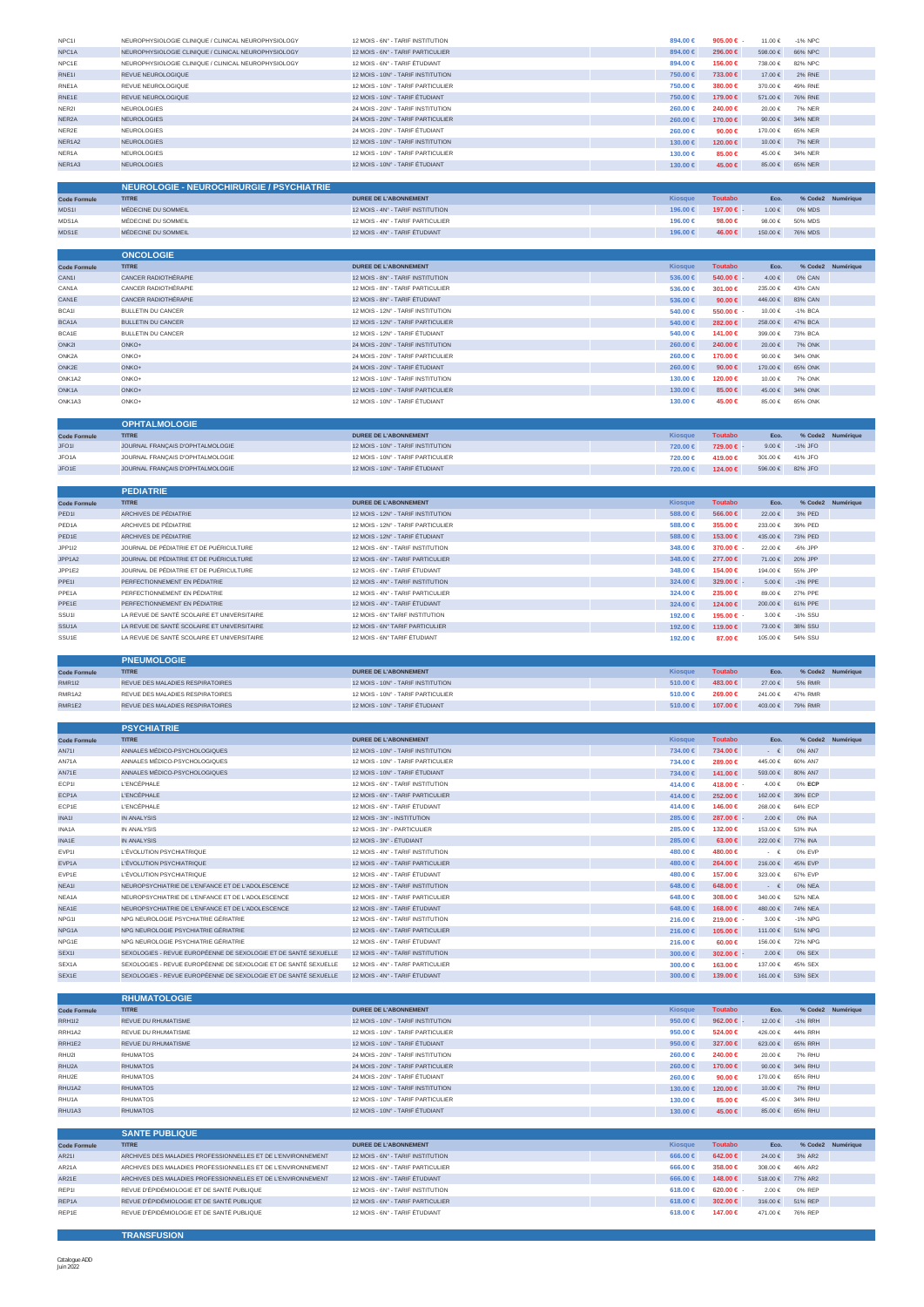| <b>Code Formule</b>          | <b>TITRE</b>                                                                         | <b>DUREE DE L'ABONNEMENT</b>                                                                      | Kiosque                    | <b>Toutabo</b>       | Eco.                                |                       | % Code2 Numérique |
|------------------------------|--------------------------------------------------------------------------------------|---------------------------------------------------------------------------------------------------|----------------------------|----------------------|-------------------------------------|-----------------------|-------------------|
| <b>TCB1I2</b>                | TRANSFUSION CLINIQUE ET BIOLOGIQUE                                                   | 12 MOIS - 4N° - TARIF INSTITUTION                                                                 | 568.00 €                   | 573.00 €             | 5.00€                               | 0% TCB                |                   |
| TCB1A2                       | TRANSFUSION CLINIQUE ET BIOLOGIQUE                                                   | 12 MOIS - 4N° - TARIF PARTICULIER                                                                 | 568.00 €                   | 451.00 €             | 117.00 €                            | <b>20% TCB</b>        |                   |
| TCB1E2                       | TRANSFUSION CLINIQUE ET BIOLOGIQUE                                                   | 12 MOIS - 4N° - TARIF ÉTUDIANT                                                                    | 568.00 €                   | 178.00 €             | 390.00€                             | 68% TCB               |                   |
|                              | <b>UROLOGIE</b>                                                                      |                                                                                                   |                            |                      |                                     |                       |                   |
| <b>Code Formule</b>          | <b>TITRE</b>                                                                         | <b>DUREE DE L'ABONNEMENT</b>                                                                      | Kiosque                    | <b>Toutabo</b>       | Eco.                                |                       | % Code2 Numérique |
| <b>PEU113</b>                | PROGRÈS EN UROLOGIE - FMC                                                            | 12 MOIS - 21N° - TARIF INSTITUTION                                                                | 336.00 ∈                   | 338.00 €             | $2.00 \in$                          | 0% PEU                |                   |
| PEU1A3                       | PROGRÈS EN UROLOGIE - FMC                                                            | 12 MOIS - 21N° - TARIF PARTICULIER<br>12 MOIS - 21N° - TARIF ÉTUDIANT                             | 336.00 €                   | 198.00 €             | 138.00 €<br>208.00€                 | 41% PEU               |                   |
| PEU1E3                       | PROGRÈS EN UROLOGIE - FMC                                                            |                                                                                                   | 336.00 ∈                   | 128.00 €             |                                     | 61% PEU               |                   |
|                              | <b>SANTE TRANSVERSALE</b>                                                            |                                                                                                   |                            |                      |                                     |                       |                   |
| <b>Code Formule</b>          | <b>TITRE</b>                                                                         | <b>DUREE DE L'ABONNEMENT</b>                                                                      | <b>Kiosque</b>             | <b>Toutabo</b>       | Eco.                                |                       | % Code2 Numérique |
| DOU1I                        | <b>DOULEURS</b>                                                                      | 12 MOIS - 6N° - TARIF INSTITUTION                                                                 | 384.00 €                   | 391.00 €             | 7.00€                               | -1% DOU               |                   |
| DOU1A                        | <b>DOULEURS</b>                                                                      | 12 MOIS - 6N° - TARIF PARTICULIER                                                                 | 384.00 €                   | 227.00 €             | 157.00 €                            | 40% DOU               |                   |
| DOU1E<br>ET111               | <b>DOULEURS</b><br>ETHIQUE ET SANTÉ                                                  | 12 MOIS - 6N° - TARIF ÉTUDIANT<br>12 MOIS - 4N° - TARIF INSTITUTION                               | 384.00 €<br>304.00 €       | 125.00 €<br>300.00 € | 259.00€<br>4.00€                    | 67% DOU<br>1% ETI     |                   |
| ETI1A                        | ETHIQUE ET SANTÉ                                                                     | 12 MOIS - 4N° - TARIF PARTICULIER                                                                 | 304.00 €                   | 129.00 €             | 175.00 €                            | 57% ETI               |                   |
| ET11E                        | ETHIQUE ET SANTÉ                                                                     | 12 MOIS - 4N° - TARIF ÉTUDIANT                                                                    | 304,00 €                   | 66.00 €              | 238.00 €                            | 78% ETI               |                   |
| MED <sub>11</sub>            | MÉDECINE ET DROIT                                                                    | 12 MOIS - 6N° - TARIF INSTITUTION                                                                 | 348.00 €                   | 355.00 €             | $7.00\in$                           | $-2\%$ MED            |                   |
| MED1A                        | MÉDECINE ET DROIT                                                                    | 12 MOIS - 6N° - TARIF PARTICULIER                                                                 | 348.00 €                   | 239.00 €             | 109.00€                             | 31% MED               |                   |
| MED1E<br>MPA1I               | MÉDECINE ET DROIT<br>MÉDECINE PALLIATIVE                                             | 12 MOIS - 6N° - TARIF ÉTUDIANT<br>12 MOIS - 6N° - TARIF INSTITUTION                               | 348.00 €<br>336,00 €       | 125,00 €<br>339.00 € | 223.00 €<br>3.00€                   | 64% MED<br>0% MPA     |                   |
| MPA1A                        | MÉDECINE PALLIATIVE                                                                  | 12 MOIS - 6N° - TARIF PARTICULIER                                                                 | 336.00 €                   | 140.00 €             | 196.00€                             | 58% MPA               |                   |
| MPA1E                        | MÉDECINE PALLIATIVE                                                                  | 12 MOIS - 6N° - TARIF ÉTUDIANT                                                                    | 336.00 €                   | 107.00 €             | 229.00€                             | 68% MPA               |                   |
| SPV <sub>2</sub> A           | SPORT ET VIE                                                                         | 24 MOIS - 16N° DONT 4HS                                                                           | 120.00 €                   | 98.00 €              | 22.00 €                             | 18% SPV               |                   |
| PSPORVI-1A                   | SPORT ET VIE                                                                         | 12 MOIS - 8N° DONT 2HS                                                                            | $60.00 \in$                | 54.00 €              | 6.00€                               | 10% SPV               |                   |
| RML11<br>RML1A               | LA REVUE DE MÉDECINE LÉGALE<br>LA REVUE DE MÉDECINE LÉGALE                           | 12 MOIS - 4N° TARIF INSTITUTION<br>12 MOIS - 4N° TARIF PARTICULIER                                | 392.00 €                   | 396.00 €             | 4.00€<br>146.00 €                   | -1% RML<br>37% RML    |                   |
| RML1E                        | LA REVUE DE MÉDECINE LÉGALE                                                          | 12 MOIS - 4N° TARIF ÉTUDIANT                                                                      | 392.00 €<br>392.00 €       | 246.00 €<br>85.00 €  | $307.00\in$                         | 78% RML               |                   |
|                              |                                                                                      |                                                                                                   |                            |                      |                                     |                       |                   |
|                              | <b>SCIENCES DE LA VIE</b>                                                            |                                                                                                   |                            |                      |                                     |                       |                   |
| <b>Code Formule</b>          | <b>TITRE</b>                                                                         | <b>DUREE DE L'ABONNEMENT</b>                                                                      | <b>Kiosque</b>             | <b>Toutabo</b>       | Eco.                                |                       | % Code2 Numérique |
| ANP1I                        | ANNALES DE PALÉONTOLOGIE                                                             | 12 MOIS - 4N° - TARIF INSTITUTION                                                                 | 1 055.00 €                 | 1 055.00 €           | €                                   | 0% ANP                |                   |
| ANP1A<br>ANP1E               | ANNALES DE PALÉONTOLOGIE<br>ANNALES DE PALÉONTOLOGIE                                 | 12 MOIS - 4N° - TARIF PARTICULIER<br>12 MOIS - 4N° - TARIF ÉTUDIANT                               | 1 044.00 €<br>1 044.00 €   | 422.00 €<br>203.00 € | 622.00€<br>841.00 €                 | 59% ANP<br>80% ANP    |                   |
|                              |                                                                                      |                                                                                                   |                            |                      |                                     |                       |                   |
|                              | <b>DROIT</b>                                                                         |                                                                                                   |                            |                      |                                     |                       |                   |
| <b>Code Formule</b>          | <b>TITRE</b>                                                                         | <b>DUREE DE L'ABONNEMENT</b>                                                                      | <b>Kiosque</b>             | <b>Toutabo</b>       | Eco.                                |                       | % Code2 Numérique |
| <b>DDS111</b>                | SANTÉ MENTALE ET DROIT                                                               | 12 MOIS - 6N° - TARIF INSTITUTION                                                                 | 432.00 €                   | 393.00 €             | 39.00 $\in$                         | 9% DDS                |                   |
| DDS1A1                       | SANTÉ MENTALE ET DROIT                                                               | 12 MOIS - 6N° - TARIF PARTICULIER                                                                 | 432.00 €                   | 136.00 €             | 296.00€                             | 68% DDS               |                   |
| DDS1E1                       | SANTÉ MENTALE ET DROIT                                                               | 12 MOIS - 6N° TARIF ÉTUDIANT                                                                      | 432.00 €                   | 90.00 $\in$          | 342.00 €                            | 79% DDS               |                   |
|                              | <b>SCIENCES HUMAINES / MEDECINE (physique)</b>                                       |                                                                                                   |                            |                      |                                     |                       |                   |
| <b>Code Formule</b>          | <b>TITRE</b>                                                                         | <b>DUREE DE L'ABONNEMENT</b>                                                                      | <b>Kiosque</b>             | <b>Toutabo</b>       | Eco.                                |                       | % Code2 Numérique |
| ALR11                        | <b>ALTER</b>                                                                         | 12 MOIS - 4N° - TARIF INSTITUTION                                                                 | 248.00 ∈                   | 240.00 €             | $8.00 \in$                          | 3% ALR                |                   |
| ALR <sub>1</sub> A           | ALTER                                                                                | 12 MOIS - 4N° - TARIF PARTICULIER                                                                 | 248.00 €                   | 128.00 €             | 120.00 €                            | 48% ALR               |                   |
| ALR1E                        | <b>ALTER</b>                                                                         | 12 MOIS - 4N° - TARIF ÉTUDIANT                                                                    | 248.00 €                   | 67.00 €              | 181.00€                             | 72% ALR               |                   |
|                              | <b>SCIENCES HUMAINES</b>                                                             |                                                                                                   |                            |                      |                                     |                       |                   |
| <b>Code Formule</b>          |                                                                                      | <b>DUREE DE L'ABONNEMENT</b>                                                                      | <b>Kiosque</b>             | <b>Toutabo</b>       | Eco.                                |                       | % Code2 Numérique |
| ATP11                        | <b>L'ANTHROPOLOGIE</b>                                                               | 12 MOIS - 5N° - TARIF INSTITUTION                                                                 | 870.00 $\in$               | 883.00 €             | 13.00 €                             | -1% ATP               |                   |
| ATP <sub>1</sub> A           | <b>L'ANTHROPOLOGIE</b>                                                               | 12 MOIS - 5N° - TARIF PARTICULIER                                                                 | 870.00 €                   | 332.00 €             | 538.00 €                            | 61% ATP               |                   |
| ATP1E                        | <b>L'ANTHROPOLOGIE</b>                                                               | 12 MOIS - 5N° - TARIF ÉTUDIANT                                                                    | 870.00 $\in$<br>280,00 €   | 146.00 €<br>284.00 € | 724.00 €<br>4.00€                   | 83% ATP<br>-1% PPS    |                   |
| PPS1I<br>PPS1A               | PRATIQUES PSYCHOLOGIQUES<br>PRATIQUES PSYCHOLOGIQUES                                 | 12 MOIS - 4N° - TARIF INSTITUTION<br>12 MOIS - 4N° - TARIF PARTICULIER                            | 280.00 ∈                   | 154.00 €             | 126.00€                             | 45% PPS               |                   |
| PPS1E                        | PRATIQUES PSYCHOLOGIQUES                                                             | 12 MOIS - 4N° - TARIF ÉTUDIANT                                                                    | 280,00 €                   | 90.00 €              | 190.00 €                            | 67% PPS               |                   |
| PSF <sub>11</sub>            | PSYCHOLOGIE FRANÇAISE                                                                | 12 MOIS - 4N° - TARIF INSTITUTION                                                                 | 312.00 €                   | 316.00 €             | $4.00\in$                           | $-1\%$ PSF            |                   |
| PSF <sub>1</sub> A           | PSYCHOLOGIE FRANÇAISE                                                                | 12 MOIS - 4N° - TARIF PARTICULIER                                                                 | 312.00 €                   | 163.00 €             | 149.00 €                            | 47% PSF               |                   |
|                              |                                                                                      |                                                                                                   |                            | 88.00 €              | 224.00€                             | 71% PSF               |                   |
| PSF1E                        | PSYCHOLOGIE FRANÇAISE                                                                | 12 MOIS - 4N° - TARIF ÉTUDIANT                                                                    | 312.00 €                   |                      |                                     |                       |                   |
| <b>REU112</b>                | EUROPEAN REVIEW OF APPLIED PSYCHOLOGY                                                | 12 MOIS - 6N° - TARIF INSTITUTION                                                                 | 540.00 €                   | 554.00 €             | 14.00 €                             | -2% REU               |                   |
| REU1A2                       | FUROPEAN REVIEW OF APPLIED PSYCHOLOGY                                                | 12 MOIS - 6N° - TARIF PARTICULIER                                                                 | $540.00 \in$               | 174.00 €             | 366.00€                             | 67% REU               |                   |
| REU1E2<br>PTO1I              | EUROPEAN REVIEW OF APPLIED PSYCHOLOGY<br>PSYCHOLOGIE DU TRAVAIL ET DES ORGANISATIONS | 12 MOIS - 6N° - TARIF ÉTUDIANT<br>12 MOIS - 4N° - TARIF INSTITUTION                               | 540.00 €<br>192.00 €       | 128.00 €<br>196.00 € | 412.00 €<br>$4.00\in$               | 76% REU<br>$-2\%$ PTO |                   |
| PTO <sub>1</sub> A           | PSYCHOLOGIE DU TRAVAIL ET DES ORGANISATIONS                                          | 12 MOIS - 4N° - TARIF PARTICULIER                                                                 | 192.00 €                   | 116.00 €             | 76.00€                              | 39% PTO               |                   |
| PTO1E                        | PSYCHOLOGIE DU TRAVAIL ET DES ORGANISATIONS                                          | 12 MOIS - 4N° - TARIF ÉTUDIANT                                                                    | 192.00 €                   | 52.00 €              | 140.00€                             | 72% PTO               |                   |
|                              |                                                                                      |                                                                                                   |                            |                      |                                     |                       |                   |
|                              | <b>SERVICES-DISTRIBUTION-INDUSTRIE</b>                                               |                                                                                                   |                            |                      |                                     |                       |                   |
| <b>Code Formule</b>          | <b>TITRE</b>                                                                         | <b>DUREE DE L'ABONNEMENT</b>                                                                      | Kiosque                    | <b>Toutabo</b>       | Eco.                                |                       | % Code2 Numérique |
| CLE2A2<br>CLE1A2             | <b>CLASSE EXPORT</b><br><b>CLASSE EXPORT</b>                                         | 24 MOIS - 10N° + 6 GUIDES<br>12 MOIS - 5N° + 3 GUIDES                                             | 270.00 ∈<br>135.00 €       | 153.00 €<br>94.00 €  | 117.00 €<br>41.00 €                 | 43% CLE<br>30% CLE    |                   |
| MCI1B1                       | LE MOCI                                                                              | 12 MOIS - 13 NUMÉROS DONT 1HS                                                                     | 380,00 €                   | 380.00 €             | $\cdot$ $\in$                       | 0% MCI                |                   |
| MSG2A2                       | LE MONDE DU SURGELÉ                                                                  | 24 MOIS - 14N°                                                                                    | 420.00 €                   | 216.00 €             | 204.00€                             | 48% MSG               |                   |
| MSG1A2                       | LE MONDE DU SURGELÉ                                                                  | 12 MOIS - 7N°                                                                                     | 210.00 €                   | 120.00 €             | $90.00\in$                          | 42% MSG               |                   |
| AGR2A2<br>AGR1A2             | AGROLIGNE<br><b>AGROLIGNE</b>                                                        | 24 MOIS - 12N°<br>12 MOIS - 6N°                                                                   | 151.00 €<br>75.50 €        | 91.00 €<br>45.50 €   | $60.00\in$<br>$30.00\in$            | 39% AGR<br>39% AGR    |                   |
| RCP2A                        | LA RPF CUISINE PRO                                                                   | 24 MOIS - 8N°                                                                                     | 160.00 €                   | 99.00 €              | 61.00€                              | 38% RCP               |                   |
| RCP1A                        | LA RPF CUISINE PRO                                                                   | 12 MOIS - 4N°                                                                                     | 80.00 $\in$                | 56.00 €              | $24.00\in$                          | 30% RCP               |                   |
| SRV <sub>1</sub> A           | <b>SERVICES</b>                                                                      | 12 MOIS - 6N°                                                                                     | 84.00 €                    | 84.00 €              | $\cdot$ $\epsilon$                  | 0% SRV                |                   |
| BTE2A                        | BÂTIMENT ENTRETIEN                                                                   | 24 MOIS - 12N° DONT 2HS + 2 GUIDES + 2 ANNUAIRES                                                  | 198.00 €                   | 170.00 €             | 28.00 €                             | 14% BTE               |                   |
| BTE1A2                       | BÂTIMENT ENTRETIEN                                                                   | 12 MOIS - 6N° DONT 1HS + 1 GUIDE + 1 ANNUAIRE                                                     | 99.00 $\in$                | 99.00 €              | $\cdot \in$                         | 0% BTE                |                   |
| PIN <sub>2</sub> A<br>PIN1A2 | PROTECTION INDIVIDUELLE ET COLLECTIVE<br>PROTECTION INDIVIDUELLE ET COLLECTIVE       | 24 MOIS - 14N° DONT 2HS + 2 GUIDES + 2 ANNUAIRES<br>12 MOIS - 7N° DONT 1HS + 1 GUIDE + 1 ANNUAIRE | 196.00 €<br>98.00 €        | 169.00 €<br>98.00 €  | $27.00\in$<br>$\cdot$ $\cdot$ $\in$ | 13% PIN<br>0% PIN     |                   |
| ETX2A                        | <b>ENTRETIEN TEXTILE</b>                                                             | 24 MOIS - 14N° + 2 GUIDES + 2HS                                                                   | 178.00 €                   | 153.00 €             | $25.00\in$                          | 14% ETX               |                   |
| ETX1A2                       | <b>ENTRETIEN TEXTILE</b>                                                             | 12 MOIS - 7N° + 1 GUIDE + 1HS                                                                     | 89,00 €                    | 89.00 €              | $\cdot \in$                         | 0% ETX                |                   |
| PTS <sub>2</sub> A           | PROTECTION SÉCURITÉ MAGAZINE                                                         | 24 MOIS - 16N° DONT 4HS + 2 GUIDES + 2 ANNUAIRES                                                  | 206.00 €                   | 175.00 €             | 31.00 €                             | 15% PTS               |                   |
| PTS1A2<br>CYR2A              | PROTECTION SÉCURITÉ MAGAZINE<br>LE JOURNAL DES RISQUES CYBER                         | 12 MOIS - 8N° DONT 2HS + 1 GUIDE + 1 ANNUAIRE<br>24 MOIS - 8N°                                    | 103.00 €                   | 103.00 €             | $\cdot \in$<br>$34.00\in$           | 0% PTS<br>23% CYR     |                   |
| CYR1A                        | LE JOURNAL DES RISQUES CYBER                                                         | 12 MOIS - 4N°                                                                                     | 144.00 €<br>72.00 €        | 110.00 €<br>60.00 €  | 12.00 €                             | 16% CYR               |                   |
| FEP1A                        | FORÊT ENTREPRISE                                                                     | 12 MOIS - 6N°                                                                                     | $57.00 \in$                | 50.00 $∈$            | $7.00 \in$                          | <b>12% FEP</b>        |                   |
| ECS1A4                       | ESTETICA - COIFFURE ET STYLES                                                        | 12 MOIS - 5N° + 2 BOOKS                                                                           | 116,00 €                   | 89.00 €              | 27.00 €                             | 23% ECS               |                   |
| ECS1A5                       | ESTETICA - COIFFURE ET STYLES                                                        | 12 MOIS - 5N°                                                                                     | 66.00 €                    | 49.00 €              | 17.00€                              | <b>25% ECS</b>        |                   |
| EES2A                        | <b>ESSAIS ET SIMULATIONS</b>                                                         | 24 MOIS - 8N°                                                                                     | 160,00 €                   | 100.00 €             | $60.00\in$                          | 37% EES               |                   |
| EES1A<br>EES1E               | <b>ESSAIS ET SIMULATIONS</b><br><b>ESSAIS ET SIMULATIONS</b>                         | 12 MOIS - 4N°<br>12 MOIS - 4N° - TARIF ÉTUDIANT                                                   | 80.00 $\in$<br>80.00 €     | 55.00 €<br>40.00 €   | $25.00\in$<br>40.00 €               | 31% EES<br>50% EES    |                   |
| MES2A                        | MAINTENANCE ET ENTREPRISE                                                            | 24 MOIS - 8N°                                                                                     | 200.00 ∈                   | 145.00 €             | 55.00€                              | <b>27% MES</b>        |                   |
| MES1A                        | MAINTENANCE ET ENTREPRISE                                                            | 12 MOIS - 4N°                                                                                     | 100,00 €                   | 80.00 €              | 20.00€                              | 20% MFS               |                   |
| MES1E                        | MAINTENANCE ET ENTREPRISE                                                            | 12 MOIS - 4N° - TARIF ÉTUDIANT                                                                    | 100.00 ∈                   | 42.00 €              | 58.00€                              | 58% MES               |                   |
| QTR <sub>2</sub> A           | QUALITÉ RÉFÉRENCES                                                                   | 24 MOIS - 8N°                                                                                     | 160.00 €                   | 100.00 €             | $60.00\in$                          | 37% QTR               |                   |
| QTR1A<br>QTR1E               | QUALITÉ RÉFÉRENCES<br>QUALITÉ RÉFÉRENCES                                             | 12 MOIS - 4N°<br>12 MOIS - 4N° - TARIF ÉTUDIANT                                                   | 80.00 $\in$<br>$80.00 \in$ | 55.00 €<br>40.00 €   | $25.00\in$<br>40.00 €               | 31% QTR<br>50% QTR    |                   |
| CSS1A                        | CONTRÔLES ESSAIS MESURES                                                             | 12 MOIS - 4N°                                                                                     | 90.00 $\in$                | 90.00 $\in$          | $\cdot$ $\in$                       | 0% CSS                |                   |
| ICM2A                        | INDUSTRIES COSMÉTIQUES                                                               | 24 MOIS - 8N°                                                                                     | 312.00 €                   | 230.00 €             | 82.00€                              | 26% ICM               |                   |
| ICM1A                        | <b>INDUSTRIES COSMÉTIQUES</b>                                                        | 12 MOIS - 4N°                                                                                     | 156.00 ∈                   | 130.00 €             | 26.00€                              | 16% ICM               |                   |
| PMT <sub>2</sub> A<br>PMT1A  | PRODUCTION MAINTENANCE<br>PRODUCTION MAINTENANCE                                     | 24 MOIS - 8N°<br>12 MOIS - 4N°                                                                    | 160,00 €<br>80.00 $\in$    | 100.00 €<br>55.00 €  | $60.00\in$<br>25.00 €               | 37% PMT<br>31% PMT    |                   |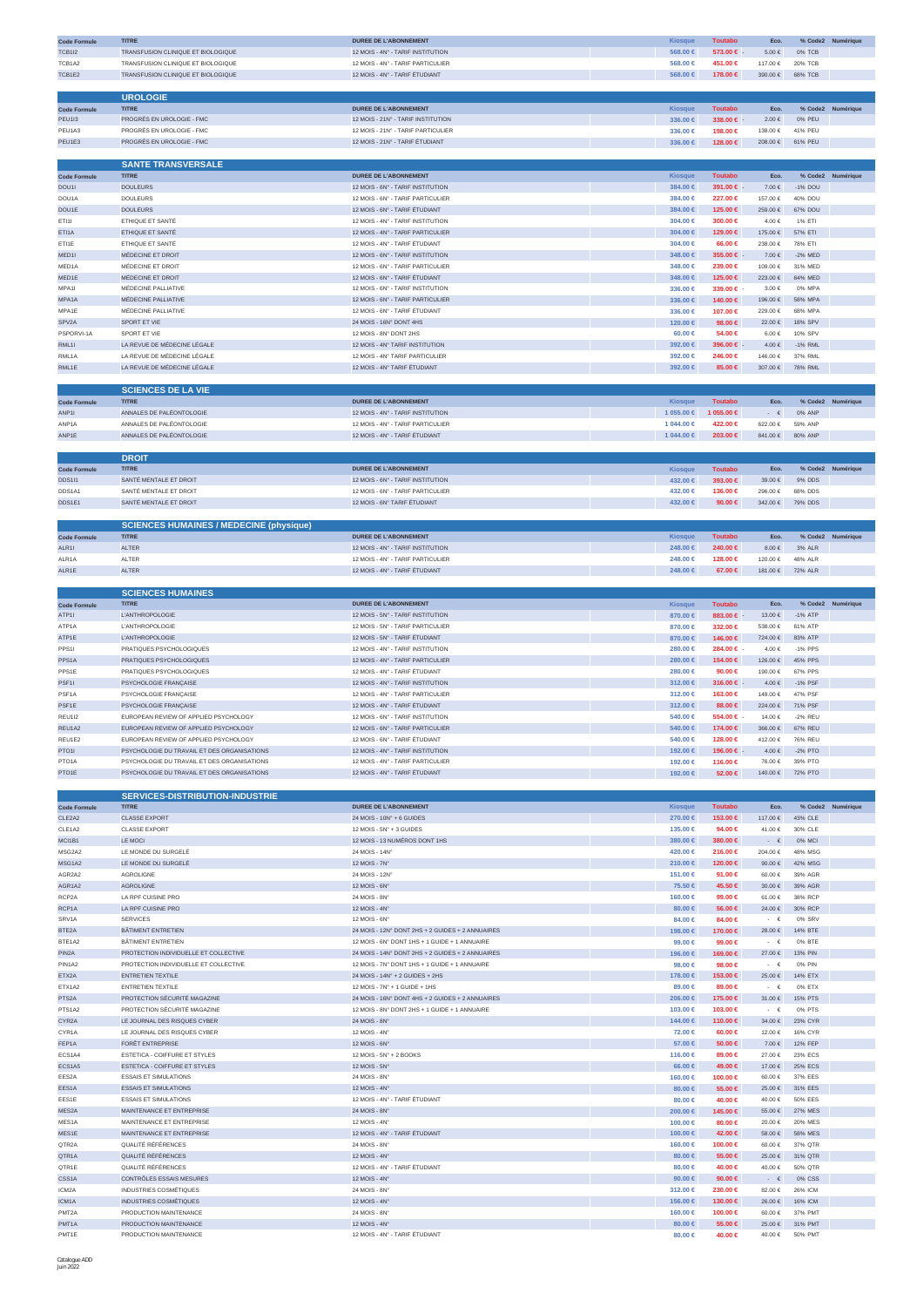| TMT <sub>2</sub> A  | <b>TRAITEMENTS ET MATÉRIAUX</b>               | 24 MOIS - 12N°                        | 360,00 €       | 297.00 €       | 63.00€      | 17% TMT        |                   |
|---------------------|-----------------------------------------------|---------------------------------------|----------------|----------------|-------------|----------------|-------------------|
| TMT1A               | TRAITEMENTS ET MATÉRIAUX                      | 12 MOIS - 6N°                         | 180,00 €       | 165.00 €       | 15.00€      | 8% TMT         |                   |
| AIO2A               | <b>WORKPLACE MAGAZINE</b>                     | 24 MOIS - 18N°                        | 342.00 €       | 158,00 €       | 184.00 €    | 53% AIO        |                   |
| AIO1A               | <b>WORKPLACE MAGAZINE</b>                     | 12 MOIS - 9N°                         | 171.00 €       | 83.00 €        | 88.00€      | 51% AIO        |                   |
| ASP1A4              | <b>ASSISTANTE PLUS</b>                        | 12 MOIS - 4N°                         | 40.00 ∈        | $35.00 \in$    | 5.00€       | 12% ASP        |                   |
| ECR2A               | ECORÉSEAU BUSINESS                            | 24 MOIS - 20N°                        | 90.00 $\in$    | 75,00 €        | 15.00 €     | <b>16% ECR</b> |                   |
| ECR1A               | <b>ECORÉSEAU BUSINESS</b>                     | 12 MOIS - 10N°                        | 45,00 €        | $39.00 \in$    | $6.00 \in$  | <b>13% ECR</b> |                   |
| ERF2A               | ECORÉSEAU FRANCHISE ET CONCEPT(S)             | 24 MOIS - 8N°                         | $35.90 \in$    | 29.40 €        | 6.50€       | <b>18% ERF</b> |                   |
| ERF1A               | ECORÉSEAU FRANCHISE ET CONCEPT(S)             | 12 MOIS - 4N°                         | 19,60 €        | 19.00 €        | $0.60 \in$  | 3% ERF         |                   |
|                     |                                               |                                       |                |                |             |                |                   |
|                     | <b>TRANSPORT</b>                              |                                       |                |                |             |                |                   |
| <b>Code Formule</b> | <b>TITRE</b>                                  | <b>DUREE DE L'ABONNEMENT</b>          | <b>Kiosque</b> | <b>Toutabo</b> | Eco.        |                | % Code2 Numérique |
| IDA1A               | INGÉNIEURS DE L'AUTOMOBILE                    | 12 MOIS - 6N°                         | 150.00 €       | 130.00 €       | $20.00 \in$ | 13% IDA        |                   |
| IDA2A               | INGÉNIEURS DE L'AUTOMOBILE                    | 24 MOIS - 12N°                        | 300.00 €       | 240.00 €       | 60.00€      | 20% IDA        |                   |
| JRR2A3              | LE JOURNAL DE LA RECHANGE ET DE LA RÉPARATION | 24 MOIS - 20N° + ODA                  | 334.00 €       | 180.00 €       | 154.00 €    | 46% JRR        |                   |
| JRR2A2              | LE JOURNAL DE LA RECHANGE ET DE LA RÉPARATION | 24 MOIS - 20N° + ANNUAIRE FEDA        | 300.00 €       | 165.00 €       | 135.00 €    | 45% JRR        |                   |
| JRR2A               | LE JOURNAL DE LA RECHANGE ET DE LA RÉPARATION | 24 MOIS - 20N°                        | 200.00 ∈       | 160.00 €       | 40.00€      | 20% JRR        |                   |
| JRR1A3              | LE JOURNAL DE LA RECHANGE ET DE LA RÉPARATION | 12 MOIS - 10N° + ODA                  | 167.00 €       | 129.00 €       | 38.00 €     | 22% JRR        |                   |
| JRR1A2              | LE JOURNAL DE LA RECHANGE ET DE LA RÉPARATION | 12 MOIS - 10N° + ANNUAIRE FEDA        | 150,00 €       | 119.00 €       | 31.00€      | 20% JRR        |                   |
| JRR1A               | LE JOURNAL DE LA RECHANGE ET DE LA RÉPARATION | 12 MOIS - 10N°                        | 100.00 €       | 89.00 €        | 11.00 €     | 11% JRR        |                   |
| JRR6M               | LE JOURNAL DE LA RECHANGE ET DE LA RÉPARATION | 6 MOIS - 5N°                          | $60,00 \in$    | $60.00 \in$    | $ \epsilon$ | 0% JRR         |                   |
| JRR3M               | LE JOURNAL DE LA RECHANGE ET DE LA RÉPARATION | 3 MOIS - 2N°                          | $30,00 \in$    | $30.00 \in$    | $ \in$      | 0% JRR         |                   |
| PNE1A4              | LE PNEUMATIQUE                                | 12 MOIS - 6N°                         | 150,00 €       | 120.00 €       | $30.00 \in$ | <b>20% PNE</b> |                   |
| AWY2A               | AIRWAYS                                       | 24 MOIS - 8N°                         | 71.20 €        | 56,00 €        | 15.20€      | 21% AWY        |                   |
| AWY1A               | <b>AIRWAYS</b>                                | 12 MOIS - 4N°                         | $35,60 \in$    | 29.00 ∈        | $6.60 \in$  | <b>18% AWY</b> |                   |
| LVR1A               | LA VIE DU RAIL                                | 12 MOIS - 52N°                        | 130,00 €       | 114.20 €       | 15.80 €     | 12% LVR        |                   |
| VRM1A1              | LA VIE DU RAIL MAGAZINE                       | 12 MOIS - 6N° + 2HS                   | $70.00 \in$    | 70.00 €        | $\cdot \in$ | 0% VRM         |                   |
| VET1A4              | VILLE, RAIL ET TRANSPORTS                     | 12 MOIS - 12N° + 47 LETTRES           | 183,00 €       | 180.00 €       | 3.00 €      | 1% VET         |                   |
| RPN1A3              | <b>RAIL PASSION</b>                           | 12 MOIS - 14N° DONT 2HS + 12 DVD      | 502.60 €       | 128.00 €       | 374.60 €    | 74% RPN        |                   |
| RPN <sub>2</sub> A  | <b>RAIL PASSION</b>                           | 12 MOIS - 12N° + 12 DVD               | 478.80 €       | 104.00 €       | 374.80 €    | 78% RPN        |                   |
| RPN1A4              | <b>RAIL PASSION</b>                           | 12 MOIS - 12N° + 2HS                  | 142.60 €       | 106.00 €       | 36.60€      | <b>25% RPN</b> |                   |
| RPN1A               | <b>RAIL PASSION</b>                           | 12 MOIS - 12N°                        | 118,80 €       | 82.00 €        | 36.80 €     | 30% RPN        |                   |
| HST1A               | <b>HISTORAIL</b>                              | 12 MOIS - 4N°                         | 72.00 €        | $60.00 \in$    | 12.00 €     | 16% HST        |                   |
| BRA2A5              | <b>BTP RAIL</b>                               | 24 MOIS - 48N° DONT 36N° BTP MAGAZINE | 560.00 €       | 520.00 €       | 40.00€      | 7% BRA         |                   |
| BRA1A7              | <b>BTP RAIL</b>                               | 12 MOIS - 24N° DONT 18N° BTP MAGAZINE | $280.00 \in$   | 280.00 €       | $ \in$      | 0% BRA         |                   |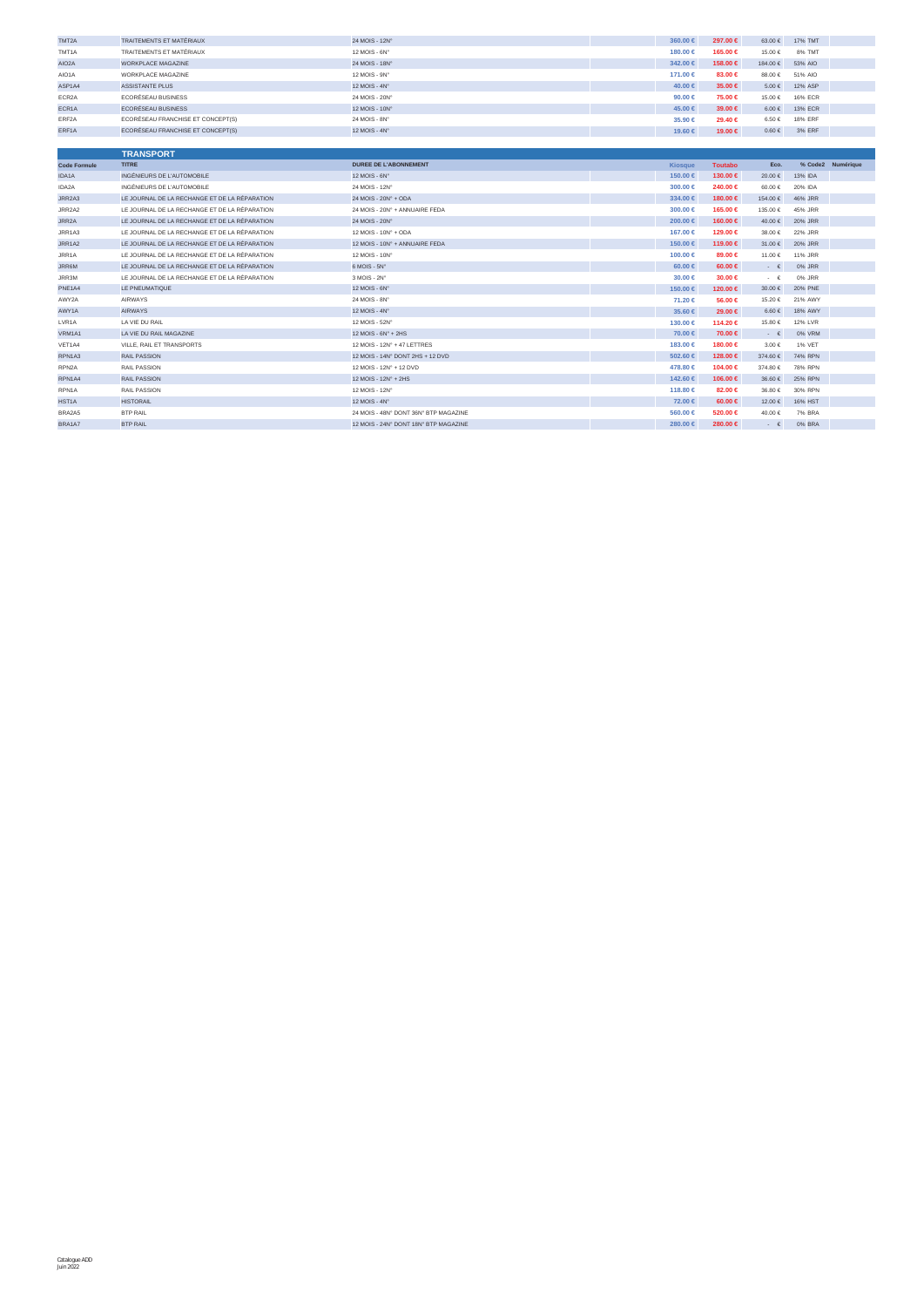| <b>QUOTIDIENS</b>                                        |                                             |                                         |                                    |                                |                                    |                                        |               |                    |                        |
|----------------------------------------------------------|---------------------------------------------|-----------------------------------------|------------------------------------|--------------------------------|------------------------------------|----------------------------------------|---------------|--------------------|------------------------|
| CODE TITRE                                               | <b>PERIODICITE</b>                          | <b>Notes</b>                            | Kiosque                            | <b>Durant 6 mois</b>           | Après 6 mois                       | Eco.                                   |               |                    | % Code titre Numérique |
| 103 LE MONDE                                             | Quotidien                                   |                                         | $2.80 \in$                         | 1.25 €                         | $1.25 \in$                         | 1.55€                                  | 55%           | <b>MDQ</b>         |                        |
| 133 LIBERATION<br>191 LE FIGARO COMPLET                  | Quotidien<br>Quotidien                      |                                         | $2.50 \in$<br>22.20 €              | $0.99 \in$<br>13.20 €          | $0.99 \in$<br>13.20 €              | 1.51 €<br>9.00 €                       | 60%<br>40%    | LIB.<br>FIG        | ePresse.:<br>Presse.f  |
| 52 LE FIGARO WEEK-END                                    | Quotidien                                   | tarif par semaine<br>tarif par semaine  | $9.40 \in$                         | $6.80 \in$                     | $6.80 \in$                         | 2.60 €                                 | 27%           | FIG                | Presse.f               |
| 455 LA CROIX                                             | Quotidien                                   |                                         | 2.10 €ou 3.80 €                    | 1.80 €ou 4.70 €                | 1.80 €ou 4.70 €                    |                                        |               | CRX                | <b>Presse</b> f        |
|                                                          |                                             |                                         |                                    |                                |                                    |                                        |               |                    |                        |
| <b>ECONOMIE FINANCE BOURSE</b>                           |                                             |                                         |                                    |                                |                                    |                                        |               |                    |                        |
| CODE TITRE                                               | PERIODICITE                                 | Notes                                   | Kiosque                            | <b>Durant 6 mois</b>           | Après 6 mois                       | Eco.                                   |               |                    | % Code titre Numérique |
| 53 INVESTIR                                              | Hebdomadaire                                |                                         | $4.30 \in$                         | 2.15€                          | $3.00 \in$                         | 1.30 €                                 | 30%           | <b>IST</b>         |                        |
| 169 MANAGEMENT                                           | Mensuel                                     |                                         | $6.90 \in$                         | $3.45 \in$                     | $6.70 \in$                         | $0.20 \in$                             | 2%            | <b>MNG</b>         |                        |
| 85 LE NOUVEL ECONOMISTE                                  | Hebdomadaire                                |                                         | $4.00 \in$                         | $2.00 \in$                     | 2.50 €                             | 1.50 €                                 | 37%           | <b>NVE</b>         |                        |
| 1494 MONNAIE MAGAZINE                                    | Bimestriel                                  |                                         | $6.90 \in$                         | $3.45 \in$                     | $5.50 \in$                         | 1.40 €                                 | 20%           | MOG                |                        |
| 1495 ARGUS EUROS<br>1496 INFOS MONNAIE                   | Trimestriel<br>Trimestriel                  |                                         | $5.90 \in$<br>7.90 €               | 2.95 €<br>3.95 €               | 4.70 €<br>$6.30 \in$               | 1.20 €<br>1.60 €                       | 20%<br>20%    | AGE<br><b>IMO</b>  |                        |
| 100 LE REVENU                                            | Hebdomadaire                                |                                         | 4.90 €                             | $2.45 \in$                     | 2.90 €                             | 2.00 €                                 | 40%           | <b>RVN</b>         | Presse.fr              |
| 73 MIEUX VIVRE VOTRE ARGENT                              | Mensuel                                     |                                         | 4.90 €                             | $2.45 \in$                     | 4.35 €                             | $0.55 \in$                             | 11%           | MVA                | Presse.fr              |
|                                                          |                                             |                                         |                                    |                                |                                    |                                        |               |                    |                        |
| <b>ACTUALITES GENERALES</b>                              |                                             |                                         |                                    |                                |                                    |                                        |               |                    |                        |
| CODE TITRE                                               | PERIODICITE                                 | Notes                                   | Kiosque                            | <b>Durant 6 mois</b>           | Après 6 mois                       | Eco.                                   |               |                    | % Code titre Numérique |
| 9 L'EXPRESS                                              | Hebdomadaire                                |                                         | $5.90 \in$                         | 2.95 €                         | $2.60 \in$                         | $3.30 \in$                             | 55%           | EXP                |                        |
| 70 L'OBS                                                 | Hebdomadaire                                |                                         | 4.90 €                             | 2.45 €                         | 2.80 €                             | 2.10 €                                 | 42%           | <b>NOB</b>         |                        |
| 7 LE POINT                                               | Hebdomadaire                                |                                         | $5.00 \in$                         | 2.50 €                         | $3.00 \in$                         | 2.00 €                                 | 40%           | PNT                | Presse.f               |
| 98 VALEURS ACTUELLES                                     | Hebdomadaire                                |                                         | 4.90 €                             | $2.45 \in$                     | $3.99 \in$                         | $0.91 \in$                             | 18%           | VAC                | Presse.fr              |
| 67 COURRIER INTERNATIONAL                                | Hebdomadaire                                |                                         | 4.50 €                             | $2.25 \in$                     | $2.90 \in$                         |                                        |               | CIT                |                        |
| 27 CHALLENGES                                            | Hebdomadaire                                |                                         | 4.20 €                             | $2.10 \in$                     | 2.10€<br>2.20 €                    | 2.10€                                  | 50%           | CLL                | Presse.fr<br>Presse.fr |
| 19 PARIS MATCH<br>194 LES INROCKUPTIBLES                 | Hebdomadaire                                |                                         | $3.40 \in$<br>12.90 €              | 1.70 €<br>$9.90 \in$           | $9.90 \in$                         | 1.20 €<br>$\overline{\phantom{a}}$     | 35%<br>$\sim$ | PAM<br><b>IRK</b>  | Presse.fr              |
| 545 JEUNE AFRIQUE                                        | Mensuel<br>Mensuel                          |                                         | 7.90 €                             | 3.95 €                         | $7.50 \in$                         | $0.40 \in$                             | 5%            | JAF                |                        |
| 551 LA REVUE                                             | Mensuel                                     |                                         | $9.90 \in$                         | 4.95 €                         | 8.20 €                             | 1.70 €                                 | 17%           | RVI                |                        |
| 71 TIME                                                  | Hebdomadaire                                |                                         | $4.40 \in$                         | 2.20 €                         | $3.00 \in$                         | 1.40 €                                 | 31%           | TIM                |                        |
| 547 THE AFRICA REPORT                                    | Mensuel                                     |                                         | $5.90 \in$                         | 2.95 €                         | $5.00 \in$                         | $0.90 \in$                             | 15%           | AFR                |                        |
| 113 INTERNATIONAL NEW YORK TIMES                         | Quotidien                                   |                                         | $3.00 \in$                         | 1.50 €                         | 1.50 €                             | 1.50 €                                 | 50%           | <b>IHT</b>         | :Presse                |
| 380 LA VIE                                               | Hebdomadaire                                |                                         | $3.50 \in$                         | 1.75 €                         | 2.20 €                             | 1.30 €                                 | 37%           | VIE                |                        |
| 215 MARIANNE avec n° double                              | Hebdomadaire                                |                                         | 4.00 €ou 4.50 €                    | 2.00 € ou 2.25 €               | 2.90 €ou 3.10 €                    |                                        |               | <b>MRN</b>         | ePresse.fr             |
| 1488 LA CROIX HEBDO                                      | Hebdomadaire                                |                                         | $3.80 \in$                         | 1.90 €                         | 2.90 €                             |                                        |               | CRH                |                        |
|                                                          |                                             |                                         |                                    |                                |                                    |                                        |               |                    |                        |
| <b>CONSOMMATION</b>                                      |                                             |                                         |                                    |                                |                                    |                                        |               |                    |                        |
| CODE TITRE                                               | PERIODICITE                                 | Notes                                   | Kiosque                            | <b>Durant 6 mois</b>           | Après 6 mois                       | Eco.                                   |               |                    | % Code titre Numérique |
| 43 CA M'INTERESSE<br>80 CAPITAL                          | Mensuel                                     |                                         | $4.20 \in$<br>4.90 €               | $2.10 \in$<br>$2.45 \in$       | $3.99 \in$<br>$4.80 \in$           | $0.21 \in$                             | 5%            | CMI                |                        |
| 190 60 MILLIONS DE CONSOMMATEURS                         | Mensuel<br>Mensuel                          |                                         | $4.80 \in$                         | 2.40 ∈                         | $3.80 \in$                         | $0.10 \in$<br>1.00 €                   | 2%<br>20%     | CTL<br>${\tt SMC}$ |                        |
| 121 QUE CHOISIR                                          | Mensuel                                     |                                         | 4.60 €                             | $2.30 \in$                     | $3.75 \in$                         | $0.85 \in$                             | 18%           | OCH                |                        |
| 519 STOP ARNAQUES                                        | Mensuel                                     |                                         | $3.90 \in$                         | 1.95 €                         | 2.50 €                             | 1.40 €                                 | 35%           | <b>STA</b>         |                        |
|                                                          |                                             |                                         |                                    |                                |                                    |                                        |               |                    |                        |
| <b>CULTURE - SOCIETE</b>                                 |                                             |                                         |                                    |                                |                                    |                                        |               |                    |                        |
| CODE TITRE                                               | PERIODICITE                                 | Notes                                   | Kiosque                            | <b>Durant 6 mois</b>           | Après 6 mois                       | Eco.                                   |               |                    | % Code titre Numérique |
| 520 PHILOSOPHIE MAGAZINE                                 | Mensuel                                     |                                         | $5.90 \in$                         | 2.95 €                         | $5.80 \in$                         | $0.10 \in$                             | 1%            | PLM                |                        |
| 1453 SOCIETY                                             | Bimensuel                                   |                                         | $3.90 \in$                         | 1.95 €                         | $3.50 \in$                         | $0.40 \in$                             | 10%           | STY                |                        |
| 1465 THE GOOD LIFE                                       | Bimestriel                                  |                                         | $5.90 \in$                         | 2.95 €                         | $5.40 \in$                         | $0.50 \in$                             | 8%            | GOO                |                        |
| 60 TELERAMA                                              | Hebdomadaire                                |                                         | $3.00 \in$                         | 1.91 ∈                         | 1.91 ∈                             | 1.09 €                                 | 36%           | TLR                |                        |
| 1309 TELERAMA + SORTIR                                   | Hebdomadaire                                |                                         | $3.50 \in$                         | 1.75 ∈                         | $2.25 \in$                         | 1.25 €                                 | 35%           | TLR-HS             |                        |
| 1458 ENQUETES CRIMINELLES                                | Trimestriel                                 |                                         | $3.90 \in$                         | 1.95 €                         | $3.50 \in$                         | $0.40 \in$                             | 10%           | EQC                |                        |
| <b>SPIRITUALITE</b>                                      |                                             |                                         |                                    |                                |                                    |                                        |               |                    |                        |
| CODE TITRE                                               | <b>PERIODICITE</b>                          | <b>Notes</b>                            | <b>Kiosque</b>                     | <b>Durant 6 mois</b>           | Après 6 mois                       | Eco.                                   |               | % Code titre       | Colonne1               |
| 380 LA VIE                                               |                                             |                                         |                                    |                                |                                    |                                        |               |                    |                        |
|                                                          |                                             |                                         |                                    | 2.20 €                         | 2.20 €                             |                                        |               |                    |                        |
| 205 PELERIN                                              | Hebdomadaire<br>Hebdomadaire - avec doubles |                                         | $3.50 \in$<br>3.90 € ou 5.50 €     | 2.20 €ou 2.20 €                | 2.20 € ou 2.20 €                   | 1.30 €<br>$\overline{\phantom{a}}$     | 37%           | VIE<br>PLR         |                        |
|                                                          |                                             |                                         |                                    |                                |                                    |                                        |               |                    |                        |
| <b>LOISIRS CREATIFS</b>                                  |                                             |                                         |                                    |                                |                                    |                                        |               |                    |                        |
| CODE TITRE                                               | PERIODICITE                                 | <b>Notes</b>                            | <b>Kiosque</b>                     | <b>Durant 6 mois</b>           | Après 6 mois                       | Eco.                                   |               | % Code titre       |                        |
| 434 BURDA STYLE                                          | Mensuel                                     |                                         | $6.95 \in$                         | $3.48 \in$                     | $6.30 \in$                         | $0.65 \in$                             | 9%            | <b>BTM</b>         |                        |
| 257 FAIT MAIN                                            | Mensuel                                     |                                         | $6.50 \in$                         | $3.25 \in$                     | $5.90 \in$                         | $0.60 \in$                             | 9%            | <b>FTN</b>         |                        |
| 1310 FAIT MAIN TRICOT                                    | Trimestriel                                 |                                         | $6.95 \in$                         | $3.48 \in$                     | $6.00 \in$                         | 0.95 €                                 | 13%           | <b>FNT</b>         |                        |
|                                                          |                                             |                                         |                                    |                                |                                    |                                        |               |                    |                        |
| <b>FEMININ - BEAUTE</b>                                  |                                             |                                         |                                    |                                |                                    |                                        |               |                    |                        |
| CODE TITRE                                               | <b>PERIODICITE</b><br>Mensuel               | Notes                                   | Kiosque<br>2.20 €                  | <b>Durant 6 mois</b><br>1.10 € | Après 6 mois<br>1.99 €             | Eco.<br>0.21 €                         | 9%            | <b>CPN</b>         | % Code titre Numérique |
| 1218 COSMOPOLITAN GRAND FORMAT<br>111 COSMOPOLITAN POCHE | Mensuel                                     |                                         | $1.90 \in$                         | $0.95 \in$                     | $1.80 \in$                         | $0.10 \in$                             |               | 5% CPN-HS          |                        |
| 15 ELLE                                                  | Hebdomadaire                                |                                         | $2.60 \in$                         | 1.30 €                         | $2.15 \in$                         | $0.45 \in$                             | 17%           | <b>ELL</b>         |                        |
| 108 MARIE CLAIRE - GRAND FORMAT                          | Mensuel                                     |                                         | $2.50 \in$                         | 1.25 €                         | $2.20 \in$                         | $0.30 \in$                             | 12%           | <b>MRL</b>         |                        |
| 1287 MARIE CLAIRE - FORMAT POCHE                         | Mensuel                                     |                                         | $1.90 \in$                         | $0.95 \in$                     | $1.80 \in$                         | $0.10\in$                              |               | 5% MRL-HS          |                        |
| 110 MARIE FRANCE                                         | Mensuel                                     |                                         | $2.50 \in$                         | 1.25 €                         | $2.30 \in$                         | $0.20 \in$                             | 8%            | MRF                | Presse                 |
| 42 FEMME ACTUELLE                                        | Hebdomadaire                                |                                         | $2.40 \in$                         | 1.20 €                         | $2.39 \in$                         | $0.01 \in$                             | $0\%$         | FAC                | Presse, fi             |
| 1290 CAUSETTE                                            | Mensuel                                     |                                         | $5.50 \in$                         | $2.75 \in$                     | 4.20 €                             | 1.30 €                                 | 23%           | CTT                | Presse f               |
| 196 NUMERO                                               | Mensuel                                     |                                         | 4.90 €<br>4.90 €                   | $2.45 \in$                     | 4.20 €<br>4.60 €                   | $0.70 \in$                             | 14%           | <b>NUM</b><br>VOG  |                        |
| 62 VOGUE                                                 | Mensuel<br>Mensuel                          |                                         | $4.50 \in$                         | $2.45 \in$<br>$2.25 \in$       | 4.10 €                             | $0.30 \in$<br>$0.40 \in$               | 6%            | VAF                | Presse f               |
| 1474 VANITY FAIR<br>37 MAXI                              | Hebdomadaire                                |                                         | 2.20 €                             | 1.10 €                         | 1.99 €                             | $0.21 \in$                             | 8%<br>9%      | MAX                | Presse.fr              |
| 41 PRIMA                                                 | Mensuel                                     |                                         | $2.90 \in$                         | 1.45 €                         | $2.85 \in$                         | $0.05 \in$                             | $1\%$         | PRA                | Presse.fr              |
| 461 SELECTION DU READER'S DIGEST                         | Mensuel                                     |                                         | 4.80 €                             | $2.40 \in$                     | $3.90 \in$                         | $0.90 \in$                             | 18%           | SRD                |                        |
| 1143 ESPRIT YOGA                                         | Bimestriel                                  |                                         | $6.90 \in$                         | $3.45 \in$                     | $4.40 \in$                         | 2.50€                                  | 36%           | EYG                |                        |
|                                                          |                                             |                                         |                                    |                                |                                    |                                        |               |                    |                        |
| <b>PEOPLE</b>                                            |                                             |                                         |                                    |                                |                                    |                                        |               |                    |                        |
| CODE TITRE                                               | <b>PERIODICITE</b><br>Hebdomadaire          | Notes                                   | Kiosque<br>$3.30 \in$              | <b>Durant 6 mois</b><br>1.65 € | Après 6 mois<br>$3.25 \in$         | Eco.<br>$0.05 \in$                     |               | GAL                | % Code titre Numérique |
| 131 GALA<br>132 VOICI                                    | Hebdomadaire                                |                                         | $2.10 \in$                         | 1.05 €                         | 2.05 €                             | $0.05 \in$                             | 1%<br>2%      | VOI                |                        |
| 477 POINT DE VUE                                         | Hebdomadaire                                |                                         | $2.80 \in$                         | 1.40 ∈                         | $2.60 \in$                         | $0.20 \in$                             | 7%            | PDV                | Presse.f               |
| 19 PARIS MATCH                                           | Hebdomadaire                                |                                         | $2.80 \in$                         | 1.40 ∈                         | 2.20 €                             | $0.60 \in$                             | 21%           | PAM                | Presse.f               |
| 135 FRANCE DIMANCHE                                      | Hebdomadaire                                |                                         | $1.60 \in$                         | $0.80 \in$                     | $1.50 \in$                         | $0.10 \in$                             | $6\%$         | FDI                | Pre:                   |
| 264 ICI PARIS                                            | Hebdomadaire                                |                                         | $1.60 \in$                         | $0.80 \in$                     | 1.50 €                             | $0.10 \in$                             | 6%            | <b>IPR</b>         |                        |
| 518 PUBLIC                                               | Hebdomadaire                                |                                         | $2.00 \in$                         | 1.00 ∈                         | $1.85 \in$                         | $0.15 \in$                             | 7%            | PUB                |                        |
| 10 VSD                                                   | Mensuel                                     |                                         | 4.90 €                             | $2.45 \in$                     | 4.89 €                             | $0.01 \in$                             | 0%            | VSD                | Presse.f               |
|                                                          |                                             |                                         |                                    |                                |                                    |                                        |               |                    |                        |
| <b>FAMILLE</b>                                           |                                             |                                         |                                    |                                |                                    |                                        |               |                    |                        |
| CODE TITRE                                               | PERIODICITE                                 | Notes                                   | Kiosque                            | Durant 6 mois                  | Après 6 mois                       | Eco.                                   |               |                    | % Code titre Numérique |
| 529 ESPRIT BEBE<br>1467 DOOLITTLE                        | Bimestriel<br>Semestriel                    |                                         | $3.50 \in$<br>7.90 €               | 1.75 ∈<br>3.95 €               | $3.00 \in$<br>7.00 €               | $0.50 \in$<br>$0.90 \in$               | 14%<br>11%    | EBB<br>DOO         | Presse.fr              |
|                                                          |                                             |                                         |                                    |                                |                                    |                                        |               |                    |                        |
| <b>SANTE</b>                                             |                                             |                                         |                                    |                                |                                    |                                        |               |                    |                        |
| CODE TITRE                                               | PERIODICITE                                 | Notes                                   | Kiosque                            | <b>Durant 6 mois</b>           | Après 6 mois                       | Eco.                                   |               |                    | % Code titre Numérique |
| 504 SANTE NATURELLE                                      | Bimestriel                                  |                                         | $4.60 \in$                         | $2.30 \in$                     | $3.70 \in$                         | $0.90 \in$                             | 19%           | STN                |                        |
| 503 VIVRE BIO                                            | Bimestriel                                  |                                         | $4.60 \in$                         | $2.30 \in$                     | $3.70 \in$                         | 0.90 €                                 | 19%           | <b>VVB</b>         | Presse.f               |
| 1499 NOTRE TEMPS SANTE ET BIEN-ETRE                      | Trimestriel                                 |                                         | $4.95 \in$                         | 4.00 €                         | 4.00 €                             | $0.95 \in$                             | 19%           | <b>NTB</b>         | ePresse.fr             |
|                                                          |                                             |                                         |                                    |                                |                                    |                                        |               |                    |                        |
| <b>ENFANTS 3 MOIS À 5 ANS</b><br>CODE TITRE              | PERIODICITE                                 | Notes                                   | Kiosque                            | Durant 6 mois                  | Après 6 mois                       | Eco.                                   |               |                    | % Code titre Numérique |
| 74 PICOTI                                                | Mensuel                                     | Eveil - 9 mois - 3 ans                  | $5.95 \in$                         | $5.45 \in$                     | $5.45 \in$                         | $0.50 \in$                             | 8%            | PCO                |                        |
| <b>207 POPI</b>                                          | Mensuel                                     | Eveil - 1 - 3 ans                       | $5.95 \in$                         | $5.00 \in$                     | $5.00 \in$                         | 0.95 €                                 | 15%           | POP                |                        |
| 91 BABAR                                                 | Mensuel                                     | Eveil - 2 - 6 ans                       | $4.95 \in$                         | 4.35 €                         | 4.35 €                             | $0.60 \in$                             | 12%           | <b>BAB</b>         |                        |
| 341 TOUPIE                                               | Mensuel                                     | Eveil - 3 - 5 ans                       | $6.00 \in$                         | $5.60 \in$                     | $5.60 \in$                         | $0.40 \in$                             | 6%            | TPI                |                        |
| 472 HISTOIRES POUR LES PETITS + 11 CD                    | Mensuel                                     | Lecture - 3 - 5 ans                     | $6.20 \in$                         | $5.60 \in$                     | $5.60 \in$                         | $0.60\in$                              | 9%            | <b>HPP</b>         |                        |
| 18 MICKEY JUNIOR                                         | Mensuel                                     | Lecture 3 - 6 ans                       | 4.95 €                             | 4.10 €                         | 4.50 €                             | $0.45 \in$                             | 9%            | WIN                | Presse fi              |
| 1429 OKOO + TOUPIE JEUX<br>63 WAKOU                      | Trimestriel + Trimestriel<br>Mensuel        | Lecture 3 - 6 ans<br>Nature - 3 - 7 ans | $6.00 \in +5.50 \in$<br>$6.00 \in$ | 5.60 € + 4.88 €<br>$5.60 \in$  | $5.60 \in +4.88 \in$<br>$5.60 \in$ | $\overline{\phantom{a}}$<br>$0.40 \in$ | ٠<br>6%       | <b>JOO</b><br>WAK  |                        |

**ENFANTS 5 ANS À 8 ANS**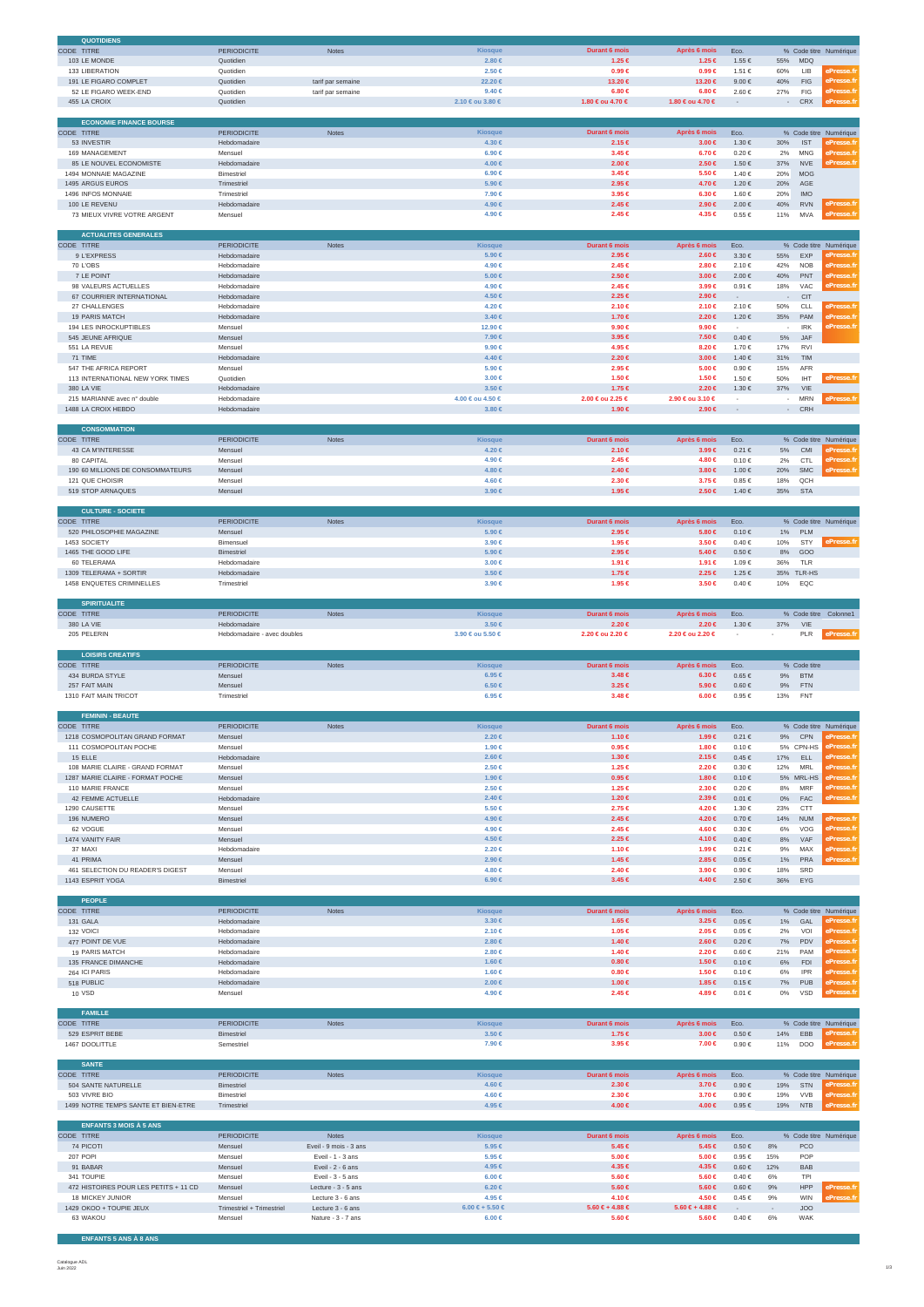| <b>CODE TITRE</b>                                            | <b>PERIODICITE</b>               | <b>Notes</b>                             | <b>Kiosque</b>                                | <b>Durant 6 mois</b>                         | Après 6 mois               | Eco                      |            |                   | % Code titre Numérique  |
|--------------------------------------------------------------|----------------------------------|------------------------------------------|-----------------------------------------------|----------------------------------------------|----------------------------|--------------------------|------------|-------------------|-------------------------|
| 1428 LE JOURNAL DE FANETTE ET FILIPIN                        | Trimestriel + suppl. Noël        | Lecture - 3 - 7 ans                      | 13,50 €                                       | $6.75 \in$                                   | 13.50 €                    | $ \epsilon$              | 0%         | FEF               |                         |
| 141 TOBOGGAN                                                 | Mensuel                          | Eveil - 5 - 7 ans                        | $6.00 \in$                                    | 5.60 €                                       | 5.60 €                     | $0.40 \in$               | 6%         | <b>TBG</b>        |                         |
| 432 MANON                                                    | Mensuel                          | Fille - 6 - 8 ans                        | $6.00 \in$                                    | 5.45 €                                       | 5.45 €                     | $0.55 \in$               | 9%         | <b>MNN</b>        |                         |
| 214 J'APPRENDS A LIRE + 11 CD<br>30 POMME D'API              | Mensuel<br>Mensuel               | Lecture - 6 - 8 ans<br>Eveil - 4 - 8 ans | $5.95 \in$<br>5.95 €                          | $5.45 \in$<br>$5.75 \in$                     | $5.45 \in$<br>$5.75 \in$   | $0.50 \in$<br>$0.20 \in$ | 8%<br>3%   | APL<br>PDA        | Presse<br><b>Presse</b> |
| 175 LE PETIT QUOTIDIEN                                       | Quotidien                        | Actualité - 7 - 10 ans                   | $0.70 \in$                                    | $0.35 \in$                                   | $0.50 \in$                 | $0.20 \in$               | 28%        | PTQ               |                         |
| 298 LES BELLES HISTOIRES                                     | Mensuel                          | Lecture - 4 - 8 ans                      | $6.50 \in$                                    | 6.35 €                                       | 6.35 €                     | $0.15 \in$               | 2%         | <b>BLH</b>        |                         |
|                                                              |                                  |                                          |                                               |                                              |                            |                          |            |                   |                         |
| <b>ENFANTS 8 ANS À 12 ANS</b>                                |                                  |                                          |                                               |                                              |                            |                          |            |                   |                         |
| CODE TITRE                                                   | PERIODICITE                      | Notes                                    | Kiosque                                       | Durant 6 mois                                | Après 6 mois               | Eco.                     |            |                   | % Code titre Numérique  |
| 49 WAPITI                                                    | Mensuel                          | Nature - 7 - 13 ans                      | $6.00 \in$                                    | 5.60 €                                       | 5.60 €                     | $0.40 \in$               | 6%         | WAP               |                         |
| 154 ASTRAPI                                                  | Bimestriel                       | Sciences - 7 - 11 ans                    | $5.20 \in$                                    | 4.85 €                                       | 4.85 €                     | $0.35 \in$               | 6%         | AST               |                         |
| 1471 CURIONAUTES DES SCIENCES                                | Mensuel                          | Sciences - 8 - 12 ans                    | $5.60 \in$                                    | 5.60 €                                       | 5.60 €                     | $\cdot\quad\in$          | 0%         | <b>CUN</b>        |                         |
| 140 JULIE                                                    | Mensuel                          | Fille - 8 - 12 ans                       | $5.60 \in$                                    | 5.55 €                                       | $5.40 \in$                 | $0.20 \in$               | 3%         | JUL               | ePresse.                |
| 75 MORDELIRE                                                 | Mensuel                          | Lecture - 7 - 9 ans                      | $6.00 \in$                                    | $5.45 \in$                                   | $5.45 \in$                 | $0.55 \in$               | 9%         | MJL               | Presse.                 |
| 29 J'AIME LIRE                                               | Mensuel                          | Lecture - 7 - 10 ans                     | $5.58 \in$                                    | $5.00 \in$                                   | 5.00 €                     | $0.58 \in$               | 10%        | AMR               |                         |
| 94 OKAPI                                                     | Bimensuel                        | Lecture - 7 - 10 ans                     | $5.20 \in$                                    | 4.85 €                                       | 4.85 €                     | $0.35 \in$               | $6\%$      | OKP               |                         |
| 92 IMAGES DOC                                                | Mensuel                          | Nature - 8 - 12 ans                      | $6.50 \in$                                    | 6.35 €                                       | 6.35 €                     | $0.15 \in$               | 2%         | <b>IMD</b>        |                         |
| 146 MON QUOTIDIEN                                            | Quotidien                        | Actualité - 7 - 13 ans                   | $0.70 \in$                                    | $0.35 \in$                                   | $0.50 \in$                 | $0.20 \in$               | 28%        | <b>MQT</b>        | Presse                  |
| 1257 DISNEY GIRL                                             | Mensuel                          | Fille - 7 - 14 ans                       | 4.90 €                                        | 4.50 €                                       | 4.50 €                     | $0.40 \in$               | 8%         | DGL               | Presse                  |
| 32 LE JOURNAL DE MICKEY                                      | Hebdomadaire                     | Lecture - 7 - 14 ans                     | $2.90 \in$                                    | $2.60 \in$                                   | 2.60 €                     | $0.30 \in$               | 10%        | <b>JDM</b>        |                         |
| 549 LE JOURNAL SPIROU                                        | Hebdomadaire                     | BD - 8 - 15 ans                          | $2.70 \in$<br>$5.60 \in$                      | 1.35 €<br>5.55 €                             | $2.35 \in$<br>5.55 €       | $0.35 \in$               | 12%        | SPI               |                         |
| 370 GEO ADO                                                  | Mensuel                          | Nature - 10 - 15 ans                     | $5.95 \in$                                    |                                              |                            | $0.05 \in$               | $0\%$      | <b>GEA</b>        | Press<br>Presse         |
| 56 PICSOU MAGAZINE<br>1229 PICSOU MAGAZINE+TRESORS DE PICSOU | Mensuel<br>Mensuel + Trimestriel | BD - 8 - 12 ans<br>BD - 8 - 12 ans       | $5.95 \in$                                    | 5.50 €<br>5.50 € + 5.50 €                    | 5.50 €<br>5.50 € + 5.50 €  | $0.45 \in$               | 7%         | PIC<br><b>PIC</b> | Presse.                 |
| 1229 TRESORS DE PICSOU+PICSOU MAGAZINE                       | Trimestriel + Mensuel            | BD - 8 - 12 ans                          | 5.95 € + 5.95 €                               | 5.50 € + 5.50 €                              | $5.50 \in +5.50 \in$       | $\mathbf{r}$             | $\sim$     | <b>TPC</b>        |                         |
| 1249 I LOVE ENGLISH FOR KIDS + 10 CD                         | Mensuel                          | Langues 9-11 ans                         | $6.95 \in$                                    | $6.55 \in$                                   | 6.55 €                     | $0.40 \in$               | $5\%$      | $\mathsf{ILJ}$    |                         |
|                                                              |                                  |                                          |                                               |                                              |                            |                          |            |                   |                         |
| <b>ENFANTS À PARTIR DE 12 ANS</b>                            |                                  |                                          |                                               |                                              |                            |                          |            |                   |                         |
| CODE TITRE                                                   | <b>PERIODICITE</b>               | <b>Notes</b>                             | Kiosque                                       | <b>Durant 6 mois</b>                         | Après 6 mois               | Eco.                     |            | % Code titre      | Numérique               |
| 151 L'ACTU                                                   | Quotidien                        | Actualité - 14 - 18 ans                  | $0.70 \in$                                    | $0.35 \in$                                   | $0.50 \in$                 | $0.20\in$                | 28%        | <b>ACT</b>        |                         |
| 95 PHOSPHORE                                                 | Bimensuel                        | Actualité - 15 - 25 ans                  | $5.20 \in$                                    | 4.85 €                                       | 4.85 €                     | 0.35 €                   | 6%         | PHP               |                         |
| 93 JE BOUQUINE                                               | Mensuel                          | Lecture - 10-15 ans                      | $6.50 \in$                                    | 6.35 €                                       | 6.35 €                     | $0.15 \in$               | 2%         | <b>JBQ</b>        |                         |
| 1250 I LOVE ENGLISH WORLD                                    | Mensuel                          | Langues - dès 15 ans                     | $6.95 \in$                                    | 6.55 €                                       | 6.55 €                     | $0.40 \in$               | 5%         | TDE               |                         |
| 1248 I LOVE ENGLISH                                          | Mensuel                          | Langues - 12-14 ans                      | $6.95 \in$                                    | $6.55 \in$                                   | $6.55 \in$                 | $0.40 \in$               | 5%         | ILE               |                         |
|                                                              |                                  |                                          |                                               |                                              |                            |                          |            |                   |                         |
| <b>GASTRONOMIE</b>                                           |                                  |                                          |                                               |                                              |                            |                          |            |                   |                         |
| CODE TITRE                                                   | <b>PERIODICITE</b>               | Notes                                    | Kiosque                                       | <b>Durant 6 mois</b>                         | Après 6 mois               | Eco.                     |            | % Code titre      | Numérique               |
| 223 ELLE A TABLE                                             | Bimestriel                       |                                          | $4.40 \in$                                    | 2.20 €                                       | $3.75 \in$                 | $0.65 \in$               | 14%        | ELT               |                         |
| 47 CUISINE ET VINS DE FRANCE                                 | Bimestriel                       |                                          | $3.80 \in$                                    | 1.90 €                                       | $3.60 \in$                 | $0.20 \in$               | 5%         | CVF               |                         |
| 138 REVUE DU VIN DE FRANCE + HS                              | <b>Bimestriel + Trimestriel</b>  |                                          | 6.95 €+7.95 €ou 8.50 €                        | 3.48 €+ 3.98 € ou 4.25 €                     | 5.90 € + 7.20 €            |                          |            | <b>RVF</b>        |                         |
| 117 SAVEURS                                                  | Mensuel                          |                                          | $5.50 \in$                                    | 2.50 €                                       | $5.00 \in$                 | $0.50 \in$               | 9%         | SAV               |                         |
| 35 CUISINE ACTUELLE                                          | Mensuel                          |                                          | $2.90 \in$                                    | 1.45 €                                       | 2.85 €                     | $0.05 \in$               | 1%         | CAL               |                         |
| 1463 ESPRIT VEGGIE                                           | Trimestriel                      |                                          | $6.90 \in$                                    | $3.45 \in$                                   | 4.95 €                     | 1.95 €                   | 28%        | EVE               |                         |
| 1484 CAMPAGNE GOURMANDE                                      | Trimestriel                      |                                          | 4.90 €                                        | $2.45 \in$                                   | 4.70 €                     | $0.20 \in$               | 95%        | CGO               | Presse.f                |
| 1057 GOURMAND                                                | Bimensuel                        |                                          | $3.29 \in$                                    | 1.65 €                                       | $2.99 \in$                 | $0.30 \in$               | 9%         | VPG               |                         |
| 1483 GOURMET CUP                                             | Trimestriel                      |                                          | $8.50 \in$                                    | 4.25 €                                       | 8.50 €                     | $\epsilon$               | 0%         | EVE               |                         |
|                                                              |                                  |                                          |                                               |                                              |                            |                          |            |                   |                         |
| <b>CINEMA - TELEVISION</b>                                   |                                  |                                          |                                               | Durant 6 mois                                |                            |                          |            |                   |                         |
| CODE TITRE<br>33 PREMIERE                                    | PERIODICITE                      | Notes                                    | Kiosque<br>4.90 €                             | 2.45 €                                       | Après 6 mois<br>$2.99 \in$ | Eco.                     |            | PRI               | % Code titre Numérique  |
| 1459 PREMIERE + HS                                           | Mensuel                          |                                          | $6.51 \in$                                    |                                              | 3.99 E                     | 1.91 €<br>2.52 €         | 38%        | PRI               |                         |
| 220 LES CAHIERS DU CINEMA                                    | Mensuel<br>Mensuel               |                                          | 7.50 €                                        | 3.26 €<br>$3.75 \in$                         | 4.90 €                     | 2.60 €                   | 38%        |                   |                         |
| 1455 SO FILM                                                 | Mensuel                          |                                          | 4.90 €                                        | 2.45 €                                       | 4.10 €                     | $0.80 \in$               | 34%<br>16% | CCI<br>SFM        | Presse.                 |
| 153 LES ANNEES LASER + HS                                    | Mensuel + Annuel                 |                                          | $6.90 \in +9.95 \in$                          | 6.70 € + 9.75 €                              | $6.70$ ∈+ 9.75 ∈           |                          |            | ANL               | ePresse.                |
| 813 MAD MOVIES                                               | Mensuel                          |                                          | 5.90 €                                        | 2.95 €                                       | 4.00 €                     | 1.90 €                   | 32%        | MAD               |                         |
| 13 TELE 7 JOURS                                              | Hebdomadaire                     |                                          | $1.40 \in$                                    | $0.70 \in$                                   | 1.30 €                     | $0.10 \in$               | 7%         | T7J               |                         |
|                                                              |                                  |                                          |                                               |                                              |                            |                          |            |                   |                         |
|                                                              |                                  |                                          |                                               |                                              |                            |                          |            |                   |                         |
| 44 TELE LOISIRS                                              | Hebdomadaire                     |                                          | $1.60 \in$                                    | $0.80 \in$                                   | 1.55 €                     | $0.05 \in$               | 3%         | TLL               |                         |
| 558 TELE MAGAZINE                                            | Hebdomadaire<br>Hebdomadaire     |                                          | $1.89 \in$                                    | $0.95 \in$                                   | 1.39 €                     | $0.50 \in$               | 26%        | <b>TMG</b>        | Presse.fr               |
| 1386 TELE CABLE SAT HEBDO                                    |                                  |                                          | $1.80 \in$                                    | $0.90 \in$                                   | 1.80 €                     | $ \epsilon$              | 0%         | <b>TCS</b>        |                         |
| <b>MAISON - DECORATION</b>                                   |                                  |                                          |                                               |                                              |                            |                          |            |                   |                         |
|                                                              | PERIODICITE                      | <b>Notes</b>                             | Kiosque                                       | Durant 6 mois                                | Après 6 mois               | Eco.                     |            | % Code titre      |                         |
| CODE TITRE<br>36 ELLE DECORATION                             | Mensuel                          |                                          | $5.40 \in$                                    | 2.70 €                                       | 4.60 €                     | $0.80 \in$               | 14%        | ELD               | Numérique               |
| 535 MAISON ET TRAVAUX                                        | Bimestriel                       |                                          | 4.50 €                                        | 2.25 €                                       | 4.30 €                     | $0.20 \in$               | 4%         | <b>MST</b>        |                         |
| 119 LE JOURNAL DE LA MAISON                                  | Mensuel                          |                                          | $3.95 \in$                                    | 1.98 €                                       | $3.80 \in$                 | $0.15 \in$               | 3%         | <b>JLM</b>        |                         |
| 534 ART ET DECORATION                                        | Bimestriel                       |                                          | 4.90 €                                        | 2.45 €                                       | 4.15 €                     | $0.75 \in$               | 15%        | ADR               |                         |
| 118 MON JARDIN ET MA MAISON                                  | Mensuel                          |                                          | 4.90 €                                        | 2.45 €                                       | 4.20 €                     | 0.70 €                   | 14%        | M.IM              |                         |
| 5 MARIE CLAIRE MAISON                                        | Bimestriel                       |                                          | 4.90 €                                        | 2.45 €                                       | 4.10 €                     | $0.80 \in$               | 16%        | <b>MRM</b>        |                         |
| 109 MARIE CLAIRE IDEES                                       | Bimestriel                       |                                          | $5.90 \in$                                    | 2.95 €                                       | 5.30 €                     | $0.60 \in$               | 10%        | <b>MRI</b>        |                         |
| 365 IDEAT                                                    | Bimestriel                       |                                          | $5.90 \in$                                    | 2.95 €                                       | $5.40 \in$                 | $0.50 \in$               | 8%         | IDT               |                         |
| 531 ARCHITECTURE DURABLE                                     | Trimestriel                      |                                          | $5.50 \in$                                    | 2.75 €                                       | 4.80 €                     | $0.70\in$                | 12%        | ADU               |                         |
| 209 AD - ARCHITECTURAL DIGEST                                | Bimestriel                       |                                          | $5.50 \in$                                    | 2.75 €                                       | 4.90 €                     | $0.60 \in$               | 10%        | ADG               |                         |
| 242 CAMPAGNE DECORATION                                      | Bimestriel                       |                                          | 4.90 €                                        | $2.45 \in$                                   | $3.99 \in$                 | $0.91 \in$               | 18%        | CPD               | Presse:                 |
| 1311 MAISONS DE CAMPAGNE                                     | Bimestriel                       |                                          | 4.50 €                                        | 2.25 €                                       | 4.50 €                     |                          |            | <b>MCA</b>        |                         |
| 1438 STYLE CAMPAGNE                                          | Bimestriel                       |                                          | 4.90 €                                        | 2.45 €                                       | 4.20 €                     | $0.70\in$                | 14%        | SYC               |                         |
| 384 COTE OUEST                                               | Bimestriel                       |                                          | $6.00 \in$                                    | $3.00 \in$                                   | 5.00 €                     | 1.00 €                   | 16%        | COO               |                         |
| 385 COTE SUD                                                 | Bimestriel                       |                                          | $6.00 \in$                                    | $3.00 \in$                                   | $5.00 \in$                 | 1.00 €                   | 16%        | COD               |                         |
| 1460 VIVA DECO+                                              | Bimestriel                       |                                          | 5.90 €                                        | 2.95 €                                       | $2.80 \in$                 | 3.10 €                   | 52%        | VVD               |                         |
| 899 VIVA DECO+ + HS                                          | <b>Bimestriel + Trimestriel</b>  |                                          | 5.90 € + 6.90 €                               | $1.45$ €+ 3.45 €                             | $2.80$ €+6.40 €            | $\sim$                   | ×.         | VVD<br><b>OCM</b> | <b>Presse</b> f         |
| 1159 L'OFFICIEL DE LA MAISON                                 | Mensuel                          |                                          | $3.50 \in$                                    | 1.75 €                                       | $2.80 \in$                 | $0.70 \in$               | 20%        |                   |                         |
| <b>BRICOLAGE - JARDINAGE</b>                                 |                                  |                                          |                                               |                                              |                            |                          |            |                   |                         |
| CODE TITRE                                                   | PERIODICITE                      | Notes                                    | Kiosque                                       | <b>Durant 6 mois</b>                         | Après 6 mois               | Eco.                     |            |                   | % Code titre Numérique  |
| 26 SYSTEME D dont numéros avec carnets                       | Mensuel                          |                                          | 5.90 €ou 6.90 €                               | 2.95 €ou 3.45 €                              | 4.30 €ou 4.90 €            |                          |            | SYS               |                         |
| 118 MON JARDIN ET MA MAISON                                  | Mensuel                          |                                          | 4.50 €                                        | 2.25 €                                       | $3.70 \in$                 | $0.80\in$                | 17%        | <b>MJM</b>        |                         |
| 145 RUSTICA avec numéros spéciaux                            | Hebdomadaire                     |                                          | 2.50 €ou 2.90 €ou 3.90 €                      | 1.25 €ou 1.95 €                              | 2.30 €ou 3.50 €            |                          |            | <b>RTC</b>        |                         |
| 1480 JARDIN ET NATURE                                        | Mensuel                          |                                          | 4.10 €                                        | 2.05 €                                       | $3.30 \in$                 | $0.80 \in$               | 19%        | <b>JAN</b>        |                         |
|                                                              |                                  |                                          |                                               |                                              |                            |                          |            |                   |                         |
| <b>MASCULIN</b>                                              |                                  |                                          |                                               |                                              |                            |                          |            |                   |                         |
| CODE TITRE                                                   | <b>PERIODICITE</b>               | <b>Notes</b>                             | <b>Kiosque</b>                                | <b>Durant 6 mois</b>                         | Après 6 mois               | Eco.                     |            |                   | % Code titre Numérique  |
| 1364 GQ GENTLEMEN'S QUARTERLY                                | Mensuel                          |                                          | $3.90 \in$                                    | 1.95 €                                       | $3.50 \in$                 | $0.40 \in$               | 10%        | GQG               |                         |
| 258 FLUIDE GLACIAL                                           | Mensuel                          |                                          | 4.90 €                                        | 4.60 €                                       | 4.60 €                     | $0.30 \in$               | 6%         | FGL               |                         |
|                                                              |                                  |                                          |                                               |                                              |                            |                          |            |                   |                         |
| <b>AUTO - MOTO</b>                                           |                                  |                                          |                                               |                                              |                            |                          |            |                   |                         |
| CODE TITRE                                                   | PERIODICITE                      | <b>Notes</b>                             | Kiosque                                       | <b>Durant 6 mois</b>                         | Après 6 mois               | Eco.                     |            |                   |                         |
| 21 L'AUTOMOBILE MAGAZINE avec n° double                      | Mensuel                          |                                          | $5.90 \in$                                    | 2.95 €                                       | 3.90 €ou 4.90 €            |                          |            | AMG               | % Code titre Numérique  |
| 97 AUTO MOTO + HS                                            | Mensuel                          |                                          | 4.10 €+8.50 ou 5.50 ou 7.50 €                 | 2.05 €+ 4.25 ou 2.75 ou 3.75 €               | $3.40$ ∈ + 5.20 ∈          | $\sim$                   | $\sim$     | AAM               |                         |
|                                                              |                                  |                                          |                                               |                                              |                            |                          |            |                   |                         |
| <b>SPORTS</b>                                                |                                  |                                          |                                               |                                              |                            |                          |            |                   |                         |
| CODE TITRE                                                   | <b>PERIODICITE</b>               | Notes                                    | Kiosque                                       | <b>Durant 6 mois</b>                         | Après 6 mois               | Eco.                     |            |                   | % Code titre Numérique  |
| 1452 SO FOOT                                                 | Mensuel                          |                                          | 4.90 €                                        | 2.45 €                                       | 4.20 €                     | $0.70\in$                | 14%        | SFT               |                         |
| 1454 SO FOOT CLUB                                            | Mensuel                          |                                          | $3.90 \in$                                    | 1.95 €                                       | $3.50 \in$                 | $0.40 \in$               | 10%        | <b>SFB</b>        | Presse.                 |
| 219 MONTAGNES MAGAZINE                                       | Mensuel                          |                                          | 6.90 €ou 7.90 €                               | 3.45 €ou 3.95 €<br>3.45€ ou 3.95€            | $6.30 \in$<br>6.40 €       | $\overline{\phantom{a}}$ |            | <b>MTM</b>        | Presse.                 |
| 263 GRIMPER MAGAZINE                                         | Bimestriel<br>Trimestriel        |                                          | 6.90 €ou 7.90€                                |                                              | 8.50 €                     |                          | ٠          | GRR               |                         |
| 441 VERTICAL MAGAZINE<br>218 TREK MAGAZINE                   | Bimestriel                       |                                          | 7.90 €ou 8.90 €ou 13.90 €<br>6.90 € ou 8.50 € | 3.95 € ou 4.45 € ou 6.95 €<br>3.45€ ou 4.25€ | 6.50 €                     |                          | ٠          | <b>VTC</b><br>TRK |                         |
| 777 BIG BIKE MAGAZINE                                        | Bimestriel                       |                                          | 6.50 €ou 7.90 €ou 7.50 €                      | 3.25 €ou 3.95 €ou 3.75 €                     | $6.00 \in$                 | ٠                        | ٠          | <b>BBK</b>        | :Presse.f               |
| 217 WIND MAGAZINE                                            | Bimestriel                       |                                          | 7.90 €ou 6.90 €ou 9.90 €                      | 3.95 €ou 3.45 €ou 4.95 €                     | $6.60 \in$                 |                          | $\sim$     | <b>WDM</b>        | Presse f                |
| 275 KITEBOARDER                                              | Bimestriel                       |                                          | 6.90€ou 7.90€ou 8.90€ou 9.90€                 | 3.45€ ou 3.95€ ou 4.45€ ou 4.95€             | 6.70 €                     | $\overline{\phantom{a}}$ | $\sim$     | <b>KTM</b>        |                         |
| 1461 VOILES ET VOILIERS                                      | Mensuel                          |                                          | 7.20 € ou 12.90 € ou 7.90 €                   | 3.60 €ou 6.45 €ou 3.95 €                     | 5.20 € ou 5.80 €           |                          | $\sim$     | <b>VOV</b>        |                         |
| 765 SKI MAGAZINE                                             | <b>Bimestriel</b>                |                                          | 6.90€ou 1.50€ou 7.50€                         | 3.45€ ou 0.75€ ou 3.75€                      | 4.60 €                     |                          |            | SKI               |                         |
| 333 SKIEUR MAGAZINE                                          | Bimestriel                       |                                          | 6.90 ou 7.90 ou 1.50 ou 8.90 ou 11.90 €       | 3.45 ou 3.95 ou 0.75 ou 4.45 ou 5.95 €       | 6.50 €                     | $\overline{\phantom{a}}$ | $\sim$     | <b>SKM</b>        | Presse                  |
| 1236 WIDER                                                   | Bimestriel                       |                                          | $5.90 \in$                                    | 2.95 €                                       | $5.50 \in$                 | $0.40 \in$               | 6%         | WID               | Presse.                 |
| 420 GOLF MAGAZINE avec n° double                             | Mensuel                          |                                          | 5.90 €ou 6.20 €                               | 2.95 €ou 3.10 €                              | 5.40 €ou 5.70 €            |                          |            | GFM               | Presse.                 |
| 1456 COACH<br>34 TENNIS MAGAZINE                             | Trimestriel                      |                                          | $5.95 \in$                                    | 2.98 €                                       | 5.50 €                     | $0.45 \in$               | 7%         | COH               |                         |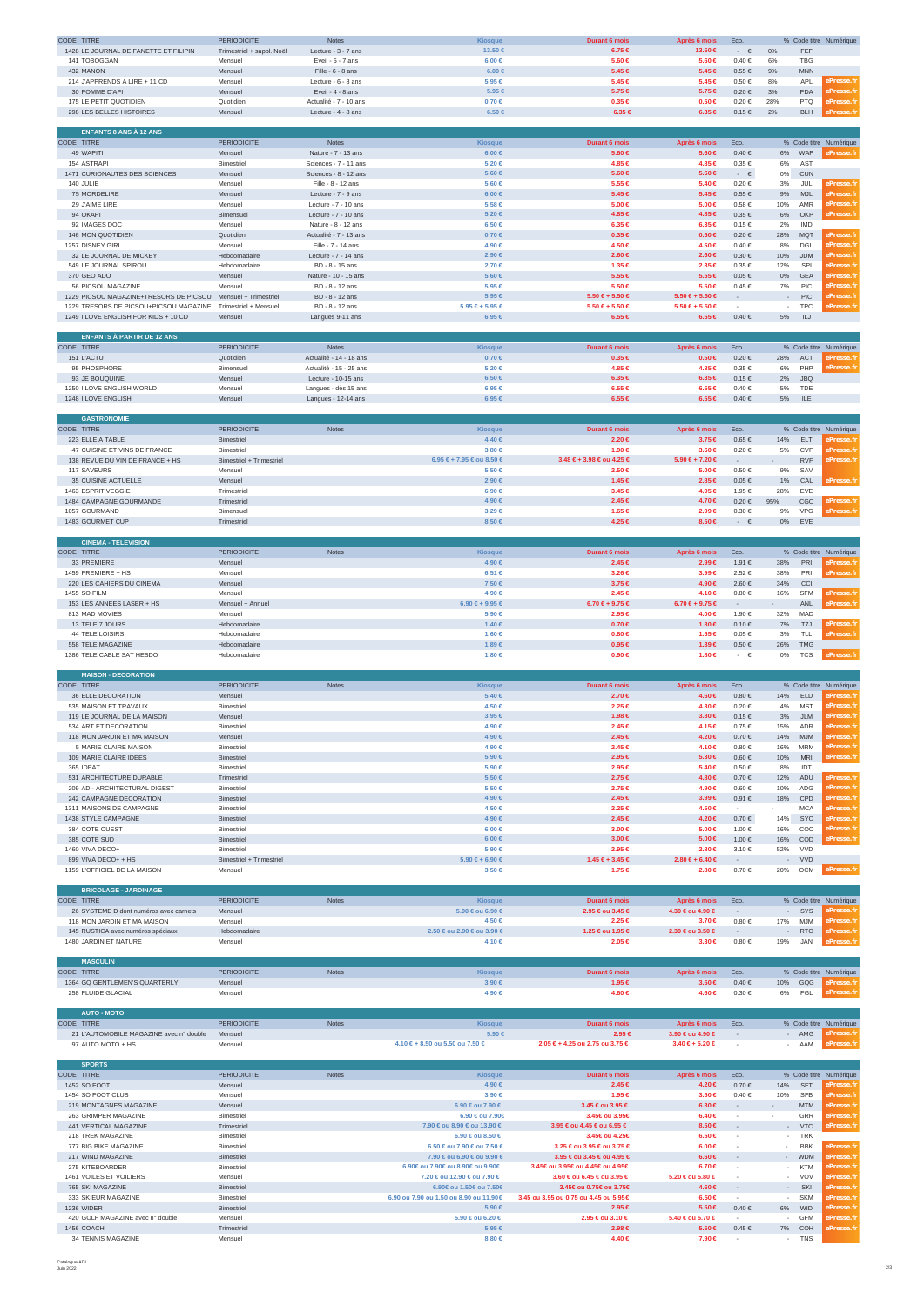| <b>SENIORS</b>                                                |                       |                      |                      |                             |                            |                     |            |              |                        |
|---------------------------------------------------------------|-----------------------|----------------------|----------------------|-----------------------------|----------------------------|---------------------|------------|--------------|------------------------|
| CODE TITRE                                                    | <b>PERIODICITE</b>    | <b>Notes</b>         | <b>Kiosaue</b>       | <b>Durant 6 mois</b>        | Après 6 mois               | Eco.                |            |              | % Code titre Colonne1  |
| 192 NOTRE TEMPS                                               | Mensuel               |                      | 4.20 €               | 2.95 €                      | $2.95 \in$                 | 1.25 €              | 29%        | <b>NTT</b>   |                        |
| 516 NOTRE TEMPS JEUX                                          | Mensuel               |                      | $3.20 \in$           | $2.49 \in$                  | $2.49 \in$                 | $0.71 \in$          | 22%        | NTJ          |                        |
|                                                               |                       |                      |                      |                             |                            |                     |            |              |                        |
| <b>MOTS CROISES - JEUX</b>                                    |                       |                      |                      |                             |                            |                     |            |              |                        |
| CODE TITRE                                                    | PERIODICITE           | Notes                | Kiosque              | Durant 6 mois               | Après 6 mois               | Eco                 |            |              | % Code titre Numérique |
|                                                               |                       |                      | $2.95 \in$           |                             |                            |                     |            |              |                        |
| 516 NOTRE TEMPS JEUX                                          | Mensuel               |                      |                      | $2.49 \in$                  | $2.49 \in$                 | $0.46 \in$          | 15%        | NTJ          |                        |
| 522 MOTS CROISES MAGAZINE avec n°doubles                      | Hebdomadaire          |                      | 2.65 €ou 4.10 €      | 1.33 € ou 2.05 €            | 2.25 €ou 3.60 €            |                     | $\sim$     | <b>MCM</b>   |                        |
| 543 TELE 7 JOURS JEUX                                         | Bimestriel            |                      | $3.50 \in$           | $1.75 \in$                  | $3.20 \in$                 | $0.30 \in$          | 8%         | TJJ          |                        |
| 1289 JEUX VIDEO MAGAZINE                                      | Mensuel               |                      | $5.50 \in$           | 5.50 €                      | 5.50 €                     | €                   | 0%         | <b>JVD</b>   |                        |
|                                                               |                       |                      |                      |                             |                            |                     |            |              |                        |
| <b>LANGUES</b>                                                |                       |                      |                      |                             |                            |                     |            |              |                        |
| CODE TITRE                                                    | <b>PERIODICITE</b>    | Notes                | Kiosque              | Durant 6 mois               | Après 6 mois               | Eco.                |            |              | % Code titre Numérique |
| 1249 I LOVE ENGLISH FOR KIDS + 10 CD                          | Mensuel               | Langues 9-11 ans     | $6.95 \in$           | $6.55 \in$                  | $6.55 \in$                 | $0.40 \in$          | 5%         | ILJ          |                        |
| 1248 I LOVE ENGLISH + 10 CD                                   | Mensuel               | Langues - 12-14 ans  | $6.95 \in$           | $6.55 \in$                  | $6.55 \in$                 | $0.40 \in$          | 5%         | ILE          |                        |
|                                                               |                       |                      |                      |                             |                            |                     |            |              |                        |
| 1250 I LOVE ENGLISH WORLD                                     | Mensuel               | Langues - dès 15 ans | $6.95 \in$           | $6.55 \in$                  | $6.55 \in$                 | $0.40 \in$          | 5%         | TDE          |                        |
| 59 VOCABLE ANGLAIS + CD                                       | Bimensuel             |                      | 15.80 €              | 7.90 €                      | $9.40 \in$                 | $6.40 \in$          | 40%        | VAN          | Presse.                |
| 393 VOCABLE ANGLAIS                                           | Bimensuel             |                      | $3.80 \in$           | 1.90 €                      | $2.10 \in$                 | 1.70€               | 44%        | VAN          | Presse.                |
| 122 VOCABLE ALLEMAND + CD                                     | Bimensuel             |                      | 15.80 €              | 7.90 €                      | $9.40 \in$                 | 6.40 €              | 40%        | VAL          | ePresse.               |
| 394 VOCABLE ALLEMAND                                          | Bimensuel             |                      | $3.80 \in$           | 1.90 €                      | 2.10 €                     | 1.70 €              | 44%        | VAL          | ePresse.               |
| 123 VOCABLE ESPAGNOL + CD                                     | Bimensuel             |                      | 15,80 €              | 7.90 €                      | $9.40 \in$                 | 6.40 €              | 40%        | <b>VSP</b>   | ePresse.               |
| 395 VOCABLE ESPAGNOL                                          | Bimensuel             |                      | $3.80 \in$           | 1.90 €                      | $2.10 \in$                 | $1.70 \in$          | 44%        | <b>VSP</b>   | <b>Presse</b> f        |
| 885 GO! ENGLISH                                               | Bimestriel            |                      | $6.50 \in$           | $3.25 \in$                  | $5.80 \in$                 | $0.70 \in$          | 10%        | GON          |                        |
|                                                               |                       |                      |                      |                             |                            |                     |            |              |                        |
| 423 ENGLISH NOW                                               | Bimestriel            |                      | $6.50 \in$           | $3.25 \in$                  | $5.40 \in$                 | 1.10€               | 16%        | ENG          |                        |
| 858 J'APPRENDS L'ANGLAIS                                      | Bimestrie             |                      | $5.00 \in$           | 2.50 €                      | 4.30 €                     | $0.70\in$           | 14%        | APA          |                        |
| 1273 GO ENGLISH ! KIDS                                        | Bimestriel            |                      | $6.00 \in$           | 3.00 €                      | 4.95 €                     | $1.05 \in$          | 17%        | <b>GEK</b>   |                        |
| 560 BIEN DIRE                                                 | Bimestriel            |                      | 8.20 €               | 4.10 €                      | 7.10 €                     | 1.10€               | 13%        | <b>BDR</b>   |                        |
|                                                               |                       |                      |                      |                             |                            |                     |            |              |                        |
| <b>ARTS - LITTERATURE</b>                                     |                       |                      |                      |                             |                            |                     |            |              |                        |
| CODE TITRE                                                    | <b>PERIODICITE</b>    | <b>Notes</b>         | <b>Kiosaue</b>       | <b>Durant 6 mois</b>        | Après 6 mois               | Eco.                |            |              | % Code titre Numérique |
|                                                               |                       |                      | $6.80 \in$           |                             |                            | 1.00 €              |            | <b>BAM</b>   |                        |
| 50 BEAUX ARTS                                                 | Mensuel               |                      |                      | $3.40 \in$                  | $5.80 \in$                 |                     | 14%        |              |                        |
| 895 ARTS MAGAZINE INTERNATIONAL + double Mensuel + Semestriel |                       |                      | 7.50 € + 9.00 €      | 3.75 €+4.50 €               | $6.50 \in +8.00 \in$       |                     |            | ARM          |                        |
| 391 CONNAISSANCE DES ARTS                                     | Mensuel               |                      | 7.90 €               | 3.95 €                      | $7.00 \in$                 | $0.90\in$           | 11%        | COA          |                        |
| 203 L'OEIL                                                    | Mensuel               |                      | $6.90 \in$           | $3.45 \in$                  | $6.50 \in$                 | $0.40 \in$          | 5%         | OEI          |                        |
| 202 LE JOURNAL DES ARTS                                       | Bimensue              |                      | 5.90 €               | 2.95 €                      | 5.50 €                     | $0.40\in$           | $6\%$      | JAR          |                        |
| 197 ART PRESS                                                 | Mensuel               |                      | $6.80 \in$           | $3.40 \in$                  | $6.10 \in$                 | $0.70\in$           | 10%        | ARP          |                        |
| 48 LIRE MAGAZINE LITTERAIRE                                   | Mensuel               |                      | 7.90 €               | $3.95 \in$                  | 4.90 €                     | $3.00\in$           | 37%        | LRE          | ePresse.fr             |
|                                                               |                       |                      |                      |                             |                            |                     |            |              |                        |
|                                                               |                       |                      |                      |                             |                            |                     |            |              |                        |
|                                                               |                       |                      |                      |                             |                            |                     |            |              |                        |
| <b>HISTOIRE - ARCHEOLOGIE</b>                                 |                       |                      |                      |                             |                            |                     |            |              |                        |
| CODE TITRE                                                    | PERIODICITE           | Notes                | <b>Kiosaue</b>       | <b>Durant 6 mois</b>        | Après 6 mois               | Eco.                |            |              | % Code titre Numérique |
| 1492 GEO HISTOIRE                                             | Bimestriel            |                      | $7.50 \in$           | $3.75 \in$                  | $6.70 \in$                 | $0.80 \in$          | 10%        | GHS          | <b>Presse</b>          |
| 101 HISTORIA                                                  | Mensuel               |                      | $5.70 \in$           | 2.85∈                       | $5.50 \in$                 | $0.20 \in$          | $3\%$      | <b>HTR</b>   | ePresse.fr             |
| 225 L'HISTOIRE                                                | Mensuel               |                      | $6.40 \in$           | 3.20 €                      | $6.00 \in$                 | $0.40 \in$          | 6%         | LHS          | Drocco fr              |
|                                                               |                       |                      |                      |                             |                            |                     |            |              |                        |
| <b>SCIENCES ET TECHNIQUES</b>                                 |                       |                      |                      |                             |                            |                     |            |              |                        |
| CODE TITRE                                                    | PERIODICITE           | <b>Notes</b>         | Kiosque              | <b>Durant 6 mois</b>        | Après 6 mois               | Eco.                |            |              |                        |
|                                                               |                       |                      |                      |                             |                            |                     | ×.         |              | % Code titre Numérique |
| 87 SCIENCES ET AVENIR + HS                                    | Mensuel + Trimestriel |                      | 5.30 € + 9.90 €      | $2.65$ €+ 4.95 €            | $3.50 \in +7.00 \in$       |                     |            | <b>SCA</b>   |                        |
|                                                               |                       |                      |                      |                             |                            |                     |            |              |                        |
| <b>SON - MUSIQUE</b>                                          |                       |                      |                      |                             |                            |                     |            |              |                        |
| CODE TITRE                                                    | PERIODICITE           | Notes                | Kiosque              | <b>Durant 6 mois</b>        | Après 6 mois               | Eco.                |            |              | % Code titre Numérique |
| 540 ROLLING STONE                                             | Mensuel               |                      | $6.50 \in$           | 5.90 €                      | $5.90 \in$                 | $0.60\in$           | $9\%$      | <b>RLS</b>   |                        |
| 164 JAZZ MAGAZINE                                             | Mensuel               |                      | $6.00 \in$           | 4.90 €                      | 4.90 €                     | 1.10€               | 18%        | <b>JZZ</b>   | ePresse.               |
| 172 CLASSICA                                                  | Mensuel               |                      | 7.90 €               | $5.20 \in$                  | 5.20 €                     | 2.70€               | 34%        | CLS          | ePresse.f              |
| 876 KR HOME STUDIO                                            | Bimestriel            |                      | 12.50 €              | 7.50 €                      | $7.50 \in$                 | 5.00 €              | 40%        | <b>KRC</b>   | ePresse.fi             |
|                                                               |                       |                      |                      |                             |                            |                     |            |              |                        |
| <b>PHOTO - MULTIMEDIA - ELECTRONIQUE</b>                      |                       |                      |                      |                             |                            |                     |            |              |                        |
|                                                               |                       |                      |                      |                             |                            |                     |            |              |                        |
| CODE TITRE                                                    | PERIODICITE           | Notes                | Kiosque              | <b>Durant 6 mois</b>        | Après 6 mois               | $E \infty$          |            | % Code titre |                        |
| 1219 POLKA                                                    | Bimestriel            |                      | $9.90 \in$           | 4.95 €                      | 5.90 €                     | $4.00\in$           |            | 40% PLK      |                        |
|                                                               |                       |                      |                      |                             |                            |                     |            |              |                        |
| <b>INFORMATIQUE</b>                                           |                       |                      |                      |                             |                            |                     |            |              |                        |
| CODE TITRE                                                    | PERIODICITE           | Notes                | <b>Kiosque</b>       | <b>Durant 6 mois</b>        | Après 6 mois               | Eco.                |            |              | % Code titre Numérique |
| 1279 01 NET                                                   | Bimensuel             |                      | 4.30 €               | $2.15 \in$                  | $3.50 \in$                 | $0.80 \in$          | 18%        | 1NE          |                        |
|                                                               |                       |                      |                      |                             |                            |                     |            |              |                        |
| <b>VOYAGE - TOURISME - TERRITOIRES</b>                        |                       |                      |                      |                             |                            |                     |            |              |                        |
|                                                               | <b>PERIODICITE</b>    | Notes                |                      |                             |                            |                     |            |              |                        |
| CODE TITRE                                                    |                       |                      | Kiosque              | <b>Durant 6 mois</b>        | Après 6 mois               | Eco.                |            |              | % Code titre Numérique |
| 45 GEO                                                        | Mensuel               |                      | $6.50 \in$           | $3.25 \in$                  | 6.30 €                     | $0.20\in$           | 3%         | GGO          |                        |
| 371 GEO + GEO HS                                              | Mensuel + Bimestriel  |                      | $6.50 \in +6.90 \in$ | $3.25$ €+ 3.45 €            | 6.30 € + 6.20 €            |                     |            |              | ePresse.fr             |
| 173 NATIONAL GEOGRAPHIC                                       | Mensuel               |                      | $5.50 \in$           | $2.75 \in$                  | 5.30 €                     | $0.20 \in$          | 3%         | <b>NGC</b>   | ePresse.fi             |
| 28 TERRE SAUVAGE                                              | Mensuel               |                      | $6.90 \in$           | $5.75 \in$                  | $5.75 \in$                 | 1.15 €              | 16%        | <b>TRS</b>   | <b>Presse fr</b>       |
| 410 ANIMAN                                                    | Bimestriel            |                      | 10.00 €              | $5.00 \in$                  | 7.50 €                     | 2.50 €              | 25%        | ANM          |                        |
| 79 GRANDS REPORTAGES                                          | Mensuel               |                      | 6.90 € + 7.90 €      | $3.45 \in +3.95 \in$        | 6.30 €                     |                     |            | GRP          |                        |
|                                                               |                       |                      |                      |                             |                            |                     |            |              |                        |
| <b>ANIMAUX</b>                                                |                       |                      |                      |                             |                            |                     |            |              |                        |
|                                                               |                       |                      | <b>Kiosaue</b>       |                             |                            | Eco.                |            |              |                        |
| CODE TITRE                                                    | <b>PERIODICITE</b>    | Notes                |                      | Durant 6 mois<br>$2.75 \in$ | Après 6 mois<br>$4.40 \in$ |                     |            | 30M          | % Code titre Numérique |
| 4 30 MILLIONS D'AMIS<br>579 VOS CHIENS MAGAZINE               | Mensuel<br>Bimestriel |                      | $5.50 \in$<br>5.90 € | 2956                        | $3.42 \in$                 | 1.10€<br>$2.48 \in$ | 20%<br>42% | <b>VCM</b>   |                        |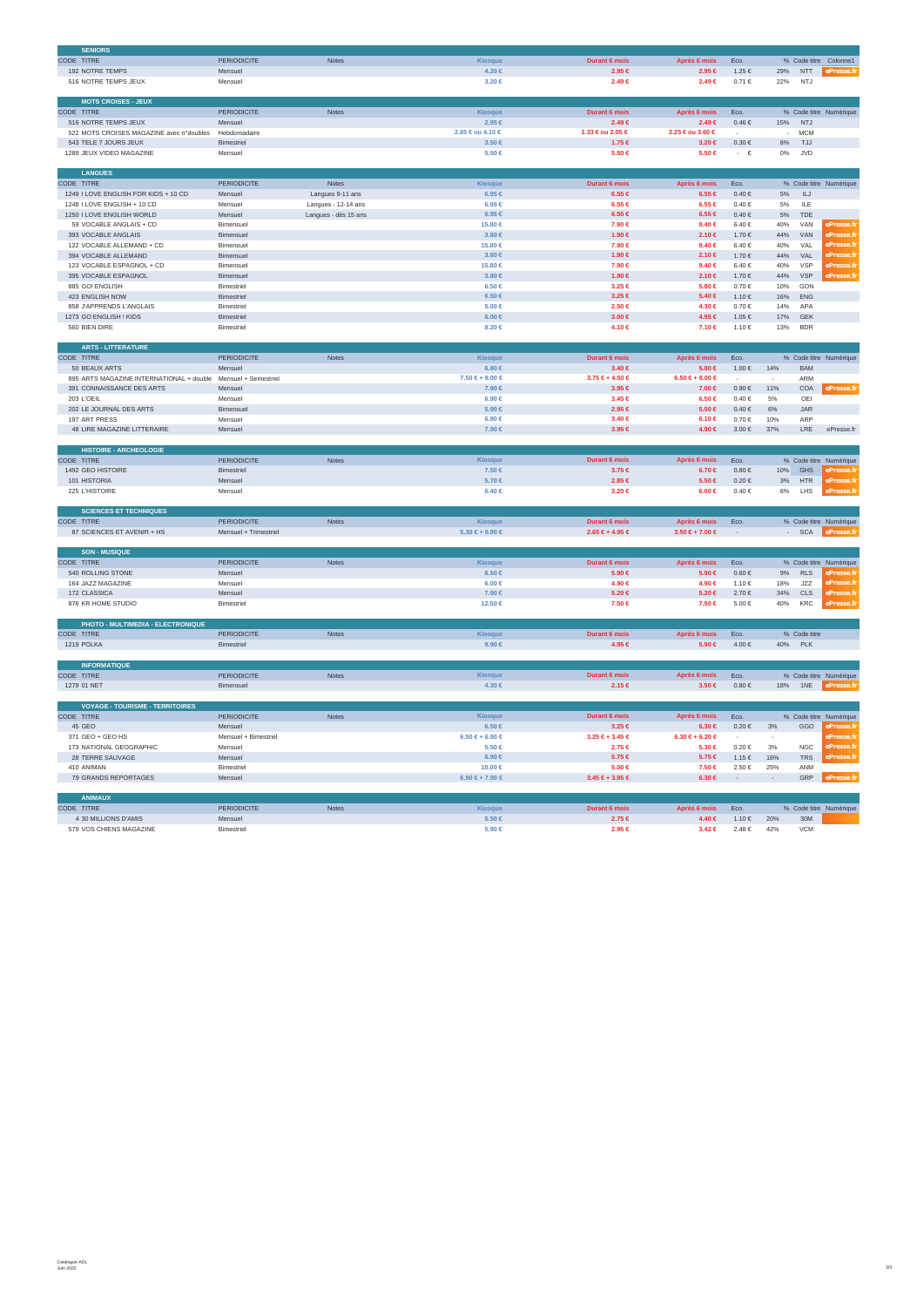| <b>Code Titre</b> | Titre du magazine                 | Date d'application |                    | Formule concernée                                           | Tarif antérieur | Nouveau tarif | Evènement                                  |
|-------------------|-----------------------------------|--------------------|--------------------|-------------------------------------------------------------|-----------------|---------------|--------------------------------------------|
|                   |                                   |                    | <b>Code Gesab</b>  | Intitulé                                                    |                 |               |                                            |
| CHR               | La chronique républicaine         | 6 juin 2022        | CHR1A              | 12 mois - 52N°                                              | 81.60€          | 86.40€        | nouveau tarif                              |
| EII               | Eure infos                        | 6 juin 2022        | EII1A              | 12 mois - 52N°                                              | 67.20€          | 72.00€        | nouveau tarif                              |
| LPD               | La dépêche (Evreux)               | 6 juin 2022        | LDP1A              | 12 mois - 52N°                                              | 67.20€          | 72.00€        | nouveau tarif                              |
| ARE               | L'action républicaine (Nogent)    | 6 juin 2022        | ARE1A              | 12 mois - 52N°                                              | 72.00€          | 76.80€        | nouveau tarif                              |
| LVB               | La Voix Le Bocage                 | 6 juin 2022        | LVB1A              | 12 mois - 52N°                                              | 67.20€          | 72.00€        | nouveau tarif                              |
| ECB               | L'éclaireur de Châteaubriant      | 6 juin 2022        | ECB1A              | 12 mois - 52N°                                              | 74.80€          | 79.40€        | nouveau tarif                              |
| LBL               | LBL1A                             | 6 juin 2022        | LBL1A              | 12 mois - 52N°                                              | 56.80€          | 61.00€        | nouveau tarif                              |
| LMR               | La marne                          | 6 juin 2022        | LMR1A4             | 12 mois - 52N° - édition Marne-la-Vallée                    | 75.00€          | 79.80€        | nouveau tarif                              |
| LMR               | La marne                          | 6 juin 2022        | LMR1A3             | 12 mois - 52N° - édition Meaux                              | 75.00€          | 79.80€        | nouveau tarif                              |
| EPA               | L'éveil de Pont-Audemer           | 6 juin 2022        | EPA1A              | 12 mois - 52N°                                              | 81.60€          | 86.40€        | nouveau tarif                              |
| <b>RNM</b>        | Le réveil normand                 | 6 juin 2022        | RNM1A4             | 12 mois - 52N° - édition Eure                               | 81.60€          | 86.40€        | nouveau tarif                              |
| <b>RNM</b>        | Le réveil normand                 | 6 juin 2022        | RNM1A3             | 12 mois - 52N° - édition Orne                               | 81.60€          | 86.40€        | nouveau tarif                              |
| PRC               | Le perche                         | 6 juin 2022        | PRC1A              | 12 mois - 52N°                                              | 81.60€          | 86.40€        | nouveau tarif                              |
| PML               | Le pays malouin                   | 6 juin 2022        | PML1A              | 12 mois - 52N°                                              | 76.80€          | 81.60€        | nouveau tarif                              |
| PBL               | Le petit bleu                     | 6 juin 2022        | PBL1A              | 12 mois - 52N°                                              | 76.80€          | 81.60€        | nouveau tarif                              |
| JPY               | Le journal du Pays Yonnais        | 6 juin 2022        | JPY1A              | 12 mois - 52N°                                              | 64.40€          | 69.00€        | nouveau tarif                              |
| <b>JSB</b>        | Le journal des Sables             | 6 juin 2022        | JSB1A              | 12 mois - 52N°                                              | 69.00€          | 73.60€        | nouveau tarif                              |
| <b>CVY</b>        | Carnets de voyage                 | 1 juin 2022        | $\sim$             | $\sim$                                                      | $\sim$          | $\sim$        | changement de nom en "Escapade en régions" |
| <b>VEN</b>        | <b>Vocable All English</b>        | 1 juin 2022        |                    |                                                             |                 |               | titre arrêté                               |
| <b>DDV</b>        | Désirs de voyages                 | 1 juin 2022        | DDV2A              | 24 mois - 12N°                                              | 55.00€          | 70.00€        | nouveau tarif                              |
| <b>DDV</b>        | Désirs de voyages                 | 1 juin 2022        | DDV1A              | $12$ mois - $6N^\circ$                                      | 27.50€          | 35.50€        | nouveau tarif                              |
| <b>PSB</b>        | <b>Passion scrapbooking</b>       | 8 juin 2022        | PSB1A1             | 12 mois - 6N° + en cadeau pochette de matériel azza         | $\sim$          | 47.40€        | nouvelle offre                             |
| <b>PRV</b>        | Passion couture créative          | 8 juin 2022        | PRV1A1             | 12 mois - 4N° + en cadeau une trousse                       | $\sim$          | 31.80€        | nouvelle offre                             |
| <b>PFC</b>        | Passion fil cartonnage broderie   | 8 juin 2022        | PFC1A1             | 12 mois - 4N° + en cadeau un carnet à broder                | $\sim$          | 39.00€        | nouvelle offre                             |
| <b>PCA</b>        | Passion cartes créatives          | 8 juin 2022        | PCA1A1             | 12 mois - 4N° + en cadeau une pochette de matériel azza     | ×.              | 31.60€        | nouvelle offre                             |
| <b>ADN</b>        | L'Atelier des nanas               | 8 juin 2022        | ADN1A1             | 12 mois - 4N° + en cadeau thé vert                          | $\sim$          | 31.60€        | nouvelle offre                             |
| <b>AFL</b>        | <b>Atelier floral</b>             | 8 juin 2022        | AFL1A4             | 12 mois - 4N° + en cadeau un miroir ouistiti                | $\sim$          | 31.60€        | nouvelle offre                             |
|                   |                                   |                    | ACR1A3             |                                                             |                 | 35.60€        |                                            |
| <b>ACR</b>        | Atelier déco et créations         | 8 juin 2022        |                    | 12 mois - 4N° + en cadeau un kit de décoration cactus       | $\sim$          |               | nouvelle offre                             |
| <b>PPD</b>        | Plaisirs de peindre               | 8 juin 2022        | PPD1A1             | 12 mois - 4N° + en cadeau un outil Catalyst                 | $\sim$          | 28.80€        | nouvelle offre                             |
| PQR               | Pratique des arts                 | 8 juin 2022        | PQR1A1             | 12 mois - 6N° + en cadeau 4 pinceaux                        | ÷.              | 47.40€        | nouvelle offre                             |
| AAQ               | L'art de l'aquarelle              | 8 juin 2022        | AAQ1A1             | 12 mois - 4N° + en cadeau des papiers Hahnemühle            |                 | 37.00€        | nouvelle offre                             |
| <b>TSB</b>        | Happy bien-être                   | 8 juin 2022        | <b>TSB1A1</b>      | 12 mois - 4N° + en cadeau 1HS en supplément                 | ÷.              | 51.60€        | nouvelle offre                             |
| <b>SEU</b>        | Science et univers                | 8 juin 2022        | SEU1A1             | 12 mois - 4N° + en cadeau 1HS en supplément                 | $\sim$          | 27.80€        | nouvelle offre                             |
| <b>MHH</b>        | La marche de l'histoire           | 8 juin 2022        | MHH1A1             | 12 mois - 4N° + en cadeau 1HS en supplément                 | $\sim$          | 28.00€        | nouvelle offre                             |
| <b>DGM</b>        | Les grandes énigmes de l'Histoire | 8 juin 2022        | DGM1A1             | 12 mois - 4N° + en cadeau 1HS les énigmes de l'histoire     | $\sim$          | 39.80€        | nouvelle offre                             |
| EGY               | Egypte ancienne                   | 8 juin 2022        | EGY1A1             | 12 mois - 4N° + en cadeau 1N° en supplément                 | ×.              | 41.70€        | nouvelle offre                             |
| PBE               | Point à relier serenity           | 8 juin 2022        | PBE1A1             | 12 mois - 4N° + en cadeau 1N° en supplément                 | $\sim$          | 26.40€        | nouvelle offre                             |
| <b>PRZ</b>        | Point à relier mystère            | 8 juin 2022        | PRZ1A1             | 12 mois - 4N° + en cadeau 1N° de points à relier serenity   | $\Delta \phi$   | 27.80€        | nouvelle offre                             |
| <b>MAZ</b>        | Mandalas Ambiance Zen             | 8 juin 2022        | MAZ1A1             | 12 mois - 4N° + en cadeau 2 suppléments coloriages créatifs | $\sim$          | 27.80€        | nouvelle offre                             |
| <b>CBE</b>        | <b>Coloriage serenity</b>         | 8 juin 2022        | CBE1A1             | 12 mois - 4N° + en cadeau 2 suppléments coloriages créatifs | $\sim$          | 27.80€        | nouvelle offre                             |
| <b>CZE</b>        | Coloriage ambiance zen            | 8 juin 2022        | CZE1A1             | 12 mois - 4N° + en cadeau 2 suppléments coloriages créatifs |                 | 35.80€        | nouvelle offre                             |
| <b>BSP</b>        | <b>Bourse plus</b>                | 1 juin 2022        | $\sim$             | $\sim$                                                      | $\sim$          | $\sim$        | arrêt de commercialisation                 |
| DAC               | La croix campus                   | 1 iuin 2022        | $\sim$             | $\sim$                                                      | $\sim$          | $\sim$        | titre arrêté                               |
| <b>EDA</b>        | Edgar                             | 2 mai 2022         | $\sim$             | $\sim$                                                      | $\sim$          | $\sim$        | arrêt de commercialisation                 |
| <b>RVI</b>        | La revue                          | 2 mai 2022         | $\sim$             |                                                             | $\sim$          | $\sim$        | titre arrêté                               |
| <b>FNT</b>        | Fait main tricot                  | 2 mai 2022         | <b>FNT1A1</b>      | 24 mois - 12N° dont 4HS                                     | $\sim$          | 83.50€        | nouvelle offre                             |
| <b>FTN</b>        | Fait main                         | 2 mai 2022         | FM5                | 12 mois - 18N° dont 6 Fait main tricot                      |                 | 111.50€       | nouvelle offre                             |
| <b>FNT</b>        | Fait main tricot                  | 2 mai 2022         | FM <sub>6</sub>    | 12 mois - 18N° dont 12 Fait main                            | $\sim$          | 111.50€       | nouvelle offre                             |
| <b>FTN</b>        | Fait main                         | 2 mai 2022         | FM3                | 12 mois - 17N° dont 5N° Fait main tricot                    | 99.95€          | $\sim$        | formule arrêté                             |
| <b>FNT</b>        | Fait main tricot                  | 2 mai 2022         | FM4                | 12 mois - 17N° dont 12 Fait main                            | 99.95€          | $\sim$        | formule arrêté                             |
| <b>FNT</b>        | Fait main tricot                  | 2 mai 2022         | FNT <sub>2</sub> A | 24 mois - 10N° dont 2HS                                     | 59.00€          | $\sim$        | formule arrêté                             |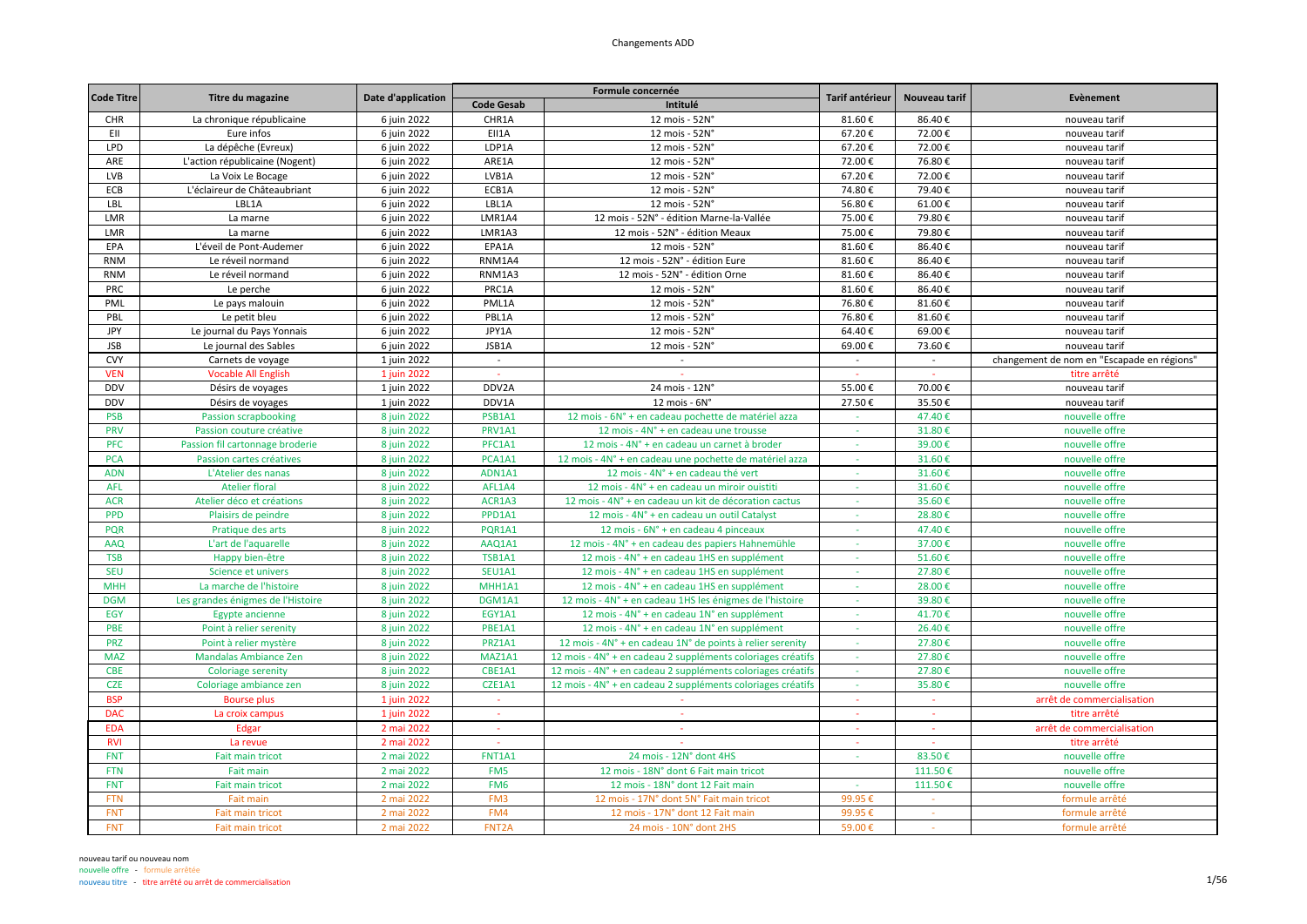| <b>Code Titre</b> |                                      |                    |                   | Formule concernée      | Tarif antérieur          | Nouveau tarif | Evènement     |
|-------------------|--------------------------------------|--------------------|-------------------|------------------------|--------------------------|---------------|---------------|
|                   | Titre du magazine                    | Date d'application | <b>Code Gesab</b> | Intitulé               |                          |               |               |
| <b>CMX</b>        | <b>Coloriage mandalas XXL</b>        | 2 mai 2022         | CMX1A             | 12 mois - 4N°          |                          | 16.50€        | nouveau titre |
| <b>FDE</b>        | Fléchés degré 4-5                    | 2 mai 2022         | FDE1A             | $12$ mois - $6Nc$      |                          | 27.50€        | nouveau titre |
| <b>JSP</b>        | Mes jeux Sam le pompier              | 2 mai 2022         | JSP1A             | 12 mois - 4N°          | $\sim$                   | 16.50€        | nouveau titre |
| LAJ               | Le manège à jeux                     | 2 mai 2022         | LAJ1A             | 12 mois - 4N°          |                          | 14.50€        | nouveau titre |
| <b>PJX</b>        | Planète jeux                         | 2 mai 2022         | PJX1A             | 12 mois - $4Nc$        |                          | 17.50€        | nouveau titre |
| PLJ               | Passion licorne jeux                 | 2 mai 2022         | PLJ1A             | 12 mois - $4Nc$        | $\sim$                   | 18.00€        | nouveau titre |
| <b>TPJ</b>        | Tout premiers jeux                   | 2 mai 2022         | TPJ1A             | 12 mois - 4N°          | $\overline{\phantom{a}}$ | 14.00€        | nouveau titre |
| 5CA               | 50 000 cases                         | 2 mai 2022         | 5CA1A             | $12$ mois - $6Nc$      | $\sim$                   | 31.50€        | nouveau titre |
| 7FL               | 7000 fléchés                         | 2 mai 2022         | 7FL1A             | 12 mois - 6N°          | $\sim$                   | 30.50€        | nouveau titre |
| 9MO               | 9000 mots                            | 2 mai 2022         | <b>9MO1A</b>      | 12 mois - 6N°          |                          | 30.00€        | nouveau titre |
| <b>CSG</b>        | Croisés Muets Niveau 3 grand forrmat | 2 mai 2022         | CSG1A             | 12 mois - $4N^\circ$   | a.                       | 20.50€        | nouveau titre |
| <b>DJE</b>        | <b>Dino Jeux</b>                     | 2 mai 2022         | DJE1A             | 12 mois - $4Nc$        | $\sim$                   | 15.50€        | nouveau titre |
| <b>EQL</b>        | Enquêtes logiques niveau 2/3         | 2 mai 2022         | EQL1A             | $12$ mois - $6N^\circ$ | $\sim$                   | 30.00€        | nouveau titre |
| <b>FLE</b>        | Fléchés évasion niveau 1/2           | 2 mai 2022         | FLE1A             | $12$ mois - $6Nc$      | $\sim$                   | 25.50€        | nouveau titre |
| <b>FLG</b>        | Fléchés gourmand                     | 2 mai 2022         | FLG1A             | 12 mois - 4N°          |                          | 13.00€        | nouveau titre |
| <b>FLP</b>        | Fléchés Pratique niveau 2/3          | 2 mai 2022         | FLP1A             | $12$ mois - $6Nc$      | $\sim$                   | 26.50€        | nouveau titre |
| <b>FRC</b>        | Fléchés Récré                        | 2 mai 2022         | FRC1A             | 12 mois - $4Nc$        | $\sim$                   | 14.50€        | nouveau titre |
| <b>FVC</b>        | Fléchés vacances                     | 2 mai 2022         | FVC1A             | 12 mois - $6Nc$        | $\omega$                 | 23.00€        | nouveau titre |
| <b>FVT</b>        | <b>Fléchés Vital</b>                 | 2 mai 2022         | FVT1A             | $12$ mois - $6Nc$      | $\sim$                   | 27.00€        | nouveau titre |
| <b>JER</b>        | Jeux récré                           | 2 mai 2022         | <b>JER1A</b>      | 12 mois - 4N°          |                          | 16.00€        | nouveau titre |
| <b>JEV</b>        | Jeux évasion                         | 2 mai 2022         | JEV1A             | 12 mois - 4N°          |                          | 15.00€        | nouveau titre |
| <b>JPO</b>        | Jeux de Paco                         | 2 mai 2022         | JPO1A             | 12 mois - 4N°          | $\sim$                   | 15.00€        | nouveau titre |
| <b>JVA</b>        | Jeux vacances Spécial 100% Jeux      | 2 mai 2022         | <b>JVA1A</b>      | 12 mois - $4Nc$        | $\sim$                   | 15.00€        | nouveau titre |
| <b>JXP</b>        | Jeux passion                         | 2 mai 2022         | JXP1A             | 12 mois - $4Nc$        | $\sim$                   | 10.00€        | nouveau titre |
| <b>LOM</b>        | Logimage                             | 2 mai 2022         | LOM1A             | 12 mois - 6N°          | $\sim$                   | 29.00€        | nouveau titre |
| <b>MFE</b>        | Mes fléchés enfants                  | 2 mai 2022         | MFE1A             | 12 mois - $4Nc$        |                          | 15.50€        | nouveau titre |
| <b>MGG</b>        | Mots Mel 100% Grandes Grilles        | 2 mai 2022         | MGG1A             | 12 mois - 6N°          | $\sim$                   | 30.50€        | nouveau titre |
| <b>MHG</b>        | Mots Mel' Hyper Géant                | 2 mai 2022         | MHG1A             | 12 mois - 12N°         | $\sim$                   | 56.00€        | nouveau titre |
| <b>MJB</b>        | <b>Mes Jeux Barbie</b>               | 2 mai 2022         | MJB1A             | 12 mois - 4N°          |                          | 16.50€        | nouveau titre |
| <b>MMF</b>        | <b>Mots Mel' Festival</b>            | 2 mai 2022         | MMF1A             | 12 mois - $4Nc$        | $\sim$                   | 19.00€        | nouveau titre |
| <b>MMR</b>        | Méli mélo relax                      | 2 mai 2022         | MMR1A             | 12 mois - 6N°          |                          | 27.00€        | nouveau titre |
| <b>MOP</b>        | Mes premiers mots mel'               | 2 mai 2022         | MOP1A             | 12 mois - 4N°          | $\sim$                   | 14.00€        | nouveau titre |
| <b>MOZ</b>        | Mozaïc                               | 2 mai 2022         | MOZ1A             | 12 mois - $6N^\circ$   | $\sim$                   | 28.50€        | nouveau titre |
| <b>MPS</b>        | Mes premiers sudokus                 | 2 mai 2022         | MPS1A             | 12 mois - 4N°          | $\sim$                   | 12.00€        | nouveau titre |
| <b>MTS</b>        | 8 000 mots                           | 2 mai 2022         | MTS1A             | 12 mois - $6Nc$        | $\sim$                   | 29.50€        | nouveau titre |
| <b>MUL</b>        | <b>Multilogic</b>                    | 2 mai 2022         | MUL1A             | 12 mois - 4N°          |                          | 20.00€        | nouveau titre |
| PRG               | Points à relier géant                | 2 mai 2022         | PRG1A             | 12 mois - 4N°          | ÷                        | 17.50€        | nouveau titre |
| SDI               | Sudoku Irrégulier                    | 2 mai 2022         | <b>SDI1A</b>      | 12 mois - 6N°          | $\sim$                   | 25.50€        | nouveau titre |
| <b>SDS</b>        | Sudoku Samuraï niveau 4              | 2 mai 2022         | SDS1A             | $12$ mois - $6Nc$      |                          | 25.50€        | nouveau titre |
| SDU               | Sudoku Ultra                         | 2 mai 2022         | SDU1A             | 12 mois - 12N'         | $\sim$                   | 49.50€        | nouveau titre |
| SDV               | Sudoku Varia niveau 4/5              | 2 mai 2022         | SDV1A             | $12$ mois - $6Nc$      | $\sim$                   | 22.50€        | nouveau titre |
| <b>SPK</b>        | Sudoku spécial killer                | 2 mai 2022         | SPK1A             | 12 mois - $4Nc$        |                          | 16.50€        | nouveau titre |
| <b>SRM</b>        | Scrabble magazine                    | 2 mai 2022         | SRM1A             | 12 mois - 4N°          | $\sim$                   | 19.00€        | nouveau titre |
| <b>SXL</b>        | Sudoku XXL niveau 2/3                | 2 mai 2022         | SXL1A             | $12$ mois - $6Nc$      | $\sim$                   | 25.00€        | nouveau titre |
| S1G               | Sudoku 170 grilles niveau 2/3        | 2 mai 2022         | <b>S1G1A</b>      | $12$ mois - $6Nc$      | $\sim$                   | 27.50€        | nouveau titre |
| <b>TDF</b>        | <b>Tectonic Défi</b>                 | 2 mai 2022         | TDF1A             | 12 mois - $6No$        | $\sim$                   | 19.50€        | nouveau titre |
| 1MO               | 10 000 mots                          | 2 mai 2022         | 1M01A             | 12 mois - $6No$        |                          | 31.50€        | nouveau titre |
| <b>CSF</b>        | Croisés Super grand format           | 2 mai 2022         | CSF1A             | 12 mois - 12N°         | $\sim$                   | 51.50€        | nouveau titre |
| <b>CMY</b>        | Coloriage mystère                    | 2 mai 2022         | CMY1A             | 12 mois - 4N°          | $\sim$                   | 17.50€        | nouveau titre |
| <b>CMM</b>        | <b>Croisés Muets Mouettes</b>        | 2 mai 2022         | CMM1A             | $12$ mois - $6Nc$      | $\sim$                   | 28.50€        | nouveau titre |
| <b>CFF</b>        | Chiffres cases +                     | 2 mai 2022         | CFF1A             | 12 mois - 6N°          | $\sim$                   | 27.50€        | nouveau titre |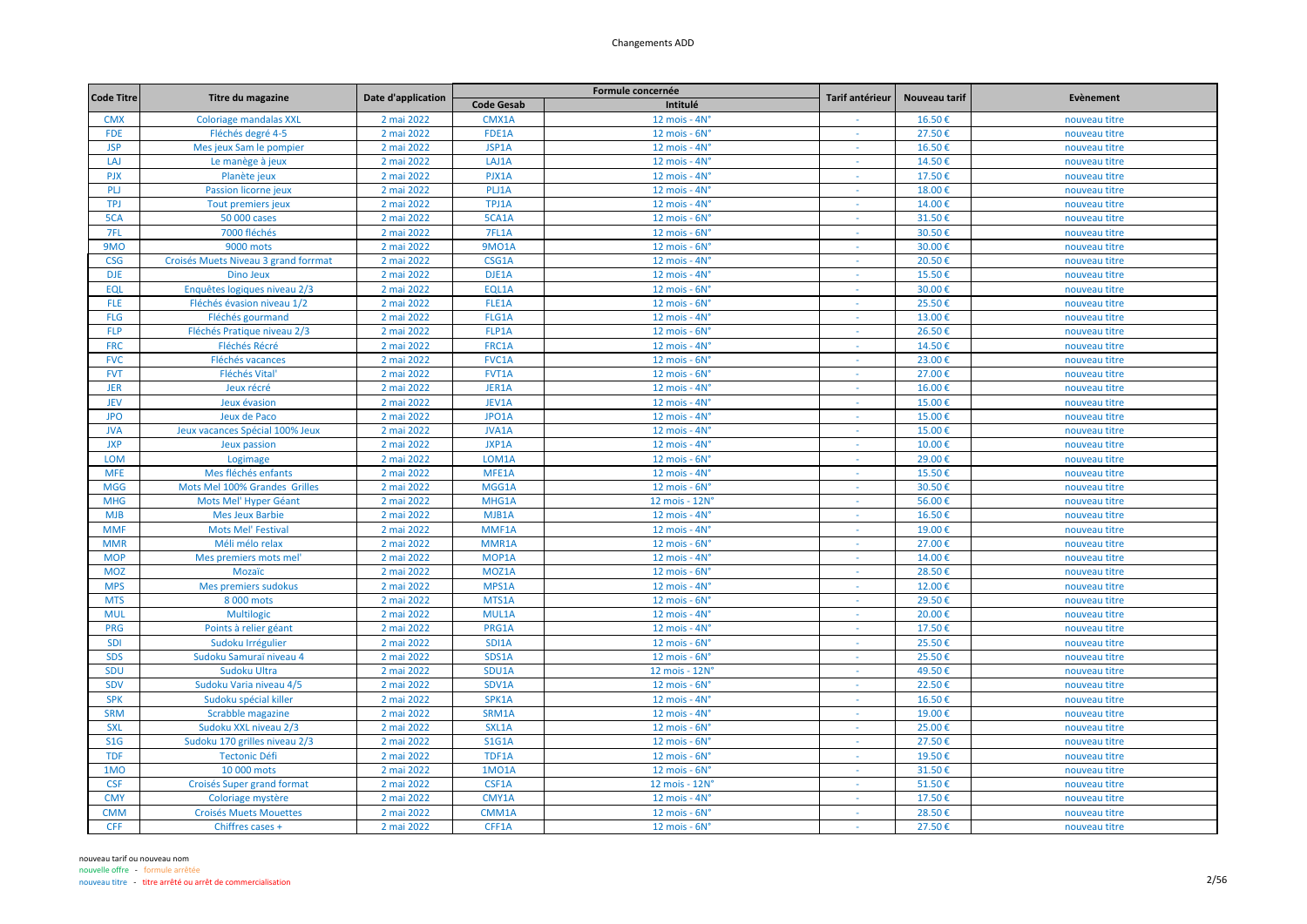| <b>Code Titre</b> | Titre du magazine          | Date d'application |                   | Formule concernée                                                             | Tarif antérieur          | Nouveau tarif | Evènement      |
|-------------------|----------------------------|--------------------|-------------------|-------------------------------------------------------------------------------|--------------------------|---------------|----------------|
|                   |                            |                    | <b>Code Gesab</b> | Intitulé                                                                      |                          |               |                |
| <b>CDO</b>        | Codés 8 000                | 2 mai 2022         | CDO1A             | $12$ mois - $6N^\circ$                                                        |                          | 29.00€        | nouveau titre  |
| <b>BBJ</b>        | <b>Barbie Jeux</b>         | 2 mai 2022         | <b>BBJ1A</b>      | 12 mois - 4N°                                                                 |                          | 19.50€        | nouveau titre  |
| AGV               | Anagrammes évasion         | 2 mai 2022         | AGV1A             | 12 mois - $6Nc$                                                               | $\sim$                   | 26.00€        | nouveau titre  |
| 1JM               | 100 Jeux de mots           | 2 mai 2022         | 1JM1A             | 12 mois - $4Nc$                                                               |                          | 17.50€        | nouveau titre  |
| LOG               | Logimage grilles géantes   | 2 mai 2022         | LOG1A             | 12 mois - 4N°                                                                 | $\sim$                   | 20.50€        | nouveau titre  |
| <b>JEL</b>        | Jeux des maternelles       | 2 mai 2022         | JEL1A             | 12 mois - $4Nc$                                                               | $\sim$                   | 14.00€        | nouveau titre  |
| <b>FLH</b>        | <b>Fléchés Histoire</b>    | 2 mai 2022         | FLH1A             | 12 mois - 4N°                                                                 |                          | 19.50€        | nouveau titre  |
| <b>FLC</b>        | Fléchés niveau 2/3         | 2 mai 2022         | FLC1A             | 12 mois - $6No$                                                               | $\sim$                   | 27.00€        | nouveau titre  |
| CGG               | Casés 100% grandes grilles | 2 mai 2022         | CGG1A             | 12 mois - 4N°                                                                 |                          | 19.00€        | nouveau titre  |
| <b>CHL</b>        | Chassé croisé l'original   | 2 mai 2022         | CHL1A             | 12 mois - 12N°                                                                |                          | 51.00€        | nouveau titre  |
| <b>CDV</b>        | Codés Varia                | 2 mai 2022         | CDV1A             | $12$ mois - $6N^\circ$                                                        | $\sim$                   | 27.00€        | nouveau titre  |
| <b>CNI</b>        | Croisés Niveau 2/3         | 2 mai 2022         | CNI1A             | 12 mois - 6N°                                                                 | $\overline{\phantom{a}}$ | 27.00€        | nouveau titre  |
| <b>BIN</b>        | Binero niveau 3 à 5        | 2 mai 2022         | <b>BIN1A</b>      | 12 mois - 12N                                                                 | $\sim$                   | 35.50€        | nouveau titre  |
| <b>AMF</b>        | Anagrammes fléchées        | 2 mai 2022         | AMF1A             | 12 mois - 6N                                                                  |                          | 27.00€        | nouveau titre  |
| C7E               | Croisés 7 Étoiles          | 2 mai 2022         | <b>C7E1A</b>      | 12 mois - 6N°                                                                 |                          | 30.50€        | nouveau titre  |
| <b>SDK</b>        | Sudoku super               | 2 mai 2022         | SDK1A             | $12$ mois - $6Nc$                                                             | $\sim$                   | 24.50€        | nouveau titre  |
| EPT               | <b>Epatant</b>             | 11 avril 2022      | EPT1A             | $12$ mois - $6Nc$                                                             | $\sim$                   | 25.00€        | nouveau titre  |
| KOL               | Kolala                     | 1 mai 2022         | KOL1A             | 12 mois - 10N° dont 2HS                                                       | 52.00€                   | 54.00€        | nouveau tarif  |
| WAP               | Wapiti                     | 1 mai 2022         | WAP1A4            | 12 mois - 18N° dont 6 Wapiti expert                                           | 94.00€                   | 97.00€        | nouveau tarif  |
| <b>WAP</b>        | Wapiti                     | 1 mai 2022         | PWAPITI-1A        | 12 mois - 12N°                                                                | 64.00€                   | 67.00€        | nouveau tarif  |
| <b>WAK</b>        | Wakou                      | 1 mai 2022         | WAK1A1            | 12 mois - 16N° dont 4HS Défis nature junior                                   |                          | 87.00€        | nouvelle offre |
| <b>WAK</b>        | Wakou                      | 1 mai 2022         | WAK1A4            | 12 mois - 14N° dont 2 Wakou découvertes                                       | 74.00€                   |               | formule arrêté |
| <b>WAK</b>        | Wakou                      | 1 mai 2022         | PWAKOU-1A         | 12 mois - 12N°                                                                | 64.00€                   | 67.00€        | nouveau tarif  |
| TPI               | Toupie                     | 1 mai 2022         | PTOUPIE1A3        | 12 mois - 16N° dont 4HS jeux                                                  | 84.00€                   | 87.00€        | nouveau tarif  |
| TPI               | Toupie                     | 1 mai 2022         | PTOUPIE-1A        | 12 mois - 12N°                                                                | 64.00€                   | 67.00€        | nouveau tarif  |
| <b>TBG</b>        | Toboggan                   | 1 mai 2022         | TBG1A3            | 12 mois - 16N° dont 4 Toboggan jeux                                           | 84.00€                   | 87.00€        | nouveau tarif  |
| <b>TBG</b>        | Toboggan                   | 1 mai 2022         | PTOBOGG-1A        | 12 mois - 12N°                                                                | 64.00€                   | 67.00€        | nouveau tarif  |
| <b>TRS</b>        | <b>Terre sauvage</b>       | 1 mai 2022         | <b>TRS1A1</b>     | 12 mois - 14N° dont 2HS                                                       | $\sim$                   | 69.00€        | nouvelle offre |
| <b>TRS</b>        | Terre sauvage              | 1 mai 2022         | TRS1A5            | 12 mois - 12N°                                                                | 49.00€                   | 55.00€        | nouveau tarif  |
| PYM               | Pyrénées magazine          | 1 mai 2022         | PPYRENEE-1A       | 12 mois - 8N° dont 2HS                                                        | 44.00€                   | 49.00€        | nouveau tarif  |
| PDA               | Pomme d'api                | 1 mai 2022         | PDA1A             | 12 mois - 12N°                                                                | 66.00€                   | 69.00€        | nouveau tarif  |
| PDA               | Pomme d'api                | 1 mai 2022         | PDA1A3            | 12 mois - 16N° dont 4HS                                                       | 84.00€                   | 87.00€        | nouveau tarif  |
| PHP               | Phosphore                  | 1 mai 2022         | PHP1A6            | 12 mois - 22N°                                                                | 99.00€                   | 106.00€       | nouveau tarif  |
| PHP               | Phosphore                  | 1 mai 2022         | PHP1A1            | 12 mois - 26N° dont 4HS guides                                                | $\sim$                   | 133.00€       | nouvelle offre |
| PHP               | Phosphore                  | 1 mai 2022         | PHP1A7            | 12 mois - 25N° dont 3HS guides                                                | 126.00€                  | $\sim$        | formule arrêté |
| PLR               | Pèlerin                    | 1 mai 2022         | PLR1A2            | 12 mois - 50N° dont 2 doubles                                                 | 99.00€                   | 79.00€        | nouveau tarif  |
| <b>PNR</b>        | Panorama                   | 1 mai 2022         | PNR1A1            | 12 mois - 11N° dont 1 double + 1HS + un livret de méditation<br>de l'Evangile |                          | 55.00€        | nouvelle offre |
| PNR               | Panorama                   | 1 mai 2022         | <b>PAN1A5</b>     | 12 mois - 11N° dont 1 double + 1HS + un livret de prières                     | 55.00€                   |               | formule arrêté |
| OKP               | Okapi                      | 1 mai 2022         | OKP1A3            | 12 mois - 26N° dont 4HS guides                                                | 126.00€                  | 127.00€       | nouveau tarif  |
| OKP               | Okapi                      | 1 mai 2022         | OKP1A             | 12 mois - 22N°                                                                | 105.00€                  | 106.00€       | nouveau tarif  |
| OKP               | Okapi                      | 1 mai 2022         | ОКР6М2            | 6 mois - 12N°                                                                 | 61.00€                   | 62.00€        | nouveau tarif  |
| <b>NTT</b>        | Notre temps                | 1 mai 2022         | YNOTEMP-1A        | 12 mois - 12N°                                                                | 34.80€                   | 35.00€        | nouveau tarif  |
| <b>MNN</b>        | Manon                      | 1 mai 2022         | MNN1A1            | 12 mois - 15N° dont 4HS Manon Sisters                                         | $\Delta \phi$            | 79.00€        | nouvelle offre |
| <b>MNN</b>        | Manon                      | 1 mai 2022         | MNN1A6            | 12 mois - 13N° dont 2HS Manon Maxi lecture                                    | 79.00€                   | $\sim$        | formule arrêté |
| <b>BLH</b>        | Les belles histoires       | 1 mai 2022         | BLH1A3            | 12 mois - 12N° + 12CD                                                         | 75.00€                   | 76.00€        | nouveau tarif  |
| <b>JUL</b>        | Julie                      | 1 mai 2022         | JUL1A1            | 12 mois - 18N° dont 6HS Maxi lecture et jeux                                  |                          | 97.00€        | nouvelle offre |
| <b>JUL</b>        | Julie                      | 1 mai 2022         | JUL1A4            | 12 mois - 16N° dont 4HS Maxi lecture et jeux                                  | 84.00€                   | $\sim$        | formule arrêté |
| <b>JUL</b>        | Julie                      | 1 mai 2022         | PJULIE-1A         | 12 mois - 12N°                                                                | 64.00€                   | 67.00€        | nouveau tarif  |
| <b>JBQ</b>        | Je bouquine                | 1 mai 2022         | JBQ1A1            | 12 mois - 15N° dont 3HS                                                       | $\sim$                   | 94.00€        | nouvelle offre |
| <b>JBQ</b>        | Je bouquine                | 1 mai 2022         | JBQ1A2            | 12 mois - 14N° dont 2HS                                                       | 84.00€                   | $\sim$        | formule arrêté |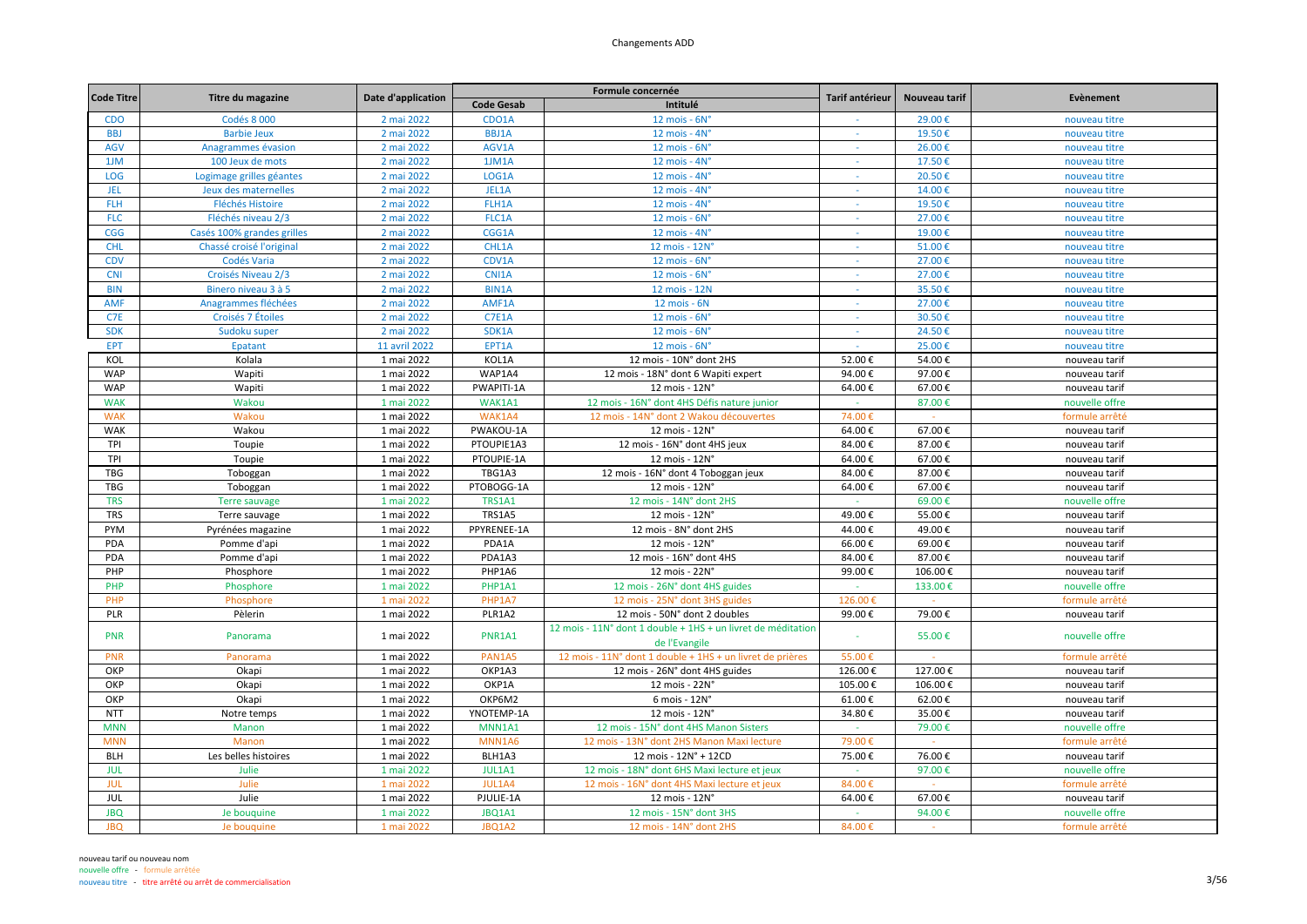| <b>Code Titre</b> | Titre du magazine               | Date d'application |                   | Formule concernée                                                       | Tarif antérieur | Nouveau tarif | Evènement       |
|-------------------|---------------------------------|--------------------|-------------------|-------------------------------------------------------------------------|-----------------|---------------|-----------------|
|                   |                                 |                    | <b>Code Gesab</b> | Intitulé                                                                |                 |               |                 |
| <b>JBQ</b>        | Je bouquine                     | 1 mai 2022         | JBQ1A             | 12 mois - 12N°                                                          | 72.00€          | 76.00€        | nouveau tarif   |
| <b>ILE</b>        | I love English                  | 1 mai 2022         | ILE1A1            | 12 mois - 11N°                                                          |                 | 72.00€        | nouvelle offre  |
| <b>ILE</b>        | I love English !                | 1 mai 2022         | ILE1A5            | 12 mois - 11N° + 10CD                                                   | 72.00€          |               | formule arrêté  |
| <b>DLR</b>        | J'aime lire max                 | 1 mai 2022         | DLR1A2            | 12 mois - 12N°                                                          | 75.00€          | 76.00€        | nouveau tarif   |
| <b>AMR</b>        | J'aime lire                     | 1 mai 2022         | AMR1A1            | 12 mois - 18N° dont 6HS BD et Jeux                                      | $\sim$          | 92.00€        | nouvelle offre  |
| <b>AMR</b>        | J'aime lire                     | 1 mai 2022         | AMR1A2            | 12 mois - 16N° dont 4HS BD                                              | 78.00€          | $\sim$ $\sim$ | formule arrêté  |
| AMR               | J'aime lire                     | 1 mai 2022         | AMR1A             | 12 mois - 12N°                                                          | 60.00€          | 62.00€        | nouveau tarif   |
| <b>IMD</b>        | Images Doc                      | 1 mai 2022         | IMD1A             | 12 mois - 12N°                                                          | 72.00€          | 76.00€        | nouveau tarif   |
| HPP               | Histoire pour les petits        | 1 mai 2022         | HPP1A4            | 12 mois - 11N° + 11CD + 4HS Histoires pour les petits héros             | 79.00€          | 81.00€        | nouveau tarif   |
| HPP               | Histoire pour les petits        | 1 mai 2022         | HPP1A2            | 12 mois - 11N° + 11CD                                                   | 59.00€          | 61.00€        | nouveau tarif   |
| <b>GEA</b>        | Géo Ado                         | 1 mai 2022         | GEA1A1            | 12 mois - 17N° dont 6HS                                                 |                 | 91.00€        | nouvelle offre  |
| <b>GEA</b>        | Géo Ado                         | 1 mai 2022         | GEA1A5            | 12 mois - 15N° dont 4HS                                                 | 79.00€          | $\sim$        | formule arrêté  |
| GEA               | Géo Ado                         | 1 mai 2022         | GEA1A             | 12 mois - 11N°                                                          | 59.00€          | 61.00€        | nouveau tarif   |
| <b>CUN</b>        | <b>Curionautes des sciences</b> | 1 mai 2022         | CUN1A1            | 12 mois - 14N° dont 4HS                                                 |                 | 79.00€        | nouvelle offre  |
| <b>CUN</b>        | Curionautes des sciences        | 1 mai 2022         | CUN1A2            | 12 mois - 12N° dont 2HS                                                 | 69.00€          |               | formule arrêté  |
| <b>BRT</b>        | Bretagne magazine               | 1 mai 2022         | BRT1A3            | 12 mois - 8N° dont 2HS                                                  | 44.00€          | 49.00€        | nouveau tarif   |
| BAB               | Babar                           | 1 mai 2022         | BAB1A5            | 12 mois - 12N° dont 6N° Histoires + 3N° Coloriages + 3N° Jeux           | 50.00€          | 52.00€        | nouveau tarif   |
| AST               | Astrapi                         | 1 mai 2022         | AST1A2            | 12 mois - 22N°                                                          | 105.00€         | 106.00€       | nouveau tarif   |
| AST               | Astrapi                         | 1 mai 2022         | AST6M2            | $6$ mois - $12N^\circ$                                                  | 61.00€          | 62.00€        | nouveau tarif   |
| ALP               | Alpes magazine                  | 1 mai 2022         | PALMAG-1A         | 12 mois - 8N° dont 2HS                                                  | 44.00€          | 49.00€        | nouveau tarif   |
| UJA               | Un jour une actu                |                    | UJA1A3            | 12 mois - 42N° dont 2HS                                                 | 74.00€          | 77.00€        | nouveau tarif   |
| <b>UJA</b>        | Un jour une actu                | 1 mai 2022         | UJA1A2            | 12 mois - 40N°                                                          | 64.00€          | 67.00€        | nouveau tarif   |
| <b>ISM</b>        | Israël magazine                 | 1 mai 2022         | PISRAEL-2A        | 24 mois - 24N°                                                          | 130.00€         | 135.00€       | nouveau tarif   |
| <b>ISM</b>        | Israël magazine                 | 1 mai 2022         | PISRAEL-1A        | 12 mois - 12N°                                                          | 75.00€          | 78.00€        | nouveau tarif   |
| EYG               | Esprit Yoga                     | 1 mai 2022         | EYG2A             | 24 mois - 12N°                                                          | 48.90€          | 49.95€        | nouveau tarif   |
| EYG               | Esprit Yoga                     | 1 mai 2022         | EYG1A             | 12 mois - $6N^\circ$                                                    | 28.90€          | 29.95€        | nouveau tarif   |
| <b>JDC</b>        | Jours de chasse                 | 1 avril 2022       | JDC1A             | 12 mois - $4N^\circ$                                                    |                 | 45.00€        | nouvelle offre  |
| <b>JDC</b>        | Jours de chasse                 | 1 avril 2022       | JDC1A1            | 18 mois - 12N°                                                          | $\sim$          | 110.00€       | nouvelle offre  |
| <b>JDC</b>        | Jours de chasse                 | 1 avril 2022       | PJOUCHA-2A        | 24 mois - 8N°                                                           | 55.00€          | 80.00€        | nouveau tarif   |
| <b>PQR</b>        | Pratique des arts               | 31/03/2022         | PQR1A0            | 12 mois - 7N° dont 1N° spécial Peindre et dessiner les scènes<br>de vie | 45.00€          |               | formulle arrêté |
| <b>PPD</b>        | Plaisirs de peindre             | 31 mars 2022       | PPD1A4            | 12 mois - 4N° + en cadeau bloc spécial croquis CANSON                   | 29.00€          |               | formulle arrêté |
| <b>INV</b>        | <b>Investissements conseils</b> | 31 mars 2022       | INV2A3            | 24 mois - 20N° dont 2HS et 4 doubles                                    | $\sim$          | 116.00€       | nouvelle offre  |
| <b>INV</b>        | Investissements conseils        | 31 mars 2022       | <b>INV1A3</b>     | 12 mois - 10N° dont 1HS et 2 doubles                                    |                 | 60.00€        | nouvelle offre  |
| <b>INV</b>        | Investissements conseils        | 31 mars 2022       | INV1A3            | 12 mois - 10N° dont 1HS et 2 doubles                                    | $\sim$          | 60.00€        | nouvelle offre  |
| <b>INV</b>        | Investissements conseils        | 31 mars 2022       | INV2A2            | 24 mois - 26N° dont 4HS                                                 | 99.00€          | $\sim$        | formule arrêté  |
| <b>INV</b>        | <b>Investissements conseils</b> | 31 mars 2022       | <b>INV2A</b>      | 24 mois - 22N°                                                          | 85.00€          |               | formule arrêté  |
| <b>INV</b>        | <b>Investissements conseils</b> | 31 mars 2022       | <b>INV1A2</b>     | 12 mois - 13N° dont 2HS                                                 | 53.00€          | $\sim$        | formule arrêté  |
| <b>INV</b>        | <b>Investissements conseils</b> | 31 mars 2022       | <b>INV1A</b>      | 12 mois - 11N°                                                          | 44.00€          |               | formule arrêté  |
| <b>TCS</b>        | Télé Cable Sat Hebdo            | 1 avril 2022       | TCS1A             | 12 mois - 52N°                                                          | 69.90€          | 74.90€        | nouveau tarif   |
| ALE               | Alternatives économiques        | 1 avril 2022       | ALE1A2            | 12 mois - 11N° - tarif particulier                                      | 48.00€          | 59.00€        | nouveau tarif   |
| ALE               | Alternatives économiques        | 1 avril 2022       | ALE1A4            | 12 mois - 13N° dont 2HS - tarif particulier                             | 58.00€          | 69.00€        | nouveau tarif   |
| ALE               | Alternatives économiques        | 1 avril 2022       | ALE114            | 12 mois - 13N° dont 2HS - tarif institution                             | 69.00€          | 75.00€        | nouveau tarif   |
| OLL               | Olalar!                         | 1 avril 2022       | OLL2A             | 24 mois - 22N°                                                          | 100.00€         | 106.00€       | nouveau tarif   |
| OLL               | Olalar!                         | 1 avril 2022       | OLL1A             | 12 mois - 11N°                                                          | 55.00€          | 58.00€        | nouveau tarif   |
| <b>OLL</b>        | Olalar!                         | 29 mars 2022       | <b>OLL6M</b>      | 6 mois - 5N°                                                            | 29.00€          |               | formule arrêté  |
| HJU               | Histoire junior                 | 29 mars 2022       | HJU2A3            | 24 mois - 22N° + 4HS                                                    |                 | 134.00€       | nouvelle offre  |
| HJU               | Histoire junior                 | 29 mars 2022       | HJU1A3            | 12 mois - 11N° + 2HS                                                    | $\sim$          | 72.00€        | nouvelle offre  |
| HJU               | Histoire junior                 | 29 mars 2022       | HJU2A2            | 24 mois - 28N° dont 6HS                                                 | 128.00€         |               | formule arrêté  |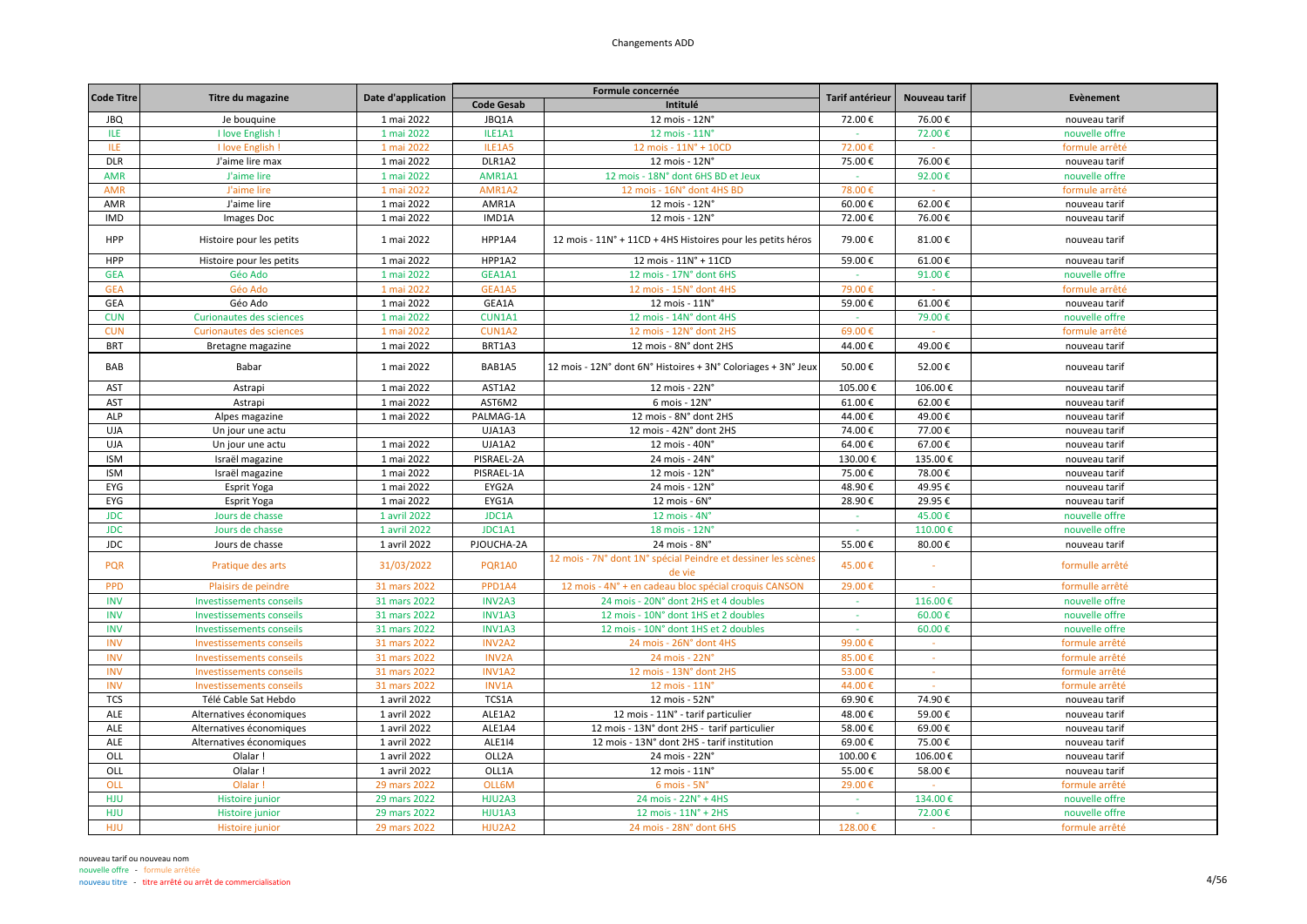|                   |                              |                    |                    | Formule concernée                     | Tarif antérieur |                |                            |
|-------------------|------------------------------|--------------------|--------------------|---------------------------------------|-----------------|----------------|----------------------------|
| <b>Code Titre</b> | Titre du magazine            | Date d'application | <b>Code Gesab</b>  | Intitulé                              |                 | Nouveau tarif  | Evènement                  |
| HJU               | Histoire junior              | 29 mars 2022       | HJU1A2             | 12 mois - 14N° dont 3HS               | 69.00€          |                | formule arrêté             |
| HJU               | Histoire junior              | 29 mars 2022       | HJU6M              | 6 mois - 6N° dont 1HS                 | 40.00€          |                | formule arrêté             |
| VRG               | Virgule                      | 1 avril 2022       | VRG2A              | 24 mois - 22N°                        | 106.00€         | 118.00€        | nouveau tarif              |
| VRG               | Virgule                      | 1 avril 2022       | PVIRGUL-1A         | 12 mois - 11N°                        | 58.00€          | 64.00€         | nouveau tarif              |
| <b>VRG</b>        | Virgule                      | 29 mars 2022       | VRG6M              | 6 mois - 5N°                          | 35.00€          |                | formule arrêté             |
| PTL               | Le Petit Léonard             | 1 avril 2022       | PTL2A              | 24 mois - 22N°                        | 106.00€         | 114.00€        | nouveau tarif              |
| PTL               | Le Petit Léonard             | 1 avril 2022       | PPLEOND-1A         | 12 mois - 11N°                        | 58.00€          | 62.00€         | nouveau tarif              |
| PTL               | Le Petit Léonard             | 29 mars 2022       | PTL6M              | $6$ mois - $5N^\circ$                 | 35.00€          |                | formule arrêté             |
| <b>CSN</b>        | Cosinus                      | 1 avril 2022       | CSN <sub>2</sub> A | 24 mois - 22N°                        | 106.00€         | 118.00€        | nouveau tarif              |
| <b>CSN</b>        | Cosinus                      | 1 avril 2022       | PCOSIN-1A          | 12 mois - 11N°                        | 58.00€          | 64.00€         | nouveau tarif              |
| <b>CSN</b>        | Cosinus                      | 29 mars 2022       | CSN6M              | 6 mois - 5N°                          | 35.00€          |                | formule arrêté             |
| ARK               | Arkéo Junior                 | 1 avril 2022       | ARK2A              | 24 mois - 22N°                        | 106.00€         | 114.00€        | nouveau tarif              |
| ARK               | Arkéo Junior                 | 1 avril 2022       | PARKJUN-1A         | 12 mois - 11N°                        | 58.00€          | 62.00€         | nouveau tarif              |
| <b>ARK</b>        | Arkéo Junior                 | 29 mars 2022       | ARK6M              | 6 mois - 5N°                          | 35.00€          |                | formule arrêté             |
| SPV               | Sport et vie                 | 1 avril 2022       | SPV2A              | 24 mois - 16N° dont 4HS               | 90.00€          | 98.00€         | nouveau tarif              |
| SPV               | Sport et vie                 | 1 avril 2022       | PSPORVI-1A         | 12 mois - 8N° dont 2HS                | 50.00€          | 54.00€         | nouveau tarif              |
| <b>SPV</b>        | Sport et vie                 | 29 mars 2022       | SPV6M              | 6 mois - 4N° dont 1HS                 | 30.00€          | $\sim 10^{-1}$ | formule arrêté             |
| <b>AEL</b>        | Art de l'enluminure          | 1 avril 2022       | AEL2A              | 24 mois - 8N°                         | 100.00€         | 108.00€        | nouveau tarif              |
| AEL               | Art de l'enluminure          | 1 avril 2022       | AEL1A              | 12 mois - 4N°                         | 55.00€          | 59.00€         | nouveau tarif              |
| <b>AEL</b>        | Art de l'enluminure          | 29 mars 2022       | AEL6M              | $6$ mois - $2N^\circ$                 | 26.00€          |                | formule arrêté             |
| AMV               | Art et métiers du livre      | 1 avril 2022       | AMV2A              | 24 mois - 12N°                        | 152.00€         | 158.00€        | nouveau tarif              |
| AMV               | Art et métiers du livre      | 1 avril 2022       | AMV1A              | $12 \text{ mois} - 6\text{N}^{\circ}$ | 81.00€          | 84.00€         | nouveau tarif              |
| <b>AMV</b>        | Art et métiers du livre      | 29 mars 2022       | AMV6M              | $6$ mois - $3N^\circ$                 | 39.00€          | $\sim$         | formule arrêté             |
| <b>DRT</b>        | Dossier de l'Art             | 1 avril 2022       | DRT2A2             | 24 mois - 20N°                        | 160.00€         | 168.00€        | nouveau tarif              |
| DRT               | Dossier de l'Art             | 1 avril 2022       | PDOSART-1A         | 12 mois - 10N°                        | 85.00€          | 89.00€         | nouveau tarif              |
| <b>DRT</b>        | Dossier de l'Art             | 28 mars 2022       | DRT6M              | 6 mois - 5N°                          | 49.00€          |                | formule arrêté             |
| EOA               | L'Estampille - l'Objet d'Art | 1 avril 2022       | EOA2A              | 24 mois - 22N°                        | 168.00€         | 178.00€        | nouveau tarif              |
| <b>EOA</b>        | L'Estampille - l'Objet d'Art | 1 avril 2022       | POBJART-1A         | 12 mois - 11N°                        | 89.00€          | 94.00€         | nouveau tarif              |
| <b>EOA</b>        | L'Estampille - l'Objet d'Art | 28 mars 2022       | EOA6M              | $6$ mois - $5N^\circ$                 | 53.40€          | $\sim$         | formule arrêté             |
| <b>DRC</b>        | Dossiers d'Archéologie       | 28 mars 2022       | <b>DRC6M</b>       | 6 mois - 4N° dont 1HS                 | 40.00€          | $\sim$         | formule arrêté             |
| <b>ARG</b>        | Archéologia                  | 28 mars 2022       | ARG6M              | 6 mois - 5N°                          | 42.00€          |                | formule arrêté             |
| ARG               | Archéologia                  | 1 avril 2022       | ARG2A              | 24 mois - 22N°                        | 150.00€         | 158.00€        | nouveau tarif              |
| ARG               | Archéologia                  | 1 avril 2022       | PARCHEOL-1A        | 12 mois - 11N°                        | 80.00€          | 84.00€         | nouveau tarif              |
| LEO               | L'éco                        | 1 avril 2022       | LEO1A              | 12 mois - 48N°                        | 65.00€          | 85.00€         | nouveau tarif              |
| LEO               | L'éco                        | 1 avril 2022       | LEO1A3             | 12 mois - 96N° dont 48 My weekly      | 89.00€          | 135.00€        | nouveau tarif              |
| <b>HKY</b>        | Hello kitty club             | 1 avril 2022       | HKY2A2             | 24 mois - 12N°                        | 60.00€          | 59.00€         | nouveau tarif              |
| <b>HKY</b>        | Hello kitty club             | 1 avril 2022       | HKY1A2             | 12 mois - 6N°                         | 33.00€          | 35.00€         | nouveau tarif              |
| EQC               | Enquêtes criminelles         | 23 mars 2022       | EQC2A              | 24 mois - 8N°                         | $\sim$          | 50.00€         | nouvelle offre             |
| EQC               | Enquêtes criminelles         | 23 mars 2022       | EQC1A3             | 12 mois - 10N°                        | 50.00€          | $\sim$         | formule arrêté             |
| <b>STS</b>        | Sans transition !            | 23 mars 2022       | STS2N4             | 24 mois - 8N° + numérique             | $\sim$          | 59.00€         | nouvelle offre             |
| <b>STS</b>        | Sans transition !            | 23 mars 2022       | <b>STS1N4</b>      | 12 mois - 4N° + numérique             |                 | 32.00€         | nouvelle offre             |
| <b>STS</b>        | Sans transition              | 23 mars 2022       | STS2A5             | 24 mois - 12N° - édition Natio        | 59.00€          |                | formule arrêté             |
| <b>STS</b>        | Sans transition              | 23 mars 2022       | <b>STS1A5</b>      | 12 mois - 6N° - édition Natio         | 32.00€          | $\alpha$       | formule arrêté             |
| <b>TVD</b>        | <b>TV DVD Jaquettes</b>      | 18 mars 2022       | TVD <sub>2</sub> A | 24 mois - 24N°                        | 199.00€         |                | formule arrêté             |
| <b>ACF</b>        | <b>Action future</b>         | 16 mars 2022       | $\sim$             | $\sim$                                | $\sim$          | $\sim$         | arrêt de commercialisation |
| <b>RGR</b>        | <b>Regards</b>               | 16 mars 2022       | $\sim$             |                                       |                 |                | arrêt de commercialisation |
| <b>SFX</b>        | S.F.X                        | 18 mars 2022       | SFX2A              | 24 mois - 12N°                        | 55.00€          |                | formule arrêté             |
| <b>SFX</b>        | S.F.X                        | 17 mars 2022       | SFX1A2             | 12 mois - $4N^\circ$                  | $\sim$          | 30.00€         | nouvelle offre             |
| <b>SFX</b>        | S.F.X                        | 17 mars 2022       | SFX1A              | 12 mois - 6N                          | 30.00€          |                | formule arrêté             |
| <b>AAM</b>        | Auto moto                    | 2 mars 2022        | AAM2A8             | 24 mois - 22N° + 4HS                  |                 | 84.90€         | nouvelle offre             |
| <b>AAM</b>        | Auto moto                    | 2 mars 2022        | AAM2A7             | 24 mois - 22N°                        | $\sim$          | 64.90€         | nouvelle offre             |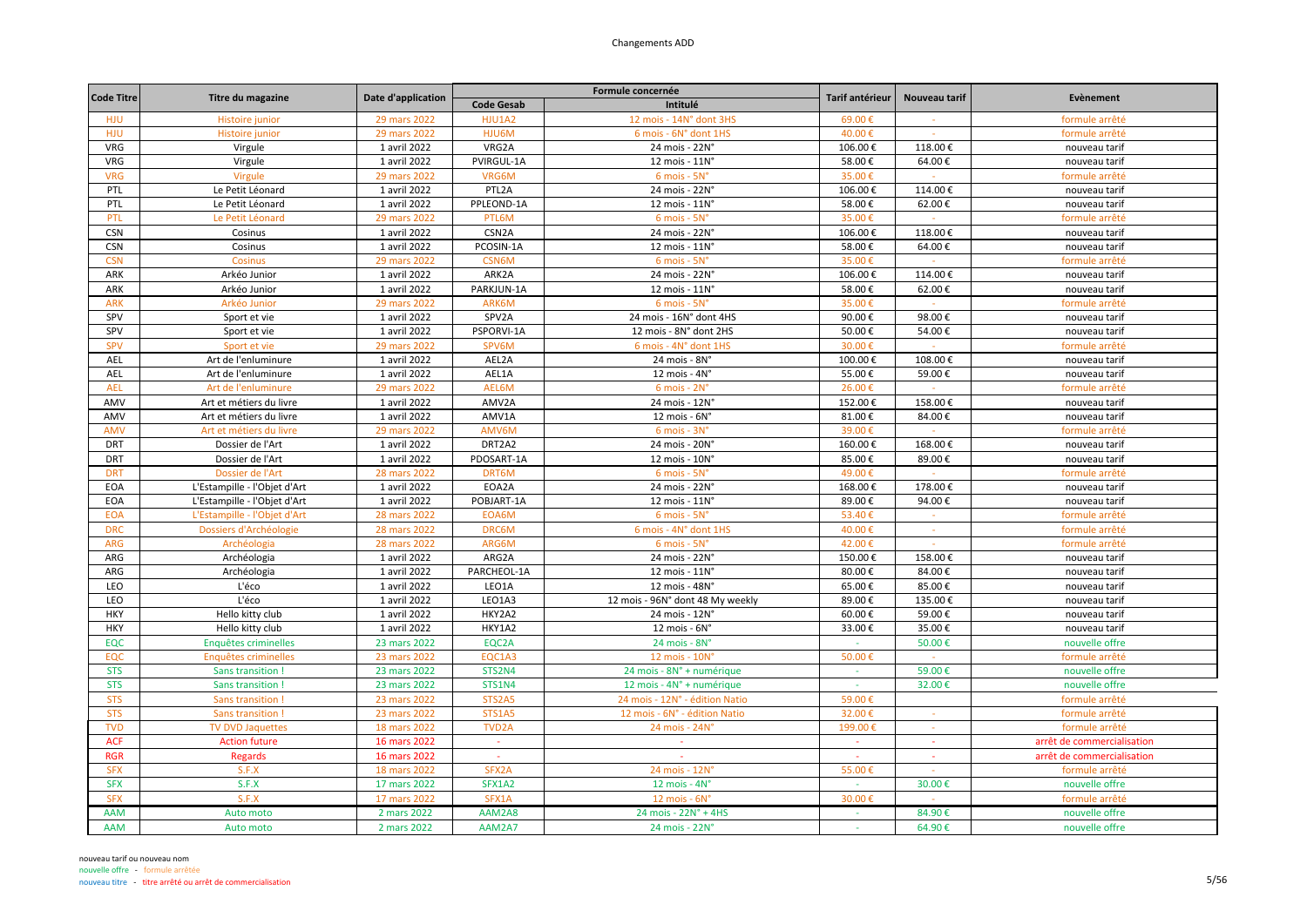| <b>Code Titre</b> | Titre du magazine                                  | Date d'application |                    | Formule concernée                       | Tarif antérieur<br>Nouveau tarif |               |                | Evènement |
|-------------------|----------------------------------------------------|--------------------|--------------------|-----------------------------------------|----------------------------------|---------------|----------------|-----------|
|                   |                                                    |                    | <b>Code Gesab</b>  | Intitulé                                |                                  |               |                |           |
| <b>AAM</b>        | Auto moto                                          | 2 mars 2022        | AAM1A9             | 12 mois - 11N° + 2HS                    |                                  | 45.90€        | nouvelle offre |           |
| <b>AAM</b>        | Auto moto                                          | 2 mars 2022        | AAM1A8             | 12 mois - 11N°                          |                                  | 35.90€        | nouvelle offre |           |
| <b>AAM</b>        | Auto moto                                          | 2 mars 2022        | AAM1A7             | 12 mois - 10N° dont 2 doubles + 2HS     | 42.90€                           |               | formule arrêté |           |
| <b>AAM</b>        | Auto moto                                          | 2 mars 2022        | AAM1A5             | 12 mois - 10N° dont 2 doubles           | 32.90€                           |               | formule arrêté |           |
| <b>AAM</b>        | Auto moto                                          | 2 mars 2022        | AAM2A6             | 24 mois - 20N° dont 4 doubles + 4HS     | 79.90€                           | $\Delta \tau$ | formule arrêté |           |
| <b>AAM</b>        | Auto moto                                          | 2 mars 2022        | AAM2A4             | 24 mois - 20N° dont 4 doubles           | 56.90€                           | $\sim$        | formule arrêté |           |
| <b>HSC</b>        | Histoire du second conflit mondial                 | 1 mars 2022        | HSC1A              | 12 mois - 4N°                           | 45.00€                           | 47.00€        | nouveau tarif  |           |
| <b>HSC</b>        | Histoire du second conflit mondial                 | 1 mars 2022        | HSC2A              | 24 mois - 8N°                           | 88.00€                           | 90.00€        | nouveau tarif  |           |
| MAZ               | Mandalas Ambiance Zen                              | 1 mars 2022        | MAZ1A              | 12 mois - $4Nc$                         | 24.00€                           | 26.00€        | nouveau tarif  |           |
| CGM               | Coloriage 100% Mystère                             | 1 mars 2022        | CGM1A              | 12 mois - $4Nc$                         | 26.00€                           | 30.00€        | nouveau tarif  |           |
| <b>PRV</b>        | Passion couture créative                           | 16 février 2022    | PRV2A              | 24 mois - 8N°                           | $\sim$                           | 56.00€        | nouvelle offre |           |
| <b>PCA</b>        | Passion cartes créatives                           | 16 février 2022    | PCA1A7             | 12 mois - 4N° + 2 tampons               | $\sim$                           | 31.00€        | nouvelle offre |           |
| <b>PCA</b>        | Passion cartes créatives                           | 16 février 2022    | PCA1A6             | 12 mois - 4N° + 2 lots étiquettes       | $\sim$                           | 31.00€        | nouvelle offre |           |
| PFC               | Passion fil cartonnage et borderie                 | 1 mars 2022        | PFC1A              | $12$ mois - $4N^\circ$                  | 29.00€                           | 39.00€        | nouveau tarif  |           |
| <b>PSB</b>        | <b>Passion scrapbooking</b>                        | 16 février 2022    | PSB <sub>2</sub> A | 24 mois - 12N°                          |                                  | 79.00€        | nouvelle offre |           |
| <b>PSB</b>        | <b>Passion scrapbooking</b>                        | 16 février 2022    | <b>PSB1A5</b>      | 12 mois - $6N^{\circ}$ + 2 tampons      | $\sim$                           | 46.00€        | nouvelle offre |           |
| AAQ               | L'art de l'aquarelle                               | 1 mars 2022        | AAQ1A3             | 12 mois - 4N° + 2 suppléments Aquarelle | 40.00€                           | 37.00€        | nouveau tarif  |           |
| OPE               | Opérations spéciales                               | 1 mars 2022        | OPE2A              | 24 mois - 12N°                          | 82.00€                           | 72.00€        | nouveau tarif  |           |
| OPE               | Opérations spéciales                               | 1 mars 2022        | OPE1A              | 12 mois - $6Nc$                         | 42.00€                           | 39.00€        | nouveau tarif  |           |
| AWY               | Airways                                            | 1 mars 2022        | AWY2A              | 24 mois - 8N°                           | 52.00€                           | 56.00€        | nouveau tarif  |           |
| AWY               | Airways                                            | 1 mars 2022        | AWY1A              | 12 mois - 4N°                           | 27.00€                           | 29.00€        | nouveau tarif  |           |
| <b>RMF</b>        | Rail miniature flash                               | 24 février 2022    | RMF2A3             | 24 mois - 12N                           |                                  | 92.00€        | nouvelle offre |           |
| <b>RMF</b>        | Rail miniature flash                               | 24 février 2022    | RMF1A3             | 12 mois - $6N^\circ$                    | $\sim$                           | 49.00€        | nouvelle offre |           |
| <b>RMF</b>        | Rail miniature flash                               | 24 février 2022    | RMF2A2             | 24 mois - 20N                           | 122.00€                          | $\sim$        | formule arrêté |           |
| <b>RMF</b>        | Rail miniature flash                               | 24 février 2022    | RMF1A2             | 12 mois - 10N'                          | 62.00€                           |               | formule arrêté |           |
| GDU               | Uniformes                                          | 1 mars 2022        | GDU2A              | 24 mois - 12N°                          | 79.00€                           | 92.00€        | nouveau tarif  |           |
| GDU               | Uniformes                                          | 1 mars 2022        | GDU1A              | 12 mois - 6N°                           | 45.00€                           | 49.00€        | nouveau tarif  |           |
| <b>SUV</b>        | Survival                                           | 24 février 2022    | SUV2A1             | 24 mois - 8N°                           | $\sim$                           | 56.00€        | nouvelle offre |           |
| SUV               | Survival                                           | 1 mars 2022        | SUV1A2             | 12 mois - $4Nc$                         | 21.00€                           | 29.00€        | nouveau tarif  |           |
| GDA               | Gazette des armes                                  | 1 mars 2022        | GDA2A              | 24 mois - 22N°                          | 140.00€                          | 149.00€       | nouveau tarif  |           |
| GDA               | Gazette des armes                                  | 1 mars 2022        | GDA1A              | 12 mois - 11N°                          | 72.00€                           | 78.00€        | nouveau tarif  |           |
| PTQ               | Le petit quotidien                                 | 1 mars 2022        | PTQ9M              | 9 mois - 225N°                          | 99.00€                           | 129.00€       | nouveau tarif  |           |
| <b>PTQ</b>        | Le petit quotidien                                 | 1 mars 2022        | PTQ1A2             | 12 mois - 300N°                         | 129.00€                          | 159.00€       | nouveau tarif  |           |
| <b>ACT</b>        | L'actu                                             | 1 mars 2022        | ACT9M              | 9 mois - 225N°                          | 129.00€                          | 139.00€       | nouveau tarif  |           |
| ACT               | L'actu                                             | 1 mars 2022        | ACT1A2             | 12 mois - 300N°                         | 159.00€                          | 189.00€       | nouveau tarif  |           |
| <b>JVJ</b>        |                                                    | 21 février 2022    |                    |                                         |                                  |               | titre arrêté   |           |
| <b>VRM</b>        | Jeux vidéos magazine junior                        | 22 février 2022    | VRM1A1             | 12 mois - 6N° + 2HS                     | ÷.                               | 70.00€        | nouvelle offre |           |
| <b>VRM</b>        | La vie du rail magazine<br>La vie du rail magazine | 22 février 2022    | VRM1A4             | 12 mois - 12N° + 12 vidéos              | 80.00€                           | $\sim$        | formule arrêté |           |
| <b>VRM</b>        | La vie du rail magazine                            | 22 février 2022    | VRM1A3             | 12 mois - 12N°                          | 75.00€                           |               | formule arrêté |           |
| MAD               | <b>Mad Movies</b>                                  | 1 mars 2022        | MAD1A2             | 12 mois - 11N° + 11 DVD                 | 138.00€                          | 144.00€       | nouveau tarif  |           |
| <b>TRV</b>        |                                                    |                    | TRV2A              |                                         |                                  |               |                |           |
| <b>TRV</b>        | Terre de vins                                      | 1 mars 2022        | TRV1A1             | 24 mois - 14N° dont 2HS                 | 64.90€                           | 69.90€        | nouveau tarif  |           |
|                   | Terre de vins                                      | 1 mars 2022        |                    | 12 mois - 7N° dont 1HS                  | 34.90€                           | 39.90€        | nouveau tarif  |           |
| <b>CTF</b>        | Chantiers de France                                | 1 février 2022     | CTF2A3             | 24 mois - 20N° dont 2HS                 | 162.00€                          | 179.00€       | nouveau tarif  |           |
| <b>CTF</b>        | Chantiers de France                                | 1 février 2022     | CTF1A5             | 12 mois - 10N° dont 1HS                 | 90.00€                           | 99.00€        | nouveau tarif  |           |
| ADR               | Art et décoration                                  | 1 février 2022     | ADR1A              | 12 mois - 9N°                           | 29.90€                           | 34.90€        | nouveau tarif  |           |
| <b>ELL</b>        | ELLE                                               | 1 février 2022     | ELL1A3             | 12 mois - 52N°                          | 59.90€                           | 64.90€        | nouveau tarif  |           |
| OMP               | OM Plus                                            | 1 février 2022     | OMP1A3             | 12 mois - $4Nc$                         | 23.00€                           | 24.00€        | nouveau tarif  |           |
| <b>TVD</b>        | TV DVD Jaquettes                                   | 1 février 2022     | TVD1A2             | 12 mois - 12N°                          | 99.00€                           | 120.00€       | nouveau tarif  |           |
| CPT               | Création point de croix                            | 1 février 2022     | CPT1A3             | 12 mois - 9N° dont 3HS + 1 calendrier   | 65.00€                           | 80.00€        | nouveau tarif  |           |
| CPT               | Création point de croix                            | 1 février 2022     | CPT1A              | $12$ mois - $6N^\circ$                  | 30.00€                           | 40.00€        | nouveau tarif  |           |
| <b>VHM</b>        | Véhicules militaires                               | 1 février 2022     | VHM2A              | 24 mois - 12N°                          | 79.00€                           | 86.00€        | nouveau tarif  |           |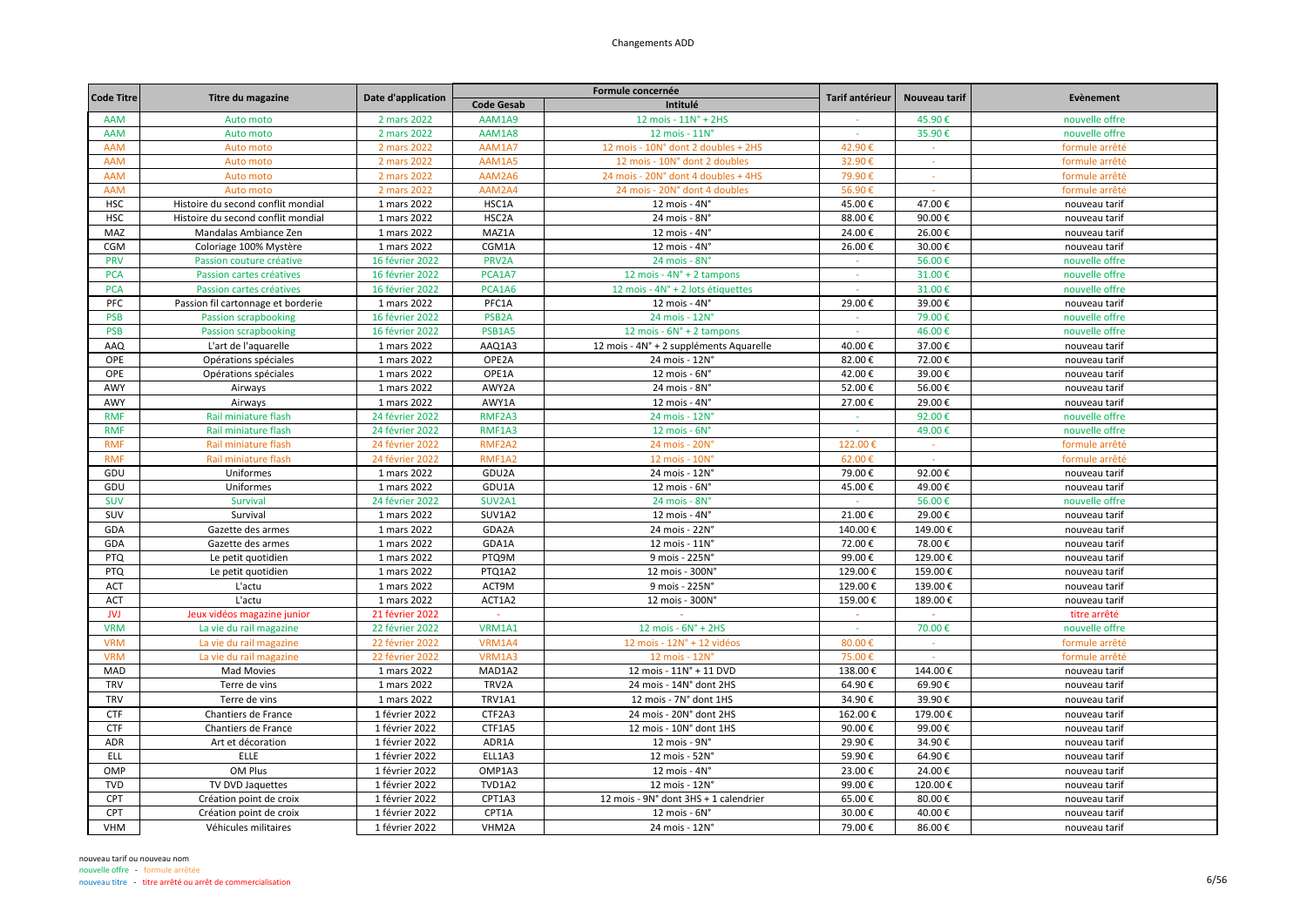| <b>Code Titre</b> | Titre du magazine                 | Date d'application |                    | Formule concernée                       | Tarif antérieur | Nouveau tarif | Evènement      |
|-------------------|-----------------------------------|--------------------|--------------------|-----------------------------------------|-----------------|---------------|----------------|
|                   |                                   |                    | <b>Code Gesab</b>  | Intitulé                                |                 |               |                |
| <b>VHM</b>        | Véhicules militaires              | 1 février 2022     | VHM1A              | $12$ mois - $6N^\circ$                  | 42.00€          | 44.00€        | nouveau tarif  |
| <b>LRL</b>        | Like la revue                     | 5 janvier 2022     | LRL1A              | $12mois - 4N°$                          |                 | 38.00€        | nouveau titre  |
| <b>CUN</b>        | <b>Curionautes des sciences</b>   | 5 janvier 2022     | CUN1A              | 12 mois - 10N                           | $\sim$          | 57.00         | formule arrêté |
| <b>DDS</b>        | Santé mentale et droit            | 3 janvier 2022     | DDS1E1             | 12 mois - 6N° tarif étudiant            |                 | 90.00€        | nouvelle offre |
| <b>DDS</b>        | Santé mentale et droit            | 3 janvier 2022     | <b>DDS1I1</b>      | 12 mois - 6N° - tarif institution       |                 | 393.00€       | nouvelle offre |
| <b>DDS</b>        | Santé mentale et droit            | 3 janvier 2022     | DDS1A1             | 12 mois - 6N° - tarif particulier       | $\sim$          | 136.00€       | nouvelle offre |
| <b>SES</b>        | Sciences et sports                | 3 janvier 2022     | <b>SES111</b>      | 12 mois - 8N° - tarif institution       | $\sim$          | 688.00€       | nouvelle offre |
| <b>SES</b>        | Sciences et sports                | 3 janvier 2022     | SES1E1             | 12 mois - 8N° - tarif étudiant          | $\sim$          | 161.00€       | nouvelle offre |
| <b>SES</b>        | Sciences et sports                | 3 janvier 2022     | <b>SES1A1</b>      | 12 mois - 8N° - tarif particulier       |                 | 351.00€       | nouvelle offre |
| <b>DDS</b>        | Santé mentale et droit            | 3 janvier 2022     | DDS1E              | 12 mois - 4N° tarif étudiant            | 90.00€          |               | formule arrêté |
| <b>DDS</b>        | Santé mentale et droit            | 3 janvier 2022     | DDS1               | 12 mois - 4N° - tarif institution       | 374.00€         | $\sim$        | formule arrêté |
| <b>DDS</b>        | Santé mentale et droit            | 3 janvier 2022     | DDS1A              | 12 mois - 4N° - tarif particulier       | 135.00€         |               | formule arrêté |
| <b>SES</b>        | Sciences et sports                | 3 janvier 2022     | <b>SES11</b>       | 12 mois - 6N° - tarif institution       | 655.00€         |               | formule arrêté |
| <b>SES</b>        | Sciences et sports                | 3 janvier 2022     | SES1E              | 12 mois - 6N° - tarif étudiant          | 161.00€         |               | formule arrêté |
| <b>SES</b>        | Sciences et sports                | 3 janvier 2022     | SES1A              | 12 mois - 6N° - tarif particulier       | 342.00€         |               | formule arrêté |
| SEU               | Science et univers                | 5 janvier 2022     | SEU2A              | 24 mois - 8N°                           | 49.00€          | 48.00€        | nouveau tarif  |
| SEU               | Science et univers                | 5 janvier 2022     | SEU1A              | 12 mois - 4N°                           | 27.00€          | 26.00€        | nouveau tarif  |
| <b>DSC</b>        | Destination science le mag        | 5 janvier 2022     | DSC <sub>2</sub> A | 24 mois - 8N°                           | 59.00€          | 69.00€        | nouveau tarif  |
| <b>DSC</b>        | Destination science le mag        | 5 janvier 2022     | DSC1A              | 12 mois - 4N°                           | 32.00€          | 37.00€        | nouveau tarif  |
| MHH               | La marche de l'histoire           | 5 janvier 2022     | MHH2A              | 24 mois - 8N°                           | 52.00€          | 49.00€        | nouveau tarif  |
| MHH               | La marche de l'histoire           | 5 janvier 2022     | MHH1A              | $12$ mois - $4N^\circ$                  | 26.00€          | 29.00€        | nouveau tarif  |
| <b>OVN</b>        | Ovnis                             | 5 janvier 2022     | OVN1A              | 24 mois - 8N°                           | 54.00€          | 56.00€        | nouveau tarif  |
| <b>OVN</b>        | Ovnis                             | 5 janvier 2022     | OVN <sub>2</sub> A | 12 mois - $4Nc$                         | 29.00€          | 30.00€        | nouveau tarif  |
| <b>DGM</b>        | Les grandes énigmes de l'Histoire | 5 janvier 2022     | YDOGDMYHIS-2A      | 24 mois - 8N°                           | 59.00€          | 69.00€        | nouveau tarif  |
| <b>DGM</b>        | Les grandes énigmes de l'Histoire | 5 janvier 2022     | YDOGDMYHIS-1A      | 12 mois - 4N°                           | 32.00€          | 37.00€        | nouveau tarif  |
| <b>GMH</b>        | Mondes anciens                    | 5 janvier 2022     | GMH2A2             | $24$ mois - $8Nc$                       | 54.00€          | 56.00€        | nouveau tarif  |
| <b>GMH</b>        | Mondes anciens                    | 5 janvier 2022     | GMH1A2             | 12 mois - $4Nc$                         | 29.00€          | 30.00€        | nouveau tarif  |
| EGY               | Egypte ancienne                   | 5 janvier 2022     | EGY2A              | 24 mois - 8N°                           | 52.00€          | 64.00€        | nouveau tarif  |
| EGY               | Egypte ancienne                   | 5 janvier 2022     | EGY1A              | 12 mois - 4N°                           | 29.00€          | 34.00€        | nouveau tarif  |
| PBE               | Point à relier serenity           | 3 janvier 2022     | PBE1A2             | $12$ mois - $4Nc$                       | 26.00€          | 24.00€        | nouveau tarif  |
| PCA               | Passion cartes créatives          | 3 janvier 2022     | PCA2A              | 24 mois - 8N°                           | 49.00€          | 55.00€        | nouveau tarif  |
| PCA               | Passion cartes créatives          | 3 janvier 2022     | PCA1A              | 12 mois - 4N°                           | 27.00€          | 29.00€        | nouveau tarif  |
| PSB               | Passion scrapbooking              | 3 janvier 2022     | PSB1A2             | 12 mois - 6N° + 2 lots de 16 étiquettes | 40.00€          | 46.00€        | nouveau tarif  |
| PSB               | Passion scrapbooking              | 5 janvier 2022     | PSB1A              | 12 mois - 6N°                           | 38.00€          | 44.00€        | nouveau tarif  |
| AFL               | Atelier floral                    | 3 janvier 2022     | AFL2A              | 24 mois - 8N°                           | 52.00€          | 55.00€        | nouveau tarif  |
| <b>ACR</b>        | Atelier déco création             | 3 janvier 2022     | ACR <sub>2</sub> A | $24$ mois - $8Nc$                       | 52.00€          | 62.00€        | nouveau tarif  |
| <b>ACR</b>        | Atelier déco création             | 3 janvier 2022     | ACR1A              | 12 mois - 4N°                           | 29.00€          | 33.00€        | nouveau tarif  |
| AAQ               | L'art de l'aquarelle              | 3 janvier 2022     | AAQ2A              | 24 mois - 8N°                           | 52.00€          | 60.00€        | nouveau tarif  |
| AAQ               | L'art de l'aquarelle              | 3 janvier 2022     | AAQ1A              | 12 mois - 4N°                           | 30.00€          | 32.00€        | nouveau tarif  |
| PPD               | Plaisirs de peindre               | 3 janvier 2022     | PPD <sub>2</sub> A | 24 mois - 8N°                           | 49.00€          | 51.00€        | nouveau tarif  |
| PPD               | Plaisirs de peindre               | 3 janvier 2022     | PPD1A              | 12 mois - $4Nc$                         | 26.00€          | 27.00€        | nouveau tarif  |
| <b>PPD</b>        | Plaisirs de peindre               | 3 janvier 2022     | PPD18M             | 18 mois - 6N                            | 37.00€          |               | formule arrêté |
| PQR               | Pratique des arts                 | 3 janvier 2022     | PQR1A3             | 12 mois - 6N° + 2 suppléments Aquarelle | 40.00€          | 46.00€        | nouveau tarif  |
| PQR               | Pratique des arts                 | 3 janvier 2022     | PQR2A              | 24 mois - 12N°                          | 76.00€          | 79.00€        | nouveau tarif  |
| PQR               | Pratique des arts                 | 3 janvier 2022     | PQR1A              | 12 mois - 6N°                           | 39.00€          | 44.00€        | nouveau tarif  |
| <b>BDI</b>        | Bien-dire Initial                 | 5 janvier 2022     | BDI2A              | 24 mois - 12N°                          | 88.00€          | 89.00€        | nouveau tarif  |
| <b>BDI</b>        | Bien-dire Initial                 | 5 janvier 2022     | BDI1A              | $12$ mois - $6N^\circ$                  | 46.00€          | 47.00€        | nouveau tarif  |
| <b>BDR</b>        | Bien-dire                         | 5 janvier 2022     | PBDRE-1A-CD        | 12 mois - 6 N° + 6CD                    | 99.00€          | 98.00€        | nouveau tarif  |
| APA               | J'apprends l'anglais              | 5 janvier 2022     | PJAPNG2A           | 24 mois - 12N°                          | 43.00€          | 48.00€        | nouveau tarif  |
| APA               | J'apprends l'anglais              | 5 janvier 2022     | PJAPNG-1A          | 12 mois - 6N°                           | 24.00€          | 25.00€        | nouveau tarif  |
| <b>GEK</b>        | Go English! Kids                  | 5 janvier 2022     | GEK2A              | 24 mois - 12N°                          | 55.00€          | 58.00€        | nouveau tarif  |
|                   |                                   |                    |                    |                                         |                 |               |                |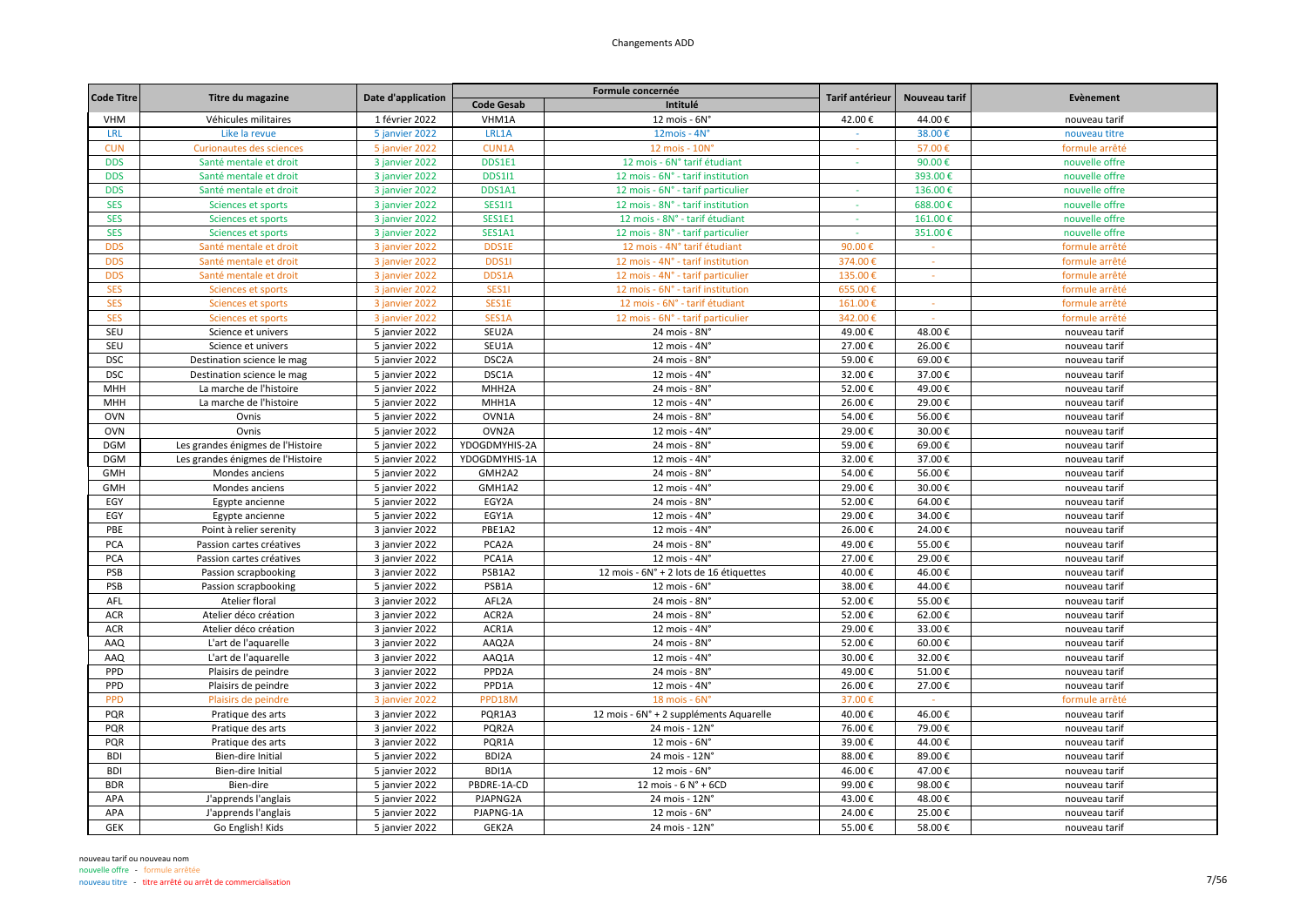| <b>Code Titre</b> | Titre du magazine          | Date d'application |                   | Formule concernée                                      | Tarif antérieur | Nouveau tarif      | Evènement      |
|-------------------|----------------------------|--------------------|-------------------|--------------------------------------------------------|-----------------|--------------------|----------------|
|                   |                            |                    | <b>Code Gesab</b> | Intitulé                                               |                 |                    |                |
| GEK               | Go English! Kids           | 5 janvier 2022     | GEK1A             | 12 mois - 6N°                                          | 30.00€          | 31.00€             | nouveau tarif  |
| ENG               | English now                | 5 janvier 2022     | ENG2A3            | 24 mois - 12N° + 12CD                                  | 105.00€         | $116.00\,\text{E}$ | nouveau tarif  |
| ENG               | English now                | 5 janvier 2022     | ENG2A4            | 24 mois - 12N°                                         | 57.00€          | 64.00€             | nouveau tarif  |
| <b>ENG</b>        | English now                | 5 janvier 2022     | ENG1A3            | 12 mois - 6N° + 6CD                                    | 59.00€          | 66.00€             | nouveau tarif  |
| <b>ENG</b>        | English now                | 5 janvier 2022     | ENG1A4            | $12$ mois - $6N^\circ$                                 | 31.00€          | 34.00€             | nouveau tarif  |
| GON               | Go! English                | 5 janvier 2022     | PGOHF-2A-CD       | 24 mois - 12N° + 12 CD                                 | 112.00€         | 123.00€            | nouveau tarif  |
| GON               | Go! English                | 5 janvier 2022     | PGOHF2A           | 24 mois - 12N°                                         | 60.00€          | 64.00€             | nouveau tarif  |
| GON               | Go! English                | 5 janvier 2022     | PGOHF-1A-CD       | 12 mois - 6N° + 6CD                                    | 62.00€          | 66.00€             | nouveau tarif  |
| GON               | Go! English                | 5 janvier 2022     | PGOHF1A           | $12$ mois - $6N^\circ$                                 | 33.00€          | 34.00€             | nouveau tarif  |
| <b>VVD</b>        | Viva déco                  | 5 janvier 2022     | VVD1A4            | 12 mois - $6Nc$                                        | $\sim$          | 50.00€             | nouvelle offre |
| <b>VVD</b>        | Viva déco                  | 5 janvier 2022     | <b>VVD1A3</b>     | 12 mois - 8N° dont 2HS                                 | 50.00€          | $\sim$             | formule arrêté |
| <b>CVY</b>        | Carnets de voyage          | 5 janvier 2022     | CVY1A             | 12 mois - 8N°                                          | 50.00€          | 55.00€             | nouveau tarif  |
| ARM               | Art magazine international | 5 janvier 2022     | ARM1A5            | 12 mois - 6N°                                          | 50.00€          | 55.00€             | nouveau tarif  |
| <b>ATT</b>        | Artistes                   | 5 janvier 2022     | ATT1A             | $12$ mois - $6N^\circ$                                 | 50.00€          | 55.00€             | nouveau tarif  |
| IFM               | L'informaticien            | 5 janvier 2022     | IFM2A3            | 24 mois - 20 N°                                        | 92.00€          | 150.00€            | nouveau tarif  |
| IFM               | L'informaticien            | 5 janvier 2022     | IFM1A3            | 12 mois - 10N°                                         | 49.00€          | 80.00€             | nouveau tarif  |
| <b>MTG</b>        | Moto magazine              | 4 janvier 2022     | MTG1A6            | 12 mois - 15N° dont 4HS                                | $\sim$          | 55.00€             | nouvelle offre |
| <b>MTG</b>        | Moto magazine              | 4 janvier 2022     | MTG1A5            | 12 mois - 11N°                                         | $\sim$          | 77.00€             | nouvelle offre |
| <b>MTG</b>        | Moto magazine              | 4 janvier 2022     | MTG1A4            | 12 mois - 14N° dont 4HS                                | 60.00€          |                    | formule arrêté |
| <b>MTG</b>        | Moto magazine              | 4 janvier 2022     | MTG1A3            | 12 mois - 10N°                                         | 40.00€          |                    | formule arrêté |
| <b>MCM</b>        | Mots croisés magazine      | 3 janvier 2022     | MCM3M             | 3 mois - 13N°                                          | 33.00€          | 35.00€             | nouveau tarif  |
| TMG               | Télé Magazine              | 3 janvier 2022     | PTMAG-1A          | 12 mois - 52N°                                         | 59.00€          | 64.90€             | nouveau tarif  |
| <b>JLM</b>        | Le journal de la maison    | 4 janvier 2022     | JLM1A4            | 12 mois - 12N° dont 3HS                                | $\sim$          | 44.90€             | nouvelle offre |
| PRR               | Le particulier             | 3 janvier 2022     | PRR1A2            | 12 mois - 16N° dont 4HS + 1 guide                      | 69.00€          | 75.00€             | nouveau tarif  |
| <b>SFB</b>        | So foot club               | 4 janvier 2022     | SFB6M             | $6$ mois - $5N^{\circ}$                                |                 | 16.00€             | nouvelle offre |
| <b>SFT</b>        | So foot                    | 4 janvier 2022     | SFT6M             | $6$ mois - $5N^{\circ}$                                | $\sim$          | 20.00€             | nouvelle offre |
| <b>STY</b>        | Society                    | 4 janvier 2022     | STY6M             | 6 mois - 12N°                                          | $\sim$          | 40.00€             | nouvelle offre |
| <b>STY</b>        | Society                    | 4 janvier 2022     | STY1A             | 12 mois - 24N°                                         | 65.00€          | 75.00€             | nouveau tarif  |
| <b>FRW</b>        | Fairways                   | 4 janvier 2022     | FRW2A4            | 24 mois - 10N° dont 1HS + le guide Hôtels et Golfs     | $\sim$          | 59.00€             | nouvelle offre |
| <b>FRW</b>        | Fairways                   | 4 janvier 2022     | <b>FRW1A4</b>     | 12 mois - 5N° dont 1HS + le guide Hôtels et Golfs      | $\sim$          | 35.00€             | nouvelle offre |
| <b>FRW</b>        | Fairways                   | 4 janvier 2022     | FRW2A3            | 24 mois - 14N° dont 6HS                                | 59.00€          |                    | formule arrêté |
| <b>FRW</b>        | Fairways                   | 4 janvier 2022     | FRW1A3            | 12 mois - 7N° dont 3HS                                 | 39.00€          | $\sim$             | formule arrêté |
| CCI               | Les cahiers du cinéma      | 4 janvier 2022     | LCDCIN-1A         | 12 mois - 11N°                                         | 49.00€          | 55.00€             | nouveau tarif  |
| <b>TTC</b>        | Tout comprendre junior     | 4 janvier 2022     | TTC1A6            | 12 mois - 15N° dont 3HS                                | $\sim$          | 72.00€             | nouvelle offre |
| <b>TTC</b>        | Tout comprendre junior     | 4 janvier 2022     | TTC1A5            | 12 mois - 12N°                                         | $\sim$          | 60.00€             | nouvelle offre |
| <b>TTC</b>        | Tout comprendre junior     | 4 janvier 2022     | TTC1A4            | 12 mois - 14N° dont 3HS                                | 72.00€          |                    | formule arrêté |
| <b>TTC</b>        | Tout comprendre junior     | 4 janvier 2022     | TTC1A             | 12 mois - 11N°                                         | 60.00€          | $\sim$             | formule arrêté |
| <b>LPS</b>        | Les p'tites princesses     | 4 janvier 2022     | LPS1A7            | 12 mois - 16N° dont 4 L'atelier des p'tites princesses | $\sim$          | 81.00€             | nouvelle offre |
| <b>LPS</b>        | Les p'tites princesses     | 4 janvier 2022     | <b>LPS1A6</b>     | 12 mois - 12N°                                         | $\sim$          | 66.00€             | nouvelle offre |
| LPS               | Les p'tites princesses     | 4 janvier 2022     | LPS1A5            | 12 mois - 15N° dont 4 L'atelier des p'tites princesses | 75.00€          | $\sim$             | formule arrêté |
| LPS               | Les p'tites princesses     | 4 janvier 2022     | LPS1A             | 12 mois - 11N°                                         | 60.00€          |                    | formule arrêté |
| PIT               | Pirouette                  | 4 janvier 2022     | PIT1A5            | 12 mois - 16N° dont 4 pirouette tout sur les animaux   | $\sim$          | 81.00€             | nouvelle offre |
| PIT               | Pirouette                  | 4 janvier 2022     | PIT1A1            | 12 mois - 12N°                                         | $\sim$          | 66.00€             | nouvelle offre |
| PIT               | Pirouette                  | 4 janvier 2022     | PIT1A4            | 12 mois - 15N° dont 4 Pirouette Tout sur les animaux   | 75.00€          | $\sim$             | formule arrêté |
| PIT               | Pirouette                  | 4 janvier 2022     | PIT1A             | 12 mois - 11N°                                         | 60.00€          | $\sim$             | formule arrêté |
| ABT               | Abricot                    | 4 janvier 2022     | ABT1A3            | 12 mois - 16N° dont 4 Abricot Jeux                     | 72.00€          | 69.00€             | nouveau tarif  |
| ABT               | Abricot                    | 4 janvier 2022     | ABT1A5            | 12 mois - 12N°                                         | 59.00€          | 56.00€             | nouveau tarif  |
| <b>MRN</b>        | Marianne                   | 4 janvier 2022     | MRN6M             | 6 mois - 26N°                                          | 59.90€          | 65.00€             | nouveau tarif  |
| <b>MRN</b>        | Marianne                   | 4 janvier 2022     | MRN2A             | 24 mois - 104N°                                        | 239.90€         | 245.00€            | nouveau tarif  |
| <b>MRN</b>        | Marianne                   | 4 janvier 2022     | MRN1A             | 12 mois - 52N°                                         | 119.90€         | 125.00€            | nouveau tarif  |
| T7J               | Télé 7 jours               | 4 janvier 2022     | <b>T7J6M</b>      | 6 mois - 26N°                                          | 27.00€          | 30.00€             | nouveau tarif  |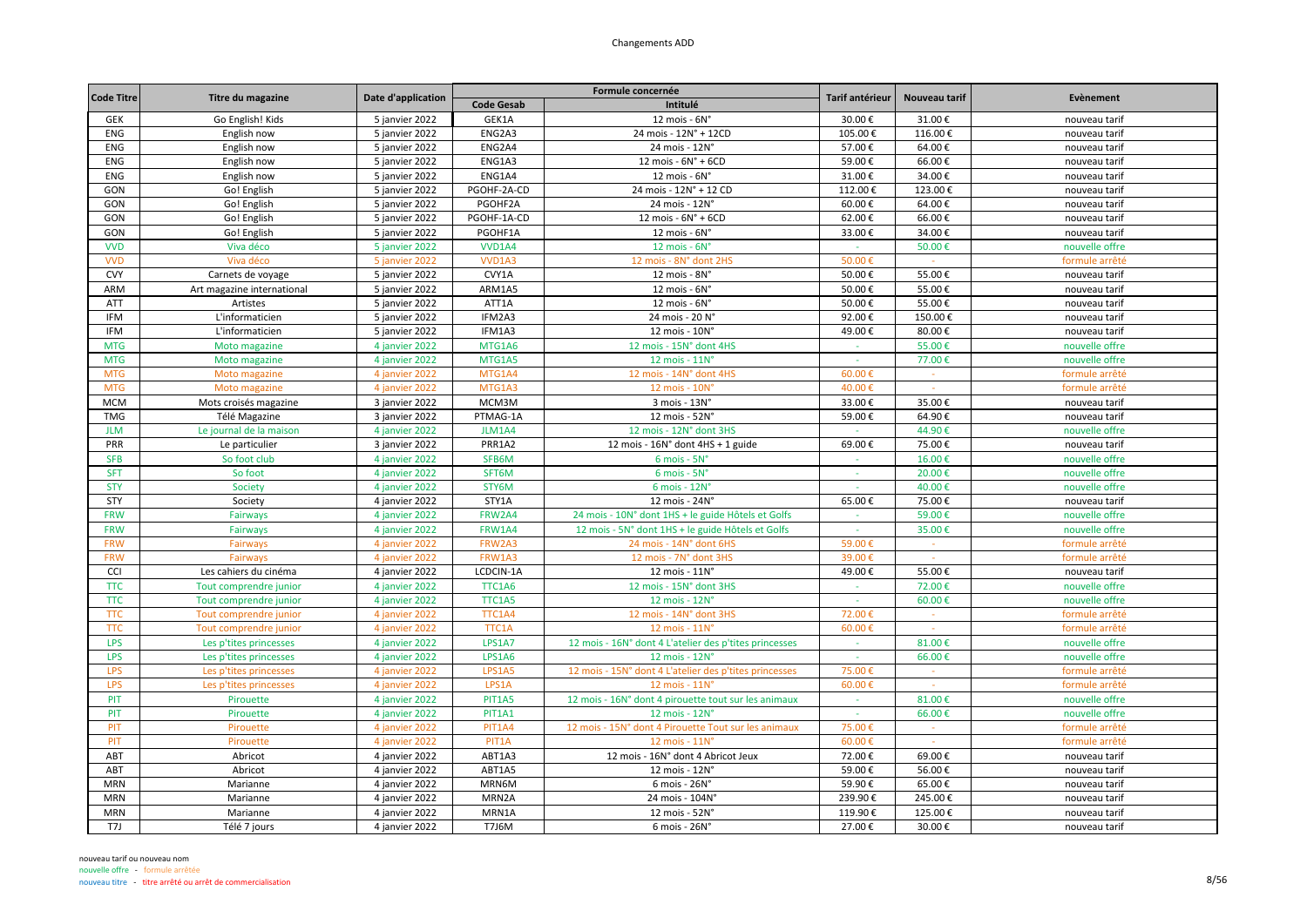| <b>Code Titre</b> |                                        |                    |                    | Formule concernée                                         | Tarif antérieur          | Nouveau tarif            | Evènement                                      |
|-------------------|----------------------------------------|--------------------|--------------------|-----------------------------------------------------------|--------------------------|--------------------------|------------------------------------------------|
|                   | Titre du magazine                      | Date d'application | <b>Code Gesab</b>  | Intitulé                                                  |                          |                          |                                                |
| T7J               | Télé 7 jours                           | 4 janvier 2022     | <b>T7J1A</b>       | 12 mois - 52N°                                            | 54.00€                   | 59.50€                   | nouveau tarif                                  |
| CGC               | Camping-car magazine                   | 3 janvier 2022     | CGC1A2             | 12 mois - 11N°                                            | 39.00€                   | 45.00€                   | nouveau tarif                                  |
| <b>WID</b>        | Wider                                  | 4 janvier 2022     | WID1A3             | 12 mois - 7N°                                             | 35.00€                   | 38.00€                   | nouveau tarif                                  |
| <b>VTC</b>        | Vertical magazine                      | 4 janvier 2022     | VTC1A3             | 12 mois - $5Nc$                                           | 46.00€                   | 40.00€                   | nouveau tarif                                  |
| <b>BBK</b>        | <b>BigBike Magazine</b>                | 4 janvier 2022     | BBK1A              | 12 mois - $7Nc$                                           | 41.00€                   | 43.00€                   | nouveau tarif                                  |
| <b>TRK</b>        | <b>Trek Magazine</b>                   | 4 janvier 2022     | <b>TRK1A2</b>      | 12 mois - $6Nc$                                           | 36.00€                   | 37.00€                   | nouveau tarif                                  |
| SKM               | Skieur magazine                        | 4 janvier 2022     | SKM1A8             | 12 mois - 8N° dont 1 Skieur racing                        | 49.00€                   | 47.00€                   | nouveau tarif                                  |
| IHT               | Internation new york times             | 4 janvier 2022     | IHT6M              | 6 mois - 156N°                                            | 390.00€                  | 410.00€                  | nouveau tarif                                  |
| <b>IHT</b>        | Internation new york times             | 4 janvier 2022     | IHT3A              | 36 mois - 936N°                                           | 1 630.00€                | 1715.00€                 | nouveau tarif                                  |
| IHT               | Internation new york times             | 4 janvier 2022     | IHT2A              | 24 mois - 624N°                                           | 1 210.00€                | 1 270.00€                | nouveau tarif                                  |
| IHT               | Internation new york times             | 4 janvier 2022     | IHT1A              | 12 mois - 312N°                                           | 675.00€                  | 710.00€                  | nouveau tarif                                  |
| <b>STS</b>        | Sans transition                        | 4 janvier 2022     | STS2A4             | 24 mois - 12N° - édition Auvergne Rhône Alpes             | 59.00€                   |                          | formule arrêté                                 |
| <b>STS</b>        | Sans transition                        | 4 janvier 2022     | STS2A3             | 24 mois - 12N° - édition Occitanie                        | 59.00€                   | $\sim$                   | formule arrêté                                 |
| <b>STS</b>        | Sans transition                        | 4 janvier 2022     | STS2A2             | 24 mois - 12N° - édition Provence                         | 59.00€                   | $\overline{\phantom{a}}$ | formule arrêté                                 |
| <b>STS</b>        | Sans transition                        | 4 janvier 2022     | STS <sub>2</sub> A | 24 mois - 12N° - édition Bretagne                         | 59.00€                   |                          | formule arrêté                                 |
| <b>STS</b>        | Sans transition                        | 4 janvier 2022     | <b>STS1A4</b>      | 12 mois - 6N° - édition Auvergne Rhône Alpes              | 29.00€                   | $\sim$                   | formule arrêté                                 |
| <b>STS</b>        | Sans transition                        | 4 janvier 2022     | <b>STS1A3</b>      | 12 mois - 6N° - édition Occitanie                         | 32.00€                   | $\Delta \phi$            | formule arrêté                                 |
| <b>STS</b>        | Sans transition !                      | 4 janvier 2022     | <b>STS1A2</b>      | 12 mois - 6N° - édition Provence                          | 32.00€                   | $\sim$                   | formule arrêté                                 |
| <b>STS</b>        | Sans transition                        | 4 janvier 2022     | STS1A              | 12 mois - 6N° - édition Bretagne                          | 32.00€                   | $\sim$                   | formule arrêté                                 |
| <b>PIC</b>        | Picsou magazine                        | 4 janvier 2022     | PIC1A7             | 12 mois - 12N° dont 4 Trésors de Picsou                   | $\sim$                   | 59.90€                   | nouvelle offre                                 |
| <b>PIC</b>        | Picsou magazine                        | 4 janvier 2022     | PIC1A6             | 12 mois - 8N°                                             |                          | 40.90€                   | nouvelle offre                                 |
| <b>PIC</b>        | Picsou magazine                        | 4 janvier 2022     | PIC1A5             | 12 mois - 10N° dont 4 Trésors de Picsou                   | 49.90€                   | $\sim$                   | formule arrêté                                 |
| <b>PIC</b>        | Picsou magazine                        | 4 janvier 2022     | PIC1A4             | $12$ mois - $6N^\circ$                                    | 30.90€                   | $\sim$                   | formule arrêté                                 |
| <b>DGL</b>        | <b>Disney Girl</b>                     | 4 janvier 2022     | DGL1A3             | 12 mois - 12N°                                            | $\sim$                   | 52.90€                   | nouvelle offre                                 |
| <b>DGL</b>        | <b>Disney Girl</b>                     | 4 janvier 2022     | DGL1A2             | 12 mois - 11N'                                            | 48.90€                   | $\sim$                   | formule arrêté                                 |
| <b>JDM</b>        | Le Journal de Mickey                   | 4 janvier 2022     | JDM6M              | 6 mois - 26N°                                             | 57.90€                   |                          | formule arrêté                                 |
| <b>JDM</b>        | Le Journal de Mickey                   | 4 janvier 2022     | JDM1A1             | 12 mois - 60N° dont 8 Picsou magazine                     | $\sim$                   | 135.80€                  | nouvelle offre                                 |
| <b>JDM</b>        | Le Journal de Mickey                   | 4 janvier 2022     | <b>JDM8M</b>       | 8 mois - 34N°                                             | $\sim$                   | 77.90€                   | nouvelle offre                                 |
| <b>JDM</b>        | Le Journal de Mickey                   | 4 janvier 2022     | JDM1A              | 12 mois - 52N°                                            | 94.90€                   | 114.90€                  | nouveau tarif                                  |
| <b>PJM</b>        | Mon premier Journal de Mickey          | 4 janvier 2022     | PJM1A3             | 12 mois - 6N°                                             | $\sim$                   | 31.90€                   | nouvelle offre                                 |
| <b>PJM</b>        | Mon premier Journal de Mickey          | 4 janvier 2022     | PJM1A2             | 12 mois - 12N° dont 6 Journal de Mickey                   | 46.90                    |                          | formule arrêtée                                |
| SAV               | Saveurs                                | 4 janvier 2022     | SAV1A4             | 12 mois - 10N° dont 1 spécial Noël                        | 47.00                    | 52.50€                   | nouveau tarif                                  |
| FNT               | Fait main tricot                       | 4 janvier 2022     | FNT2A              | 24 mois - 10N° dont 2HS                                   | 55.00€                   | 59.00€                   | nouveau tarif                                  |
| <b>FNT</b>        | Fait main tricot                       | 4 janvier 2022     | FM4                | 12 mois - 17N° dont 12 Fait main                          | $\sim$                   | 99.95€                   | nouvelle offre                                 |
| <b>FNT</b>        | <b>Fait main tricot</b>                | 4 janvier 2022     | FM <sub>2</sub>    | 12 mois - 16N° dont 12 Fait main                          | 90.00€                   |                          | formule arrêtée                                |
| <b>FTN</b>        | Fait main                              | 4 janvier 2022     | FM3                | 12 mois - 17N° dont 5N° Fait main tricot                  |                          | 99.95€                   | nouvelle offre                                 |
| <b>FTN</b>        | <b>Fait main</b>                       | 4 janvier 2022     | FM1                | 12 mois - 16N° dont 4 Fait main tricot                    | 90.00€                   |                          | formule arrêtée                                |
| <b>FTN</b>        | Fait main                              | 4 janvier 2022     | PFAIMAI-1A         | 12 mois - 12N°                                            | 68.00€                   | 72.00€                   | nouveau tarif                                  |
| <b>RLS</b>        | <b>Rolling Stone</b>                   | 4 janvier 2022     | RLS6M              | $6$ mois - $6N^\circ$                                     | 29.00€                   | 32.00€                   | nouveau tarif                                  |
| <b>RLS</b>        | <b>Rolling Stone</b>                   | 4 janvier 2022     | RLS2A              | 24 mois - 20N°                                            | 49.00€                   | 55.00€                   | nouveau tarif                                  |
| <b>RLS</b>        | <b>Rolling Stone</b>                   | 4 janvier 2022     | RLS1A3             | 12 mois - 10N°                                            | 89.00€                   | 96.00€                   | nouveau tarif                                  |
| <b>RHS</b>        | The running Heroes society             | 8 décembre 2021    |                    |                                                           |                          |                          | titre arrêté                                   |
| <b>BTM</b>        | Burda style                            | 4 janvier 2022     | BTM1A4             | 12 mois - 18N° dont 6 Easy                                | 99.00€                   | $115.00 \in$             | nouveau tarif                                  |
| <b>BTM</b>        | Burda style                            | 4 janvier 2022     | BTM1A3             | 12 mois - 14N° dont 2 Mode plus                           | 85.00€                   | 88.00€                   | nouveau tarif                                  |
| <b>BTM</b>        | Burda style                            | 4 janvier 2022     | PBURDA-1A          | 12 mois - 12N°                                            | 72.00€                   | 77.00€                   | nouveau tarif                                  |
| <b>MAS</b>        | MasterChef                             | 3 janvier 2022     |                    |                                                           |                          |                          | titre arrêté                                   |
| <b>DDS</b>        | Droit déontologie et soin              | 3 janvier 2022     | $\sim$             | $\sim$                                                    | $\sim$                   | $\sim$                   | changement de nom en "Santé mentale et droit"  |
| LPH               | Le pharmacien hospitalier et clinicien | 3 janvier 2022     | $\sim$             | ÷                                                         | $\overline{\phantom{a}}$ |                          | changement de nom en "Le phamarcien clinicien" |
| <b>RHO</b>        | La revue d'homéopathie                 | 6 décembre 2021    | $\sim$             | ÷.                                                        | ÷.                       | ÷.                       | titre arrêté                                   |
| PNR               | Panorama                               | 3 janvier 2022     | PAN1A5             | 12 mois - 11N° dont 1 double + 1HS + un livret de prières |                          | 55.00€                   | nouvelle offre                                 |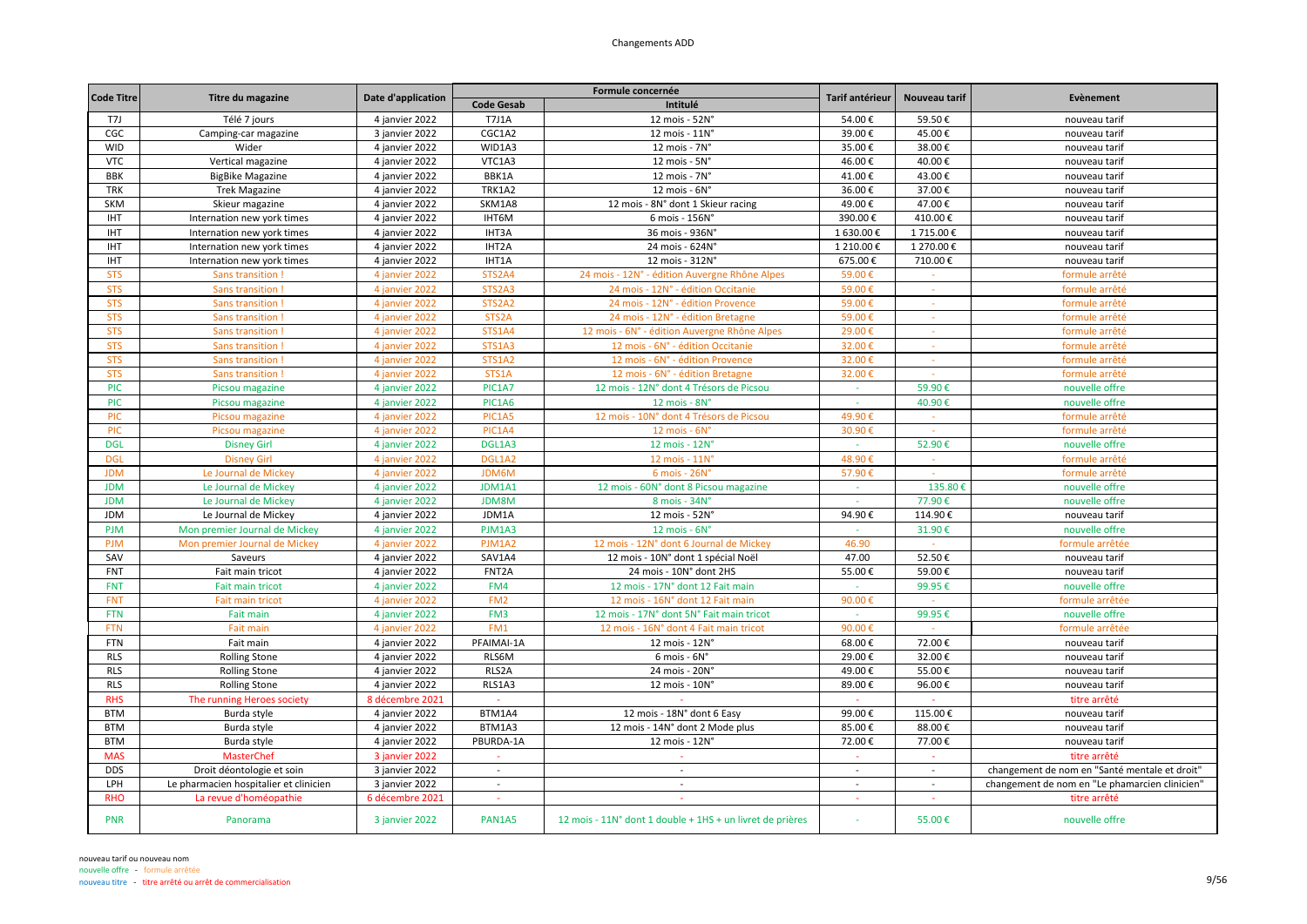| <b>Code Titre</b> |                                           | Date d'application |                    | Formule concernée                                           | <b>Tarif antérieur</b>   | Nouveau tarif | Evènement                  |
|-------------------|-------------------------------------------|--------------------|--------------------|-------------------------------------------------------------|--------------------------|---------------|----------------------------|
|                   | Titre du magazine                         |                    | <b>Code Gesab</b>  | Intitulé                                                    |                          |               |                            |
| PNR               | Panorama                                  | 3 janvier 2022     | PNR1A4             | 12 mois - 11N° dont 1 double + un livret de prières         | 49.00€                   |               | formule arrêtée            |
| <b>HPP</b>        | Histoires pour les petits                 | 3 janvier 2022     | HPP1A4             | 12 mois - 11N° + 11CD + 4HS Histoires pour les petits héros |                          | 79.00€        | nouvelle offre             |
| HPP               | Histoires pour les petits                 | 3 janvier 2022     | HPP1A3             | 12 mois - $11N^{\circ}$ + 11CD + 4 comptines + 4 CD         | 79.00€                   |               | formule arrêtée            |
| <b>AGE</b>        | <b>Argus Euros</b>                        | 29 novembre 2021   | AGE2A              | 24 mois - 8N°                                               | $\sim$                   | 36.90€        | nouveau titre              |
| <b>AGE</b>        | <b>Argus Euros</b>                        | 29 novembre 2021   | AGE1A              | 12 mois - $4N^\circ$                                        | $\sim$                   | 19.00€        | nouveau titre              |
| <b>IMO</b>        | Infos monnaie                             | 29 novembre 2021   | IMO <sub>2</sub> A | 24 mois - 8N°                                               |                          | 48.90€        | nouveau titre              |
| <b>IMO</b>        | Infos monnaie                             | 29 novembre 2021   | IMO1A              | 12 mois - $4N^\circ$                                        | $\sim$                   | 24.90€        | nouveau titre              |
| <b>MOG</b>        | Monnaie magazine                          | 29 novembre 2021   | MOG1A              | 24 mois - 12N°                                              |                          | 68.90€        | nouveau titre              |
| <b>MOG</b>        | Monnaie magazine                          | 29 novembre 2021   | MOG1A              | $12$ mois - $6N^\circ$                                      | ÷                        | 34.90€        | nouveau titre              |
| <b>JDE</b>        | Le jounal des enfants                     | 29 novembre 2021   | JDE1A5             | 12 mois - 47N° + un carnet de reporter                      | $\sim$                   | 59.90€        | nouvelle offre             |
| <b>JCS</b>        | Le journal du chasseur                    | 26 novembre 2021   | $\sim$             |                                                             |                          |               | titre arrêté               |
| <b>ARC</b>        | L'arche                                   | 12 novembre 2021   | ARC1A4             | $12$ mois - $6N^{\circ}$                                    |                          | 50.00€        | nouvelle offre             |
| <b>ARC</b>        | L'arche                                   | 12 novembre 202    | ARC1A3             | 12 mois - 5N                                                | 50.00                    |               | formule arrêté             |
| <b>STN</b>        | Santé naturelle                           | 1 novembre 2021    | STN1A7             | 12 mois - 10N° dont 4HS                                     | 33.60€                   | 48.60€        | nouveau tarif              |
| STN               | Santé naturelle                           | 1 novembre 2021    | SV9                | 12 mois - 20N° dont 10 vivre bio                            | 67.00€                   | 86.40€        | nouveau tarif              |
| <b>JAN</b>        | Jardin et nature                          | 2 novembre 2021    | JAN2A2             | 24 mois - 16N°                                              |                          | 66.60€        | nouvelle offre             |
| <b>JAN</b>        | Jardin et nature                          | 2 novembre 2021    | JAN1A1             | 12 mois - 8N°                                               | $\sim$                   | 35.30€        | nouvelle offre             |
| <b>JAN</b>        | Jardin et nature                          | 1 novembre 202:    | JAN2/              | 24 mois - 18N° dont 2HS                                     | 64.00                    |               | formule arrêtée            |
| <b>JAN</b>        | Jardin et nature                          | 1 novembre 2021    | JAN1A              | 12 mois - 9N° dont 1HS                                      | 32.00€                   |               | formule arrêtée            |
| <b>VVB</b>        | Vivre bio                                 | 1 novembre 2021    | VS7                | 12 mois - 20N° - dont 10 santé naturelle                    | 67.00€                   | 86.40€        | nouveau tarif              |
| <b>VVB</b>        | Vivre bio                                 | 1 novembre 2021    | VVB1A3             | 12 mois - 10N° dont 4HS                                     | 33.60€                   | 48.60€        | nouveau tarif              |
| <b>TPA</b>        | <b>Tempura</b>                            | 28 octobre 2021    | TPA1A              | 12 mois - 4N°                                               | $\sim$                   | 55.00€        | nouveau titre              |
| <b>TPA</b>        | <b>Tempura</b>                            | 28 octobre 2021    | TPA2A              | 24 mois - 8N°                                               |                          | 90.00€        | nouveau titre              |
| SKI               | Ski magazine                              | 28 octobre 2021    | SKI2A3             | 24 mois - 10N°                                              |                          | 35.00€        | nouvelle offre             |
| <b>SKM</b>        | Skieur magazine                           | 28 octobre 2021    | SKM2A              | 24 mois - 16N° dont 1 Skieur racing                         | $\sim$                   | 76.00€        | nouvelle offre             |
| <b>SKR</b>        | <b>Skieur racing</b>                      | 28 octobre 2021    | SKR2A1             | 24 mois - 16N° dont 15 Skieur magazine                      |                          | 76.00€        | nouvelle offre             |
| <b>AUZ</b>        | <b>Auto Magazine</b>                      | 19 octobre 2021    | AUZ2A1             | 24 mois - 8N°                                               | $\sim$                   | 15.00€        | nouvelle offre             |
| <b>AUZ</b>        | <b>Auto Magazine</b>                      | 19 octobre 202:    | AUZ2A              | 24 mois - 12N                                               | 23.00                    |               | formule arrêtée            |
| <b>JDE</b>        | Journal des enfants                       | 29 septembre 202:  | JDE1A4             | 12 mois - 47N° + une gourde en cadeau                       | 59.90€                   |               | formule arrêtée            |
| <b>IRK</b>        | Les inrockuptibles                        | 24 septembre 2021  | IRK1A3             | 12 mois - 10N°                                              | $\sim$                   | 99.00€        | nouvelle offre             |
| <b>IRK</b>        | Les inrockuptibles                        | 24 septembre 202   | IRK6M2             | 6 mois - 24N                                                | 49.00€                   |               | formule arrêtée            |
| <b>IRK</b>        | Les inrockuptibles                        | 24 septembre 202:  | IRK1A2             | 12 mois - 48N                                               | 89.00€                   |               | formule arrêtée            |
| <b>DBX</b>        | Discovery box                             | 28 septembre 2021  | $\sim$             | $\sim$                                                      | $\sim$                   | $\sim$        | arrêt de commercialisation |
| <b>ABM</b>        | Adventure box max                         | 28 septembre 2021  | $\mathbb{Z}$       | ÷                                                           |                          |               | arrêt de commercialisation |
| <b>ADB</b>        | <b>Adventure box</b>                      | 28 septembre 2021  | $\sim$             | $\sim$                                                      | $\sim$                   | $\sim$        | arrêt de commercialisation |
| <b>SBX</b>        | <b>Story box</b>                          | 28 septembre 2021  | $\sim$             | $\sim$                                                      | $\sim$                   | $\sim$        | arrêt de commercialisation |
| <b>GSM</b>        | <b>Global Security magazine</b>           | 28 septembre 2021  | $\blacksquare$     | $\sim$                                                      | $\overline{\phantom{a}}$ | $\sim$        | titre arrêté               |
| <b>CES</b>        | Ciel et espace                            | 23 septembre 2021  | $\sim$             |                                                             | $\sim$                   | $\sim$        | arrêt de commercialisation |
| <b>CIH</b>        | Les cahiers de l'information hospitalière | 13 septembre 2021  | $\sim$             |                                                             |                          |               | arrêt de commercialisation |
| <b>SUP</b>        | <b>SUP</b>                                | 9 septembre 2021   |                    |                                                             |                          |               | titre arrêté               |
| <b>BOS</b>        | <b>Be A Boss</b>                          | 31 août 2021       | BOS1A              | $12$ mois - $6N^\circ$                                      | a.                       | 105.00€       | nouveau titre              |
| <b>BOS</b>        | <b>Be A Boss</b>                          | 31 août 2021       | BOS <sub>2</sub> A | 24 mois - 12N°                                              | $\sim$                   | 175.00€       | nouveau titre              |
| <b>BDT</b>        | <b>Burda tricot</b>                       | 30 août 2021       | $\sim$             | $\sim$                                                      |                          |               | arrêt de commercialisation |
| JVJ               | Jeux vidéo magazine junior                | 1 septembre 2021   | JVJ2A              | 24 mois - 8N°                                               | 25.90€                   | 34.90€        | nouveau tarif              |
| <b>FRT</b>        | Fortune                                   | 13 août 2021       | FRT2A4             | 24 mois - 24N° + 6N° Offerts                                |                          | 79.98€        | nouvelle offre             |
| <b>FRT</b>        | Fortune                                   | 13 août 2021       | <b>FRT1A4</b>      | 12 mois - 12N° + 6N° Offerts                                | $\sim$                   | 39.99€        | nouvelle offre             |
| FRT               | Fortune                                   | 13 août 2021       | FRT3A2             | 36 mois - 42N°                                              | 119.97€                  |               | formule arrêtée            |
| <b>FRT</b>        | Fortune                                   | 13 août 2021       | FRT2A3             | 24 mois - 28N                                               | 79.98                    |               | formule arrêtée            |
| <b>FRT</b>        | Fortune                                   | 13 août 2021       | FRT1A3             | 12 mois - 14N                                               | 39.99€                   |               | formule arrêtée            |
| <b>JDE</b>        | Journal des enfants                       | 11 août 2021       | JDE1A4             | 12 mois - 47N° + une gourde en cadeau                       |                          | 59.90€        | nouvelle offre             |
|                   |                                           |                    |                    |                                                             |                          |               |                            |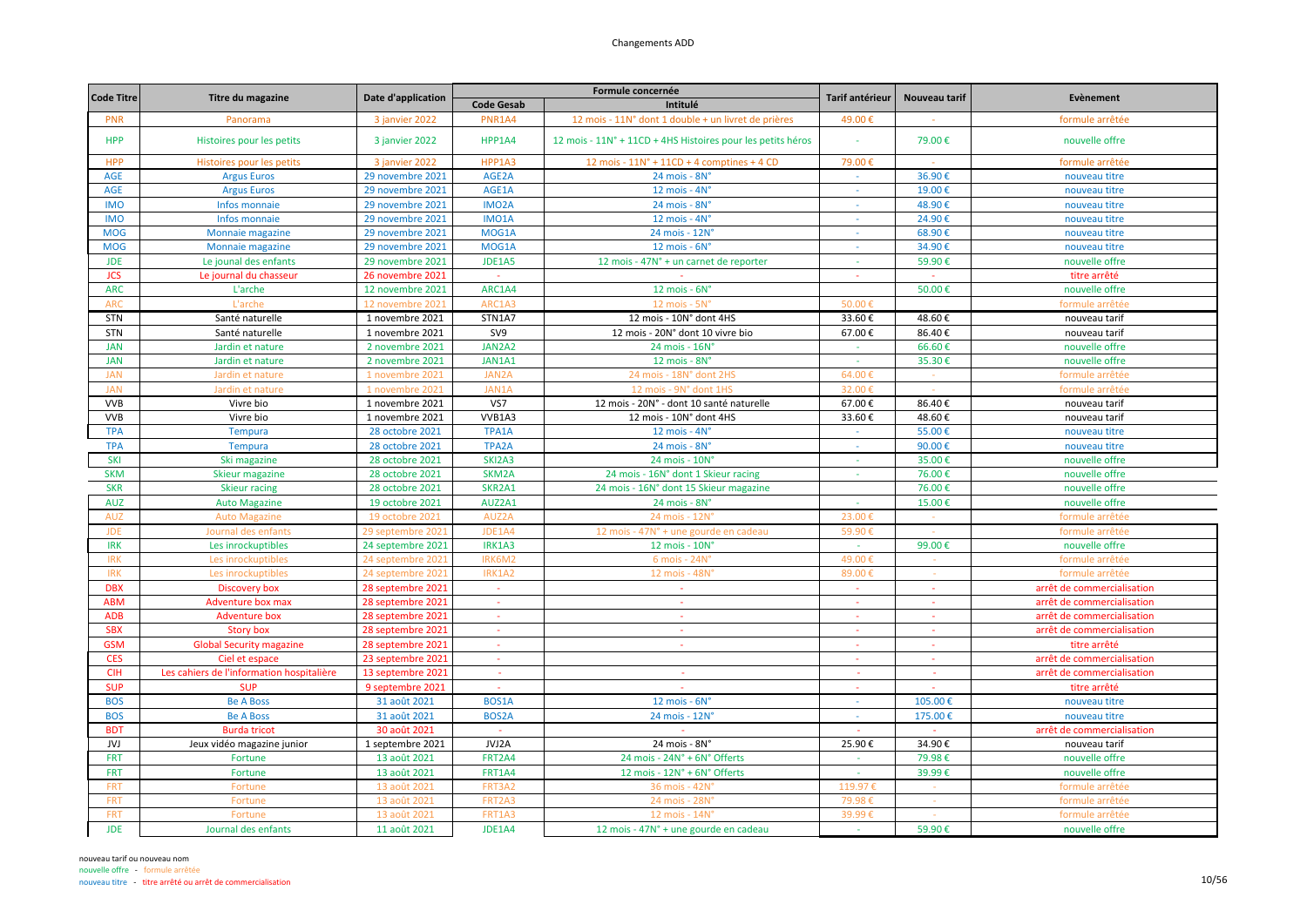| <b>Code Titre</b> |                                    |                    |                   | Formule concernée                            | Tarif antérieur | Nouveau tarif | Evènement       |
|-------------------|------------------------------------|--------------------|-------------------|----------------------------------------------|-----------------|---------------|-----------------|
|                   | Titre du magazine                  | Date d'application | <b>Code Gesab</b> | Intitulé                                     |                 |               |                 |
| EYG               | Esprit Yoga                        | 1 août 2021        | EYG2A             | 24 mois - 12N°                               | 45.90€          | 48.90€        | nouveau tarif   |
| EYG               | Esprit Yoga                        | 1 août 2021        | EYG1A             | 12 mois - 6N°                                | 25.90€          | 28.90€        | nouveau tarif   |
| PNT               | Le Point                           | 1 août 2021        | YLEPOINT-6M       | 6 mois - 26N°                                | 59.90€          | 63.00€        | nouveau tarif   |
| PNT               | Le Point                           | 1 août 2021        | YLEPOINT-1A       | 12 mois - 52N°                               | 109.90€         | 115.00€       | nouveau tarif   |
| <b>PLE</b>        | Pour l'éco                         | 16 juillet 2021    | PLE1A             | 12 mois - 14N° dont 3HS                      |                 | 69.00€        | nouveau titre   |
| PLT               | <b>Politis</b>                     | 1 août 2021        | PPOLTIS-6M        | 6 mois - 24N° dont 1HS                       | 59.00€          |               | formule arrêtée |
| PLT               | Politis                            | 1 août 2021        | PPOLTIS-1A        | 12 mois - 48N° dont 2HS                      | 109.00€         | 149.00€       | nouveau tarif   |
| <b>VVD</b>        | Viva Déco +                        | 12 juillet 2021    | <b>VVD1A3</b>     | 12 mois - 8N° dont 2HS                       | $\sim$          | 50.00€        | nouvelle offre  |
| <b>VVD</b>        | Viva Déco                          | 12 juillet 202:    | VVD1A2            | 12 mois - 10N° dont 4HS                      | 49.00           |               | formule arrêté  |
| <b>RRO</b>        | Rétro                              | 1 août 2021        | RRO1A2            | 12 mois - 8N° dont 4HS                       | 48.00€          | 50.00€        | nouveau tarif   |
| <b>ARM</b>        | Arts magazine international        | 12 juillet 2021    | ARM1A5            | $12$ mois - $6N^\circ$                       | $\sim$          | 50.00€        | nouvelle offre  |
| <b>ARN</b>        | Arts magazine international        | 12 juillet 2021    | ARM1A8            | 12 mois - 12N° dont 2HS                      | 107.00          |               | formule arrêtée |
| ATT               | Artistes                           | 1 août 2021        | ATT1A             | $12$ mois - $6N^\circ$                       | 45.00€          | 50.00€        | nouveau tarif   |
| <b>HSC</b>        | Histoire du second conflit mondial | 1 juillet 2021     | HSC1A             | 12 mois - $4N^\circ$                         | 29.00€          | 45.00€        | nouveau tarif   |
| <b>HSC</b>        | Histoire du second conflit mondial | 1 juillet 2021     | HSC2A             | 24 mois - 8N°                                | 52.00€          | 88.00€        | nouveau tarif   |
| EQC               | Enquêtes criminelles               | 23 juin 2021       | EQC1A3            | 12 mois - 10N°                               |                 | 50.00€        | nouvelle offre  |
| EOC               | Enquêtes criminelles               | 23 juin 2021       | EQC1A2            | 12 mois - 8N° dont 4HS                       | 50.00€          |               | formule arrêtée |
| <b>VMG</b>        | Vélo Magazine                      | 1 juillet 2021     | VMG1A4            | 12 mois - 11N°                               | 47.50€          | 49.00€        | nouveau tarif   |
| <b>BBL</b>        | <b>Babille</b>                     | 21 juin 2021       | <b>BBL1A</b>      | $12$ mois - $6N^\circ$                       |                 | 49.00€        | nouveau titre   |
| <b>TDE</b>        | I love English world               | 21 juin 2021       | <b>TDE1A8</b>     | 12 mois - 11N°                               | $\sim$          | 72.00€        | nouvelle offre  |
| <b>TDE</b>        | I love English world               | 21 juin 2021       | <b>TDE1A7</b>     | 12 mois - 11N° + 10CD                        | 72.00€          |               | formule arrêtée |
| KOL               | Kolala                             | 1 juillet 2021     | KOL1A             | 12 mois - 10N° dont 2HS                      | 50.00€          | 52.00€        | nouveau tarif   |
| TPI               | Toupie                             | 1 juillet 2021     | PTOUPIE1A3        | 12 mois - 16N° dont 4HS jeux                 | 79.00€          | 84.00€        | nouveau tarif   |
| TPI               | Toupie                             | 1 juillet 2021     | PTOUPIE-1A        | 12 mois - 12N°                               | 62.00€          | 64.00€        | nouveau tarif   |
| JUL               | Julie                              | 1 juillet 2021     | JUL1A4            | 12 mois - 16N° dont 4HS Maxi lecture et jeux | 79.00€          | 84.00€        | nouveau tarif   |
| JUL               | Julie                              | 1 juillet 2021     | PJULIE-1A         | 12 mois - 12N°                               | 59.00€          | 64.00€        | nouveau tarif   |
| <b>CUN</b>        | Curionautes des sciences           | 1 juillet 2021     | CUN1A             | 12 mois - 10N°                               | 59.00€          | 57.00€        | nouveau tarif   |
| ADB               | Adventure Box                      | 1 juillet 2021     | ADB1A2            | 12 mois - 10N° + CD                          | 94.00€          | 96.00€        | nouveau tarif   |
| ADB               | Adventure Box                      | 1 juillet 2021     | ADB1A             | 12 mois - 10N°                               | 78.00€          | 80.00€        | nouveau tarif   |
| EPI               | L'écho de la Presqu'île            | 1 juillet 2021     | EPI1A4            | 12 mois - 52N° - édition Guérande            | 75.00€          | 79.80€        | nouveau tarif   |
| EPI               | L'écho de la Presqu'île            | 1 juillet 2021     | EPI1A3            | 12 mois - 52N° - édition Saint-Nazaire       | 75.00€          | 79.80€        | nouveau tarif   |
| <b>RSM</b>        | La République de Seine-et-Marne    | 1 juillet 2021     | RSM1A7            | 12 mois - 52N° - édition A-Plaine de Brie    | 76.80€          | 81.60€        | nouveau tarif   |
| <b>RSM</b>        | La République de Seine-et-Marne    | 1 juillet 2021     | RSM1A3            | 12 mois - 52N° - édition Fontainebleau       | 76.80€          | 81.60€        | nouveau tarif   |
| <b>RSM</b>        | La République de Seine-et-Marne    | 1 juillet 2021     | RSM1A5            | 12 mois - 52N° - édition Melun               | 76.80€          | 81.60€        | nouveau tarif   |
| VDJ               | Voix du Jura                       | 1 juillet 2021     | VDJ1A             | 12 mois - 52N°                               | 80.00€          | 85.00€        | nouveau tarif   |
| VQY               | La vie quercynoise                 | 1 juillet 2021     | VQY1A             | 12 mois - 52N°                               | 66.80€          | 71.60€        | nouveau tarif   |
| VDM               | Voix du Midi                       | 1 juillet 2021     | VDM1A3            | 12 mois - 52N° - édition Lauragais           | 66.80€          | 71.60€        | nouveau tarif   |
| VDM               | Voix du Midi                       | 1 juillet 2021     | VDM1A4            | 12 mois - 52N° - édition Toulouse            | 66.80€          | 71.60€        | nouveau tarif   |
| <b>RSG</b>        | Républicain Sud Gironde            | 1 juillet 2021     | RSG1A             | 12 mois - 52N°                               | 78.20€          | 82.80€        | nouveau tarif   |
| RLG               | Républicain Lot-et-Garonne         | 1 juillet 2021     | RLG1A             | 12 mois - 52N°                               | 78.20€          | 82.80€        | nouveau tarif   |
| <b>JEB</b>        | Le journal d'Elbeuf                | 1 juillet 2021     | JEB1A             | 12 mois - 52N°                               | 57.60€          | 62.40€        | nouveau tarif   |
| <b>NFL</b>        | Les Nouvelles de Falaise           | 1 juillet 2021     | NFL1A             | 12 mois - 52N°                               | 62.40€          | 67.20€        | nouveau tarif   |
| PCL               | Le Publicateur Libre               | 1 juillet 2021     | PCL1A             | 12 mois - 52N°                               | 72.00€          | 76.80€        | nouveau tarif   |
| OCB               | L'Orne combattante                 | 1 juillet 2021     | OCB1A             | 12 mois - 52N°                               | 72.00€          | 76.80€        | nouveau tarif   |
| CPZ               | Le courrier du Pays de Retz        | 1 juillet 2021     | CPZ1A             | 12 mois - 52N°                               | 75.00€          | 79.80€        | nouveau tarif   |
| <b>CVD</b>        | Le courrier vendéen                | 1 juillet 2021     | CVD1A             | 12 mois - 52N°                               | 70.00€          | 74.80€        | nouveau tarif   |
| PCV               | Le petit courrier du Val de Loir   | 1 juillet 2021     | PCV1A             | 12 mois - 52N°                               | 61.00€          | 65.60€        | nouveau tarif   |
| <b>CMT</b>        | Le Courrier de Mantes              | 1 juillet 2021     | CMT1A             | 12 mois - 52N°                               | 76.80€          | 81.60€        | nouveau tarif   |
| GZM               | La Gazette de la Manche            | 1 juillet 2021     | GZM1A             | 12 mois - 52N°                               | 66.40€          | 71.00€        | nouveau tarif   |
| <b>JAB</b>        | Le Journal d'Abbeville             | 1 juillet 2021     | JAB1A             | 12 mois - 52N°                               | 76.80€          | 81.60€        | nouveau tarif   |
| IDS               | Les informations Dieppoises        | 1 juillet 2021     | IDS1A             | 12 mois - 104N°                              | 120.00€         | 128.00€       | nouveau tarif   |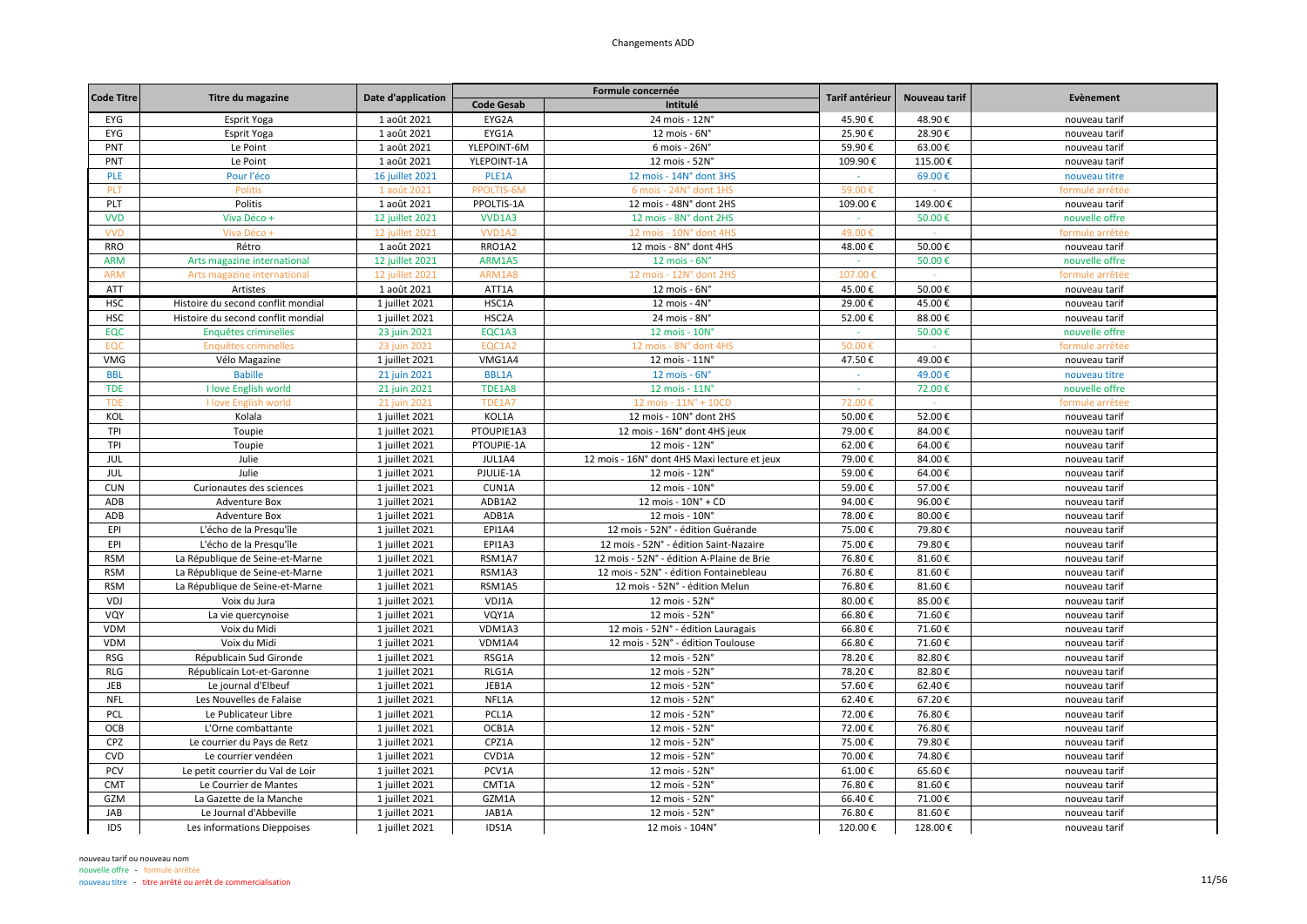| <b>Code Titre</b> |                                  |                    |                    | Formule concernée                                                       | Tarif antérieur | Nouveau tarif | Evènement                  |
|-------------------|----------------------------------|--------------------|--------------------|-------------------------------------------------------------------------|-----------------|---------------|----------------------------|
|                   | Titre du magazine                | Date d'application | <b>Code Gesab</b>  | Intitulé                                                                |                 |               |                            |
| <b>BDL</b>        | Le bulletin de Darnétal          | 1 juillet 2021     | BDL1A              | 12 mois - 52N°                                                          | 67.20€          | 72.00€        | nouveau tarif              |
| ENM               | L'éveil normand                  | 1 juillet 2021     | ENM1A              | 12 mois - 52N°                                                          | 76.80€          | 81.60€        | nouveau tarif              |
| ALM               | Les Alpes Mancelles              | 1 juillet 2021     | ALM1A              | 12 mois - 52N°                                                          | 57.20€          | 61.60€        | nouveau tarif              |
| <b>NEF</b>        | Les Nouvelles L'Echo fléchois    | 1 juillet 2021     | NEF1A              | 12 mois - 52N°                                                          | 72.00€          | 76.80€        | nouveau tarif              |
| EAR               | L'écho de l'Armor et de l'Argoat | 1 juillet 2021     | EAR1A              | 12 mois - 52N°                                                          | 67.00€          | 71.60€        | nouveau tarif              |
| <b>HSM</b>        | L'Hebdo de Sèvre et Maine        | 1 juillet 2021     | HSM1A              | 12 mois - 52N°                                                          | 67.00€          | 71.60€        | nouveau tarif              |
| <b>LTG</b>        | Le trégor                        | 1 juillet 2021     | LTG1A              | 12 mois - 52N°                                                          | 72.00€          | 76.40€        | nouveau tarif              |
| LPA               | La presse d'Armor                | 1 juillet 2021     | LPA1A              | 12 mois - 52N°                                                          | 67.00€          | 71.60€        | nouveau tarif              |
| LPT               | Le Penthièvre                    | 1 juillet 2021     | LPT1A              | 12 mois - 52N°                                                          | 70.00€          | 74.80€        | nouveau tarif              |
| JVJ               | Jeux vidéo magazine junior       | 1 juillet 2021     | JVJ2A              | 24 mois - 8N°                                                           | 25.90€          | 34.90€        | nouveau tarif              |
| JVJ               | Jeux vidéo magazine junior       | 1 juillet 2021     | JVJ1A              | 12 mois - 4N°                                                           | 14.90€          | 19.90€        | nouveau tarif              |
| <b>KRT</b>        | Karaté Bushido                   | 21 juin 2021       | KRT1A3             | 12 mois - $4N^\circ$                                                    | $\sim$          | 20.00€        | nouvelle offre             |
| <b>KRT</b>        | Karaté Bushido                   | 21 juin 2021       | KRT1A2             | 12 mois - 9N° + 1DVD                                                    | 35.00€          |               | formule arrêtée            |
| <b>EOA</b>        | L'Estampille - l'Objet d'Art     | 1 juillet 2021     | EOA6M              | $6$ mois - $5N^\circ$                                                   | 50.00€          | 53.40€        | nouveau tarif              |
| EOA               | L'Estampille - l'Objet d'Art     | 1 juillet 2021     | EOA2A              | 24 mois - 22N°                                                          | 158.00€         | 168.00€       | nouveau tarif              |
| <b>EOA</b>        | L'Estampille - l'Objet d'Art     | 1 juillet 2021     | POBJART-1A         | 12 mois - 11N°                                                          | 84.00€          | 89.00€        | nouveau tarif              |
| <b>CCO</b>        | Cœur de comtois                  | 15 juin 2021       | CCO <sub>2</sub> A | 24 mois - 12N° dont 4 HS                                                | $\sim$          | 100.00€       | nouveau titre              |
| <b>CCO</b>        | Cœur de comtois                  | 15 juin 2021       | CCO1A              | 12 mois - 6N° dont 2 HS                                                 |                 | 54.00€        | nouveau titre              |
| AVB               | Bourgogne magazine               | 1 juillet 2021     | AVB2A2             | 24 mois - 12N° dont 4HS                                                 | 95.00€          | 100.00€       | nouveau tarif              |
| AVB               | Bourgogne magazine               | 1 juillet 2021     | AVB1A2             | 12 mois - 6N° dont 2HS                                                  | 55.00€          | 60.00€        | nouveau tarif              |
| PIT               | Pirouette                        | 1 juillet 2021     | PIT1A4             | 12 mois - 15N° dont 4 Pirouette Tout sur les animaux                    | 72.00€          | 75.00€        | nouveau tarif              |
| ABT               | Abricot                          | 1 juillet 2021     | ABT1A3             | 12 mois - 16N° dont 4 Abricot Jeux                                      | 66.00€          | 72.00€        | nouveau tarif              |
| ABT               | Abricot                          | 1 juillet 2021     | ABT1A5             | 12 mois - 12N°                                                          | 54.00€          | 59.00€        | nouveau tarif              |
| <b>MPG</b>        | Mickey Parade Géant              | 1 juillet 2021     | MPG1A2             | 12 mois - 12N° dont 6 Super Picsou Géant                                | 55.00€          | 57.00€        | nouveau tarif              |
| SPG               | Super Picsou Géant               | 1 juillet 2021     | SPG1A              | 12 mois - $6Nc$                                                         | 28.00€          | 30.00€        | nouveau tarif              |
| <b>JDM</b>        | Le Journal de Mickey             | 1 juillet 2021     | JDM1A              | 12 mois - 52N°                                                          | 85.90€          | 94.90€        | nouveau tarif              |
| <b>JDM</b>        | Le Journal de Mickey             | 1 juillet 2021     | JDM6M              | 6 mois - 26N°                                                           | 51.90€          | 57.90€        | nouveau tarif              |
| PJM               | Mon premier Journal de Mickey    | 1 juillet 2021     | PJM1A2             | 12 mois - 12N° dont 6 Journal de Mickey                                 | 45.00€          | 46.90€        | nouveau tarif              |
| <b>MAV</b>        | Maisons à vivre                  | 31 mai 2021        | MAV1A              | 12 mois - 6N°                                                           |                 | 29.50€        | nouvelle offre             |
| <b>MAV</b>        | Maisons à vivre                  | 31 mai 2021        | MAV2A2             | 24 mois - 8N'                                                           | 47.20€          |               | formule arrêtée            |
| <b>MAV</b>        | Maisons à vivre                  | 31 mai 2021        | MAV1A2             | 12 mois - 4N'                                                           | 23.60€          |               | formule arrêtée            |
| <b>VMO</b>        | Voyages à Moto                   | 31 mai 2021        | <b>VMO1A2</b>      | 12 mois - $6N^{\circ}$                                                  |                 | 34.50€        | nouvelle offre             |
| <b>VMO</b>        | Voyages à Moto                   | 31 mai 2021        | VMO <sub>2</sub> A | 24 mois - 8N'                                                           | 55.20€          |               | formule arrêtée            |
| <b>VMO</b>        | Voyages à Moto                   | 31 mai 2021        | VMO <sub>1</sub> A | 12 mois - 4N                                                            | 27.60€          |               | formule arrêtée            |
| <b>TAD</b>        | Trail adventure magazine         | 31 mai 2021        | TAD1A2             | 12 mois - 6N°                                                           | $\sim$          | 34.50€        | nouvelle offre             |
| <b>TAD</b>        | Trail adventure magazine         | 31 mai 2021        | TAD <sub>2</sub> A | 24 mois - 8N                                                            | 55.20€          |               | formule arrêtée            |
| <b>TAD</b>        | Trail adventure magazine         | 31 mai 2021        | TAD1A              | 12 mois - 4N                                                            | 23.60€          |               | formule arrêtée            |
| <b>BUS</b>        | <b>But! Sainté</b>               | 18 mai 2021        | $\sim$             |                                                                         |                 | $\sim$        | arrêt de commercialisation |
| LVR               | La Vie du Rail                   | 1 juin 2021        | LVR1A              | 12 mois - 52N°                                                          | 111.00€         | 114.20€       | nouveau tarif              |
| <b>JVD</b>        | Jeux vidéo magazine              | 1 juin 2021        | JVD <sub>2</sub> A | 24 mois - 24N°                                                          | 69.90€          | 79.90€        | nouveau tarif              |
| <b>JVD</b>        | Jeux vidéo magazine              | 1 juin 2021        | JVD1A              | 12 mois - 12N°                                                          | 39.90€          | 49.90€        | nouveau tarif              |
| <b>JVD</b>        | Jeux vidéo magazine              | 1 juin 2021        | JVD6M              | $6$ mois - $6No$                                                        | 22.90€          | 29.90€        | nouveau tarif              |
| JAF               | Jeune Afrique                    | 1 mai 2021         | JAF1A6             | 12 mois - 12N°                                                          | 69.00€          | 79.00€        | nouveau tarif              |
| PIH               | <b>Puissance Hydro</b>           | 10 mai 2021        | PIH <sub>2</sub> A | 24 mois - 12N°                                                          | $\sim$          | 179.00€       | nouveau titre              |
| PIH               | <b>Puissance Hydro</b>           | 10 mai 2021        | PIH1A              | $12$ mois - $6N^\circ$                                                  | $\sim$          | 99.00€        | nouveau titre              |
|                   |                                  |                    |                    | 12 mois - 4N° + en cadeau le dvd En stage avec deux                     |                 |               |                            |
| AAQ               | L'art de l'aquarelle             | 30 avril 2021      | AAQ1A4             | aquarellistes                                                           |                 | 39.00€        | nouvelle offre             |
| <b>PPD</b>        | Plaisirs de peindre              | 30 avril 2021      | PPD1A4             | 12 mois - 4N° + en cadeau bloc spécial croquis CANSON                   |                 | 29.00€        | nouvelle offre             |
| <b>PQR</b>        | Pratique des arts                | 30 avril 2021      | PQR1A0             | 12 mois - 7N° dont 1N° spécial<br>Peindre et dessiner les scènes de vie |                 | 45.00€        | nouvelle offre             |
| <b>FGL</b>        | Fluide glacial                   | 21 avril 2021      | FGL1A              | 12 mois - 16N° dont 4HS                                                 | 74.00€          |               | formule arrêtée            |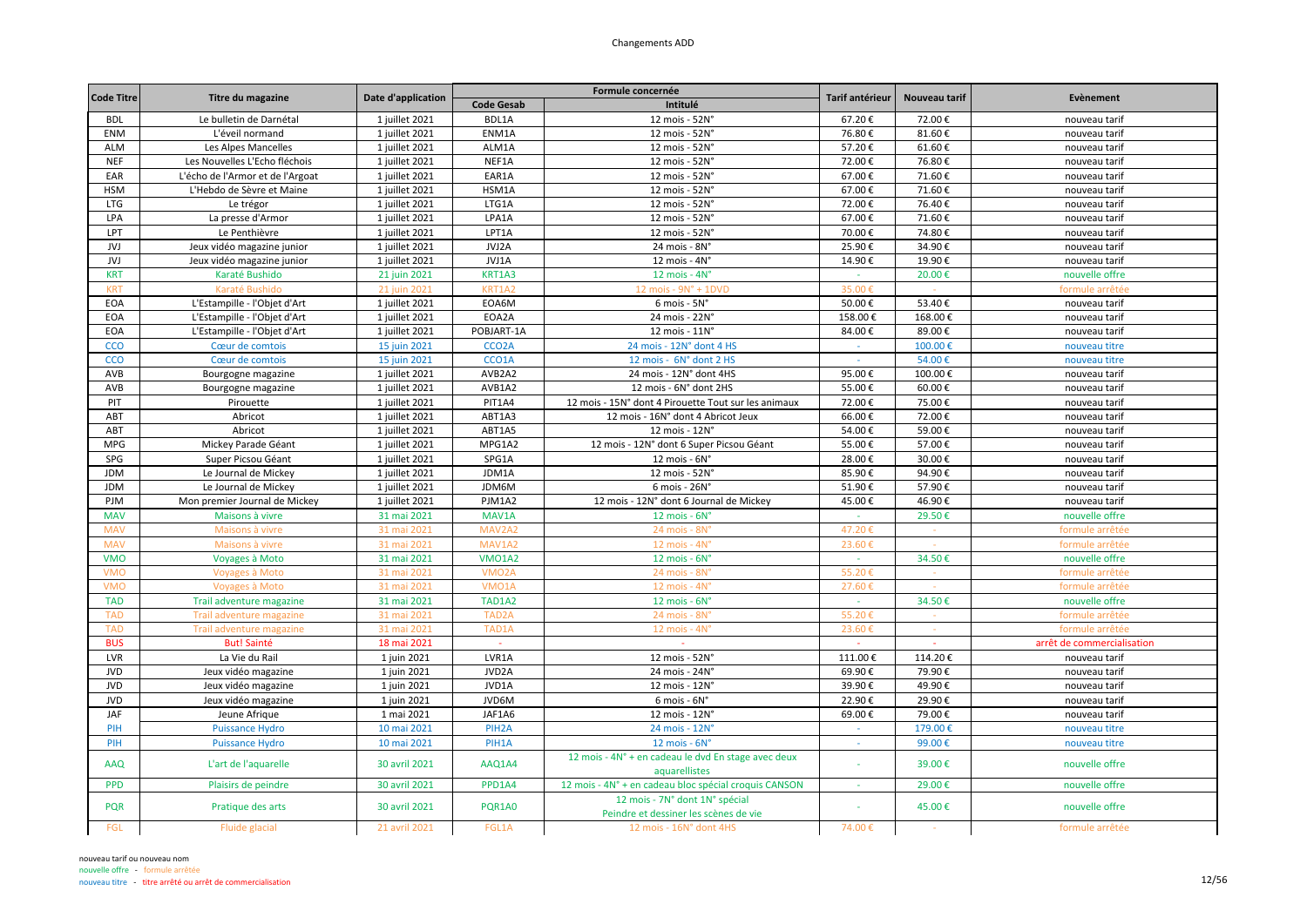| <b>Code Titre</b> |                                         |                    |                   | Formule concernée                             | Tarif antérieur | Nouveau tarif | Evènement                  |
|-------------------|-----------------------------------------|--------------------|-------------------|-----------------------------------------------|-----------------|---------------|----------------------------|
|                   | Titre du magazine                       | Date d'application | <b>Code Gesab</b> | Intitulé                                      |                 |               |                            |
| FGL               | Fluide glacial                          | 21 avril 2021      | FGL1A2            | $12$ mois - $12N^\circ$                       | 54.00€          |               | formule arrêtée            |
| <b>FGL</b>        | Fluide glacia                           | 21 avril 2021      | FGL1A3            | 12 mois - 12N° - tarif étudiant               | 50.00€          |               | formule arrêtée            |
| <b>AMN</b>        | Amina                                   | 15 avril 2021      | AMN2A             | 24 mois - 12N°                                | $\sim$          | 28.00€        | nouvelle offre             |
| <b>AMN</b>        | Amina                                   | 15 avril 2021      | AMN1A2            | $12$ mois - $6N^\circ$                        |                 | 15.00€        | nouvelle offre             |
| <b>AMN</b>        | Amina                                   | 15 avril 2021      | PAMINA-1A         | 12 mois - 12N                                 | 27.00€          |               | formule arrêtée            |
| <b>STS</b>        | Sans transition                         | 1 mai 2021         | STS2A5            | 24 mois - 12N° - édition Natio                | $\sim$          | 59.00€        | nouvelle offre             |
| <b>STS</b>        | Sans transition !                       | 1 mai 2021         | STS2A2            | 24 mois - 12N° - édition Provence             | 49.00€          | 59.00€        | nouveau tarif              |
| <b>STS</b>        | Sans transition !                       | 1 mai 2021         | STS2A3            | 24 mois - 12N° - édition Occitanie            | 49.00€          | 59.00€        | nouveau tarif              |
| <b>STS</b>        | Sans transition !                       | 1 mai 2021         | STS2A             | 24 mois - 12N° - édition Bretagne             | 49.00€          | 59.00€        | nouveau tarif              |
| <b>STS</b>        | Sans transition !                       | 1 mai 2021         | STS2A4            | 24 mois - 12N° - édition Auvergne Rhône Alpes | 49.00€          | 59.00€        | nouveau tarif              |
| <b>STS</b>        | Sans transition !                       | 1 mai 2021         | STS1A4            | 12 mois - 6N° - édition Auvergne Rhône Alpes  | 29.00€          | 32.00€        | nouveau tarif              |
| <b>STS</b>        | Sans transition                         | 1 mai 2021         | STS1A3            | 12 mois - 6N° - édition Occitanie             | 29.00€          | 32.00€        | nouveau tarif              |
| <b>STS</b>        | Sans transition !                       | 1 mai 2021         | STS1A2            | 12 mois - 6N° - édition Provence              | 29.00€          | 32.00€        | nouveau tarif              |
| <b>STS</b>        | Sans transition !                       | 1 mai 2021         | STS1A             | 12 mois - 6N° - édition Bretagne              | 29.00€          | 32.00€        | nouveau tarif              |
| <b>STS</b>        | Sans transition                         | 1 mai 2021         | <b>STS1A5</b>     | 12 mois - 6N° - édition Natio                 |                 | 32.00€        | nouvelle offre             |
| <b>RPA</b>        | Rétro passion automobiles               | 12 avril 2021      | $\sim$            |                                               |                 |               | arrêt de commercialisation |
| <b>FFT</b>        | <b>France Football</b>                  | 7 avril 2021       | $\sim$            | $\sim$                                        | $\sim$          | $\sim$        | arrêt de commercialisation |
| <b>SMC</b>        | 60 Millions de consommateurs            | 31 mars 2021       | SMC1A1            | 12 mois - $11N^\circ$ + Mook                  | $\sim$          | 49.00€        | nouvelle offre             |
| <b>SMC</b>        | 60 Millions de consommateurs            | 31 mars 2021       | SMC1A8            | 12 mois - 11N° + Spécial impôts               | 49.00€          |               | formule arrêtée            |
| <b>JDA</b>        | Le Journal de l'automobile              | 30 mars 2021       | $\sim$            | ÷                                             |                 |               | arrêt de commercialisation |
| <b>CSV</b>        | <b>Chefs et Saveurs</b>                 | 30 mars 2021       | $\omega$          | $\sim$                                        | $\sim$          |               | arrêt de commercialisation |
| <b>MGC</b>        | <b>Magic</b>                            | 30 mars 2021       | $\sim$            | $\sim$                                        | $\sim$          | $\sim$        | arrêt de commercialisation |
| <b>PLK</b>        | <b>Polka Magazine</b>                   | 29 mars 2021       | PLK1A3            | 12 mois - $4N^\circ$                          | $\sim$          | 24.00€        | nouvelle offre             |
| <b>PLK</b>        | <b>Polka Magazine</b>                   | 29 mars 2021       | PLK1A5            | 12 mois - 3N'                                 | 25.00€          |               | formule arrêtée            |
| <b>PLK</b>        | <b>Polka Magazine</b>                   | 29 mars 2021       | PLK2A4            | 24 mois - 6N                                  | 49.00           |               | formule arrêtée            |
| <b>IGM</b>        | Images du monde                         | 25 mars 2021       | IGM1A             | $12$ mois - $4N^\circ$                        |                 | 24.00€        | nouvelle offre             |
| PDV               | Point de Vue                            | 1 avril 2021       | PDV1A             | 12 mois - 52N°                                | 90.00€          | 99.00€        | nouveau tarif              |
| PDV               | Point de Vue                            | 1 avril 2021       | PDV6M             | 6 mois - 26N°                                 | 49.00€          | 55.00€        | nouveau tarif              |
| SAY               | Say                                     | 24 mars 2021       | SAY1A             | 12 mois - 4N°                                 |                 | 70.00€        | nouveau titre              |
| <b>TIM</b>        | Time                                    | 1 avril 2021       | TIM6M2            | 6 mois - 26N°                                 | 29.95€          | 39.95€        | nouveau tarif              |
| <b>TIM</b>        | Time                                    | 1 avril 2021       | <b>TIM1A4</b>     | 12 mois - 52N°                                | 59.95€          | 79.95€        | nouveau tarif              |
| <b>TIM</b>        | Time                                    | 1 avril 2021       | TIM2A3            | 24 mois - 104N°                               | 119.90€         | 159.90€       | nouveau tarif              |
| <b>LRB</b>        | La Renaissance Le Bessin                | 11 mars 2021       | LRB1A3            | 12 mois - 52N°                                | $\sim$          | 72.80€        | nouvelle offre             |
| <b>LRB</b>        | La Renaissance Le Bessin                | 11 mars 2021       | LRB1A             | 12 mois - 104N                                | 105.60€         |               | formule arrêtée            |
| <b>GTP</b>        | <b>Guitar Part</b>                      | 4 mars 2021        | GTP1A1            | 12 mois - 12N°                                | $\sim$          | 50.00€        | nouvelle offre             |
| <b>GTP</b>        | <b>Guitar Part</b>                      | 4 mars 2021        | PGUITP-1/         | 12 mois - 12N° + 12DVD                        | 50.00           |               | formule arrêtée            |
| HOS               | Hospitalia                              | 1 avril 2021       | HOS1A2            | $12$ mois - $4N^\circ$                        | 39.00€          | 49.00€        | nouveau tarif              |
| <b>ALE</b>        | Alternatives économiques                | 25 février 2021    | <b>ALE114</b>     | 12 mois - 13N° dont 2HS - tarif institution   |                 | 58.00€        | nouvelle offre             |
| <b>ALE</b>        | Alternatives économiques                | 25 février 2021    | <b>ALE113</b>     | 12 mois - 14N° dont 3HS - tarif institution   | 69.00€          |               | formule arrêtée            |
| <b>ALE</b>        | Alternatives économiques                | 25 février 2021    | ALE1A4            | 12 mois - 13N° dont 2HS - tarif particulier   |                 | 58.00€        | nouvelle offre             |
| <b>ALE</b>        | Alternatives économiques                | 25 février 2021    | ALE1A3            | 12 mois - 14N° dont 3HS - tarif particulier   | 58.00€          |               | formule arrêtée            |
| <b>DMC</b>        | La revue française du dommage corporel  | 1 mars 2021        | DMC1A2            | 12 mois - 4N° - tarif médecin                 | 149.00€         | 153.00€       | nouveau tarif              |
| <b>DMC</b>        | La revue française du dommage corporel  | 1 mars 2021        | DMC1A             | 12 mois - 4N° - tarif collectivité            | 202.00€         | 207.00€       | nouveau tarif              |
| <b>RPT</b>        | La revue du praticien                   | 1 mars 2021        | RPT1A             | 12 mois - 10N° - tarif médecin                | 161.00€         | 165.00€       | nouveau tarif              |
| <b>RPT</b>        | La revue du praticien                   | 1 mars 2021        | RPT1I             | 12 mois - 10N° - tarif collectivités          | 214.00€         | 219.00€       | nouveau tarif              |
| <b>PMG</b>        | La revue du praticien médecine générale | 25 février 2021    | PMG1A2            | 12 mois - 10N° - tarif médecin                |                 | 155.00€       | nouvelle offre             |
| <b>PMG</b>        | La revue du praticien médecine générale | 25 février 2021    | PMG1/             | 12 mois - 20N° - tarif médecin                | 151.00          |               | formule arrêtée            |
| <b>PMG</b>        | La revue du praticien médecine générale | 25 février 2021    | <b>PMG1I1</b>     | 12 mois - 10N° - tarif collectivité           |                 | 209.00€       | nouvelle offre             |
| <b>PMG</b>        | La revue du praticien médecine générale | 25 février 2021    | PMG1              | 12 mois - 20N° - tarif collectivite           | 204.00€         |               | formule arrêtée            |
| LCM               | Le concours médical                     | 1 mars 2021        | LCM1I             | 12 mois 10 N° - tarif collectivité            | 204.00€         | 209.00€       | nouveau tarif              |
| <b>LCM</b>        | Le concours médical                     | 1 mars 2021        | LCM1A3            | 12 mois - 10 N° - tarif médecin               | 149.00€         | 153.00€       | nouveau tarif              |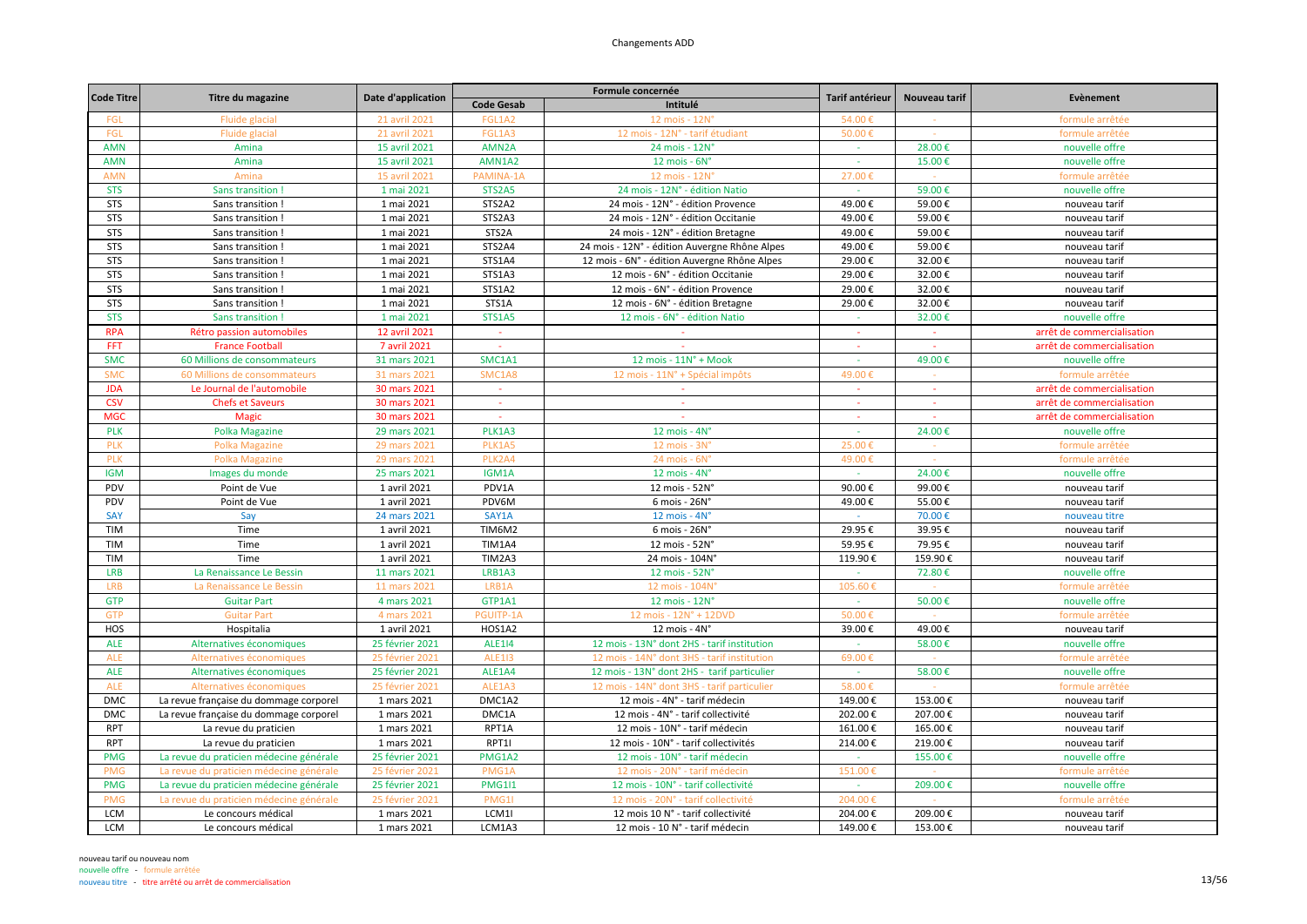| <b>Code Gesab</b><br>Intitulé<br>PNM1A2<br>PNM<br>Egora-Panorama du médecin<br>1 mars 2021<br>12 mois - 40N° - tarif médecin<br>63.00€<br>65.00€<br>nouveau tarif<br>PNM1A<br>PNM<br>Egora-Panorama du médecin<br>1 mars 2021<br>12 mois - 40N° - tarif collectivité<br>79.00€<br>81.00€<br>nouveau tarif<br><b>EDG</b><br>2 février 2021<br>Extérieurs design<br>arrêt de commercialisation<br>AVT<br>AVT1E<br>12 mois - 20N° - tarif étudiant<br>138.00€<br>120.00€<br>L'Avant-Scène Théâtre<br>1 mars 2021<br>nouveau tarif<br><b>AVT</b><br>L'Avant-Scène Théâtre<br>2 février 2021<br>PASTHE-6M<br>6 mois - 10N<br>91.00€<br>formule arrêtée<br>52.00€<br><b>AVT</b><br>2 février 2021<br>PASTHE-3M<br>3 mois - 5N°<br>L'Avant-Scène Théâtre<br>formule arrêtée<br><b>AVT</b><br>2 février 2021<br>AVT6E<br>6 mois - 10N° - tarif étudiant<br>72.00€<br>L'Avant-Scène Théâtre<br>formule arrêtée<br>AVT3E<br><b>AVT</b><br>L'Avant-Scène Théâtre<br>2 février 2021<br>3 mois - 5N° - tarif étudiant<br>41.00€<br>formule arrêtée<br><b>INM</b><br>Intramuros<br>1 février 2021<br>arrêt de commercialisation<br><b>VDG</b><br><b>22 janvier 2021</b><br>VDG1A2<br>12 mois - $6N^{\circ}$<br>26.90€<br>Total jeux video<br>$\sim$<br>nouvelle offre<br>VDG1A<br>12 mois - 12N°<br><b>VDG</b><br>Total jeux video<br>22 janvier 2021<br>39.90€<br>formule arrêtée<br><b>RDD</b><br>Résidences décoration<br>arrêt de commercialisation<br>21 janvier 2021<br>$\sim$<br>$\sim$<br>$\sim$<br><b>HLD</b><br>Hôtel et Lodge<br>21 janvier 2021<br>$\sim$<br>arrêt de commercialisation<br>$\sim$<br>$\sim$<br>$\sim$<br><b>PCA</b><br>PCA1A3<br>12 mois - 6N° + 2 lots de 16 étiquettes<br>40.00 €<br>Passion cartes créatives<br>1 février 2021<br>formule arrêtée<br>nouvelle offre<br><b>PCA</b><br>Passion cartes créatives<br>1 février 2021<br>PCA1A<br>$12$ mois - $4N^\circ$<br>27.00€<br>$\sim$<br>1 février 2021<br>PCA1A2<br>12 mois - $6N^{\circ}$<br>38.00€<br>formule arrêtée<br><b>PCA</b><br>Passion cartes créatives<br><b>IHT</b><br>1 février 2021<br>IHT6M<br>6 mois - 156N°<br>375.00€<br>390.00€<br><b>International New York Times</b><br>nouveau tarif<br><b>IHT</b><br>1 février 2021<br>IHT2A<br>24 mois - 624N°<br>1 170.00€<br>1 210.00€<br><b>International New York Times</b><br>nouveau tarif<br>IHT1A<br><b>IHT</b><br>1 février 2021<br>12 mois - 312N°<br>650.00€<br>675.00€<br><b>International New York Times</b><br>nouveau tarif<br>IHT3A<br><b>IHT</b><br>1 février 2021<br>36 mois - 936N°<br>1 575.00€<br>1 630.00€<br><b>International New York Times</b><br>nouveau tarif<br>AVB2A2<br>95.00€<br>AVB<br>Bourgogne magazine<br>1 février 2021<br>24 mois - 12N° dont 4HS<br>75.00€<br>nouveau tarif<br>AVB<br>AVB1A2<br>40.00€<br>55.00€<br>1 février 2021<br>12 mois - 6N° dont 2HS<br>nouveau tarif<br>Bourgogne magazine<br><b>TCS</b><br>1 février 2021<br>TCS1A<br>66.90€<br>69.90€<br>Télé Cable Sat Hebdo<br>12 mois - 52N°<br>nouveau tarif<br>TCS6M<br><b>TCS</b><br>Télé Cable Sat Hebdo<br>6 mois - 26N°<br>39.00€<br>39.90€<br>1 février 2021<br>nouveau tarif | <b>Code Titre</b> | Titre du magazine | <b>Date d'application</b> |        | Formule concernée             | Tarif antérieur | Nouveau tarif | Evènement       |
|---------------------------------------------------------------------------------------------------------------------------------------------------------------------------------------------------------------------------------------------------------------------------------------------------------------------------------------------------------------------------------------------------------------------------------------------------------------------------------------------------------------------------------------------------------------------------------------------------------------------------------------------------------------------------------------------------------------------------------------------------------------------------------------------------------------------------------------------------------------------------------------------------------------------------------------------------------------------------------------------------------------------------------------------------------------------------------------------------------------------------------------------------------------------------------------------------------------------------------------------------------------------------------------------------------------------------------------------------------------------------------------------------------------------------------------------------------------------------------------------------------------------------------------------------------------------------------------------------------------------------------------------------------------------------------------------------------------------------------------------------------------------------------------------------------------------------------------------------------------------------------------------------------------------------------------------------------------------------------------------------------------------------------------------------------------------------------------------------------------------------------------------------------------------------------------------------------------------------------------------------------------------------------------------------------------------------------------------------------------------------------------------------------------------------------------------------------------------------------------------------------------------------------------------------------------------------------------------------------------------------------------------------------------------------------------------------------------------------------------------------------------------------------------------------------------------------------------------------------------------------------------------------------------------------------------------------------------------------------------------------------------------------------------------------------------------------------------------------------------------|-------------------|-------------------|---------------------------|--------|-------------------------------|-----------------|---------------|-----------------|
|                                                                                                                                                                                                                                                                                                                                                                                                                                                                                                                                                                                                                                                                                                                                                                                                                                                                                                                                                                                                                                                                                                                                                                                                                                                                                                                                                                                                                                                                                                                                                                                                                                                                                                                                                                                                                                                                                                                                                                                                                                                                                                                                                                                                                                                                                                                                                                                                                                                                                                                                                                                                                                                                                                                                                                                                                                                                                                                                                                                                                                                                                                                     |                   |                   |                           |        |                               |                 |               |                 |
|                                                                                                                                                                                                                                                                                                                                                                                                                                                                                                                                                                                                                                                                                                                                                                                                                                                                                                                                                                                                                                                                                                                                                                                                                                                                                                                                                                                                                                                                                                                                                                                                                                                                                                                                                                                                                                                                                                                                                                                                                                                                                                                                                                                                                                                                                                                                                                                                                                                                                                                                                                                                                                                                                                                                                                                                                                                                                                                                                                                                                                                                                                                     |                   |                   |                           |        |                               |                 |               |                 |
|                                                                                                                                                                                                                                                                                                                                                                                                                                                                                                                                                                                                                                                                                                                                                                                                                                                                                                                                                                                                                                                                                                                                                                                                                                                                                                                                                                                                                                                                                                                                                                                                                                                                                                                                                                                                                                                                                                                                                                                                                                                                                                                                                                                                                                                                                                                                                                                                                                                                                                                                                                                                                                                                                                                                                                                                                                                                                                                                                                                                                                                                                                                     |                   |                   |                           |        |                               |                 |               |                 |
|                                                                                                                                                                                                                                                                                                                                                                                                                                                                                                                                                                                                                                                                                                                                                                                                                                                                                                                                                                                                                                                                                                                                                                                                                                                                                                                                                                                                                                                                                                                                                                                                                                                                                                                                                                                                                                                                                                                                                                                                                                                                                                                                                                                                                                                                                                                                                                                                                                                                                                                                                                                                                                                                                                                                                                                                                                                                                                                                                                                                                                                                                                                     |                   |                   |                           |        |                               |                 |               |                 |
|                                                                                                                                                                                                                                                                                                                                                                                                                                                                                                                                                                                                                                                                                                                                                                                                                                                                                                                                                                                                                                                                                                                                                                                                                                                                                                                                                                                                                                                                                                                                                                                                                                                                                                                                                                                                                                                                                                                                                                                                                                                                                                                                                                                                                                                                                                                                                                                                                                                                                                                                                                                                                                                                                                                                                                                                                                                                                                                                                                                                                                                                                                                     |                   |                   |                           |        |                               |                 |               |                 |
|                                                                                                                                                                                                                                                                                                                                                                                                                                                                                                                                                                                                                                                                                                                                                                                                                                                                                                                                                                                                                                                                                                                                                                                                                                                                                                                                                                                                                                                                                                                                                                                                                                                                                                                                                                                                                                                                                                                                                                                                                                                                                                                                                                                                                                                                                                                                                                                                                                                                                                                                                                                                                                                                                                                                                                                                                                                                                                                                                                                                                                                                                                                     |                   |                   |                           |        |                               |                 |               |                 |
|                                                                                                                                                                                                                                                                                                                                                                                                                                                                                                                                                                                                                                                                                                                                                                                                                                                                                                                                                                                                                                                                                                                                                                                                                                                                                                                                                                                                                                                                                                                                                                                                                                                                                                                                                                                                                                                                                                                                                                                                                                                                                                                                                                                                                                                                                                                                                                                                                                                                                                                                                                                                                                                                                                                                                                                                                                                                                                                                                                                                                                                                                                                     |                   |                   |                           |        |                               |                 |               |                 |
|                                                                                                                                                                                                                                                                                                                                                                                                                                                                                                                                                                                                                                                                                                                                                                                                                                                                                                                                                                                                                                                                                                                                                                                                                                                                                                                                                                                                                                                                                                                                                                                                                                                                                                                                                                                                                                                                                                                                                                                                                                                                                                                                                                                                                                                                                                                                                                                                                                                                                                                                                                                                                                                                                                                                                                                                                                                                                                                                                                                                                                                                                                                     |                   |                   |                           |        |                               |                 |               |                 |
|                                                                                                                                                                                                                                                                                                                                                                                                                                                                                                                                                                                                                                                                                                                                                                                                                                                                                                                                                                                                                                                                                                                                                                                                                                                                                                                                                                                                                                                                                                                                                                                                                                                                                                                                                                                                                                                                                                                                                                                                                                                                                                                                                                                                                                                                                                                                                                                                                                                                                                                                                                                                                                                                                                                                                                                                                                                                                                                                                                                                                                                                                                                     |                   |                   |                           |        |                               |                 |               |                 |
|                                                                                                                                                                                                                                                                                                                                                                                                                                                                                                                                                                                                                                                                                                                                                                                                                                                                                                                                                                                                                                                                                                                                                                                                                                                                                                                                                                                                                                                                                                                                                                                                                                                                                                                                                                                                                                                                                                                                                                                                                                                                                                                                                                                                                                                                                                                                                                                                                                                                                                                                                                                                                                                                                                                                                                                                                                                                                                                                                                                                                                                                                                                     |                   |                   |                           |        |                               |                 |               |                 |
|                                                                                                                                                                                                                                                                                                                                                                                                                                                                                                                                                                                                                                                                                                                                                                                                                                                                                                                                                                                                                                                                                                                                                                                                                                                                                                                                                                                                                                                                                                                                                                                                                                                                                                                                                                                                                                                                                                                                                                                                                                                                                                                                                                                                                                                                                                                                                                                                                                                                                                                                                                                                                                                                                                                                                                                                                                                                                                                                                                                                                                                                                                                     |                   |                   |                           |        |                               |                 |               |                 |
|                                                                                                                                                                                                                                                                                                                                                                                                                                                                                                                                                                                                                                                                                                                                                                                                                                                                                                                                                                                                                                                                                                                                                                                                                                                                                                                                                                                                                                                                                                                                                                                                                                                                                                                                                                                                                                                                                                                                                                                                                                                                                                                                                                                                                                                                                                                                                                                                                                                                                                                                                                                                                                                                                                                                                                                                                                                                                                                                                                                                                                                                                                                     |                   |                   |                           |        |                               |                 |               |                 |
|                                                                                                                                                                                                                                                                                                                                                                                                                                                                                                                                                                                                                                                                                                                                                                                                                                                                                                                                                                                                                                                                                                                                                                                                                                                                                                                                                                                                                                                                                                                                                                                                                                                                                                                                                                                                                                                                                                                                                                                                                                                                                                                                                                                                                                                                                                                                                                                                                                                                                                                                                                                                                                                                                                                                                                                                                                                                                                                                                                                                                                                                                                                     |                   |                   |                           |        |                               |                 |               |                 |
|                                                                                                                                                                                                                                                                                                                                                                                                                                                                                                                                                                                                                                                                                                                                                                                                                                                                                                                                                                                                                                                                                                                                                                                                                                                                                                                                                                                                                                                                                                                                                                                                                                                                                                                                                                                                                                                                                                                                                                                                                                                                                                                                                                                                                                                                                                                                                                                                                                                                                                                                                                                                                                                                                                                                                                                                                                                                                                                                                                                                                                                                                                                     |                   |                   |                           |        |                               |                 |               |                 |
|                                                                                                                                                                                                                                                                                                                                                                                                                                                                                                                                                                                                                                                                                                                                                                                                                                                                                                                                                                                                                                                                                                                                                                                                                                                                                                                                                                                                                                                                                                                                                                                                                                                                                                                                                                                                                                                                                                                                                                                                                                                                                                                                                                                                                                                                                                                                                                                                                                                                                                                                                                                                                                                                                                                                                                                                                                                                                                                                                                                                                                                                                                                     |                   |                   |                           |        |                               |                 |               |                 |
|                                                                                                                                                                                                                                                                                                                                                                                                                                                                                                                                                                                                                                                                                                                                                                                                                                                                                                                                                                                                                                                                                                                                                                                                                                                                                                                                                                                                                                                                                                                                                                                                                                                                                                                                                                                                                                                                                                                                                                                                                                                                                                                                                                                                                                                                                                                                                                                                                                                                                                                                                                                                                                                                                                                                                                                                                                                                                                                                                                                                                                                                                                                     |                   |                   |                           |        |                               |                 |               |                 |
|                                                                                                                                                                                                                                                                                                                                                                                                                                                                                                                                                                                                                                                                                                                                                                                                                                                                                                                                                                                                                                                                                                                                                                                                                                                                                                                                                                                                                                                                                                                                                                                                                                                                                                                                                                                                                                                                                                                                                                                                                                                                                                                                                                                                                                                                                                                                                                                                                                                                                                                                                                                                                                                                                                                                                                                                                                                                                                                                                                                                                                                                                                                     |                   |                   |                           |        |                               |                 |               |                 |
|                                                                                                                                                                                                                                                                                                                                                                                                                                                                                                                                                                                                                                                                                                                                                                                                                                                                                                                                                                                                                                                                                                                                                                                                                                                                                                                                                                                                                                                                                                                                                                                                                                                                                                                                                                                                                                                                                                                                                                                                                                                                                                                                                                                                                                                                                                                                                                                                                                                                                                                                                                                                                                                                                                                                                                                                                                                                                                                                                                                                                                                                                                                     |                   |                   |                           |        |                               |                 |               |                 |
|                                                                                                                                                                                                                                                                                                                                                                                                                                                                                                                                                                                                                                                                                                                                                                                                                                                                                                                                                                                                                                                                                                                                                                                                                                                                                                                                                                                                                                                                                                                                                                                                                                                                                                                                                                                                                                                                                                                                                                                                                                                                                                                                                                                                                                                                                                                                                                                                                                                                                                                                                                                                                                                                                                                                                                                                                                                                                                                                                                                                                                                                                                                     |                   |                   |                           |        |                               |                 |               |                 |
|                                                                                                                                                                                                                                                                                                                                                                                                                                                                                                                                                                                                                                                                                                                                                                                                                                                                                                                                                                                                                                                                                                                                                                                                                                                                                                                                                                                                                                                                                                                                                                                                                                                                                                                                                                                                                                                                                                                                                                                                                                                                                                                                                                                                                                                                                                                                                                                                                                                                                                                                                                                                                                                                                                                                                                                                                                                                                                                                                                                                                                                                                                                     |                   |                   |                           |        |                               |                 |               |                 |
|                                                                                                                                                                                                                                                                                                                                                                                                                                                                                                                                                                                                                                                                                                                                                                                                                                                                                                                                                                                                                                                                                                                                                                                                                                                                                                                                                                                                                                                                                                                                                                                                                                                                                                                                                                                                                                                                                                                                                                                                                                                                                                                                                                                                                                                                                                                                                                                                                                                                                                                                                                                                                                                                                                                                                                                                                                                                                                                                                                                                                                                                                                                     |                   |                   |                           |        |                               |                 |               |                 |
|                                                                                                                                                                                                                                                                                                                                                                                                                                                                                                                                                                                                                                                                                                                                                                                                                                                                                                                                                                                                                                                                                                                                                                                                                                                                                                                                                                                                                                                                                                                                                                                                                                                                                                                                                                                                                                                                                                                                                                                                                                                                                                                                                                                                                                                                                                                                                                                                                                                                                                                                                                                                                                                                                                                                                                                                                                                                                                                                                                                                                                                                                                                     |                   |                   |                           |        |                               |                 |               |                 |
|                                                                                                                                                                                                                                                                                                                                                                                                                                                                                                                                                                                                                                                                                                                                                                                                                                                                                                                                                                                                                                                                                                                                                                                                                                                                                                                                                                                                                                                                                                                                                                                                                                                                                                                                                                                                                                                                                                                                                                                                                                                                                                                                                                                                                                                                                                                                                                                                                                                                                                                                                                                                                                                                                                                                                                                                                                                                                                                                                                                                                                                                                                                     |                   |                   |                           |        |                               |                 |               |                 |
|                                                                                                                                                                                                                                                                                                                                                                                                                                                                                                                                                                                                                                                                                                                                                                                                                                                                                                                                                                                                                                                                                                                                                                                                                                                                                                                                                                                                                                                                                                                                                                                                                                                                                                                                                                                                                                                                                                                                                                                                                                                                                                                                                                                                                                                                                                                                                                                                                                                                                                                                                                                                                                                                                                                                                                                                                                                                                                                                                                                                                                                                                                                     |                   |                   |                           |        |                               |                 |               |                 |
|                                                                                                                                                                                                                                                                                                                                                                                                                                                                                                                                                                                                                                                                                                                                                                                                                                                                                                                                                                                                                                                                                                                                                                                                                                                                                                                                                                                                                                                                                                                                                                                                                                                                                                                                                                                                                                                                                                                                                                                                                                                                                                                                                                                                                                                                                                                                                                                                                                                                                                                                                                                                                                                                                                                                                                                                                                                                                                                                                                                                                                                                                                                     |                   |                   |                           |        |                               |                 |               |                 |
|                                                                                                                                                                                                                                                                                                                                                                                                                                                                                                                                                                                                                                                                                                                                                                                                                                                                                                                                                                                                                                                                                                                                                                                                                                                                                                                                                                                                                                                                                                                                                                                                                                                                                                                                                                                                                                                                                                                                                                                                                                                                                                                                                                                                                                                                                                                                                                                                                                                                                                                                                                                                                                                                                                                                                                                                                                                                                                                                                                                                                                                                                                                     |                   |                   |                           |        |                               |                 |               |                 |
|                                                                                                                                                                                                                                                                                                                                                                                                                                                                                                                                                                                                                                                                                                                                                                                                                                                                                                                                                                                                                                                                                                                                                                                                                                                                                                                                                                                                                                                                                                                                                                                                                                                                                                                                                                                                                                                                                                                                                                                                                                                                                                                                                                                                                                                                                                                                                                                                                                                                                                                                                                                                                                                                                                                                                                                                                                                                                                                                                                                                                                                                                                                     | <b>CPN</b>        | Cosmopolitan      | 4 janvier 2021            | CPN2A4 | 24 mois - 22N° - grand format | 37.00€          |               | formule arrêtée |
| <b>CPN</b><br>CPN2A3<br>24 mois - 22N° - format poche<br>32.00€<br>formule arrêtée<br>Cosmopolitan<br>4 janvier 2021<br>$\sim$                                                                                                                                                                                                                                                                                                                                                                                                                                                                                                                                                                                                                                                                                                                                                                                                                                                                                                                                                                                                                                                                                                                                                                                                                                                                                                                                                                                                                                                                                                                                                                                                                                                                                                                                                                                                                                                                                                                                                                                                                                                                                                                                                                                                                                                                                                                                                                                                                                                                                                                                                                                                                                                                                                                                                                                                                                                                                                                                                                                      |                   |                   |                           |        |                               |                 |               |                 |
| <b>CPN</b><br>CPN1A3<br>17.50€<br>Cosmopolitan<br>4 janvier 2021<br>12 mois - 11N° - format poche<br>formule arrêtée                                                                                                                                                                                                                                                                                                                                                                                                                                                                                                                                                                                                                                                                                                                                                                                                                                                                                                                                                                                                                                                                                                                                                                                                                                                                                                                                                                                                                                                                                                                                                                                                                                                                                                                                                                                                                                                                                                                                                                                                                                                                                                                                                                                                                                                                                                                                                                                                                                                                                                                                                                                                                                                                                                                                                                                                                                                                                                                                                                                                |                   |                   |                           |        |                               |                 |               |                 |
| CPN1A4<br>21.00€<br><b>CPN</b><br>Cosmopolitan<br>4 janvier 2021<br>12 mois - 11N° - grand format<br>formule arrêtée                                                                                                                                                                                                                                                                                                                                                                                                                                                                                                                                                                                                                                                                                                                                                                                                                                                                                                                                                                                                                                                                                                                                                                                                                                                                                                                                                                                                                                                                                                                                                                                                                                                                                                                                                                                                                                                                                                                                                                                                                                                                                                                                                                                                                                                                                                                                                                                                                                                                                                                                                                                                                                                                                                                                                                                                                                                                                                                                                                                                |                   |                   |                           |        |                               |                 |               |                 |
| 4SJ<br>Les 4 saisons du jardin bio<br>29 décembre 2020<br>arrêt de commercialisation<br>$\sim$<br>$\sim$                                                                                                                                                                                                                                                                                                                                                                                                                                                                                                                                                                                                                                                                                                                                                                                                                                                                                                                                                                                                                                                                                                                                                                                                                                                                                                                                                                                                                                                                                                                                                                                                                                                                                                                                                                                                                                                                                                                                                                                                                                                                                                                                                                                                                                                                                                                                                                                                                                                                                                                                                                                                                                                                                                                                                                                                                                                                                                                                                                                                            |                   |                   |                           |        |                               |                 |               |                 |
| <b>TNS</b><br><b>TNS1A3</b><br>35.00€<br>1 janvier 2021<br>12 mois - $5Nc$<br>nouvelle offre<br><b>Tennis magazine</b>                                                                                                                                                                                                                                                                                                                                                                                                                                                                                                                                                                                                                                                                                                                                                                                                                                                                                                                                                                                                                                                                                                                                                                                                                                                                                                                                                                                                                                                                                                                                                                                                                                                                                                                                                                                                                                                                                                                                                                                                                                                                                                                                                                                                                                                                                                                                                                                                                                                                                                                                                                                                                                                                                                                                                                                                                                                                                                                                                                                              |                   |                   |                           |        |                               |                 |               |                 |
| <b>TNS1A2</b><br><b>TNS</b><br><b>Tennis magazin</b><br>1 janvier 202:<br>12 mois - 7N°<br>40.00€<br>formule arrêtée                                                                                                                                                                                                                                                                                                                                                                                                                                                                                                                                                                                                                                                                                                                                                                                                                                                                                                                                                                                                                                                                                                                                                                                                                                                                                                                                                                                                                                                                                                                                                                                                                                                                                                                                                                                                                                                                                                                                                                                                                                                                                                                                                                                                                                                                                                                                                                                                                                                                                                                                                                                                                                                                                                                                                                                                                                                                                                                                                                                                |                   |                   |                           |        |                               |                 |               |                 |
| MMI<br>MMI1E2<br>12 mois - 8N° - tarif étudiant<br>156.00€<br>160.00€<br>nouveau tarif<br>Infectious Diseases Now<br>1 janvier 2021                                                                                                                                                                                                                                                                                                                                                                                                                                                                                                                                                                                                                                                                                                                                                                                                                                                                                                                                                                                                                                                                                                                                                                                                                                                                                                                                                                                                                                                                                                                                                                                                                                                                                                                                                                                                                                                                                                                                                                                                                                                                                                                                                                                                                                                                                                                                                                                                                                                                                                                                                                                                                                                                                                                                                                                                                                                                                                                                                                                 |                   |                   |                           |        |                               |                 |               |                 |
| MMI1A2<br>254.00€<br>MMI<br>1 janvier 2021<br>12 mois - 8N° - tarif particulier<br>248.00€<br><b>Infectious Diseases Now</b><br>nouveau tarif                                                                                                                                                                                                                                                                                                                                                                                                                                                                                                                                                                                                                                                                                                                                                                                                                                                                                                                                                                                                                                                                                                                                                                                                                                                                                                                                                                                                                                                                                                                                                                                                                                                                                                                                                                                                                                                                                                                                                                                                                                                                                                                                                                                                                                                                                                                                                                                                                                                                                                                                                                                                                                                                                                                                                                                                                                                                                                                                                                       |                   |                   |                           |        |                               |                 |               |                 |
| MMI<br>1 janvier 2021<br><b>MMI1I2</b><br>12 mois - 8N° - tarif institution<br>536.00€<br>568.00€<br>nouveau tarif<br>Infectious Diseases Now                                                                                                                                                                                                                                                                                                                                                                                                                                                                                                                                                                                                                                                                                                                                                                                                                                                                                                                                                                                                                                                                                                                                                                                                                                                                                                                                                                                                                                                                                                                                                                                                                                                                                                                                                                                                                                                                                                                                                                                                                                                                                                                                                                                                                                                                                                                                                                                                                                                                                                                                                                                                                                                                                                                                                                                                                                                                                                                                                                       |                   |                   |                           |        |                               |                 |               |                 |
| JPP<br>JPP1E2<br>145.00€<br>150.00€<br>Journal de pédiatrie et de puériculture<br>1 janvier 2021<br>12 mois - 6N° - tarif étudiant<br>nouveau tarif                                                                                                                                                                                                                                                                                                                                                                                                                                                                                                                                                                                                                                                                                                                                                                                                                                                                                                                                                                                                                                                                                                                                                                                                                                                                                                                                                                                                                                                                                                                                                                                                                                                                                                                                                                                                                                                                                                                                                                                                                                                                                                                                                                                                                                                                                                                                                                                                                                                                                                                                                                                                                                                                                                                                                                                                                                                                                                                                                                 |                   |                   |                           |        |                               |                 |               |                 |
| 270.00€<br>JPP<br>JPP1A2<br>12 mois - 6N° - tarif particulier<br>261.00€<br>Journal de pédiatrie et de puériculture<br>1 janvier 2021<br>nouveau tarif                                                                                                                                                                                                                                                                                                                                                                                                                                                                                                                                                                                                                                                                                                                                                                                                                                                                                                                                                                                                                                                                                                                                                                                                                                                                                                                                                                                                                                                                                                                                                                                                                                                                                                                                                                                                                                                                                                                                                                                                                                                                                                                                                                                                                                                                                                                                                                                                                                                                                                                                                                                                                                                                                                                                                                                                                                                                                                                                                              |                   |                   |                           |        |                               |                 |               |                 |
| JPP<br>JPP112<br>352.00€<br>1 janvier 2021<br>338.00€<br>Journal de pédiatrie et de puériculture<br>12 mois - 6N° - tarif institution<br>nouveau tarif                                                                                                                                                                                                                                                                                                                                                                                                                                                                                                                                                                                                                                                                                                                                                                                                                                                                                                                                                                                                                                                                                                                                                                                                                                                                                                                                                                                                                                                                                                                                                                                                                                                                                                                                                                                                                                                                                                                                                                                                                                                                                                                                                                                                                                                                                                                                                                                                                                                                                                                                                                                                                                                                                                                                                                                                                                                                                                                                                              |                   |                   |                           |        |                               |                 |               |                 |
| <b>MYC</b><br>MYC1E<br>161.00€<br>Journal de mycologie médicale<br>1 janvier 2021<br>12 mois - 4N° - tarif étudiant<br>151.00€<br>nouveau tarif                                                                                                                                                                                                                                                                                                                                                                                                                                                                                                                                                                                                                                                                                                                                                                                                                                                                                                                                                                                                                                                                                                                                                                                                                                                                                                                                                                                                                                                                                                                                                                                                                                                                                                                                                                                                                                                                                                                                                                                                                                                                                                                                                                                                                                                                                                                                                                                                                                                                                                                                                                                                                                                                                                                                                                                                                                                                                                                                                                     |                   |                   |                           |        |                               |                 |               |                 |
| MYC1A<br>300.00€<br>311.00€<br><b>MYC</b><br>Journal de mycologie médicale<br>1 janvier 2021<br>12 mois - 4N° - tarif particulier<br>nouveau tarif                                                                                                                                                                                                                                                                                                                                                                                                                                                                                                                                                                                                                                                                                                                                                                                                                                                                                                                                                                                                                                                                                                                                                                                                                                                                                                                                                                                                                                                                                                                                                                                                                                                                                                                                                                                                                                                                                                                                                                                                                                                                                                                                                                                                                                                                                                                                                                                                                                                                                                                                                                                                                                                                                                                                                                                                                                                                                                                                                                  |                   |                   |                           |        |                               |                 |               |                 |
| <b>MYC</b><br>MYC11<br>401.00€<br>451.00€<br>Journal de mycologie médicale<br>1 janvier 2021<br>12 mois - 4N° - tarif institution<br>nouveau tarif                                                                                                                                                                                                                                                                                                                                                                                                                                                                                                                                                                                                                                                                                                                                                                                                                                                                                                                                                                                                                                                                                                                                                                                                                                                                                                                                                                                                                                                                                                                                                                                                                                                                                                                                                                                                                                                                                                                                                                                                                                                                                                                                                                                                                                                                                                                                                                                                                                                                                                                                                                                                                                                                                                                                                                                                                                                                                                                                                                  |                   |                   |                           |        |                               |                 |               |                 |
| Annales françaises d'orl et de pathologie cervico-<br>AN5<br>AN51E<br>109.00€<br>1 janvier 2021<br>12 mois - 6N° - tarif étudiant<br>113.00€<br>nouveau tarif<br>faciale                                                                                                                                                                                                                                                                                                                                                                                                                                                                                                                                                                                                                                                                                                                                                                                                                                                                                                                                                                                                                                                                                                                                                                                                                                                                                                                                                                                                                                                                                                                                                                                                                                                                                                                                                                                                                                                                                                                                                                                                                                                                                                                                                                                                                                                                                                                                                                                                                                                                                                                                                                                                                                                                                                                                                                                                                                                                                                                                            |                   |                   |                           |        |                               |                 |               |                 |
| Annales françaises d'orl et de pathologie cervico<br>AN5<br>1 janvier 2021<br><b>AN51A</b><br>12 mois - 6N° - tarif particulier<br>240.00€<br>248.00€<br>nouveau tarif<br>faciale                                                                                                                                                                                                                                                                                                                                                                                                                                                                                                                                                                                                                                                                                                                                                                                                                                                                                                                                                                                                                                                                                                                                                                                                                                                                                                                                                                                                                                                                                                                                                                                                                                                                                                                                                                                                                                                                                                                                                                                                                                                                                                                                                                                                                                                                                                                                                                                                                                                                                                                                                                                                                                                                                                                                                                                                                                                                                                                                   |                   |                   |                           |        |                               |                 |               |                 |
| Annales françaises d'orl et de pathologie cervico-<br>AN5<br>AN511<br>529.00€<br>1 janvier 2021<br>12 mois - 6N° - tarif institution<br>561.00€<br>nouveau tarif<br>faciale                                                                                                                                                                                                                                                                                                                                                                                                                                                                                                                                                                                                                                                                                                                                                                                                                                                                                                                                                                                                                                                                                                                                                                                                                                                                                                                                                                                                                                                                                                                                                                                                                                                                                                                                                                                                                                                                                                                                                                                                                                                                                                                                                                                                                                                                                                                                                                                                                                                                                                                                                                                                                                                                                                                                                                                                                                                                                                                                         |                   |                   |                           |        |                               |                 |               |                 |
| TCB<br>TCB1E2<br>168.00€<br>174.00€<br>Transfusion clinique et biologique<br>1 janvier 2021<br>12 mois - 4N° - tarif étudiant<br>nouveau tarif                                                                                                                                                                                                                                                                                                                                                                                                                                                                                                                                                                                                                                                                                                                                                                                                                                                                                                                                                                                                                                                                                                                                                                                                                                                                                                                                                                                                                                                                                                                                                                                                                                                                                                                                                                                                                                                                                                                                                                                                                                                                                                                                                                                                                                                                                                                                                                                                                                                                                                                                                                                                                                                                                                                                                                                                                                                                                                                                                                      |                   |                   |                           |        |                               |                 |               |                 |
| TCB<br>TCB1A2<br>440.00€<br>Transfusion clinique et biologique<br>1 janvier 2021<br>12 mois - 4N° - tarif particulier<br>425.00€<br>nouveau tarif                                                                                                                                                                                                                                                                                                                                                                                                                                                                                                                                                                                                                                                                                                                                                                                                                                                                                                                                                                                                                                                                                                                                                                                                                                                                                                                                                                                                                                                                                                                                                                                                                                                                                                                                                                                                                                                                                                                                                                                                                                                                                                                                                                                                                                                                                                                                                                                                                                                                                                                                                                                                                                                                                                                                                                                                                                                                                                                                                                   |                   |                   |                           |        |                               |                 |               |                 |
| TCB<br><b>TCB1I2</b><br>1 janvier 2021<br>12 mois - 4N° - tarif institution<br>515.00€<br>546.00€<br>Transfusion clinique et biologique<br>nouveau tarif                                                                                                                                                                                                                                                                                                                                                                                                                                                                                                                                                                                                                                                                                                                                                                                                                                                                                                                                                                                                                                                                                                                                                                                                                                                                                                                                                                                                                                                                                                                                                                                                                                                                                                                                                                                                                                                                                                                                                                                                                                                                                                                                                                                                                                                                                                                                                                                                                                                                                                                                                                                                                                                                                                                                                                                                                                                                                                                                                            |                   |                   |                           |        |                               |                 |               |                 |
| <b>TAC</b><br>TAC1E<br>59.00€<br>61.00€<br>Toxicologie analytique et clinique<br>1 janvier 2021<br>12 mois - 4N° - tarif étudiant<br>nouveau tarif                                                                                                                                                                                                                                                                                                                                                                                                                                                                                                                                                                                                                                                                                                                                                                                                                                                                                                                                                                                                                                                                                                                                                                                                                                                                                                                                                                                                                                                                                                                                                                                                                                                                                                                                                                                                                                                                                                                                                                                                                                                                                                                                                                                                                                                                                                                                                                                                                                                                                                                                                                                                                                                                                                                                                                                                                                                                                                                                                                  |                   |                   |                           |        |                               |                 |               |                 |
| <b>TAC</b><br>TAC1A<br>12 mois - 4N° - tarif particulier<br>123.00€<br>127.00€<br>Toxicologie analytique et clinique<br>1 janvier 2021<br>nouveau tarif                                                                                                                                                                                                                                                                                                                                                                                                                                                                                                                                                                                                                                                                                                                                                                                                                                                                                                                                                                                                                                                                                                                                                                                                                                                                                                                                                                                                                                                                                                                                                                                                                                                                                                                                                                                                                                                                                                                                                                                                                                                                                                                                                                                                                                                                                                                                                                                                                                                                                                                                                                                                                                                                                                                                                                                                                                                                                                                                                             |                   |                   |                           |        |                               |                 |               |                 |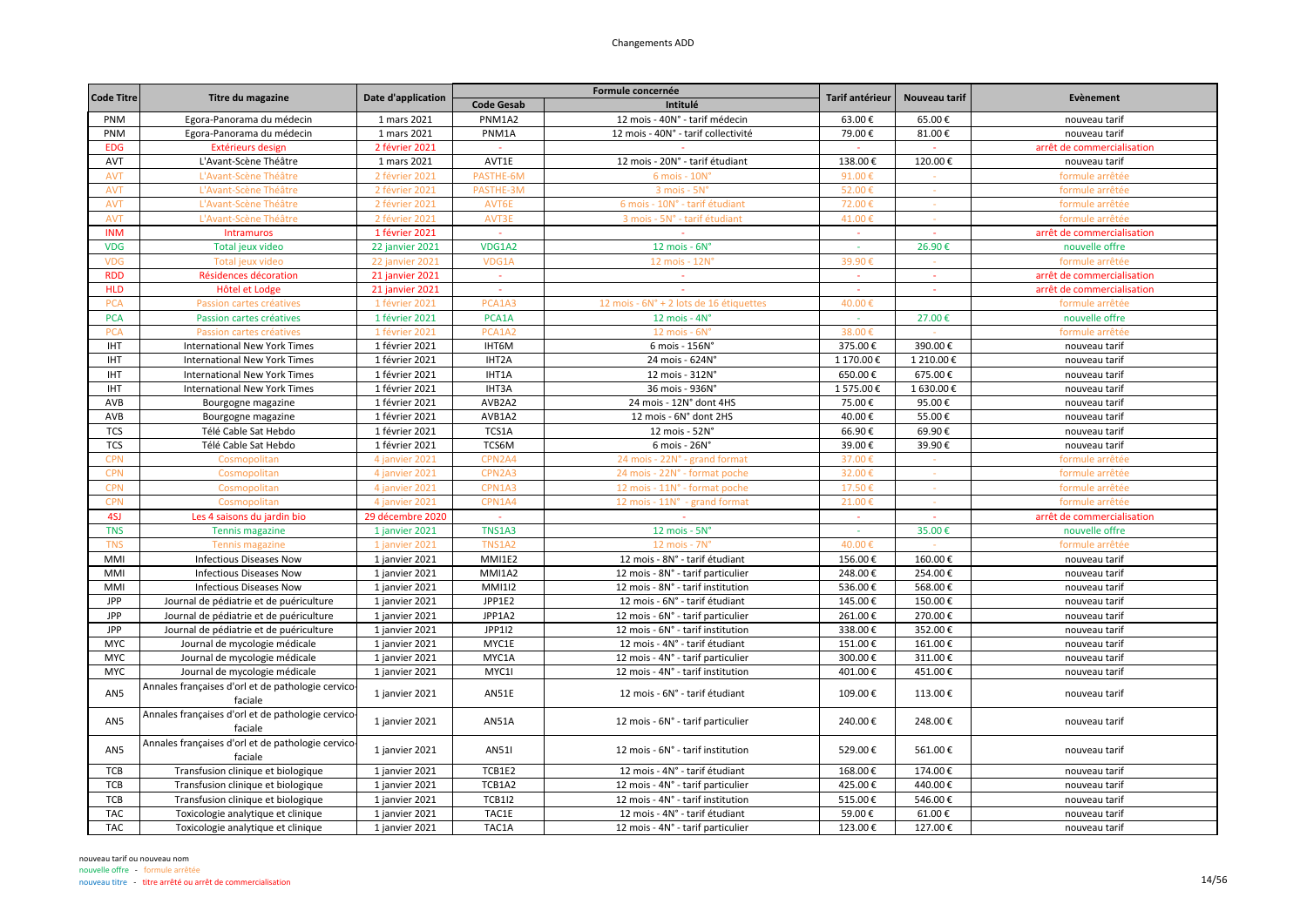| <b>Code Titre</b> | Titre du magazine                                                  |                    |                   | Formule concernée                  | Tarif antérieur | Nouveau tarif | Evènement     |
|-------------------|--------------------------------------------------------------------|--------------------|-------------------|------------------------------------|-----------------|---------------|---------------|
|                   |                                                                    | Date d'application | <b>Code Gesab</b> | Intitulé                           |                 |               |               |
| <b>TAC</b>        | Toxicologie analytique et clinique                                 | 1 janvier 2021     | TAC1I             | 12 mois - 4N° - tarif institution  | 187.00€         | 196.00€       | nouveau tarif |
| THR               | Thérapie                                                           | 1 janvier 2021     | THR1E             | 12 mois - 6N° - tarif étudiant     | 174.00€         | 178.00€       | nouveau tarif |
| <b>THR</b>        | Thérapie                                                           | 1 janvier 2021     | THR1A2            | 12 mois - 6N° - tarif particulier  | 330.00€         | 342.00€       | nouveau tarif |
| THR               | Thérapie                                                           | 1 janvier 2021     | THR1I             | 12 mois - 6N° - tarif institution  | 785.00€         | 816.00€       | nouveau tarif |
| SO <sub>6</sub>   | Soins psychiatrie                                                  | 1 janvier 2021     | SO61E             | 12 mois - 6N° - tarif étudiant     | 75.00€          | 78.00€        | nouveau tarif |
| SO <sub>6</sub>   | Soins psychiatrie                                                  | 1 janvier 2021     | SO61A             | 12 mois - 6N° - tarif particulier  | 101.00€         | 105.00€       | nouveau tarif |
| SO <sub>6</sub>   | Soins psychiatrie                                                  | 1 janvier 2021     | SO611             | 12 mois - 6N° - tarif institution  | 261.00€         | 277.00€       | nouveau tarif |
| SO <sub>5</sub>   | Soins pédiatrie                                                    | 1 janvier 2021     | SO51E             | 12 mois - 6N° - tarif étudiant     | 79.00€          | 82.00€        | nouveau tarif |
| SO <sub>5</sub>   | Soins pédiatrie                                                    | 1 janvier 2021     | SO51A             | 12 mois - 6N° - tarif particulier  | 110.00€         | 114.00€       | nouveau tarif |
| SO <sub>5</sub>   | Soins pédiatrie                                                    | 1 janvier 2021     | <b>SO511</b>      | 12 mois - 6N° - tarif institution  | 276.00€         | 293.00€       | nouveau tarif |
| <b>SO4</b>        | Soins gérontologie                                                 | 1 janvier 2021     | SO41E             | 12 mois - 6N° - tarif étudiant     | 73.00€          | 76.00€        | nouveau tarif |
| <b>SO4</b>        | Soins gérontologie                                                 | 1 janvier 2021     | SO41A             | 12 mois - 6N° - tarif particulier  | 105.00€         | 109.00€       | nouveau tarif |
| SO <sub>4</sub>   | Soins gérontologie                                                 | 1 janvier 2021     | SO411             | 12 mois - 6N° - tarif institution  | 276.00€         | 293.00€       | nouveau tarif |
| SO <sub>3</sub>   | Soins cadres                                                       | 1 janvier 2021     | SO31E2            | 12 mois - 8N° - tarif étudiant     | 78.00€          | 81.00€        | nouveau tarif |
| SO <sub>3</sub>   | Soins cadres                                                       | 1 janvier 2021     | SO31A2            | 12 mois - 8N° - tarif particulier  | 130.00€         | 135.00€       | nouveau tarif |
| SO <sub>3</sub>   | Soins cadres                                                       | 1 janvier 2021     | SO3112            | 12 mois - 8N° - tarif institution  | 284.00€         | 301.00€       | nouveau tarif |
| SO <sub>2</sub>   | Soins aides soignantes                                             | 1 janvier 2021     | SO21E             | 12 mois - 6N° - tarif étudiant     | 38.00€          | 39.00€        | nouveau tarif |
| SO <sub>2</sub>   | Soins aides soignantes                                             | 1 janvier 2021     | SOINSAS1A         | 12 mois - 6N° - tarif particulier  | 71.00€          | 73.00€        | nouveau tarif |
| SO <sub>2</sub>   | Soins aides soignantes                                             | 1 janvier 2021     | SO211             | 12 mois - 6N° - tarif institution  | 139.00€         | 147.00€       | nouveau tarif |
| <b>SO1</b>        | Soins                                                              | 1 janvier 2021     | SOINS1A           | 12 mois - 10N° - tarif particulier | 113.00€         | 117.00€       | nouveau tarif |
| SO <sub>1</sub>   | Soins                                                              | 1 janvier 2021     | SO11E             | 12 mois - 10N° - tarif étudiant    | 79.00€          | 82.00€        | nouveau tarif |
| <b>SO1</b>        | Soins                                                              | 1 janvier 2021     | <b>SO111</b>      | 12 mois - 10N° - tarif institution | 340.00€         | 360.00€       | nouveau tarif |
|                   | Sexologies - Revue européenne de sexologie et                      |                    |                   |                                    |                 |               |               |
| <b>SEX</b>        | de santé sexuelle                                                  | 1 janvier 2021     | SEX1E             | 12 mois - 4N° - tarif étudiant     | 131.00€         | 136.00€       | nouveau tarif |
| <b>SEX</b>        | Sexologies - Revue européenne de sexologie et<br>de santé sexuelle | 1 janvier 2021     | SEX1A             | 12 mois - 4N° - tarif particulier  | 154.00€         | 159.00€       | nouveau tarif |
| <b>SEX</b>        | Sexologies - Revue européenne de sexologie et<br>de santé sexuelle | 1 janvier 2021     | SEX1I             | 12 mois - 4N° - tarif institution  | 272.00€         | 288.00€       | nouveau tarif |
| SES               | Science et sports                                                  | 1 janvier 2021     | SES1E             | 12 mois - 6N° - tarif étudiant     | 156.00€         | 161.00€       | nouveau tarif |
| SES               | Science et sports                                                  | 1 janvier 2021     | SES1A             | 12 mois - 6N° - tarif particulier  | 330.00€         | 342.00€       | nouveau tarif |
| SES               | Science et sports                                                  | 1 janvier 2021     | SES1I             | 12 mois - 6N° - tarif institution  | 618.00€         | 655.00€       | nouveau tarif |
| <b>RSF</b>        | Sage-femmes                                                        | 1 janvier 2021     | RSF1E             | 12 mois - 6N° - tarif étudiant     | 84.00€          | 87.00€        | nouveau tarif |
| <b>RSF</b>        | Sage-femmes                                                        | 1 janvier 2021     | RSF1A             | 12 mois - 6N° - tarif particulier  | 118.00€         | 122.00€       | nouveau tarif |
| <b>RSF</b>        | Sage-femmes                                                        | 1 janvier 2021     | RSF1I             | 12 mois - 6N° - tarif institution  | 196.00€         | 208.00€       | nouveau tarif |
| PMA               | Revue vétérinaire clinique                                         | 1 janvier 2021     | PMA1E             | 12 mois - 4N° - tarif étudiant     | 53.00€          | 54.00€        | nouveau tarif |
| PMA               | Revue vétérinaire clinique                                         | 1 janvier 2021     | PMA1A             | 12 mois - 4N° - tarif particulier  | 200.00€         | 205.00€       | nouveau tarif |
| PMA               | Revue vétérinaire clinique                                         | 1 janvier 2021     | PMA1              | 12 mois - 4N° - tarif institution  | 369.00€         | 391.00€       | nouveau tarif |
| <b>RNE</b>        | Revue neurologique                                                 | 1 janvier 2021     | RNE1E             | 12 mois - 10N° - tarif étudiant    | 169.00€         | 175.00€       | nouveau tarif |
| <b>RNE</b>        | Revue neurologique                                                 | 1 janvier 2021     | RNE1A             | 12 mois - 10N° - tarif particulier | 358.00€         | 371.00€       | nouveau tarif |
| RNE               | Revue neurologique                                                 | 1 janvier 2021     | RNE11             | 12 mois - 10N° - tarif institution | 678.00€         | 698.00€       | nouveau tarif |
| <b>RFL</b>        | Revue francophone des laboratoires                                 | 1 janvier 2021     | RFL1E             | 12 mois - 10N° - tarif étudiant    | 168.00€         | 174.00€       | nouveau tarif |
| <b>RFL</b>        | Revue francophone des laboratoires                                 | 1 janvier 2021     | RFL1A             | 12 mois - 10N° - tarif particulier | 300.00€         | 311.00€       | nouveau tarif |
| <b>RFL</b>        | Revue francophone des laboratoires                                 | 1 janvier 2021     | RFL1I             | 12 mois - 10N° - tarif institution | 414.00€         | 439.00€       | nouveau tarif |
| <b>RFA</b>        | Revue Française d'Allergologie                                     | 1 janvier 2021     | RFA1E             | 12 mois - 8N° - tarif étudiant     | 68.00€          | 70.00€        | nouveau tarif |
| <b>RFA</b>        | Revue Française d'Allergologie                                     | 1 janvier 2021     | RFA1A             | 12 mois - 8N° - tarif particulier  | 286.00€         | 293.00€       | nouveau tarif |
| <b>RFA</b>        | Revue Française d'Allergologie                                     | 1 janvier 2021     | RFA1I             | 12 mois - 8N° - tarif institution  | 480.00€         | 504.00€       | nouveau tarif |
| <b>RRH</b>        | Revue du rhumatisme                                                | 1 janvier 2021     | RRH1E2            | 12 mois - 10N° - tarif étudiant    | 308.00€         | 319.00€       | nouveau tarif |
| <b>RRH</b>        | Revue du rhumatisme                                                |                    | RRH1A2            | 12 mois - 10N° - tarif particulier | 494.00€         | 511.00€       | nouveau tarif |
| <b>RRH</b>        | Revue du rhumatisme                                                | 1 janvier 2021     | <b>RRH1I2</b>     | 12 mois - 10N° - tarif institution | 864.00€         | 916.00€       | nouveau tarif |
|                   |                                                                    | 1 janvier 2021     | RPO1E             |                                    |                 | 72.00€        |               |
| <b>RPO</b>        | Revue du Podologue                                                 | 1 janvier 2021     |                   | 12 mois - 6N° - tarif étudiant     | 70.00€          |               | nouveau tarif |
| <b>RPO</b>        | Revue du Podologue                                                 | 1 janvier 2021     | RPO1A             | 12 mois - 6N° - tarif particulier  | 93.00€          | 96.00€        | nouveau tarif |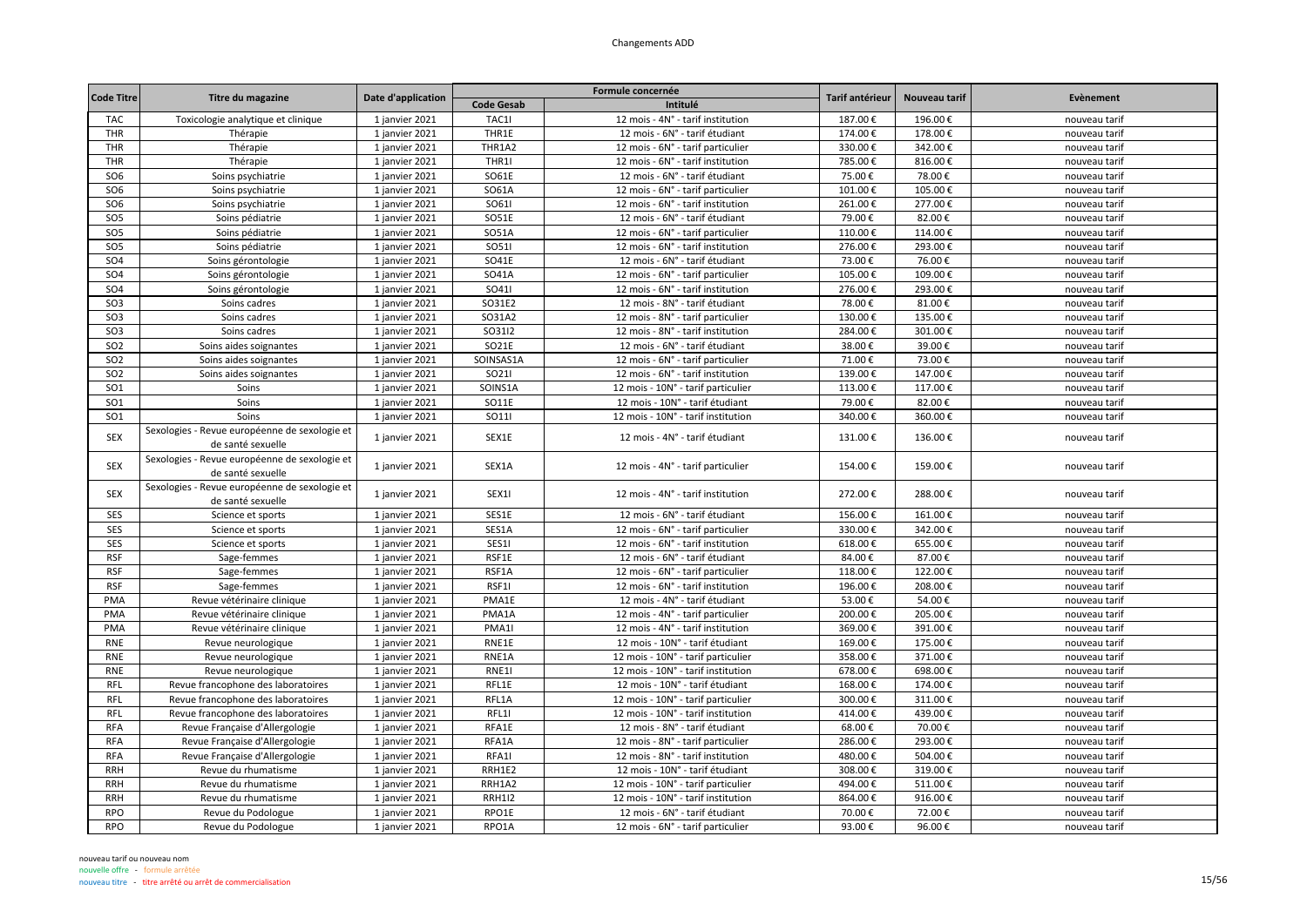|                   |                                                       |                    |                   | Formule concernée                  |                 |               | Evènement     |
|-------------------|-------------------------------------------------------|--------------------|-------------------|------------------------------------|-----------------|---------------|---------------|
| <b>Code Titre</b> | Titre du magazine                                     | Date d'application | <b>Code Gesab</b> | Intitulé                           | Tarif antérieur | Nouveau tarif |               |
| <b>RPO</b>        | Revue du Podologue                                    | 1 janvier 2021     | RPO1I             | 12 mois - 6N° - tarif institution  | 136.00€         | 144.00€       | nouveau tarif |
| <b>RMR</b>        | Revue des maladies respiratoires                      | 1 janvier 2021     | <b>RMR1I2</b>     | 12 mois - 10N° - tarif institution | 460.00€         | 474.00€       | nouveau tarif |
| <b>RCO</b>        | Revue de Chirurgie Orthopédique et<br>Traumatologique | 1 janvier 2021     | RCO1E             | 12 mois - 8N° - tarif étudiant     | 142.00€         | 163.00€       | nouveau tarif |
| <b>RCO</b>        | Revue de Chirurgie Orthopédique et<br>Traumatologique | 1 janvier 2021     | RCO1A             | 12 mois - 8N° - tarif particulier  | 297.00€         | 322.00€       | nouveau tarif |
| <b>RCO</b>        | Revue de Chirurgie Orthopédique et<br>Traumatologique | 1 janvier 2021     | RCO1I             | 12 mois - 8N° - tarif institution  | 512.00€         | 558.00€       | nouveau tarif |
| <b>REP</b>        | Revue d'épidémiologie et de santé publique            | 1 janvier 2021     | REP1E             | 12 mois - 6N° - tarif étudiant     | 138.00€         | 142.00€       | nouveau tarif |
| <b>REP</b>        | Revue d'épidémiologie et de santé publique            | 1 janvier 2021     | REP1A             | 12 mois - 6N° - tarif particulier  | 285.00€         | 295.00€       | nouveau tarif |
| <b>REP</b>        | Revue d'épidémiologie et de santé publique            | 1 janvier 2021     | REP1I             | 12 mois - 6N° - tarif institution  | 562.00€         | 590.00€       | nouveau tarif |
| PSF               | Psychologie française                                 | 1 janvier 2021     | PSF1E             | 12 mois - 4N° - tarif étudiant     | 83.00€          | 86.00€        | nouveau tarif |
| PSF               | Psychologie française                                 | 1 janvier 2021     | PSF1A             | 12 mois - 4N° - tarif particulier  | 154.00€         | 159.00€       | nouveau tarif |
| PSF               | Psychologie française                                 | 1 janvier 2021     | PSF1I             | 12 mois - 4N° - tarif institution  | 284.00€         | 301.00€       | nouveau tarif |
| PTO               | Psychologie du travail et des organisations           | 1 janvier 2021     | PTO1E             | 12 mois - 4N° - tarif étudiant     | 50.00€          | 52.00€        | nouveau tarif |
| PTO               | Psychologie du travail et des organisations           | 1 janvier 2021     | PTO1A             | 12 mois - 4N° - tarif particulier  | 109.00€         | 113.00€       | nouveau tarif |
| PTO               | Psychologie du travail et des organisations           | 1 janvier 2021     | PTO1I             | 12 mois - 4N° - tarif institution  | 176.00€         | 187.00€       | nouveau tarif |
| PEU               | Progrès en urologie - FMC                             | 1 janvier 2021     | PEU1E3            | 12 mois - 21N° - tarif étudiant    | 125.00€         | 128.00€       | nouveau tarif |
| PEU               | Progrès en urologie - FMC                             | 1 janvier 2021     | PEU1A3            | 12 mois - 21N° - tarif particulier | 186.00€         | 193.00€       | nouveau tarif |
| PEU               | Progrès en urologie - FMC                             | 1 janvier 2021     | <b>PEU113</b>     | 12 mois - 21N° - tarif institution | 298.00€         | 322.00€       | nouveau tarif |
| PPS               | Pratiques psychologiques                              | 1 janvier 2021     | PPS1E             | 12 mois - 4N° - tarif étudiant     | 85.00€          | 88.00€        | nouveau tarif |
| PPS               | Pratiques psychologiques                              | 1 janvier 2021     | PPS1A             | 12 mois - 4N° - tarif particulier  | 145.00€         | 150.00€       | nouveau tarif |
| PPS               | Pratiques psychologiques                              | 1 janvier 2021     | PPS1I             | 12 mois - 4N° - tarif institution  | 255.00€         | 270.00€       | nouveau tarif |
| PNU               | Pratiques en nutrition                                | 1 janvier 2021     | PNU1E             | 12 mois - 4N° - tarif étudiant     | 63.00€          | 65.00€        | nouveau tarif |
| PNU               | Pratiques en nutrition                                | 1 janvier 2021     | PNU1A             | 12 mois - 4N° - tarif particulier  | 85.00€          | 88.00€        | nouveau tarif |
| PNU               | Pratiques en nutrition                                | 1 janvier 2021     | PNU1              | 12 mois - 4N° - tarif institution  | 133.00€         | 141.00€       | nouveau tarif |
| PPE               | Perfectionnement en pédiatrie                         | 1 janvier 2021     | PPE1E             | 12 mois - 4N° - tarif étudiant     | 120.00€         | 124.00€       | nouveau tarif |
| PPE               | Perfectionnement en pédiatrie                         | 1 janvier 2021     | PPE1A             | 12 mois - 4N° - tarif particulier  | 221.00€         | 229.00€       | nouveau tarif |
| PPE               | Perfectionnement en pédiatrie                         | 1 janvier 2021     | PPE11             | 12 mois - 4N° - tarif institution  | 295.00€         | 313.00€       | nouveau tarif |
| OXY               | Oxymag                                                | 1 janvier 2021     | OXY1E             | 12 mois - 6N° - tarif étudiant     | 81.00€          | 84.00€        | nouveau tarif |
| OXY               | Oxymag                                                | 1 janvier 2021     | OXY1A             | 12 mois - 6N° - tarif particulier  | 110.00€         | 114.00€       | nouveau tarif |
| OXY               | Oxymag                                                | 1 janvier 2021     | OXY1I             | 12 mois - 6N° - tarif institution  | 261.00€         | 277.00€       | nouveau tarif |
| ORM               | Ortho magazine                                        | 1 janvier 2021     | ORM1E             | 12 mois - 6N° - tarif étudiant     | 56.00€          | 58.00€        | nouveau tarif |
| ORM               | Ortho magazine                                        | 1 janvier 2021     | ORM1A             | 12 mois - 6N° - tarif particulier  | 105.00€         | 109.00€       | nouveau tarif |
| ORM               | Ortho magazine                                        | 1 janvier 2021     | ORM1              | 12 mois - 6N° - tarif institution  | 188.00€         | 199.00€       | nouveau tarif |
| OPB               | Option bio                                            | 1 janvier 2021     | OPB1E             | 12 mois - 18N° - tarif étudiant    | 122.00€         | 126.00€       | nouveau tarif |
| OPB               | Option bio                                            | 1 janvier 2021     | OPB1A             | 12 mois - 18N° - tarif particulier | 211.00€         | 218.00€       | nouveau tarif |
| OPB               | Option bio                                            | 1 janvier 2021     | OPB1I             | 12 mois - 18N° - tarif institution | 311.00€         | 330.00€       | nouveau tarif |
| <b>NCM</b>        | Nutrition clinique et métabolisme                     | 1 janvier 2021     | NCM1E             | 12 mois - 4N° - tarif étudiant     | 116.00€         | 120.00€       | nouveau tarif |
| <b>NCM</b>        | Nutrition clinique et métabolisme                     | 1 janvier 2021     | NCM1A             | 12 mois - 4N° - tarif particulier  | 224.00€         | 232.00€       | nouveau tarif |
| <b>NCM</b>        | Nutrition clinique et métabolisme                     | 1 janvier 2021     | NCM1I             | 12 mois - 4N° - tarif institution  | 418.00€         | 443.00€       | nouveau tarif |
| <b>NPG</b>        | NPG Neurologie psychiatrie gériatrie                  | 1 janvier 2021     | NPG1E             | 12 mois - 6N° - tarif étudiant     | 58.00€          | 60.00€        | nouveau tarif |
| <b>NPG</b>        | NPG Neurologie psychiatrie gériatrie                  | 1 janvier 2021     | NPG1A             | 12 mois - 6N° - tarif particulier  | 99.00€          | 102.00€       | nouveau tarif |
| <b>NPG</b>        | NPG Neurologie psychiatrie gériatrie                  | 1 janvier 2021     | NPG1I             | 12 mois - 6N° - tarif institution  | 199.00€         | 209.00€       | nouveau tarif |
| <b>NEA</b>        | Neuropsychiatrie de l'enfance et de<br>l'adolescence  | 1 janvier 2021     | NEA1E             | 12 mois - 8N° - tarif étudiant     | 164.00€         | 168.00€       | nouveau tarif |
| <b>NEA</b>        | Neuropsychiatrie de l'enfance et de<br>l'adolescence  | 1 janvier 2021     | NEA1A             | 12 mois - 8N° - tarif particulier  | 291.00€         | 300.00€       | nouveau tarif |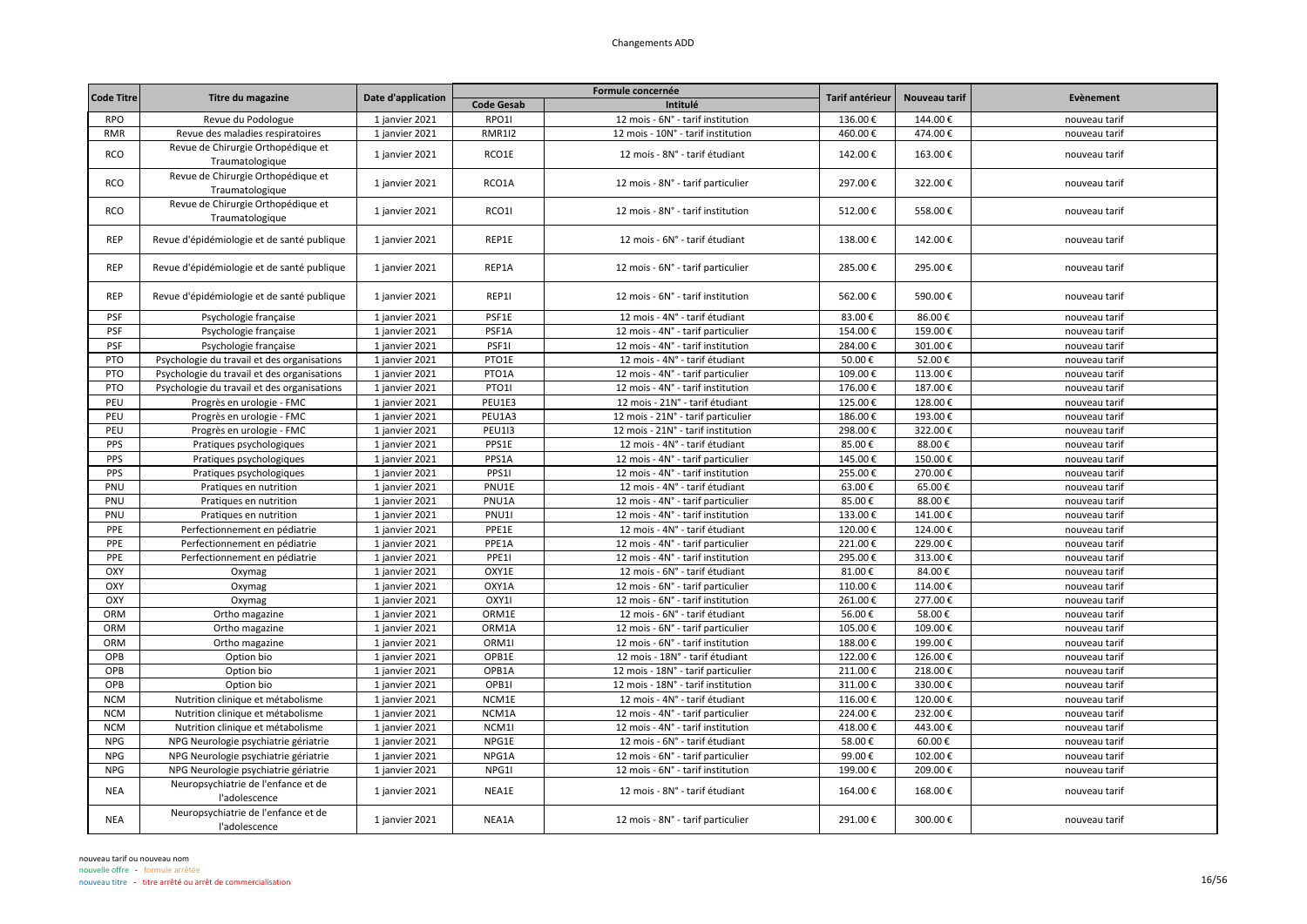| <b>Code Titre</b> |                                                         |                    |                   | Formule concernée                  | Tarif antérieur | Nouveau tarif | Evènement     |
|-------------------|---------------------------------------------------------|--------------------|-------------------|------------------------------------|-----------------|---------------|---------------|
|                   | Titre du magazine                                       | Date d'application | <b>Code Gesab</b> | Intitulé                           |                 |               |               |
| <b>NEA</b>        | Neuropsychiatrie de l'enfance et de<br>l'adolescence    | 1 janvier 2021     | NEA1I             | 12 mois - 8N° - tarif institution  | 588.00€         | 617.00€       | nouveau tarif |
| <b>NPC</b>        | Neurophysiologie clinique / Clinical<br>neurophysiology | 1 janvier 2021     | NPC1E             | 12 mois - 6N° - tarif étudiant     | 151.00€         | 156.00€       | nouveau tarif |
| <b>NPC</b>        | Neurophysiologie clinique / Clinical<br>neurophysiology | 1 janvier 2021     | NPC1A             | 12 mois - 6N° - tarif particulier  | 279.00€         | 289.00€       | nouveau tarif |
| <b>NPC</b>        | Neurophysiologie clinique / Clinical<br>neurophysiology | 1 janvier 2021     | NPC11             | 12 mois - 6N° - tarif institution  | 813.00€         | 862.00€       | nouveau tarif |
| <b>NRC</b>        | Neurochirurgie                                          | 1 janvier 2021     | NRC1E             | 12 mois - 6N° - tarif étudiant     | 182.00€         | 188.00€       | nouveau tarif |
| <b>NRC</b>        | Neurochirurgie                                          | 1 janvier 2021     | NRC1A             | 12 mois - 6N° - tarif particulier  | 347.00€         | 359.00€       | nouveau tarif |
| <b>NRC</b>        | Neurochirurgie                                          | 1 janvier 2021     | NRC1I             | 12 mois - 6N° - tarif institution  | 655.00€         | 694.00€       | nouveau tarif |
| <b>NET</b>        | Néphrologie et thérapeutique                            | 1 janvier 2021     | NET1E             | 12 mois - 7N° - tarif étudiant     | 69.00€          | 71.00€        | nouveau tarif |
| <b>NET</b>        | Néphrologie et thérapeutique                            | 1 janvier 2021     | NET1A             | 12 mois - 7N° - tarif particulier  | 159.00€         | 165.00€       | nouveau tarif |
| <b>NET</b>        | Néphrologie et thérapeutique                            | 1 janvier 2021     | NET1I             | 12 mois - 7N° - tarif institution  | 281.00€         | 298.00€       | nouveau tarif |
| <b>MCE</b>        | Motricité cérébrale                                     | 1 janvier 2021     | MCE1E             | 12 mois - 4N° - tarif étudiant     | 66.00€          | 68.00€        | nouveau tarif |
| <b>MCE</b>        | Motricité cérébrale                                     | 1 janvier 2021     | MCE1A             | 12 mois - 4N° - tarif particulier  | 125.00€         | 129.00€       | nouveau tarif |
| <b>MCE</b>        | Motricité cérébrale                                     | 1 janvier 2021     | MCE1I             | 12 mois - 4N° - tarif institution  | 216.00€         | 229.00€       | nouveau tarif |
| <b>MOR</b>        | Morphologie                                             | 1 janvier 2021     | MOR1              | 12 mois - 4N° - tarif institution  | 249.00€         | 264.00€       | nouveau tarif |
| <b>MPE</b>        | Métiers de la petite enfance                            | 1 janvier 2021     | MPE1E2            | 12 mois - 12N° - tarif étudiant    | 78.00€          | 81.00€        | nouveau tarif |
| <b>MPE</b>        | Métiers de la petite enfance                            | 1 janvier 2021     | MPE1A2            | 12 mois - 12N° - tarif particulier | 109.00€         | 113.00€       | nouveau tarif |
| <b>MPE</b>        | Métiers de la petite enfance                            | 1 janvier 2021     | <b>MPE1I2</b>     | 12 mois - 12N° - tarif institution | 166.00€         | 176.00€       | nouveau tarif |
| <b>MPA</b>        | Médecine Palliative                                     | 1 janvier 2021     | MPA1E             | 12 mois - 6N° - tarif étudiant     | 100.00€         | 104.00€       | nouveau tarif |
| <b>MPA</b>        | Médecine Palliative                                     | 1 janvier 2021     | MPA1A             | 12 mois - 6N° - tarif particulier  | 132.00€         | 137.00€       | nouveau tarif |
| <b>MPA</b>        | Médecine Palliative                                     | 1 janvier 2021     | MPA1I             | 12 mois - 6N° - tarif institution  | 305.00€         | 323.00€       | nouveau tarif |
| <b>MNU</b>        | Médecine nucléaire                                      | 1 janvier 2021     | MNU1E2            | 12 mois - 6N° - tarif étudiant     | 141.00€         | 146.00€       | nouveau tarif |
| <b>MNU</b>        | Médecine nucléaire                                      | 1 janvier 2021     | MNU1A2            | 12 mois - 6N° - tarif particulier  | 215.00€         | 223.00€       | nouveau tarif |
| <b>MNU</b>        | Médecine nucléaire                                      | 1 janvier 2021     | <b>MNU1I2</b>     | 12 mois - 6N° - tarif institution  | 325.00€         | 345.00€       | nouveau tarif |
| MED               | Médecine et droit                                       | 1 janvier 2021     | MED1E             | 12 mois - 6N° - tarif étudiant     | 121.00€         | 125.00€       | nouveau tarif |
| MED               | Médecine et droit                                       | 1 janvier 2021     | MED1A             | 12 mois - 6N° - tarif particulier  | 225.00€         | 233.00€       | nouveau tarif |
| MED               | Médecine et droit                                       | 1 janvier 2021     | MED1              | 12 mois - 6N° - tarif institution  | 319.00€         | 338.00€       | nouveau tarif |
| <b>MDS</b>        | Médecine du sommeil                                     | 1 janvier 2021     | MDS1E             | 12 mois - 4N° - tarif étudiant     | 43.00€          | 45.00€        | nouveau tarif |
| <b>MDS</b>        | Médecine du sommeil                                     | 1 janvier 2021     | MDS1A             | 12 mois - 4N° - tarif particulier  | 93.00€          | 96.00€        | nouveau tarif |
| <b>MDS</b>        | Médecine du sommeil                                     | 1 janvier 2021     | MDS1I             | 12 mois - 4N° - tarif institution  | 177.00€         | 188.00€       | nouveau tarif |
| <b>MMA</b>        | Médecine des maladies métaboliques                      | 1 janvier 2021     | MMA1E2            | 12 mois - 8N° - tarif étudiant     | 73.00€          | 76.00€        | nouveau tarif |
| <b>MMA</b>        | Médecine des maladies métaboliques                      | 1 janvier 2021     | MMA1A2            | 12 mois - 8N° - tarif particulier  | 154.00€         | 159.00€       | nouveau tarif |
| <b>MMA</b>        | Médecine des maladies métaboliques                      | 1 janvier 2021     | <b>MMA112</b>     | 12 mois - 8N° - tarif institution  | 247.00€         | 262.00€       | nouveau tarif |
| <b>EVP</b>        | L'évolution psychiatrique                               | 1 janvier 2021     | EVP1E             | 12 mois - 4N° - tarif étudiant     | 152.00€         | 157.00€       | nouveau tarif |
| <b>EVP</b>        | L'évolution psychiatrique                               | 1 janvier 2021     | EVP1A             | 12 mois - 4N° - tarif particulier  | 250.00€         | 258.00€       | nouveau tarif |
| <b>EVP</b>        | L'évolution psychiatrique                               | 1 janvier 2021     | EVP1I             | 12 mois - 4N° - tarif institution  | 435.00€         | 457.00€       | nouveau tarif |
| ECP               | L'encéphale                                             | 1 janvier 2021     | ECP1E             | 12 mois - 6N° - tarif étudiant     | 141.00€         | 146.00€       | nouveau tarif |
| ECP               | L'encéphale                                             | 1 janvier 2021     | ECP1A             | 12 mois - 6N° - tarif particulier  | 238.00€         | 246.00€       | nouveau tarif |
| ECP               | L'encéphale                                             | 1 janvier 2021     | ECP1I             | 12 mois - 6N° - tarif institution  | 375.00€         | 398.00€       | nouveau tarif |
| PAR               | Le praticien en anesthésie réanimation                  | 1 janvier 2021     | PAR1E             | 12 mois - 6N° - tarif étudiant     | 128.00€         | 132.00€       | nouveau tarif |
| PAR               | Le praticien en anesthésie réanimation                  | 1 janvier 2021     | PAR1A             | 12 mois - 6N° - tarif particulier  | 221.00€         | 229.00€       | nouveau tarif |
| PAR               | Le praticien en anesthésie réanimation                  | 1 janvier 2021     | PAR1I             | 12 mois - 6N° - tarif institution  | 350.00€         | 371.00€       | nouveau tarif |
| LPH               | Le pharmacien hospitalier et clinicien                  | 1 janvier 2021     | LPH1E             | 12 mois - 4N° - tarif étudiant     | 54.00€          | 56.00€        | nouveau tarif |
| LPH               | Le pharmacien hospitalier et clinicien                  | 1 janvier 2021     | LPH1A             | 12 mois - 4N° - tarif particulier  | 99.00€          | 102.00€       | nouveau tarif |
| LPH               | Le pharmacien hospitalier et clinicien                  | 1 janvier 2021     | LPH1I             | 12 mois - 4N° - tarif institution  | 230.00€         | 244.00€       | nouveau tarif |
| ATP               | L'anthropologie                                         | 1 janvier 2021     | ATP1E             | 12 mois - 5N° - tarif étudiant     | 137.00€         | 142.00€       | nouveau tarif |
| ATP               | L'anthropologie                                         | 1 janvier 2021     | ATP1A             | 12 mois - 5N° - tarif particulier  | 313.00€         | 324.00€       | nouveau tarif |
| ATP               | L'anthropologie                                         | 1 janvier 2021     | ATP1I             | 12 mois - 5N° - tarif institution  | 748.01€         | 841.00€       | nouveau tarif |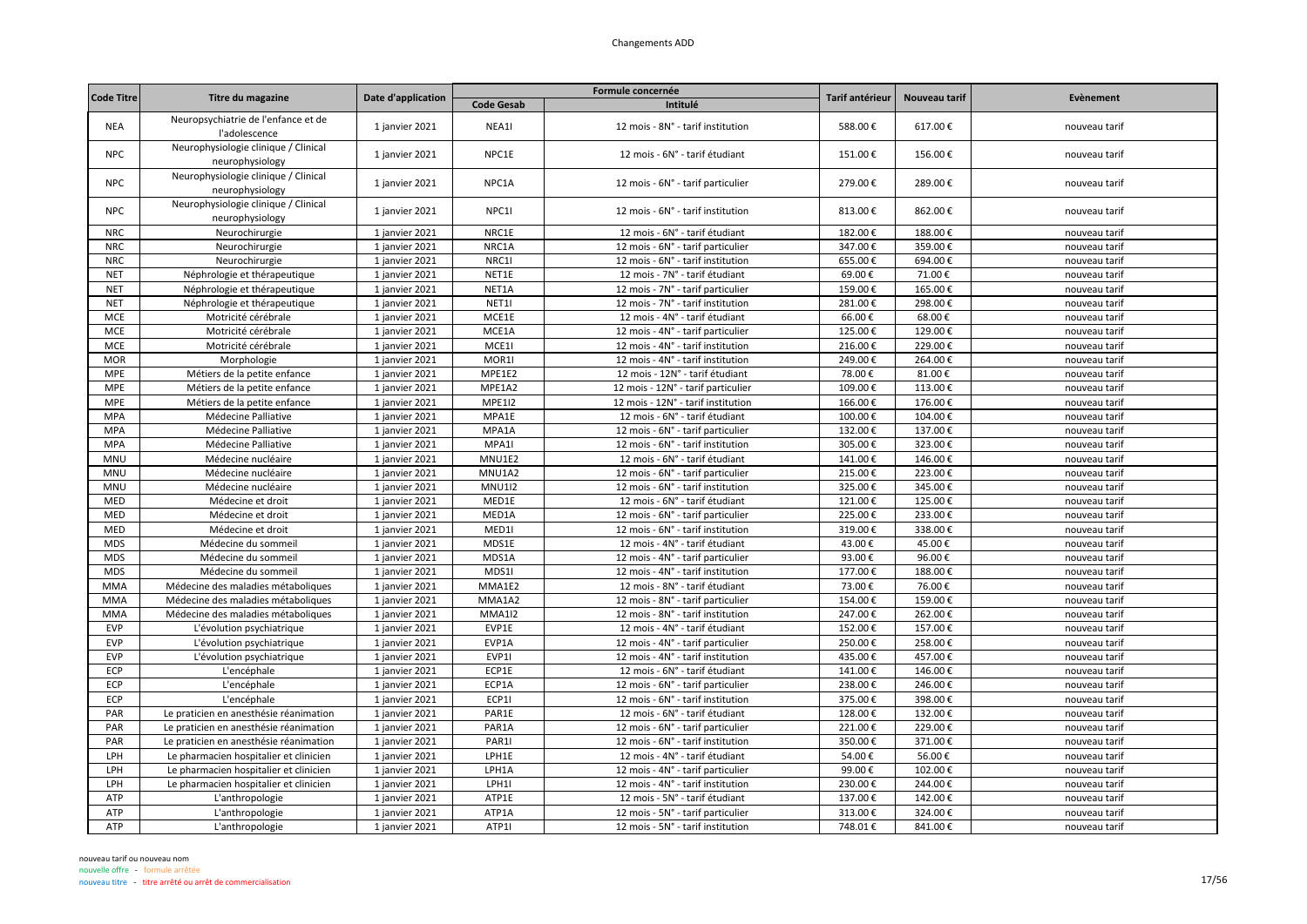| <b>Code Titre</b> |                                                           | Date d'application |                   | Formule concernée                  | Tarif antérieur | Nouveau tarif | Evènement     |
|-------------------|-----------------------------------------------------------|--------------------|-------------------|------------------------------------|-----------------|---------------|---------------|
|                   | Titre du magazine                                         |                    | <b>Code Gesab</b> | Intitulé                           |                 |               |               |
| AIS               | L'aide soignante                                          | 1 janvier 2021     | AIS1E             | 12 mois - 10N° - tarif étudiant    | 72.00€          | 75.00€        | nouveau tarif |
| AIS               | L'aide soignante                                          | 1 janvier 2021     | AIS1A             | 12 mois - 10N° - tarif particulier | 99.00€          | 102.00€       | nouveau tarif |
| AIS               | L'aide soignante                                          | 1 janvier 2021     | AIS1              | 12 mois - 10N° - tarif institution | 199.00€         | 199.00€       | nouveau tarif |
| <b>RHO</b>        | La revue d'homéopathie                                    | 1 janvier 2021     | RHO1E             | 12 mois - 4N° tarif étudiant       | 82.00€          | 85.00€        | nouveau tarif |
| <b>RHO</b>        | La revue d'homéopathie                                    | 1 janvier 2021     | RHO1A             | 12 mois - 4N° tarif particulier    | 144.00€         | 149.00€       | nouveau tarif |
| <b>RHO</b>        | La revue d'homéopathie                                    | 1 janvier 2021     | RHO1I             | 12 mois - 4N° tarif institution    | 230.00€         | 244.00€       | nouveau tarif |
| SSU               | La revue de santé scolaire et universitaire               | 1 janvier 2021     | SSU1E             | 12 mois - 6N° tarif étudiant       | 82.00€          | 85.00€        | nouveau tarif |
| SSU               | La revue de santé scolaire et universitaire               | 1 janvier 2021     | SSU1A             | 12 mois - 6N° tarif particulier    | 112.00€         | 116.00€       | nouveau tarif |
| SSU               | La revue de santé scolaire et universitaire               | 1 janvier 2021     | <b>SSU1</b>       | 12 mois - 6N° tarif institution    | 175.00€         | 186.00€       | nouveau tarif |
| RML               | La revue de médecine légale                               | 1 janvier 2021     | RML1E             | 12 mois - 4N° tarif étudiant       | 82.00€          | 85.00€        | nouveau tarif |
| RML               | La revue de médecine légale                               | 1 janvier 2021     | RML1A             | 12 mois - 4N° tarif particulier    | 232.00€         | 240.00€       | nouveau tarif |
| RML               | La revue de médecine légale                               | 1 janvier 2021     | RML1I             | 12 mois - 4N° tarif institution    | 356.00€         | 377.00€       | nouveau tarif |
| RMI               | La Revue de médecine interne                              | 1 janvier 2021     | RMI1E             | 12 mois - 12N° - tarif étudiant    | 130.00€         | 135.00€       | nouveau tarif |
| <b>RMI</b>        | La Revue de médecine interne                              | 1 janvier 2021     | RMI1A             | 12 mois - 12N° - tarif particulier | 465.00€         | 481.00€       | nouveau tarif |
| <b>RMI</b>        | La Revue de médecine interne                              | 1 janvier 2021     | <b>RMI1I</b>      | 12 mois - 12N° - tarif institution | 770.00€         | 816.00€       | nouveau tarif |
| <b>RIN</b>        | La revue de l'infirmière                                  | 1 janvier 2021     | RIN1E             | 12 mois - 10N° - tarif étudiant    | 85.00€          | 88.00€        | nouveau tarif |
| <b>RIN</b>        | La revue de l'infirmière                                  | 1 janvier 2021     | RIN1A             | 12 mois - 10N° - tarif particulier | 116.00€         | 120.00€       | nouveau tarif |
| <b>RIN</b>        | La revue de l'infirmière                                  | 1 janvier 2021     | RIN1              | 12 mois - 10N° - tarif institution | 265.00€         | 281.00€       | nouveau tarif |
| LPM               | La presse médicale formation                              | 1 janvier 2021     | LPM1E3            | 12 mois - 6N° - tarif étudiant     | 80.00€          | 83.00€        | nouveau tarif |
| LPM               | La presse médicale formation                              | 1 janvier 2021     | LPM1A3            | 12 mois - 6N° - tarif particulier  | 198.00€         | 205.00€       | nouveau tarif |
| LPM               | La presse médicale formation                              | 1 janvier 2021     | <b>LPM1I3</b>     | 12 mois - 6N° - tarif institution  | 580.00€         | 615.00€       | nouveau tarif |
| <b>RSC</b>        | Journal of stomatology, oral and maxillofacial            |                    | RSC1E             |                                    | 200.00€         | 207.00€       |               |
|                   | surgery                                                   | 1 janvier 2021     |                   | 12 mois - 6N° - tarif étudiant     |                 |               | nouveau tarif |
| <b>RSC</b>        | Journal of stomatology, oral and maxillofacial            | 1 janvier 2021     | RSC1A             | 12 mois - 6N° - tarif particulier  | 433.00€         | 448.00€       | nouveau tarif |
| <b>RSC</b>        | surgery<br>Journal of stomatology, oral and maxillofacial | 1 janvier 2021     | RSC1I             | 12 mois - 6N° - tarif institution  | 558.00€         | 591.00€       | nouveau tarif |
|                   | surgery                                                   |                    |                   |                                    |                 |               |               |
| JFO               | Journal français d'ophtalmologie                          | 1 janvier 2021     | JFO1E             | 12 mois - 10N° - tarif étudiant    | 117.00€         | 121.00€       | nouveau tarif |
| JFO               | Journal français d'ophtalmologie                          | 1 janvier 2021     | JFO1A             | 12 mois - 10N° - tarif particulier | 395.00€         | 409.00€       | nouveau tarif |
| JFO               | Journal français d'ophtalmologie                          | 1 janvier 2021     | JFO1I             | 12 mois - 10N° - tarif institution | 655.00€         | 694.00€       | nouveau tarif |
| JEU               | Journal européen des urgences et de<br>réanimation        | 1 janvier 2021     | JEU1E             | 12 mois - 4N° - tarif étudiant     | 105.00€         | 106.00€       | nouveau tarif |
| JEU               | Journal européen des urgences et de<br>réanimation        | 1 janvier 2021     | JEU1A             | 12 mois - 4N° - tarif particulier  | 223.00€         | 227.00€       | nouveau tarif |
| JEU               | Journal européen des urgences et de<br>réanimation        | 1 janvier 2021     | JEU1I             | 12 mois - 4N° - tarif institution  | 366.00€         | 384.00€       | nouveau tarif |
| IDI               | Journal d'imagerie diagnostique et<br>interventionnelle   | 1 janvier 2021     | IDI1E             | 12 mois - 6N° - tarif étudiant     | 233.00€         | 241.00€       | nouveau tarif |
| IDI               | Journal d'imagerie diagnostique et<br>interventionnelle   | 1 janvier 2021     | IDI1A             | 12 mois - 6N° - tarif particulier  | 522.00€         | 540.00€       | nouveau tarif |
| IDI               | Journal d'imagerie diagnostique et<br>interventionnelle   | 1 janvier 2021     | <b>IDI1I</b>      | 12 mois - 6N° - tarif institution  | 757.00€         | 802.00€       | nouveau tarif |
| JMV               | JMV Journal de médecine vasculaire                        | 1 janvier 2021     | JMV1A2            | 12 mois - 6N° - tarif particulier  | 281.00€         | 289.00€       | nouveau tarif |
| <b>JMV</b>        | JMV Journal de médecine vasculaire                        | 1 janvier 2021     | <b>JMV1I2</b>     | 12 mois - 6N° - tarif institution  | 465.00€         | 493.00€       | nouveau tarif |
| <b>IRM</b>        | <b>IRBM</b> news                                          | 1 janvier 2021     | IRM1E             | 12 mois - 6N° - tarif étudiant     | 87.00€          | 90.00€        | nouveau tarif |
| <b>IRM</b>        | <b>IRBM</b> news                                          | 1 janvier 2021     | IRM1A             | 12 mois - 6N° - tarif particulier  | 90.00€          | 93.00€        | nouveau tarif |
| <b>IRM</b>        | <b>IRBM</b> news                                          | 1 janvier 2021     | IRM1I             | 12 mois - 6N° - tarif institution  | 109.00€         | 116.00€       | nouveau tarif |
| <b>IRB</b>        | <b>IRBM</b>                                               | 1 janvier 2021     | IRB1E             | 12 mois - 6N° - tarif étudiant     | 228.00€         | 214.00€       | nouveau tarif |
| <b>IRB</b>        | <b>IRBM</b>                                               | 1 janvier 2021     | IRB1A             | 12 mois - 6N° - tarif particulier  | 249.00€         | 258.00€       | nouveau tarif |
| <b>IRB</b>        | <b>IRBM</b>                                               | 1 janvier 2021     | IRB1I             | 12 mois - 6N° - tarif institution  | 621.00€         | 658.00€       | nouveau tarif |
| ORT               | International orthodontics                                | 1 janvier 2021     | ORT1E             | 12 mois - 4N° - tarif étudiant     | 228.00€         | 236.00€       | nouveau tarif |
|                   |                                                           |                    |                   |                                    |                 |               |               |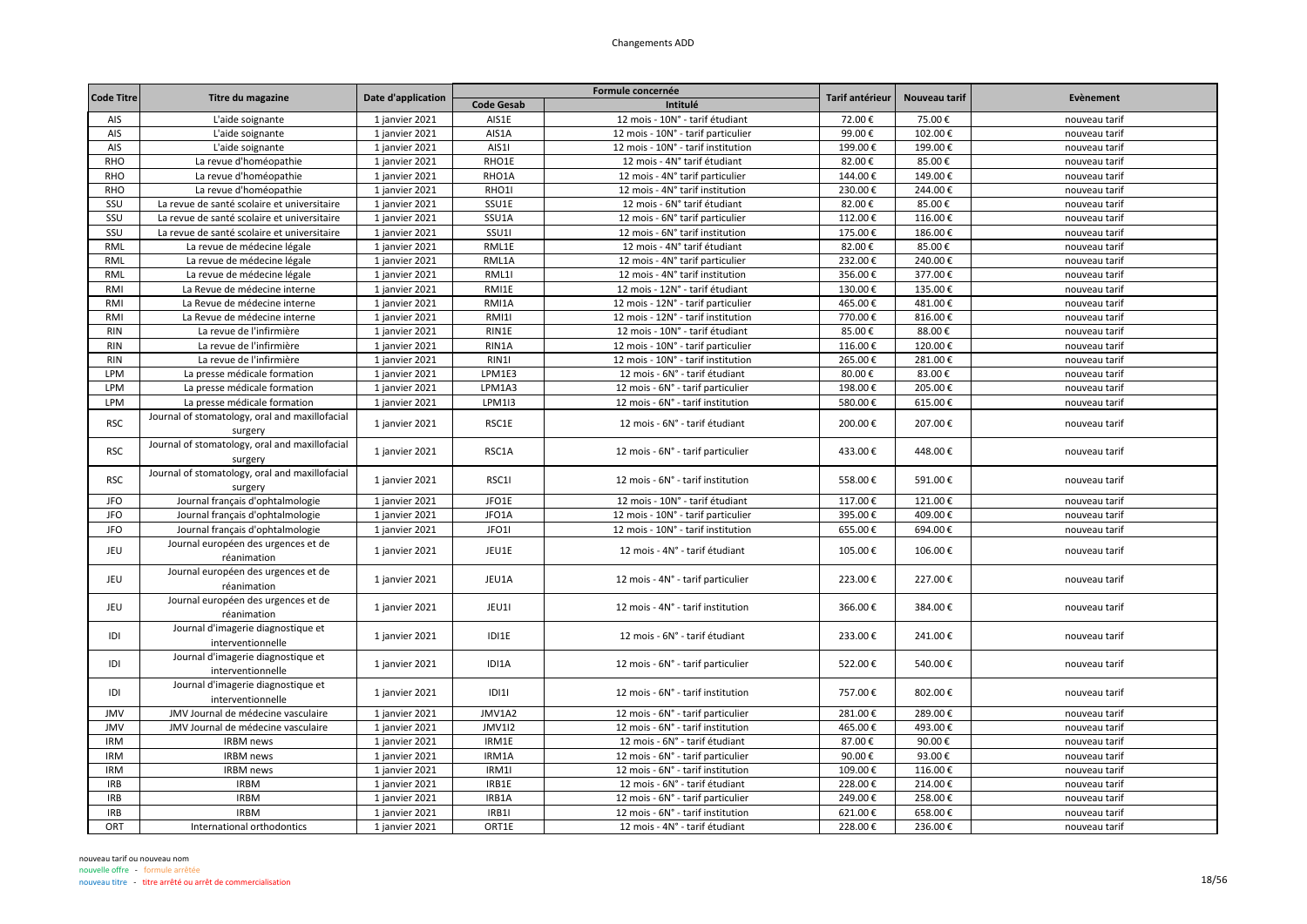|                   |                                                |                    |                   | Formule concernée                  | Tarif antérieur |         | Nouveau tarif<br>Evènement |
|-------------------|------------------------------------------------|--------------------|-------------------|------------------------------------|-----------------|---------|----------------------------|
| <b>Code Titre</b> | Titre du magazine                              | Date d'application | <b>Code Gesab</b> | Intitulé                           |                 |         |                            |
| ORT               | International orthodontics                     | 1 janvier 2021     | ORT1A             | 12 mois - 4N° - tarif particulier  | 361.00€         | 374.00€ | nouveau tarif              |
| ORT               | International orthodontics                     | 1 janvier 2021     | ORT1I             | 12 mois - 4N° - tarif institution  | 517.00€         | 548.00€ | nouveau tarif              |
| INT               | Interbloc                                      | 1 janvier 2021     | INT1E             | 12 mois - 4N° - tarif étudiant     | 52.00€          | 54.00€  | nouveau tarif              |
| INT               | Interbloc                                      | 1 janvier 2021     | INT1A             | 12 mois - 4N° - tarif particulier  | 72.00€          | 75.00€  | nouveau tarif              |
| INT               | Interbloc                                      | 1 janvier 2021     | INT1              | 12 mois - 4N° - tarif institution  | 188.00€         | 199.00€ | nouveau tarif              |
| <b>INA</b>        | In analysis                                    | 1 janvier 2021     | INA1E             | 12 mois - 3N° - étudiant           | 61.00€          | 63.00€  | nouveau tarif              |
| <b>INA</b>        | In analysis                                    | 1 janvier 2021     | INA1A             | 12 mois - 3N° - particulier        | 125.00€         | 129.00€ | nouveau tarif              |
| <b>INA</b>        | In analysis                                    | 1 janvier 2021     | INA1I             | 12 mois - 3N° - institution        | 260.00€         | 273.00€ | nouveau tarif              |
| <b>FME</b>        | Imagerie de la femme                           | 1 janvier 2021     | FME1E             | 12 mois - 4N° - tarif étudiant     | 122.00€         | 126.00€ | nouveau tarif              |
| FME               | Imagerie de la femme                           | 1 janvier 2021     | FME1A             | 12 mois - 4N° - tarif particulier  | 245.00€         | 254.00€ | nouveau tarif              |
| <b>FME</b>        | Imagerie de la femme                           | 1 janvier 2021     | FME1I             | 12 mois - 4N° - tarif institution  | 379.00€         | 402.00€ | nouveau tarif              |
| CHI               | Hand surgery and rehabilitation                | 1 janvier 2021     | CHI1E             | 12 mois - 6N° - tarif étudiant     | 122.00€         | 126.00€ | nouveau tarif              |
| CHI               | Hand surgery and rehabilitation                | 1 janvier 2021     | CHI1A             | 12 mois - 6N° - tarif particulier  | 281.00€         | 291.00€ | nouveau tarif              |
| CHI               | Hand surgery and rehabilitation                | 1 janvier 2021     | CHI1I             | 12 mois - 6N° - tarif institution  | 440.00€         | 466.00€ | nouveau tarif              |
| GYO               | Gynécologie obstétrique fertilité et sénologie | 1 janvier 2021     | GYO1E             | 12 mois - 12N° - tarif étudiant    | 161.00€         | 167.00€ | nouveau tarif              |
| GYO               | Gynécologie obstétrique fertilité et sénologie | 1 janvier 2021     | GYO1A             | 12 mois - 12N° - tarif particulier | 301.00€         | 312.00€ | nouveau tarif              |
| GYO               | Gynécologie obstétrique fertilité et sénologie | 1 janvier 2021     | GYO1I             | 12 mois - 12N° - tarif institution | 470.00€         | 498.00€ | nouveau tarif              |
| <b>REU</b>        | European review of applied psychology          | 1 janvier 2021     | REU1E2            | 12 mois - 6N° - tarif étudiant     | 121.00€         | 125.00€ | nouveau tarif              |
| <b>REU</b>        | European review of applied psychology          | 1 janvier 2021     | REU1A2            | 12 mois - 6N° - tarif particulier  | 164.00€         | 170.00€ | nouveau tarif              |
| REU               | European review of applied psychology          | 1 janvier 2021     | <b>REU1I2</b>     | 12 mois - 6N° - tarif institution  | 523.00€         | 554.00€ | nouveau tarif              |
| ETI               | Ethique et santé                               | 1 janvier 2021     | ETI1A             | 12 mois - 4N° - tarif particulier  | 126.00€         | 129.00€ | nouveau tarif              |
| ETI               | Ethique et santé                               | 1 janvier 2021     | ET111             | 12 mois - 4N° - tarif institution  | 275.00€         | 286.00€ | nouveau tarif              |
| <b>DDS</b>        | Droit déontologie et soin                      | 1 janvier 2021     | DDS1E             | 12 mois - 4N° - tarif étudiant     | 87.00€          | 90.00€  | nouveau tarif              |
| <b>DDS</b>        | Droit déontologie et soin                      | 1 janvier 2021     | DDS1A             | 12 mois - 4N° - tarif particulier  | 130.00€         | 135.00€ | nouveau tarif              |
| <b>DDS</b>        | Droit déontologie et soin                      | 1 janvier 2021     | DDS1I             | 12 mois - 4N° - tarif institution  | 353.00€         | 374.00€ | nouveau tarif              |
| DOU               | Douleurs                                       | 1 janvier 2021     | DOU1E             | 12 mois - 6N° - tarif étudiant     | 121.00€         | 125.00€ | nouveau tarif              |
| DOU               | Douleurs                                       | 1 janvier 2021     | DOU1A             | 12 mois - 6N° - tarif particulier  | 214.00€         | 221.00€ | nouveau tarif              |
| DOU               | Douleurs                                       | 1 janvier 2021     | DOU1              | 12 mois - 6N° - tarif institution  | 351.00€         | 372.00€ | nouveau tarif              |
| CAN               | Cancer radiothérapie                           | 1 janvier 2021     | CAN1E             | 12 mois - 8N° - tarif étudiant     | 86.00€          | 88.00€  | nouveau tarif              |
| CAN               | Cancer radiothérapie                           | 1 janvier 2021     | CAN1A             | 12 mois - 8N° - tarif particulier  | 284.00€         | 294.00€ | nouveau tarif              |
| CAN               | Cancer radiothérapie                           | 1 janvier 2021     | CAN1I             | 12 mois - 8N° - tarif institution  | 485.00€         | 514.00€ | nouveau tarif              |
| CND               | Cahiers de nutrition et de diététique          | 1 janvier 2021     | CND1E             | 12 mois - 6N° - tarif étudiant     | 84.00€          | 87.00€  | nouveau tarif              |
| CND               | Cahiers de nutrition et de diététique          | 1 janvier 2021     | CND1A2            | 12 mois - 6N° - tarif particulier  | 159.00€         | 165.00€ | nouveau tarif              |
| CND               | Cahiers de nutrition et de diététique          | 1 janvier 2021     | CND1I             | 12 mois - 6N° - tarif institution  | 265.00€         | 281.00€ | nouveau tarif              |
| CPU               | Cahiers de la puéricultrice                    | 1 janvier 2021     | CPU1R             | 12 mois - 10N° - tarif retraité    | 73.00€          | 95.00€  | nouveau tarif              |
| CPU               | Cahiers de la puéricultrice                    | 1 janvier 2021     | CPU1E             | 12 mois - 10N° - tarif étudiant    | 95.00€          | 98.00€  | nouveau tarif              |
| CPU               | Cahiers de la puéricultrice                    | 1 janvier 2021     | CPU1A             | 12 mois - 10N° - tarif particulier | 155.00€         | 160.00€ | nouveau tarif              |
| CPU               | Cahiers de la puéricultrice                    | 1 janvier 2021     | CPU1I             | 12 mois - 10N° - tarif institution | 246.00€         | 261.00€ | nouveau tarif              |
| <b>BCA</b>        | Bulletin du cancer                             | 1 janvier 2021     | BCA1E             | 12 mois - 12N° - tarif étudiant    | 138.00€         | 141.00€ | nouveau tarif              |
| <b>BCA</b>        | Bulletin du cancer                             | 1 janvier 2021     | BCA1A             | 12 mois - 12N° - tarif particulier | 268.00€         | 275.00€ | nouveau tarif              |
| <b>BCA</b>        | Bulletin du cancer                             | 1 janvier 2021     | BCA1I             | 12 mois - 12N° - tarif institution | 494.00€         | 524.00€ | nouveau tarif              |
| <b>BAN</b>        | Bulletin de l'académie nationale de médecine   | 1 janvier 2021     | <b>BAN1E</b>      | 12 mois - 9N° - tarif étudiant     |                 | 99.00€  | nouveau titre              |
| <b>BAN</b>        | Bulletin de l'académie nationale de médecine   | 1 janvier 2021     | <b>BAN1A</b>      | 12 mois - 9N° - tarif particulier  |                 | 202.00€ | nouveau titre              |
| <b>BAN</b>        | Bulletin de l'académie nationale de médecine   | 1 janvier 2021     | <b>BAN1I</b>      | 12 mois - 9N° - tarif institution  |                 | 380.00€ | nouveau titre              |
| AR3               | Archives of cardiovascular diseases            | 1 janvier 2021     | AR31E             | 12 mois - 12N° - tarif étudiant    | 116.00€         | 118.00€ | nouveau tarif              |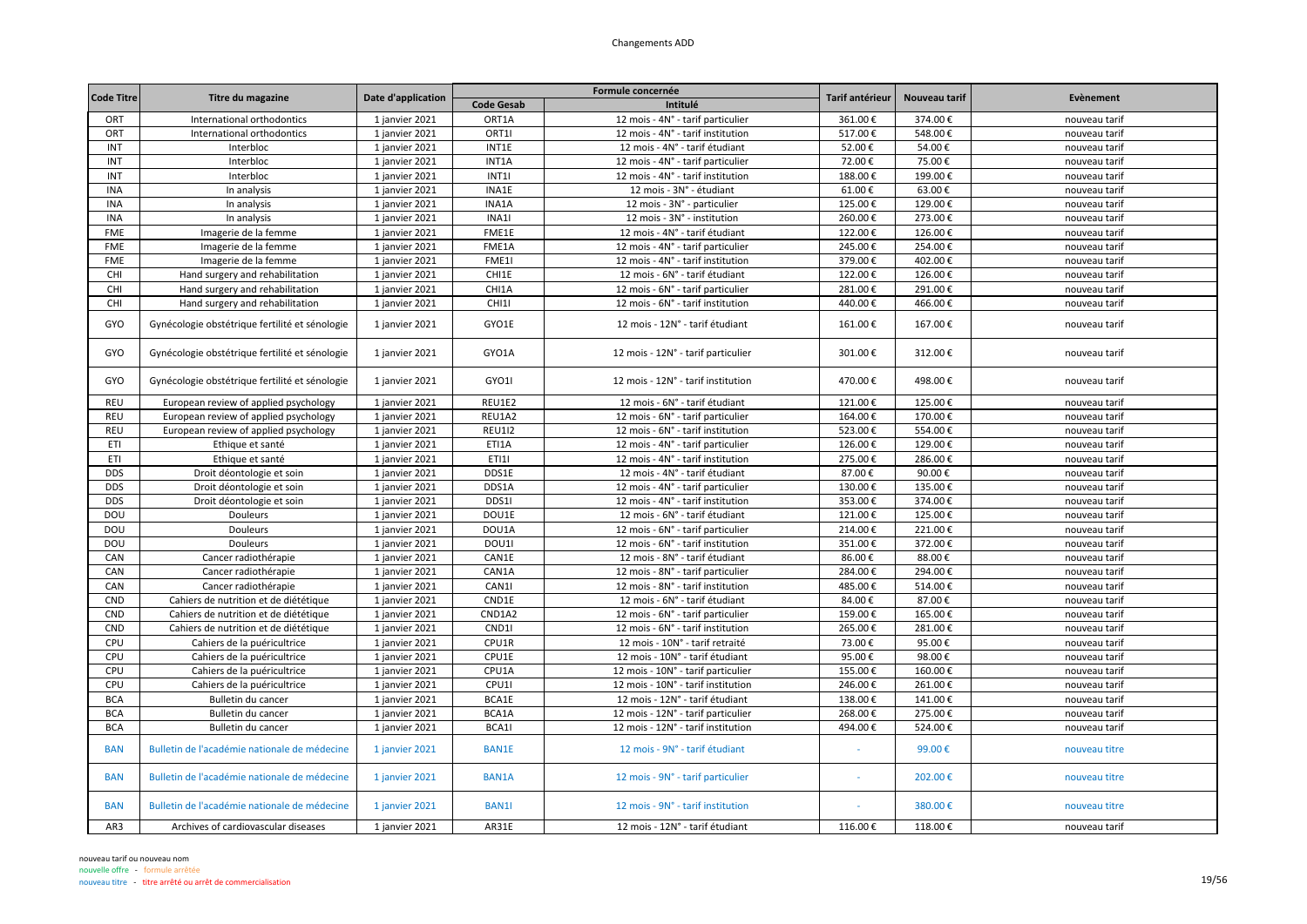|                   |                                                                 |                    |                   | Formule concernée                  |                 |               | Evènement     |
|-------------------|-----------------------------------------------------------------|--------------------|-------------------|------------------------------------|-----------------|---------------|---------------|
| <b>Code Titre</b> | Titre du magazine                                               | Date d'application | <b>Code Gesab</b> | Intitulé                           | Tarif antérieur | Nouveau tarif |               |
| AR3               | Archives of cardiovascular diseases                             | 1 janvier 2021     | AR31A             | 12 mois - 12N° - tarif particulier | 254.00€         | 259.00€       | nouveau tarif |
| AR3               | Archives of cardiovascular diseases                             | 1 janvier 2021     | AR311             | 12 mois - 12N° - tarif institution | 342.00€         | 363.00€       | nouveau tarif |
| AR <sub>2</sub>   | Archives des maladies professionnelles et de<br>l'environnement | 1 janvier 2021     | AR21E             | 12 mois - 6N° - tarif étudiant     | 143.00€         | 148.00€       | nouveau tarif |
| AR <sub>2</sub>   | Archives des maladies professionnelles et de<br>l'environnement | 1 janvier 2021     | AR21A             | 12 mois - 6N° - tarif particulier  | 346.00€         | 358.00€       | nouveau tarif |
| AR <sub>2</sub>   | Archives des maladies professionnelles et de<br>l'environnement | 1 janvier 2021     | AR211             | 12 mois - 6N° - tarif institution  | 606.00€         | 642.00€       | nouveau tarif |
| AR1               | Archives des maladies du coeur et des vaisseaux<br>- pratique   | 1 janvier 2021     | AR11E             | 12 mois - 10N° - tarif étudiant    | 121.00€         | 125.00€       | nouveau tarif |
| AR1               | Archives des maladies du coeur et des vaisseaux<br>- pratique   | 1 janvier 2021     | AR11A             | 12 mois - 10N° - tarif particulier | 131.00€         | 136.00€       | nouveau tarif |
| AR1               | Archives des maladies du coeur et des vaisseaux<br>- pratique   | 1 janvier 2021     | AR11              | 12 mois - 10N° - tarif institution | 170.00€         | 180.00€       | nouveau tarif |
| PED               | Archives de pédiatrie                                           | 1 janvier 2021     | PED1E             | 12 mois - 12N° - tarif étudiant    | 148.00€         | 153.00€       | nouveau tarif |
| PED               | Archives de pédiatrie                                           | 1 janvier 2021     | PED1A             | 12 mois - 12N° - tarif particulier | 343.00€         | 355.00€       | nouveau tarif |
| PED               | Archives de pédiatrie                                           | 1 janvier 2021     | PED1I             | 12 mois - 12N° - tarif institution | 534.00€         | 566.00€       | nouveau tarif |
| AN8               | Annales pharmaceutiques françaises                              | 1 janvier 2021     | AN81E             | 12 mois - 6N° - tarif étudiant     | 125.00€         | 129.00€       | nouveau tarif |
| AN8               | Annales pharmaceutiques françaises                              | 1 janvier 2021     | AN81A             | 12 mois - 6N° - tarif particulier  | 293.00€         | 303.00€       | nouveau tarif |
| AN8               | Annales pharmaceutiques françaises                              | 1 janvier 2021     | AN811             | 12 mois - 6N° - tarif institution  | 685.00€         | 726.00€       | nouveau tarif |
| AN7               | Annales médico-psychologiques                                   | 1 janvier 2021     | AN71R1            | 12 mois - 10N° - tarif retraité    | 116.00€         | 159.00€       | nouveau tarif |
| AN7               | Annales médico-psychologiques                                   | 1 janvier 2021     | AN71E             | 12 mois - 10N° - tarif étudiant    | 136.00€         | 141.00€       | nouveau tarif |
| AN7               | Annales médico-psychologiques                                   | 1 janvier 2021     | AN71A             | 12 mois - 10N° - tarif particulier | 272.00€         | 282.00€       | nouveau tarif |
| AN7               | Annales médico-psychologiques                                   | 1 janvier 2021     | AN711             | 12 mois - 10N° - tarif institution | 666.00€         | 699.00€       | nouveau tarif |
| AN4               | Annales d'endocrinologie                                        | 1 janvier 2021     | AN41E             | 12 mois - 6N° - tarif étudiant     | 135.00€         | 140.00€       | nouveau tarif |
| AN4               | Annales d'endocrinologie                                        | 1 janvier 2021     | AN41A             | 12 mois - 6N° - tarif particulier  | 275.00€         | 285.00€       | nouveau tarif |
| AN4               | Annales d'endocrinologie                                        | 1 janvier 2021     | AN411             | 12 mois - 6N° - tarif institution  | 580.00€         | 615.00€       | nouveau tarif |
| AN <sub>2</sub>   | Annales de pathologie                                           | 1 janvier 2021     | AN21E             | 12 mois - 6N° - tarif étudiant     | 141.00€         | 146.00€       | nouveau tarif |
| AN <sub>2</sub>   | Annales de pathologie                                           | 1 janvier 2021     | <b>AN21A</b>      | 12 mois - 6N° - tarif particulier  | 419.00€         | 434.00€       | nouveau tarif |
| AN <sub>2</sub>   | Annales de pathologie                                           | 1 janvier 2021     | AN211             | 12 mois - 6N° - tarif institution  | 719.00€         | 762.00€       | nouveau tarif |
| ANP               | Annales de paléontologie                                        | 1 janvier 2021     | ANP1E             | 12 mois - 4N° - tarif étudiant     | 191.00€         | 198.00€       | nouveau tarif |
| ANP               | Annales de paléontologie                                        | 1 janvier 2021     | ANP1A             | 12 mois - 4N° - tarif particulier  | 402.00€         | 414.00€       | nouveau tarif |
| ANP               | Annales de paléontologie                                        | 1 janvier 2021     | ANP1I             | 12 mois - 4N° - tarif institution  | 948.00€         | 1 005.00€     | nouveau tarif |
| AND               | Annales de dermatologie et de vénéréologie                      | 1 janvier 2021     | AND1E             | 12 mois - 12N° - tarif étudiant    | 177.00€         | 172.00€       | nouveau tarif |
| AND               | Annales de dermatologie et de vénéréologie                      | 1 janvier 2021     | AND1A             | 12 mois - 12N° - tarif particulier | 399.00€         | 290.00€       | nouveau tarif |
| AND               | Annales de dermatologie et de vénéréologie                      | 1 janvier 2021     | AND1I             | 12 mois - 12N° - tarif institution | 699.00€         | 535.00€       | nouveau tarif |
| <b>ANN</b>        | Annales de chirurgie plastique esthétique                       | 1 janvier 2021     | ANN1E             | 12 mois - 6N° - tarif étudiant     | 133.00€         | 136.00€       | nouveau tarif |
| ANN               | Annales de chirurgie plastique esthétique                       | 1 janvier 2021     | ANN1A             | 12 mois - 6N° - tarif particulier  | 405.00€         | 409.00€       | nouveau tarif |
| ANN               | Annales de chirurgie plastique esthétique                       | 1 janvier 2021     | ANN1              | 12 mois - 6N° - tarif institution  | 700.00€         | 742.00€       | nouveau tarif |
| ANC               | Annales de cardiologie et d'angéiologie                         | 1 janvier 2021     | ANC1E             | 12 mois - 6N° - tarif étudiant     | 92.00€          | 94.00€        | nouveau tarif |
| <b>ANC</b>        | Annales de cardiologie et d'angéiologie                         | 1 janvier 2021     | ANC1A             | 12 mois - 6N° - tarif particulier  | 166.00€         | 169.00€       | nouveau tarif |
| ANC               | Annales de cardiologie et d'angéiologie                         | 1 janvier 2021     | ANC1I             | 12 mois - 6N° - tarif institution  | 515.00€         | 546.00€       | nouveau tarif |
| AN6               | Anesthésie et réanimation                                       | 1 janvier 2021     | AN61E2            | 12 mois - 6N° - tarif étudiant     | 140.00€         | 145.00€       | nouveau tarif |
| AN6               | Anesthésie et réanimation                                       | 1 janvier 2021     | AN61A2            | 12 mois - 6N° - tarif particulier  | 257.00€         | 266.00€       | nouveau tarif |
| AN6               | Anesthésie et réanimation                                       | 1 janvier 2021     | AN6112            | 12 mois - 6N° - tarif institution  | 476.00€         | 497.00€       | nouveau tarif |
| ALR               | Alter                                                           | 1 janvier 2021     | ALR1E             | 12 mois - 4N° - tarif étudiant     | 65.00€          | 67.00€        | nouveau tarif |
| ALR               | Alter                                                           | 1 janvier 2021     | ALR1A             | 12 mois - 4N° - tarif particulier  | 124.00€         | 128.00€       | nouveau tarif |
| ALR               | Alter                                                           | 1 janvier 2021     | ALR1I             | 12 mois - 4N° - tarif institution  | 226.00€         | 240.00€       | nouveau tarif |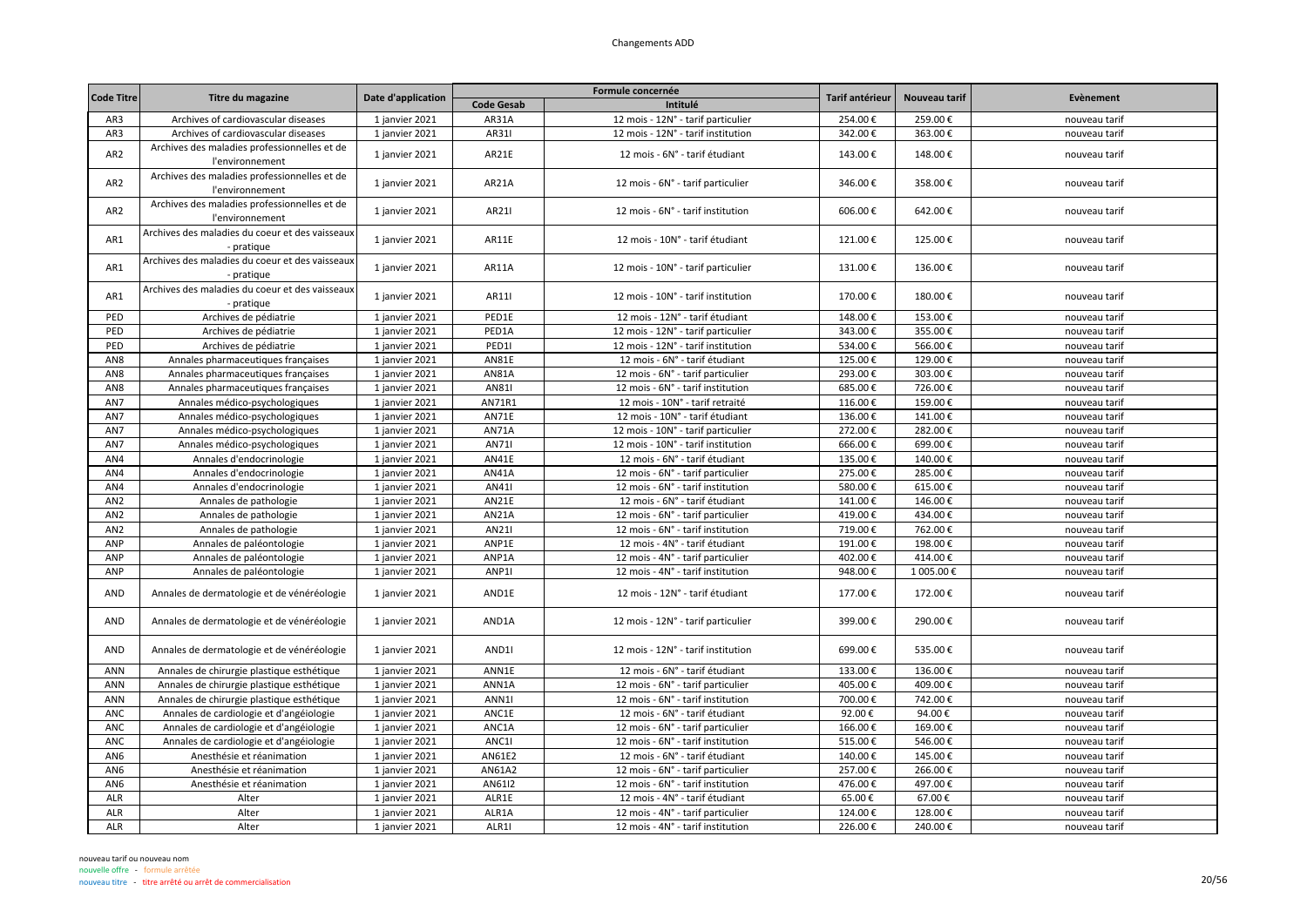| <b>Code Titre</b> |                                     | Date d'application | Formule concernée               |                                                       | Tarif antérieur | Nouveau tarif | Evènement                  |
|-------------------|-------------------------------------|--------------------|---------------------------------|-------------------------------------------------------|-----------------|---------------|----------------------------|
|                   | Titre du magazine                   |                    | <b>Code Gesab</b>               | Intitulé                                              |                 |               |                            |
| ACP               | Actualités pharmaceutiques          | 1 janvier 2021     | <b>ACP1I2</b>                   | 12 mois - 10N° - tarif institution                    | 378.00€         | 401.00€       | nouveau tarif              |
| <b>ACP</b>        | Actualités pharmaceutiques          | 1 janvier 2021     | ACP1E2                          | 12 mois - 10N° - tarif étudiant                       | 126.00€         | 130.00€       | nouveau tarif              |
| ACP               | Actualités pharmaceutiques          | 1 janvier 2021     | ACP1A2                          | 12 mois - 10N° - tarif particulier                    | 273.00€         | 283.00€       | nouveau tarif              |
| <b>RPG</b>        | <b>Role Playing Game</b>            | 1 janvier 2021     | RPG1A                           | 12 mois - 4N'                                         | 35.00           |               | formule arrêtée            |
| <b>AXT</b>        | Animeland Xtra                      | 1 janvier 2021     | AXT1A                           | $12$ mois - $4N^\circ$                                | 22.00€          | 25.00€        | nouveau tarif              |
| <b>ALD</b>        | AnimeLand                           | 1 janvier 2021     | ALD2A3                          | 24 mois - 8N° + livre Hommage à Dreamworks            | 80.00€          |               | formule arrêtée            |
| <b>ALD</b>        | AnimeLand                           | 1 janvier 2021     | ALD <sub>2</sub> A <sub>2</sub> | 24 mois - 8N° + livre 108 étoiles du Japon            | 80.00€          |               | formule arrêtée            |
| <b>ALD</b>        | AnimeLand                           | 1 janvier 2021     | ALD <sub>2</sub> A              | 24 mois - 8N° + livre Hommage à Mamoru Hosoda         | 80.00€          |               | formule arrêtée            |
| <b>ALD</b>        | AnimeLand                           | 1 janvier 2021     | ALD <sub>2</sub> A4             | 24 mois - 8N° + 1 livre en cadeau                     |                 | 90.00€        | nouvelle offre             |
| <b>ALD</b>        | AnimeLand                           | 1 janvier 2021     | ALD1A5                          | 12 mois - 4N°                                         | 39.00€          | 49.00€        | nouveau tarif              |
| <b>MOD</b>        | Monaco madame                       | 23 décembre 2020   | $\omega$                        |                                                       |                 |               | titre arrêté               |
| GRP               | <b>Grands Reportages</b>            | 1 janvier 2021     | GRP1A2                          | 12 mois - 13N°                                        | 75.00€          | 79.00€        | nouveau tarif              |
| LVR               | La Vie du Rail                      | 1 janvier 2021     | LVR1A                           | 12 mois - 52N°                                        | 104.80€         | 111.00€       | nouveau tarif              |
| LPV               | Les P'tites filles à la vanille     | 22 décembre 2020   |                                 |                                                       |                 |               | arrêt de commercialisation |
| RAT               | Réponse à Tout !                    | 1 janvier 2021     | LPREAT-1A                       | 12 mois - 12N°                                        | 36.00€          | 39.00€        | nouveau tarif              |
| <b>CCA</b>        | Comment ça marche                   | 1 janvier 2021     | CCA1A3                          | 12 mois - 11N°                                        | 54.00€          | 45.00€        | nouveau tarif              |
| <b>CCA</b>        | Comment ca marche                   | 22 décembre 2020   | CCA1A4                          | 12 mois - 15N° dont 4 Full sciences                   | 81.00€          |               | formule arrêtée            |
| LMA               | Le Monde des Ados                   | 1 janvier 2021     | LMA1A2                          | 12 mois - 22N°                                        | 78.00€          | 87.00€        | nouveau tarif              |
| <b>TTC</b>        | Tout comprendre junior              | 1 janvier 2021     | TTC1A4                          | 12 mois - 14N° dont 3HS                               |                 | 66.00€        | nouvelle offre             |
| <b>TTC</b>        | Tout comprendre junior              | 1 janvier 2021     | TTC1A3                          | 12 mois - 13N° dont 2HS                               | $60.00$ €       |               | formule arrêtée            |
| <b>CES</b>        | Ciel et espace                      | 1 janvier 2021     | CES1A4                          | 12 mois - 8N° dont 2HS + 1 annuel                     | 59.00€          | 63.50€        | nouveau tarif              |
| <b>ABT</b>        | Abricot                             | 1 janvier 2020     | ABT1A3                          | 12 mois - 16N° dont 4 Abricot Jeux                    | $\sim$          | 66.00€        | nouvelle offre             |
| <b>ABT</b>        | Abricot                             | 1 janvier 2020     | ABT1A                           | 12 mois - 15N° dont 4HS                               | 63.00€          |               | formule arrêtée            |
| <b>ABT</b>        | Abricot                             | 1 janvier 2020     | ABT1A5                          | 12 mois - 12N°                                        |                 | 54.00€        | nouvelle offre             |
| <b>ABT</b>        | Abricot                             | 1 janvier 2020     | ABT1A2                          | 12 mois - 11N'                                        | 51.00€          |               | formule arrêtée            |
| <b>POM</b>        | Papoum                              | 1 janvier 2020     | POM1A3                          | 12 mois - 12N°                                        | $\sim$          | 63.00€        | nouvelle offre             |
| <b>POM</b>        | Papoum                              | 1 janvier 2020     | POM <sub>1</sub> A <sub>2</sub> | 12 mois - 11N                                         | 60.00€          |               | formule arrêtée            |
| <b>WID</b>        | Wider                               | 1 janvier 2021     | WID1A3                          | 12 mois - 7N°                                         |                 | 35.00€        | nouvelle offre             |
| <b>WID</b>        | Wider                               | 1 janvier 2021     | VTC1A2                          | 12 mois - 6N                                          | 33.00€          |               | formule arrêtée            |
| <b>VTC</b>        | Vertical magazine                   | 1 janvier 2021     | VTC1A3                          | 12 mois - $5Nc$                                       | 39.50€          | 46.00€        | nouveau tarif              |
| <b>BBK</b>        | <b>Big Bike Magazine</b>            | 1 janvier 2021     | <b>PBIGBIKEE-1A</b>             | $12 \text{ mois} - 7N^\circ$                          |                 | 41.00€        | nouvelle offre             |
| <b>BBK</b>        | <b>Big Bike Magazine</b>            | 1 janvier 202:     | BBK1A2                          | 12 mois - 8N                                          | 47.00€          |               | formule arrêtée            |
| <b>TRK</b>        | <b>Trek Magazine</b>                | 1 janvier 2021     | <b>TRK1A2</b>                   | $12$ mois - $6N^\circ$                                | $\sim$          | 36.00€        | nouvelle offre             |
| <b>TRK</b>        | <b>Trek Magazine</b>                | 1 janvier 2021     | <b>TRK1A4</b>                   | 12 mois - 8N                                          | 48.00€          |               | formule arrêtée            |
| <b>KTM</b>        | <b>Kiteboarder Magazine</b>         | 1 janvier 2021     | KTM1A2                          | 12 mois - 5N°                                         |                 | 33.50€        | nouvelle offre             |
| <b>KTM</b>        | <b>Kiteboarder Magazine</b>         | 1 janvier 2021     | KTM1A4                          | 12 mois - 6N                                          | 39.50€          |               | formule arrêtée            |
| <b>WDM</b>        | <b>Wind Magazine</b>                | 1 janvier 2021     | WDM1A3                          | 12 mois - 7N°                                         | $\sim$          | 49.50€        | nouvelle offre             |
| <b>WDM</b>        | <b>Wind Magazine</b>                | 1 janvier 2021     | WDM1A4                          | 12 mois - 8N'                                         | 43.00€          |               | formule arrêtée            |
| <b>MTM</b>        | Montagnes Magazine                  | 1 janvier 2021     | MTM1A4                          | 12 mois - 13N°                                        | 75.00€          | 79.00€        | nouveau tarif              |
| <b>JCO</b>        | <b>Journal of Clinical Oncology</b> | 15 décembre 2020   | $\mathcal{L}$                   | $\sim$                                                | $\sim$          | $\sim$        | titre arrêté               |
| PLG               | Planchema                           | 1 janvier 2021     | PLG1A3                          | 12 mois - 6N° dont 2H                                 | 25.00           |               | formule arrêtée            |
| PLG               | Planchemag                          | 1 janvier 2021     | PLG1A4                          | 12 mois - 5N° dont 1 Spécial Wing                     | $\sim$          | 23.00€        | nouvelle offre             |
| <b>PLG</b>        | Planchemag                          | 1 janvier 2021     | PLG <sub>2</sub> A <sub>3</sub> | 24 mois - 12N° dont 4HS                               | 45.00€          |               | formule arrêtée            |
| <b>BTN</b>        | Béton(s) Le Magazine                | 1 janvier 2021     | BTN2A4                          | 24 mois - 14N° dont 2 hors-séries avec supplément CBP | $\sim$          | 229.00€       | nouvelle offre             |
| <b>BTN</b>        | Béton(s) Le Magazine                | 1 janvier 2021     | BTN2A3                          | 24 mois - 16N° dont 4 hors-séries avec supplément CBP | 219.00€         |               | formule arrêtée            |
| <b>BTN</b>        | Béton(s) Le Magazine                | 1 janvier 2021     | BTN1A7                          | 12 mois - 7N° dont 1 hors-série avec supplément CBP   |                 | 146.00€       | nouvelle offre             |
| <b>BTN</b>        | Béton(s) Le Magazine                | 1 janvier 2021     | BTN1A6                          | 12 mois - 8N° dont 2 hors-séries avec supplément CBF  | 146.00€         |               | formule arrêtée            |
| <b>BTN</b>        | Béton(s) Le Magazine                | 1 janvier 2021     | BTN1A5                          | 12 mois - 6N° avec supplément CBP                     | 93.00€          | 96.00€        | nouveau tarif              |
| <b>SPG</b>        | Super Picsou Géant                  | 1 janvier 2021     | SPG1A2                          | 12 mois - 12N° dont 6 Mickey Parade Géant             |                 | 55.00€        | nouvelle offre             |
| <b>MPG</b>        | Mickey Parade Géant                 | 1 janvier 2021     | MPG1A2                          | 12 mois - 12N° dont 6 Super Picsou Géant              | $\sim$          | 55.00€        | nouvelle offre             |
| <b>PJM</b>        | Mon premier Journal de Mickey       | 1 janvier 2021     | PJM1A2                          | 12 mois - 12N° dont 6 Journal de Mickey               | $\sim$          | 45.00€        | nouvelle offre             |
|                   |                                     |                    |                                 |                                                       |                 |               |                            |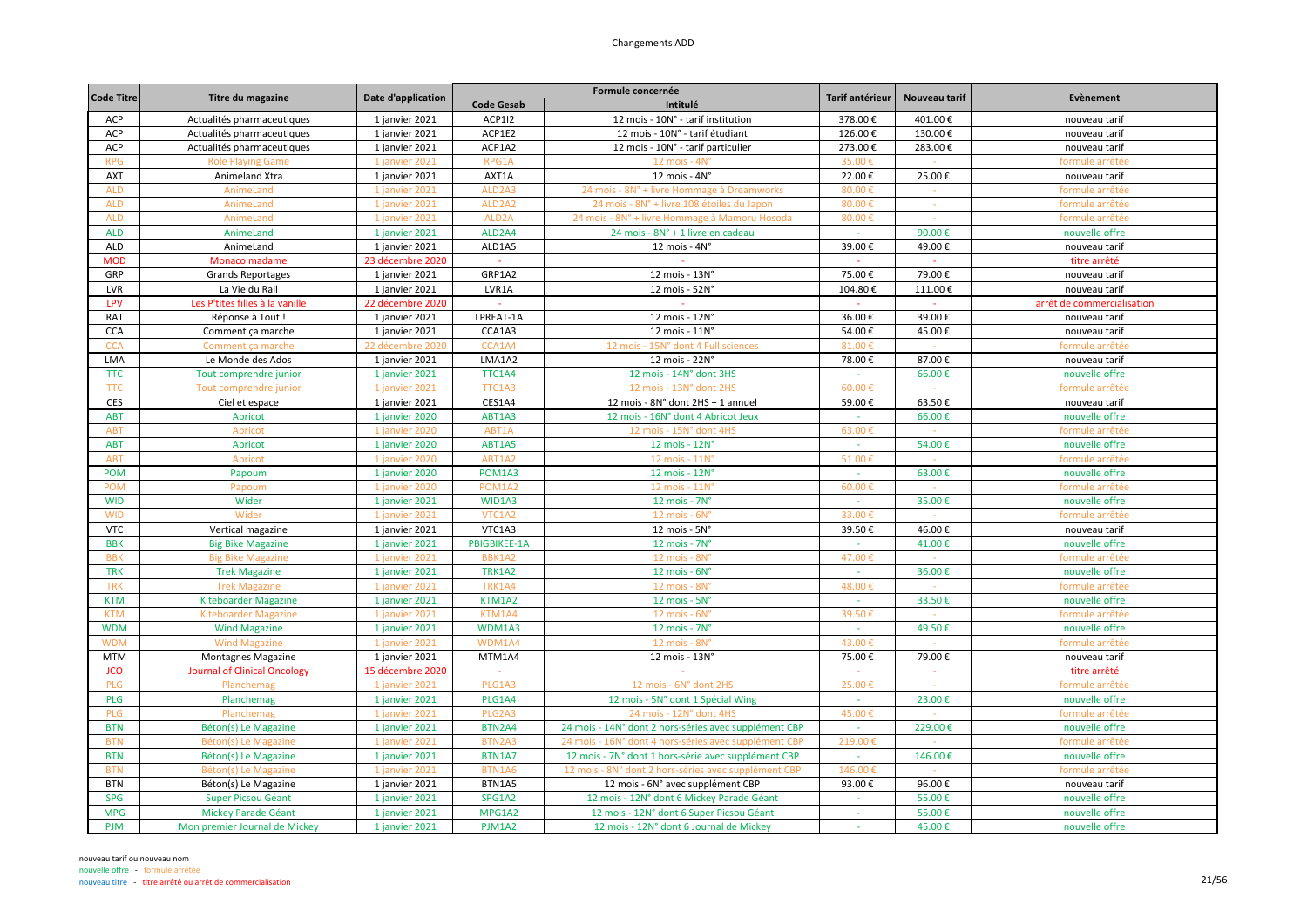| <b>Code Titre</b> |                                    |                    |                             | Formule concernée                                     | Tarif antérieur | Nouveau tarif | Evènement       |
|-------------------|------------------------------------|--------------------|-----------------------------|-------------------------------------------------------|-----------------|---------------|-----------------|
|                   | Titre du magazine                  | Date d'application | <b>Code Gesab</b>           | Intitulé                                              |                 |               |                 |
| <b>PJM</b>        | Mon premier Journal de Mickey      | 1 janvier 2021     | PJM1A                       | $12$ mois - $6No$                                     | 29.90€          |               | formule arrêtée |
| <b>DGL</b>        | <b>Disney Girl</b>                 | 1 janvier 2021     | DGL1A2                      | 12 mois - 11N°                                        | $\sim$          | 48.90€        | nouvelle offre  |
| <b>DGL</b>        | <b>Disney Girl</b>                 | 1 janvier 202:     | DGL1A                       | 12 mois - 10N                                         | 39.90           |               | formule arrêtée |
| <b>JDM</b>        | Le Journal de Mickey               | 1 janvier 2021     | JDM1A                       | 12 mois - 52N°                                        | 83.90€          | 85.90€        | nouveau tarif   |
| <b>JDM</b>        | Le Journal de Mickey               | 1 janvier 2021     | JDM6M                       | 6 mois - 26N°                                         | 49.90€          | 51.90€        | nouveau tarif   |
| <b>WIN</b>        | Mickey junior                      | 1 janvier 2021     | WIN1A                       | 12 mois - 12 n°                                       | 45.00€          | 49.90€        | nouveau tarif   |
| PUB               | Public                             | 1 janvier 2021     | PUB6M                       | 6 mois - 26N°                                         | 28.00€          | 32.00€        | nouveau tarif   |
| PUB               | Public                             | 1 janvier 2021     | PUB1A                       | 12 mois - 52N°                                        | 52.00€          | 62.00€        | nouveau tarif   |
| TJJ               | Télé 7 Jours Jeux                  | 1 janvier 2021     | TJJ1A2                      | 12 mois - 8N°                                         |                 | 22.00€        | nouvelle offre  |
| TJJ               | Télé 7 Jours Jeux                  | 1 janvier 2021     | TJJ2A                       | 20 mois - 10N                                         | 24.50€          |               | formule arrêtée |
| T7J               | Télé 7 Jours                       | 1 janvier 2021     | T7J6M                       | 6 mois - 26N°                                         | 25.00€          | 27.00€        | nouveau tarif   |
| T7J               | Télé 7 Jours                       | 1 janvier 2021     | <b>T7J1A</b>                | 12 mois - 52N°                                        | 49.00€          | 54.00€        | nouveau tarif   |
| <b>JLM</b>        | Le journal de la maison            | 1 janvier 2021     | JLM2A1                      | 24 mois - 18N°                                        | $\sim$          | 59.90€        | nouvelle offre  |
| <b>JLM</b>        | Le journal de la maisor            | 1 janvier 2021     | JLM1A2                      | 12 mois - 10N                                         | 32.90€          |               | formule arrêtée |
| <b>JLM</b>        | Le journal de la maison            | 1 janvier 2021     | JLM1A3                      | 12 mois - 9N°                                         |                 | 34.90€        | nouvelle offre  |
| <b>MJM</b>        | Mon jardin et ma maison            | 1 janvier 2021     | MJM1A3                      | 12 mois - 11N° dont 1 double                          | 39.00€          | 39.90€        | nouveau tarif   |
| <b>CPD</b>        | <b>Campagne Décoration</b>         | 1 janvier 2021     | <b>CPD18M2</b>              | 18 mois - 10N                                         | 34.00€          |               | formule arrêtée |
| <b>CPD</b>        | Campagne Décoration                | 1 janvier 2021     | CPD2A1                      | 24 mois - 12N°                                        | $\sim$          | 39.90€        | nouvelle offre  |
| <b>CPD</b>        | <b>Campagne Décoration</b>         | 1 janvier 2021     | CPD1A3                      | 12 mois - 7N'                                         | 24.90€          |               | formule arrêtée |
| <b>CPD</b>        | <b>Campagne Décoration</b>         | 1 janvier 2021     | CPD1A2                      | 12 mois - $6N^\circ$                                  |                 | 24.90€        | nouvelle offre  |
| <b>VPG</b>        | Gourmand                           | 1 janvier 202:     | VPG1A                       | 12 mois - 26N                                         | 49.00€          |               | formule arrêtée |
| <b>VPG</b>        | Gourmand                           | 1 janvier 2021     | VPG1A4                      | 12 mois - 13N°                                        | $\sim$          | 32.00€        | nouvelle offre  |
| <b>TMG</b>        | Télé Magazine                      | 1 janvier 2021     | PTMAG-1A                    | 12 mois - 52N°                                        | 51.90€          | 59.00€        | nouveau tarif   |
| <b>AAN</b>        | <b>Auto Moto</b>                   | 1 janvier 202:     | AAM2A5                      | 24 mois - 20N° dont 4 doubles + 6HS                   | 84.90€          |               | formule arrêtée |
| <b>AAM</b>        | <b>Auto Moto</b>                   | 1 janvier 2021     | AAM2A6                      | 24 mois - 20N° dont 4 doubles + 4HS                   |                 | 79.90€        | nouvelle offre  |
| AAM               | Auto Moto                          | 1 janvier 2021     | AAM2A2                      | 24 mois - 20N° dont 2 doubles                         | 56.90€          | 59.90€        | nouveau tarif   |
| <b>AAN</b>        | <b>Auto Moto</b>                   | 1 janvier 202:     | AAM1A6                      | 12 mois - 10N° dont 2 doubles + 3H                    | 45.90           |               | formule arrêtée |
| <b>AAM</b>        | <b>Auto Moto</b>                   | 1 janvier 2021     | AAM1A7                      | 12 mois - 10N° dont 2 doubles + 2HS                   | $\sim$          | 42.90€        | nouvelle offre  |
| AAM               | Auto Moto                          | 1 janvier 2021     | AAM1A5                      | 12 mois - 10N° dont 2 doubles                         | 29.90€          | 32.90€        | nouveau tarif   |
| <b>MST</b>        | Maison et Travaux                  | 1 janvier 2021     | MST1A2                      | 12 mois - $9Nc$                                       | 33.90€          | 39.50€        | nouveau tarif   |
| <b>MAZ</b>        | <b>Mandalas Ambiance Zen</b>       | 1 janvier 2021     | MAZ1A                       | 12 mois - 4N°                                         |                 | 24.00€        | nouveau titre   |
| <b>CGM</b>        | Coloriage 100% Mystère             | 1 janvier 2021     | CGM1A                       | 12 mois - 4N°                                         | $\sim$          | 26.00€        | nouveau titre   |
| <b>DGM</b>        |                                    |                    | YDOGDMYHIS-2A               | 24 mois - 8N°                                         | 54.00€          | 59.00€        | nouveau tarif   |
| <b>DGM</b>        | Les grandes énigmes de l'Histoire  | 1 janvier 2021     | YDOGDMYHIS-1A               | 12 mois - 4N°                                         | 29.00€          | 32.00€        | nouveau tarif   |
|                   | Les grandes énigmes de l'Histoire  | 1 janvier 2021     |                             |                                                       | $\sim$          | 52.00€        |                 |
| <b>HSC</b>        | Histoire du second conflit mondial | 1 janvier 2021     | HSC <sub>2</sub> A          | 24 mois - 8N°                                         |                 | 52.00€        | nouvelle offre  |
| <b>EGY</b>        | Egypte ancienne                    | 1 janvier 2021     | EGY2A<br>PCA <sub>2</sub> A | 24 mois - 8N°                                         |                 | 49.00€        | nouvelle offre  |
| <b>PCA</b>        | Passion cartes créatives           | 1 janvier 2021     |                             | 24 mois - 8N°                                         | $\sim$          |               | nouvelle offre  |
| <b>PFC</b>        | Passion fil cartonnage broderie    | 1 janvier 2021     | PFC <sub>2</sub> A          | 24 mois - 8N°                                         |                 | 52.00€        | nouvelle offre  |
| SMC               | 60 Millions de consommateurs       | 1 janvier 2021     | SMC1A9                      | 12 mois - 18N° dont 7HS + Spécial impôts + assistance | 78.00€          | 83.00€        | nouveau tarif   |
| SMC               | 60 Millions de consommateurs       | 1 janvier 2021     | SMC1A8                      | 12 mois - 11N° + Spécial impôts                       | 46.00€          | 49.00€        | nouveau tarif   |
| <b>SFM</b>        | So film                            | 1 janvier 2021     | SFM1A2                      | 12 mois - 4N                                          | 35.00           |               | formule arrêtée |
| <b>SFM</b>        | So film                            | 1 janvier 2021     | SFM1A3                      | 12 mois - $6N^{\circ}$                                | $\sim$          | 35.00€        | nouvelle offre  |
| SRD               | Sélection du Reader's Digest       | 1 janvier 2021     | SRD1A2                      | 12 mois - 10N°                                        | 36.50€          | 39.45€        | nouveau tarif   |
| <b>KRC</b>        | <b>KR Home studio</b>              | 3 décembre 2020    | KRC1A4                      | 12 mois - 10N° dont 4HS                               | 65.00€          |               | formule arrêtée |
| <b>KRC</b>        | <b>KR Home studio</b>              | 3 décembre 2020    | <b>KRC2A</b>                | 24 mois - 12N                                         | 69.00€          |               | formule arrêtée |
| PLM               | Philosophie Magazine               | 1 janvier 2021     | PPHIMAG6M                   | $6$ mois - $5N^{\circ}$                               | 29.50€          | 30.00€        | nouveau tarif   |
| PLM               | Philosophie Magazine               | 1 janvier 2021     | PPHIMAG-1A                  | 12 mois - 10N°                                        | 55.50€          | 57.00€        | nouveau tarif   |
| <b>RVI</b>        | La Revue                           | 3 décembre 2020    | <b>RV12A3</b>               | 24 mois - 10N° dont 2HS                               | 78.00€          |               | formule arrêtée |
| <b>RVI</b>        | La Revue                           | 3 décembre 2020    | RVI2A2                      | 24 mois - 12N°                                        | $\sim$          | 110.00€       | nouvelle offre  |
| <b>RVI</b>        | La Revue                           | 3 décembre 2020    | RVI1A3                      | 12 mois - 5N° dont 1HS                                | 39.00€          |               | formule arrêtée |
| <b>RVI</b>        | La Revue                           | 3 décembre 2020    | YREVUEMONDE-1A              | 12 mois - 6N°                                         | $\sim$          | 60.00€        | nouvelle offre  |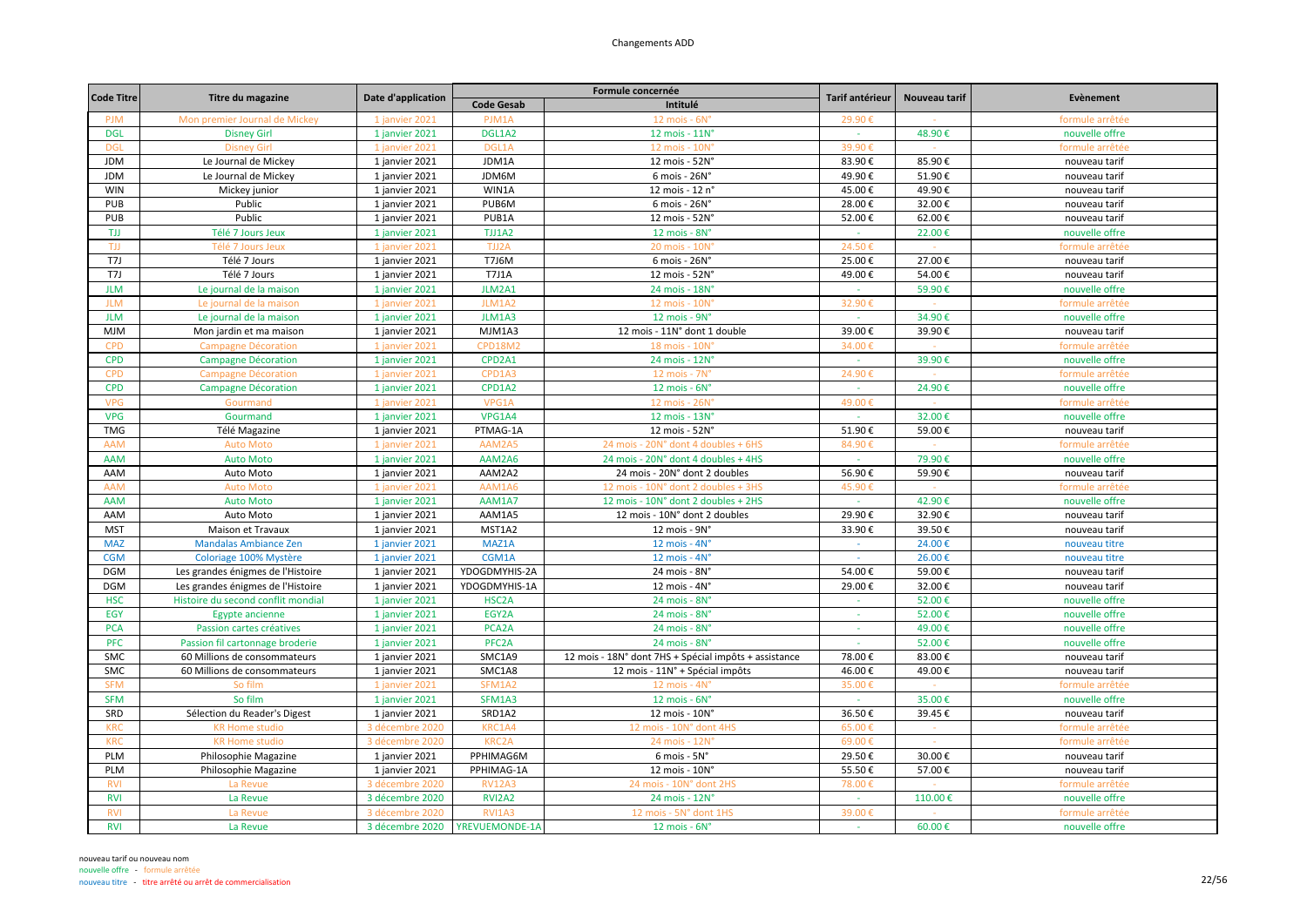| <b>Code Titre</b><br>Date d'application<br>Tarif antérieur<br>Nouveau tarif<br>Titre du magazine<br><b>Code Gesab</b><br>Intitulé<br>RLS6M2<br><b>RLS</b><br><b>Rolling Stone</b><br>1 janvier 2021<br>$6$ mois - $5N^\circ$<br>27.00€<br>29.00€<br>OHS<br>L'officiel HS<br>2 décembre 2020<br>÷ | Evènement<br>nouveau tarif<br>arrêt de commercialisation<br>arrêt de commercialisation |
|--------------------------------------------------------------------------------------------------------------------------------------------------------------------------------------------------------------------------------------------------------------------------------------------------|----------------------------------------------------------------------------------------|
|                                                                                                                                                                                                                                                                                                  |                                                                                        |
|                                                                                                                                                                                                                                                                                                  |                                                                                        |
|                                                                                                                                                                                                                                                                                                  |                                                                                        |
| <b>OFH</b><br>L'Officiel Hommes<br>2 décembre 2020<br>$\sim$<br>$\sim$<br>$\sim$<br>$\sim$                                                                                                                                                                                                       |                                                                                        |
| <b>OFA</b><br>L'officiel art international<br>2 décembre 2020                                                                                                                                                                                                                                    | arrêt de commercialisation                                                             |
| <b>RDM</b><br>La Revue des montres<br>2 décembre 2020<br>$\omega$<br>$\sim$<br>$\sim$                                                                                                                                                                                                            | arrêt de commercialisation                                                             |
| <b>OFF</b><br>L'Officiel<br>2 décembre 2020<br>$\sim$<br>$\sim$<br>$\sim$<br>$\sim$                                                                                                                                                                                                              | arrêt de commercialisation                                                             |
| <b>JAL</b><br>2 décembre 2020<br>Jalouse<br>$\sim$                                                                                                                                                                                                                                               | arrêt de commercialisation                                                             |
| <b>TAT</b><br>Triathlete<br>2 décembre 2020<br>$\sim$<br>$\sim$                                                                                                                                                                                                                                  | arrêt de commercialisation                                                             |
| <b>TVO</b><br>TVO <sub>1</sub> A<br>12 mois - $4Nc$<br>29<br>Le Temps d'un Voyage<br>2 décembre 2020                                                                                                                                                                                             | nouveau titre                                                                          |
| <b>TVO</b><br>2 décembre 2020<br>TVO <sub>2</sub> A<br>24 mois - 8N°<br>55<br>Le Temps d'un Voyage                                                                                                                                                                                               | nouveau titre                                                                          |
| <b>TRX</b><br><b>Trax</b><br>30 novembre 2020<br>n.<br>i.                                                                                                                                                                                                                                        |                                                                                        |
| <b>ARP</b><br><b>Art Press</b><br>28 octobre 2020<br>ARP2A2<br>24 mois - 28N° dont 6HS<br>159.00                                                                                                                                                                                                 | formule arrêtée                                                                        |
| <b>ARP</b><br><b>Art Press</b><br>ARP1A3<br>85.00€<br>28 octobre 2020<br>12 mois - 14N° dont 3HS                                                                                                                                                                                                 | formule arrêtée                                                                        |
| <b>CYR</b><br>22 octobre 2020<br>Cyber-risques                                                                                                                                                                                                                                                   | changement de nom en "Le journal des risques cyber'                                    |
| SPI<br>SPI1A2<br>12 mois - 52N° dont 4 doubles<br>119.00<br>22 octobre 2020<br>Le journal Spirou                                                                                                                                                                                                 | formule arrêtée                                                                        |
| <b>SPI</b><br>Le journal Spirou<br><b>SPI1A3</b><br>119.00€<br>22 octobre 2020<br>12 mois - 50N° dont 2 doubles<br>$\sim$                                                                                                                                                                        | nouvelle offre                                                                         |
| <b>JAF</b><br>Jeune Afrique<br>21 octobre 2020<br>JAF1A5<br>12 mois - 47N° dont 3 doubles et un triple + 2 HS<br>139.00€                                                                                                                                                                         | formule arrêtée                                                                        |
| 69.00€<br><b>JAF</b><br>Jeune Afrique<br>21 octobre 2020<br>JAF1A6<br>12 mois - 12N°                                                                                                                                                                                                             | nouvelle offre                                                                         |
| La Revue<br>21 octobre 2020<br>RVI2A2<br>24 mois - 12N<br>89.00<br><b>RV</b>                                                                                                                                                                                                                     | formule arrêtée                                                                        |
| <b>RV12A3</b><br><b>RVI</b><br>24 mois - 10N° dont 2HS<br>78.00€<br>La Revue                                                                                                                                                                                                                     | nouvelle offre                                                                         |
| 21 octobre 2020<br><b>RV</b><br>49.00€<br><b>ILIEMONDE</b>                                                                                                                                                                                                                                       |                                                                                        |
| La Revue<br>21 octobre 2020<br>12 mois - 6N'                                                                                                                                                                                                                                                     | formule arrêtée                                                                        |
| <b>RVI</b><br>39.00€<br>La Revue<br><b>RVI1A3</b><br>12 mois - 5N° dont 1HS<br>21 octobre 2020<br>$\sim$                                                                                                                                                                                         | nouvelle offre                                                                         |
| <b>SAV</b><br>SAV1A3<br>47.00€<br>15 octobre 2020<br>12 mois - 10N° dont 1HS<br><b>Saveurs</b>                                                                                                                                                                                                   | formule arrêtée                                                                        |
| SAV<br>SAV1A4<br>47.00€<br><b>Saveurs</b><br>15 octobre 2020<br>12 mois - 10N° dont 1 spécial Noël<br>$\sim$                                                                                                                                                                                     | nouvelle offre                                                                         |
| CHR1A<br>76.80€<br>81.60€<br>CHR<br>La chronique républicaine<br>9 octobre 2020<br>12 mois - 52N°                                                                                                                                                                                                | nouveau tarif                                                                          |
| ESH<br>ESH1A<br>67.20€<br>72.00€<br>L'écho sarthois<br>9 octobre 2020<br>12 mois - 52N°                                                                                                                                                                                                          | nouveau tarif                                                                          |
| ARE<br>ARE1A<br>72.00€<br>L'action républicaine (Nogent)<br>9 octobre 2020<br>12 mois - 52N°<br>67.20€                                                                                                                                                                                           | nouveau tarif                                                                          |
| LVB<br>LVB1A<br>12 mois - 52N°<br>62.40€<br>67.20€<br>La Voix Le Bocage<br>9 octobre 2020                                                                                                                                                                                                        | nouveau tarif                                                                          |
| 74.80€<br>ECB<br>L'éclaireur de Châteaubriant<br>9 octobre 2020<br>ECB1A<br>12 mois - 52N°<br>70.00€                                                                                                                                                                                             | nouveau tarif                                                                          |
| CYV<br>CYV1A4<br>72.00€<br>76.80€<br>Le courrier des Yvelines<br>9 octobre 2020<br>12 mois - 52N° - édition Saint-Germain                                                                                                                                                                        | nouveau tarif                                                                          |
| CYV<br>CYV1A3<br>72.00€<br>76.80€<br>Le courrier des Yvelines<br>9 octobre 2020<br>12 mois - 52N° - édition Poissy                                                                                                                                                                               | nouveau tarif                                                                          |
| <b>TLN</b><br>TLN1A5<br>68.60€<br>Toutes les nouvelles<br>9 octobre 2020<br>12 mois - 52N° - édition Rambouillet<br>64.40€                                                                                                                                                                       | nouveau tarif                                                                          |
| <b>TLN</b><br>9 octobre 2020<br>TLN1A3<br>64.40€<br>68.60€<br>Toutes les nouvelles<br>12 mois - 52N° - édition Versailles                                                                                                                                                                        | nouveau tarif                                                                          |
| LMR<br>9 octobre 2020<br>LMR1A4<br>12 mois - 52N° - édition Marne-la-Vallée<br>70.40€<br>75.00€<br>La Marne                                                                                                                                                                                      | nouveau tarif                                                                          |
| LMR<br>LMR1A3<br>70.40€<br>75.00€<br>La Marne<br>9 octobre 2020<br>12 mois - 52N° - édition Meaux                                                                                                                                                                                                | nouveau tarif                                                                          |
| EGH<br>EGH1A<br>72.00€<br>76.80€<br>L'Eclaireur Gamaches<br>9 octobre 2020<br>12 mois - 52N°                                                                                                                                                                                                     | nouveau tarif                                                                          |
| EDE<br>EDE1A<br>72.00€<br>76.80€<br>L'éclaireur - La dépêche<br>9 octobre 2020<br>12 mois - 52N°                                                                                                                                                                                                 | nouveau tarif                                                                          |
| <b>DMV</b><br>Le Démocrate Vernonnais<br>9 octobre 2020<br>DMV1A<br>12 mois - 52N°<br>72.00€<br>76.80€                                                                                                                                                                                           | nouveau tarif                                                                          |
| IMP1A<br>76.80€<br>81.60€<br><b>IMP</b><br>L'impartial<br>9 octobre 2020<br>12 mois - 52N°                                                                                                                                                                                                       | nouveau tarif                                                                          |
| EPA1A<br>76.80€<br>81.60€<br>EPA<br>9 octobre 2020<br>12 mois - 52N°<br>L'éveil de Pont-Audemer                                                                                                                                                                                                  | nouveau tarif                                                                          |
| <b>RNM</b><br>RNM1A4<br>12 mois - 52N° - édition Eure<br>76.80€<br>81.60€<br>Le réveil normand<br>9 octobre 2020                                                                                                                                                                                 | nouveau tarif                                                                          |
| RNM1A3<br>12 mois - 52N° - édition Orne<br>76.80€<br>81.60€<br><b>RNM</b><br>Le réveil normand<br>9 octobre 2020                                                                                                                                                                                 | nouveau tarif                                                                          |
| PRC<br>PRC1A<br>76.80€<br>81.60€<br>Le Perche<br>9 octobre 2020<br>12 mois - 52N°                                                                                                                                                                                                                | nouveau tarif                                                                          |
| PML1A<br>76.80€<br>PML<br>Le Pays Malouin<br>9 octobre 2020<br>12 mois - 52N°<br>72.00€                                                                                                                                                                                                          | nouveau tarif                                                                          |
| PBL<br>Le Petit Bleu<br>9 octobre 2020<br>PBL1A<br>12 mois - 52N°<br>72.00€<br>76.80€                                                                                                                                                                                                            | nouveau tarif                                                                          |
| JPY1A<br>JPY<br>Le journal du Pays Yonnais<br>59.80€<br>64.40€<br>9 octobre 2020<br>12 mois - 52N°                                                                                                                                                                                               | nouveau tarif                                                                          |
| <b>JSB</b><br>Le journal des Sables<br>JSB1A<br>12 mois - 52N°<br>64.40€<br>69.00€<br>9 octobre 2020                                                                                                                                                                                             | nouveau tarif                                                                          |
| PLO<br>PLO1A<br>12 mois - 52N°<br>Le Ploermelais<br>9 octobre 2020<br>67.20€<br>72.00€                                                                                                                                                                                                           | nouveau tarif                                                                          |
| <b>EMV</b><br><b>Enduro by Moto Verte</b><br>8 octobre 2020<br>$\sim$<br>$\sim$<br>$\sim 10$<br>$\sim 10$                                                                                                                                                                                        | arrêt de commercialisation                                                             |
| <b>LCY</b><br>Le Cycle<br>8 octobre 2020<br>$\sim$<br>×,                                                                                                                                                                                                                                         | arrêt de commercialisation                                                             |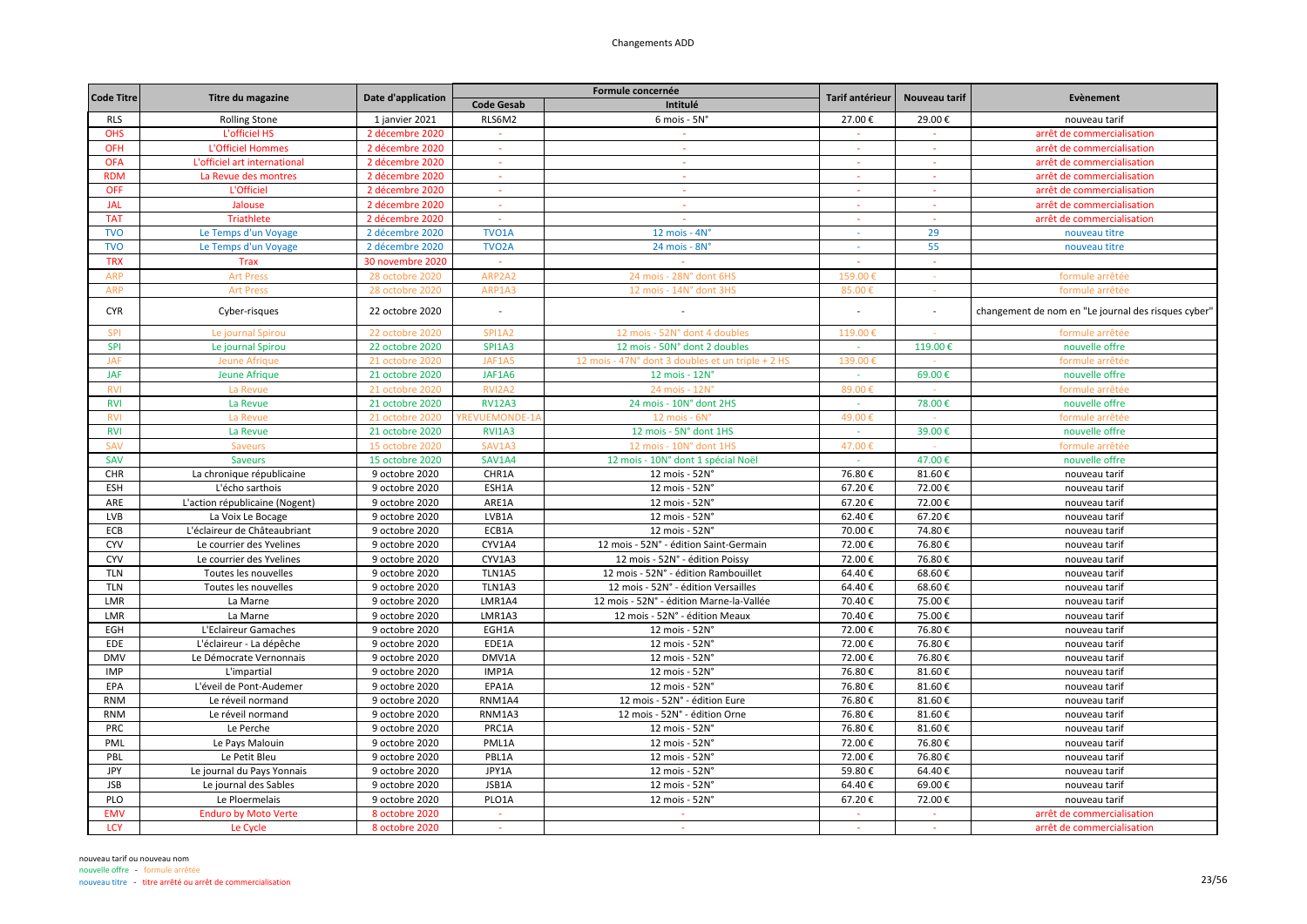| <b>Code Titre</b> | Titre du magazine                       | Date d'application |                          | Formule concernée                            | <b>Tarif antérieur</b> | Nouveau tarif            | Evènement                                  |
|-------------------|-----------------------------------------|--------------------|--------------------------|----------------------------------------------|------------------------|--------------------------|--------------------------------------------|
|                   |                                         |                    | <b>Code Gesab</b>        | Intitulé                                     |                        |                          |                                            |
| <b>JGG</b>        | Jogging International                   | 8 octobre 2020     |                          |                                              |                        |                          | arrêt de commercialisation                 |
| <b>MTJ</b>        | <b>Moto Journal</b>                     | 8 octobre 2020     | $\sim$                   | $\sim$                                       |                        |                          | arrêt de commercialisation                 |
| <b>CHV</b>        | Cheval mag                              | 8 octobre 2020     |                          |                                              |                        |                          | arrêt de commercialisation                 |
| <b>VOM</b>        | Voile magazine                          | 8 octobre 2020     | $\sim$                   | ÷.                                           |                        |                          | arrêt de commercialisation                 |
| <b>TIH</b>        | <b>Transport Info hebdo</b>             | 8 octobre 2020     | $\sim$                   | $\mathcal{L}$                                | $\sim$                 | $\sim$                   | arrêt de commercialisation                 |
| <b>RAF</b>        | <b>Rock et Folk</b>                     | 8 octobre 2020     | $\sim$                   | $\sim$                                       | $\sim$                 | $\sim$                   | arrêt de commercialisation                 |
| QDT               | Le quotidien du tourisme                | 8 octobre 2020     | $\sim$                   | <b>Section</b>                               | $\sim$                 | $\sim$                   | arrêt de commercialisation                 |
| <b>PPC</b>        | Partir pêcher                           | 8 octobre 2020     | $\sim$                   | $\sim$                                       |                        |                          | arrêt de commercialisation                 |
| <b>PEM</b>        | Pêche en mer                            | 8 octobre 2020     | ÷.                       | $\mathcal{L}$                                |                        |                          | arrêt de commercialisation                 |
| <b>NEP</b>        | <b>Neptune Yachting</b>                 | 8 octobre 2020     | $\omega$ .               | $\sim$                                       | $\sim$                 | $\sim$                   | arrêt de commercialisation                 |
| <b>MXM</b>        | <b>MX Magazine</b>                      | 8 octobre 2020     | $\sim$                   | $\Delta \tau$                                | $\sim$                 | $\sim$                   | arrêt de commercialisation                 |
| <b>MTV</b>        | Moto verte                              | 8 octobre 2020     | $\overline{\phantom{a}}$ | $\sim$                                       |                        |                          | arrêt de commercialisation                 |
| <b>MTR</b>        | <b>Moto Revue</b>                       | 8 octobre 2020     | $\sim$                   | $\omega$ .                                   | $\sim$                 |                          | arrêt de commercialisation                 |
| <b>MTB</b>        | <b>Moteur Boat Magazine</b>             | 8 octobre 2020     |                          |                                              |                        |                          | arrêt de commercialisation                 |
| <b>MSI</b>        | <b>Micro Simulateur</b>                 | 8 octobre 2020     | $\sim$                   | $\sim$                                       | $\sim$                 | $\sim$                   | arrêt de commercialisation                 |
| <b>MPL</b>        | Le Monde du plein air                   | 8 octobre 2020     | $\sim$                   | $\Delta \tau$                                | $\sim$                 | $\sim$                   | arrêt de commercialisation                 |
| <b>MOM</b>        | Modèle Magazine                         | 8 octobre 2020     |                          |                                              |                        |                          | arrêt de commercialisation                 |
| <b>MOC</b>        | <b>Moto Revue Classic</b>               | 8 octobre 2020     | $\sim$                   | $\sim$                                       | $\sim$                 | $\sim$                   | arrêt de commercialisation                 |
| <b>MIP</b>        | <b>Micro Pratique</b>                   | 8 octobre 2020     |                          |                                              |                        |                          | arrêt de commercialisation                 |
| <b>LMC</b>        | Le monde du Camping-car                 | 8 octobre 2020     |                          | ÷                                            |                        |                          | arrêt de commercialisation                 |
| <b>HPA</b>        | <b>Décisions HPA</b>                    | 8 octobre 2020     | $\sim$                   | $\sim$                                       | $\sim$                 | $\sim$                   | arrêt de commercialisation                 |
| <b>FDA</b>        | Le Fana de l'aviation                   | 8 octobre 2020     |                          |                                              |                        |                          | arrêt de commercialisation                 |
| <b>COC</b>        | Connaissance de la chasse               | 8 octobre 2020     | $\sim$                   | $\sim$                                       | $\sim$                 | $\sim$                   | arrêt de commercialisation                 |
| <b>BIK</b>        | <b>Bike</b>                             | 8 octobre 2020     | $\sim$                   | $\sim$                                       |                        |                          | arrêt de commercialisation                 |
| <b>AUV</b>        | 4x4 magazine                            | 8 octobre 2020     | ÷                        | $\sim$                                       |                        |                          | arrêt de commercialisation                 |
| <b>ADC</b>        | Armes de chasse                         | 8 octobre 2020     | $\Delta \tau$            | $\Delta \phi$                                | $\sim$                 | $\sim$                   | arrêt de commercialisation                 |
| <b>BKS</b>        | <b>Books</b>                            | 7 octobre 2020     | $\sim$                   | $\sim$                                       | $\sim$                 | $\sim$                   | arrêt de commercialisation                 |
| SRD               | Sélection du Reader's Digest            | 1 novembre 2020    | SRD1A2                   | 12 mois - 10N°                               | 31.95€                 | 36.50€                   | nouveau tarif                              |
| PMG               | La revue du praticien médecine générale | 1 novembre 2020    | PMG1A                    | 12 mois - 20N° - tarif médecin               | 149.00€                | 151.00€                  | nouveau tarif                              |
| <b>TSB</b>        | Tout savoir bien-être                   | 29 septembre 2020  | $\sim$                   |                                              | $\overline{a}$         |                          | changement de nom en "Happy bien-être"     |
| <b>ADN</b>        | ADN L'atelier des nanas                 | 29 septembre 2020  | $\sim$                   | $\sim$                                       | $\sim$                 | $\overline{\phantom{a}}$ | changement de nom en "L'atelier des nanas" |
| <b>GMH</b>        | 5000 ans d'Histoire mystérieuse         | 29 septembre 2020  | $\sim$                   |                                              | $\sim$                 | $\sim$                   | changement de nom en "Mondes anciens"      |
| ENV               | Environnement magazine                  | 1 octobre 2020     | ENV2A2                   | 24 mois - 36N° dont 10 suppléments Hydroplus | 325.00€                | 389.00€                  | nouveau tarif                              |
| <b>BTP</b>        | <b>BTP Magazine</b>                     | 1 octobre 2020     | BTP2A6                   | 24 mois - 48N° dont 12N° BTP rail            | 540.00€                | 520.00€                  | nouveau tarif                              |
| <b>BRA</b>        | <b>BTP Rail</b>                         | 1 octobre 2020     | BRA2A5                   | 24 mois - 48N° dont 36N° BTP magazine        | 540.00€                | 520.00€                  | nouveau tarif                              |
| <b>JAS</b>        | Jardin magazine spécial                 | 24 septembre 2020  |                          |                                              |                        |                          | titre arrêté                               |
| <b>MVA</b>        | <b>Mieux Vivre Votre Argent</b>         | 22 septembre 2020  | MVA2A                    | 24 mois - 22N°                               |                        | 44.90€                   | nouvelle offre                             |
| <b>VAC</b>        | <b>Valeurs Actuelles</b>                | 1 octobre 2020     | VAC1A4                   | 12 mois - 52N°                               | 109.90€                | 129.90€                  | nouveau tarif                              |
| VAC               | <b>Valeurs Actuelles</b>                | 1 octobre 2020     | PVALACT-6M               | $6$ mois - 26N $^{\circ}$                    | 59.90€                 | 69.90€                   | nouveau tarif                              |
| <b>SFM</b>        | So film                                 | 17 septembre 202   | SFM1A                    | 12 mois - 10N                                | 38.00                  |                          | formule arrêtée                            |
| <b>SFM</b>        | So film                                 | 17 septembre 2020  | SFM1A2                   | $12 \text{ mois} - 4\text{N}^{\circ}$        | $\sim$                 | 35.00€                   | nouvelle offre                             |
| <b>TRB</b>        | La tribune                              | 17 septembre 2020  | TRB3M3                   | 3 mois - 12N                                 | 55.00€                 |                          | formule arrêtée                            |
| <b>TRB</b>        | La tribune                              | 17 septembre 202   | TRB1A4                   | 12 mois - 41N                                | 299.00€                |                          | formule arrêtée                            |
| SPO               | Sportmag                                | 1 octobre 2020     | SPO1A                    | 12 mois - 11N°                               | 49.50€                 | 56.90€                   | nouveau tarif                              |
| <b>NOB</b>        | L'Obs                                   | 10 septembre 202   | NOB6M!                   | 6 mois - 27N° dont 1HS + un cadeau surprise  | 86.00                  |                          | formule arrêtée                            |
| <b>NOB</b>        | L'Obs                                   | 10 septembre 2020  | NOB6M3                   | 6 mois - 27N° dont 1HS                       | $\sim$                 | 86.00€                   | nouvelle offre                             |
| <b>NOB</b>        | L'Obs                                   | 10 septembre 2020  | NOB6M6                   | 6 mois - 26N° + un cadeau surprise           | 80.00€                 |                          | formule arrêtée                            |
| <b>NOB</b>        | L'Obs                                   | 10 septembre 2020  | PNVLOBS-6M               | $6$ mois - $26N^\circ$                       | ÷.                     | 80.00€                   | nouvelle offre                             |
| <b>NOB</b>        | L'Obs                                   | 10 septembre 202   | NOB1A4                   | 12 mois - 55N° dont 3HS + un cadeau surprise | 170.00                 |                          | formule arrêtée                            |
| <b>NOB</b>        | L'Obs                                   | 10 septembre 2020  | NOB1A3                   | 12 mois - 55N° dont 3HS                      | $\sim$                 | 170.00€                  | nouvelle offre                             |
| <b>NOB</b>        | L'Obs                                   | 10 septembre 2020  | NOB1A5                   | 12 mois - 52N° + un cadeau surprise          | 159.00€                |                          | formule arrêtée                            |
|                   |                                         |                    |                          |                                              |                        |                          |                                            |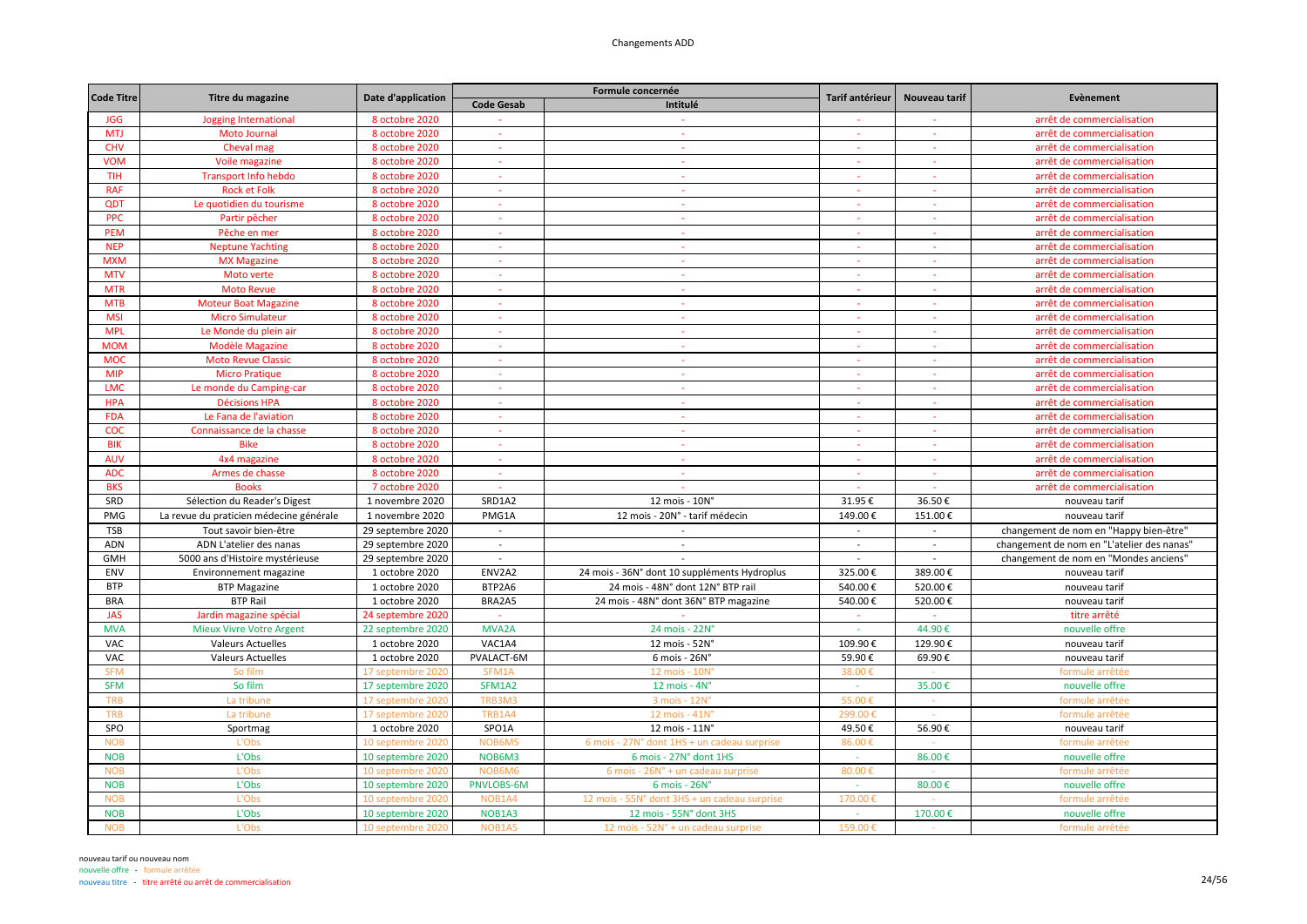| <b>Code Titre</b> |                                         | Date d'application | Formule concernée  |                                      | Tarif antérieur | Nouveau tarif | Evènement                                       |
|-------------------|-----------------------------------------|--------------------|--------------------|--------------------------------------|-----------------|---------------|-------------------------------------------------|
|                   | Titre du magazine                       |                    | <b>Code Gesab</b>  | Intitulé                             |                 |               |                                                 |
| <b>NOB</b>        | L'Obs                                   | 10 septembre 2020  | PNVLOBS-1A         | 12 mois - 52N°                       |                 | 159.00€       | nouvelle offre                                  |
| <b>CCA</b>        | Tout comprendre                         | 1 septembre 2020   | $\sim$             | $\overline{\phantom{a}}$             | $\sim$          | $\sim$        | changement de nom en "Comment ça marche"        |
| OLL               | Olalar!                                 | 28 août 2020       | OLL2A              | 24 mois - 22N°                       | 77.00€          | 100.00€       | nouveau tarif                                   |
| OLL               | Olalar!                                 | 28 août 2020       | OLL1A              | 12 mois - 11N°                       | 45.00€          | 55.00€        | nouveau tarif                                   |
| HJU               | Histoire Junior                         | 28 août 2020       | HJU2A2             | 24 mois - 28N° dont 6HS              | 119.00€         | 128.00€       | nouveau tarif                                   |
| HJU               | Histoire Junior                         | 28 août 2020       | HJU1A2             | 12 mois - 14N° dont 3HS              | 66.00€          | 69.00€        | nouveau tarif                                   |
| <b>VRG</b>        | Virgule                                 | 28 août 2020       | VRG2A              | 24 mois - 22N°                       | 99.00€          | 106.00€       | nouveau tarif                                   |
| <b>VRG</b>        | Virgule                                 | 28 août 2020       | PVIRGUL-1A         | 12 mois - 11N°                       | 56.00€          | 58.00€        | nouveau tarif                                   |
| PTL               | Le Petit Léonard                        | 28 août 2020       | PTL <sub>2</sub> A | 24 mois - 22N°                       | 99.00€          | 106.00€       | nouveau tarif                                   |
| PTL               | Le Petit Léonard                        | 28 août 2020       | PPLEOND-1A         | 12 mois - 11N°                       | 56.00€          | 58.00€        | nouveau tarif                                   |
| <b>CSN</b>        | Cosinus                                 | 28 août 2020       | CSN <sub>2</sub> A | 24 mois - 22N°                       | 99.00€          | 106.00€       | nouveau tarif                                   |
| <b>CSN</b>        | Cosinus                                 | 28 août 2020       | PCOSIN-1A          | 12 mois - 11N°                       | 56.00€          | 58.00€        | nouveau tarif                                   |
| ARK               | Arkéo Junior                            | 28 août 2020       | PARKJUN-1A         | 12 mois - 11N°                       | 56.00€          | 58.00€        | nouveau tarif                                   |
| ARK               | Arkéo Junior                            | 28 août 2020       | ARK2A              | 24 mois - 22N°                       | 99.00€          | 106.00€       | nouveau tarif                                   |
| SPV               | Sport et Vie                            | 28 août 2020       | SPV2A              | 24 mois - 16N° dont 4HS              | 85.00€          | 90.00€        | nouveau tarif                                   |
| SPV               | Sport et Vie                            | 28 août 2020       | PSPORVI-1A         | 12 mois - 8N° dont 2HS               | 49.00€          | 50.00€        | nouveau tarif                                   |
| AEL               | Art de l'enluminure                     | 28 août 2020       | AEL1A              | 12 mois - $4N^\circ$                 | 49.00€          | 55.00€        | nouveau tarif                                   |
| AEL               | Art de l'enluminure                     | 28 août 2020       | AEL2A              | 24 mois - 8N°                        | 85.00€          | 100.00€       | nouveau tarif                                   |
| AMV               | Art et métiers du livre                 | 28 août 2020       | AMV2A              | 24 mois - 12N°                       | 137.00€         | 158.00€       | nouveau tarif                                   |
| AMV               | Art et métiers du livre                 | 28 août 2020       | AMV1A              | 12 mois - 6N°                        | 75.00€          | 81.00€        | nouveau tarif                                   |
| <b>DRT</b>        | Dossier de l'Art                        | 28 août 2020       | PDOSART-1A         | 12 mois - 10N°                       | 81.00€          | 85.00€        | nouveau tarif                                   |
| <b>DRT</b>        | Dossier de l'Art                        | 28 août 2020       | DRT2A2             | 24 mois - 20N°                       | 149.00€         | 160.00€       | nouveau tarif                                   |
| <b>EOA</b>        | L'Estampille - l'Objet d'Art            | 28 août 2020       | EOA2A              | 24 mois - 22N°                       | 155.00€         | 158.00€       | nouveau tarif                                   |
| <b>HTQ</b>        | Histoire de l'Antiquité à nos jours     | 28 août 2020       | HTQ2A2             | 24 mois - 18N° dont 6HS              | 125.00€         | 148.00€       | nouveau tarif                                   |
| <b>HTQ</b>        | Histoire de l'Antiquité à nos jours     | 28 août 2020       | HTQ1A2             | 12 mois - 9N° dont 3HS               | 69.00€          | 79.00€        | nouveau tarif                                   |
| <b>DRC</b>        | Dossiers d'Archéologie                  | 28 août 2020       | DRC2A              | 24 mois - 16N° dont 4HS              | 121.00€         | 140.00€       | nouveau tarif                                   |
| <b>DRC</b>        | Dossiers d'Archéologie                  | 28 août 2020       | DRC1A2             | 12 mois - 8N° dont 2HS               | 67.00€          | 75.00€        | nouveau tarif                                   |
| ARG               | Archéologia                             | 28 août 2020       | ARG2A              | 24 mois - 22N°                       | 127.00€         | 150.00€       | nouveau tarif                                   |
| ARG               | Archéologia                             | 28 août 2020       | PARCHEOL-1A        | 12 mois - 11N°                       | 70.00€          | 80.00€        | nouveau tarif                                   |
| KOL               | Kolala                                  | 28 août 2020       | KOL1A              | 12 mois - 10N° dont 2HS              |                 | 50.00€        | nouveau titre                                   |
| PBE               | Points à relier bien-être               | 13 août 2020       | $\sim$             | $\sim$                               | $\sim$          | $\sim$        | changement de nom en "Points à relier serenity" |
| <b>RCC</b>        | La recherche                            | 5 août 2020        | $\sim$             | $\sim$                               | ×               | $\sim$        | fusion avec Sciences et avenir                  |
| <b>SDD</b>        | Médecine douce                          | 5 août 2020        | $\sim$             | ×                                    | $\sim$          | $\sim$        | titre arrêté                                    |
| LTP               | La lettre des placements                | 5 août 2020        |                    |                                      | $\sim$          |               | arrêt de commercialisation                      |
| <b>BDT</b>        | <b>Burda tricot</b>                     | 3 août 2020        | <b>BDT1A</b>       | 12 mois - $4Nc$                      |                 | 27.60€        | nouvelle offre                                  |
| <b>BDT</b>        | <b>Burda tricot</b>                     | 3 août 2020        | <b>BDT1A3</b>      | 12 mois<br>- 6N° dont 2HS            | 41.40           |               | formule arrêtée                                 |
| CHP               | Cheval pratique                         | 21 juillet 2020    | $\sim$             | $\sim$                               | $\sim$          | $\sim$        | fusion avec Cheval mag                          |
| PRZ               | Point à relier magic                    | 10 juillet 2020    | $\sim$             | $\sim$                               | $\sim$          | $\sim$        | changement de nom en "Points à relier mystère"  |
| <b>RDB</b>        | La revue durable                        | 10 juillet 2020    |                    |                                      |                 |               | arrêt de commercialisation                      |
| VDG               | Vidéo gamer                             | 1 juillet 2020     |                    |                                      |                 |               | changement de nom en "Total jeux video'         |
| <b>DMC</b>        | Revue française du dommage corporel     | 1 juillet 2020     | DMC1A2             | 12 mois - 4N° - tarif médecin        | 141.00€         | 149.00€       | nouveau tarif                                   |
| <b>DMC</b>        | Revue française du dommage corporel     | 1 juillet 2020     | DMC1A              | 12 mois - 4N° - tarif collectivité   | 192.00€         | 202.00€       | nouveau tarif                                   |
| <b>RPT</b>        | La Revue du Praticien                   | 1 juillet 2020     | RPT1I              | 12 mois - 10N° - tarif collectivité  | 204.00€         | 214.00€       | nouveau tarif                                   |
| <b>RPT</b>        | La Revue du Praticien                   | 1 juillet 2020     | RPT1A              | 12 mois - 10N° - tarif médecin       | 153.00€         | 161.00€       | nouveau tarif                                   |
| PMG               | La Revue du Praticien Médecine générale | 1 juillet 2020     | PMG1I              | 12 mois - 20N° - tarif collectivité  | 194.00€         | 204.00€       | nouveau tarif                                   |
| PMG               | La Revue du Praticien Médecine générale | 1 juillet 2020     | PMG1A              | 12 mois - 20N° - tarif médecin       | 143.00€         | 149.00€       | nouveau tarif                                   |
| <b>LCM</b>        | Le Concours Médical                     | 1 juillet 2020     | LCM1A3             | 12 mois - 10 N° - tarif médecin      | 141.00€         | 149.00€       | nouveau tarif                                   |
| LCM               | Le Concours Médical                     | 1 juillet 2020     | LCM1I              | 12 mois - 10 N° - tarif collectivité | 194.00€         | 204.00€       | nouveau tarif                                   |
| PNM               | Egora-Panorama du Médecin               | 1 juillet 2020     | PNM1A2             | 12 mois - 40N° - tarif médecin       | 60.50€          | 63.00€        | nouveau tarif                                   |
| PNM               | Egora-Panorama du Médecin               | 1 juillet 2020     | PNM1A              | 12 mois - 40N° - tarif collectivité  | 75.00€          | 79.00€        | nouveau tarif                                   |
| T7J               | Télé 7 jours                            | 1 juillet 2020     | <b>T7J6M</b>       | 6 mois - 26N°                        | 24.00€          | 25.00€        | nouveau tarif                                   |
|                   |                                         |                    |                    |                                      |                 |               |                                                 |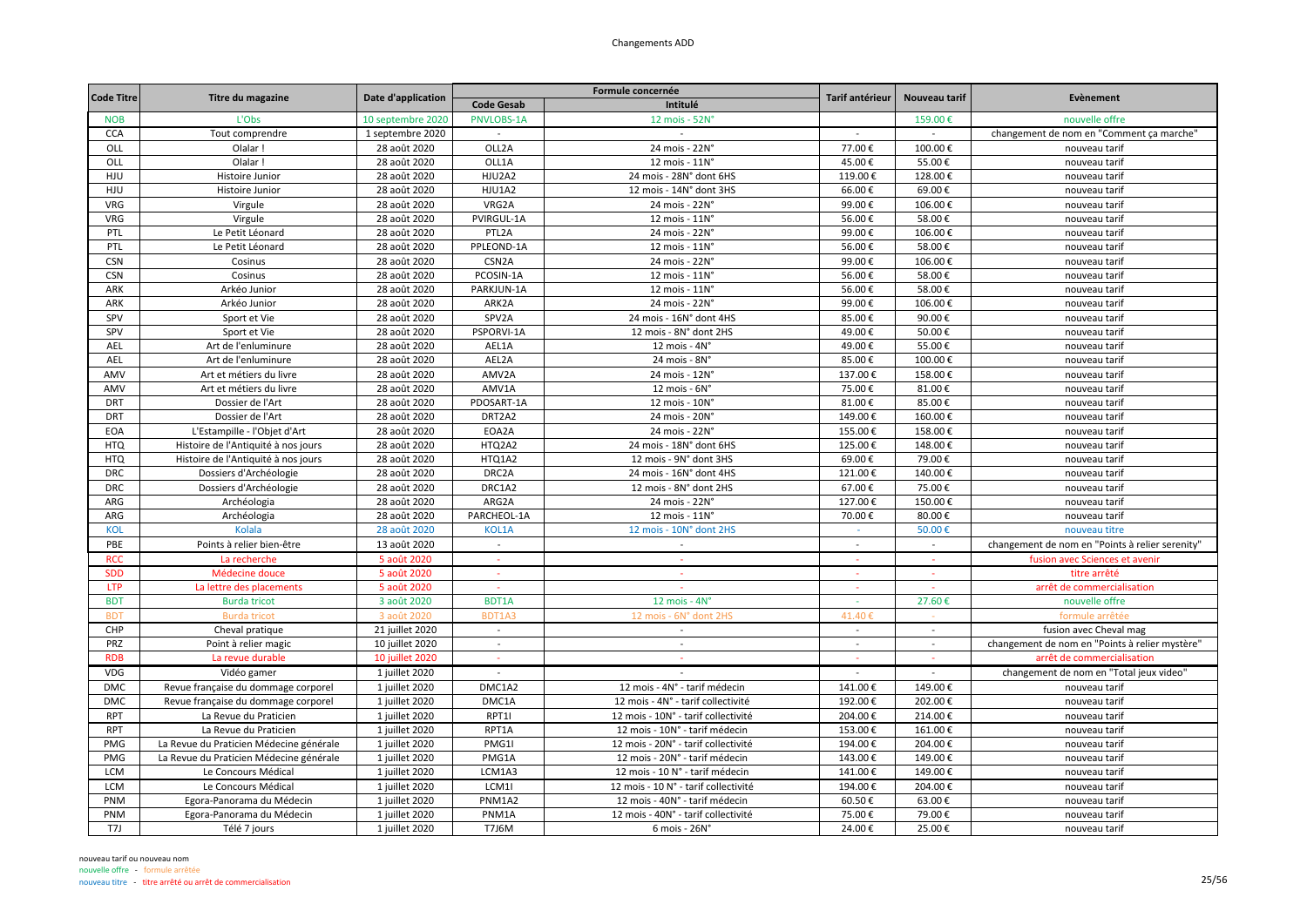| <b>Code Titre</b>        | Titre du magazine              | Date d'application | Formule concernée        |                                               | Tarif antérieur | Nouveau tarif | Evènement                                                           |
|--------------------------|--------------------------------|--------------------|--------------------------|-----------------------------------------------|-----------------|---------------|---------------------------------------------------------------------|
|                          |                                |                    | <b>Code Gesab</b>        | Intitulé                                      |                 |               |                                                                     |
| T7J                      | Télé 7 jours                   | 1 juillet 2020     | <b>T7J1A</b>             | 12 mois - 52N°                                | 48.00€          | 49.00€        | nouveau tarif                                                       |
| ARK                      | Arkéo junior                   | 30 juin 2020       | ARK2A                    | 24 mois - 22N°                                |                 | 99.00€        | nouvelle offre                                                      |
| JOO                      | Okoo                           | 1 juillet 2020     | JO01A5                   | 12 mois - 8N° dont 4N° Toupie jeux de l'école | 39.00€          | 40.00€        | nouveau tarif                                                       |
| <b>WAP</b>               | Wapiti                         | 30 juin 2020       | WAP1A4                   | 12 mois - 18N° dont 6 Wapiti expert           |                 | 94.00€        | nouvelle offre                                                      |
| <b>WAP</b>               | Wapiti                         | 30 juin 2020       | WAP1A3                   | 12 mois - 16N° dont 4 Wapiti expert           | 79.00€          |               | formule arrêtée                                                     |
| WAP                      | Wapiti                         | 1 juillet 2020     | PWAPITI-1A               | 12 mois - 12N°                                | 59.00€          | 64.00€        | nouveau tarif                                                       |
| <b>WAK</b>               | Wakou                          | 1 juillet 2020     | WAK1A4                   | 12 mois - 14N° dont 2 Wakou découvertes       | 69.00€          | 74.00€        | nouveau tarif                                                       |
| <b>WAK</b>               | Wakou                          | 1 juillet 2020     | PWAKOU-1A                | 12 mois - 12N°                                | 59.00€          | 64.00€        | nouveau tarif                                                       |
| OKP                      | Okapi                          | 1 juillet 2020     | OKP1A2                   | 12 mois - 25N° dont 3HS guides                | 120.00€         | 126.00€       | nouveau tarif                                                       |
| <b>MNN</b>               | Manon                          | 1 juillet 2020     | MNN1A6                   | 12 mois - 13N° dont 2HS Manon Maxi lecture    | 69.00€          | 79.00€        | nouveau tarif                                                       |
| <b>BLH</b>               | Les belles histoires           | 1 juillet 2020     | BLH1A3                   | 12 mois - 12N° + 12CD                         | 72.00€          | 75.00€        | nouveau tarif                                                       |
| TPI                      | Toupie                         | 1 juillet 2020     | PTOUPIE1A3               | 12 mois - 16N° dont 4HS jeux                  | 79.00€          | 82.00€        | nouveau tarif                                                       |
| TPI                      | Toupie                         | 1 juillet 2020     | PTOUPIE-1A               | 12 mois - 12N°                                | 59.00€          | 62.00€        | nouveau tarif                                                       |
| <b>TBG</b>               | Toboggan                       | 1 juillet 2020     | TBG1A3                   | 12 mois - 16N° dont 4 Toboggan jeux           | 79.00€          | 84.00€        | nouveau tarif                                                       |
| TBG                      | Toboggan                       | 1 juillet 2020     | PTOBOGG-1A               | 12 mois - 12N°                                | 59.00€          | 64.00€        | nouveau tarif                                                       |
| SBX                      | Storybox                       | 1 juillet 2020     | SBX1A3                   | 12 mois - 10N° + 10 CD                        | 92.00€          | 94.00€        | nouveau tarif                                                       |
| SBX                      | Storybox                       | 1 juillet 2020     | SBX1A                    | 12 mois - 10N°                                | 76.00€          | 78.00€        | nouveau tarif                                                       |
| PRE                      | Prions en église               | 1 juillet 2020     | YPRIONE-1A               | 12 mois - 12N° - format poche                 | 42.00€          | 45.00€        | nouveau tarif                                                       |
| PCO                      | Picoti                         | 1 juillet 2020     | PCO1A3                   | 12 mois - 16N° dont 4 Picoti joue             | 67.00€          | 69.00€        | nouveau tarif                                                       |
| PCO                      | Picoti                         | 1 juillet 2020     | PPICOTI-1A               | 12 mois - 12N°                                | 57.00€          | 59.00€        | nouveau tarif                                                       |
| PHP                      | Phosphore                      | 1 juillet 2020     | PHP1A7                   | 12 mois - 25N° dont 3HS guides                | 120.00€         | 126.00€       | nouveau tarif                                                       |
| <b>CRX</b>               | La croix                       | 1 juillet 2020     | CRX3M                    | 3 mois - 76N° dont 13N° La croix hebdo        | $\sim$          | 119.00€       | nouvelle offre                                                      |
| <b>CRX</b>               | La croix                       | 1 juillet 2020     | CRX6M3                   | 6 mois - 151N° dont 25N° La croix hebdo       | 239.00€         | 245.00€       | nouveau tarif                                                       |
| <b>CRX</b>               | La croix                       | 1 juillet 2020     | CRX1A4                   | 12 mois - 302N° dont 50N° La croix hebdo      | 462.00€         | 474.00€       | nouveau tarif                                                       |
| <b>DLR</b>               | J'aime lire max                | 1 juillet 2020     | DLR1A2                   | 12 mois - 12N°                                | 72.00€          | 75.00€        | nouveau tarif                                                       |
| <b>GEA</b>               | Géo ado                        | 26 juin 2020       | GEA1A5                   | 12 mois - 15N° dont 4HS                       | $\sim$          | 79.00€        | nouvelle offre                                                      |
| <b>GEA</b>               | Géo ado                        | 26 juin 2020       | GEA1A4                   | 12 mois - 16N° dont 4HS                       | 79.00€          |               | formule arrêtée                                                     |
| <b>GEA</b>               | Géo ado                        | 26 juin 2020       | GEA1A                    | 12 mois - 11N°                                | $\sim$          | 59.00€        | nouvelle offre                                                      |
| <b>GEA</b>               | Géo ado                        | 26 juin 2020       | GEA1A2                   | 12 mois - 12N'                                | 59.00€          |               | formule arrêtée                                                     |
| <b>DBX</b>               | Discovery box                  | 1 juillet 2020     | DBX1A3                   | 12 mois - 12N° dont 2HS                       | 92.00€          | 94.00€        | nouveau tarif                                                       |
| <b>DBX</b>               | Discovery box                  | 1 juillet 2020     | DBX1A                    | 12 mois - 10N°                                | 76.00€          | 78.00€        | nouveau tarif                                                       |
| LRE                      |                                |                    | LRE1A                    |                                               |                 |               |                                                                     |
|                          | Lire magazine littéraire       | 1 juillet 2020     |                          | 12 mois - 10N°                                | 38.00€          | 45.00€        | nouveau tarif<br>fusion avec Le nouveau magazine littéraire +       |
| LRE                      | Lire                           | 1 juillet 2020     | $\overline{\phantom{a}}$ |                                               |                 |               |                                                                     |
| <b>MGL</b>               |                                |                    |                          |                                               |                 |               | changement de nom en "Lire magazine littéraire"<br>fusion avec Lire |
|                          | Le nouveau magazine littéraire | 25 juin 2020       |                          |                                               | $\sim$          |               |                                                                     |
| <b>CUN</b><br><b>ABM</b> | Curionautes des sciences       | 23 juin 2020       | <b>CUN1A2</b><br>ABM1A   | 12 mois - 12N° dont 2HS                       | $\sim$          | 69.00€        | nouvelle offre                                                      |
|                          | Adventure box max              | 23 juin 2020       |                          | 12 mois - 10N°                                |                 | 23.00€        | nouveau titre                                                       |
| ADB                      | Adventure box                  | 1 juillet 2020     | ADB1A2                   | 12 mois - 10N° + CD                           | 92.00€          | 94.00€        | nouveau tarif                                                       |
| ADB                      | Adventure box                  | 1 juillet 2020     | ADB1A                    | 12 mois - 10N°                                | 76.00€          | 78.00€        | nouveau tarif                                                       |
| <b>UJA</b>               | Un jour une actu               | 23 juin 2020       | UJA1A3                   | 12 mois - 42N° dont 2HS                       |                 | 74.00€        | nouvelle offre                                                      |
| UJA                      | Un jour une actu               | 1 juillet 2020     | UJA1A2                   | 12 mois - 40N°                                | 59.00€          | 64.00€        | nouveau tarif                                                       |
| <b>CPY</b>               | Le cercle psy                  | 18 juin 2020       | $\sim$                   | $\sim$                                        | $\sim$          | $\sim$        | titre arrêté                                                        |
| <b>DBT</b>               | Derby tiercé                   | 18 juin 2020       | $\sim$                   | $\sim$                                        | $\sim$          | $\sim$        | titre arrêté                                                        |
| ELT                      | Elle à table                   | 5 juin 2020        | ELT1A2                   | 12 mois - 12N°                                | $\sim$          | 34.90€        | nouvelle offre                                                      |
| EL <sub>1</sub>          | Elle à table                   | 5 juin 2020        | ELT1A                    | 12 mois - 8N'                                 | 20.00€          |               | formule arrêtée                                                     |
| <b>ELL</b>               | Elle                           | 5 juin 2020        | ELL1A3                   | 12 mois - 52N°                                | 65.00€          | 59.90€        | nouveau tarif                                                       |
| <b>ELL</b>               | Elle                           | 5 juin 2020        | ELL6M3                   | 6 mois - 26N°                                 | 35.00€          | 34.90€        | nouveau tarif                                                       |
| ELD                      | Elle décoration                | 5 juin 2020        | ELD1A                    | 12 mois - 10N° dont 1HS                       | 29.90€          | 34.90€        | nouveau tarif                                                       |
| ADR                      | Art et décoration              | 5 juin 2020        | ADR1A                    | 12 mois - 9N°                                 | 28.00€          | 29.90€        | nouveau tarif                                                       |
| <b>GZT</b>               | La Gazette des Transferts      | 29 mai 2020        | $\sim$                   | $\sim$                                        | $\sim$          | $\sim$        | titre arrêté                                                        |
| <b>MRE</b>               | Manager et réussir             | 15 mai 2020        | MRE1A                    | 12 mois - 4N°                                 |                 | 23.00€        | nouveau titre                                                       |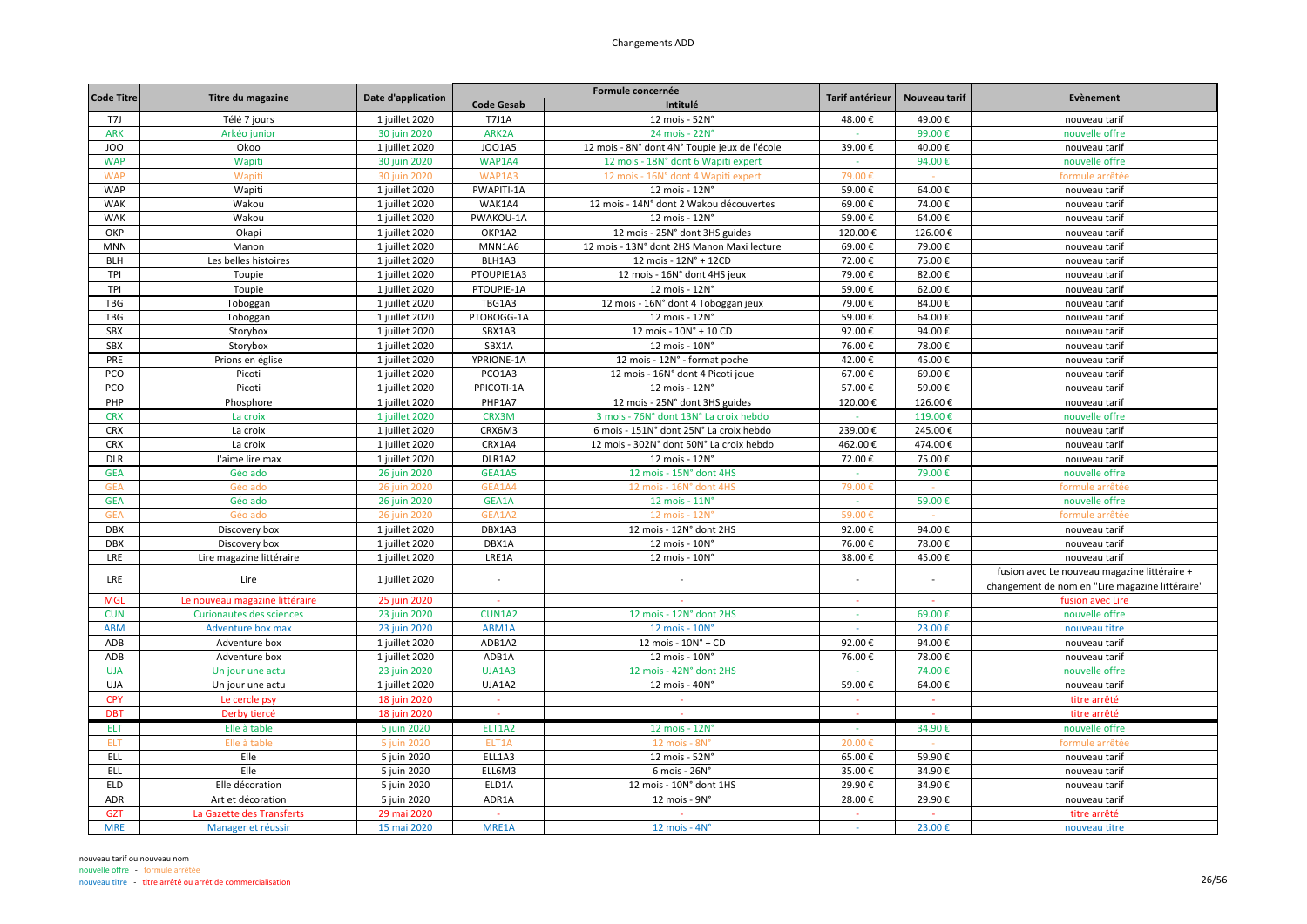| <b>Code Titre</b> | Titre du magazine                             | Date d'application |                   | Formule concernée                         | Tarif antérieur | Nouveau tarif | Evènement                                       |
|-------------------|-----------------------------------------------|--------------------|-------------------|-------------------------------------------|-----------------|---------------|-------------------------------------------------|
|                   |                                               |                    | <b>Code Gesab</b> | Intitulé                                  |                 |               |                                                 |
| <b>MRE</b>        | Manager et réussir                            | 15 mai 2020        | MRE2A             | 24 mois - 8N°                             |                 | 46.00€        | nouveau titre                                   |
| <b>ACT</b>        | L'actu                                        | 7 mai 2020         | ACT9M             | 9 mois - 225N°                            | 99.00€          | 129.00€       | nouveau tarif                                   |
| <b>ACT</b>        | L'actu                                        | 7 mai 2020         | ACT1A2            | 12 mois - 300N°                           | 129.00€         | 159.00€       | nouveau tarif                                   |
| <b>MQT</b>        | Mon quotidien                                 | 7 mai 2020         | MQT9M             | 9 mois - 225N°                            | 99.00€          | 129.00€       | nouveau tarif                                   |
| <b>MQT</b>        | Mon quotidien                                 | 7 mai 2020         | MQT1A2            | 12 mois - 300N°                           | 129.00€         | 159.00€       | nouveau tarif                                   |
| <b>BKS</b>        | <b>Books</b>                                  | 5 mai 2020         | <b>BKS1A</b>      | 12 mois - 10N°                            | $\sim$          | 89.10€        | nouvelle offre                                  |
| <b>BKS</b>        | <b>Books</b>                                  | 5 mai 2020         | BKS1A8            | 12 mois - 11N° dont 1HS                   | 78.00€          |               | formule arrêtée                                 |
| <b>MGC</b>        | <b>Magic</b>                                  | 28 avril 2020      | MGC1A2            | 12 mois - 6N°                             |                 | 49.00€        | nouvelle offre                                  |
| <b>MGC</b>        | Magi                                          | 28 avril 2020      | MGC1A             | 12 mois - 10N                             | 39.00€          |               | formule arrêtée                                 |
|                   |                                               |                    |                   |                                           |                 |               | changement de nom du hors-série Tout comprendre |
| <b>CCA</b>        | Tout comprendre                               | 24 avril 2020      | CCA1A4            | 12 mois - 15N° dont 4 Tout comprendre max | 81.00€          | 81.00€        | max en "Omnisciences"                           |
| <b>CHV</b>        | Cheval mag                                    | 24 avril 2020      | CHV6M             | 6 mois - 6N° dont 1 ou 2 spéciaux         | $\sim$          | 31.00€        | nouveau titre                                   |
| <b>CHV</b>        | Cheval mag                                    | 24 avril 2020      | CHV1A             | 12 mois - 12N° dont 3 spéciaux            |                 | 55.00€        | nouveau titre                                   |
| TCB               | Transfusion clinique et biologique            | 1 mai 2020         | <b>TCB1I2</b>     | 12 mois - 4N° - tarif institution         | 497.00€         | 515.00€       | nouveau tarif                                   |
| TCB               | Transfusion clinique et biologique            | 1 mai 2020         | TCB1E2            | 12 mois - 4N° - tarif étudiant            | 162.00€         | 168.00€       | nouveau tarif                                   |
| TCB               | Transfusion clinique et biologique            | 1 mai 2020         | TCB1A2            | 12 mois - 4N° - tarif particulier         | 417.00€         | 425.00€       | nouveau tarif                                   |
| <b>TAC</b>        | Toxicologie analytique et clinique            | 1 mai 2020         | TAC1I             | 12 mois - 4N° - tarif institution         | 178.00€         | 187.00€       | nouveau tarif                                   |
| <b>TAC</b>        | Toxicologie analytique et clinique            | 1 mai 2020         | TAC1E             | 12 mois - 4N° - tarif étudiant            | 58.00€          | 59.00€        | nouveau tarif                                   |
| <b>TAC</b>        | Toxicologie analytique et clinique            | 1 mai 2020         | TAC1A             | 12 mois - 4N° - tarif particulier         | 118.00€         | 123.00€       | nouveau tarif                                   |
| THR               | Thérapie                                      | 1 mai 2020         | THR1I             | 12 mois - 6N° - tarif institution         | 766.00€         | 785.00€       | nouveau tarif                                   |
| THR               | Thérapie                                      | 1 mai 2020         | THR1E             | 12 mois - 6N° - tarif étudiant            | 172.00€         | 174.00€       | nouveau tarif                                   |
| THR               |                                               |                    | THR1A2            |                                           |                 | 330.00€       |                                                 |
|                   | Thérapie                                      | 1 mai 2020         |                   | 12 mois - 6N° - tarif particulier         | 318.00€         |               | nouveau tarif                                   |
| SO <sub>6</sub>   | Soins psychiatrie                             | 1 mai 2020         | SO611             | 12 mois - 6N° - tarif institution         | 246.00€         | 261.00€       | nouveau tarif                                   |
| SO <sub>6</sub>   | Soins psychiatrie                             | 1 mai 2020         | SO61E             | 12 mois - 6N° - tarif étudiant            | 72.00€          | 75.00€        | nouveau tarif                                   |
| SO <sub>6</sub>   | Soins psychiatrie                             | 1 mai 2020         | SO61A             | 12 mois - 6N° - tarif particulier         | 98.00€          | 101.00€       | nouveau tarif                                   |
| SO <sub>5</sub>   | Soins pédiatrie puériculture                  | 1 mai 2020         | SO511             | 12 mois - 6N° - tarif institution         | 260.00€         | 276.00€       | nouveau tarif                                   |
| SO <sub>5</sub>   | Soins pédiatrie puériculture                  | 1 mai 2020         | SO51E             | 12 mois - 6N° - tarif étudiant            | 76.00€          | 79.00€        | nouveau tarif                                   |
| SO <sub>5</sub>   | Soins pédiatrie puériculture                  | 1 mai 2020         | SO51A             | 12 mois - 6N° - tarif particulier         | 106.00€         | 110.00€       | nouveau tarif                                   |
| SO <sub>4</sub>   | Soins gérontologie                            | 1 mai 2020         | SO411             | 12 mois - 6N° - tarif institution         | 260.00€         | 276.00€       | nouveau tarif                                   |
| SO <sub>4</sub>   | Soins gérontologie                            | 1 mai 2020         | SO41E             | 12 mois - 6N° - tarif étudiant            | 71.00€          | 73.00€        | nouveau tarif                                   |
| SO <sub>4</sub>   | Soins gérontologie                            | 1 mai 2020         | SO41A             | 12 mois - 6N° - tarif particulier         | 101.00€         | 105.00€       | nouveau tarif                                   |
| SO <sub>3</sub>   | Soins cadres                                  | 1 mai 2020         | SO3112            | 12 mois - 8N° - tarif institution         | 268.00€         | 284.00€       | nouveau tarif                                   |
| SO <sub>3</sub>   | Soins cadres                                  | 1 mai 2020         | SO31E2            | 12 mois - 8N° - tarif étudiant            | 75.00€          | 78.00€        | nouveau tarif                                   |
| SO <sub>3</sub>   | Soins cadres                                  | 1 mai 2020         | SO31A2            | 12 mois - 8N° - tarif particulier         | 126.00€         | 130.00€       | nouveau tarif                                   |
| SO <sub>2</sub>   | Soins aides soignantes                        | 1 mai 2020         | SO211             | 12 mois - 6N° - tarif institution         | 131.00€         | 139.00€       | nouveau tarif                                   |
| SO <sub>2</sub>   | Soins aides soignantes                        | 1 mai 2020         | SO21E             | 12 mois - 6N° - tarif étudiant            | 37.00€          | 38.00€        | nouveau tarif                                   |
| SO <sub>2</sub>   | Soins aides soignantes                        | 1 mai 2020         | SOINSAS1A         | 12 mois - 6N° - tarif particulier         | 69.00€          | 71.00€        | nouveau tarif                                   |
| SO <sub>1</sub>   | Soins                                         | 1 mai 2020         | <b>SO111</b>      | 12 mois - 10N° - tarif institution        | 321.00€         | 340.00€       | nouveau tarif                                   |
| SO <sub>1</sub>   | Soins                                         | 1 mai 2020         | SO11E             | 12 mois - 10N° - tarif étudiant           | 76.00€          | 79.00€        | nouveau tarif                                   |
| SO <sub>1</sub>   | Soins                                         | 1 mai 2020         | SOINS1A           | 12 mois - 10N° - tarif particulier        | 109.00€         | 113.00€       | nouveau tarif                                   |
|                   | Sexologies - Revue européenne de sexologie et |                    |                   |                                           |                 |               |                                                 |
| <b>SEX</b>        | de santé sexuelle                             | 1 mai 2020         | SEX1I             | 12 mois - 4N° - tarif institution         | 257.00€         | 272.00€       | nouveau tarif                                   |
|                   | Sexologies - Revue européenne de sexologie et |                    |                   |                                           |                 |               |                                                 |
| <b>SEX</b>        | de santé sexuelle                             | 1 mai 2020         | SEX1E             | 12 mois - 4N° - tarif étudiant            | 129.00€         | 131.00€       | nouveau tarif                                   |
|                   | Sexologies - Revue européenne de sexologie et |                    |                   |                                           |                 |               |                                                 |
| <b>SEX</b>        | de santé sexuelle                             | 1 mai 2020         | SEX1A             | 12 mois - 4N° - tarif particulier         | 149.00€         | 154.00€       | nouveau tarif                                   |
| SES               | Science et sports                             | 1 mai 2020         | SES1I             | 12 mois - 6N° - tarif institution         | 583.00€         | 618.00€       | nouveau tarif                                   |
|                   |                                               |                    |                   |                                           |                 |               |                                                 |
| SES               | Science et sports                             | 1 mai 2020         | SES1E             | 12 mois - 6N° - tarif étudiant            | 151.00€         | 156.00€       | nouveau tarif                                   |
| SES               | Science et sports                             | 1 mai 2020         | SES1A             | 12 mois - 6N° - tarif particulier         | 319.00€         | 330.00€       | nouveau tarif                                   |
| <b>RSF</b>        | Sage-femme                                    | 1 mai 2020         | RSF1I             | 12 mois - 6N° - tarif institution         | 246.00€         | 196.00€       | nouveau tarif                                   |
| <b>RSF</b>        | Sage-femme                                    | 1 mai 2020         | RSF1E             | 12 mois - 6N° - tarif étudiant            | 80.00€          | 84.00€        | nouveau tarif                                   |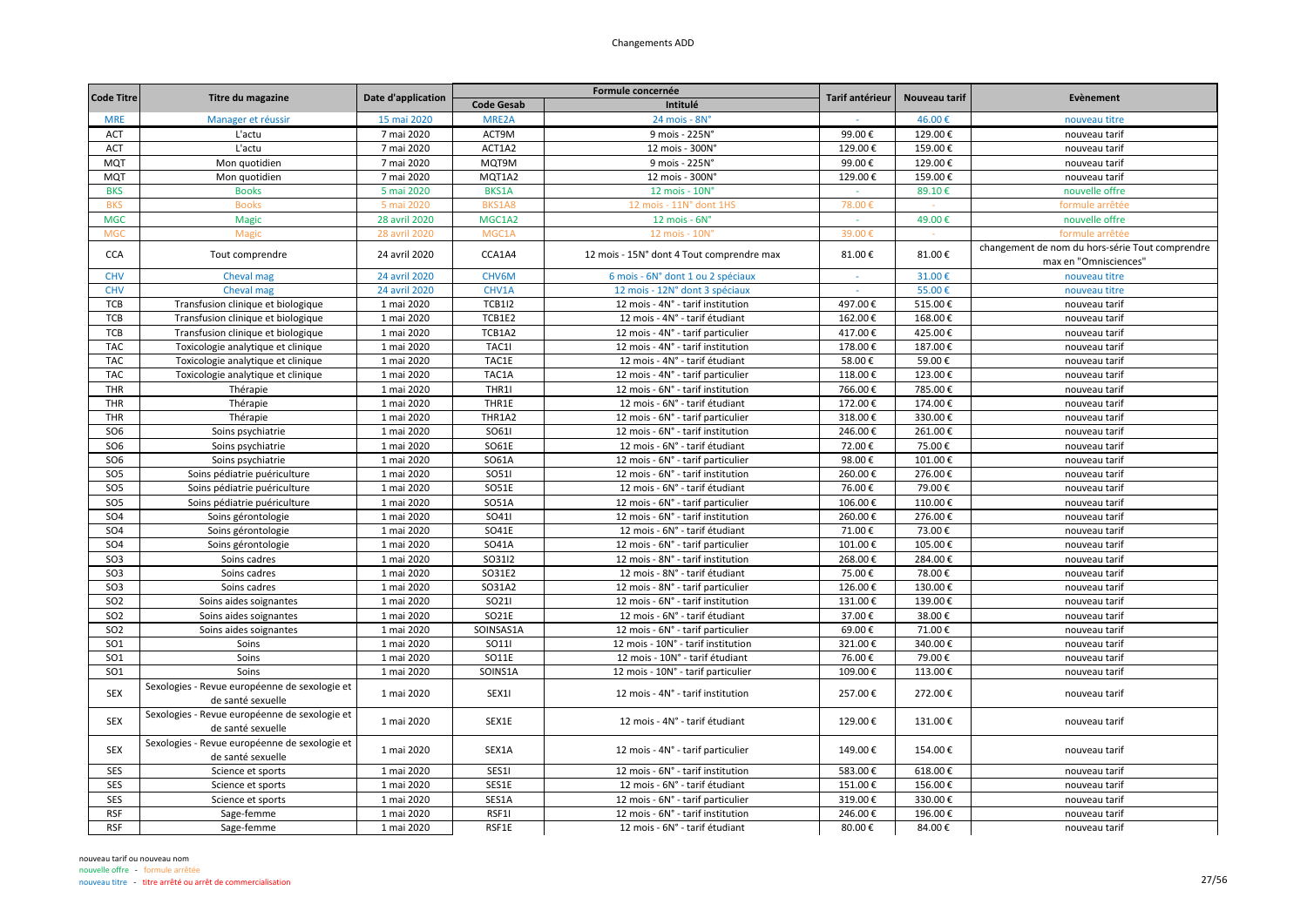| <b>Code Titre</b> |                                                       | Date d'application |                   | Formule concernée                  | Tarif antérieur | Nouveau tarif | Evènement     |
|-------------------|-------------------------------------------------------|--------------------|-------------------|------------------------------------|-----------------|---------------|---------------|
|                   | Titre du magazine                                     |                    | <b>Code Gesab</b> | Intitulé                           |                 |               |               |
| <b>RSF</b>        | Sage-femme                                            | 1 mai 2020         | RSF1A             | 12 mois - 6N° - tarif particulier  | 112.00€         | 118.00€       | nouveau tarif |
| PMA               | Revue vétérinaire clinique                            | 1 mai 2020         | PMA1              | 12 mois - 4N° - tarif institution  | 348.00€         | 369.00€       | nouveau tarif |
| PMA               | Revue vétérinaire clinique                            | 1 mai 2020         | PMA1E             | 12 mois - 4N° - tarif étudiant     | 51.00€          | 53.00€        | nouveau tarif |
| PMA               | Revue vétérinaire clinique                            | 1 mai 2020         | PMA1A             | 12 mois - 4N° - tarif particulier  | 193.00€         | 200.00€       | nouveau tarif |
| <b>RNE</b>        | Revue neurologique                                    | 1 mai 2020         | RNE11             | 12 mois - 10N° - tarif institution | 640.00€         | 678.00€       | nouveau tarif |
| <b>RFL</b>        | Revue francophone des laboratoires                    | 1 mai 2020         | RFL1I             | 12 mois - 10N° - tarif institution | 391.00€         | 414.00€       | nouveau tarif |
| <b>RFL</b>        | Revue francophone des laboratoires                    | 1 mai 2020         | RFL1E             | 12 mois - 10N° - tarif étudiant    | 162.00€         | 168.00€       | nouveau tarif |
| <b>RFL</b>        | Revue francophone des laboratoires                    | 1 mai 2020         | RFL1A             | 12 mois - 10N° - tarif particulier | 290.00€         | 300.00€       | nouveau tarif |
| <b>RFA</b>        | Revue Française d'Allergologie                        | 1 mai 2020         | RFA1              | 12 mois - 8N° - tarif institution  | 453.00€         | 480.00€       | nouveau tarif |
| <b>RFA</b>        | Revue Française d'Allergologie                        | 1 mai 2020         | RFA1E             | 12 mois - 8N° - tarif étudiant     | 66.00€          | 68.00€        | nouveau tarif |
| <b>RFA</b>        | Revue Française d'Allergologie                        | 1 mai 2020         | RFA1A             | 12 mois - 8N° - tarif particulier  | 276.00€         | 286.00€       | nouveau tarif |
| <b>RRH</b>        | Revue du rhumatisme                                   | 1 mai 2020         | <b>RRH1I2</b>     | 12 mois - 10N° - tarif institution | 831.00€         | 864.00€       | nouveau tarif |
| <b>RRH</b>        | Revue du rhumatisme                                   | 1 mai 2020         | RRH1E2            | 12 mois - 10N° - tarif étudiant    | 298.00€         | 308.00€       | nouveau tarif |
| <b>RRH</b>        | Revue du rhumatisme                                   | 1 mai 2020         | RRH1A2            | 12 mois - 10N° - tarif particulier | 477.00€         | 494.00€       | nouveau tarif |
| <b>RPO</b>        | Revue du Podologue                                    | 1 mai 2020         | RPO1I             | 12 mois - 6N° - tarif institution  | 128.00€         | 136.00€       | nouveau tarif |
| <b>RPO</b>        | Revue du Podologue                                    | 1 mai 2020         | RPO1E             | 12 mois - 6N° - tarif étudiant     | 68.00€          | 70.00€        | nouveau tarif |
| <b>RPO</b>        | Revue du Podologue                                    | 1 mai 2020         | RPO1A             | 12 mois - 6N° - tarif particulier  | 90.00€          | 93.00€        | nouveau tarif |
| <b>RMR</b>        | Revue des maladies respiratoires                      | 1 mai 2020         | <b>RMR1I2</b>     | 12 mois - 10N° - tarif institution | 451.00€         | 460.00€       | nouveau tarif |
| <b>RCO</b>        | Revue de Chirurgie Orthopédique et<br>Traumatologique | 1 mai 2020         | RCO1I             | 12 mois - 8N° - tarif institution  | 483.00€         | 512.00€       | nouveau tarif |
| <b>RCO</b>        | Revue de Chirurgie Orthopédique et<br>Traumatologique | 1 mai 2020         | RCO1E             | 12 mois - 8N° - tarif étudiant     | 137.00€         | 142.00€       | nouveau tarif |
| <b>RCO</b>        | Revue de Chirurgie Orthopédique et<br>Traumatologique | 1 mai 2020         | RCO1A             | 12 mois - 8N° - tarif particulier  | 287.00€         | 297.00€       | nouveau tarif |
| <b>REP</b>        | Revue d'épidémiologie et de santé publique            | 1 mai 2020         | REP1I             | 12 mois - 6N° - tarif institution  | 535.00€         | 562.00€       | nouveau tarif |
| <b>REP</b>        | Revue d'épidémiologie et de santé publique            | 1 mai 2020         | REP1E             | 12 mois - 6N° - tarif étudiant     | 135.00€         | 138.00€       | nouveau tarif |
| <b>REP</b>        | Revue d'épidémiologie et de santé publique            | 1 mai 2020         | REP1A             | 12 mois - 6N° - tarif particulier  | 276.00€         | 285.00€       | nouveau tarif |
| PSF               | Psychologie française                                 | 1 mai 2020         | PSF1I             | 12 mois - 4N° - tarif institution  | 268.00€         | 284.00€       | nouveau tarif |
| PSF               | Psychologie française                                 | 1 mai 2020         | PSF1E             | 12 mois - 4N° - tarif étudiant     | 80.00€          | 83.00€        | nouveau tarif |
| PSF               | Psychologie française                                 | 1 mai 2020         | PSF1A             | 12 mois - 4N° - tarif particulier  | 149.00€         | 154.00€       | nouveau tarif |
| PTO               | Psychologie du travail et des organisations           | 1 mai 2020         | PTO11             | 12 mois - 4N° - tarif institution  | 166.00€         | 176.00€       | nouveau tarif |
| PTO               | Psychologie du travail et des organisations           | 1 mai 2020         | PTO1E             | 12 mois - 4N° - tarif étudiant     | 48.00€          | 50.00€        | nouveau tarif |
| PTO               | Psychologie du travail et des organisations           | 1 mai 2020         | PTO1A             | 12 mois - 4N° - tarif particulier  | 105.00€         | 109.00€       | nouveau tarif |
| PEU               | Progrès en urologie - FMC                             | 1 mai 2020         | <b>PEU113</b>     | 12 mois - 21N° - tarif institution | 287.00€         | 298.00€       | nouveau tarif |
| PEU               | Progrès en urologie - FMC                             | 1 mai 2020         | PEU1E3            | 12 mois - 21N° - tarif étudiant    | 123.00€         | 125.00€       | nouveau tarif |
| PEU               | Progrès en urologie - FMC                             | 1 mai 2020         | PEU1A3            | 12 mois - 21N° - tarif particulier | 182.00€         | 186.00€       | nouveau tarif |
| PPS               | Pratiques psychologiques                              | 1 mai 2020         | PPS1I             | 12 mois - 4N° - tarif institution  | 241.00€         | 255.00€       | nouveau tarif |
| PPS               | Pratiques psychologiques                              | 1 mai 2020         | PPS1E             | 12 mois - 4N° - tarif étudiant     | 82.00€          | 85.00€        | nouveau tarif |
| PPS               | Pratiques psychologiques                              | 1 mai 2020         | PPS1A             | 12 mois - 4N° - tarif particulier  | 140.00€         | 145.00€       | nouveau tarif |
| PNU               | Pratiques en nutrition                                | 1 mai 2020         | <b>PNU11</b>      | 12 mois - 4N° - tarif institution  | 125.00€         | 133.00€       | nouveau tarif |
| PNU               | Pratiques en nutrition                                | 1 mai 2020         | PNU1E             | 12 mois - 4N° - tarif étudiant     | 61.00€          | 63.00€        | nouveau tarif |
| PNU               | Pratiques en nutrition                                | 1 mai 2020         | PNU1A             | 12 mois - 4N° - tarif particulier  | 82.00€          | 85.00€        | nouveau tarif |
| PPE               | Perfectionnement en pédiatrie                         | 1 mai 2020         | PPE11             | 12 mois - 4N° - tarif institution  | 278.00€         | 295.00€       | nouveau tarif |
| PPE               | Perfectionnement en pédiatrie                         | 1 mai 2020         | PPE1E             | 12 mois - 4N° - tarif étudiant     | 116.00€         | 120.00€       | nouveau tarif |
| PPE               | Perfectionnement en pédiatrie                         | 1 mai 2020         | PPE1A             | 12 mois - 4N° - tarif particulier  | 214.00€         | 221.00€       | nouveau tarif |
| OXY               | Oxymag                                                | 1 mai 2020         | OXY1I             | 12 mois - 6N° - tarif institution  | 246.00€         | 261.00€       | nouveau tarif |
| OXY               | Oxymag                                                | 1 mai 2020         | OXY1E             | 12 mois - 6N° - tarif étudiant     | 78.00€          | 81.00€        | nouveau tarif |
| OXY               | Oxymag                                                | 1 mai 2020         | OXY1A             | 12 mois - 6N° - tarif particulier  | 106.00€         | 110.00€       | nouveau tarif |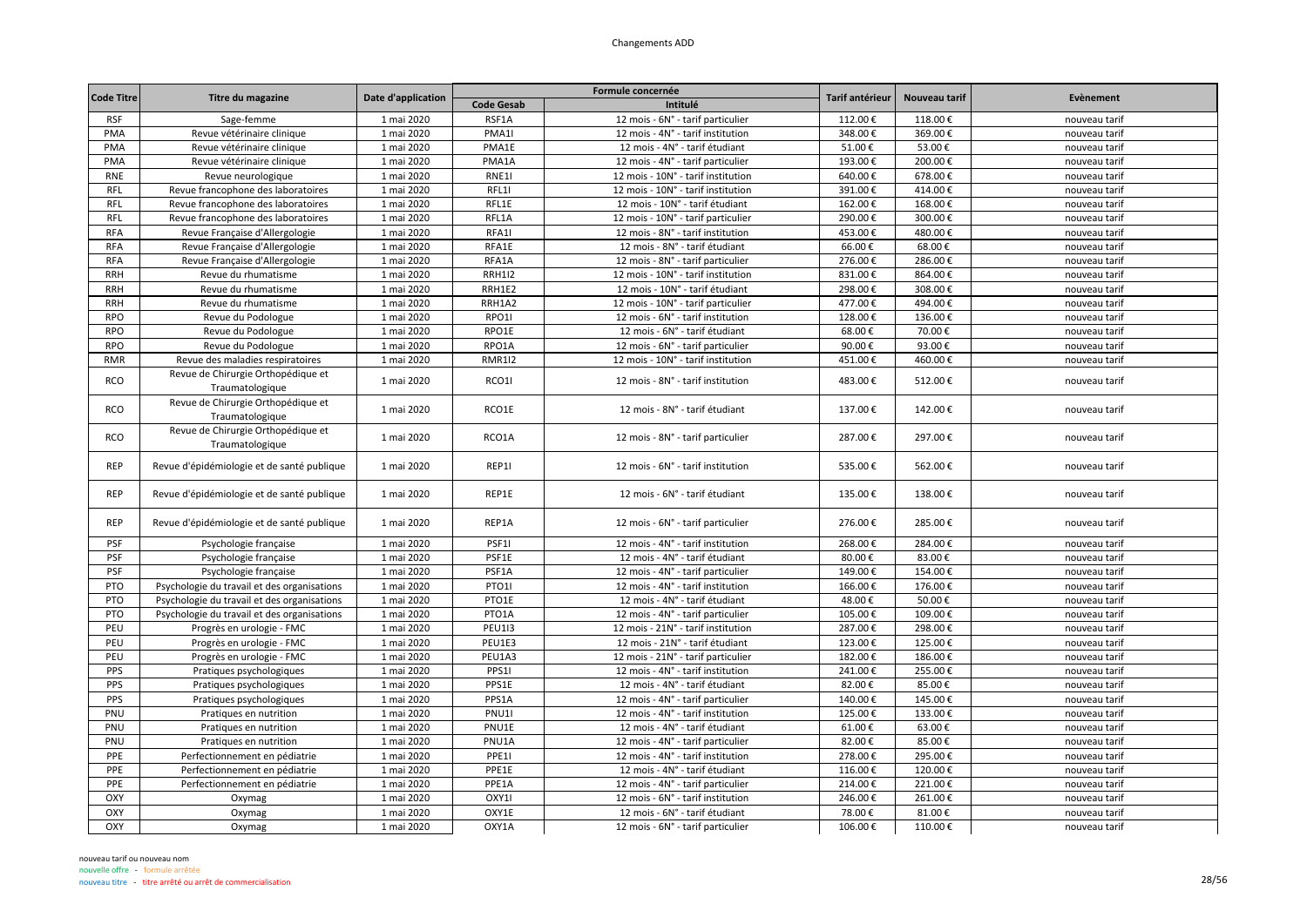| <b>Code Titre</b> |                                      |                    |                   | Formule concernée                  | Tarif antérieur |               |               |
|-------------------|--------------------------------------|--------------------|-------------------|------------------------------------|-----------------|---------------|---------------|
|                   | Titre du magazine                    | Date d'application | <b>Code Gesab</b> | Intitulé                           |                 | Nouveau tarif | Evènement     |
| ORM               | Ortho magazine                       | 1 mai 2020         | ORM1              | 12 mois - 6N° - tarif institution  | 177.00€         | 188.00€       | nouveau tarif |
| ORM               | Ortho magazine                       | 1 mai 2020         | ORM1E             | 12 mois - 6N° - tarif étudiant     | 54.00€          | 56.00€        | nouveau tarif |
| ORM               | Ortho magazine                       | 1 mai 2020         | ORM1A             | 12 mois - 6N° - tarif particulier  | 101.00€         | 105.00€       | nouveau tarif |
| OPB               | Option bio                           | 1 mai 2020         | OPB1I             | 12 mois - 18N° - tarif institution | 293.00€         | 311.00€       | nouveau tarif |
| OPB               | Option bio                           | 1 mai 2020         | OPB1E             | 12 mois - 18N° - tarif étudiant    | 118.00€         | 122.00€       | nouveau tarif |
| OPB               | Option bio                           | 1 mai 2020         | OPB1A             | 12 mois - 18N° - tarif particulier | 204.00€         | 211.00€       | nouveau tarif |
| <b>NCM</b>        | Nutrition clinique et métabolisme    | 1 mai 2020         | NCM1I             | 12 mois - 4N° - tarif institution  | 394.00€         | 418.00€       | nouveau tarif |
| <b>NCM</b>        | Nutrition clinique et métabolisme    | 1 mai 2020         | NCM1E             | 12 mois - 4N° - tarif étudiant     | 112.00€         | 116.00€       | nouveau tarif |
| <b>NCM</b>        | Nutrition clinique et métabolisme    | 1 mai 2020         | NCM1A             | 12 mois - 4N° - tarif particulier  | 216.00€         | 224.00€       | nouveau tarif |
| <b>NPG</b>        | NPG Neurologie psychiatrie gériatrie | 1 mai 2020         | NPG1I             | 12 mois - 6N° - tarif institution  | 188.00€         | 199.00€       | nouveau tarif |
| <b>NPG</b>        | NPG Neurologie psychiatrie gériatrie | 1 mai 2020         | NPG1E             | 12 mois - 6N° - tarif étudiant     | 57.00€          | 58.00€        | nouveau tarif |
| <b>NPG</b>        | NPG Neurologie psychiatrie gériatrie | 1 mai 2020         | NPG1A             | 12 mois - 6N° - tarif particulier  | 96.00€          | 99.00€        | nouveau tarif |
|                   | Neuropsychiatrie de l'enfance et de  |                    |                   |                                    |                 |               |               |
| <b>NEA</b>        | l'adolescence                        | 1 mai 2020         | NEA1I             | 12 mois - 8N° - tarif institution  | 559.00€         | 588.00€       | nouveau tarif |
|                   | Neuropsychiatrie de l'enfance et de  |                    |                   |                                    |                 |               |               |
| <b>NEA</b>        | l'adolescence                        | 1 mai 2020         | NEA1E             | 12 mois - 8N° - tarif étudiant     | 162.00€         | 164.00€       | nouveau tarif |
|                   | Neuropsychiatrie de l'enfance et de  |                    |                   |                                    |                 |               |               |
| <b>NEA</b>        | l'adolescence                        | 1 mai 2020         | NEA1A             | 12 mois - 8N° - tarif particulier  | 284.00€         | 291.00€       | nouveau tarif |
|                   | Neurophysiologie clinique / Clinical |                    |                   |                                    |                 |               |               |
| <b>NPC</b>        | neurophysiology                      | 1 mai 2020         | NPC11             | 12 mois - 6N° - tarif institution  | 767.00€         | 813.00€       | nouveau tarif |
|                   | Neurophysiologie clinique / Clinical |                    |                   |                                    |                 |               |               |
| <b>NPC</b>        | neurophysiology                      | 1 mai 2020         | NPC1E             | 12 mois - 6N° - tarif étudiant     | 146.00€         | 151.00€       | nouveau tarif |
|                   | Neurophysiologie clinique / Clinical |                    |                   |                                    |                 |               |               |
| <b>NPC</b>        | neurophysiology                      | 1 mai 2020         | NPC1A             | 12 mois - 6N° - tarif particulier  | 270.00€         | 279.00€       | nouveau tarif |
| <b>NRC</b>        | Neurochirurgie                       | 1 mai 2020         | NRC1I             | 12 mois - 6N° - tarif institution  | 635.00€         | 655.00€       | nouveau tarif |
| <b>NRC</b>        | Neurochirurgie                       | 1 mai 2020         | NRC1E             | 12 mois - 6N° - tarif étudiant     | 178.00€         | 182.00€       | nouveau tarif |
| <b>NRC</b>        | Neurochirurgie                       | 1 mai 2020         | NRC1A             | 12 mois - 6N° - tarif particulier  | 403.00€         | 347.00€       | nouveau tarif |
| <b>NET</b>        | Néphrologie et thérapeutique         | 1 mai 2020         | NET1E             | 12 mois - 7N° - tarif étudiant     | 67.00€          | 69.00€        | nouveau tarif |
| <b>NET</b>        | Néphrologie et thérapeutique         | 1 mai 2020         | NET1I             | 12 mois - 7N° - tarif institution  | 265.00€         | 281.00€       | nouveau tarif |
| <b>NET</b>        | Néphrologie et thérapeutique         | 1 mai 2020         | NET1A             | 12 mois - 7N° - tarif particulier  | 154.00€         | 159.00€       | nouveau tarif |
| MCE               | Motricité cérébrale                  | 1 mai 2020         | MCE1I             | 12 mois - 4N° - tarif institution  | 204.00€         | 216.00€       | nouveau tarif |
| MCE               | Motricité cérébrale                  | 1 mai 2020         | MCE1E             | 12 mois - 4N° - tarif étudiant     | 64.00€          | 66.00€        | nouveau tarif |
| MCE               | Motricité cérébrale                  | 1 mai 2020         | MCE1A             | 12 mois - 4N° - tarif particulier  | 121.00€         | 125.00€       | nouveau tarif |
| <b>MOR</b>        | Morphologie                          | 1 mai 2020         | MOR1I             | 12 mois - 4N° - tarif institution  | 235.00€         | 249.00€       | nouveau tarif |
| <b>MOR</b>        | Morphologie                          | 1 mai 2020         | MOR1E             | 12 mois - 4N° - tarif étudiant     | 63.00€          | 65.00€        | nouveau tarif |
| <b>MOR</b>        | Morphologie                          | 1 mai 2020         | MOR1A             | 12 mois - 4N° - tarif particulier  | 125.00€         | 129.00€       | nouveau tarif |
| <b>MPE</b>        | Métiers de la petite enfance         | 1 mai 2020         | MPE1E2            | 12 mois - 12N° - tarif étudiant    | 157.00€         | 166.00€       | nouveau tarif |
| <b>MPE</b>        | Métiers de la petite enfance         | 1 mai 2020         | <b>MPE1I2</b>     | 12 mois - 12N° - tarif institution | 75.00€          | 78.00€        | nouveau tarif |
| <b>MPE</b>        | Métiers de la petite enfance         | 1 mai 2020         | MPE1A2            | 12 mois - 12N° - tarif particulier | 105.00€         | 109.00€       | nouveau tarif |
| <b>MPA</b>        | Médecine Palliative                  | 1 mai 2020         | MPA1I             | 12 mois - 6N° - tarif institution  | 288.00€         | 305.00€       | nouveau tarif |
| <b>MPA</b>        | Médecine Palliative                  | 1 mai 2020         | MPA1E             | 12 mois - 6N° - tarif étudiant     | 97.00€          | 100.00€       | nouveau tarif |
| <b>MPA</b>        | Médecine Palliative                  | 1 mai 2020         | MPA1A             | 12 mois - 6N° - tarif particulier  | 128.00€         | 132.00€       | nouveau tarif |
| <b>MNU</b>        | Médecine nucléaire                   | 1 mai 2020         | <b>MNU112</b>     | 12 mois - 6N° - tarif institution  | 307.00€         | 325.00€       | nouveau tarif |
| <b>MNU</b>        | Médecine nucléaire                   | 1 mai 2020         | MNU1E2            | 12 mois - 6N° - tarif étudiant     | 136.00€         | 141.00€       | nouveau tarif |
| <b>MNU</b>        | Médecine nucléaire                   | 1 mai 2020         | MNU1A2            | 12 mois - 6N° - tarif particulier  | 208.00€         | 215.00€       | nouveau tarif |
| MMI               | Médecine et maladies infectieuses    | 1 mai 2020         | MMI1E2            | 12 mois - 8N° - tarif étudiant     | 506.00€         | 536.00€       | nouveau tarif |
| MMI               | Médecine et maladies infectieuses    | 1 mai 2020         | <b>MMI1I2</b>     | 12 mois - 8N° - tarif institution  | 151.00€         | 156.00€       | nouveau tarif |
| MMI               | Médecine et maladies infectieuses    | 1 mai 2020         | <b>MMI1A2</b>     | 12 mois - 8N° - tarif particulier  | 240.00€         | 248.00€       | nouveau tarif |
| MED               | Médecine et droit                    | 1 mai 2020         | MED1E             | 12 mois - 6N° - tarif étudiant     | 301.00€         | 319.00€       | nouveau tarif |
| MED               | Médecine et droit                    | 1 mai 2020         | MED1I             | 12 mois - 6N° - tarif institution  | 117.00€         | 121.00€       | nouveau tarif |
| MED               | Médecine et droit                    | 1 mai 2020         | MED1A             | 12 mois - 6N° - tarif particulier  | 217.00€         | 225.00€       | nouveau tarif |
|                   |                                      |                    |                   |                                    |                 |               |               |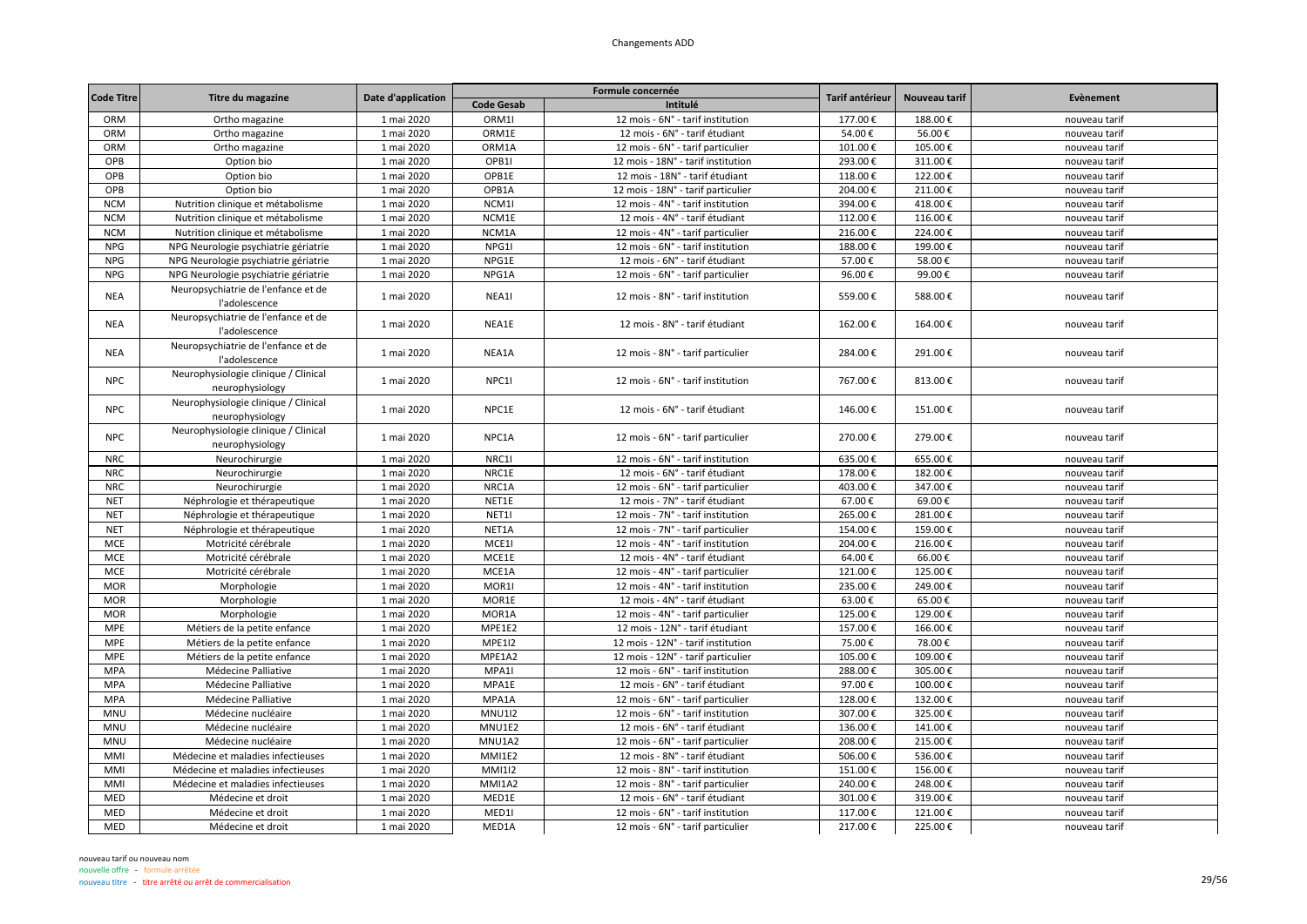|                   |                                                           |                    |                    | Formule concernée                  |                   |                   | Evènement     |
|-------------------|-----------------------------------------------------------|--------------------|--------------------|------------------------------------|-------------------|-------------------|---------------|
| <b>Code Titre</b> | Titre du magazine                                         | Date d'application | <b>Code Gesab</b>  | Intitulé                           | Tarif antérieur   | Nouveau tarif     |               |
| <b>MDS</b>        | Médecine du sommeil                                       | 1 mai 2020         | MDS1I              | 12 mois - 4N° - tarif institution  | 167.00€           | 177.00€           | nouveau tarif |
| <b>MDS</b>        | Médecine du sommeil                                       | 1 mai 2020         | MDS1E              | 12 mois - 4N° - tarif étudiant     | 42.00€            | 43.00€            | nouveau tarif |
| <b>MDS</b>        | Médecine du sommeil                                       | 1 mai 2020         | MDS1A              | 12 mois - 4N° - tarif particulier  | 90.00€            | 93.00€            | nouveau tarif |
| <b>MMA</b>        | Médecine des maladies métaboliques                        | 1 mai 2020         | <b>MMA112</b>      | 12 mois - 8N° - tarif institution  | 233.00€           | 247.00€           | nouveau tarif |
| <b>MMA</b>        | Médecine des maladies métaboliques                        | 1 mai 2020         | MMA1E2             | 12 mois - 8N° - tarif étudiant     | 71.00€            | 73.00€            | nouveau tarif |
| <b>MMA</b>        | Médecine des maladies métaboliques                        | 1 mai 2020         | MMA1A2             | 12 mois - 8N° - tarif particulier  | 149.00€           | 154.00€           | nouveau tarif |
| <b>EVP</b>        | L'évolution psychiatrique                                 | 1 mai 2020         | EVP1I              | 12 mois - 4N° - tarif institution  | 415.00€           | 435.00€           | nouveau tarif |
| <b>EVP</b>        | L'évolution psychiatrique                                 | 1 mai 2020         | EVP1E              | 12 mois - 4N° - tarif étudiant     | 150.00€           | 152.00€           | nouveau tarif |
| EVP               | L'évolution psychiatrique                                 | 1 mai 2020         | EVP1A              | 12 mois - 4N° - tarif particulier  | 244.00€           | 250.00€           | nouveau tarif |
| ECP               | L'encéphale                                               | 1 mai 2020         | ECP1I              | 12 mois - 6N° - tarif institution  | 355.00€           | 375.00€           | nouveau tarif |
| ECP               | L'encéphale                                               | 1 mai 2020         | ECP1E              | 12 mois - 6N° - tarif étudiant     | 139.00€           | 141.00€           | nouveau tarif |
| ECP               | L'encéphale                                               | 1 mai 2020         | ECP1A              | 12 mois - 6N° - tarif particulier  | 231.00€           | 238.00€           | nouveau tarif |
| PAR               | Le praticien en anesthésie réanimation                    | 1 mai 2020         | PAR1I              | 12 mois - 6N° - tarif institution  | 330.00€           | 350.00€           | nouveau tarif |
| PAR               | Le praticien en anesthésie réanimation                    | 1 mai 2020         | PAR1E              | 12 mois - 6N° - tarif étudiant     | 124.00€           | 128.00€           | nouveau tarif |
| PAR               | Le praticien en anesthésie réanimation                    | 1 mai 2020         | PAR1A              | 12 mois - 6N° - tarif particulier  | 216.00€           | 221.00€           | nouveau tarif |
| LPH               | Le pharmacien hospitalier et clinicien                    | 1 mai 2020         | LPH1I              | 12 mois - 4N° - tarif institution  | 225.00€           | 230.00€           | nouveau tarif |
| LPH               | Le pharmacien hospitalier et clinicien                    | 1 mai 2020         | LPH1E              | 12 mois - 4N° - tarif étudiant     | 53.00€            | 54.00€            | nouveau tarif |
| LPH               | Le pharmacien hospitalier et clinicien                    | 1 mai 2020         | LPH1A              | 12 mois - 4N° - tarif particulier  | 98.00€            | 99.00€            | nouveau tarif |
| ATP               | L'anthropologie                                           | 1 mai 2020         | ATP1I              | 12 mois - 5N° - tarif institution  | 748.01€           | 793.00€           | nouveau tarif |
| ATP               | L'anthropologie                                           | 1 mai 2020         | ATP1E              | 12 mois - 5N° - tarif étudiant     | 132.00€           | 137.00€           | nouveau tarif |
| ATP               | L'anthropologie                                           | 1 mai 2020         | ATP1A              | 12 mois - 5N° - tarif particulier  | 302.00€           | 313.00€           | nouveau tarif |
| AIS               |                                                           | 1 mai 2020         | AIS1I              | 12 mois - 10N° - tarif institution | 177.00€           | 188.00€           | nouveau tarif |
| AIS               | L'aide soignante                                          |                    | AIS1E              |                                    |                   | 72.00€            |               |
|                   | L'aide soignante                                          | 1 mai 2020         |                    | 12 mois - 10N° - tarif étudiant    | 70.00€            |                   | nouveau tarif |
| AIS<br><b>RHO</b> | L'aide soignante                                          | 1 mai 2020         | AIS1A<br>RHO1      | 12 mois - 10N° - tarif particulier | 96.00€            | 99.00€<br>230.00€ | nouveau tarif |
| <b>RHO</b>        | La revue d'homéopathie                                    | 1 mai 2020         | RHO1E              | 12 mois - 4N° tarif institution    | 217.00€<br>79.00€ | 82.00€            | nouveau tarif |
|                   | La revue d'homéopathie                                    | 1 mai 2020         |                    | 12 mois - 4N° tarif étudiant       |                   |                   | nouveau tarif |
| <b>RHO</b>        | La revue d'homéopathie                                    | 1 mai 2020         | RHO1A              | 12 mois - 4N° tarif particulier    | 139.00€           | 144.00€           | nouveau tarif |
| SSU               | La revue de santé scolaire et universitaire               | 1 mai 2020         | <b>SSU11</b>       | 12 mois - 6N° tarif institution    | 165.00€           | 175.00€           | nouveau tarif |
| SSU               | La revue de santé scolaire et universitaire               | 1 mai 2020         | SSU1E              | 12 mois - 6N° tarif étudiant       | 79.00€            | 82.00€            | nouveau tarif |
| SSU               | La revue de santé scolaire et universitaire               | 1 mai 2020         | SSU <sub>1</sub> A | 12 mois - 6N° tarif particulier    | 108.00€           | 112.00€           | nouveau tarif |
| RML               | La revue de médecine légale                               | 1 mai 2020         | RML1I              | 12 mois - 4N° tarif institution    | 336.00€           | 356.00€           | nouveau tarif |
| RML               | La revue de médecine légale                               | 1 mai 2020         | RML1E              | 12 mois - 4N° tarif étudiant       | 79.00€            | 82.00€            | nouveau tarif |
| RML               | La revue de médecine légale                               | 1 mai 2020         | RML1A              | 12 mois - 4N° tarif particulier    | 224.00€           | 232.00€           | nouveau tarif |
| RMI               | La Revue de médecine interne                              | 1 mai 2020         | <b>RMI1I</b>       | 12 mois - 12N° - tarif institution | 726.00€           | 770.00€           | nouveau tarif |
| <b>RMI</b>        | La Revue de médecine interne                              | 1 mai 2020         | RMI1E              | 12 mois - 12N° - tarif étudiant    | 126.00€           | 130.00€           | nouveau tarif |
| RMI               | La Revue de médecine interne                              | 1 mai 2020         | RMI1A              | 12 mois - 12N° - tarif particulier | 449.00€           | 465.00€           | nouveau tarif |
| <b>RIN</b>        | La revue de l'infirmière                                  | 1 mai 2020         | RIN1               | 12 mois - 10N° - tarif institution | 250.00€           | 265.00€           | nouveau tarif |
| <b>RIN</b>        | La revue de l'infirmière                                  | 1 mai 2020         | RIN1E              | 12 mois - 10N° - tarif étudiant    | 82.00€            | 85.00€            | nouveau tarif |
| <b>RIN</b>        | La revue de l'infirmière                                  | 1 mai 2020         | RIN1A              | 12 mois - 10N° - tarif particulier | 112.00€           | 116.00€           | nouveau tarif |
| KIN               | Kinésithérapie, la revue                                  | 1 mai 2020         | KIN1I              | 12 mois - 12N° - tarif institution | 370.00€           | 392.00€           | nouveau tarif |
| <b>RSC</b>        | Journal of stomatology, oral and maxillofacial<br>surgery | 1 mai 2020         | RSC1I              | 12 mois - 6N° - tarif institution  | 537.00€           | 558.00€           | nouveau tarif |
| <b>RSC</b>        | Journal of stomatology, oral and maxillofacial<br>surgery | 1 mai 2020         | RSC1E              | 12 mois - 6N° - tarif étudiant     | 193.00€           | 200.00€           | nouveau tarif |
| <b>RSC</b>        | Journal of stomatology, oral and maxillofacial<br>surgery | 1 mai 2020         | RSC1A              | 12 mois - 6N° - tarif particulier  | 418.00€           | 433.00€           | nouveau tarif |
| <b>NEU</b>        | Journal of neuroradiology                                 | 1 mai 2020         | <b>NEU1I2</b>      | 12 mois - 6N° - tarif institution  | 577.00€           | 612.00€           | nouveau tarif |
| <b>NEU</b>        | Journal of neuroradiology                                 | 1 mai 2020         | NEU1E2             | 12 mois - 6N° - tarif étudiant     | 174.00€           | 180.00€           | nouveau tarif |
| <b>NEU</b>        | Journal of neuroradiology                                 | 1 mai 2020         | NEU1A2             | 12 mois - 6N° - tarif particulier  | 347.00€           | 359.00€           | nouveau tarif |
| <b>JFO</b>        | Journal français d'ophtalmologie                          | 1 mai 2020         | JFO1I              | 12 mois - 10N° - tarif institution | 618.00€           | 655.00€           | nouveau tarif |
| <b>JFO</b>        | Journal français d'ophtalmologie                          | 1 mai 2020         | JFO1E              | 12 mois - 10N° - tarif étudiant    | 113.00€           | 117.00€           | nouveau tarif |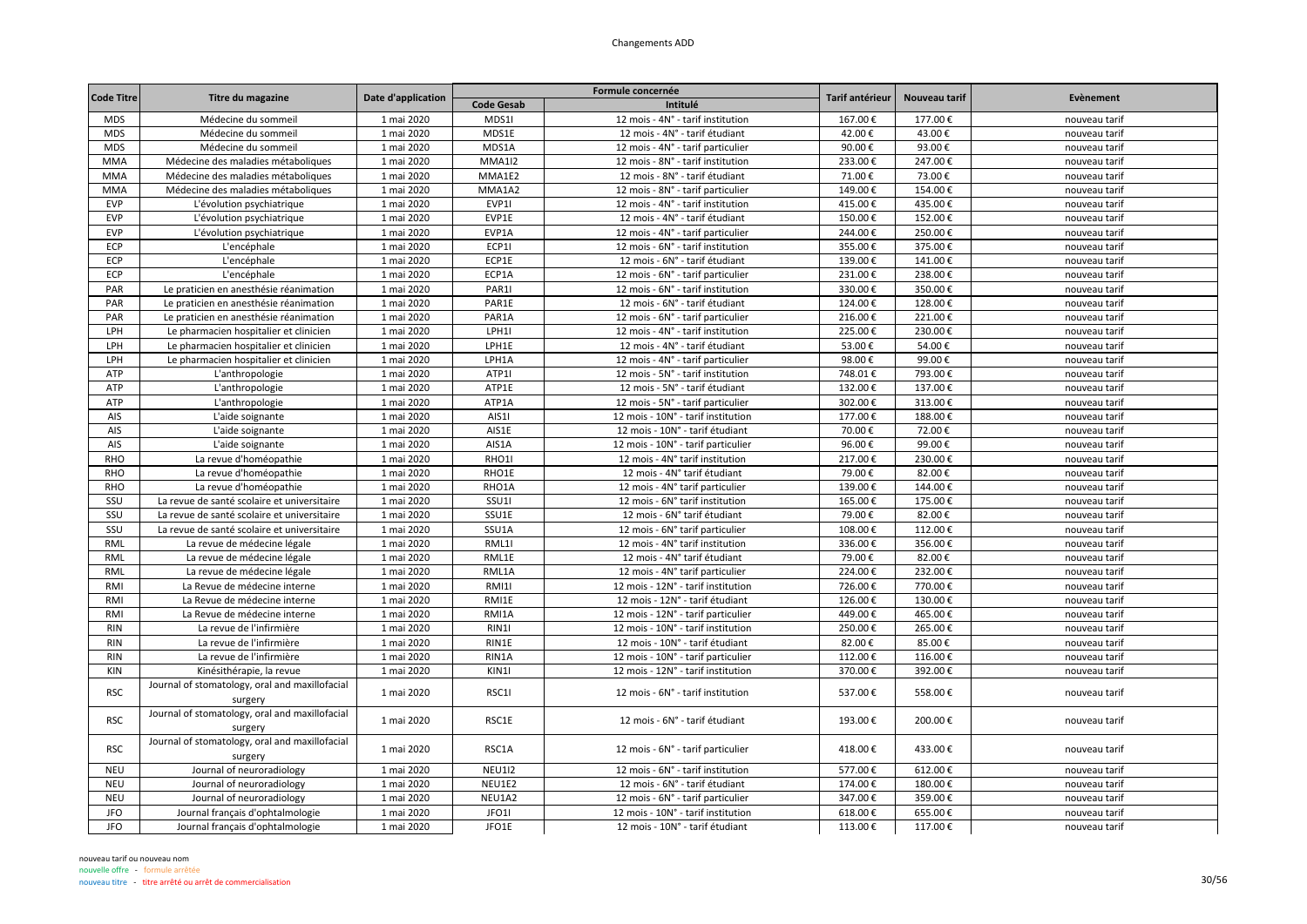| <b>Code Titre</b> | Titre du magazine                                       | Date d'application |                          | Formule concernée                  | Tarif antérieur | Nouveau tarif | Evènement     |
|-------------------|---------------------------------------------------------|--------------------|--------------------------|------------------------------------|-----------------|---------------|---------------|
|                   |                                                         |                    | <b>Code Gesab</b>        | Intitulé                           |                 |               |               |
| JFO               | Journal français d'ophtalmologie                        | 1 mai 2020         | JFO1A                    | 12 mois - 10N° - tarif particulier | 382.00€         | 395.00€       | nouveau tarif |
| JEU               | Journal européen des urgences et de<br>réanimation      | 1 mai 2020         | JEU1I                    | 12 mois - 4N° - tarif institution  | 345.00€         | 366.00€       | nouveau tarif |
| <b>JEU</b>        | Journal européen des urgences et de<br>réanimation      | 1 mai 2020         | JEU1E                    | 12 mois - 4N° - tarif étudiant     | 101.00€         | 105.00€       | nouveau tarif |
| <b>JEU</b>        | Journal européen des urgences et de<br>réanimation      | 1 mai 2020         | JEU1A                    | 12 mois - 4N° - tarif particulier  | 215.00€         | 223.00€       | nouveau tarif |
| IDI               | Journal d'imagerie diagnostique et<br>interventionnelle | 1 mai 2020         | D 1                      | 12 mois - 6N° - tarif institution  | 714.00€         | 757.00€       | nouveau tarif |
| IDI               | Journal d'imagerie diagnostique et<br>interventionnelle | 1 mai 2020         | IDI1E                    | 12 mois - 6N° - tarif étudiant     | 225.00€         | 233.00€       | nouveau tarif |
| IDI               | Journal d'imagerie diagnostique et<br>interventionnelle | 1 mai 2020         | IDI1A                    | 12 mois - 6N° - tarif particulier  | 504.00€         | 522.00€       | nouveau tarif |
| <b>JTS</b>        | Journal de traumatologie du sport                       | 1 mai 2020         | JTS1I                    | 12 mois - 4N° - tarif institution  | 272.99€         | 289.00€       | nouveau tarif |
| <b>JTS</b>        | Journal de traumatologie du sport                       | 1 mai 2020         | JTS1E                    | 12 mois - 4N° - tarif étudiant     | 86.00€          | 88.00€        | nouveau tarif |
| <b>JTS</b>        | Journal de traumatologie du sport                       | 1 mai 2020         | JTS1A                    | 12 mois - 4N° - tarif particulier  | 176.00€         | 179.00€       | nouveau tarif |
| <b>JCV</b>        | Jours de cheval                                         | 14 avril 2020      | $\overline{\phantom{a}}$ |                                    |                 |               | titre arrêté  |
| <b>TCT</b>        | <b>Tricot mag</b>                                       | 14 avril 2020      | $\sim$                   | $\sim$                             | $\sim$          | $\sim$        | titre arrêté  |
| <b>MGP</b>        | Magic patch                                             | 14 avril 2020      |                          |                                    |                 |               | titre arrêté  |
| <b>JPS</b>        | Je peins                                                | 14 avril 2020      |                          |                                    |                 |               | titre arrêté  |
| JPP               | Journal de pédiatrie et de puériculture                 | 1 mai 2020         | JPP1I2                   | 12 mois - 6N° - tarif institution  | 319.00€         | 338.00€       | nouveau tarif |
| <b>JPP</b>        | Journal de pédiatrie et de puériculture                 | 1 mai 2020         | JPP1E2                   | 12 mois - 6N° - tarif étudiant     | 140.00€         | 145.00€       | nouveau tarif |
| JPP               | Journal de pédiatrie et de puériculture                 | 1 mai 2020         | JPP1A2                   | 12 mois - 6N° - tarif particulier  | 252.00€         | 261.00€       | nouveau tarif |
| <b>MYC</b>        | Journal de mycologie médicale                           | 1 mai 2020         | MYC1I                    | 12 mois - 4N° - tarif institution  | 401.00€         | 425.00€       | nouveau tarif |
| <b>MYC</b>        | Journal de mycologie médicale                           | 1 mai 2020         | MYC1E                    | 12 mois - 4N° - tarif étudiant     | 151.00€         | 156.00€       | nouveau tarif |
| <b>MYC</b>        | Journal de mycologie médicale                           | 1 mai 2020         | MYC1A                    | 12 mois - 4N° - tarif particulier  | 290.00€         | 300.00€       | nouveau tarif |
| <b>JCH</b>        | Journal de chirurgie viscérale                          | 1 mai 2020         | JCH1I                    | 12 mois - 6N° - tarif institution  | 594.00€         | 624.00€       | nouveau tarif |
| <b>JCH</b>        | Journal de chirurgie viscérale                          | 1 mai 2020         | JCH1E                    | 12 mois - 6N° - tarif étudiant     | 103.00€         | 105.00€       | nouveau tarif |
| <b>JCH</b>        | Journal de chirurgie viscérale                          | 1 mai 2020         | JCH1A                    | 12 mois - 6N° - tarif particulier  | 210.00€         | 217.00€       | nouveau tarif |
| JMV               | JMV Journal de médecine vasculaire                      | 1 mai 2020         | <b>JMV1I2</b>            | 12 mois - 6N° - tarif institution  | 450.00€         | 465.00€       | nouveau tarif |
| JMV               | JMV Journal de médecine vasculaire                      | 1 mai 2020         | JMV1A2                   | 12 mois - 6N° - tarif particulier  | 275.00€         | 281.00€       | nouveau tarif |
| <b>IRM</b>        | <b>IRBM</b> news                                        | 1 mai 2020         | IRM1I                    | 12 mois - 6N° - tarif institution  | 103.00€         | 109.00€       | nouveau tarif |
| <b>IRM</b>        | <b>IRBM</b> news                                        | 1 mai 2020         | IRM1A                    | 12 mois - 6N° - tarif particulier  | 87.00€          | 90.00€        | nouveau tarif |
| <b>IRB</b>        | <b>IRBM</b>                                             | 1 mai 2020         | IRB1                     | 12 mois - 6N° - tarif institution  | 586.00€         | 621.00€       | nouveau tarif |
| <b>IRB</b>        | <b>IRBM</b>                                             | 1 mai 2020         | IRB1E                    | 12 mois - 6N° - tarif étudiant     | 200.00€         | 228.00€       | nouveau tarif |
| <b>IRB</b>        | <b>IRBM</b>                                             | 1 mai 2020         | IRB1A                    | 12 mois - 6N° - tarif particulier  | 241.00€         | 249.00€       | nouveau tarif |
| ORT               | International orthodontics                              | 1 mai 2020         | ORT1I                    | 12 mois - 4N° - tarif institution  | 488.00€         | 517.00€       | nouveau tarif |
| ORT               | International orthodontics                              | 1 mai 2020         | ORT1E                    | 12 mois - 4N° - tarif étudiant     | 220.00€         | 228.00€       | nouveau tarif |
| ORT               | International orthodontics                              | 1 mai 2020         | ORT1A                    | 12 mois - 4N° - tarif particulier  | 349.00€         | 361.00€       | nouveau tarif |
| INT               | Interbloc                                               | 1 mai 2020         | <b>INT1I</b>             | 12 mois - 4N° - tarif institution  | 177.00€         | 188.00€       | nouveau tarif |
| INT               | Interbloc                                               | 1 mai 2020         | INT1E                    | 12 mois - 4N° - tarif étudiant     | 50.00€          | 52.00€        | nouveau tarif |
| INT               | Interbloc                                               | 1 mai 2020         | INT1A                    | 12 mois - 4N° - tarif particulier  | 70.00€          | 72.00€        | nouveau tarif |
| <b>INA</b>        | In analysis                                             | 1 mai 2020         | INA1A                    | 12 mois - 3N° - particulier        | 121.00€         | 125.00€       | nouveau tarif |
| <b>INA</b>        | In analysis                                             | 1 mai 2020         | INA1E                    | 12 mois - 3N° - étudiant           | 60.00€          | 61.00€        | nouveau tarif |
| <b>INA</b>        | In analysis                                             | 1 mai 2020         | INA1I                    | 12 mois - 3N° - institution        | 246.00€         | 260.00€       | nouveau tarif |
| <b>MRE</b>        | Manager et réussir                                      | 6 avril 2020       |                          |                                    |                 |               | titre arrêté  |
| <b>CHU</b>        | Christus                                                | 3 avril 2020       | CHU1A                    | $12$ mois - $4N^\circ$             |                 | 42.00€        | nouveau titre |
| <b>ETU</b>        | <b>Etudes</b>                                           | 3 avril 2020       | ETU1A                    | 12 mois - 11N°                     | $\sim$          | 84.00€        | nouveau titre |
| <b>CRO</b>        | Croire                                                  | 1 avril 2020       | $\sim$                   |                                    |                 |               | titre arrêté  |
| FNT               | Fait main tricot                                        | 1 avril 2020       | FNT <sub>2</sub> A       | 24 mois - 10N° dont 2HS            | 57.00€          | 55.00€        | nouveau tarif |
| <b>FNT</b>        | Fait main tricot                                        | 1 avril 2020       | FM <sub>2</sub>          | 12 mois - 16N° dont 12 Fait main   | 87.00€          | 90.00€        | nouveau tarif |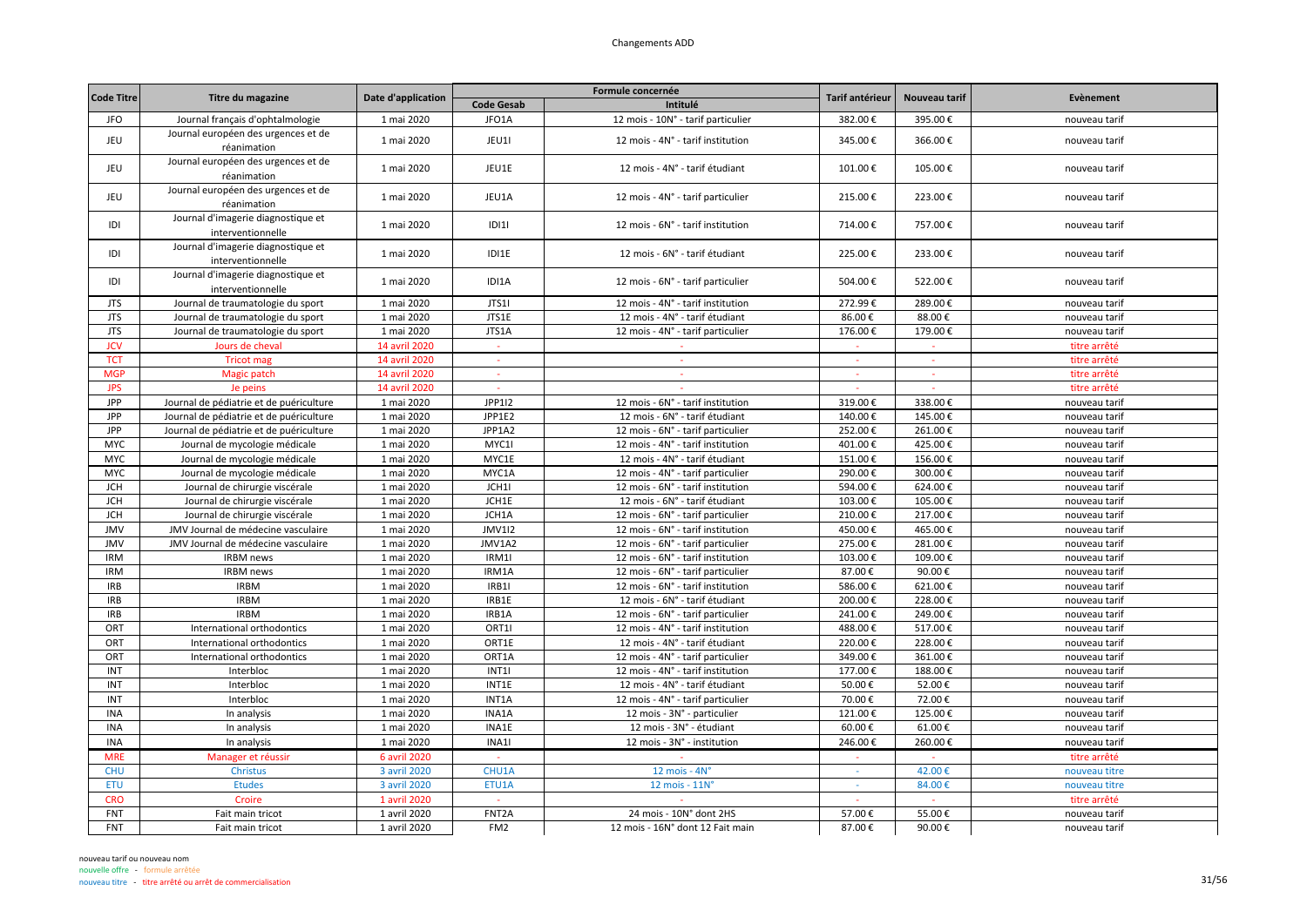|                   |                                                |                    |                   | Formule concernée                           | Tarif antérieur |               |               |
|-------------------|------------------------------------------------|--------------------|-------------------|---------------------------------------------|-----------------|---------------|---------------|
| <b>Code Titre</b> | Titre du magazine                              | Date d'application | <b>Code Gesab</b> | Intitulé                                    |                 | Nouveau tarif | Evènement     |
| FTN               | Fait main                                      | 1 avril 2020       | FM1               | 12 mois - 16N° dont 4 Fait main tricot      | 87.00€          | 90.00€        | nouveau tarif |
| JZZ               | Jazz magazine                                  | 1 avril 2020       | JZZ6M2            | $6$ mois - $6N^\circ$ + $6CD$               | 34.90€          | 36.90€        | nouveau tarif |
| JZZ               | Jazz magazine                                  | 1 avril 2020       | JZZ2A3            | 24 mois - 22N° + 22CD                       | 114.90€         | 119.90€       | nouveau tarif |
| JZZ               | Jazz magazine                                  | 1 avril 2020       | JZZ1A5            | 12 mois - 11N° + 11CD                       | 59.90€          | 64.90€        | nouveau tarif |
| SPI               | Le journal Spirou                              | 1 avril 2020       | SPI6M             | 6 mois - 26N°                               | 51.60€          | 59.90€        | nouveau tarif |
| SPI               | Le journal Spirou                              | 1 avril 2020       | SPI1A2            | 12 mois - 52N° dont 4 doubles               | 99.80€          | 119.00€       | nouveau tarif |
| <b>TCS</b>        | Télé câble sat hebdo                           | 1 avril 2020       | TCS6M             | 6 mois - 26N°                               | 37.00€          | 39.00€        | nouveau tarif |
| <b>TCS</b>        | Télé câble sat hebdo                           | 13 mars 2020       | TCS1A             | 12 mois - 52N°                              | 73.00€          | 66.90€        | nouveau tarif |
| AXT               | Animeland Xtra                                 | 1 avril 2020       | AXT1A             | 12 mois - $4Nc$                             | 20.00€          | 22.00€        | nouveau tarif |
| <b>ISM</b>        | Israël magazine                                | 1 avril 2020       | PISRAEL-2A        | 24 mois - 24N'                              | 120.00€         | 130.00€       | nouveau tarif |
| <b>TPC</b>        | Les trésors de Picsou                          | 1 avril 2020       | TPC1A2            | 12 mois - 10N° dont 6 Picsou Magazine       | 47.90€          | 49.90€        | nouveau tarif |
| PIC               | Picsou magazine                                | 1 avril 2020       | PIC1A5            | 12 mois - 10N° dont 4 Trésors de Picsou     | 47.90€          | 49.90€        | nouveau tarif |
| PIC               | Picsou magazine                                | 1 avril 2020       | PIC1A4            | 12 mois - 6N°                               | 28.90€          | 30.90€        | nouveau tarif |
| <b>JDM</b>        | Le journal de Mickey                           | 1 avril 2020       | JDM6M             | 6 mois - 26N°                               | 45.00€          | 49.90€        | nouveau tarif |
| <b>JDM</b>        | Le journal de Mickey                           | 1 avril 2020       | JDM1A             | 12 mois - 52N°                              | 78.50€          | 83.90€        | nouveau tarif |
| PJM               | Mon premier journal de Mickey                  | 1 avril 2020       | PJM1A             | $12$ mois - $6N^\circ$                      | 29.75€          | 29.90€        | nouveau tarif |
| <b>MCA</b>        | Maisons de campagne                            | 1 avril 2020       | MCA1A             | $12$ mois - $6N^\circ$                      | 19.00€          | 19.90€        | nouveau tarif |
| ESS               | Magazine Essentiel                             | 1 avril 2020       | ESS2A2            | 24 mois - 8N°                               | 39.00€          | 43.00€        | nouveau tarif |
| ESS               | Magazine Essentiel                             | 1 avril 2020       | ESS1A2            | 12 mois - 4N°                               | 21.00€          | 25.00€        | nouveau tarif |
| <b>NOB</b>        | L'obs                                          | 1 avril 2020       | NOB6M6            | 6 mois - 26N° + un cadeau surprise          | 75.00€          | 80.00€        | nouveau tarif |
| <b>NOB</b>        | L'obs                                          | 1 avril 2020       | NOB6M5            | 6 mois - 27N° dont 1HS + un cadeau surprise | 81.00€          | 86.00€        | nouveau tarif |
| SUP               | SUP                                            | 1 avril 2020       | SUP1A             | 12 mois - 5N°                               | 29.00€          | 29.50€        | nouveau tarif |
| <b>BSP</b>        | Bourse plus                                    | 1 avril 2020       | YBRSPLUS-6M       | 6 mois - 26N°                               | 104.00€         | 106.00€       | nouveau tarif |
| <b>BSP</b>        | Bourse plus                                    | 1 avril 2020       | BSP1A2            | 12 mois - 48N°                              | 184.00€         | 187.00€       | nouveau tarif |
| <b>LLB</b>        | La lettre La Bourse                            | 1 avril 2020       | LLB6M             | 6 mois - 26N°                               | 759.00€         | 779.00€       | nouveau tarif |
| <b>LLB</b>        | La lettre La Bourse                            | 1 avril 2020       | LLB1A             | 12 mois - 52N°                              | 1 209.00€       | 1 229.00€     | nouveau tarif |
| <b>FME</b>        | Imagerie de la femme                           | 1 avril 2020       | FME1              | 12 mois - 4N° - tarif institution           | 358.00€         | 379.00€       | nouveau tarif |
| <b>FME</b>        | Imagerie de la femme                           | 1 avril 2020       | FME1E             | 12 mois - 4N° - tarif étudiant              | 118.00€         | 122.00€       | nouveau tarif |
| <b>FME</b>        | Imagerie de la femme                           | 1 avril 2020       | FME1A             | 12 mois - 4N° - tarif particulier           | 237.00€         | 245.00€       | nouveau tarif |
| CHI               | Hand surgery and rehabilitation                | 1 avril 2020       | CHI1I             | 12 mois - 6N° - tarif institution           | 428.00€         | 440.00€       | nouveau tarif |
| CHI               | Hand surgery and rehabilitation                | 1 avril 2020       | CHI1E             | 12 mois - 6N° - tarif étudiant              | 119.00€         | 122.00€       | nouveau tarif |
| CHI               | Hand surgery and rehabilitation                | 1 avril 2020       | CHI1A             | 12 mois - 6N° - tarif particulier           | 275.00€         | 281.00€       | nouveau tarif |
| GYO               | Gynécologie obstétrique fertilité et sénologie | 1 avril 2020       | GYO1I             | 12 mois - 12N° - tarif institution          | 455.00€         | 470.00€       | nouveau tarif |
| GYO               | Gynécologie obstétrique fertilité et sénologie | 1 avril 2020       | GYO1E             | 12 mois - 12N° - tarif étudiant             | 159.00€         | 161.00€       | nouveau tarif |
| GYO               | Gynécologie obstétrique fertilité et sénologie | 1 avril 2020       | GYO1A             | 12 mois - 12N° - tarif particulier          | 295.00€         | 301.00€       | nouveau tarif |
| <b>REU</b>        | European review of applied psychology          | 1 avril 2020       | <b>REU1I2</b>     | 12 mois - 6N° - tarif institution           | 493.00€         | 523.00€       | nouveau tarif |
| REU               | European review of applied psychology          | 1 avril 2020       | REU1E2            | 12 mois - 6N° - tarif étudiant              | 117.00€         | 121.00€       | nouveau tarif |
| <b>REU</b>        | European review of applied psychology          | 1 avril 2020       | REU1A2            | 12 mois - 6N° - tarif particulier           | 158.00€         | 164.00€       | nouveau tarif |
| ETI               | Ethique et santé                               | 1 avril 2020       | ET111             | 12 mois - 4N° - tarif institution           | 259.00€         | 275.00€       | nouveau tarif |
| ETI               | Ethique et santé                               | 1 avril 2020       | ETI1E             | 12 mois - 4N° - tarif étudiant              | 64.00€          | 66.00€        | nouveau tarif |
| ETI               | Ethique et santé                               | 1 avril 2020       | ETI1A             | 12 mois - 4N° - tarif particulier           | 122.00€         | 126.00€       | nouveau tarif |
| <b>DDS</b>        | Droit déontologie et soin                      | 1 avril 2020       | DDS1I             | 12 mois - 4N° - tarif institution           | 333.00€         | 353.00€       | nouveau tarif |
| <b>DDS</b>        | Droit déontologie et soin                      | 1 avril 2020       | DDS1E             | 12 mois - 4N° - tarif étudiant              | 84.00€          | 87.00€        | nouveau tarif |
| <b>DDS</b>        | Droit déontologie et soin                      | 1 avril 2020       | DDS1A             | 12 mois - 4N° - tarif particulier           | 126.00€         | 130.00€       | nouveau tarif |
| DOU               | Douleurs                                       | 1 avril 2020       | DOU1              | 12 mois - 6N° - tarif institution           | 331.00€         | 351.00€       | nouveau tarif |
| DOU               | Douleurs                                       | 1 avril 2020       | DOU1E             | 12 mois - 6N° - tarif étudiant              | 117.00€         | 121.00€       | nouveau tarif |
| DOU               | Douleurs                                       | 1 avril 2020       | DOU1A             | 12 mois - 6N° - tarif particulier           | 207.00€         | 214.00€       | nouveau tarif |
| <b>DIA</b>        | Diabetes and metabolism                        | 1 avril 2020       | DIA1I             | 12 mois - 6N° - tarif institution           | 548.00€         | 581.00€       | nouveau tarif |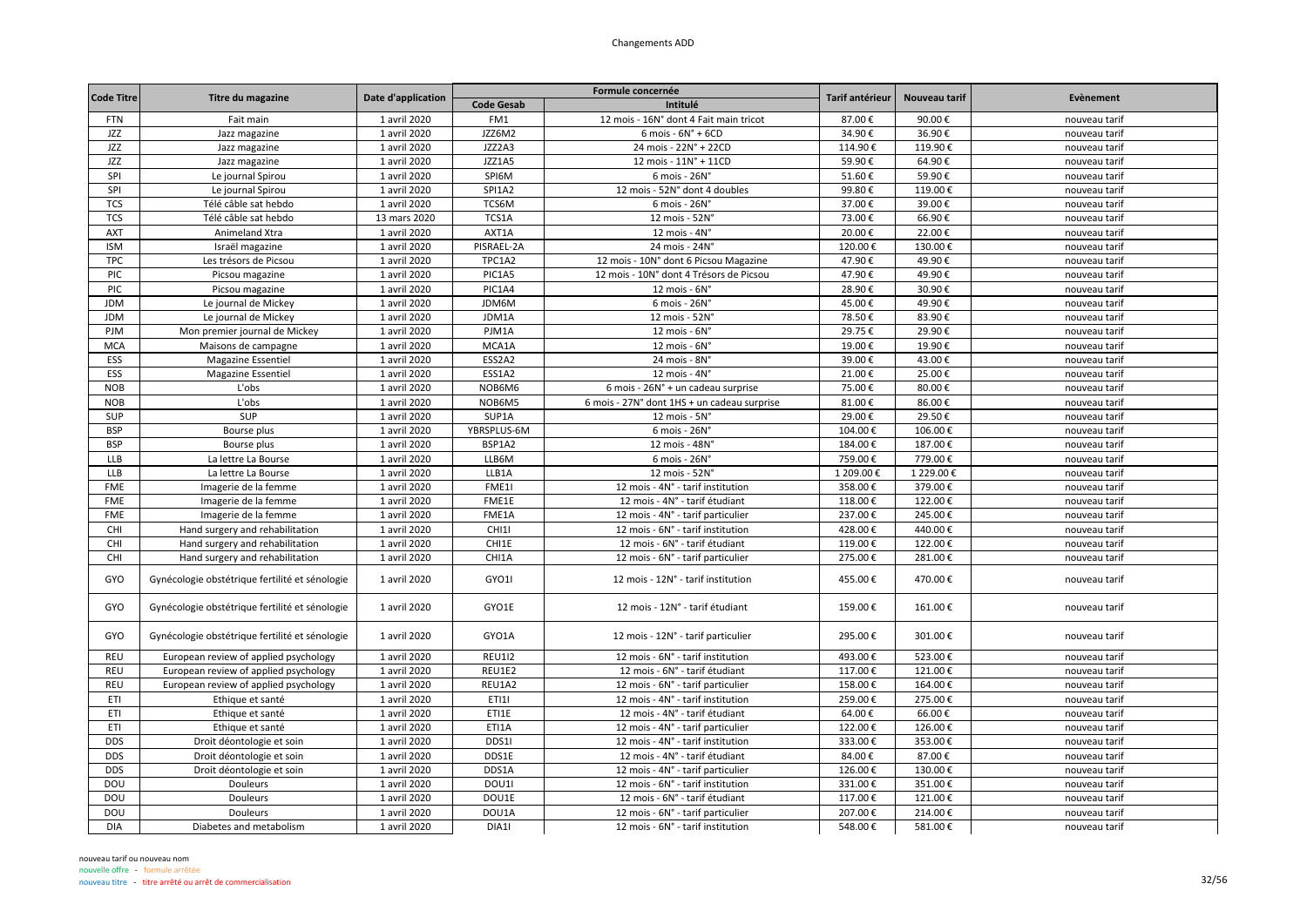| <b>Code Titre</b> |                                                                 |                    |                   | Formule concernée                  | Tarif antérieur | Nouveau tarif | <b>Evènement</b> |
|-------------------|-----------------------------------------------------------------|--------------------|-------------------|------------------------------------|-----------------|---------------|------------------|
|                   | Titre du magazine                                               | Date d'application | <b>Code Gesab</b> | Intitulé                           |                 |               |                  |
| <b>DIA</b>        | Diabetes and metabolism                                         | 1 avril 2020       | DIA1E             | 12 mois - 6N° - tarif étudiant     | 93.00€          | 96.00€        | nouveau tarif    |
| <b>DIA</b>        | Diabetes and metabolism                                         | 1 avril 2020       | DIA1A             | 12 mois - 6N° - tarif particulier  | 263.00€         | 272.00€       | nouveau tarif    |
| GCB               | Clinics and research in hepatology and<br>gastroenterology      | 1 avril 2020       | <b>GCB1I3</b>     | 12 mois - 6N° - tarif institution  | 693.00€         | 735.00€       | nouveau tarif    |
| CAN               | Cancer radiothérapie                                            | 1 avril 2020       | CAN1I             | 12 mois - 8N° - tarif institution  | 458.00€         | 485.00€       | nouveau tarif    |
| CAN               | Cancer radiothérapie                                            | 1 avril 2020       | CAN1E             | 12 mois - 8N° - tarif étudiant     | 83.00€          | 86.00€        | nouveau tarif    |
| CAN               | Cancer radiothérapie                                            | 1 avril 2020       | CAN1A             | 12 mois - 8N° - tarif particulier  | 274.00€         | 284.00€       | nouveau tarif    |
| CND               | Cahiers de nutrition et de diététique                           | 1 avril 2020       | CND11             | 12 mois - 6N° - tarif institution  | 255.00€         | 265.00€       | nouveau tarif    |
| CND               | Cahiers de nutrition et de diététique                           | 1 avril 2020       | CND1E             | 12 mois - 6N° - tarif étudiant     | 82.00€          | 84.00€        | nouveau tarif    |
| CND               | Cahiers de nutrition et de diététique                           | 1 avril 2020       | CND1A2            | 12 mois - 6N° - tarif particulier  | 154.00€         | 159.00€       | nouveau tarif    |
| CPU               | Cahiers de la puéricultrice                                     | 1 avril 2020       | CPU1E             | 12 mois - 10N° - tarif étudiant    | 92.00€          | 95.00€        | nouveau tarif    |
| CPU               | Cahiers de la puéricultrice                                     | 1 avril 2020       | CPU1A             | 12 mois - 10N° - tarif particulier | 150.00€         | 155.00€       | nouveau tarif    |
| CPU               | Cahiers de la puéricultrice                                     | 1 avril 2020       | CPU1I             | 12 mois - 10N° - tarif institution | 232.00€         | 246.00€       | nouveau tarif    |
| <b>BCA</b>        | Bulletin du cancer                                              | 1 avril 2020       | BCA1I             | 12 mois - 12N° - tarif institution | 475.00€         | 494.00€       | nouveau tarif    |
| <b>BCA</b>        | Bulletin du cancer                                              | 1 avril 2020       | BCA1E             | 12 mois - 12N° - tarif étudiant    | 135.00€         | 138.00€       | nouveau tarif    |
| <b>BCA</b>        | Bulletin du cancer                                              | 1 avril 2020       | BCA1A             | 12 mois - 12N° - tarif particulier | 261.00€         | 268.00€       | nouveau tarif    |
| AR3               | Archives of cardiovascular diseases                             | 1 avril 2020       | AR311             | 12 mois - 12N° - tarif institution | 323.00€         | 342.00€       | nouveau tarif    |
| AR3               | Archives of cardiovascular diseases                             | 1 avril 2020       | AR31E             | 12 mois - 12N° - tarif étudiant    | 112.00€         | 116.00€       | nouveau tarif    |
| AR3               | Archives of cardiovascular diseases                             | 1 avril 2020       | AR31A             | 12 mois - 12N° - tarif particulier | 245.00€         | 254.00€       | nouveau tarif    |
| AR <sub>2</sub>   | Archives des maladies professionnelles et de<br>l'environnement | 1 avril 2020       | AR211             | 12 mois - 6N° - tarif institution  | 572.00€         | 606.00€       | nouveau tarif    |
| AR <sub>2</sub>   | Archives des maladies professionnelles et de<br>l'environnement | 1 avril 2020       | AR21E             | 12 mois - 6N° - tarif étudiant     | 138.00€         | 143.00€       | nouveau tarif    |
| AR <sub>2</sub>   | Archives des maladies professionnelles et de<br>l'environnement | 1 avril 2020       | AR21A             | 12 mois - 6N° - tarif particulier  | 334.00€         | 346.00€       | nouveau tarif    |
| AR1               | Archives des maladies du coeur et des vaisseaux<br>- pratique   | 1 avril 2020       | AR11              | 12 mois - 10N° - tarif institution | 160.00€         | 170.00€       | nouveau tarif    |
| AR1               | Archives des maladies du coeur et des vaisseaux<br>- pratique   | 1 avril 2020       | AR11E             | 12 mois - 10N° - tarif étudiant    | 127.00€         | 121.00€       | nouveau tarif    |
| AR1               | Archives des maladies du coeur et des vaisseaux<br>- pratique   | 1 avril 2020       | AR11A             | 12 mois - 10N° - tarif particulier | 127.00€         | 131.00€       | nouveau tarif    |
| PED               | Archives de pédiatrie                                           | 1 avril 2020       | PED1I             | 12 mois - 12N° - tarif institution | 504.00€         | 534.00€       | nouveau tarif    |
| PED               | Archives de pédiatrie                                           | 1 avril 2020       | PED1E             | 12 mois - 12N° - tarif étudiant    | 143.00€         | 148.00€       | nouveau tarif    |
| PED               | Archives de pédiatrie                                           | 1 avril 2020       | PED1A             | 12 mois - 12N° - tarif particulier | 331.00€         | 343.00€       | nouveau tarif    |
| AN3               | Annals of physical and rehabilitation medicine                  | 1 avril 2020       | AN3113            | 12 mois - 6N° - tarif institution  | 647.00€         | 686.00€       | nouveau tarif    |
| AN3               | Annals of physical and rehabilitation medicine                  | 1 avril 2020       | AN31E3            | 12 mois - 6N° - tarif étudiant     | 88.00€          | 91.00€        | nouveau tarif    |
| AN3               | Annals of physical and rehabilitation medicine                  | 1 avril 2020       | AN31A3            | 12 mois - 6N° - tarif particulier  | 343.00€         | 355.00€       | nouveau tarif    |
| AN <sub>8</sub>   | Annales pharmaceutiques françaises                              | 1 avril 2020       | AN811             | 12 mois - 6N° - tarif institution  | 676.00€         | 685.00€       | nouveau tarif    |
| AN <sub>8</sub>   | Annales pharmaceutiques françaises                              | 1 avril 2020       | <b>AN81E</b>      | 12 mois - 6N° - tarif étudiant     | 121.00€         | 125.00€       | nouveau tarif    |
| AN <sub>8</sub>   | Annales pharmaceutiques françaises                              | 1 avril 2020       | AN81A             | 12 mois - 6N° - tarif particulier  | 283.00€         | 293.00€       | nouveau tarif    |
| AN7               | Annales médico-psychologiques                                   | 1 avril 2020       | AN711             | 12 mois - 10N° - tarif institution | 633.00€         | 666.00€       | nouveau tarif    |
| AN7               | Annales médico-psychologiques                                   | 1 avril 2020       | AN71E             | 12 mois - 10N° - tarif étudiant    | 134.00€         | 136.00€       | nouveau tarif    |
| AN7               | Annales médico-psychologiques                                   | 1 avril 2020       | <b>AN71A</b>      | 12 mois - 10N° - tarif particulier | 266.00€         | 272.00€       | nouveau tarif    |
| AN5               | Annales françaises d'orl et de pathologie cervico-<br>faciale   | 1 avril 2020       | AN511             | 12 mois - 6N° - tarif institution  | 499.00€         | 529.00€       | nouveau tarif    |
| AN5               | Annales françaises d'orl et de pathologie cervico-<br>faciale   | 1 avril 2020       | AN51A             | 12 mois - 6N° - tarif particulier  | 232.00€         | 240.00€       | nouveau tarif    |
| AN4               | Annales d'endocrinologie                                        | 1 avril 2020       | AN411             | 12 mois - 6N° - tarif institution  | 554.00€         | 580.00€       | nouveau tarif    |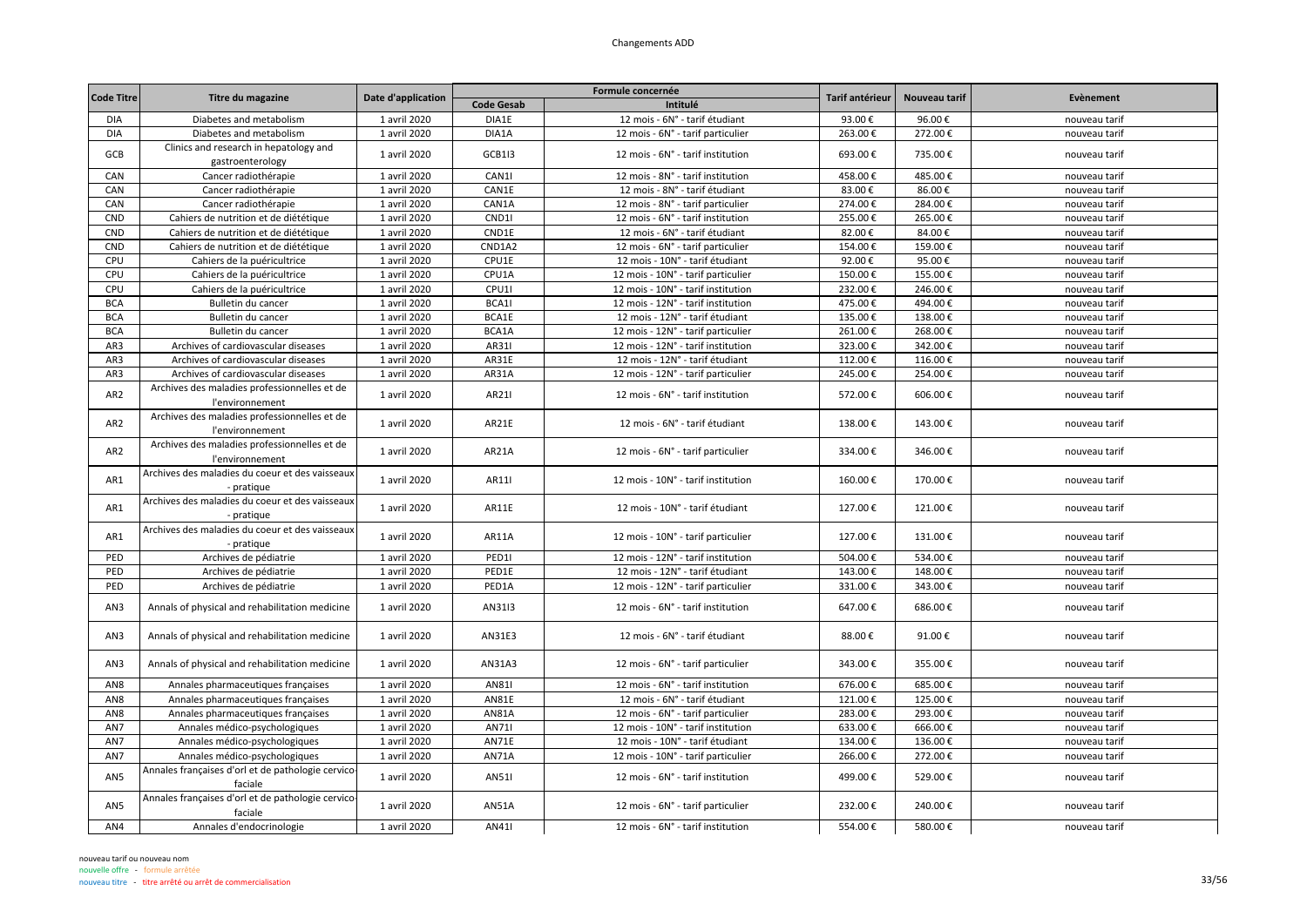| <b>Code Titre</b> |                                                                                 |                    |                                 | Formule concernée                             | Tarif antérieur | Nouveau tarif | <b>Evènement</b>                           |
|-------------------|---------------------------------------------------------------------------------|--------------------|---------------------------------|-----------------------------------------------|-----------------|---------------|--------------------------------------------|
|                   | Titre du magazine                                                               | Date d'application | <b>Code Gesab</b>               | Intitulé                                      |                 |               |                                            |
| AN4               | Annales d'endocrinologie                                                        | 1 avril 2020       | AN41E                           | 12 mois - 6N° - tarif étudiant                | 133.00€         | 135.00€       | nouveau tarif                              |
| AN4               | Annales d'endocrinologie                                                        | 1 avril 2020       | AN41A                           | 12 mois - 6N° - tarif particulier             | 269.00€         | 275.00€       | nouveau tarif                              |
| AN <sub>2</sub>   | Annales de pathologie                                                           | 1 avril 2020       | AN21E                           | 12 mois - 6N° - tarif étudiant                | 136.00€         | 141.00€       | nouveau tarif                              |
| AN <sub>2</sub>   | Annales de pathologie                                                           | 1 avril 2020       | AN211                           | 12 mois - 6N° - tarif institution             | 678.00€         | 719.00€       | nouveau tarif                              |
| AN <sub>2</sub>   | Annales de pathologie                                                           | 1 avril 2020       | AN21A                           | 12 mois - 6N° - tarif particulier             | 405.00€         | 419.00€       | nouveau tarif                              |
| ANP               | Annales de paléontologie                                                        | 1 avril 2020       | ANP1I                           | 12 mois - 4N° - tarif institution             | 894.00€         | 948.00€       | nouveau tarif                              |
| ANP               | Annales de paléontologie                                                        | 1 avril 2020       | ANP1E                           | 12 mois - 4N° - tarif étudiant                | 185.00€         | 191.00€       | nouveau tarif                              |
| ANP               | Annales de paléontologie                                                        | 1 avril 2020       | ANP1A                           | 12 mois - 4N° - tarif particulier             | 388.00€         | 402.00€       | nouveau tarif                              |
| <b>AND</b>        | Annales de dermatologie et de vénérologie                                       | 1 avril 2020       | AND <sub>11</sub>               | 12 mois - 12N° - tarif institution            | 672.00€         | 699.00€       | nouveau tarif                              |
| AND               | Annales de dermatologie et de vénérologie                                       | 1 avril 2020       | AND1E                           | 12 mois - 12N° - tarif étudiant               | 174.00€         | 177.00€       | nouveau tarif                              |
| AND               | Annales de dermatologie et de vénérologie                                       | 1 avril 2020       | AND1A                           | 12 mois - 12N° - tarif particulier            | 392.00€         | 399.00€       | nouveau tarif                              |
| ANN               | Annales de chirurgie plastique esthétique                                       | 1 avril 2020       | ANN1I                           | 12 mois - 6N° - tarif institution             | 680.00€         | 700.00€       | nouveau tarif                              |
| ANN               | Annales de chirurgie plastique esthétique                                       | 1 avril 2020       | ANN1E                           | 12 mois - 6N° - tarif étudiant                | 130.00€         | 133.00€       | nouveau tarif                              |
| <b>ANN</b>        | Annales de chirurgie plastique esthétique                                       | 1 avril 2020       | ANN1A                           | 12 mois - 6N° - tarif particulier             | 400.00€         | 405.00€       | nouveau tarif                              |
| <b>ANC</b>        | Annales de cardiologie et d'angéiologie                                         | 1 avril 2020       | ANC1I                           | 12 mois - 6N° - tarif institution             | 499.00€         | 515.00€       | nouveau tarif                              |
| ANC               | Annales de cardiologie et d'angéiologie                                         | 1 avril 2020       | ANC1E                           | 12 mois - 6N° - tarif étudiant                | 91.00€          | 92.00€        | nouveau tarif                              |
| <b>ANC</b>        | Annales de cardiologie et d'angéiologie                                         | 1 avril 2020       | ANC1A                           | 12 mois - 6N° - tarif particulier             | 160.00€         | 166.00€       | nouveau tarif                              |
| AN <sub>6</sub>   | Anesthésie et réanimation                                                       | 1 avril 2020       | AN61E2                          | 12 mois - 6N° - tarif étudiant                | 135.00€         | 140.00€       | nouveau tarif                              |
| AN <sub>6</sub>   | Anesthésie et réanimation                                                       | 1 avril 2020       | AN6112                          | 12 mois - 6N° - tarif institution             | 458.00€         | 476.00€       | nouveau tarif                              |
| AN <sub>6</sub>   | Anesthésie et réanimation                                                       | 1 avril 2020       | AN61A2                          | 12 mois - 6N° - tarif particulier             | 248.00€         | 257.00€       | nouveau tarif                              |
| <b>ALR</b>        | Alter                                                                           | 1 avril 2020       | ALR1I                           | 12 mois - 4N° - tarif institution             | 213.00€         | 226.00€       | nouveau tarif                              |
| <b>ALR</b>        | Alter                                                                           | 1 avril 2020       | ALR1E                           | 12 mois - 4N° - tarif étudiant                | 63.00€          | 65.00€        | nouveau tarif                              |
| ALR               | Alter                                                                           | 1 avril 2020       | ALR1A                           | 12 mois - 4N° - tarif particulier             | 120.00€         | 124.00€       | nouveau tarif                              |
| ACP               | Actualités pharmaceutiques                                                      | 1 avril 2020       | <b>ACP1I2</b>                   | 12 mois - 10N° - tarif institution            | 357.00€         | 378.00€       | nouveau tarif                              |
| ACP               | Actualités pharmaceutiques                                                      | 1 avril 2020       | ACP1E2                          | 12 mois - 10N° - tarif étudiant               | 122.00€         | 126.00€       | nouveau tarif                              |
| ACP               | Actualités pharmaceutiques                                                      | 1 avril 2020       | ACP1A2                          | 12 mois - 10N° - tarif particulier            | 264.00€         | 273.00€       | nouveau tarif                              |
| <b>SAR</b>        | Socialter                                                                       | 4 mars 2020        | SAR1A3                          | 12 mois - 8N° dont 2HS                        |                 | 65.00€        | nouvelle offre                             |
| <b>SAR</b>        | Socialter                                                                       | 4 mars 2020        | SAR1A                           | 12 mois - $6N^{\circ}$                        | $\sim$          | 39.00€        | nouvelle offre                             |
| <b>SAR</b>        | Socialter                                                                       | 4 mars 2020        | SAR <sub>2</sub> A <sub>2</sub> | 24 mois - 14N° dont 2HS                       | 69.00€          |               | formule arrêtée                            |
| <b>SAR</b>        | Socialter                                                                       | 4 mars 2020        | SAR1A2                          | 12 mois - 7N° dont 1HS                        | 36.00           |               | formule arrêtée                            |
| <b>MOM</b>        | Modèle Magazine                                                                 | 1 mars 2020        | MOM1A2                          | 12 mois - 12N°                                | 70.00€          | 71.00€        | nouveau tarif                              |
| <b>MRA</b>        | Modèle réduit d'avion                                                           | 25 février 2020    | ä,                              | $\sim$                                        |                 |               | titre arrêté - fusion avec Modèle magazine |
| <b>JOC</b>        | Journal of cultural heritage                                                    | 24 février 2020    | $\sim$                          | $\sim$                                        | $\sim$          | $\sim$        | arrêt de commercialisation                 |
| <b>GEO</b>        | Géobios                                                                         | 24 février 2020    | ÷                               | $\sim$                                        |                 |               | arrêt de commercialisation                 |
| <b>RMP</b>        | Revue de micropaléontologie                                                     | 24 février 2020    | $\sim$                          | $\sim$                                        | $\sim$          | $\sim$        | arrêt de commercialisation                 |
|                   | European annals of otorhinolaryngology, head                                    |                    |                                 |                                               |                 |               |                                            |
| <b>EOT</b>        | and neck diseases                                                               | 24 février 2020    |                                 |                                               |                 |               | arrêt de commercialisation                 |
| <b>EMP</b>        | Ethics medicine and public health - Ethique<br>médecine et politiques publiques | 24 février 2020    |                                 |                                               |                 |               | arrêt de commercialisation                 |
| <b>CYR</b>        | <b>Cyber-risques</b>                                                            | 21 février 2020    | CYR <sub>2</sub> A              | 24 mois - 8N°                                 | $\sim$          | 110.00€       | nouveau titre                              |
| <b>CYR</b>        | <b>Cyber-risques</b>                                                            | 21 février 2020    | CYR1A                           | 12 mois - 4N°                                 |                 | 60.00€        | nouveau titre                              |
| <b>MSC</b>        | Mag securs                                                                      | 21 février 2020    |                                 |                                               |                 |               | titre arrêté                               |
| <b>ALD</b>        | Animeland                                                                       | 20 février 2020    | ALD <sub>2</sub> A <sub>3</sub> | 24 mois - 8N° + livre Hommage à Dreamworks    | $\sim$          | 80.00€        | nouvelle offre                             |
| <b>ALD</b>        | Animeland                                                                       | 20 février 2020    | ALD <sub>2</sub> A <sub>2</sub> | 24 mois - 8N° + livre 108 étoiles du Japon    |                 | 80.00€        | nouvelle offre                             |
| <b>ALD</b>        | Animeland                                                                       | 20 février 2020    | ALD <sub>2</sub> A              | 24 mois - 8N° + livre Hommage à Mamoru Hosoda | $\sim$          | 80.00€        | nouvelle offre                             |
| AX <sub>1</sub>   | <b>Animeland Xtra</b>                                                           | 20 février 2020    | AXT2A                           | 24 mois - 8N                                  | 40.00           |               | formule arrêtée                            |
| <b>ALD</b>        | Animeland                                                                       | 20 février 2020    | ALD1A5                          | 12 mois - $4N^\circ$                          |                 | 39.00€        | nouvelle offre                             |
| <b>ALD</b>        | Animeland                                                                       | 20 février 2020    | ALD1A4                          | 12 mois - 8N° dont 4HS                        | 69.00€          |               | formule arrêtée                            |
| <b>FON</b>        | Fortnite                                                                        | 19 février 2020    | $\sim$                          |                                               |                 | $\sim$        | titre arrêté                               |
| <b>KRC</b>        | <b>KR</b> home studio                                                           | 17 février 2020    | <b>KRC2A</b>                    | 24 mois - 12N°                                | $\sim$          | 69.00€        | nouvelle offre                             |
| <b>KRC</b>        | <b>KR</b> home studio                                                           | 17 février 2020    | KRC1A4                          | 12 mois - 10N° dont 4HS                       |                 | 65.00€        | nouvelle offre                             |
|                   |                                                                                 |                    |                                 |                                               |                 |               |                                            |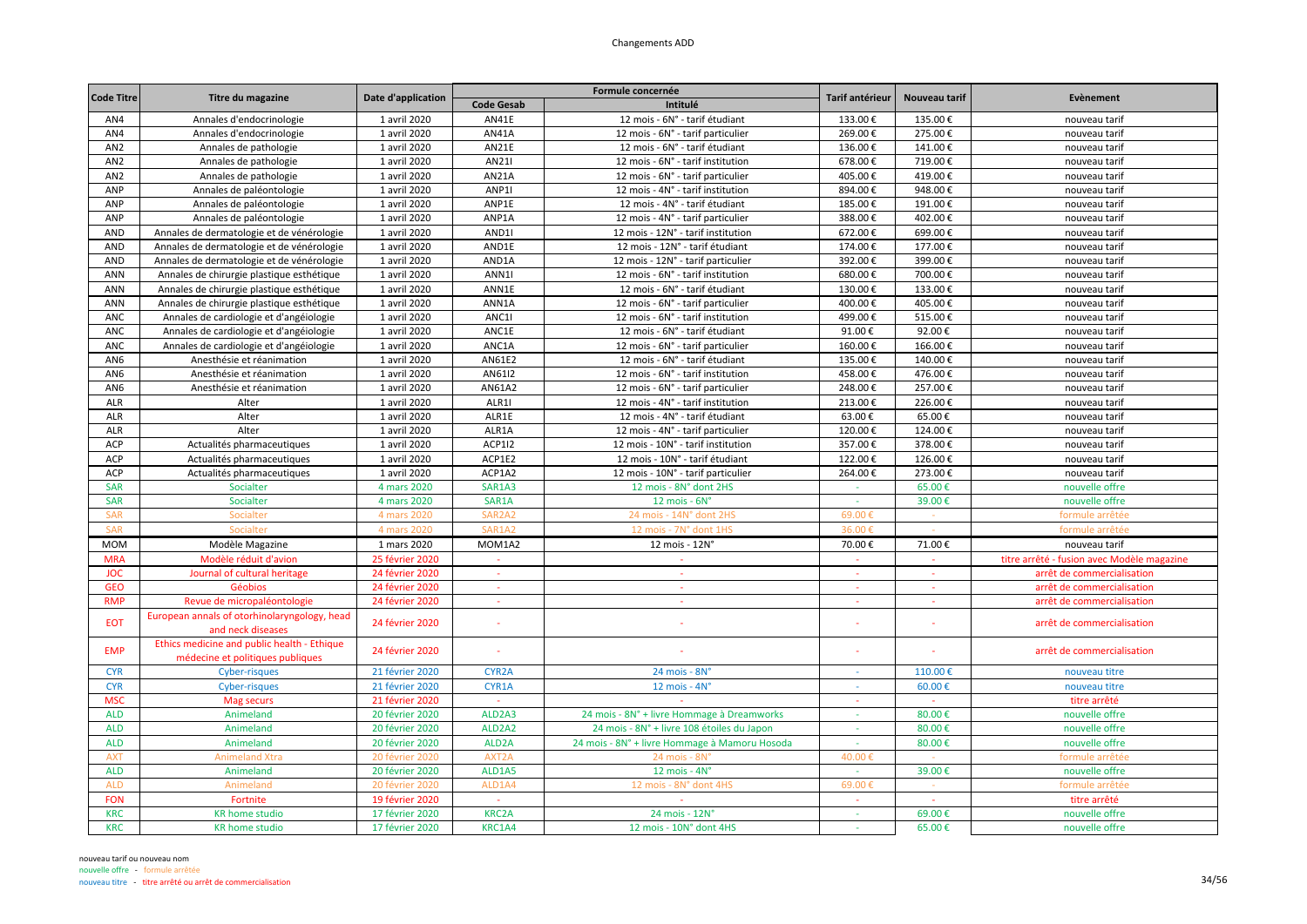| <b>Code Titre</b> | Titre du magazine                   |                        |                   | Formule concernée                                     | Tarif antérieur | Nouveau tarif | Evènement                   |
|-------------------|-------------------------------------|------------------------|-------------------|-------------------------------------------------------|-----------------|---------------|-----------------------------|
|                   |                                     | Date d'application     | <b>Code Gesab</b> | Intitulé                                              |                 |               |                             |
| <b>KRC</b>        | <b>KR</b> home studio               | 17 février 2020        | KRC1A3            | 12 mois - $6Nc$                                       |                 | 36.00€        | nouvelle offre              |
| <b>KRC</b>        | <b>KR</b> home studio               | 17 février 2020        | KRC1A2            | 12 mois - 10N                                         | 45.00€          |               | formule arrêtée             |
| <b>END</b>        | <b>Enduro magazine</b>              | 12 février 2020        | END1A2            | 12 mois - 4N'                                         | 25.00€          | $\sim$        | formule arrêtée             |
| <b>END</b>        | <b>Enduro magazine</b>              | 12 février 2020        | END1A             | 12 mois - $6N^{\circ}$                                |                 | 34.50€        | nouvelle offre              |
| <b>CKL</b>        | <b>Cocktail Deluxe</b>              | 12 février 2020        | $\sim$            |                                                       | $\sim$          |               | arrêt de commercialisation  |
| <b>EUR</b>        | <b>European psychiatry</b>          | 31 janvier 2020        | $\sim$            | $\omega$                                              |                 |               | arrêt de commercialisation  |
| JOO               | Zouzou                              | 30 janvier 2020        | $\sim$            | $\sim$                                                | $\sim$          | $\sim$        | changement de nom en "Okoo' |
| <b>GLA</b>        | Glamour                             | 30 janvier 2020        | $\Delta \phi$     | $\sim$                                                | $\sim$          | $\sim$        | titre arrêté                |
| <b>TRX</b>        | Trax                                | 27 janvier 2020        | <b>TRX1A2</b>     | 12 mois - 10N°                                        | 59.00€          | 39.00€        | nouveau tarif               |
| <b>MAS</b>        | <b>MasterChef</b>                   | 24 janvier 2020        | MAS1A             | $12$ mois - $6N^\circ$                                | $\sim$          | 25.00€        | nouveau titre               |
| <b>MAS</b>        | MasterChef                          | 24 janvier 2020        | MAS2A             | 24 mois - 12N°                                        | $\sim$          | 30.00€        | nouveau titre               |
| <b>BBM</b>        | Babyboom                            | 24 janvier 2020        | BBM1A             | $12$ mois - $6N^\circ$                                | o.              | 25.00€        | nouveau titre               |
| <b>BBM</b>        | Babyboom                            | 24 janvier 2020        | <b>BBM2A</b>      | 24 mois - 12N°                                        | $\sim$          | 30.00€        | nouveau titre               |
| <b>JDE</b>        | Le journal des enfants              | <b>22 janvier 2020</b> | JDE1A3            | 12 mois - 47N° + un bracelet JDE en cadeau            | 59.90€          |               | formule arrêtée             |
| <b>JDE</b>        | Le journal des enfants              | <b>22 janvier 2020</b> | JDE1A2            | 12 mois - 47N° + un sac à cordelettes en cadeau       | 59.90€          |               | formule arrêtée             |
| <b>VTC</b>        | <b>Vertical</b>                     | 22 janvier 2020        | VTC1A3            | 12 mois - 5N°                                         | $\sim$          | 39.50€        | nouvelle offre              |
| <b>VTC</b>        | Vertical                            | 22 janvier 2020        | VTC1A4            | 12 mois - 4N°                                         | 32.00€          |               | formule arrêtée             |
| <b>SKI</b>        | Ski magazine                        | <b>22 janvier 2020</b> | <b>SKI1A6</b>     | $12$ mois - $5N^\circ$                                | $\sim$          | 20.00€        | nouvelle offre              |
| SKI               | Ski magazine                        | <b>22 janvier 2020</b> | <b>SKI1A5</b>     | 12 mois - 6N                                          | $26.00*$        |               | formule arrêtée             |
| <b>COH</b>        | Coach                               | <b>20 janvier 2020</b> | $\sim$            | $\sim$                                                | $\sim$          | $\sim$        | titre arrêté                |
| <b>DAT</b>        | Décision achats                     | 16 janvier 2020        | DAT2A9            | 24 mois - 14N° dont 2HS                               | $\sim$          | 212.00€       | nouvelle offre              |
| <b>DAT</b>        | Décision achats                     | 16 janvier 2020        | DAT1B1            | 12 mois - 7N° dont 1HS                                | $\sim$          | 127.00€       | nouvelle offre              |
| <b>DAT</b>        | Décision achats                     | 16 janvier 2020        | DAT2A8            | 24 mois - 12N°                                        | 212.00€         | $\sim 100$    | formule arrêtée             |
| <b>DAT</b>        | Décision achats                     | 16 janvier 2020        | DAT1A8            | 12 mois - 6N'                                         | 127.00€         |               | formule arrêtée             |
| <b>MKG</b>        | <b>Marketing</b>                    | 16 janvier 2020        | MKG2A4            | 24 mois - 14N°                                        | $\sim$          | 290.00€       | nouvelle offre              |
| <b>MKG</b>        | <b>Marketing</b>                    | 16 janvier 2020        | MKG1A7            | $12$ mois - $7N^\circ$                                | $\mathbb{Z}$    | 175.00€       | nouvelle offre              |
| <b>MKG</b>        | Marketing                           | 16 janvier 2020        | MKG2A3            | 24 mois - 16N                                         | 290.00          |               | formule arrêtée             |
| <b>MKG</b>        | Marketing                           | 16 janvier 2020        | MKG1A5            | 12 mois - 8N°                                         | 175.00€         | $\sim$        | formule arrêtée             |
| <b>FAF</b>        | <b>Forbes Afrique</b>               | 1 janvier 2020         | $\sim$            | $\sim$                                                | $\sim$          | $\sim$        | arrêt de commercialisation  |
| <b>ARP</b>        | <b>Artpress</b>                     | 30 décembre 2019       | ARP2A2            | 24 mois - 28N° dont 6HS                               | $\sim$          | 159.00€       | nouvelle offre              |
| <b>ARP</b>        | <b>Artpress</b>                     | 30 décembre 2019       | ARP1A3            | 12 mois - 14N° dont 3HS                               | $\sim$          | 85.00€        | nouvelle offre              |
| <b>ARP</b>        | Artpress                            | 30 décembre 2019       | ARP6M             | $6$ mois - $6No$                                      | 39.00€          |               | formule arrêtée             |
| <b>ARP</b>        | Artpress                            | 30 décembre 2019       | ARP3M             | 3 mois - 3N°                                          | 14.00€          |               | formule arrêtée             |
| ARP               | Artpress                            | 30 décembre 2019       | ARP2A             | 24 mois - 22N°                                        | 130.00€         | 129.00€       | nouveau tarif               |
| ARP               | Artpress                            | 30 décembre 2019       | ARP1A2            | 12 mois - 11N°                                        | 70.50€          | 69.00€        | nouveau tarif               |
| <b>ISM</b>        | Israël magazine                     | 1 janvier 2020         | PISRAEL-1A        | 12 mois - 12N°                                        | 70.00€          | 75.00€        | nouveau tarif               |
| <b>IHT</b>        | International New York times        | 1 janvier 2020         | IHT3A             | 36 mois - 936N°                                       | 1 500.00€       | 1 575.00€     | nouveau tarif               |
| <b>IHT</b>        | International New York times        | 1 janvier 2020         | IHT2A             | 24 mois - 624N°                                       | 1 105.00€       | 1 170.00€     | nouveau tarif               |
| <b>IHT</b>        | <b>International New York times</b> | 1 janvier 2020         | IHT1A             | 12 mois - 312N°                                       | 615.00€         | 650.00€       | nouveau tarif               |
| <b>IHT</b>        | International New York times        | 1 janvier 2020         | IHT6M             | 6 mois - 156N°                                        | 350.00€         | 375.00€       | nouveau tarif               |
| <b>FFT</b>        | <b>France footba</b>                | 27 décembre 201        | FFT1A7            | 12 mois - 51N                                         | 99.00€          |               | formule arrêtée             |
| VMG               | Vélo magazine                       | 1 janvier 2020         | VMG1A4            | 12 mois - 11N°                                        | 45.00€          | 47.50€        | nouveau tarif               |
| EQP               | L'équipe                            | 1 janvier 2020         | EQP1A2            | 12 mois - 312N° du lundi au samedi                    | 399.00€         | 429.00€       | nouveau tarif               |
| EQP               | L'équipe                            | 1 janvier 2020         | EQP6M             | 6 mois - 156N° du lundi au samedi                     | 229.00€         | 239.00€       | nouveau tarif               |
| EQP               | L'équipe                            | 1 janvier 2020         | EQP3M3            | 3 mois - 78N° du lundi au samedi                      | 119.00€         | 129.00€       | nouveau tarif               |
| <b>BEI</b>        | <b>Bâti isolation</b>               | 27 décembre 2019       | BEI2A3            | $24$ mois - $2Nc$                                     | $\sim$          | 69.00€        | nouvelle offre              |
| <b>BEI</b>        | <b>Bâti isolation</b>               | 27 décembre 2019       | <b>BEI1A3</b>     | 12 mois - $1Nc$                                       | $\sim$          | 39.00€        | nouvelle offre              |
| <b>BEI</b>        | <b>Bâti isolation</b>               | 27 décembre 2019       | BEI2A2            | 24 mois - 8N°                                         | 96.00€          |               | formule arrêtée             |
| <b>BEI</b>        | <b>Bâti</b> isolation               | 27 décembre 2019       | <b>BEI1E2</b>     | 12 mois - 4N° - tarif école                           | 39.00€          |               | formule arrêtée             |
| <b>BEI</b>        | <b>Bâti isolation</b>               | 27 décembre 2019       | <b>BEI1A2</b>     | 12 mois - 4N°                                         | 53.00€          |               | formule arrêtée             |
| <b>BTN</b>        | Béton(s) le magazine                | 27 décembre 2019       | BTN2A3            | 24 mois - 16N° dont 4 hors-séries avec supplément CBP | $\sim$          | 219.00€       | nouvelle offre              |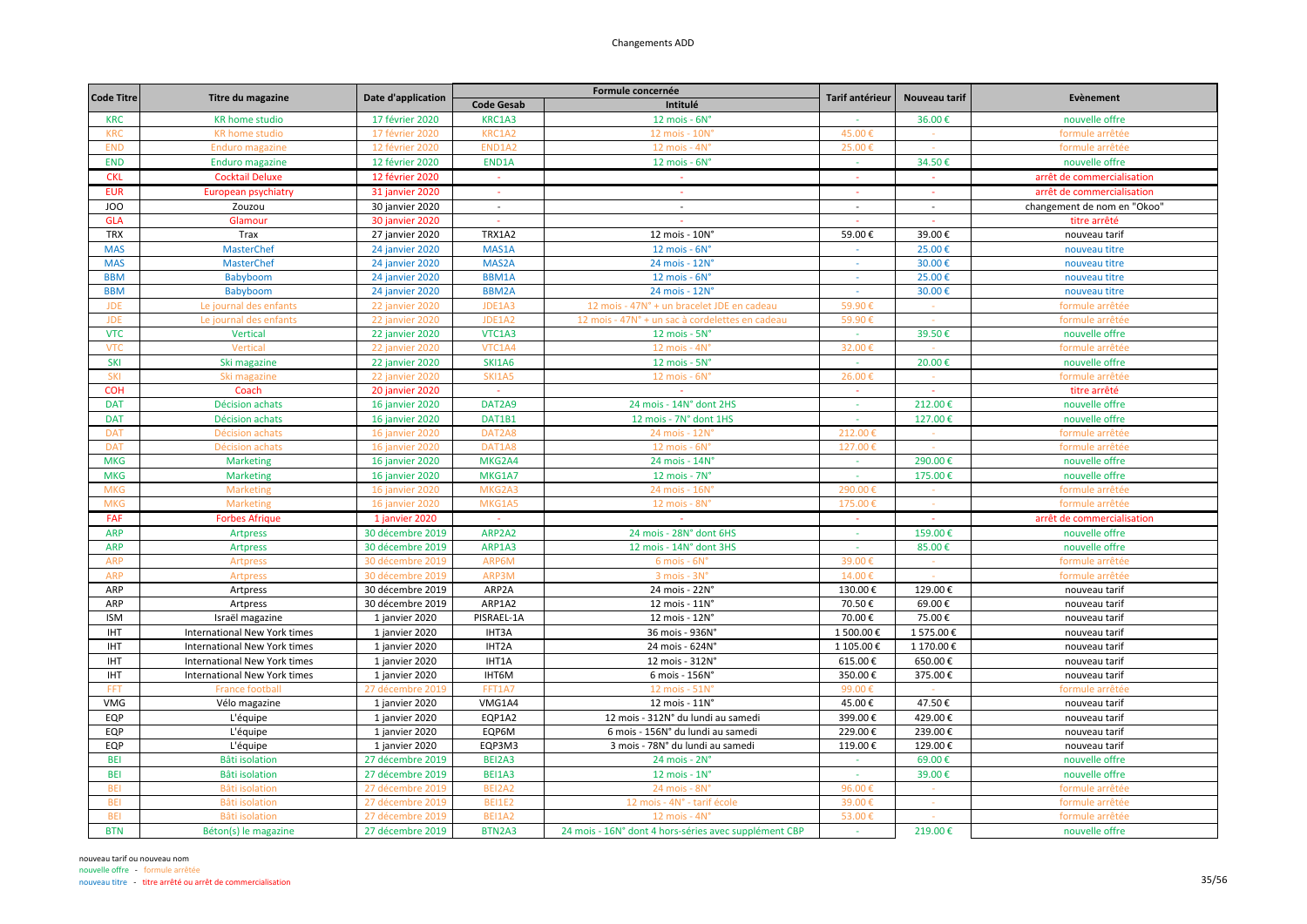|                   |                           |                    | Formule concernée  |                                                      |                 |               | Evènement                  |
|-------------------|---------------------------|--------------------|--------------------|------------------------------------------------------|-----------------|---------------|----------------------------|
| <b>Code Titre</b> | Titre du magazine         | Date d'application | <b>Code Gesab</b>  | Intitulé                                             | Tarif antérieur | Nouveau tarif |                            |
| <b>BTN</b>        | Béton(s) le magazine      | 27 décembre 2019   | <b>BTN1A6</b>      | 12 mois - 8N° dont 2 hors-séries avec supplément CBP |                 | 146.00€       | nouvelle offre             |
| <b>BTN</b>        | Béton(s) le magazine      | 27 décembre 2019   | BTN1A5             | 12 mois - 6N° avec supplément CBP                    | $\sim$          | 93.00€        | nouvelle offre             |
| <b>BTN</b>        | Béton(s) le magazine      | 27 décembre 2019   | BTN2A              | 24 mois - 16N° dont 4 HS                             | 209.00          |               | formule arrêtée            |
| <b>BTN</b>        | Béton(s) le magazine      | 27 décembre 2019   | <b>BTN1A4</b>      | 12 mois - 8N° dont 2 HS tarif école                  | 99.00           |               | formule arrêtée            |
| <b>BTN</b>        | Béton(s) le magazine      | 27 décembre 2019   | BTN1A2             | $12$ mois - $6Nc$                                    | 90.00€          |               | formule arrêtée            |
| <b>BTN</b>        | Béton(s) le magazine      | 27 décembre 2019   | BTN1A              | 12 mois - 8N° dont 2 HS                              | 140.00          |               | formule arrêtée            |
| <b>WID</b>        | Wider                     | 27 décembre 2019   | WID1A              | $12$ mois - $6N^\circ$                               | 31.00€          | 29.50€        | nouveau tarif              |
| <b>VTC</b>        | Vertical                  | 1 janvier 2020     | VTC1A4             | $12$ mois - $4N^\circ$                               | 29.00€          | 32.00€        | nouveau tarif              |
| <b>BBK</b>        | <b>Big bike</b>           | 27 décembre 2019   | BBK1A2             | $12$ mois - $8No$                                    | $\sim$          | 47.00€        | nouvelle offre             |
| <b>BBK</b>        | <b>Big bike</b>           | 27 décembre 2019   | PBIGBIKEE-1A       | 12 mois - 7N'                                        | 39.00€          |               | formule arrêtée            |
| <b>TRK</b>        | Trek magazine             | 1 janvier 2020     | TRK1A4             | 12 mois - 8N°                                        | 46.00€          | 48.00€        | nouveau tarif              |
| <b>GRP</b>        | <b>Grands reportages</b>  | 27 décembre 2019   | GRP1A2             | 12 mois - 13N°                                       | $\sim$          | 75.00€        | nouvelle offre             |
| <b>GRP</b>        | <b>Grands reportage:</b>  | 27 décembre 2019   | GRP1A3             | 12 mois - 14N                                        | 79.00           |               | formule arrêtée            |
| <b>KTM</b>        | Kiteboarder               | 1 janvier 2020     | KTM1A4             | 12 mois - 6N°                                        | 36.00€          | 39.50€        | nouveau tarif              |
| <b>BTM</b>        | <b>Burda style</b>        | 27 décembre 2019   | BTM1A4             | 12 mois - 18N° dont 6 Easy                           |                 | 99.00€        | nouvelle offre             |
| <b>BTM</b>        | <b>Burda style</b>        | 27 décembre 2019   | BTM1A3             | 12 mois - 14N° dont 2 Mode plus                      | ÷.              | 85.00€        | nouvelle offre             |
| <b>BTM</b>        | <b>Burda style</b>        | 27 décembre 2019   | PBURDA-1A-2        | 12 mois - 16N° dont 4HS                              | 97.00€          |               | formule arrêtée            |
| <b>WDM</b>        | Wind                      | 27 décembre 2019   | WDM1A4             | 12 mois - 8N°                                        | $\sim$          | 43.00€        | nouvelle offre             |
| <b>WDM</b>        | Wind                      | 27 décembre 2019   | WDM1A3             | 12 mois - 7N'                                        | 41.00           |               | formule arrêtée            |
| <b>MTM</b>        | <b>Montagnes</b>          | 27 décembre 2019   | MTM1A4             | 12 mois - 13N°                                       |                 | 75.00€        | nouvelle offre             |
| <b>MTM</b>        | Montagnes                 | 27 décembre 201    | MTM1A5             | 12 mois - 11N                                        | 65.00           |               | formule arrêtée            |
| <b>SKR</b>        | Skieur racing             | 1 janvier 2020     | SKR1A2             | 12 mois - 8N° dont Skieur magazine                   | 47.00€          | 49.00€        | nouveau tarif              |
| SKM               | Skieur magazine           | 1 janvier 2020     | SKM1A7             | 12 mois - 8N° dont Skieur racing                     | 47.00€          | 49.00€        | nouveau tarif              |
| <b>GRR</b>        | Grimper                   | 27 décembre 2019   | PGRIMPER-1A        | 12 mois - $8Nc$                                      | $\sim$          | 49.00€        | nouvelle offre             |
| GRR               | Grimper                   | 27 décembre 2019   | GRR1A2             | 12 mois - 7N                                         | 43.00           |               | formule arrêtée            |
| <b>SKI</b>        | Ski magazine              | 27 décembre 2019   | <b>SKI1A5</b>      | 12 mois - $6N^{\circ}$                               |                 | 26.00€        | nouvelle offre             |
| SKI               | Ski magazine              | 27 décembre 201    | <b>SKI1A6</b>      | 12 mois - 5N                                         | $20.00*$        |               | formule arrêtée            |
| <b>VPG</b>        | Gourmand                  | 1 janvier 2020     | $\sim$             | $\sim$                                               | $\sim$          | $\sim$        | arrêt de commercialisation |
| PIT               | Pirouette                 | 1 janvier 2020     | PIT1A              | 12 mois - 11N°                                       | 57.00€          | 60.00€        | nouveau tarif              |
| SMP               | Sols murs plafonds        | 1 janvier 2020     | SMP2A2             | 24 mois - 10N°                                       | 99.00€          | 117.00€       | nouveau tarif              |
| SMP               | Sols murs plafonds        | 1 janvier 2020     | SMP1A4             | 12 mois - 5N°                                        | 56.00€          | 65.00€        | nouveau tarif              |
| RAR               | Route actualité           | 1 janvier 2020     | RAR2A2             | 24 mois - 12N°                                       | 131.00€         | 166.00€       | nouveau tarif              |
| <b>RAR</b>        | Route actualité           | 1 janvier 2020     | RAR1A3             | $12$ mois - $6N^\circ$                               | 72.00€          | 92.00€        | nouveau tarif              |
| <b>CTF</b>        | Chantiers de France       | 1 janvier 2020     | CTF2A3             | 24 mois - 20N° dont 2HS                              | 142.00€         | 162.00€       | nouveau tarif              |
| <b>CTF</b>        | Chantiers de France       | 1 janvier 2020     | CTF1A5             | 12 mois - 10N° dont 1HS                              | 79.00€          | 90.00€        | nouveau tarif              |
| <b>TMT</b>        | Traitements et matériaux  | 1 janvier 2020     | TMT2A              | 24 mois - 12N°                                       | 261.00€         | 297.00€       | nouveau tarif              |
| <b>TMT</b>        | Traitements et matériaux  | 1 janvier 2020     | TMT1A              | $12$ mois - $6N^\circ$                               | 145.00€         | 165.00€       | nouveau tarif              |
| <b>MSG</b>        | Le monde du surgelé       | 26 décembre 2019   | MSG2A2             | 24 mois - 14N°                                       | $\sim$          | 216.00€       | nouvelle offre             |
| <b>MSG</b>        | Le monde du surgelé       | 26 décembre 2019   | MSG1A2             | 12 mois - 7N°                                        | $\sim$          | 120.00€       | nouvelle offre             |
| <b>MSG</b>        | Le monde du surgelé       | 26 décembre 2019   | MSG <sub>2</sub> A | 24 mois - 16N                                        | 184.00          |               | formule arrêtée            |
| <b>MSG</b>        | Le monde du surgelé       | 26 décembre 2019   | MSG1A              | 12 mois - 8N                                         | 102.00€         |               | formule arrêtée            |
| <b>SPP</b>        | Salles propres            | 26 décembre 2019   | SPP2A2             | 24 mois - 10N°                                       | $\sim$          | 234.00€       | nouvelle offre             |
| <b>SPP</b>        | Salles propres            | 26 décembre 2019   | SPP1A2             | 12 mois - $5Nc$                                      | $\sim$          | 130.00€       | nouvelle offre             |
| <b>SPP</b>        | Salles propres            | 26 décembre 2019   | SPP <sub>2A</sub>  | 24 mois - 12N                                        | 199.00          |               | formule arrêtée            |
| <b>SPP</b>        | Salles propres            | 26 décembre 2019   | SPP1A              | 12 mois - 6N'                                        | 110.00€         |               | formule arrêtée            |
| CCF               | Génie climatique magazine | 1 janvier 2020     | CCF2A2             | 24 mois - 12N°                                       | 50.00€          | 59.00€        | nouveau tarif              |
| CCF               | Génie climatique magazine | 1 janvier 2020     | CCF1A2             | 12 mois - $6N^\circ$                                 | 30.00€          | 33.00€        | nouveau tarif              |
| <b>RCP</b>        | La RPF cuisine pro        | 1 janvier 2020     | RCP2A              | 24 mois - 8N°                                        | 83.00€          | 99.00€        | nouveau tarif              |
| <b>RCP</b>        | La RPF cuisine pro        | 1 janvier 2020     | RCP1A              | 12 mois - $4Nc$                                      | 49.00€          | 56.00€        | nouveau tarif              |
| SEU               | Science et univers        | 1 janvier 2020     | SEU2A              | 24 mois - 8N°                                        | 48.00€          | 49.00€        | nouveau tarif              |
| SEU               | Science et univers        | 1 janvier 2020     | SEU1A              | 12 mois - 4N°                                        | 26.00€          | 27.00€        | nouveau tarif              |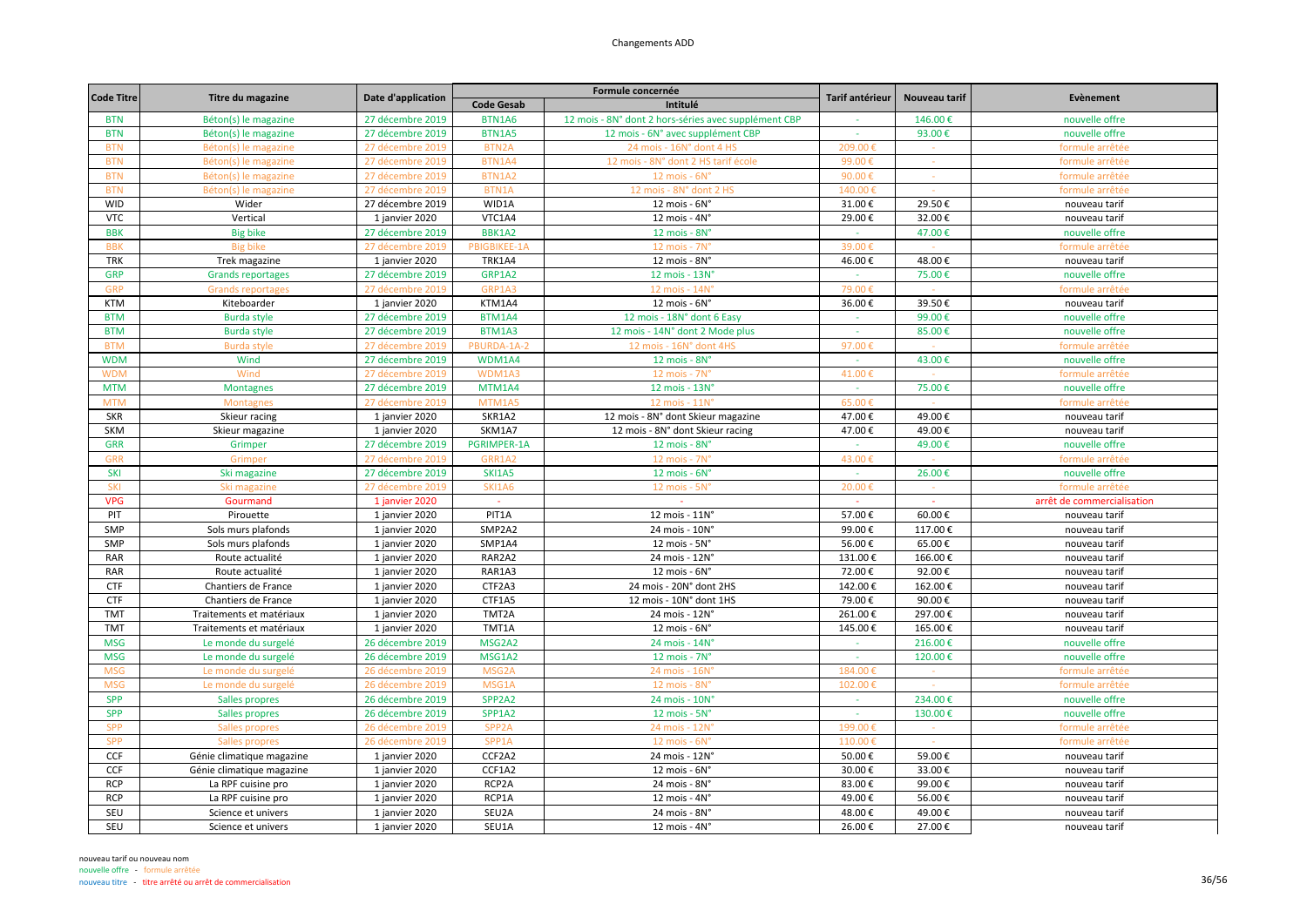| <b>Code Titre</b> |                                    | Date d'application |                    | Formule concernée                                                                 | Tarif antérieur | Nouveau tarif | Evènement       |
|-------------------|------------------------------------|--------------------|--------------------|-----------------------------------------------------------------------------------|-----------------|---------------|-----------------|
|                   | Titre du magazine                  |                    | <b>Code Gesab</b>  | Intitulé                                                                          |                 |               |                 |
| <b>DSC</b>        | Destination science le mag         | 1 janvier 2020     | DSC1A              | 12 mois - $4N^\circ$                                                              | 29.00€          | 32.00€        | nouveau tarif   |
| <b>DSC</b>        | Destination science le mag         | 1 janvier 2020     | DSC <sub>2</sub> A | 24 mois - 8N°                                                                     | 55.00€          | 59.00€        | nouveau tarif   |
| MHH               | La marche de l'Histoire            | 1 janvier 2020     | MHH1A              | 12 mois - 4N°                                                                     | 28.00€          | 29.00€        | nouveau tarif   |
| <b>OVN</b>        | Ovnis                              | 1 janvier 2020     | OVN <sub>2</sub> A | 24 mois - 8N°                                                                     |                 | 54.00€        | nouveau tarif   |
| <b>OVN</b>        | Ovnis                              | 1 janvier 2020     | OVN1A              | 12 mois - $4N^\circ$                                                              | $\sim$          | 29.00€        | nouveau titre   |
| <b>DGM</b>        | Les grandes énigmes de l'Histoire  | 1 janvier 2020     | YDOGDMYHIS-2A      | 24 mois - 8N°                                                                     | 55.00€          | 54.00€        | nouveau tarif   |
| <b>HSC</b>        | Histoire du Second conflit mondial | 1 janvier 2020     | HSC1A              | 12 mois - 4N°                                                                     | 28.00€          | 29.00€        | nouveau tarif   |
| EGY               | Egypte ancienne                    | 1 janvier 2020     | EGY1A              | 12 mois - 4N°                                                                     | 28.00€          | 29.00€        | nouveau tarif   |
| PBE               | Points à relier bien-être          | 26 décembre 2019   | PBE1A2             | 12 mois - $4N^{\circ}$                                                            |                 | 26.00€        | nouvelle offre  |
| PBE               | Points à relier bien-être          | 26 décembre 2019   | PBE1A              | 12 mois - 6N                                                                      | 35.00€          |               | formule arrêtée |
| <b>PRZ</b>        | Points à relier zen                | 26 décembre 2019   | PRZ1A2             | $12$ mois - $4N^\circ$                                                            | $\sim$          | 26.00€        | nouvelle offre  |
| <b>PRZ</b>        | Points à relier zen                | 26 décembre 201!   | PRZ1A              | 12 mois - 6N                                                                      | 35.00€          |               | formule arrêtée |
| ADN               | ADN L'atelier des nanas            | 1 janvier 2020     | ADN1A2             | 12 mois - 4N° + 2 lots d'étiquettes                                               | 30.00€          | 31.00€        | nouveau tarif   |
| CBE               | Coloriage serenity                 | 1 janvier 2020     | CBE1A              | $12$ mois - $4N^\circ$                                                            | 25.00€          | 26.00€        | nouveau tarif   |
| CZE               | Coloriage ambiance zen             | 1 janvier 2020     | CZE1A              | 12 mois - 4N°                                                                     | 32.00€          | 33.00€        | nouveau tarif   |
| PRV               | Passion couture créative           | 1 janvier 2020     | PRV1A              | 12 mois - 4N°                                                                     | 28.00€          | 29.00€        | nouveau tarif   |
| PCA               | Passion cartes créatives           | 1 janvier 2020     | PCA1A3             | 12 mois - 6N° + 2 lots de 16 étiquettes                                           | 39.00€          | 40.00€        | nouveau tarif   |
| PFC               | Passion fil cartonnage broderie    | 1 janvier 2020     | PFC1A              | 12 mois - 4N°                                                                     | 28.00€          | 29.00€        | nouveau tarif   |
| PSB               | Passion scrapbooking               | 1 janvier 2020     | PSB1A2             | 12 mois - 6N° + 2 lots de 16 étiquettes                                           | 39.00€          | 40.00€        | nouveau tarif   |
| <b>AFL</b>        | <b>Atelier floral</b>              | 26 décembre 2019   | AFL1A3             | 12 mois - 5N° dont 1HS                                                            |                 | 32.00€        | nouvelle offre  |
| <b>AFL</b>        | <b>Atelier floral</b>              | 26 décembre 2019   | AFL2A              | 24 mois - 8N°                                                                     | $\sim$          | 52.00€        | nouvelle offre  |
| AFL               | Atelier floral                     | 1 janvier 2020     | AFL1A              | 12 mois - 4N°                                                                     | 28.00€          | 29.00€        | nouveau tarif   |
| <b>ACR</b>        | Atelier déco création              | 26 décembre 2019   | ACR <sub>2</sub> A | 24 mois - 8N°                                                                     | $\sim$          | 52.00€        | nouvelle offre  |
| ACR               | Atelier déco création              | 1 janvier 2020     | ACR1A              | $12$ mois - $4N^\circ$                                                            | 28.00€          | 29.00€        | nouveau tarif   |
| <b>AAQ</b>        | L'art de l'aquarelle               | 26 décembre 2019   | AAQ1A3             | 12 mois - 4N° + 2 suppléments Aquarelle                                           |                 | 40.00€        | nouvelle offre  |
| AAQ               | L'art de l'aquarelle               | 1 janvier 2020     | AAQ1A              | $12$ mois - $4N^\circ$                                                            | 28.00€          | 30.00€        | nouveau tarif   |
| <b>PPD</b>        | Plaisirs de peindre                | 26 décembre 2019   | PPD3A              | 36 mois - 12N°                                                                    | $\sim$          | 72.00€        | nouvelle offre  |
| <b>PPD</b>        | Plaisirs de peindre                | 26 décembre 2019   | PPD18M             | 18 mois - 6N°                                                                     | $\sim$          | 37.00€        | nouvelle offre  |
| <b>PPD</b>        | Plaisirs de peindre                | 26 décembre 2019   | PPD <sub>2A</sub>  | 24 mois - 8N°                                                                     | $\sim$          | 49.00€        | nouvelle offre  |
| PPD               | Plaisirs de peindre                | 1 janvier 2020     | PPD1A              | $12$ mois - $4N^\circ$                                                            | 25.00€          | 26.00€        | nouveau tarif   |
| <b>PQR</b>        | Pratique des arts                  | 26 décembre 2019   | PQR1B              | 12 mois - 9N° dont 3 hors-séries                                                  |                 | 57.00€        | nouvelle offre  |
| PQR               | Pratique des arts                  | 1 janvier 2020     | PQR2A              | 24 mois - 12N°                                                                    | 75.00€          | 76.00€        | nouveau tarif   |
| PQR               | Pratique des arts                  | 1 janvier 2020     | PQR1A4             | 12 mois - 6N° + 2 suppléments Pastel                                              | 39.00€          | 40.00€        | nouveau tarif   |
| PQR               | Pratique des arts                  | 1 janvier 2020     | PQR1A5             | 12 mois - 6N° + 2 suppléments Huile                                               | 39.00€          | 40.00€        | nouveau tarif   |
| PQR               | Pratique des arts                  | 1 janvier 2020     | PQR1A3             | 12 mois - 6N° + 2 suppléments Aquarelle                                           | 39.00€          | 40.00€        | nouveau tarif   |
| PQR               | Pratique des arts                  | 1 janvier 2020     | PQR1A              | $12$ mois - $6N^\circ$                                                            | 38.00€          | 39.00€        | nouveau tarif   |
| <b>MDQ</b>        | Le monde                           | 20 décembre 2019   | MDQ3M3             | 3 mois - 78N° Edition 6 jours + suppléments + magazine M +<br>édition numérique   | 69.00€          |               | formule arrêtée |
| <b>MDQ</b>        | Le monde                           | 20 décembre 2019   | MDQ6M4             | 6 mois - 156N° Edition 6 jours + suppléments + magazine M<br>édition numérique    | 129.00€         |               | formule arrêtée |
| <b>MDQ</b>        | Le monde                           | 1 janvier 2020     | MDQ3W              | 3 mois - 26N° Edition weekend + suppléments + magazine M                          | 29.00€          | 75.00€        | nouveau tarif   |
| <b>MDQ</b>        | Le monde                           | 1 janvier 2020     | MDQ6W              | 6 mois - 52N° Edition weekend + suppléments + magazine M                          | 59.00€          | 150.00€       | nouveau tarif   |
| <b>MDQ</b>        | Le monde                           | 1 janvier 2020     | MDQ1W              | 12 mois - 104N° Edition weekend + suppléments + magazine<br>M                     | 129.00€         | 299.00€       | nouveau tarif   |
| <b>MDQ</b>        | Le monde                           | 1 janvier 2020     | MDQ1A4             | 12 mois - 312N° Edition 6 jours + suppléments + magazine M<br>+ édition numérique | 239.00€         | 348.00€       | nouveau tarif   |
| <b>IFM</b>        | L'informaticien                    | 1 janvier 2020     | IFM2A3             | 24 mois - 20 N°                                                                   | 85.00€          | 92.00€        | nouveau tarif   |
| <b>IFM</b>        | L'informaticien                    | 1 janvier 2020     | IFM1A3             | 12 mois - 10 N°                                                                   | 45.00€          | 49.00€        | nouveau tarif   |
| 30M               | 30 millions d'amis                 | 1 janvier 2020     | 30M1A              | 12 mois - 11N°                                                                    | 33.00€          | 39.00€        | nouveau tarif   |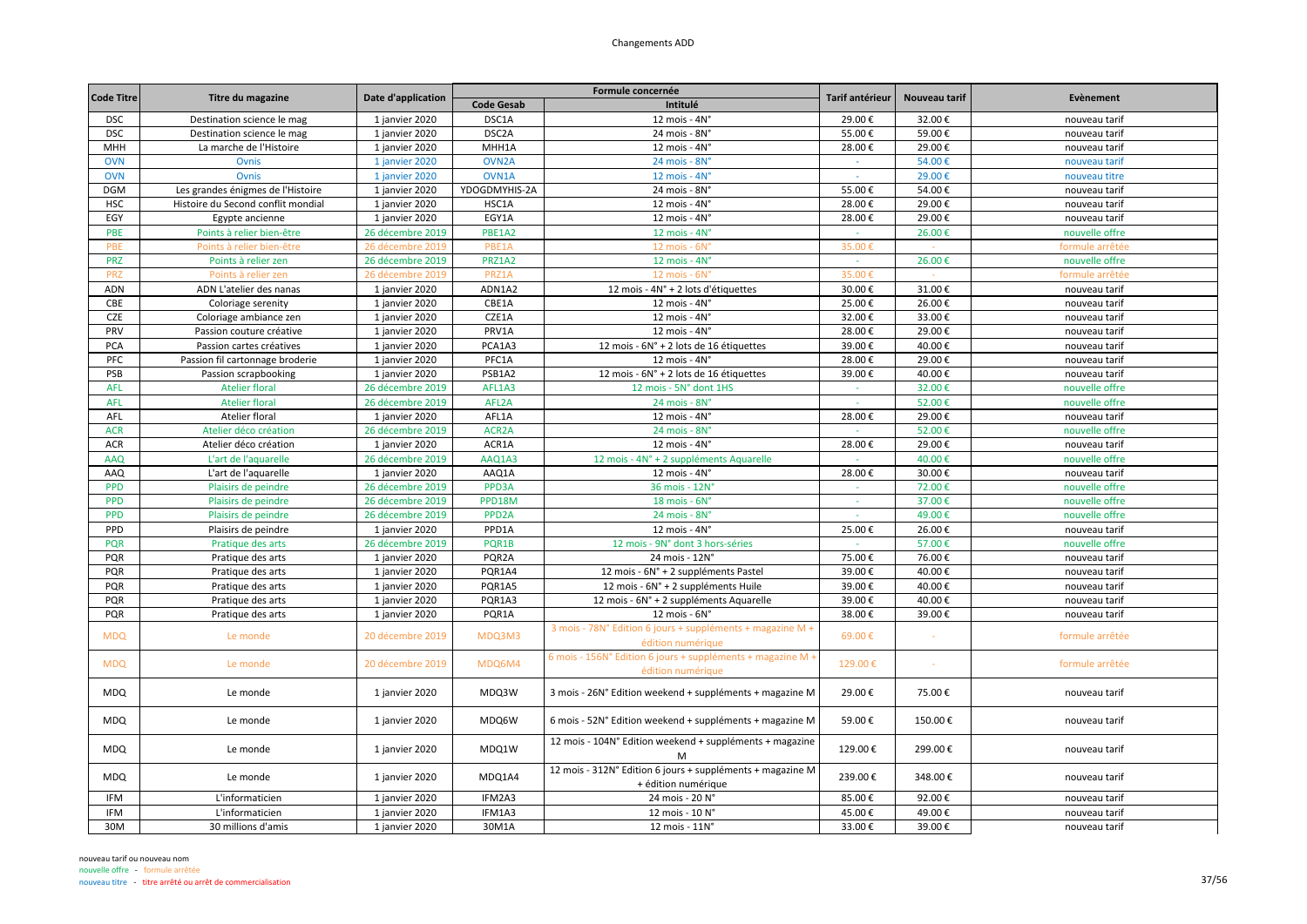|                   |                                             |                    |                    | Formule concernée                                |                 |               | Evènement                                        |
|-------------------|---------------------------------------------|--------------------|--------------------|--------------------------------------------------|-----------------|---------------|--------------------------------------------------|
| <b>Code Titre</b> | Titre du magazine                           | Date d'application | <b>Code Gesab</b>  | Intitulé                                         | Tarif antérieur | Nouveau tarif |                                                  |
| <b>PLK</b>        | Polka                                       | 18 décembre 2019   | PLK2A4             | 24 mois - 6N°                                    |                 | 49.00€        | nouvelle offre                                   |
| <b>PLK</b>        | Polka                                       | 18 décembre 2019   | PLK1A5             | 12 mois - 3N°                                    |                 | 25.00€        | nouvelle offre                                   |
| PLK               | Polka                                       | 18 décembre 2019   | PLK2A3             | 24 mois - 8N                                     | 39.00           |               | formule arrêtée                                  |
| <b>PLK</b>        | Polka                                       | 18 décembre 2019   | PLK1A3             | 12 mois - 4N                                     | 20.00€          |               | formule arrêtée                                  |
| <b>OCM</b>        | L'officiel de la maison                     | 17 décembre 2019   |                    |                                                  |                 |               | titre arrêté                                     |
| <b>BLT</b>        | <b>Ball trap</b>                            | 17 décembre 2019   | PBTRAP-2A          | 24 mois - 8N°                                    | 20.00€          | 26.00€        | nouveau tarif                                    |
| <b>BLT</b>        | <b>Ball trap</b>                            | 17 décembre 2019   | PBTRAP-1A          | 12 mois - $4Nc$                                  | 12.00€          | 14.00€        | nouveau tarif                                    |
| <b>LPM</b>        | La presse médicale                          | 16 décembre 2019   | LPM1A3             | 12 mois - 6N° - tarif particulier                | $\sim$          | 198.00€       | nouvelle offre                                   |
| <b>LPM</b>        | La presse médicale                          | 16 décembre 2019   | LPM1E3             | 12 mois - 6N° - tarif étudiant                   | $\sim$          | 80.00€        | nouvelle offre                                   |
| <b>LPM</b>        | La presse médicale                          | 16 décembre 2019   | <b>LPM1I3</b>      | 12 mois - 6N° - tarif institution                | $\sim$          | 580.00€       | nouvelle offre                                   |
| <b>LPM</b>        | La presse médicale                          | 16 décembre 2019   | LPM1A2             | 12 mois - 12N° - tarif particulier               | 250.00€         |               | formule arrêtée                                  |
| <b>LPM</b>        | La presse médicale                          | 16 décembre 2019   | LPM1E2             | 12 mois - 12N° - tarif étudiant                  | 120.00          |               | formule arrêtée                                  |
| <b>LPM</b>        | La presse médicale                          | 16 décembre 2019   | <b>LPM1I2</b>      | 12 mois - 12N° - tarif institution               | 680.00€         |               | formule arrêtée                                  |
| LPM               | La presse médicale                          | 16 décembre 2019   | ÷,                 |                                                  |                 |               | changement de nom en "La presse médicale         |
|                   |                                             |                    |                    |                                                  |                 |               | formation"                                       |
| REU               | European review of applied psychology/Revue | 16 décembre 2019   | L.                 |                                                  |                 |               | changement de nom en "European review of applied |
|                   | euro psychologie                            |                    |                    |                                                  |                 |               | psychology"                                      |
| <b>RSF</b>        | La revue sage-femme                         | 16 décembre 2019   | $\sim$             | $\sim$                                           | $\sim$          | $\sim$        | changement de nom en "Sage-femmes"               |
| <b>VSF</b>        | <b>Vocation sage-femme</b>                  | 16 décembre 2019   | $\sim$             | $\sim$                                           |                 |               | titre arrêté                                     |
| <b>RFC</b>        | Revue francophone de cicatrisation          | 16 décembre 2019   | $\sim$             | $\sim$                                           | $\sim$          | $\sim$        | titre arrêté                                     |
| <b>RVI</b>        | La revue                                    | 1 janvier 2020     | RVI2A2             | 24 mois - 12N°                                   | 69.00€          | 89.00€        | nouveau tarif                                    |
| <b>TRS</b>        | <b>Terre sauvage</b>                        | 13 décembre 2019   | <b>TRS1A5</b>      | 12 mois - 12N°                                   |                 | 49.00€        | nouvelle offre                                   |
| <b>TRS</b>        | <b>Terre sauvage</b>                        | 13 décembre 2019   | <b>TRS1A6</b>      | 10 mois - 10N°                                   | 49.00€          |               | formule arrêtée                                  |
| <b>PDA</b>        | Pomme d'api                                 | 13 décembre 2019   | PDA1A3             | 12 mois - 16N° dont 4HS                          | $\sim$          | 84.00€        | nouvelle offre                                   |
| PHP               | Phosphore                                   | 13 décembre 2019   | PHP1A7             | 12 mois - 25N° dont 3HS guides                   | $\sim$          | 120.00€       | nouvelle offre                                   |
| <b>OKP</b>        | Okapi                                       | 13 décembre 2019   | OKP1A2             | 12 mois - 25N° dont 3HS guides                   | $\sim$          | 120.00€       | nouvelle offre                                   |
| <b>SBX</b>        | <b>Story box</b>                            | 6 décembre 2019    | <b>SBX1A3</b>      | 12 mois - 10N° + 10 CD                           |                 | 92.00€        | nouvelle offre                                   |
| <b>SBX</b>        | Story box                                   | 6 décembre 2019    | SBX1A2             | 12 mois - 10N° + 5 CD                            | 88.00€          |               | formule arrêtée                                  |
| <b>SBX</b>        | Story box                                   | 1 janvier 2020     | SBX1A              | 12 mois - 10N°                                   | 73.00€          | 76.00€        | nouveau tarif                                    |
| PYM               | Pyrénées magazine                           | 1 janvier 2020     | PPYRENEE-1A        | 12 mois - 8N° dont 2HS                           | 46.00€          | 44.00€        | nouveau tarif                                    |
| <b>TLA</b>        | Mes premiers J'aime lire                    | 6 décembre 2019    | TLA1A2             | 12 mois - 12N°                                   | $\sim$          | 69.00€        | nouvelle offre                                   |
| <b>TLA</b>        | Mes premiers J'aime lire                    | 6 décembre 2019    | TLA1A              | 12 mois - $12N^\circ + 4$ posters                | 69.00€          |               | formule arrêtée                                  |
| <b>CRX</b>        | La croix                                    | 6 décembre 2019    | CRX6M4             | 6 mois - 152N° dont 25N° La croix hebdo          | $\sim$          | 239.00€       | nouvelle offre                                   |
| <b>CRX</b>        | La croix                                    | 6 décembre 2019    | CRX1A5             | 12 mois - 304N° dont 50N° La croix hebdo         | $\sim$          | 462.00€       | nouvelle offre                                   |
| <b>CRX</b>        | La croix                                    | 6 décembre 2019    | CRX3M              | 3 mois - 76N° dont 13N° La croix hebdo           | 119.00€         | $\sim$        | formule arrêtée                                  |
| <b>CRX</b>        | La croix                                    | 6 décembre 2019    | CRX6M3             | 6 mois - 151N° dont 25N° La croix hebdo          | 239.00€         |               | formule arrêtée                                  |
| <b>CRX</b>        | La croix                                    | 6 décembre 2019    | CRX1A4             | 12 mois - 302N° dont 50N° La croix hebdo         | 462.00          |               | formule arrêtée                                  |
| JCJ               | Je colle, je colorie                        | 1 janvier 2020     | JCJ1A              | $12$ mois - $4N^\circ$                           |                 | 18.00€        | nouveau titre                                    |
| <b>JBQ</b>        | Je bouquine                                 | 1 janvier 2020     | JBQ1A2             | 12 mois - 14N° dont 2HS                          | $\sim$          | 84.00€        | nouvelle offre                                   |
| <b>CTA</b>        | Cette année-là                              | 1 janvier 2020     | CTA <sub>2</sub> A | 24 mois - 20N°                                   | $\sim$          | 140.00€       | nouveau titre                                    |
| <b>CTA</b>        | Cette année-là                              | 1 janvier 2020     | CTA1A              | 12 mois - 10N°                                   |                 | 80.00€        | nouveau titre                                    |
| <b>CTA</b>        | Cette année-là                              | 1 janvier 2020     | CTA6M              | $6$ mois - $5N^{\circ}$                          | $\sim$          | 45.00€        | nouveau titre                                    |
| <b>AMR</b>        | J'aime lire                                 | 1 janvier 2020     | AMR1A2             | 12 mois - 16N° dont 4HS BD                       |                 | 78.00€        | nouvelle offre                                   |
| <b>DBX</b>        | Discovery box                               | 1 janvier 2020     | DBX1A              | 12 mois - 10N°                                   | 73.00€          | 76.00€        | nouveau tarif                                    |
| <b>BRT</b>        | Bretagne magazine                           | 1 janvier 2020     | BRT1A3             | 12 mois - 8N° dont 2HS                           | 46.00€          | 44.00€        | nouveau tarif                                    |
| ALP               | Alpes magazine                              | 1 janvier 2020     | PALMAG-1A          | 12 mois - 8N° dont 2HS                           | 46.00€          | 44.00€        | nouveau tarif                                    |
| ADB               | Adventure box                               | 1 janvier 2020     | ADB1A2             | 12 mois - 10N° + CD                              | 88.00€          | 92.00€        | nouveau tarif                                    |
| ADB               | Adventure box                               | 1 janvier 2020     | ADB1A              | 12 mois - 10N°                                   | 73.00€          | 76.00€        | nouveau tarif                                    |
| PLR               | Pèlerin                                     | 1 janvier 2020     | PLR6M4             | 6 mois - 25N° dont 1 double                      | 45.00€          | 49.90€        | nouveau tarif                                    |
| PTS               | Protection sécurité magazine                | 1 janvier 2020     | PTS2A              | 24 mois - 16N° dont 4HS + 2 guides + 2 annuaires | 155.70€         | 175.00€       | nouveau tarif                                    |
| PTS               | Protection sécurité magazine                | 1 janvier 2020     | PTS1A2             | 12 mois - 8N° dont 2HS + 1 guide + 1 annuaire    | 90.90€          | 103.00€       | nouveau tarif                                    |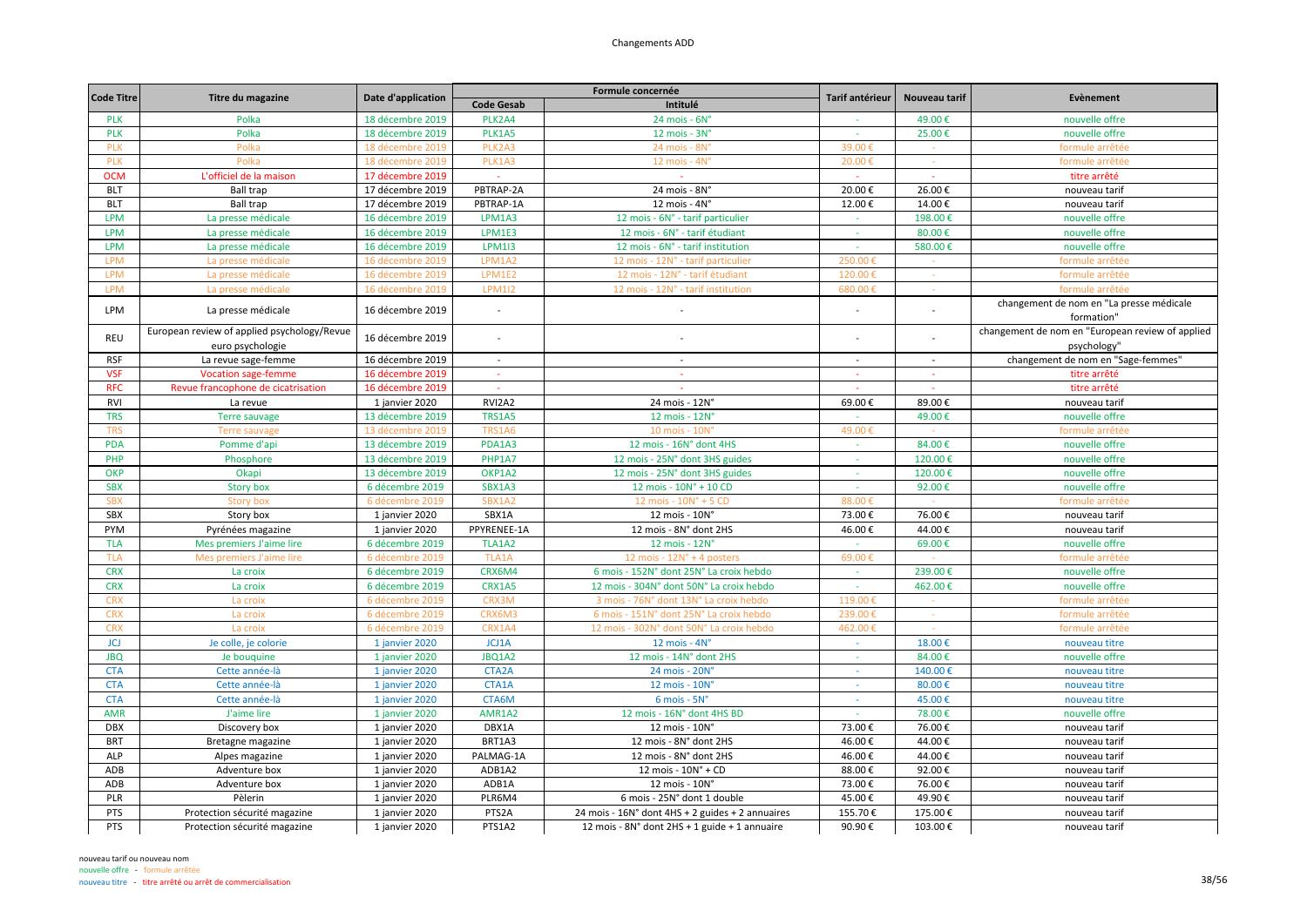| <b>Code Titre</b> |                                       | Date d'application |                    | Formule concernée                                | <b>Tarif antérieur</b> | Nouveau tarif | <b>Evènement</b>           |
|-------------------|---------------------------------------|--------------------|--------------------|--------------------------------------------------|------------------------|---------------|----------------------------|
|                   | Titre du magazine                     |                    | <b>Code Gesab</b>  | Intitulé                                         |                        |               |                            |
| <b>ETX</b>        | Entretien textile                     | 1 janvier 2020     | ETX2A              | 24 mois - $14N^\circ$ + 2 guides + 2HS           | 135.90€                | 153.00€       | nouveau tarif              |
| <b>ETX</b>        | Entretien textile                     | 1 janvier 2020     | ETX1A2             | 12 mois - $7N^\circ$ + 1 guide + 1HS             | 79.20€                 | 89.00€        | nouveau tarif              |
| PIN               | Protection individuelle et collective | 1 janvier 2020     | PIN <sub>2</sub> A | 24 mois - 14N° dont 2HS + 2 guides + 2 annuaires | 152.10€                | 169.00€       | nouveau tarif              |
| PIN               | Protection individuelle et collective | 1 janvier 2020     | PIN1A2             | 12 mois - 7N° dont 1HS + 1 guide + 1 annuaire    | 88.20€                 | 98.00€        | nouveau tarif              |
| <b>BTE</b>        | Bâtiment entretien                    | 1 janvier 2020     | BTE2A              | 24 mois - 12N° dont 2HS + 2 guides + 2 annuaires | 153.00€                | 170.00€       | nouveau tarif              |
| <b>BTE</b>        | Bâtiment entretien                    | 1 janvier 2020     | BTE1A2             | 12 mois - 6N° dont 1HS + 1 guide + 1 annuaire    | 89.10€                 | 99.00€        | nouveau tarif              |
| <b>MCM</b>        | Mots croisés magazine                 | 1 janvier 2020     | MCM3M              | 3 mois - 13N°                                    | 31.00€                 | 33.00€        | nouveau tarif              |
| <b>MCM</b>        | Mots croisés magazine                 | 1 janvier 2020     | PMCMAG-6M          | 6 mois - 26N°                                    | 59.00€                 | 61.00€        | nouveau tarif              |
| <b>MCM</b>        | Mots croisés magazine                 | 1 janvier 2020     | PMCMAG-1A          | 12 mois - 52N'                                   | 98.00€                 | 99.00€        | nouveau tarif              |
| <b>RPF</b>        | La RPF                                | 21 novembre 2019   | RPF1A2             | 12 mois - 9N°                                    |                        | 145.00€       | nouvelle offre             |
| <b>RPF</b>        | La RPF                                | 21 novembre 2019   | RPF <sub>2</sub> A | 24 mois - 20N'                                   | 232.00€                | $\sim$        | formule arrêtée            |
| <b>RPF</b>        | La RPF                                | 21 novembre 2019   | RPF1A              | 12 mois - 10N                                    | 129.00€                |               | formule arrêtée            |
| <b>TAT</b>        | <b>Triathlète</b>                     | 21 novembre 2019   | TAT2A2             | 24 mois - 20N'                                   | $\sim$                 | 98.00€        | nouvelle offre             |
| <b>TAT</b>        | Triathlète                            | 21 novembre 2019   | <b>TAT1A2</b>      | 12 mois - 10N°                                   |                        | 49.00€        | nouvelle offre             |
| <b>TAT</b>        | Triathlète                            | 21 novembre 2019   | TAT2A              | 24 mois - 24N                                    | 95.00€                 | $\sim$        | formule arrêtée            |
| <b>TAT</b>        | Triathlète                            | 21 novembre 2019   | TAT1A              | 12 mois - 12N                                    | 55.00€                 |               | formule arrêtée            |
| <b>BBC</b>        | <b>Black beauty celebrities</b>       | 18 novembre 2019   | BBC1A              | $12$ mois - $6N^\circ$                           |                        | 30.00€        | nouveau titre              |
| <b>JDE</b>        | Le journal des enfants                | 7 novembre 2019    | JDE1A3             | 12 mois - 47N° + un bracelet JDE en cadeau       | $\sim$                 | 59.90€        | nouvelle offre             |
| <b>JDE</b>        | Le journal des enfants                | 7 novembre 2019    | JDE1A2             | 12 mois - 47N° + un sac à cordelettes en cadeau  |                        | 59.90€        | nouvelle offre             |
| <b>CGO</b>        | Campagne gourmande                    | 23 octobre 2019    | <b>CGO2A2</b>      | 24 mois - 10N° dont 2HS                          |                        | 34.00€        | nouvelle offre             |
| <b>CGO</b>        | Campagne gourmande                    | 23 octobre 2019    | <b>CGO1A2</b>      | 12 mois - 5N° dont 1HS                           | $\sim$                 | 19.00€        | nouvelle offre             |
| <b>CGO</b>        | Campagne gourmande                    | 23 octobre 2019    | CGO <sub>2</sub> A | 24 mois - 8N'                                    | 27.00€                 |               | formule arrêtée            |
| <b>CGO</b>        | Campagne gourmande                    | 23 octobre 2019    | CGO1A              | 12 mois - 4N°                                    | 16.00€                 |               | formule arrêtée            |
| <b>MCA</b>        | Maisons de campagne                   | 23 octobre 2019    | MCA2A2             | 24 mois - 14N° dont 2HS                          |                        | 39.95€        | nouvelle offre             |
| <b>MCA</b>        | Maisons de campagne                   | 23 octobre 2019    | MCA2A              | 24 mois - 12N                                    | 34.00                  |               | formule arrêtée            |
| <b>MCA</b>        | Maisons de campagne                   | 23 octobre 2019    | MCA1A2             | 12 mois - 7N° dont 1HS                           | $\sim$                 | 22.95€        | nouvelle offre             |
| GOC               | <b>Gourmet cup</b>                    | 22 octobre 2019    | GOC2A              | 24 mois - 8N°                                    | $\sim$                 | 61.00€        | nouveau titre              |
| GOC               | <b>Gourmet cup</b>                    | 22 octobre 2019    | GOC1A              | 12 mois - 4N°                                    | $\sim$                 | 31.00€        | nouveau titre              |
| <b>JAV</b>        | Jardins à Vivre                       | 11 octobre 2019    |                    |                                                  |                        |               | titre arrêté               |
| <b>MFS</b>        | Men's fitness                         | 11 octobre 2019    | $\sim$             | $\sim$                                           | $\sim$                 | $\sim$        | titre arrêté               |
| <b>TCR</b>        | <b>Tom et Carotte mag</b>             | 10 octobre 2019    |                    |                                                  |                        |               | titre arrêté               |
| <b>DBX</b>        | Discovery box                         | 1 octobre 2019     | DBX1A3             | 12 mois - 12N° dont 2HS                          | 88.00€                 | 92.00€        | nouveau tarif              |
| <b>BBW</b>        | <b>Bloomberg businessweek</b>         | 25 septembre 2019  | $\sim$             |                                                  | $\sim$                 | $\sim$        | arrêt de commercialisation |
| APE               | Argent et patrimoine                  | 11 septembre 2019  | $\sim$             |                                                  |                        |               | titre arrêté               |
| <b>CRH</b>        | La croix hebdo                        | 27 septembre 2019  | CRH6M              | $6$ mois - $25N^\circ$                           | $\sim$                 | 72.00€        | nouveau titre              |
| <b>CRH</b>        | La croix hebdo                        | 27 septembre 2019  | CRH1A              | 12 mois - 50N°                                   |                        | 145.00€       | nouveau titre              |
| <b>CRX</b>        | La croix                              | 24 septembre 2019  | CRX3M              | 3 mois - 76N° dont 13N° La croix hebdo           | ÷.                     | 119.00€       | nouvelle offre             |
| <b>CRX</b>        | La croix                              | 27 septembre 2019  | CRX6M3             | 6 mois - 151N° dont 25N° La croix hebdo          | $\sim$                 | 239.00€       | nouvelle offre             |
| <b>CRX</b>        | La croix                              | 27 septembre 2019  | CRX6M2             | 6 mois - 152N                                    | 239.00€                |               | formule arrêtée            |
| <b>CRX</b>        | La croix                              | 27 septembre 2019  | CRX1A4             | 12 mois - 302N° dont 50N° La croix hebdo         | $\sim$                 | 462.00€       | nouvelle offre             |
| <b>CRX</b>        | La croix                              | 27 septembre 2019  | CRX1A2             | 12 mois - 304N                                   | 462.00                 |               | formule arrêtée            |
| <b>AXT</b>        | <b>Animeland Xtra</b>                 | 1 octobre 2019     | AXT2A              | 24 mois - 8N°                                    | $\sim$                 | 40.00€        | nouvelle offre             |
| <b>ALD</b>        | Animeland                             | 1 octobre 2019     | ALD1A4             | 12 mois - 8N° dont 4HS                           | $\sim$                 | 69.00€        | nouvelle offre             |
| <b>ALD</b>        | Animeland                             | 1 octobre 2019     | ALD1A3             | 12 mois - 6N° dont 2HS                           | 53.00€                 |               | formule arrêtée            |
| <b>TTM</b>        | Tatouage magazine                     | 1 octobre 2019     | TTM1A              | 12 mois - 6N°                                    | 32.50€                 | 34.00€        | nouveau tarif              |
| <b>CCA</b>        | <b>Tout Comprendre</b>                | 1 octobre 2019     | CCA1A4             | 12 mois - 15N° dont 4 Tout comprendre max        | 78.00€                 | 81.00€        | nouveau tarif              |
| <b>CCA</b>        | <b>Tout Comprendre</b>                | 1 octobre 2019     | CCA1A3             | 12 mois - 11N°                                   | 51.00€                 | 54.00€        | nouveau tarif              |
| LMA               | Le Monde des Ados                     | 1 octobre 2019     | LMA1A2             | 12 mois - 22N°                                   | 75.00€                 | 78.00€        | nouveau tarif              |
| <b>TTC</b>        | Tout Comprendre Junior                | 1 octobre 2019     | TTC1A3             | 12 mois - 13N° dont 2HS                          | 57.00€                 | 60.00€        | nouveau tarif              |
| <b>TTC</b>        | Tout Comprendre Junior                | 1 octobre 2019     | TTC1A              | 12 mois - 11N°                                   | 51.00€                 | 54.00€        | nouveau tarif              |
| <b>JLD</b>        | <b>Histoires Vraies</b>               | 1 octobre 2019     | JLD1A2             | 12 mois - 13N° dont 2HS                          | 66.00€                 | 69.00€        | nouveau tarif              |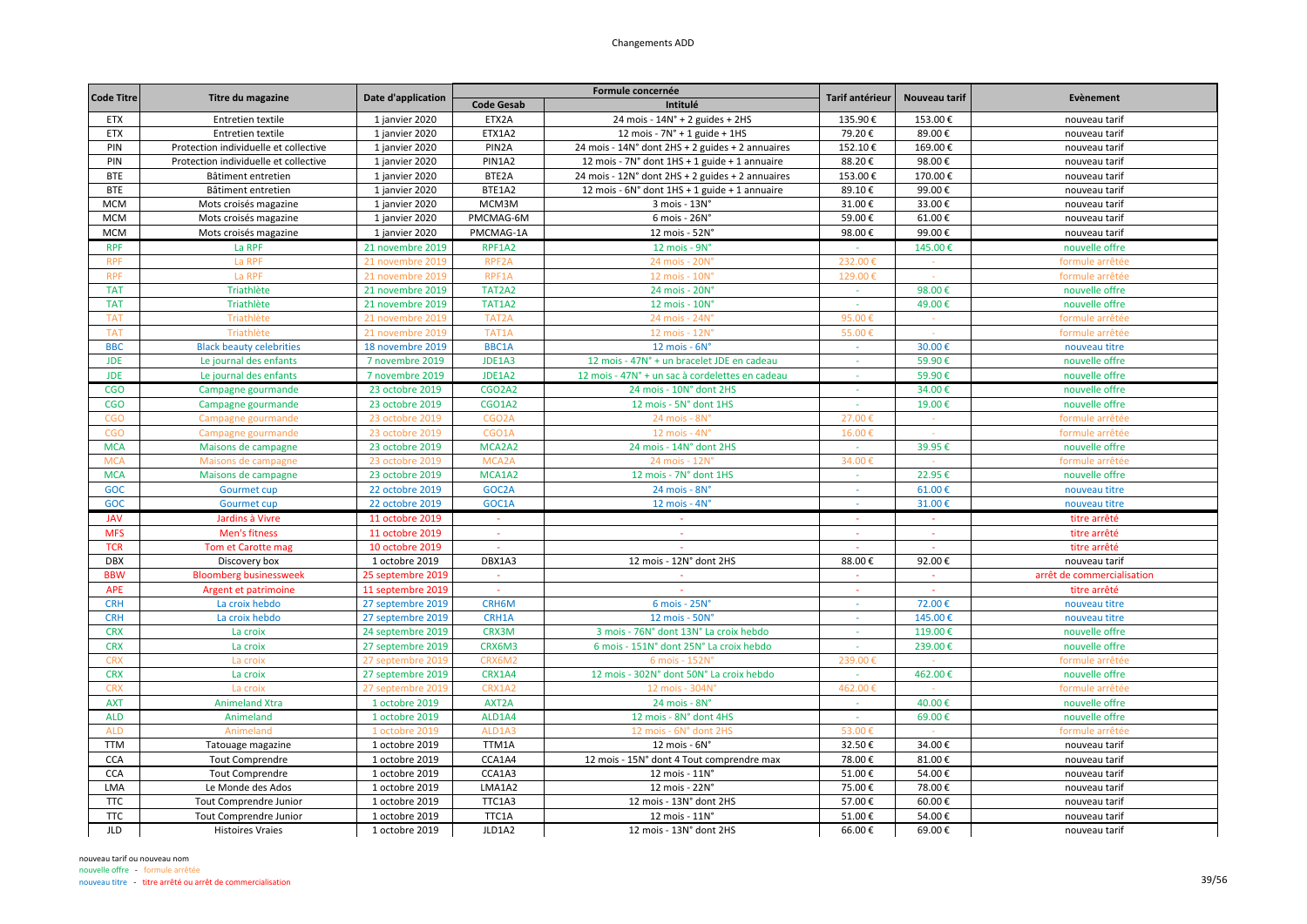| <b>Code Titre</b> |                                 | Date d'application |                   | Formule concernée                                      | Tarif antérieur | Nouveau tarif | Evènement       |
|-------------------|---------------------------------|--------------------|-------------------|--------------------------------------------------------|-----------------|---------------|-----------------|
|                   | Titre du magazine               |                    | <b>Code Gesab</b> | Intitulé                                               |                 |               |                 |
| <b>JLD</b>        | <b>Histoires Vraies</b>         | 1 octobre 2019     | JLD1A             | 12 mois - 11N°                                         | 57.00€          | 60.00€        | nouveau tarif   |
| PSO               | Les P'tites Sorcières           | 1 octobre 2019     | PSO1A5            | 12 mois - 15N° dont 4 romans                           | 72.00€          | 75.00€        | nouveau tarif   |
| PSO               | Les P'tites Sorcières           | 1 octobre 2019     | PSO1A             | 12 mois - 11N°                                         | 57.00€          | 60.00€        | nouveau tarif   |
| QHI               | Quelle Histoire                 | 1 octobre 2019     | QHI1A             | 12 mois - 11N°                                         | 51.00€          | 54.00€        | nouveau tarif   |
| <b>JLA</b>        | Je lis déjà                     | 1 octobre 2019     | JLA1A3            | 12 mois - 15N° dont 4 romans                           | 72.00€          | 75.00€        | nouveau tarif   |
| LPS               | Les P'tites Princesses          | 1 octobre 2019     | LPS1A5            | 12 mois - 15N° dont 4 L'atelier des p'tites princesses | 72.00€          | 75.00€        | nouveau tarif   |
| LPS               | Les P'tites Princesses          | 1 octobre 2019     | LPS1A             | 12 mois - 11N°                                         | 57.00€          | 60.00€        | nouveau tarif   |
| PIT               | Pirouette                       | 1 octobre 2019     | PIT1A4            | 12 mois - 15N° dont 4 Pirouette Tout sur les animaux   | 69.00€          | 72.00€        | nouveau tarif   |
| PIT               | Pirouette                       | 1 octobre 2019     | PIT1A             | 12 mois - 11N°                                         | 57.00€          | 60.00€        | nouveau tarif   |
| LPV               | Les P'tites Filles à la Vanille | 1 octobre 2019     | LPV1A3            | 12 mois - 15N° dont 4 Abricot jeux                     | 69.00€          | 72.00€        | nouveau tarif   |
| LPV               | Les P'tites Filles à la Vanille | 1 octobre 2019     | LPV1A             | 12 mois - 11N°                                         | 57.00€          | 60.00€        | nouveau tarif   |
| ABT               | Abricot                         | 1 octobre 2019     | ABT1A             | 12 mois - 15N° dont 4HS                                | 60.00€          | 63.00€        | nouveau tarif   |
| ABT               | Abricot                         | 1 octobre 2019     | ABT1A2            | 12 mois - 11N°                                         | 49.00€          | 51.00€        | nouveau tarif   |
| POM               | Papoum                          | 1 octobre 2019     | POM1A2            | 12 mois - 11N°                                         | 57.00€          | 60.00€        | nouveau tarif   |
| <b>RVI</b>        | La revue                        | 1 octobre 2019     | YREVUEMONDE-1A    | 12 mois - 6N°                                          | 39.00€          | 49.00€        | nouveau tarif   |
| <b>CAF</b>        | <b>Charlotte aux fraises</b>    | 7 août 2019        | $\sim$            |                                                        | $\sim$          | $\sim$        | titre arrêté    |
| MHI               | Mille et une histoires          | 1 août 2019        | MHI1A             | 12 mois - 11N°                                         | $\sim$          | 49.00€        | nouvelle offre  |
| <b>MHI</b>        | Mille et une histoires          | 1 août 2019        | MHI1A5            | 12 mois - 11N° + livre Mowgl                           | 63.00€          |               | formule arrêtée |
| <b>NOB</b>        | L'obs                           | 1 août 2019        | NOB1A5            | 12 mois - 52N° + un cadeau surprise                    | 149.00€         | 159.00€       | nouveau tarif   |
| <b>NOB</b>        | L'obs                           | 1 août 2019        | NOB1A4            | 12 mois - 55N° dont 3HS + un cadeau surprise           | 160.00€         | 170.00€       | nouveau tarif   |
| QSF               | Nouvelles questions de femmes   | 12 juillet 2019    | $\sim$            |                                                        | $\sim$          | $\sim$        | titre arrêté    |
| <b>AGB</b>        | L'argus du bateau               | 11 juillet 2019    | $\sim$            | $\sim$                                                 | $\sim$          | $\sim$        | titre arrêté    |
| <b>ASP</b>        | Assistante plus                 | 11 juillet 2019    | ASP1A4            | 12 mois - 4N°                                          | $\sim$          | 35.00€        | nouvelle offre  |
| <b>ASP</b>        | <b>Assistante plus</b>          | 11 juillet 2019    | ASP1A3            | 12 mois - 6N                                           | 59.00€          |               | formule arrêtée |
| <b>TRB</b>        | La tribune                      | 11 juillet 2019    | TRB3M3            | 3 mois - 12N°                                          | $\omega$        | 55.00€        | nouvelle offre  |
| <b>TRB</b>        | La tribune                      | 11 juillet 2019    | <b>TRB1A4</b>     | 12 mois - 41N°                                         | $\sim$          | 299.00€       | nouvelle offre  |
| <b>TRB</b>        | La tribune                      | 11 juillet 2019    | TRB3M2            | 3 mois - 15N'                                          | 99.00€          |               | formule arrêtée |
| <b>TRB</b>        | La tribune                      | 11 juillet 2019    | TRB6M3            | 6 mois - 21N                                           | 220.00          |               | formule arrêtée |
| <b>TRB</b>        | La tribune                      | 11 juillet 2019    | TRB1A3            | 12 mois - 43N                                          | 440.00          |               | formule arrêtée |
| <b>PMM</b>        | Parole de mamans                | 9 juillet 2019     | $\sim$            | $\sim$                                                 | $\sim$          |               | titre arrêté    |
| <b>PLM</b>        | Philosophie magazine            | 2 juillet 2019     | PPHIMAG-2A        | 24 mois - 20N                                          | 99.00€          |               | formule arrêtée |
| <b>APX</b>        | Art press 2                     | 1 juillet 2019     | $\sim$            | $\sim$                                                 | $\sim$          | $\sim$        | titre arrêté    |
| EXP               | L'express                       | 1 juillet 2019     | EXP1A             | 12 mois - 52N°                                         | 89.00€          | 95.00€        | nouveau tarif   |
| <b>MPL</b>        | Le monde du plein air           | 1 juillet 2019     | MPL1A2            | 12 mois - 7N°                                          | 33.50€          | 34.00€        | nouveau tarif   |
| <b>HJU</b>        | Histoire junior                 | 13 juin 2019       | HJU6M             | 6 mois - 6N° dont 1HS                                  | $\sim$          | 40.00€        | nouvelle offre  |
| <b>VRG</b>        | Virgule                         | 13 juin 2019       | VRG6M             | $6$ mois - $5No$                                       |                 | 35.00€        | nouvelle offre  |
| PTL               | Le petit Léonard                | 13 juin 2019       | PTL6M             | $6$ mois - $5No$                                       | $\sim$          | 35.00€        | nouvelle offre  |
| <b>CSN</b>        | Cosinus                         | 13 juin 2019       | CSN6M             | 6 mois - 5N°                                           | $\sim$          | 35.00€        | nouvelle offre  |
| <b>ARK</b>        | Arkeo junior                    | 12 juin 2019       | ARK6M             | $6$ mois - $5No$                                       | $\sim$          | 35.00€        | nouvelle offre  |
| <b>OLL</b>        | Olalar                          | 12 juin 2019       | OLL6M             | 6 mois - 5N°                                           | $\sim$          | 29.00€        | nouvelle offre  |
| <b>SPV</b>        | Sport et vie                    | 12 juin 2019       | SPV6M             | 6 mois - 4N° dont 1HS                                  |                 | 30.00€        | nouvelle offre  |
| SPV               | Sport et vie                    | 1 juillet 2019     | SPV2A             | 24 mois - 16N° dont 4HS                                | 83.00€          | 85.00€        | nouveau tarif   |
| SPV               | Sport et vie                    | 1 juillet 2019     | PSPORVI-1A        | 12 mois - 8N° dont 2HS                                 | 48.00€          | 49.00€        | nouveau tarif   |
| <b>AEL</b>        | Art de l'enluminure             | 12 juin 2019       | AEL6M             | $6$ mois - $2Nc$                                       | $\sim$          | 26.00€        | nouvelle offre  |
| AEL               | Art de l'enluminure             | 1 juillet 2019     | AEL2A             | 24 mois - 8N°                                          | 77.00€          | 85.00€        | nouveau tarif   |
| AEL               | Art de l'enluminure             | 1 juillet 2019     | AEL1A             | 12 mois - $4N^\circ$                                   | 45.00€          | 49.00€        | nouveau tarif   |
| <b>AMV</b>        | Art et métiers du livre         | 12 juin 2019       | AMV6M             | 6 mois - 3N°                                           | $\sim$          | 39.00€        | nouvelle offre  |
| AMV               | Art et métiers du livre         | 1 juillet 2019     | AMV2A             | 24 mois - 12N°                                         | 117.00€         | 137.00€       | nouveau tarif   |
| AMV               | Art et métiers du livre         | 1 juillet 2019     | AMV1A             | 12 mois - 6N°                                          | 65.00€          | 75.00€        | nouveau tarif   |
| <b>DRT</b>        | Dossier de l'art                | 12 juin 2019       | DRT6M             | $6$ mois - $5No$                                       | $\sim$          | 49.00€        | nouvelle offre  |
| <b>EOA</b>        | L'Estampille - l'Objet d'Art    | 12 juin 2019       | EOA6M             | $6$ mois - $5No$                                       |                 | 50.00€        | nouvelle offre  |
|                   |                                 |                    |                   |                                                        |                 |               |                 |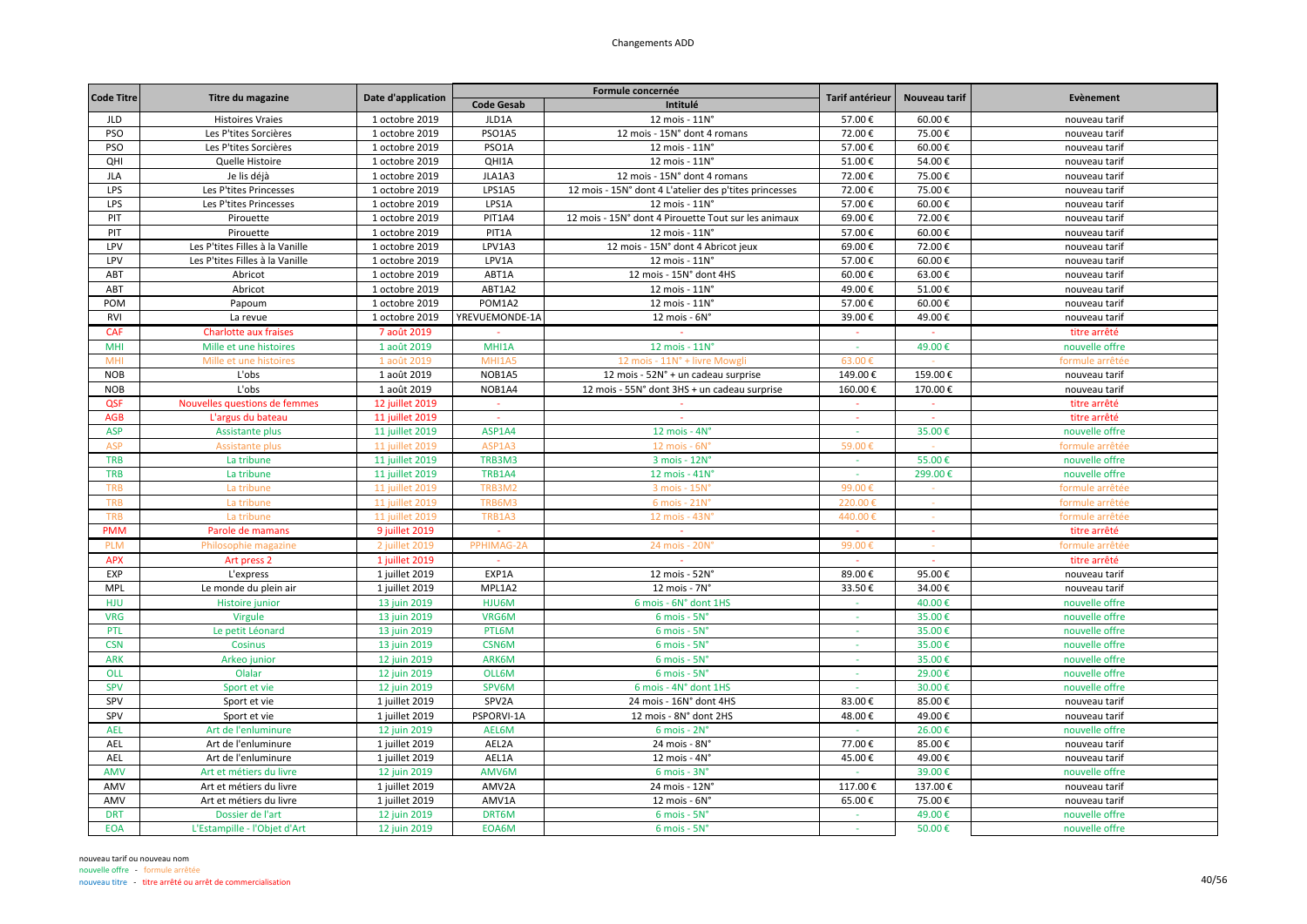| <b>Code Titre</b> | Titre du magazine                   | Date d'application |                          | Formule concernée                      | Tarif antérieur          | Nouveau tarif | Evènement                                                |
|-------------------|-------------------------------------|--------------------|--------------------------|----------------------------------------|--------------------------|---------------|----------------------------------------------------------|
|                   |                                     |                    | <b>Code Gesab</b>        | Intitulé                               |                          |               |                                                          |
| <b>HTQ</b>        | Histoire de l'Antiquité à nos jours | 12 juin 2019       | HTQ6M                    | 6 mois - 4N° dont 1HS                  |                          | 43.00€        | nouvelle offre                                           |
| <b>DRC</b>        | Dossiers d'archéologie              | 12 juin 2019       | DRC6M                    | 6 mois - 4N° dont 1HS                  | $\sim$                   | 40.00€        | nouvelle offre                                           |
| <b>ARG</b>        | Archéologia                         | 12 juin 2019       | ARG6M                    | 6 mois - 5N°                           | $\sim$                   | 42.00€        | nouvelle offre                                           |
| DAC               | La croix campus                     | 1 juillet 2019     | YDOSSACU-1A              | 12 mois - 10N°                         | 37.00€                   | 45.00€        | nouveau tarif                                            |
| DAC               | Les dossiers de l'actualité         | 12 juin 2019       | $\sim$                   | $\sim$                                 | $\sim$                   | $\sim$        | changement de nom en "La croix campus"                   |
| EVE               | Esprit veggie                       | 1 juillet 2019     | EVE2A                    | 24 mois - 8N°                          | 34.50€                   | 34.90€        | nouveau tarif                                            |
| EYG               | Esprit yoga                         | 1 juillet 2019     | EYG2A                    | 24 mois - 12N°                         | 45.00€                   | 45.90€        | nouveau tarif                                            |
| EYG               | Esprit yoga                         | 1 juillet 2019     | EYG1A                    | $12$ mois - $6N^\circ$                 | 25.00€                   | 25.90€        | nouveau tarif                                            |
| <b>TLA</b>        | Tralalire                           | 26 mars 2019       | $\overline{\phantom{a}}$ |                                        | $\overline{\phantom{a}}$ |               | changement de nom en "Mes premières belles<br>histoires" |
| OKP               | Okapi                               | 1 juillet 2019     | OKP6M2                   | 6 mois - 12N°                          | 58.00€                   | 61.00€        | nouveau tarif                                            |
| OKP               | Okapi                               | 1 juillet 2019     | OKP1A                    | 12 mois - 22N°                         | 99.00€                   | 105.00€       | nouveau tarif                                            |
| <b>CRX</b>        | La croix                            | 1 juillet 2019     | CRX6M2                   | 6 mois - 152N°                         | 218.00€                  | 239.00€       | nouveau tarif                                            |
| <b>CRX</b>        | La croix                            | 1 juillet 2019     | CRX1A2                   | 12 mois - 304N°                        | 426.00€                  | 462.00€       | nouveau tarif                                            |
| <b>GEA</b>        | Géo ado                             | 12 juin 2019       | GEA1A4                   | 12 mois - 16N° dont 4HS                | $\sim$                   | 79.00€        | nouvelle offre                                           |
| <b>GEA</b>        | Géo ado                             | 12 juin 2019       | GEA1A3                   | 12 mois - 14N° dont 2HS                | 69.00€                   |               | formule arrêtée                                          |
| AST               | Astrapi                             | 1 juillet 2019     | AST6M2                   | 6 mois - 12N°                          | 58.00€                   | 61.00€        | nouveau tarif                                            |
| AST               | Astrapi                             | 1 juillet 2019     | AST1A2                   | 12 mois - 22N°                         | 99.00€                   | 105.00€       | nouveau tarif                                            |
| <b>TRX</b>        | <b>Trax</b>                         | 6 juin 2019        | <b>TRX1A2</b>            | 12 mois - 10N°                         |                          | 59.00€        | nouvelle offre                                           |
| <b>TRX</b>        | Trax                                | 6 juin 2019        | <b>YTRAX-1A</b>          | 12 mois - 11N                          | 49.00€                   |               | formule arrêtée                                          |
| VQY               | La vie quercynoise                  | 1 juin 2019        | VQY1A                    | 12 mois - 52N°                         | 62.00€                   | 66.80€        | nouveau tarif                                            |
| <b>HTR</b>        | Historia                            | 6 mai 2019         | HTR1A2                   | 12 mois - 11N° dont 1 double           | $\sim$                   | 54.00€        | nouvelle offre                                           |
| <b>HTR</b>        | Historia                            | 6 mai 2019         | HTR1A                    | 12 mois - 12N                          | 52.00€                   |               | formule arrêtée                                          |
| <b>CMT</b>        | Le courrier de Mantes               | 1 juin 2019        | CMT1A                    | 12 mois - 52N°                         | 63.00€                   | 76.80€        | nouveau tarif                                            |
| <b>HSM</b>        | L'Hebdo de Sèvre et Maine           | 1 juin 2019        | HSM1A                    | 12 mois - 52N°                         | 63.00€                   | 67.00€        | nouveau tarif                                            |
| JPY               | Le journal du pays yonnais          | 21 mai 2019        | JPY1A                    | 12 mois - 52N°                         | 67.00€                   | 59.80€        | nouveau tarif                                            |
| <b>RPN</b>        | Rail passion                        | 21 mai 2019        | RPN1A4                   | 12 mois - 12N° + 2HS                   | 94.00€                   | 106.00€       | nouveau tarif                                            |
| <b>RPN</b>        | Rail passion                        | 21 mai 2019        | RPN1A3                   | 12 mois - 14N° dont 2HS + 12 DVD       | 116.00€                  | 128.00€       | nouveau tarif                                            |
| <b>MSF</b>        |                                     | 14 mai 2019        |                          |                                        |                          |               | titre arrêté                                             |
|                   | <b>Muscle et Fitness</b>            |                    |                          |                                        |                          |               |                                                          |
| <b>KRT</b>        | Karaté bushido                      | 6 mai 2019         | KRT1A2                   | 12 mois - 9N° + 1DVD                   |                          | 35.00€        | nouvelle offre                                           |
| <b>KRT</b>        | Karaté bushido                      | 6 mai 2019         | YKARATE-1A-DVD           | 12 mois - 11N° + 1DVD                  | 33.00€                   | $\sim$        | formule arrêtée                                          |
| <b>NRJ</b>        | <b>Energies</b>                     | 13 mai 2019        | $\sim$                   |                                        | $\sim$                   | - 20          | titre arrêté (dernier n°48)                              |
| <b>ARC</b>        | L'arche                             | 6 mai 2019         | ARC1A3                   | $12$ mois - $5No$                      | $\sim$                   | 50.00€        | nouvelle offre                                           |
| AR                | L'arche                             | 6 mai 2019         | ARC1A2                   | 12 mois - 4N                           | 48.00                    |               | formule arrêté                                           |
| VDJ               | Voix du Jura                        | 1 mai 2019         | VDJ1A                    | 12 mois - 52N°                         | 76.80€                   | 80.00€        | nouveau tarif                                            |
| VQY               | Vie Quercynoise                     | 1 mai 2019         | VQY1A                    | 12 mois - 52N°                         | 62.00€                   | 66.80€        | nouveau tarif                                            |
| <b>VDM</b>        | Voix du Midi                        | 1 mai 2019         | VDM1A4                   | 12 mois - 52N° - édition Toulouse      | 62.00€                   | 66.80€        | nouveau tarif                                            |
| <b>VDM</b>        | Voix du Midi                        | 1 mai 2019         | VDM1A3                   | 12 mois - 52N° - édition Lauragais     | 62.00€                   | 66.80€        | nouveau tarif                                            |
| <b>RSG</b>        | Républicain Sud Gironde             | 1 mai 2019         | RSG1A                    | 12 mois - 52N°                         | 72.00€                   | 78.20€        | nouveau tarif                                            |
| <b>RLG</b>        | Républicain Lot et Garonne          | 1 mai 2019         | RLG1A                    | 12 mois - 52N°                         | 72.00€                   | 78.20€        | nouveau tarif                                            |
| JEB               | Le Journal d'Elbeuf                 | 1 mai 2019         | JEB1A                    | 12 mois - 52N°                         | 57.80€                   | 57.60€        | nouveau tarif                                            |
| LVB               | La Voix - Le Bocage                 | 1 mai 2019         | PCL1A                    | 12 mois - 52N°                         | 67.20€                   | 72.00€        | nouveau tarif                                            |
| OCB               | L'Orne Combattante                  | 1 mai 2019         | OCB1A                    | 12 mois - 52N°                         | 67.20€                   | 72.00€        | nouveau tarif                                            |
| CPZ               | Le Courrier du Pays de Retz         | 1 mai 2019         | CPZ1A                    | 12 mois - 52N°                         | 70.00€                   | 75.00€        | nouveau tarif                                            |
| <b>CVD</b>        | Le Courrier Vendéen                 | 1 mai 2019         | CVD1A                    | 12 mois - 52N°                         | 65.80€                   | 70.00€        | nouveau tarif                                            |
| EPI               | L'Echo de la Presqu'île             | 1 mai 2019         | <b>EPI1A4</b>            | 12 mois - 52N° - édition Guérande      | 70.00€                   | 75.00€        | nouveau tarif                                            |
| EPI               | L'Echo de la Presqu'île             | 1 mai 2019         | EPI1A3                   | 12 mois - 52N° - édition Saint-Nazaire | 70.00€                   | 75.00€        | nouveau tarif                                            |
| PCV               | Le Petit Courrier du Val de Loir    | 1 mai 2019         | PCV1A                    | 12 mois - 52N°                         | 56.00€                   | 61.00€        | nouveau tarif                                            |
| LBL               | Liberté - Le Bonhomme Libre         | 1 mai 2019         | LBL1A                    | 12 mois - 52N°                         | 52.80€                   | 56.80€        | nouveau tarif                                            |
| <b>CMT</b>        | Le Courrier de Mantes               | 1 mai 2019         | CMT1A                    | 12 mois - 52N°                         | 72.00€                   | 76.80€        | nouveau tarif                                            |
| <b>RSM</b>        | République de Seine et Marne        | 1 mai 2019         | RSM1A5                   | 12 mois - 52N° - édition Melun         | 72.00€                   | 76.80€        | nouveau tarif                                            |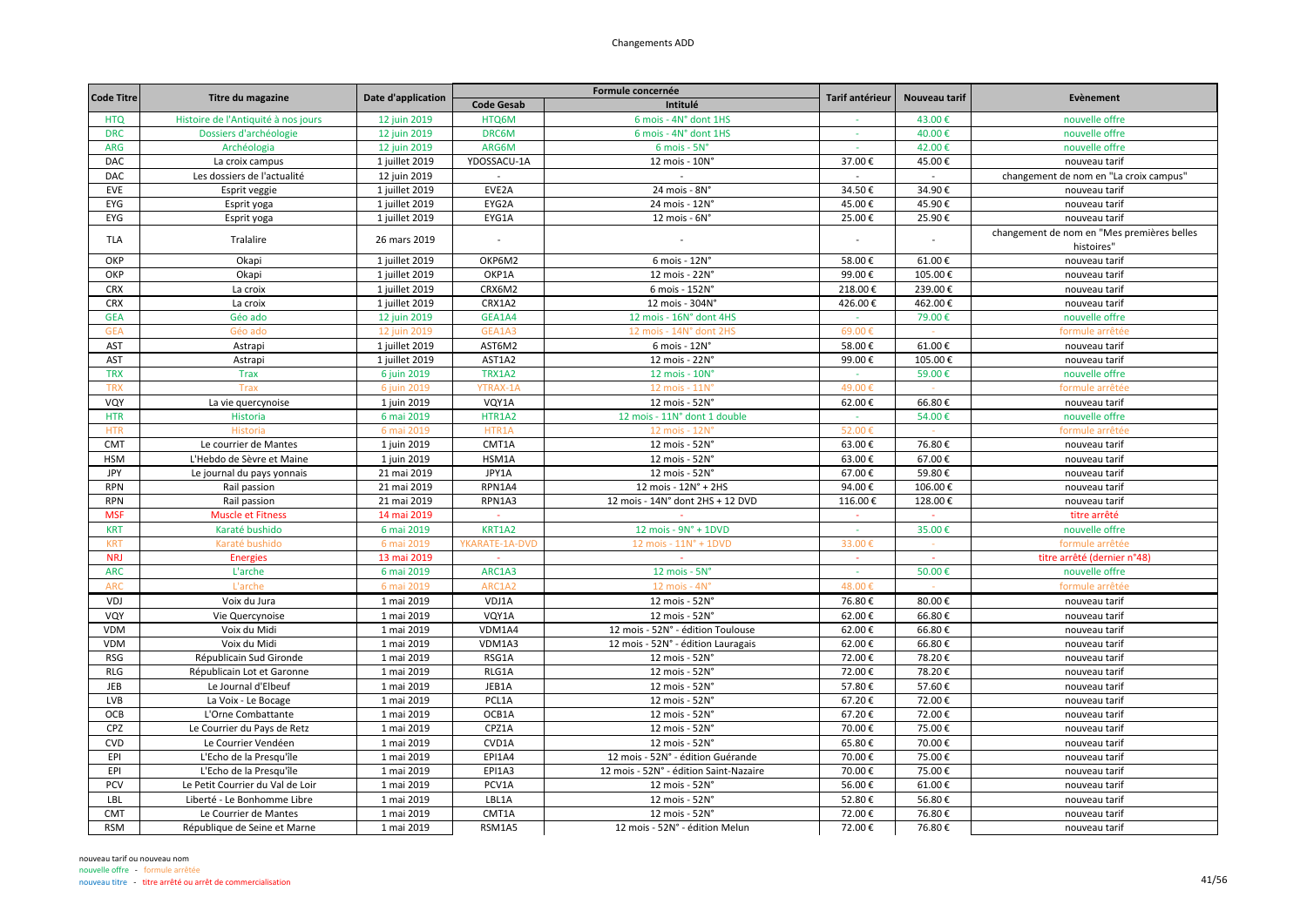|                   |                                  |                    |                    | Formule concernée                             | Tarif antérieur |               | Evènement       |
|-------------------|----------------------------------|--------------------|--------------------|-----------------------------------------------|-----------------|---------------|-----------------|
| <b>Code Titre</b> | Titre du magazine                | Date d'application | <b>Code Gesab</b>  | Intitulé                                      |                 | Nouveau tarif |                 |
| <b>RSM</b>        | République de Seine et Marne     | 1 mai 2019         | RSM1A3             | 12 mois - 52N° - édition Fontainebleau        | 72.00€          | 76.80€        | nouveau tarif   |
| GZM               | La Gazette de la Manche          | 1 mai 2019         | GZM1A              | 12 mois - 52N°                                | 62.00€          | 66.40€        | nouveau tarif   |
| JAB               | Le Journal d'Abbeville           | 1 mai 2019         | JAB1A              | 12 mois - 52N°                                | 72.00€          | 76.80€        | nouveau tarif   |
| <b>IMP</b>        | L'Impartial                      | 1 mai 2019         | IMP1A              | 12 mois - 52N'                                | 72.00€          | 76.80€        | nouveau tarif   |
| ENM               | L'Eveil Normand                  | 1 mai 2019         | ENM1A              | 12 mois - 52N°                                | 72.00€          | 76.80€        | nouveau tarif   |
| <b>JOR</b>        | Le Journal de l'Orne             | 1 mai 2019         | JOR1A              | 12 mois - 52N°                                | 67.20€          | 72.00€        | nouveau tarif   |
| ALM               | Les Alpes Mancelles              | 1 mai 2019         | ALM1A              | 12 mois - 52N°                                | 52.80€          | 57.20€        | nouveau tarif   |
| <b>NEF</b>        | Les Nouvelles - L'Écho Fléchois  | 1 mai 2019         | NEF1A              | 12 mois - 52N°                                | 67.20€          | 72.00€        | nouveau tarif   |
| ORH               | L'Orne Hebdo                     | 1 mai 2019         | ORH1A              | 12 mois - 52N°                                | 72.00€          | 76.80€        | nouveau tarif   |
| EAR               | L'Écho de l'Armor et de l'Argoat | 1 mai 2019         | EAR1A              | 12 mois - 52N°                                | 62.40€          | 67.00€        | nouveau tarif   |
| <b>HSM</b>        | L'Hebdo de Sèvre et Maine        | 1 mai 2019         | HSM1A              | 12 mois - 52N°                                | 63.00€          | 67.00€        | nouveau tarif   |
| <b>JSB</b>        | Journal des Sables               | 1 mai 2019         | JSB1A              | 12 mois - 52N°                                | 59.80€          | 64.40€        | nouveau tarif   |
| LPT               | Le Penthièvre                    | 1 mai 2019         | LPT1A              | 12 mois - 52N°                                | 66.00€          | 70.00€        | nouveau tarif   |
| LPA               | La Presse d'Armor                | 1 mai 2019         | LPA1A              | 12 mois - 52N°                                | 62.40€          | 67.00€        | nouveau tarif   |
| <b>LTG</b>        | Le Trégor                        | 1 mai 2019         | LTG1A              | 12 mois - 52N°                                | 67.20€          | 72.00€        | nouveau tarif   |
| <b>SUV</b>        | Survival                         | 30 avril 2019      | <b>SUV1A2</b>      | 12 mois - 4N°                                 | $\sim$          | 21.00€        | nouvelle offre  |
| SUV               | <b>Survival</b>                  | 30 avril 2019      | SUV <sub>2</sub> A | 24 mois - 12N                                 | 79.00€          |               | formule arrêtée |
| <b>SUV</b>        | <b>Survival</b>                  | 30 avril 2019      | SUV1A              | 12 mois - 6N°                                 | 42.00€          |               | formule arrêtée |
| LCY               | Le Cycle                         | 25 avril 2019      | LCY1A3             | 12 mois - 12N°                                | $\sim$          | 45.00€        | nouvelle offre  |
| LCY               | Le Cycle                         | 25 avril 2019      | LCY1A              | 12 mois - 13N° dont 1HS                       | 45.00€          |               | formule arrêtée |
| VTT               | <b>VTT Magazine</b>              | 1 mai 2019         | VTT1A              | 12 mois - 11N°                                | 49.00€          | 53.00€        | nouveau tarif   |
| VOM               | Voile Magazine                   | 1 mai 2019         | VOM1A2             | 12 mois - 13N° dont 1HS                       | 71.50€          | 72.50€        | nouveau tarif   |
| TIH               | Transport Info hebdo             | 1 mai 2019         | TIH1A2             | 12 mois - 23N°                                | 179.00€         | 181.00€       | nouveau tarif   |
| SCO               | SUV Crossover                    | 1 mai 2019         | SCO1A2             | $12$ mois - $4N^\circ$                        | 20.50€          | 21.00€        | nouveau tarif   |
| <b>RAF</b>        | Rock & Folk                      | 1 mai 2019         | RAF1A              | 12 mois - 12N°                                | 65.50€          | 66.50€        | nouveau tarif   |
| PEM               | Pêche en mer                     | 1 mai 2019         | PEM1A              | 12 mois - 13N° dont 1HS                       | 70.00€          | 72.00€        | nouveau tarif   |
| <b>NEP</b>        | Neptune Yachting                 | 1 mai 2019         | NEP1A4             | 12 mois - 11N°                                | 75.00€          | 76.00€        | nouveau tarif   |
| <b>MXM</b>        | MX Magazine                      | 1 mai 2019         | MXM1A2             | 12 mois - 13N° dont 1HS                       | 77.00€          | 78.00€        | nouveau tarif   |
| MOC               | Moto Revue Classic               | 1 mai 2019         | MOC1A              | $12$ mois - $6N^\circ$                        | 37.50€          | 38.00€        | nouveau tarif   |
| <b>MTV</b>        | Moto Verte                       | 1 mai 2019         | MTV1A2             | 12 mois - 13N° dont 1HS                       | 73.50€          | 74.50€        | nouveau tarif   |
| <b>MTR</b>        | Moto Revue                       | 1 mai 2019         | MTR1A3             | 12 mois - 12N°                                | 49.00€          | 54.00€        | nouveau tarif   |
| <b>MOM</b>        | Modèle Magazine                  | 1 mai 2019         | MOM1A2             | 12 mois - 12N°                                | 69.00€          | 70.00€        | nouveau tarif   |
| MIP               | Micro Pratique                   | 1 mai 2019         | MIP1A2             | 12 mois - 13N° dont 1HS                       | 68.50€          | 72.00€        | nouveau tarif   |
| <b>MTB</b>        | <b>Moteur Boat</b>               | 23 avril 2019      | MTB1A2             | 12 mois - 13N° dont 1HS                       | $\sim$          | 85.50€        | nouvelle offre  |
| <b>MTE</b>        | <b>Moteur Boat</b>               | 23 avril 2019      | MTB1A              | 12 mois - 14N° dont 2HS                       | 83.50           |               | formule arrêtée |
| <b>MPL</b>        | Le monde du plein air            | 1 mai 2019         | MPL1A2             | 12 mois - 7N°                                 | 33.50€          | 34.00€        | nouveau tarif   |
| LMC               | Le monde du camping-car          | 1 mai 2019         | LMC1A2             | 12 mois - 12N° dont 2HS                       | 57.00€          | 58.00€        | nouveau tarif   |
| PPC               | Partir pêcher                    | 1 mai 2019         | PPC1A              | $12$ mois - $4N^\circ$                        | 27.00€          | 27.50€        | nouveau tarif   |
| HPA               | Décisions HPA                    | 1 mai 2019         | HPA1A2             | 12 mois - 10N° + annuaire                     | 77.00€          | 78.00€        | nouveau tarif   |
| <b>GPR</b>        | <b>GP Racing</b>                 | 23 avril 2019      | GPR1A2             | 12 mois - 5N°                                 | $\sim$          | 38.00€        | nouvelle offre  |
| GPR               | <b>GP Racin</b>                  | 23 avril 2019      | GPR1/              | 12 mois - 4N                                  | 31.00           |               | formule arrêtée |
| FDA               | Le fana de l'aviation            | 1 mai 2019         | FDA1A              | 12 mois - 14N° dont 2HS                       | 83.00€          | 84.00€        | nouveau tarif   |
| <b>END</b>        | <b>Enduro magazine</b>           | 23 avril 2019      | <b>END1A2</b>      | 12 mois - $4N^\circ$                          | $\sim$          | 25.00€        | nouvelle offre  |
| <b>END</b>        | <b>Enduro magazine</b>           | 23 avril 2019      | END <sub>2</sub> A | 24 mois - 12N                                 | 62.10€          |               | formule arrêtée |
| <b>END</b>        | <b>Enduro magazine</b>           | 23 avril 2019      | END1A              | 12 mois - 6N'                                 | 34.50€          |               | formule arrêtée |
| COC               | Connaissance de la chasse        | 1 mai 2019         | COC1A2             | 12 mois - 13N° dont 1HS                       | 77.00€          | 79.00€        | nouveau tarif   |
| <b>ADC</b>        | Armes de chasse                  | 1 mai 2019         | ADC1A2             | 12 mois - 5N° dont 1HS                        | 38.00€          | 39.00€        | nouveau tarif   |
| AUV               | 4x4 Magazine                     | 1 mai 2019         | AUV1A4             | 12 mois - 7N° dont 1HS                        | 34.50€          | 35.00€        | nouveau tarif   |
| <b>STS</b>        | Sans transition!                 | 18 avril 2019      | <b>STS1A4</b>      | 12 mois - 6N° - édition Auvergne Rhône Alpes  | ×.              | 29.00€        | nouvelle offre  |
| <b>STS</b>        | Sans transition!                 | 18 avril 2019      | STS2A4             | 24 mois - 12N° - édition Auvergne Rhône Alpes | $\sim$          | 49.00€        | nouvelle offre  |
| LEO               | L'éco                            | 18 avril 2019      | LEO1A3             | 12 mois - 96N° dont 48 My weekly              |                 | 89.00€        | nouvelle offre  |
|                   |                                  |                    |                    |                                               |                 |               |                 |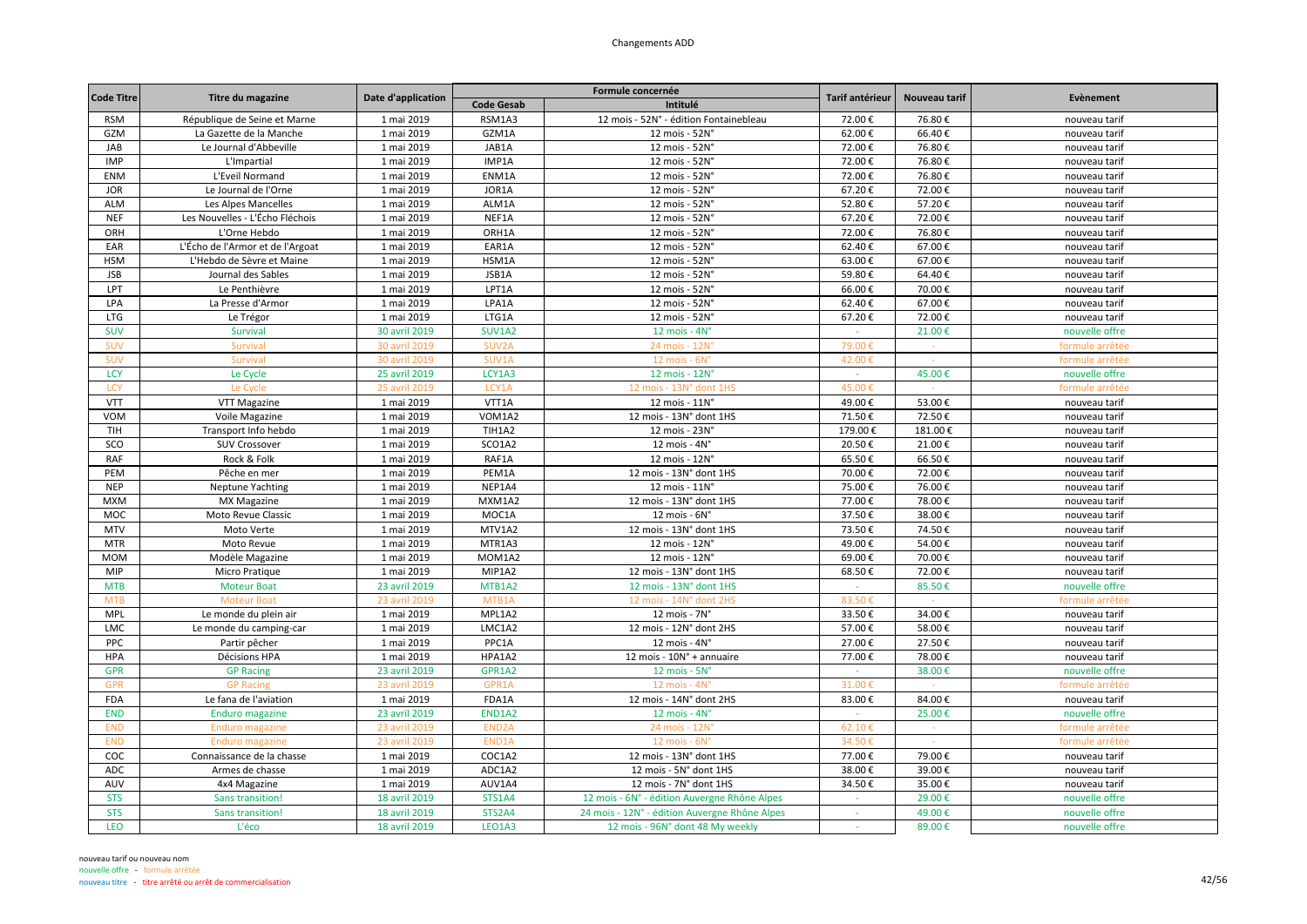| <b>Code Titre</b> |                                     |                                |                                 | Formule concernée               | Tarif antérieur          | Nouveau tarif | Evènement                                    |
|-------------------|-------------------------------------|--------------------------------|---------------------------------|---------------------------------|--------------------------|---------------|----------------------------------------------|
|                   | Titre du magazine                   | Date d'application             | <b>Code Gesab</b>               | Intitulé                        |                          |               |                                              |
| LEO               | L'éco                               | 18 avril 2019                  | LEO1A                           | 12 mois - 48N°                  | 65.00€                   |               | formule arrêtée                              |
| <b>JCV</b>        | Jours de cheval                     | 18 avril 2019                  | <b>JCV3A</b>                    | 36 mois - 16N°                  |                          | 75.00€        | nouveau titre                                |
| <b>JCV</b>        | Jours de cheval                     | 18 avril 2019                  | <b>JCV2A</b>                    | 24 mois - 8N°                   | $\sim$                   | 55.00€        | nouveau titre                                |
| <b>JCV</b>        | Jours de cheval                     | 18 avril 2019                  | JCV1A                           | 12 mois - 4N°                   |                          | 30.00€        | nouveau titre                                |
| <b>JDC</b>        | Jours de chasse                     | 18 avril 2019                  | PJOUCHA-2A                      | 24 mois - 8N°                   | 50.00€                   | 55.00€        | nouveau tarif                                |
| <b>IHT</b>        | <b>International New York Times</b> | 1 mai 2019                     | IHT6M                           | 6 mois - 156N°                  | 335.00€                  | 350.00€       | nouveau tarif                                |
| <b>IHT</b>        | <b>International New York Times</b> | 1 mai 2019                     | IHT3A                           | 36 mois - 936N°                 | 1430.00€                 | 1 500.00€     | nouveau tarif                                |
| IHT               | <b>International New York Times</b> | 1 mai 2019                     | IHT2A                           | 24 mois - 624N°                 | 1 050.00€                | 1 105.00€     | nouveau tarif                                |
| <b>IHT</b>        | <b>International New York Times</b> | 1 mai 2019                     | IHT1A                           | 12 mois - 312N°                 | 585.00€                  | 615.00€       | nouveau tarif                                |
| <b>ALD</b>        | Animeland                           | 15 avril 2019                  | ALD1A3                          | 12 mois - 6N° dont 2HS          | ÷.                       | 53.00€        | nouvelle offre                               |
| <b>ALD</b>        | Animeland                           | 15 avril 2019                  | ALD1A2                          | 12 mois - 6N'                   | 53.00€                   |               | formule arrêtée                              |
| <b>FON</b>        | Fortnite                            | 15 avril 2019                  | <b>FON2A</b>                    | 24 mois - 20N°                  | $\sim$                   | 132.05€       | nouveau titre                                |
| <b>FON</b>        | Fortnite                            | 15 avril 2019                  | <b>FON1A</b>                    | 12 mois - 10N°                  | $\sim$                   | 62.55€        | nouveau titre                                |
| <b>VMO</b>        | Voyages à Moto                      | 15 avril 2019                  | VMO <sub>2</sub> A              | 24 mois - 8N°                   | $\sim$                   | 55.20€        | nouveau titre                                |
| <b>VMO</b>        | Voyages à Moto                      | 15 avril 2019                  | <b>VMO1A</b>                    | 12 mois - 4N°                   |                          | 27.60€        | nouveau titre                                |
| JAV               | Jardins à Vivre                     | 15 avril 2019                  | JAV2A                           | 24 mois - 8N°                   | 49.00€                   | 47.20€        | nouveau tarif                                |
| <b>JAV</b>        | Jardins à Vivre                     | 15 avril 2019                  | JAV1A                           | 12 mois - 4N°                   | 25.90€                   | 23.90€        | nouveau tarif                                |
| <b>MVC</b>        | Maisons à Vivre Campagne            | 1 mai 2019                     | MVC2A                           | 24 mois - 12N°                  | 59.90€                   | 64.90€        | nouveau tarif                                |
| MAV               | Maisons à Vivre                     | 1 mai 2019                     | MAV2A2                          | 24 mois - 8N°                   | 39.00€                   | 47.20€        | nouveau tarif                                |
| GSP               | Génération Sans Permis              | 1 mai 2019                     | GSP2A                           | 24 mois - 12N°                  | 45.00€                   | 75.90€        | nouveau tarif                                |
| GSP               | Génération Sans Permis              | 1 mai 2019                     | GSP1A                           | $12$ mois - $6N^\circ$          | 29.50€                   | 34.50€        | nouveau tarif                                |
| GQQ               | Génération 4x4                      | 15 avril 2019                  | GQQ2A2                          | 24 mois - 20N°                  | $\sim$                   | 112.10€       | nouvelle offre                               |
| GQQ               | Génération 4x4                      | 15 avril 2019                  | GQQ1A2                          | 12 mois - 10N°                  | $\sim$                   | 53.10€        | nouvelle offre                               |
|                   |                                     |                                |                                 |                                 |                          |               |                                              |
| GQQ               | Génération 4x4                      | 15 avril 2019<br>15 avril 2019 | GQQ2A<br>GQQ1A                  | 24 mois - 22N                   | 89.00 €<br>59.00€        |               | formule arrêtée<br>formule arrêtée           |
| GQQ               | Génération 4x4                      |                                |                                 | 12 mois - 11N                   |                          |               |                                              |
| <b>TRL</b>        | <b>Trial Magazine</b>               | 15 avril 2019                  | TRL2A2                          | 24 mois - 8N°                   | $\sim$                   | 55.20€        | nouvelle offre                               |
| <b>TRL</b>        | <b>Trial Magazine</b>               | 15 avril 2019                  | <b>TRL1A2</b>                   | 12 mois - 4N°                   | $\sim$                   | 27.60€        | nouvelle offre                               |
| <b>TRL</b>        | <b>Trial Magazine</b>               | 15 avril 2019                  | TRL2A                           | 24 mois - 12N°                  | 62.10€                   | $\sim$        | formule arrêtée                              |
| <b>TRL</b>        | <b>Trial Magazine</b>               | 15 avril 2019                  | TRL1A                           | 12 mois - 6N                    | 34.50€                   |               | formule arrêtée                              |
| END               | <b>Enduro Magazine</b>              | 1 mai 2019                     | END <sub>2</sub> A              | 24 mois - 12N°                  | 62.10€                   | 75.90€        | nouveau tarif                                |
| <b>JDE</b>        | Le journal des enfants              | 12 avril 2019                  | JDE2A                           | 24 mois - 94N°                  | $\overline{\phantom{a}}$ | 109.90€       | nouvelle offre                               |
| <b>PCR</b>        | Planète corrida                     | 11 avril 2019                  | PCR1A4                          | 12 mois - 4N°                   | $\sim$                   | 40.00€        | nouvelle offre                               |
| <b>PCR</b>        | Planète corrida                     | 11 avril 2019                  | PCR <sub>2</sub> A <sub>3</sub> | 24 mois - 12N'                  | 99.00€                   | $\sim$        | formule arrêtée                              |
| <b>PCR</b>        | Planète corrida                     | 11 avril 2019                  | PCR1A3                          | 12 mois - 6N                    | 49.00€                   |               | formule arrêtée                              |
| PDV               | Point de vue                        | 1 mai 2019                     | PDV6M                           | 6 mois - 26N°                   | 45.00€                   | 49.00€        | nouveau tarif                                |
| PDV               | Point de vue                        | 1 mai 2019                     | PDV1A                           | 12 mois - 52N°                  | 85.00€                   | 90.00€        | nouveau tarif                                |
| <b>FLM</b>        | Le foot Lyon magazine               | 1 mai 2019                     | FLM1A                           | 12 mois - 6N°                   | 19.00€                   | 29.00€        | nouveau tarif                                |
| <b>ACT</b>        | L'actu                              | 1 mai 2019                     | ACT1A2                          | 12 mois - 300N°                 | 129.00€                  | 159.00€       | nouveau tarif                                |
| SMC               | 60 millions de consommateurs        | 1 mai 2019                     | SMC1A8                          | 12 mois - 11N° + Spécial impôts | 44.00€                   | 46.00€        | nouveau tarif                                |
| <b>RMF</b>        | Rail miniature flash                | 4 avril 2019                   | RMF2A2                          | 24 mois - 20N°                  | $\sim$                   | 122.00€       | nouvelle offre                               |
| <b>RMF</b>        | Rail miniature flash                | 4 avril 2019                   | <b>RMF1A2</b>                   | 12 mois - 10N°                  |                          | 62.00€        | nouvelle offre                               |
| <b>RMF</b>        | Rail miniature flash                | 4 avril 2019                   | RMF <sub>2</sub> A              | 24 mois - 24N                   | 145.00€                  |               | formule arrêtée                              |
| <b>RMF</b>        | Rail miniature flash                | 4 avril 2019                   | RMF1A                           | 12 mois - 12N°                  | 74.00€                   |               | formule arrêtée                              |
| <b>JAN</b>        | Jardin et nature                    | 29 mars 2019                   | JAN2A                           | 24 mois - 18N° dont 2HS         | $\sim$                   | 64.00€        | nouveau titre                                |
| <b>JAN</b>        | Jardin et nature                    | 29 mars 2019                   | JAN1A                           | 12 mois - 9N° dont 1HS          | $\sim$                   | 32.00€        | nouveau titre                                |
| <b>TNS</b>        | <b>Tennis magazine</b>              | 28 mars 2019                   | <b>TNS1A2</b>                   | 12 mois - 7N°                   |                          | 40.00€        | nouveau titre                                |
| <b>RPG</b>        | Role playing game                   | 1 avril 2019                   | RPG1A                           | 12 mois - $4Nc$                 | 28.00€                   | 35.00€        | nouveau tarif                                |
| <b>AXT</b>        | <b>Animeland Xtra</b>               | 28 mars 2019                   | AXT2A                           | 24 mois - 8N                    | 40.00                    |               | formule arrêtée                              |
| ALD               | Animeland                           | 1 avril 2019                   | ALD1A2                          | 12 mois - 6N°                   | 37.00€                   | 53.00€        | nouveau tarif                                |
| <b>DOS</b>        | <b>Dossiers secrets</b>             | 26 mars 2019                   | $\sim$                          | $\sim$                          | $\sim$                   | $\sim$        | titre arrêté                                 |
| PRZ               | Points à relier zen                 | 26 mars 2019                   | $\sim$                          | $\sim$                          | $\sim$                   | $\sim$        | changement de nom en "Points à relier Magic" |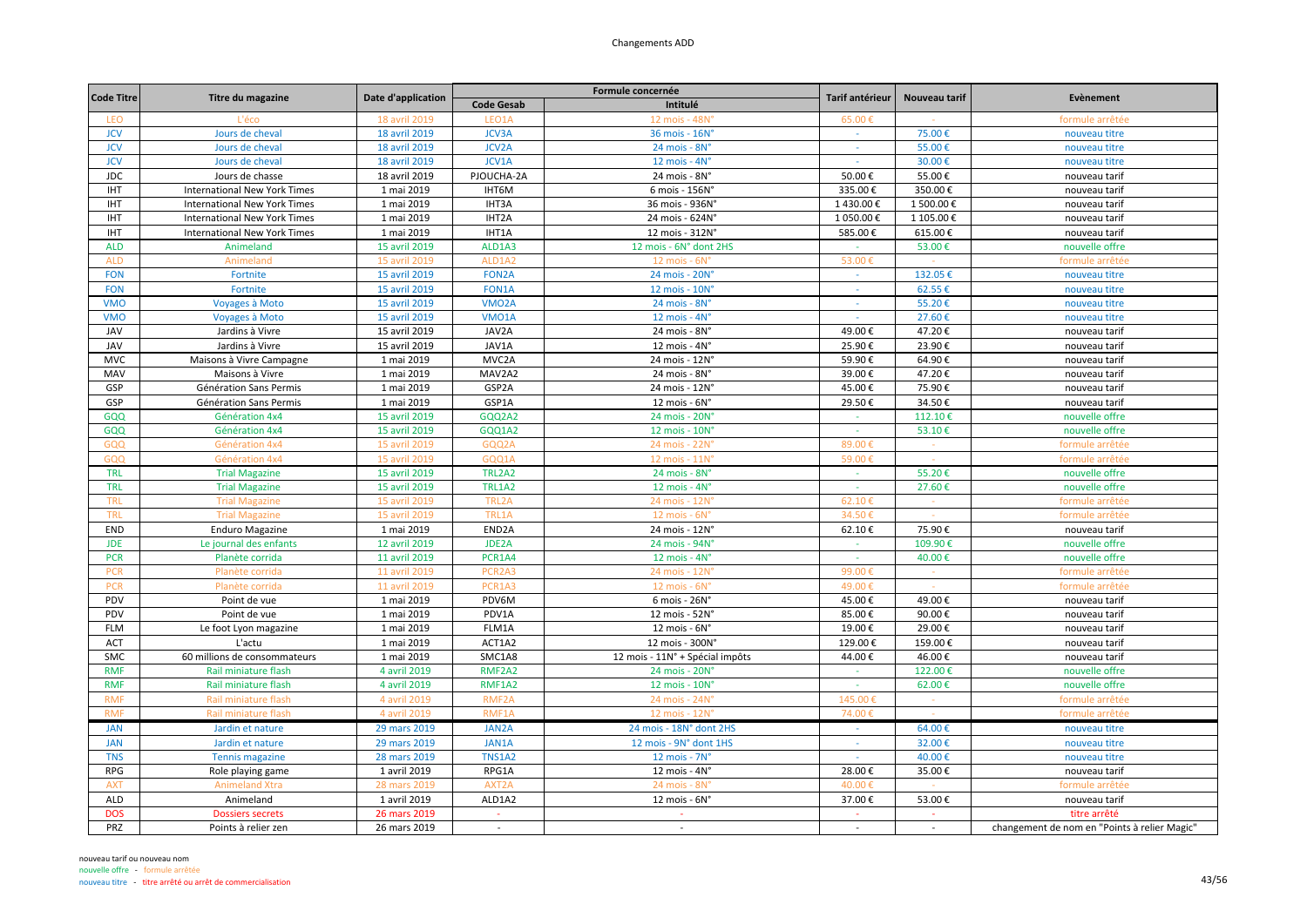| <b>Code Titre</b> | Titre du magazine                                  | Date d'application          |                    | Formule concernée                       | Tarif antérieur | Nouveau tarif    | Evènement                                                     |
|-------------------|----------------------------------------------------|-----------------------------|--------------------|-----------------------------------------|-----------------|------------------|---------------------------------------------------------------|
|                   |                                                    |                             | <b>Code Gesab</b>  | Intitulé                                |                 |                  |                                                               |
| <b>TRX</b>        | Trax                                               | 1 avril 2019                | YTRAX-1A           | 12 mois - 11N°                          | 44.00€          | 49.00€           | nouveau tarif                                                 |
| OD <sub>4</sub>   | Outdoor 4x4                                        | 22 mars 2019                | OD42A              | 24 mois - 12N°                          |                 | 79.00€           | nouveau titre                                                 |
| OD <sub>4</sub>   | Outdoor 4x4                                        | 22 mars 2019                | <b>OD41A</b>       | $12$ mois - $6Nc$                       | $\sim$          | 42.00€           | nouveau titre                                                 |
| <b>TLC</b>        | <b>Toyota Land Cruiser</b>                         | 21 mars 2019                |                    |                                         | ÷               |                  | titre arrêté                                                  |
| HJU               | Histoire junior                                    | 18 mars 2019                | HJU2A2             | 24 mois - 28N° dont 6HS                 | $\sim$          | 119.00€          | nouvelle offre                                                |
| HJU               | Histoire junior                                    | 18 mars 2019                | <b>HJU1A2</b>      | 12 mois - 14N° dont 3HS                 | $\sim$          | 66.00€           | nouvelle offre                                                |
| <b>HJU</b>        | Histoire junior                                    | 18 mars 2019                | HJU2A              | 24 mois - 22N                           | 99.00€          |                  | formule arrêtée                                               |
| HJU               | Histoire junior                                    | 18 mars 2019                | HJU1A              | 12 mois - 11N'                          | 56.00€          |                  | formule arrêtée                                               |
| EOA               | Estampille l'objet d'art                           | 18 mars 2019                | EOA2A              | 24 mois - 22N°                          | 153.00€         | 155.00€          | nouveau tarif                                                 |
| <b>HTQ</b>        | Histoire de l'Antiquité à nos jours                | 18 mars 2019                | HTQ2A2             | 24 mois - 18N° dont 6HS                 | $\sim$          | 125.00€          | nouvelle offre                                                |
| <b>HTQ</b>        | Histoire de l'Antiquité à nos jours                | 18 mars 2019                | HTQ1A2             | 12 mois - 9N° dont 3HS                  | $\sim$          | 69.00€           | nouvelle offre                                                |
| <b>HTQ</b>        | Histoire de l'Antiquité à nos jours                | 18 mars 2019                | HTQ2A              | 24 mois - 20N° dont 8HS                 | 127.00          |                  | formule arrêtée                                               |
| <b>HTQ</b>        | Histoire de l'Antiquité à nos jours                | 18 mars 2019                | PHISTAND-1A        | 12 mois - 10N° dont 4HS                 | 71.00€          | $\sim$           | formule arrêtée                                               |
| <b>HTQ</b>        | Histoire antique et médiévale                      | 18 mars 2019                | $\sim$             |                                         | $\sim$          |                  | changement de nom en "Histoire de l'Antiquité à nos<br>jours" |
| <b>DRC</b>        | Dossiers d'archéologie                             | 1 avril 2019                | DRC2A              | 24 mois - 16N° dont 4HS                 | 119.00€         | 121.00€          | nouveau tarif                                                 |
| ARG               | Archéologia                                        | 1 avril 2019                | ARG2A              | 24 mois - 22N°                          | 125.00€         | 127.00€          | nouveau tarif                                                 |
| <b>HDA</b>        | <b>Hand action</b>                                 | 18 mars 2019                | $\sim$             | $\sim$                                  | $\sim$          | $\sim$           | titre arrêté                                                  |
| <b>CEN</b>        | <b>Paris St Germain</b>                            | 18 mars 2019                | $\sim$             |                                         | $\sim$          | $\sim$           | titre arrêté                                                  |
| <b>AFR</b>        | The Africa report                                  | 14 mars 2019                | AFR1A7             | 12 mois - $4N^\circ$                    | $\sim$          | 27.00€           | nouvelle offre                                                |
| <b>AFR</b>        | The Africa report                                  | 14 mars 2019                | AFR1A6             | 12 mois - 11N° dont 1 HS                | 44.00€          |                  | formule arrêtée                                               |
| <b>ISM</b>        | Israël magazine                                    | 1 avril 2019                | PISRAEL-2A         | 24 mois - 24N°                          | 118.00€         | 120.00€          | nouveau tarif                                                 |
| <b>ISM</b>        | Israël magazine                                    | 1 avril 2019                | PISRAEL-1A         | 12 mois - 12N°                          | 68.00€          | 70.00€           | nouveau tarif                                                 |
| <b>JDE</b>        | Le journal des enfants                             | 1 avril 2019                | PJDENF-1A          | 12 mois - 47N°                          | 57.00€          | 59.90€           | nouveau tarif                                                 |
| <b>TPC</b>        | Les trésors de Picsou                              | 1 avril 2019                | TPC1A2             | 12 mois - 10N° dont 6 Picsou Magazine   | 43.50€          | 47.90€           | nouveau tarif                                                 |
| PIC               | Picsou magazine                                    | 1 avril 2019                | PIC1A4             | 12 mois - 6N°                           | 25.90€          | 28.90€           | nouveau tarif                                                 |
| PIC               | Picsou magazine                                    | 1 avril 2019                | PIC1A5             | 12 mois - 10N° dont 4 Trésors de Picsou | 43.50€          | 47.90€           | nouveau tarif                                                 |
| <b>FES</b>        | <b>Féminin Senior</b>                              | 5 mars 2019                 | FES2A              | 24 mois - 12N°                          | $\omega$        | 58.00€           | nouveau titre                                                 |
| <b>FES</b>        | <b>Féminin Senior</b>                              | 5 mars 2019                 | FES1A              | $12$ mois - $6N^\circ$                  | $\sim$          | 29.00€           | nouveau titre                                                 |
| SAI               | Santé Info                                         | 5 mars 2019                 | SAI2A              | 24 mois - 12N°                          | ×               | 46.00€           | nouveau titre                                                 |
| SAI               | Santé Info                                         | 5 mars 2019                 | SAI1A              | $12$ mois - $6N^\circ$                  | $\sim$          | 23.00€           | nouveau titre                                                 |
|                   |                                                    |                             |                    |                                         | $\sim$          |                  |                                                               |
| <b>AUZ</b><br>JAS | Auto magazine                                      | 5 mars 2019<br>1 avril 2019 | AUZ2A<br>JAS2A     | 24 mois - 12N°<br>24 mois - 8N°         | 54.00€          | 23.00€<br>76.00€ | nouveau titre<br>nouveau tarif                                |
| JAS               | Jardin Magazine Spécial<br>Jardin Magazine Spécial | 1 avril 2019                | JAS1A              | 12 mois - 4N°                           | 27.00€          | 38.00€           | nouveau tarif                                                 |
| <b>SDC</b>        |                                                    |                             | SDC1A              | 12 mois - $4N^\circ$                    | $\sim$          | 11.00€           |                                                               |
| <b>SDC</b>        | Spécial déco                                       | 5 mars 2019                 | SDC2A              |                                         |                 | 22.00€           | nouvelle offre                                                |
|                   | Spécial déco                                       | 5 mars 2019                 |                    | 24 mois - 8N°                           | 23.00€<br>÷     |                  | nouveau tarif                                                 |
| <b>FTZ</b>        | Le Foot magazine                                   | 5 mars 2019                 | FTZ2A2             | 24 mois - 10N'                          | $\sim$          | 49.00€           | nouvelle offre                                                |
| <b>FTZ</b>        | Le Foot magazine                                   | 5 mars 2019                 | FTZ1A3             | 12 mois - 5N°                           |                 | 25.00€           | nouvelle offre                                                |
| <b>FTZ</b>        | Le Foot magazine                                   | 5 mars 2019                 | <b>FTZ1A2</b>      | 24 mois - 8N'                           | 38.00€          |                  | formule arrêtée                                               |
| <b>FTZ</b>        | Le Foot magazine                                   | 5 mars 2019                 | FTZ1A              | 12 mois - 4N                            | 19.00€          | $\sim$           | formule arrêtée                                               |
| <b>FPG</b>        | Le Foot Paris Magazine                             | 5 mars 2019                 | FPG1A2             | $12$ mois - $4Nc$                       | $\sim$          | 27.00€           | nouveau titre                                                 |
| <b>FPG</b>        | Le Foot Paris Magazine                             | 5 mars 2019                 | YFOOTPAMAG-2A      | 24 mois - 8N°                           | $\sim$          | 54.00€           | nouveau titre                                                 |
| <b>FLM</b>        | Le Foot Lyon magazine                              | 5 mars 2019                 | FLM1A              | 12 mois - 6N°                           | 35.00€          | 19.00€           | nouveau tarif                                                 |
| <b>FLM</b>        | Le Foot Lyon magazine                              | 5 mars 2019                 | FLM2A2             | 24 mois - 12N°                          | 70.00€          | 38.00€           | nouveau tarif                                                 |
| <b>FOH</b>        | Le Foot                                            | 5 mars 2019                 | FOH <sub>2</sub> A | 24 mois - 24N                           | 92.00€          |                  | formule arrêtée                                               |
| FPS               | Féminin Psycho                                     | 1 avril 2019                | FPS2A2             | 24 mois - 8N°                           | 46.00€          | 54.00€           | nouveau tarif                                                 |
| FPS               | Féminin Psycho                                     | 1 avril 2019                | FPS1A2             | $12$ mois - $4N^\circ$                  | 23.00€          | 27.00€           | nouveau tarif                                                 |
| SDD               | Médecine douce                                     | 5 mars 2019                 | SDD <sub>2</sub> A | 24 mois - 8N°                           | 54.00€          | 46.00€           | nouveau tarif                                                 |
| SDD               | Médecine douce                                     | 5 mars 2019                 | SDD1A              | 12 mois - 4N°                           | 27.00€          | 23.00€           | nouveau tarif                                                 |
| APE               | Argent et Patrimoine                               | 1 avril 2019                | APE1A3             | 12 mois - 4N°                           | 31.00€          | 60.00€           | nouveau tarif                                                 |
| APE               | Argent et Patrimoine                               | 1 avril 2019                | PARGPAT1A2         | 24 mois - 8N°                           | 62.00€          | 120.00€          | nouveau tarif                                                 |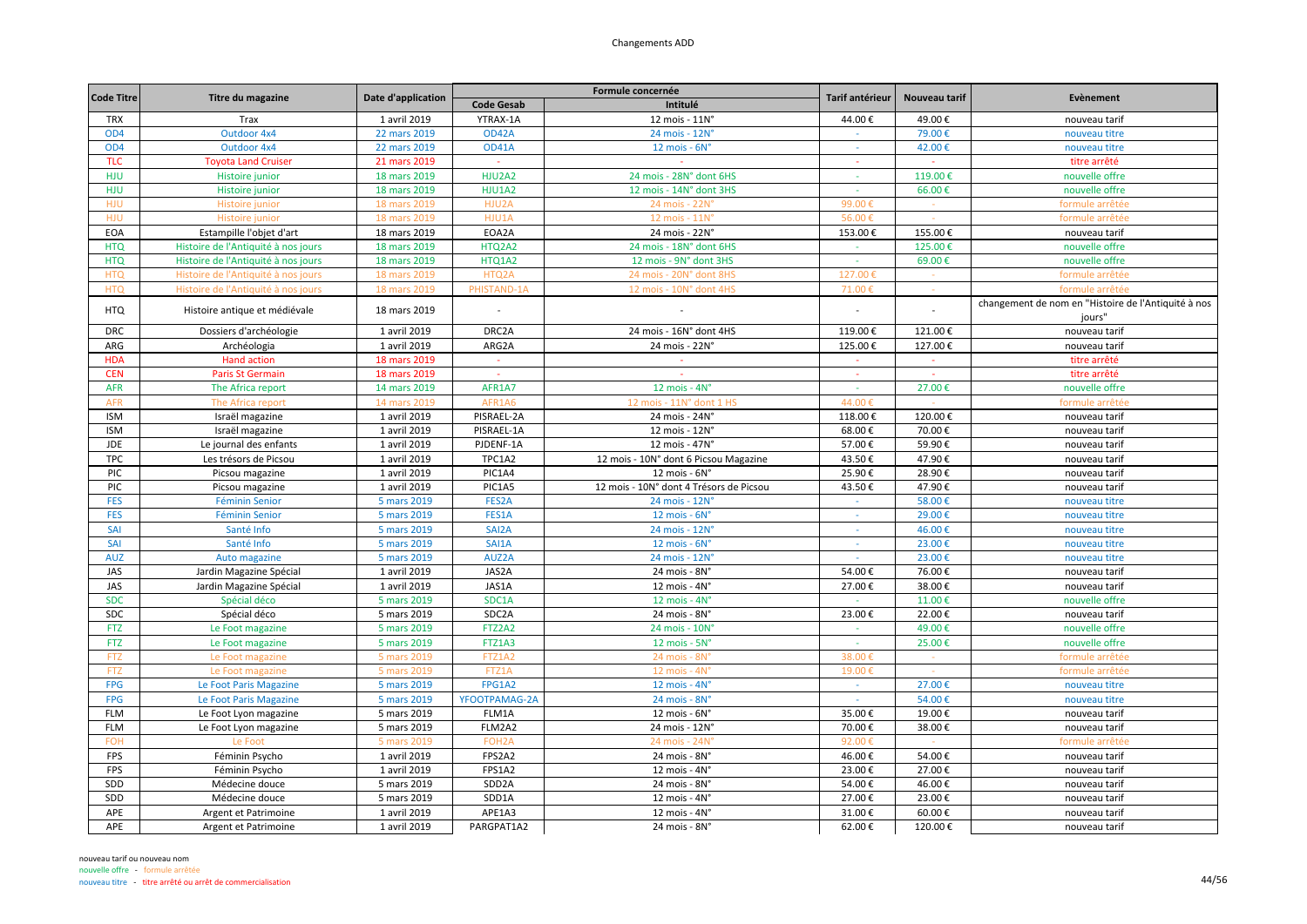| <b>Code Titre</b> |                            | Date d'application |                    | Formule concernée                       | Tarif antérieur | Nouveau tarif | Evènement       |
|-------------------|----------------------------|--------------------|--------------------|-----------------------------------------|-----------------|---------------|-----------------|
|                   | Titre du magazine          |                    | <b>Code Gesab</b>  | Intitulé                                |                 |               |                 |
| <b>SCL</b>        | Spécial Céline             | 5 mars 2019        |                    |                                         |                 |               | titre arrêté    |
| <b>CSR</b>        | Cuisine revue              | 5 mars 2019        | PCUIREV-2A         | 24 mois - 8N°                           | 31.00€          | 23.00€        | nouveau tarif   |
| ATV               | Automobile revue           | 5 mars 2019        | PAUTREV-2A         | 24 mois - 8N°                           | 54.00€          | 38.00€        | nouveau tarif   |
| ATV               | Automobile revue           | 5 mars 2019        | PAUTREV-1A         | 12 mois - 4N°                           | 27.00€          | 19.00€        | nouveau tarif   |
| <b>ACC</b>        | <b>Action commerciale</b>  | 1 mars 2019        | ACC2A8             | 24 mois - 10N° dont 2HS                 |                 | 203.00€       | nouvelle offre  |
| <b>ACC</b>        | <b>Action commerciale</b>  | 1 mars 2019        | ACC1B1             | 12 mois - 5N° dont 1HS                  | $\omega$        | 122.00€       | nouvelle offre  |
| <b>ACC</b>        | <b>Action commerciale</b>  | 1 mars 2019        | ACC2A7             | 24 mois - 18N° dont 2HS                 | 188.00€         |               | formule arrêtée |
| <b>ACC</b>        | <b>Action commerciale</b>  | 1 mars 2019        | ACC1A9             | 12 mois - 9N° dont 1HS                  | 155.00€         | $\sim$        | formule arrêtée |
| <b>ALE</b>        | Alternatives économiques   | 28 février 2019    | ALE1A2             | 12 mois - 11N° - tarif particulier      | 48.00€          |               | formule arrêtée |
| <b>ALE</b>        | Alternatives économiques   | 28 février 2019    | <b>ALE112</b>      | 12 mois - 11N° - tarif institution      | 51.00€          |               | formule arrêtée |
| AEE               | <b>Architecture Cree</b>   | 25 février 2019    | AEE2A              | 24 mois - 10N° dont 2HS                 | $\sim$          | 120.00€       | nouveau titre   |
| AEE               | <b>Architecture Cree</b>   | 25 février 2019    | AEE1E              | 12 mois - 5N° dont 1HS - tarif étudiant | $\sim$          | 50.00€        | nouveau titre   |
| AEE               | <b>Architecture Cree</b>   | 25 février 2019    | AEE1A              | 12 mois - 5N° dont 1HS                  | $\sim$          | 75.00€        | nouveau titre   |
| <b>AMA</b>        | Artisans mag               | 1 mars 2019        | AMA2A6             | 24 mois - 12N°                          | $\sim$          | 175.00€       | nouvelle offre  |
| <b>AMA</b>        | Artisans mag               | 1 mars 2019        | AMA1A6             | $12$ mois - $6N^\circ$                  | $\sim$          | 105.00€       | nouvelle offre  |
| <b>AMA</b>        | Artisans mag               | 1 mars 2019        | AMA2A5             | 24 mois - 18N                           | 75.00           |               | formule arrêtée |
| <b>AMA</b>        | Artisans mag               | 1 mars 2019        | AMA1A5             | 12 mois - 9N°                           | 49.00€          |               | formule arrêtée |
| <b>BEI</b>        | Bâti et isolation          | 26 février 2019    | BEI2A2             | 24 mois - 8N°                           | $\sim$          | 96.00€        | nouvelle offre  |
| <b>BEI</b>        | Bâti et isolation          | 26 février 2019    | <b>BEI1E2</b>      | 12 mois - 4N° - tarif école             | ×.              | 39.00€        | nouvelle offre  |
| <b>BEI</b>        | Bâti et isolation          | 26 février 2019    | <b>BEI1A2</b>      | 12 mois - 4N°                           | $\sim$          | 53.00€        | nouvelle offre  |
| <b>BEI</b>        | Bâti et isolation          | 26 février 2019    | BEI2A              | 24 mois - 14N° dont 2HS                 | 149.00          |               | formule arrêtée |
| <b>BEI</b>        | Bâti et isolation          | 26 février 2019    | BEI1E              | 12 mois - 8N° dont 2HS - tarif école    | 69.00€          |               | formule arrêtée |
| <b>BEI</b>        | Bâti et isolation          | 26 février 2019    | BEI1A              | 12 mois - 7N° dont 1HS                  | 79.00€          | $\sim$        | formule arrêtée |
| <b>BTN</b>        | Béton(s) le magazine       | 1 mars 2019        | BTN2A              | 24 mois - 16N° dont 4 HS                | 199.00€         | 209.00€       | nouveau tarif   |
| <b>BTN</b>        | Béton(s) le magazine       | 1 mars 2019        | BTN1A2             | 12 mois - 6N°                           | 78.00€          | 90.00€        | nouveau tarif   |
| <b>BTN</b>        | Béton(s) le magazine       | 1 mars 2019        | BTN1A              | 12 mois - 8N° dont 2 HS                 | 138.00€         | 140.00€       | nouveau tarif   |
| <b>BKS</b>        | <b>Books</b>               | 13 février 2019    | BKS1A8             | 12 mois - 11N° dont 1HS                 | $\sim$          | 78.00€        | nouvelle offre  |
| <b>BKS</b>        | <b>Books</b>               | 13 février 2019    | BKS1A3             | $12$ mois - $6No$                       | 59.00€          | $\sim$        | formule arrêtée |
| <b>BKS</b>        | <b>Books</b>               | 13 février 2019    | BKS1A2             | 12 mois - 8N° dont 2 HS                 | 78.00€          |               | formule arrêtée |
| <b>BSP</b>        | Bourse plus                | 1 mars 2019        | YBRSPLUS-6M        | 6 mois - 26N°                           | 99.00€          | 104.00€       | nouveau tarif   |
| <b>BSP</b>        | Bourse plus                | 1 mars 2019        | BSP1A2             | 12 mois - 48N°                          | 179.00€         | 184.00€       | nouveau tarif   |
| <b>BPC</b>        | <b>CBPC</b>                | 26 février 2019    |                    |                                         | ÷               |               | titre arrêté    |
| <b>CHE</b>        | Chef d'entreprise magazine | 1 mars 2019        | CHE2A8             | 24 mois - 12N°                          | $\sim$          | 175.00€       | nouvelle offre  |
| <b>CHE</b>        | Chef d'entreprise magazine | 1 mars 2019        | CHE1A8             | 12 mois - $6N^{\circ}$                  | $\sim$          | 105.00€       | nouvelle offre  |
| <b>CHE</b>        | Chef d'entreprise magazine | 1 mars 2019        | CHE2A7             | 24 mois - 18N                           | 89.00€          | $\sim$        | formule arrêtée |
| CHE               | Chef d'entreprise magazine | 1 mars 2019        | CHE1A7             | 12 mois - 9N                            | 59.00€          |               | formule arrêtée |
| COH               | Coach                      | 6 février 2019     | COH1A              | 12 mois - 4N°                           | 20.00€          | 19.00€        | nouveau tarif   |
| <b>COM</b>        | Commerce magazine          | 1 mars 2019        | COM2A6             | 24 mois - 12N°                          | $\sim$          | 175.00€       | nouvelle offre  |
| <b>COM</b>        | Commerce magazine          | 1 mars 2019        | COM1A6             | 12 mois - $6N^{\circ}$                  | $\sim$          | 105.00€       | nouvelle offre  |
| <b>COM</b>        | <b>Commerce magazine</b>   | 1 mars 2019        | COM2A5             | 24 mois - 18N                           | 75.00           |               | formule arrêtée |
| <b>COM</b>        | Commerce magazine          | 1 mars 2019        | COM1A5             | 12 mois - 9N                            | 49.00           |               | formule arrêtée |
| <b>COB</b>        | Concept bain               | 25 février 2019    | COB <sub>2</sub> A | 24 mois - 10N°                          |                 | 49.00€        | nouveau titre   |
| <b>COB</b>        | Concept bain               | 25 février 2019    | COB1A              | 12 mois - 5N°                           | $\sim$          | 29.00€        | nouveau titre   |
| <b>CTP</b>        | Côté piscine               | 25 février 2019    | CTP2A              | 24 mois - 8N°                           | $\sim$          | 32.00€        | nouveau titre   |
| <b>CTP</b>        | Côté piscine               | 25 février 2019    | CTP1A              | 12 mois - $4N^\circ$                    | $\sim$          | 18.00€        | nouveau titre   |
| <b>CUB</b>        | Cuisine et bains magazine  | 25 février 2019    | <b>CUB2A</b>       | 24 mois - 10N°                          | $\sim$          | 44.00€        | nouveau titre   |
| <b>CUB</b>        | Cuisine et bains magazine  | 25 février 2019    | CUB1A              | 12 mois - 5N°                           |                 | 25.00€        | nouveau titre   |
| <b>DAF</b>        | <b>DAF</b> magazine        | 1 mars 2019        | DAF2A7             | 24 mois - 8N°                           | $\sim$          | 175.00€       | nouvelle offre  |
| <b>DAF</b>        | <b>DAF</b> magazine        | 1 mars 2019        | DAF1A7             | 12 mois - $4Nc$                         | $\sim$          | 105.00€       | nouvelle offre  |
| <b>DAF</b>        | <b>DAF</b> magazine        | 1 mars 2019        | DAF2A6             | 24 mois - 10N                           | 160.00€         |               | formule arrêtée |
| <b>DAF</b>        | <b>DAF</b> magazine        | 1 mars 2019        | DAF1A6             | 12 mois - 5N°                           | 99.00€          |               | formule arrêtée |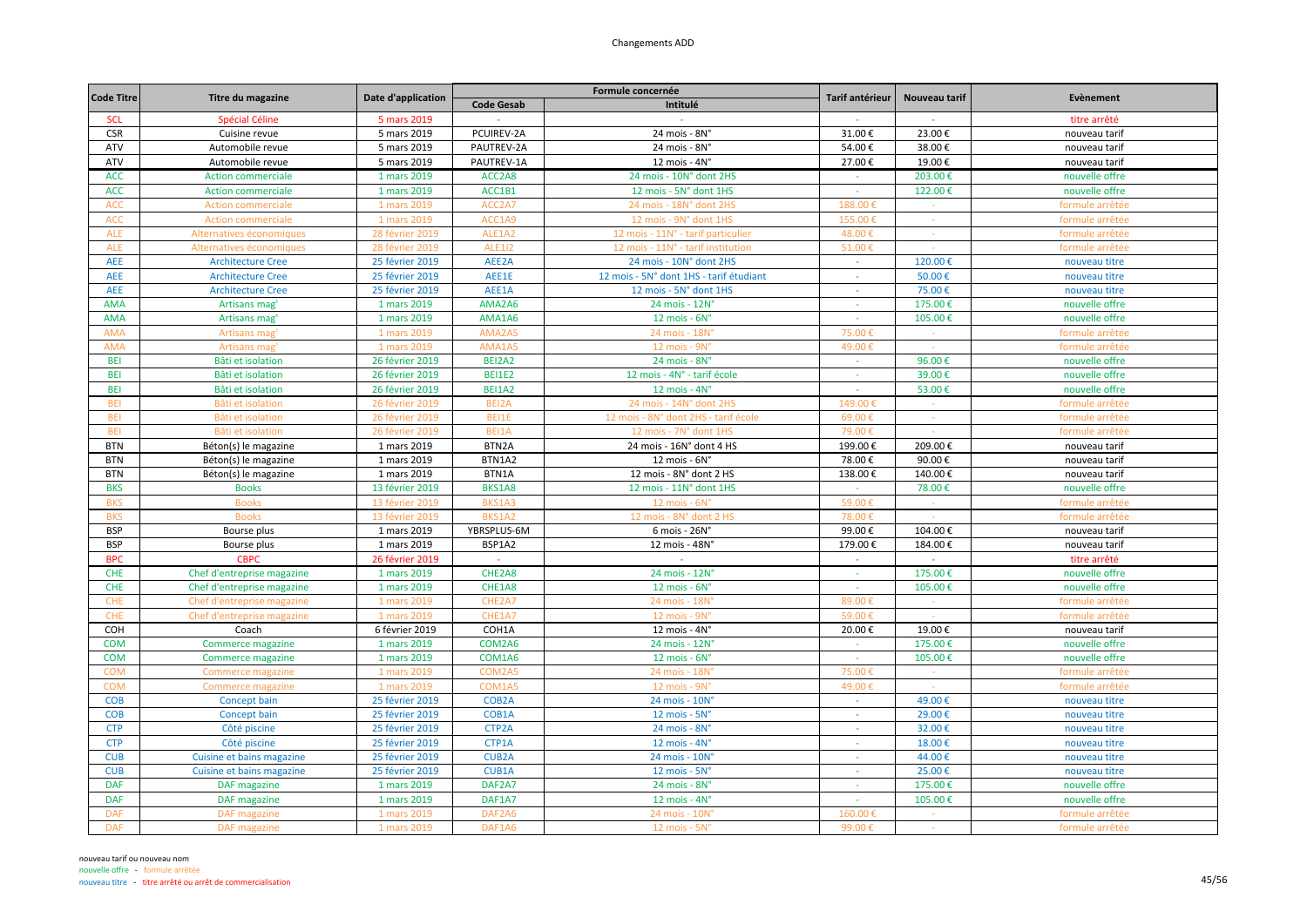## Changements ADD

| <b>Code Titre</b> |                                       |                        |                                 | Formule concernée                                    | Tarif antérieur | Nouveau tarif    | Evènement                               |
|-------------------|---------------------------------------|------------------------|---------------------------------|------------------------------------------------------|-----------------|------------------|-----------------------------------------|
|                   | Titre du magazine                     | Date d'application     | <b>Code Gesab</b>               | Intitulé                                             |                 |                  |                                         |
| <b>DAT</b>        | Décision achats                       | 1 mars 2019            | DAT2A8                          | 24 mois - 12N°                                       |                 | 212.00€          | nouvelle offre                          |
| <b>DAT</b>        | Décision achats                       | 1 mars 2019            | DAT1A8                          | $12$ mois - $6N^\circ$                               | $\sim$          | 127.00€          | nouvelle offre                          |
| <b>DAT</b>        | Décision achats                       | 1 mars 2019            | DAT2A7                          | 24 mois - 20N                                        | 198.00          |                  | formule arrêtée                         |
| <b>DAT</b>        | Décision achats                       | 1 mars 2019            | DAT1A7                          | 12 mois - 10N                                        | 120.00          |                  | formule arrêtée                         |
| ECO               | e-commerce magazine                   | 1 mars 2019            | ECO2A9                          | 24 mois - 8N°                                        | $\sim$          | 175.00€          | nouvelle offre                          |
| ECO               | e-commerce magazine                   | 1 mars 2019            | ECO1A9                          | 12 mois - 4N°                                        | $\sim$          | 105.00€          | nouvelle offre                          |
| <b>ECO</b>        | e-commerce magazine                   | 1 mars 2019            | ECO2A8                          | 24 mois - 12N° dont 2HS                              | 160.00€         |                  | formule arrêtée                         |
| <b>ECO</b>        | e-commerce magazine                   | 1 mars 2019            | ECO1A8                          | 12 mois - 6N° dont 1HS                               | 99.00€          |                  | formule arrêtée                         |
| <b>EDG</b>        | Extérieurs design                     | 25 février 2019        | EDG2A2                          | 24 mois - 8N°                                        | $\sim$          | 70.00€           | nouveau titre                           |
| <b>EDG</b>        | Extérieurs design                     | 25 février 2019        | EDG1E                           | 12 mois - 4N° - tarif étudiant                       | $\sim$          | 20.00€           | nouveau titre                           |
| <b>EDG</b>        | Extérieurs design                     | 25 février 2019        | EDG1A2                          | 12 mois - 4N°                                        | $\sim$          | 40.00€           | nouveau titre                           |
| <b>HKY</b>        | Hello Kitty mon amie                  | 12 février 2019        | $\sim$                          | $\sim$                                               | $\sim$          | $\sim$           | changement de nom en "Hello Kitty club" |
| <b>HST</b>        | Historail                             | 19 février 2019        | HST1A                           | 12 mois - $4N^\circ$                                 | 35.00€          | 60.00€           | nouveau tarif                           |
| <b>INM</b>        | Intramuros                            | 26 février 2019        | INM2A4                          | 24 mois - 10N° dont 2HS                              | 85.00€          | 80.00€           | nouveau tarif                           |
| <b>INM</b>        | Intramuros                            | 1 février 2019         | <b>INM1E2</b>                   | 12 mois - 5N° dont 1HS - tarif étudiant              |                 | 20.00€           | nouvelle offre                          |
| <b>LLB</b>        | La lettre la Bourse                   | 1 mars 2019            | LLB6M                           | 6 mois - 26N°                                        | 739.00€         | 759.00€          | nouveau tarif                           |
| <b>LLB</b>        | La lettre la Bourse                   | 1 mars 2019            | LLB1A                           | 12 mois - 52N°                                       | 1 189.00€       | 1 209.00€        | nouveau tarif                           |
| <b>CMH</b>        | Le courrier du meuble et de l'habitat | 25 février 2019        | CMH <sub>2</sub> A              | 24 mois - 90N°                                       | $\sim$          | 199.00€          | nouveau titre                           |
| <b>CMH</b>        | Le courrier du meuble et de l'habitat | 25 février 2019        | CMH1A3                          | 12 mois - 45N°                                       | $\sim$          | 120.00€          | nouveau titre                           |
| ANL               | Les années laser                      | 1 mars 2019            | ANL1A4                          | 12 mois - 11N° + 1 guide du Blu-Ray                  | 65.00€          | 69.00€           | nouveau tarif                           |
| ANL               | Les années laser                      | 1 mars 2019            | ANL1A3                          | 12 mois - 11N°                                       | 59.00€          | 63.00€           | nouveau tarif                           |
| <b>ANL</b>        | Les années lase                       | 26 février 2019        | ANL1A5                          | 12 mois - 11N° + 1 guide du Blu-Ray + 1 guide du DVD | 69.00€          |                  | formule arrêtée                         |
| <b>ANL</b>        | Les années laser                      | 26 février 2019        | PLALA-1A-DVD                    | 12 mois - 11N° + le Guide annuel du DVD              | 63.00€          |                  | formule arrêtée                         |
| <b>MKG</b>        | <b>Marketing</b>                      | 1 mars 2019            | MKG2A3                          | 24 mois - 16N°                                       | $\sim$          | 290.00€          | nouvelle offre                          |
| <b>MKG</b>        | <b>Marketing</b>                      | 1 mars 2019            | MKG1A5                          | 12 mois - 8N°                                        | $\sim$          | 175.00€          | nouvelle offre                          |
| <b>MKG</b>        | Marketing                             | 1 mars 2019            | MKG2A2                          | 24 mois - 18N                                        | 310.00€         |                  | formule arrêtée                         |
| <b>MKG</b>        | Marketing                             | 1 mars 2019            | MKG1A4                          | 12 mois - 9N°                                        | 165.00€         | $\sim$           | formule arrêtée                         |
| <b>MFS</b>        | Men's fitness                         | 6 février 2019         | MFS2A2                          | 24 mois - 20N°                                       | $\sim$          | 59.00€           | nouvelle offre                          |
| <b>MFS</b>        | Men's fitness                         | 13 février 2019        | MFS6M2                          | $6$ mois - $5N^\circ$                                | $\sim$          | 17.00€           | nouvelle offre                          |
| <b>MFS</b>        | Men's fitness                         | 6 février 2019         | MFS6M                           | 6 mois - 6N'                                         | 20.00€          |                  | formule arrêtée                         |
| <b>MFS</b>        | Men's fitness                         | 1 mars 2019            | MFS1A2                          | 12 mois - 10N°                                       | 32.00€          | 35.00€           | nouveau tarif                           |
| <b>MSF</b>        | Muscle et fitness                     | 6 février 2019         | MSF <sub>2</sub> A <sub>2</sub> | 24 mois - 20N°                                       | $\sim$          | 80.00€           | nouvelle offre                          |
| <b>MSF</b>        | Muscle et fitness                     | 6 février 2019         | MSF1A3                          | 12 mois - 10N°                                       | $\sim$          | 42.00€           | nouvelle offre                          |
| <b>MSF</b>        | Muscle et fitness                     | 13 février 2019        | MSF6M2                          | $6$ mois - $5N^\circ$                                | $\sim$          | 22.00€           | nouvelle offre                          |
| <b>MSF</b>        | Muscle et fitness                     | 6 février 2019         | MSF6M                           | 6 mois - 6N'                                         | 25.00€          | $\sim$           | formule arrêtée                         |
| <b>MSF</b>        | Muscle et fitness                     | 6 février 2019         | MSF1A2                          | 12 mois - 11N                                        | 44.00€          |                  | formule arrêtée                         |
| <b>CAP</b>        | <b>Relation Client</b>                | 1 mars 2019            | CAP2A6                          | 24 mois - 8N°                                        | $\sim$          | 175.00€          | nouvelle offre                          |
| <b>CAP</b>        | <b>Relation Client</b>                | 1 mars 2019            | CAP1A6                          | 12 mois - $4N^\circ$                                 | $\sim$          | 105.00€          | nouvelle offre                          |
| CAP               | <b>Relation Client</b>                | 1 mars 2019            | CAP2A5                          | 24 mois - 10N° dont 2HS                              | 160.00€         |                  | formule arrêtée                         |
| CAP               | <b>Relation Client</b>                | 1 mars 2019            | CAP1A5                          | 12 mois - 5N° dont 1HS                               | 99.00€          | $\sim$           | formule arrêtée                         |
| <b>RLS</b>        | <b>Rolling stone</b>                  | 13 février 2019        | RLS6M2                          | $6$ mois - $5N^\circ$                                | $\sim$          | 19.00€           | nouvelle offre                          |
| <b>RLS</b>        | <b>Rolling stone</b>                  | 6 février 2019         | <b>RLS2A</b>                    | 24 mois - 20N°                                       | $\sim$          | 80.00€           | nouvelle offre                          |
| <b>RLS</b>        | <b>Rolling stone</b>                  | 6 février 2019         | <b>RLS6M</b>                    | $6$ mois - $6N^\circ$                                | 29.00€          |                  | formule arrêtée                         |
| <b>RLS</b>        | Rolling stone                         | 6 février 2019         | RLS1A3                          | 12 mois - 10N°                                       | 49.00€          | 45.00€           | nouveau tarif                           |
| AAM               | Auto moto                             | 25 janvier 2019        | AAM2A5                          | 24 mois - 20N° dont 4 doubles + 6HS                  | $\sim$          | 84.90€           | nouvelle offre                          |
|                   |                                       |                        |                                 |                                                      |                 |                  |                                         |
| AAM<br><b>AAM</b> | Auto moto                             | 25 janvier 2019        | AAM2A4<br>AAM1A6                | 24 mois - 20N° dont 4 doubles                        | $\sim$          | 56.90€<br>45.90€ | nouvelle offre                          |
|                   | Auto moto                             | 25 janvier 2019        |                                 | 12 mois - 10N° dont 2 doubles + 3HS                  | $\sim$          |                  | nouvelle offre                          |
| AAM               | Auto moto                             | 25 janvier 2019        | AAM1A5                          | 12 mois - 10N° dont 2 doubles                        | $\sim$          | 29.90€           | nouvelle offre                          |
| <b>AAM</b>        | Auto moto                             | <b>25 janvier 2019</b> | AAM2A2                          | 24 mois - 20N° dont 2 doubles                        | 56.90€          |                  | formule arrêtée                         |
| <b>AAM</b>        | Auto moto                             | 25 janvier 2019        | AAM1A4                          | 12 mois - 14N° dont 1 double et 4 HS                 | 49.90€          | $\sim$           | formule arrêtée                         |
| <b>AAM</b>        | Auto moto                             | 25 janvier 2019        | AAM1A2                          | 12 mois - 10N° dont 1 double                         | 29.90€          |                  | formule arrêtée                         |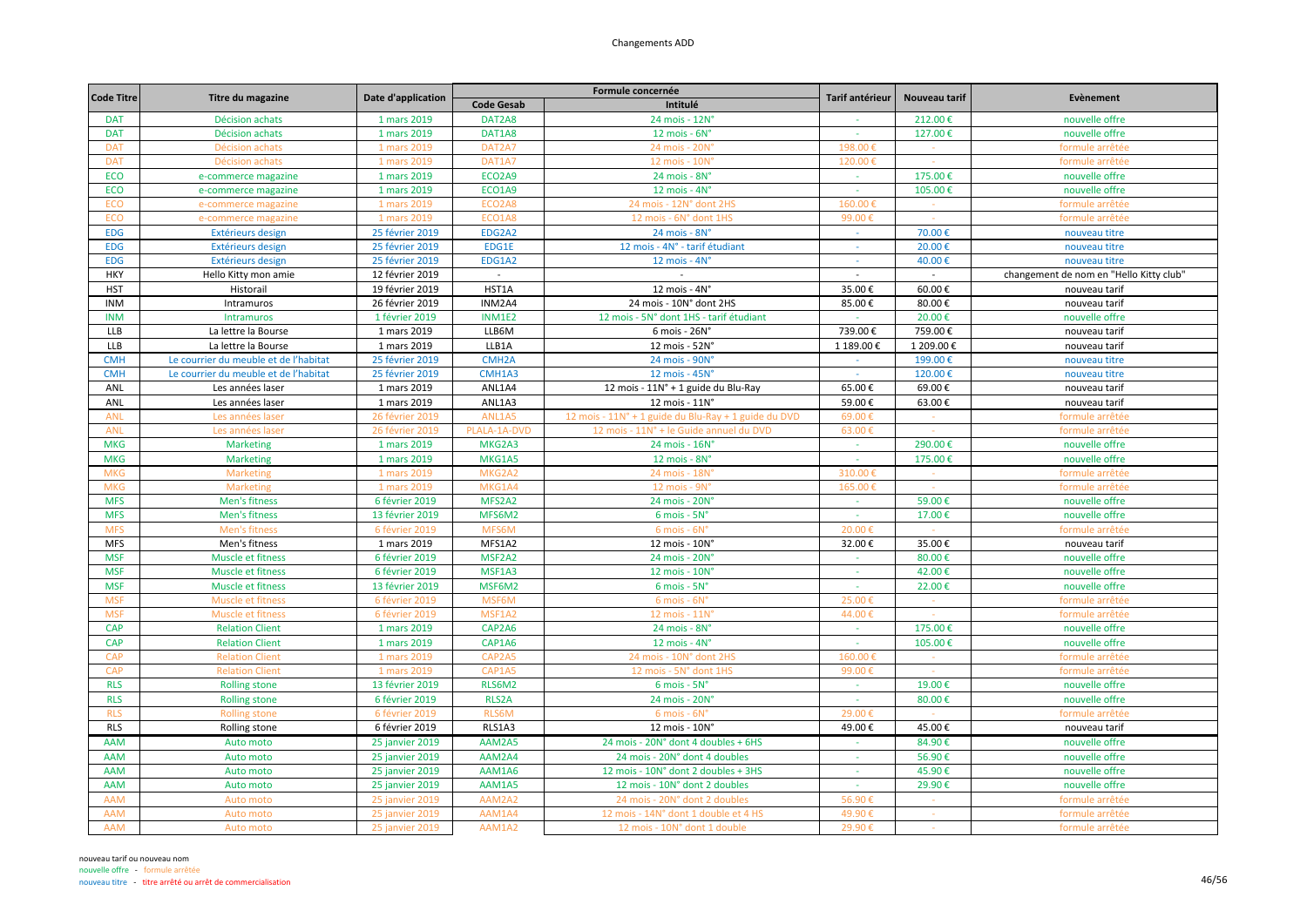| <b>Code Titre</b> | Titre du magazine                              | Date d'application     |                   | Formule concernée                  | Tarif antérieur | Nouveau tarif | Evènement       |
|-------------------|------------------------------------------------|------------------------|-------------------|------------------------------------|-----------------|---------------|-----------------|
|                   |                                                |                        | <b>Code Gesab</b> | Intitulé                           |                 |               |                 |
| <b>CEL</b>        | Coach pour elles                               | 25 janvier 2019        |                   |                                    | $\sim$          |               | titre arrêté    |
| <b>CPD</b>        | Campagne décoration                            | 22 janvier 2019        | <b>CPD18M2</b>    | 18 mois - 10N°                     |                 | 34.00€        | nouvelle offre  |
| <b>CPD</b>        | Campagne décoration                            | 22 janvier 2019        | CPD1A3            | 12 mois - 7N°                      | $\sim$          | 24.90€        | nouvelle offre  |
| <b>CPD</b>        | Campagne décoration                            | <b>22 janvier 2019</b> | CPD18M            | 18 mois - 9N                       | 29.90€          |               | formule arrêtée |
| <b>CPD</b>        | Campagne décoration                            | 22 janvier 2019        | CPD1A2            | 12 mois - 6N'                      | 22.90€          |               | formule arrêtée |
| <b>DOS</b>        | <b>Dossiers secrets</b>                        | 16 janvier 2019        | DOS1A             | 12 mois - $4N^\circ$               |                 | 28.00€        | nouveau titre   |
| <b>DOS</b>        | <b>Dossiers secrets</b>                        | 16 janvier 2019        | DOS2A             | 24 mois - 8N°                      | $\sim$          | 52.00€        | nouveau titre   |
| <b>GAM</b>        | <b>The Game</b>                                | 16 janvier 2019        | $\sim$            |                                    | $\sim$          |               | titre arrêté    |
| GRP               | Grands reportages                              | 1 février 2019         | GRP1A3            | 12 mois - 14N°                     | 78.00€          | 79.00€        | nouveau tarif   |
| <b>INM</b>        | Intramuros                                     | <b>28 janvier 2019</b> | INM2A4            | 24 mois - 10N° dont 2HS            | $\sim$          | 85.00€        | nouvelle offre  |
| <b>INM</b>        | Intramuros                                     | 28 janvier 2019        | <b>INM1A4</b>     | 12 mois - 5N° dont 1HS             | $\sim$          | 50.00€        | nouvelle offre  |
| <b>INM</b>        | Intramuros                                     | <b>28 janvier 2019</b> | INM2A3            | 24 mois - 12N'                     | 99.00           |               | formule arrêtée |
| <b>INM</b>        | Intramuros                                     | 28 janvier 2019        | <b>INM1A3</b>     | 12 mois - 6N'                      | 59.00€          |               | formule arrêtée |
| <b>JAL</b>        | Jalouse                                        | 21 janvier 2019        | JAL2A3            | 24 mois - 8N°                      | ÷.              | 29.90€        | nouvelle offre  |
| <b>JAL</b>        | Jalouse                                        | 21 janvier 2019        | JAL1A3            | $12$ mois - $4N^\circ$             | $\sim$          | 15.90€        | nouvelle offre  |
| <b>JAL</b>        | Jalouse                                        | 21 janvier 2019        | JAL2A2            | 24 mois - 24N'                     | 52.00€          |               | formule arrêtée |
| <b>JAL</b>        | Jalouse                                        | 21 janvier 2019        | JAL1A2            | 12 mois - 12N°                     | 29.00€          | $\sim$        | formule arrêtée |
| <b>JFC</b>        | Jardin facile                                  | 17 janvier 2019        | $\sim$            | $\sim$                             | $\sim$          |               | titre arrêté    |
| <b>JLM</b>        | Le journal de la maison                        | 25 janvier 2019        | <b>JLM2A</b>      | 24 mois - 20N'                     | $\sim$          | 59.90€        | nouvelle offre  |
| <b>JLM</b>        | Le journal de la maison                        | 25 janvier 2019        | JLM1A2            | 12 mois - 10N°                     |                 | 32.90€        | nouvelle offre  |
| <b>JLM</b>        | Le journal de la maisor                        | <b>25 janvier 2019</b> | JLM1A3            | 12 mois - 9N                       | 29.90€          |               | formule arrêtée |
| <b>MPG</b>        | Mickey parade géant                            | 1 février 2019         | MPG1A             | $12$ mois - $6N^\circ$             | 24.50€          | 25.00€        | nouveau tarif   |
| <b>PCD</b>        | <b>Passion cadres</b>                          | 16 janvier 2019        | $\sim$            |                                    |                 |               | titre arrêté    |
| PLG               | Planchemag                                     | 22 janvier 2019        | PLG2A3            | 24 mois - 12N° dont 4HS            | $\sim$          | 45.00€        | nouvelle offre  |
| <b>PLG</b>        | Planchemag                                     | 22 janvier 2019        | PLG1A3            | 12 mois - 6N° dont 2HS             | $\sim$          | 25.00€        | nouvelle offre  |
| PLG               | Planchemag                                     | 22 janvier 2019        | PLG2A2            | 24 mois - 16N'                     | 70.00€          |               | formule arrêtée |
| PLG               | Planchemag                                     | <b>22 janvier 2019</b> | PLG1A2            | 12 mois - 8N                       | 35.00€          |               | formule arrêtée |
| SKI               | Ski magazine                                   | 21 janvier 2019        | <b>SKI1A6</b>     | $12$ mois - $5N^\circ$             | $\sim$          | 20.00€        | nouvelle offre  |
| SKI               | Ski magazine                                   | 21 janvier 2019        | <b>SKI1A5</b>     | $12$ mois - $6N^\circ$             | 26.00€          |               | formule arrêtée |
| <b>TRK</b>        | <b>Trek magazine</b>                           | 21 janvier 2019        | <b>TRK1A4</b>     | 12 mois - 8N°                      | $\sim$          | 46.00€        | nouvelle offre  |
| <b>TRK</b>        | <b>Trek magazine</b>                           | 21 janvier 2019        | TRK1A3            | 12 mois - 7N°                      | 40.00€          |               | formule arrêtée |
| <b>TSB</b>        | Tout savoir bien-être                          | 16 janvier 2019        | TSB1A             | 12 mois - $4N^\circ$               | $\sim$ $\sim$   | 40.00€        | nouveau titre   |
| <b>VTC</b>        | Vertical                                       | 1 février 2019         | VTC1A4            | $12$ mois - $4N^\circ$             | 28.00€          | 29.00€        | nouveau tarif   |
| <b>WDM</b>        | Wind                                           | 1 février 2019         | WDM1A3            | $12$ mois - $7N^\circ$             | 40.00€          | 41.00€        | nouveau tarif   |
| <b>WID</b>        | Wider                                          | 21 janvier 2019        | WID1A             | $12$ mois - $6N^\circ$             | $\sim$          | 31.00€        | nouvelle offre  |
| <b>WID</b>        | Wider                                          | 21 janvier 2019        | WID1A2            | 12 mois - 5N°                      | 26.00€          |               | formule arrêtée |
| ACP               | Actualités pharmaceutiques                     | 1 février 2019         | ACP1I2            | 12 mois - 10N° - tarif institution | 337.00€         | 357.00€       | nouveau tarif   |
| ACP               | Actualités pharmaceutiques                     | 1 février 2019         | ACP1E2            | 12 mois - 10N° - tarif étudiant    | 118.00€         | 122.00€       | nouveau tarif   |
| <b>ACP</b>        | Actualités pharmaceutiques                     | 1 février 2019         | ACP1A2            | 12 mois - 10N° - tarif particulier | 255.00€         | 264.00€       | nouveau tarif   |
| AIS               | L'aide-soignante                               | 1 février 2019         | AIS11             | 12 mois - 10N° - tarif institution | 167.00€         | 177.00€       | nouveau tarif   |
| AIS               | L'aide-soignante                               | 1 février 2019         | AIS1E             | 12 mois - 10N° - tarif étudiant    | 68.00€          | 70.00€        | nouveau tarif   |
| AIS               | L'aide-soignante                               | 1 février 2019         | AIS1A             | 12 mois - 10N° - tarif particulier | 93.00€          | 96.00€        | nouveau tarif   |
| ALR               | Alter                                          | 1 février 2019         | ALR1I             | 12 mois - 4N° - tarif institution  | 201.00€         | 213.00€       | nouveau tarif   |
| ALR               | Alter                                          | 1 février 2019         | ALR1E             | 12 mois - 4N° - tarif étudiant     | 61.00€          | 63.00€        | nouveau tarif   |
| ALR               | Alter                                          | 1 février 2019         | ALR1A             | 12 mois - 4N° - tarif particulier  | 116.00€         | 120.00€       | nouveau tarif   |
| AN <sub>2</sub>   | Annales de pathologie                          | 1 février 2019         | AN211             | 12 mois - 6N° - tarif institution  | 640.00€         | 678.00€       | nouveau tarif   |
| AN <sub>2</sub>   | Annales de pathologie                          | 1 février 2019         | AN21E             | 12 mois - 6N° - tarif étudiant     | 131.00€         | 136.00€       | nouveau tarif   |
| AN <sub>2</sub>   | Annales de pathologie                          | 1 février 2019         | AN21A             | 12 mois - 6N° - tarif particulier  | 391.00€         | 405.00€       | nouveau tarif   |
|                   |                                                |                        |                   |                                    |                 |               |                 |
| AN3               | Annals of physical and rehabilitation medicine | 1 février 2019         | AN3113            | 12 mois - 6N° - tarif institution  | 610.00€         | 647.00€       | nouveau tarif   |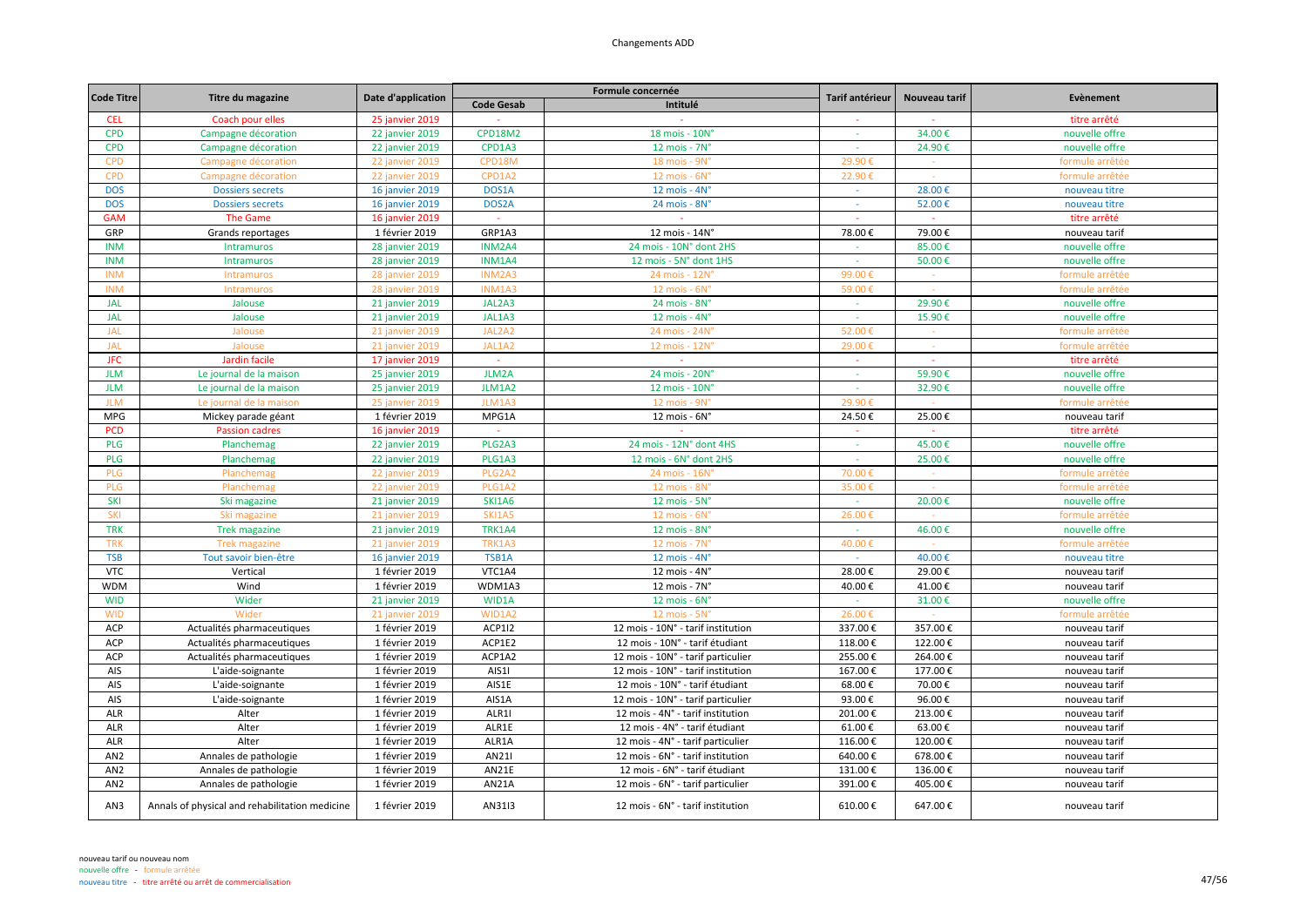| <b>Code Titre</b> |                                                                 |                    |                   | Formule concernée                  | Tarif antérieur | Nouveau tarif |               |
|-------------------|-----------------------------------------------------------------|--------------------|-------------------|------------------------------------|-----------------|---------------|---------------|
|                   | Titre du magazine                                               | Date d'application | <b>Code Gesab</b> | Intitulé                           |                 |               | Evènement     |
| AN3               | Annals of physical and rehabilitation medicine                  | 1 février 2019     | AN31E3            | 12 mois - 6N° - tarif étudiant     | 85.00€          | 88.00€        | nouveau tarif |
| AN3               | Annals of physical and rehabilitation medicine                  | 1 février 2019     | AN31A3            | 12 mois - 6N° - tarif particulier  | 331.00€         | 343.00€       | nouveau tarif |
| AN4               | Annales d'endocrinologie                                        | 1 février 2019     | AN411             | 12 mois - 6N° - tarif institution  | 523.00€         | 554.00€       | nouveau tarif |
| AN4               | Annales d'endocrinologie                                        | 1 février 2019     | AN41E             | 12 mois - 6N° - tarif étudiant     | 132.00€         | 133.00€       | nouveau tarif |
| AN4               | Annales d'endocrinologie                                        | 1 février 2019     | AN41A             | 12 mois - 6N° - tarif particulier  | 266.00€         | 269.00€       | nouveau tarif |
| AN5               | Annales françaises d'orl et de pathologie cervico-<br>faciale   | 1 février 2019     | AN511             | 12 mois - 6N° - tarif institution  | 471.00€         | 499.00€       | nouveau tarif |
| AN <sub>5</sub>   | Annales françaises d'orl et de pathologie cervico-<br>faciale   | 1 février 2019     | <b>AN51A</b>      | 12 mois - 6N° - tarif particulier  | 230.00€         | 232.00€       | nouveau tarif |
| AN <sub>6</sub>   | Anesthésie et réanimation                                       | 1 février 2019     | AN6112            | 12 mois - 6N° - tarif institution  | 449.00€         | 458.00€       | nouveau tarif |
| AN <sub>6</sub>   | Anesthésie et réanimation                                       | 1 février 2019     | AN61E2            | 12 mois - 6N° - tarif étudiant     | 130.00€         | 135.00€       | nouveau tarif |
| AN <sub>6</sub>   | Anesthésie et réanimation                                       | 1 février 2019     | AN61A2            | 12 mois - 6N° - tarif particulier  | 240.00€         | 248.00€       | nouveau tarif |
| AN7               | Annales médico-psychologiques                                   | 1 février 2019     | AN711             | 12 mois - 10N° - tarif institution | 608.00€         | 633.00€       | nouveau tarif |
| AN7               | Annales médico-psychologiques                                   | 1 février 2019     | AN71E             | 12 mois - 10N° - tarif étudiant    | 131.00€         | 134.00€       | nouveau tarif |
| AN7               | Annales médico-psychologiques                                   | 1 février 2019     | AN71A             | 12 mois - 10N° - tarif particulier | 258.00€         | 266.00€       | nouveau tarif |
| AN8               | Annales pharmaceutiques françaises                              | 1 février 2019     | AN811             | 12 mois - 6N° - tarif institution  | 638.00€         | 676.00€       | nouveau tarif |
| AN <sub>8</sub>   | Annales pharmaceutiques françaises                              | 1 février 2019     | AN81E             | 12 mois - 6N° - tarif étudiant     | 117.00€         | 121.00€       | nouveau tarif |
| AN8               | Annales pharmaceutiques françaises                              | 1 février 2019     | AN81A             | 12 mois - 6N° - tarif particulier  | 273.00€         | 283.00€       | nouveau tarif |
| <b>ANC</b>        | Annales de cardiologie et d'angéiologie                         | 1 février 2019     | ANC1I             | 12 mois - 6N° - tarif institution  | 475.00€         | 499.00€       | nouveau tarif |
| <b>ANC</b>        | Annales de cardiologie et d'angéiologie                         | 1 février 2019     | ANC1A             | 12 mois - 6N° - tarif particulier  | 156.00€         | 160.00€       | nouveau tarif |
| AND               | Annales de dermatologie et de vénérologie                       | 1 février 2019     | AND <sub>11</sub> | 12 mois - 12N° - tarif institution | 634.00€         | 672.00€       | nouveau tarif |
| AND               | Annales de dermatologie et de vénérologie                       | 1 février 2019     | AND1E             | 12 mois - 12N° - tarif étudiant    | 172.00€         | 174.00€       | nouveau tarif |
| AND               | Annales de dermatologie et de vénérologie                       | 1 février 2019     | AND1A             | 12 mois - 12N° - tarif particulier | 385.00€         | 392.00€       | nouveau tarif |
| ANN               | Annales de chirurgie plastique esthétique                       | 1 février 2019     | ANN1              | 12 mois - 6N° - tarif institution  | 650.00€         | 680.00€       | nouveau tarif |
| ANN               | Annales de chirurgie plastique esthétique                       | 1 février 2019     | ANN1E             | 12 mois - 6N° - tarif étudiant     | 127.00€         | 130.00€       | nouveau tarif |
| ANN               | Annales de chirurgie plastique esthétique                       | 1 février 2019     | ANN1A             | 12 mois - 6N° - tarif particulier  | 369.00€         | 400.00€       | nouveau tarif |
| ANP               | Annales de paléontologie                                        | 1 février 2019     | ANP1I             | 12 mois - 4N° - tarif institution  | 843.00€         | 894.00€       | nouveau tarif |
| ANP               | Annales de paléontologie                                        | 1 février 2019     | ANP1E             | 12 mois - 4N° - tarif étudiant     | 180.00€         | 185.00€       | nouveau tarif |
| ANP               | Annales de paléontologie                                        | 1 février 2019     | ANP1A             | 12 mois - 4N° - tarif particulier  | 375.00€         | 388.00€       | nouveau tarif |
| AR1               | Archives des maladies du coeur et des vaisseaux<br>- pratique   | 1 février 2019     | AR11              | 12 mois - 10N° - tarif institution | 151.00€         | 160.00€       | nouveau tarif |
| AR1               | Archives des maladies du coeur et des vaisseaux<br>- pratique   | 1 février 2019     | AR11E             | 12 mois - 10N° - tarif étudiant    | 113.00€         | 117.00€       | nouveau tarif |
| AR1               | Archives des maladies du coeur et des vaisseaux<br>- pratique   | 1 février 2019     | AR11A             | 12 mois - 10N° - tarif particulier | 117.00€         | 127.00€       | nouveau tarif |
| AR <sub>2</sub>   | Archives des maladies professionnelles et de<br>l'environnement | 1 février 2019     | AR211             | 12 mois - 6N° - tarif institution  | 540.00€         | 572.00€       | nouveau tarif |
| AR <sub>2</sub>   | Archives des maladies professionnelles et de<br>l'environnement | 1 février 2019     | AR21E             | 12 mois - 6N° - tarif étudiant     | 133.00€         | 138.00€       | nouveau tarif |
| AR <sub>2</sub>   | Archives des maladies professionnelles et de<br>l'environnement | 1 février 2019     | AR21A             | 12 mois - 6N° - tarif particulier  | 323.00€         | 334.00€       | nouveau tarif |
| AR3               | Archives of cardiovascular diseases                             | 1 février 2019     | AR311             | 12 mois - 12N° - tarif institution | 305.00€         | 323.00€       | nouveau tarif |
| AR3               | Archives of cardiovascular diseases                             | 1 février 2019     | AR31A             | 12 mois - 12N° - tarif particulier | 240.00€         | 245.00€       | nouveau tarif |
| ATP               | L'anthropologie                                                 | 1 février 2019     | ATP1I             | 12 mois - 5N° - tarif institution  | 706.00€         | 748.01€       | nouveau tarif |
| ATP               | L'anthropologie                                                 | 1 février 2019     | ATP1E             | 12 mois - 5N° - tarif étudiant     | 130.00€         | 132.00€       | nouveau tarif |
| ATP               | L'anthropologie                                                 | 1 février 2019     | ATP1A             | 12 mois - 5N° - tarif particulier  | 296.00€         | 302.00€       | nouveau tarif |
| <b>BCA</b>        | Bulletin du cancer                                              | 1 février 2019     | BCA1I             | 12 mois - 12N° - tarif institution | 448.00€         | 475.00€       | nouveau tarif |
| <b>BCA</b>        | Bulletin du cancer                                              | 1 février 2019     | BCA1E             | 12 mois - 12N° - tarif étudiant    | 132.00€         | 135.00€       | nouveau tarif |
| <b>BCA</b>        | Bulletin du cancer                                              | 1 février 2019     | BCA1A             | 12 mois - 12N° - tarif particulier | 255.00€         | 261.00€       | nouveau tarif |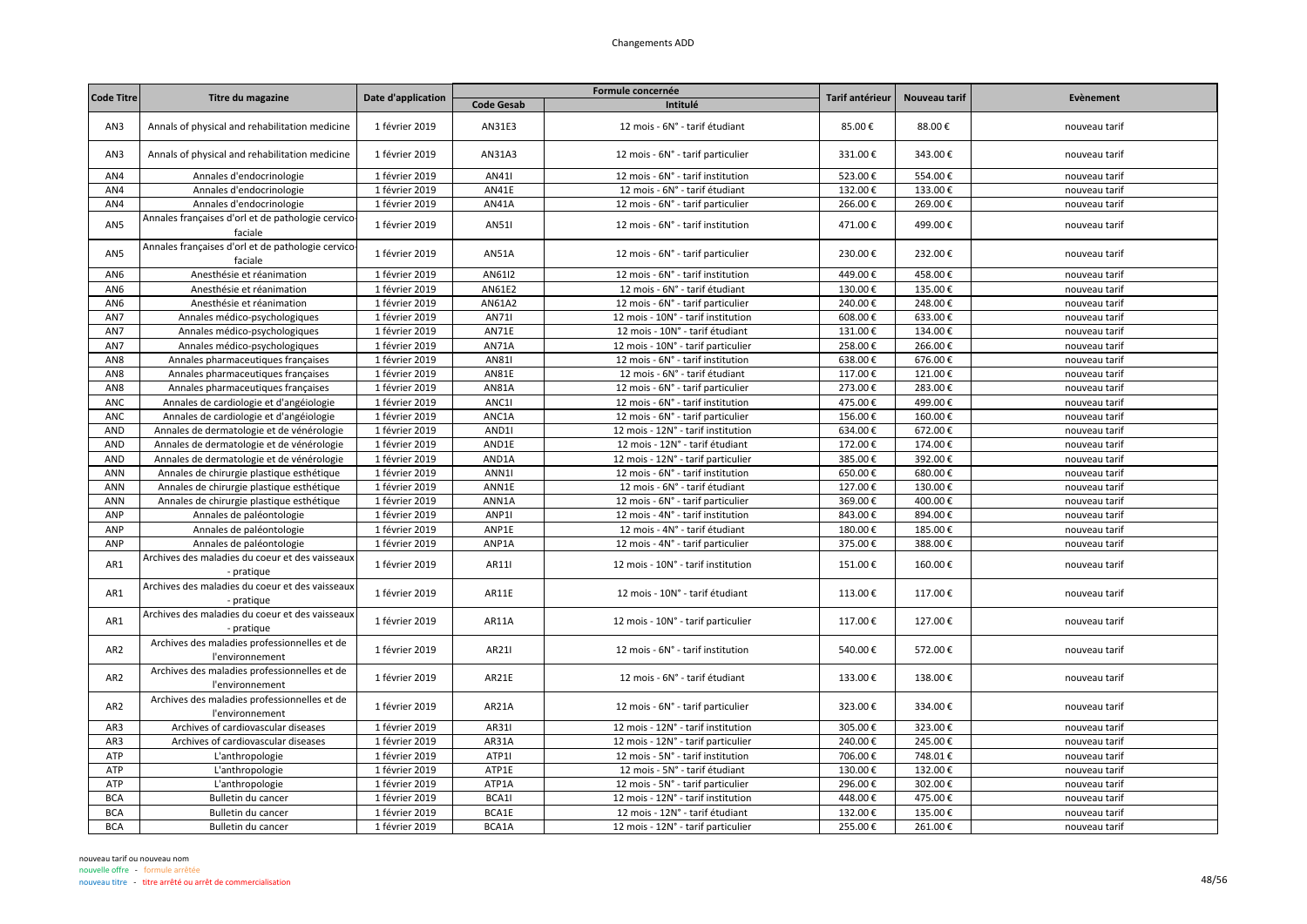|                   |                                                            |                    |                   | Formule concernée                  |                 |               | Evènement     |
|-------------------|------------------------------------------------------------|--------------------|-------------------|------------------------------------|-----------------|---------------|---------------|
| <b>Code Titre</b> | Titre du magazine                                          | Date d'application | <b>Code Gesab</b> | Intitulé                           | Tarif antérieur | Nouveau tarif |               |
| CAN               | Cancer radiothérapie                                       | 1 février 2019     | CAN1I             | 12 mois - 8N° - tarif institution  | 432.00€         | 458.00€       | nouveau tarif |
| CAN               | Cancer radiothérapie                                       | 1 février 2019     | CAN1E             | 12 mois - 8N° - tarif étudiant     | 80.00€          | 83.00€        | nouveau tarif |
| CAN               | Cancer radiothérapie                                       | 1 février 2019     | CAN1A             | 12 mois - 8N° - tarif particulier  | 265.00€         | 274.00€       | nouveau tarif |
| CHI               | Hand surgery and rehabilitation                            | 1 février 2019     | CHI1I             | 12 mois - 6N° - tarif institution  | 404.00€         | 428.00€       | nouveau tarif |
| CHI               | Hand surgery and rehabilitation                            | 1 février 2019     | CHI1E             | 12 mois - 6N° - tarif étudiant     | 115.00€         | 119.00€       | nouveau tarif |
| CHI               | Hand surgery and rehabilitation                            | 1 février 2019     | CHI1A             | 12 mois - 6N° - tarif particulier  | 269.00€         | 275.00€       | nouveau tarif |
| CND               | Cahiers de nutrition et de diététique                      | 1 février 2019     | CND11             | 12 mois - 6N° - tarif institution  | 242.00€         | 255.00€       | nouveau tarif |
| CND               | Cahiers de nutrition et de diététique                      | 1 février 2019     | CND1E             | 12 mois - 6N° - tarif étudiant     | 80.00€          | 82.00€        | nouveau tarif |
| CND               | Cahiers de nutrition et de diététique                      | 1 février 2019     | CND1A2            | 12 mois - 6N° - tarif particulier  | 150.00€         | 154.00€       | nouveau tarif |
| CPU               | Cahiers de la puéricultrice                                | 1 février 2019     | CPU1I             | 12 mois - 10N° - tarif institution | 219.00€         | 232.00€       | nouveau tarif |
| CPU               | Cahiers de la puéricultrice                                | 1 février 2019     | CPU1E             | 12 mois - 10N° - tarif étudiant    | 89.00€          | 92.00€        | nouveau tarif |
| CPU               | Cahiers de la puéricultrice                                | 1 février 2019     | CPU1A             | 12 mois - 10N° - tarif particulier | 145.00€         | 150.00€       | nouveau tarif |
| <b>DDS</b>        | Droit déontologie et soin                                  | 1 février 2019     | DDS1I             | 12 mois - 4N° - tarif institution  | 314.00€         | 333.00€       | nouveau tarif |
| <b>DDS</b>        | Droit déontologie et soin                                  | 1 février 2019     | DDS1E             | 12 mois - 4N° - tarif étudiant     | 81.00€          | 84.00€        | nouveau tarif |
| <b>DDS</b>        | Droit déontologie et soin                                  | 1 février 2019     | DDS1A             | 12 mois - 4N° - tarif particulier  | 122.00€         | 126.00€       | nouveau tarif |
| <b>DIA</b>        | Diabetes and metabolism                                    | 1 février 2019     | DIA1I             | 12 mois - 6N° - tarif institution  | 517.00€         | 548.00€       | nouveau tarif |
| DOU               | Douleurs                                                   | 1 février 2019     | DOU1              | 12 mois - 6N° - tarif institution  | 312.00€         | 331.00€       | nouveau tarif |
| DOU               | Douleurs                                                   | 1 février 2019     | DOU1E             | 12 mois - 6N° - tarif étudiant     | 113.00€         | 117.00€       | nouveau tarif |
| DOU               | <b>Douleurs</b>                                            | 1 février 2019     | DOU1A             | 12 mois - 6N° - tarif particulier  | 200.00€         | 207.00€       | nouveau tarif |
| ECP               | L'encéphale                                                | 1 février 2019     | ECP1I             | 12 mois - 6N° - tarif institution  | 338.00€         | 355.00€       | nouveau tarif |
| ECP               | L'encéphale                                                | 1 février 2019     | ECP1E             | 12 mois - 6N° - tarif étudiant     | 136.00€         | 139.00€       | nouveau tarif |
| ECP               | L'encéphale                                                | 1 février 2019     | ECP1A             | 12 mois - 6N° - tarif particulier  | 223.00€         | 231.00€       | nouveau tarif |
| ETI               | Ethique et santé                                           | 1 février 2019     | ET111             | 12 mois - 4N° - tarif institution  | 249.00€         | 259.00€       | nouveau tarif |
| ETI               | Ethique et santé                                           | 1 février 2019     | ETI1E             | 12 mois - 4N° - tarif étudiant     | 63.00€          | 64.00€        | nouveau tarif |
| <b>EUR</b>        | European psychiatry                                        | 1 février 2019     | EUR1I             | 12 mois - 8N° - tarif institution  | 1 241.00€       | 1 343.00€     | nouveau tarif |
| <b>EVP</b>        | L'évolution psychiatrique                                  | 1 février 2019     | EVP1I             | 12 mois - 4N° - tarif institution  | 395.00€         | 415.00€       | nouveau tarif |
| EVP               | L'évolution psychiatrique                                  | 1 février 2019     | EVP1E             | 12 mois - 4N° - tarif étudiant     | 147.00€         | 150.00€       | nouveau tarif |
| <b>EVP</b>        | L'évolution psychiatrique                                  | 1 février 2019     | EVP1A             | 12 mois - 4N° - tarif particulier  | 237.00€         | 244.00€       | nouveau tarif |
| <b>FME</b>        | Imagerie de la femme                                       | 1 février 2019     | FME1I             | 12 mois - 4N° - tarif institution  | 338.00€         | 358.00€       | nouveau tarif |
| <b>FME</b>        | Imagerie de la femme                                       | 1 février 2019     | FME1E             | 12 mois - 4N° - tarif étudiant     | 114.00€         | 118.00€       | nouveau tarif |
| FME               | Imagerie de la femme                                       | 1 février 2019     | FME1A             | 12 mois - 4N° - tarif particulier  | 229.00€         | 237.00€       | nouveau tarif |
| <b>GCB</b>        | Clinics and research in hepatology and<br>gastroenterology | 1 février 2019     | GCB1I3            | 12 mois - 6N° - tarif intitution   | 654.00€         | 693.00€       | nouveau tarif |
| GEO               | Géobios                                                    | 1 février 2019     | GEO1I             | 12 mois - 6N° - tarif institution  | 451.00€         | 488.00€       | nouveau tarif |
| GEO               | Géobios                                                    | 1 février 2019     | GEO1A             | 12 mois - 6N° - tarif particulier  | 167.00€         | 171.00€       | nouveau tarif |
| GYO               | Gynécologie obstétrique fertilité et sénologie             | 1 février 2019     | GYO1I             | 12 mois - 12N° - tarif institution | 429.00€         | 455.00€       | nouveau tarif |
| GYO               | Gynécologie obstétrique fertilité et sénologie             | 1 février 2019     | GYO1E             | 12 mois - 12N° - tarif étudiant    | 156.00€         | 159.00€       | nouveau tarif |
| GYO               | Gynécologie obstétrique fertilité et sénologie             | 1 février 2019     | GYO1A             | 12 mois - 12N° - tarif particulier | 288.00€         | 295.00€       | nouveau tarif |
| IDI               | Journal d'imagerie diagnostique et<br>interventionnelle    | 1 février 2019     | ID111             | 12 mois - 6N° - tarif institution  | 674.00€         | 714.00€       | nouveau tarif |
| IDI               | Journal d'imagerie diagnostique et<br>interventionnelle    | 1 février 2019     | IDI1E             | 12 mois - 6N° - tarif étudiant     | 217.00€         | 225.00€       | nouveau tarif |
| IDI               | Journal d'imagerie diagnostique et<br>interventionnelle    | 1 février 2019     | IDI1A             | 12 mois - 6N° - tarif particulier  | 487.00€         | 504.00€       | nouveau tarif |
| <b>INA</b>        | In analysis                                                | 1 février 2019     | INA1I             | 12 mois - 3N° - institution        | 237.00€         | 246.00€       | nouveau tarif |
| <b>INA</b>        | In analysis                                                | 1 février 2019     | INA1E             | 12 mois - 3N° - étudiant           | 59.00€          | 60.00€        | nouveau tarif |
| <b>INA</b>        | In analysis                                                | 1 février 2019     | INA1A             | 12 mois - 3N° - particulier        | 118.00€         | 121.00€       | nouveau tarif |
| INT               | Interbloc                                                  | 1 février 2019     | INT1              | 12 mois - 4N° - tarif institution  | 167.00€         | 177.00€       | nouveau tarif |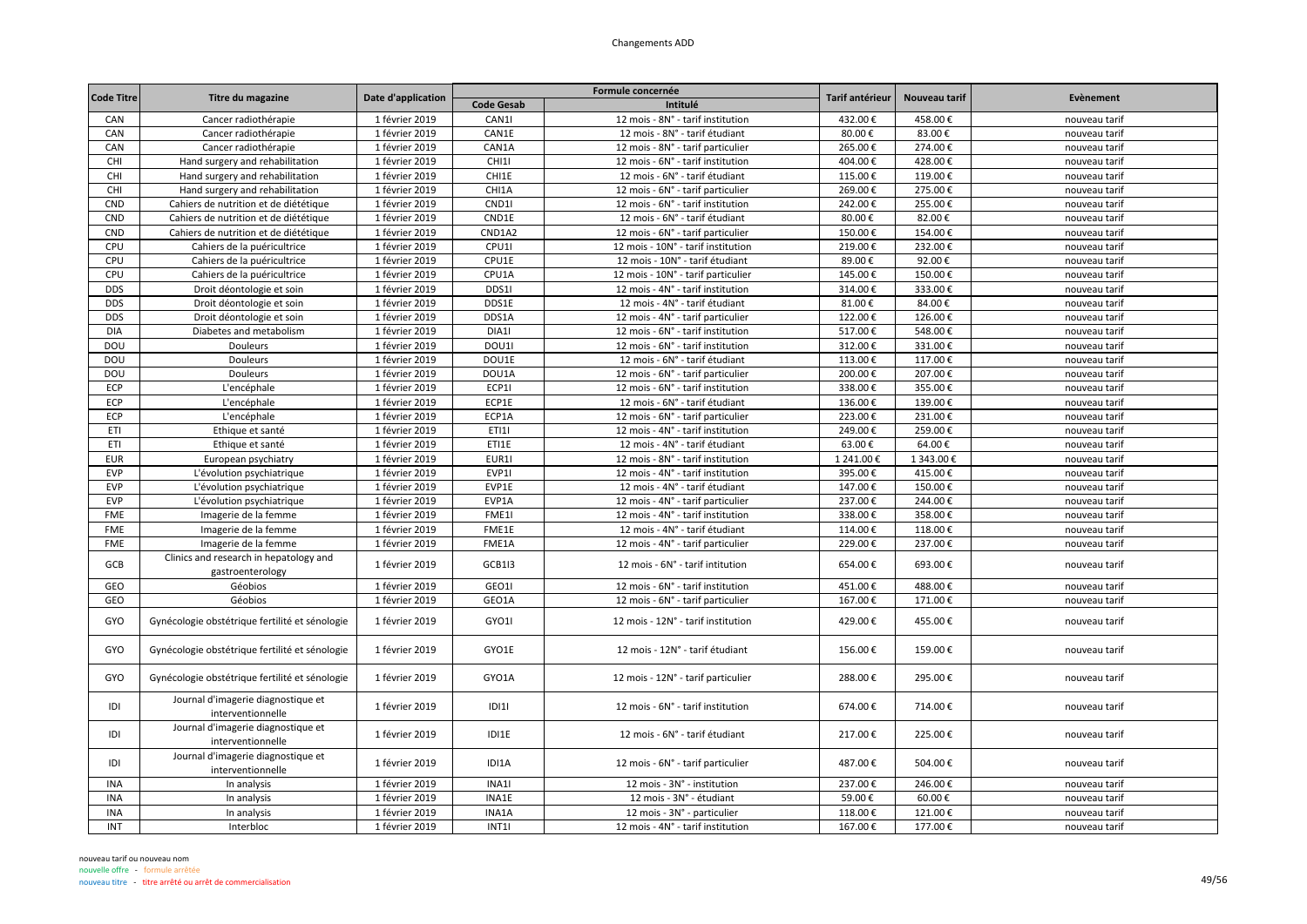| <b>Code Titre</b> | Titre du magazine                                   | Date d'application |                   | Formule concernée                  | Tarif antérieur | Nouveau tarif | Evènement     |
|-------------------|-----------------------------------------------------|--------------------|-------------------|------------------------------------|-----------------|---------------|---------------|
|                   |                                                     |                    | <b>Code Gesab</b> | Intitulé                           |                 |               |               |
| INT               | Interbloc                                           | 1 février 2019     | INT1E             | 12 mois - 4N° - tarif étudiant     | 48.00€          | 50.00€        | nouveau tarif |
| INT               | Interbloc                                           | 1 février 2019     | INT1A             | 12 mois - 4N° - tarif particulier  | 68.00€          | 70.00€        | nouveau tarif |
| <b>IRB</b>        | <b>IRBM</b>                                         | 1 février 2019     | IRB1              | 12 mois - 6N° - tarif institution  | 553.00€         | 586.00€       | nouveau tarif |
| <b>IRB</b>        | <b>IRBM</b>                                         | 1 février 2019     | IRB1E             | 12 mois - 6N° - tarif étudiant     | 193.00€         | 200.00€       | nouveau tarif |
| <b>IRB</b>        | <b>IRBM</b>                                         | 1 février 2019     | IRB1A             | 12 mois - 6N° - tarif particulier  | 233.00€         | 241.00€       | nouveau tarif |
| <b>IRM</b>        | <b>IRBM</b> news                                    | 1 février 2019     | IRM1I             | 12 mois - 6N° - tarif institution  | 99.00€          | 103.00€       | nouveau tarif |
| <b>IRM</b>        | <b>IRBM</b> news                                    | 1 février 2019     | IRM1E             | 12 mois - 6N° - tarif étudiant     | 84.00€          | 87.00€        | nouveau tarif |
| <b>IRM</b>        | <b>IRBM</b> news                                    | 1 février 2019     | IRM1A             | 12 mois - 6N° - tarif particulier  | 84.00€          | 87.00€        | nouveau tarif |
| <b>JCH</b>        | Journal de chirurgie viscérale                      | 1 février 2019     | JCH1              | 12 mois - 6N° - tarif institution  | 562.00€         | 594.00€       | nouveau tarif |
| <b>JCH</b>        | Journal de chirurgie viscérale                      | 1 février 2019     | JCH1E             | 12 mois - 6N° - tarif étudiant     | 101.00€         | 103.00€       | nouveau tarif |
| <b>JCH</b>        | Journal de chirurgie viscérale                      | 1 février 2019     | JCH1A             | 12 mois - 6N° - tarif particulier  | 203.00€         | 210.00€       | nouveau tarif |
| JEU               | Journal européen des urgences et de<br>réanimation  | 1 février 2019     | JEU1I             | 12 mois - 4N° - tarif institution  | 337.00€         | 345.00€       | nouveau tarif |
| JEU               | Journal européen des urgences et de<br>réanimation  | 1 février 2019     | JEU1A             | 12 mois - 4N° - tarif particulier  | 212.00€         | 215.00€       | nouveau tarif |
| <b>JFO</b>        | Journal français d'ophtalmologie                    | 1 février 2019     | JFO1              | 12 mois - 10N° - tarif institution | 583.00€         | 618.00€       | nouveau tarif |
| <b>JMV</b>        | JMV Journal de médecine vasculaire                  | 1 février 2019     | <b>JMV1I2</b>     | 12 mois - 6N° - tarif institution  | 430.00€         | 450.00€       | nouveau tarif |
| <b>JMV</b>        | JMV Journal de médecine vasculaire                  | 1 février 2019     | JMV1A2            | 12 mois - 6N° - tarif particulier  | 270.00€         | 275.00€       | nouveau tarif |
| JOC               | Journal of cultural heritage                        | 1 février 2019     | <b>JOC1I2</b>     | 12 mois - 6N° - tarif institution  | 670.00€         | 732.00€       | nouveau tarif |
| <b>JPP</b>        | Journal de pédiatrie et de puériculture             | 1 février 2019     | <b>JPP1I2</b>     | 12 mois - 6N° - tarif institution  | 301.00€         | 319.00€       | nouveau tarif |
| JPP               | Journal de pédiatrie et de puériculture             | 1 février 2019     | JPP1E2            | 12 mois - 6N° - tarif étudiant     | 135.00€         | 140.00€       | nouveau tarif |
| JPP               | Journal de pédiatrie et de puériculture             | 1 février 2019     | JPP1A2            | 12 mois - 6N° - tarif particulier  | 243.00€         | 252.00€       | nouveau tarif |
| <b>JTC</b>        | Journal de thérapie comportementale et<br>cognitive | 1 février 2019     | JTC11             | 12 mois - 4N° - tarif institution  | 248.00€         | 263.00€       | nouveau tarif |
| <b>JTC</b>        | Journal de thérapie comportementale et<br>cognitive | 1 février 2019     | JTC1E             | 12 mois - 4N° - tarif étudiant     | 71.00€          | 73.00€        | nouveau tarif |
| <b>JTC</b>        | Journal de thérapie comportementale et<br>cognitive | 1 février 2019     | JTC1A             | 12 mois - 4N° - tarif particulier  | 144.00€         | 149.00€       | nouveau tarif |
| <b>JTS</b>        | Journal de traumatologie du sport                   | 1 février 2019     | JTS1I             | 12 mois - 4N° - tarif institution  | 271.00€         | 272.99€       | nouveau tarif |
| <b>JTS</b>        | Journal de traumatologie du sport                   | 1 février 2019     | JTS1E             | 12 mois - 4N° - tarif étudiant     | 85.00€          | 86.00€        | nouveau tarif |
| <b>JTS</b>        | Journal de traumatologie du sport                   | 1 février 2019     | JTS1A             | 12 mois - 4N° - tarif particulier  | 175.00€         | 176.00€       | nouveau tarif |
| KIN               | Kinésithérapie, la revue                            | 1 février 2019     | KIN1              | 12 mois - 12N° - tarif institution | 368.00€         | 370.00€       | nouveau tarif |
| KIN               | Kinésithérapie, la revue                            | 1 février 2019     | KIN1A             | 12 mois - 12N° - tarif particulier | 159.00€         | 160.00€       | nouveau tarif |
| LPH               | Le pharmacien hospitalier et clinicien              | 1 février 2019     | LPH11             | 12 mois - 4N° - tarif institution  | 212.00€         | 225.00€       | nouveau tarif |
| LPH               | Le pharmacien hospitalier et clinicien              | 1 février 2019     | LPH1E             | 12 mois - 4N° - tarif étudiant     | 52.00€          | 53.00€        | nouveau tarif |
| LPH               | Le pharmacien hospitalier et clinicien              | 1 février 2019     | LPH1A             | 12 mois - 4N° - tarif particulier  | 97.00€          | 98.00€        | nouveau tarif |
| LPM               | La presse médicale                                  | 1 février 2019     | <b>LPM1I2</b>     | 12 mois - 12N° - tarif institution | 645.00€         | 680.00€       | nouveau tarif |
| LPM               | La presse médicale                                  | 1 février 2019     | LPM1E2            | 12 mois - 12N° - tarif étudiant    | 118.00€         | 120.00€       | nouveau tarif |
| LPM               | La presse médicale                                  | 1 février 2019     | LPM1A2            | 12 mois - 12N° - tarif particulier | 245.00€         | 250.00€       | nouveau tarif |
| MCE               | Motricité cérébrale                                 | 1 février 2019     | MCE1I             | 12 mois - 4N° - tarif institution  | 192.00€         | 204.00€       | nouveau tarif |
| MCE               | Motricité cérébrale                                 | 1 février 2019     | MCE1E             | 12 mois - 4N° - tarif étudiant     | 62.00€          | 64.00€        | nouveau tarif |
| MCE               | Motricité cérébrale                                 | 1 février 2019     | MCE1A             | 12 mois - 4N° - tarif particulier  | 117.00€         | 121.00€       | nouveau tarif |
| <b>MDS</b>        | Médecine du sommeil                                 | 1 février 2019     | MDS1              | 12 mois - 4N° - tarif institution  | 158.00€         | 167.00€       | nouveau tarif |
| <b>MDS</b>        | Médecine du sommeil                                 | 1 février 2019     | MDS1E             | 12 mois - 4N° - tarif étudiant     | 41.00€          | 42.00€        | nouveau tarif |
| <b>MDS</b>        | Médecine du sommeil                                 | 1 février 2019     | MDS1A             | 12 mois - 4N° - tarif particulier  | 87.00€          | 90.00€        | nouveau tarif |
| MED               | Médecine et droit                                   | 1 février 2019     | MED1              | 12 mois - 6N° - tarif institution  | 284.00€         | 301.00€       | nouveau tarif |
| MED               | Médecine et droit                                   | 1 février 2019     | MED1E             | 12 mois - 6N° - tarif étudiant     | 113.00€         | 117.00€       | nouveau tarif |
| MED               | Médecine et droit                                   | 1 février 2019     | MED1A             | 12 mois - 6N° - tarif particulier  | 210.00€         | 217.00€       | nouveau tarif |
| <b>MMA</b>        | Médecine des maladies métaboliques                  | 1 février 2019     | <b>MMA112</b>     | 12 mois - 8N° - tarif institution  | 220.00€         | 233.00€       | nouveau tarif |
| <b>MMA</b>        | Médecine des maladies métaboliques                  | 1 février 2019     | MMA1E2            | 12 mois - 8N° - tarif étudiant     | 69.00€          | 71.00€        | nouveau tarif |
| <b>MMA</b>        | Médecine des maladies métaboliques                  | 1 février 2019     | MMA1A2            | 12 mois - 8N° - tarif particulier  | 144.00€         | 149.00€       | nouveau tarif |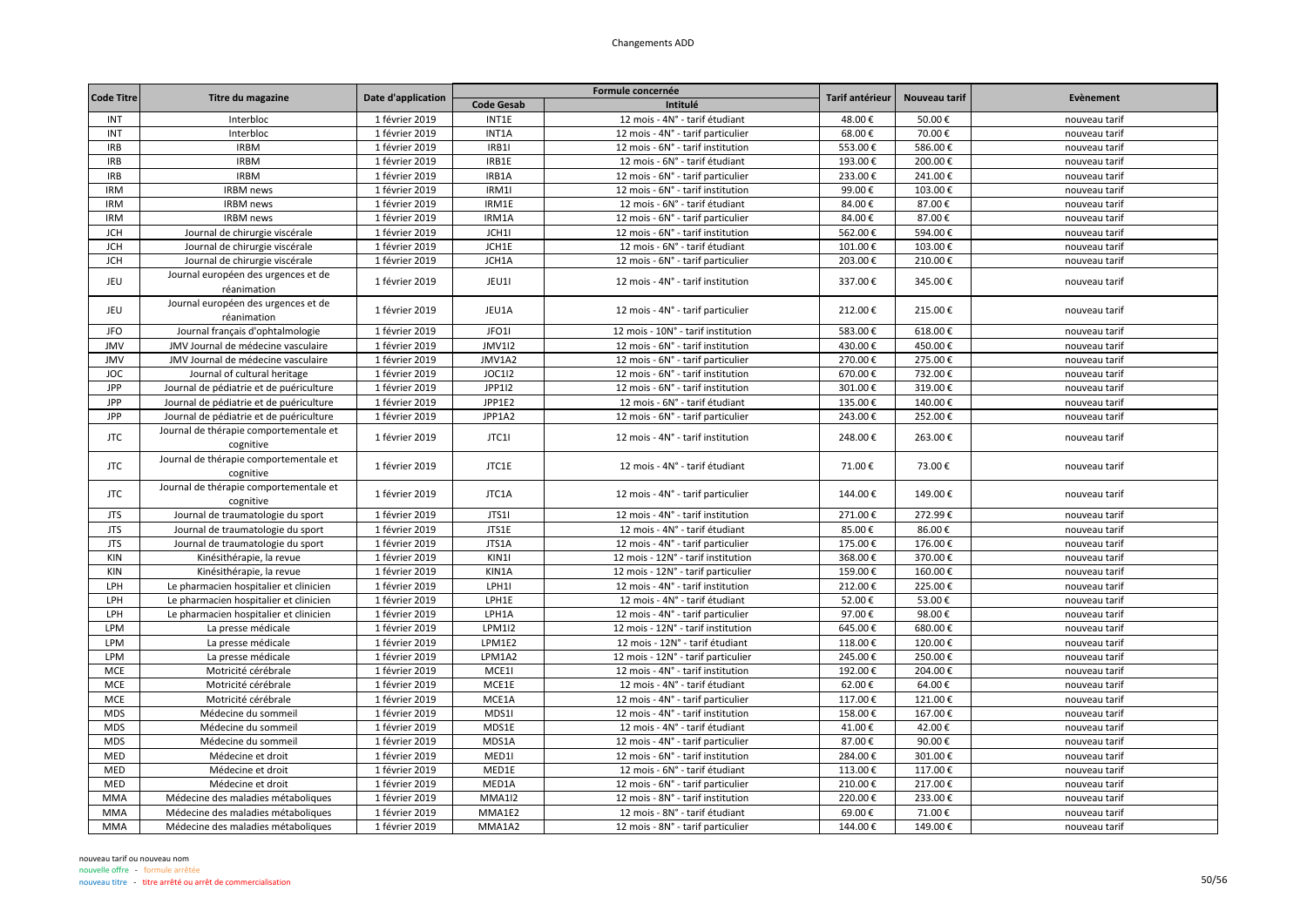| <b>Code Gesab</b><br>Intitulé<br>1 février 2019<br><b>MMI1I2</b><br>MMI<br>12 mois - 8N° - tarif institution<br>477.00€<br>506.00€<br>nouveau tarif<br>Médecine et maladies infectieuses<br>1 février 2019<br><b>MNU1I2</b><br>307.00€<br><b>MNU</b><br>Médecine nucléaire<br>12 mois - 6N° - tarif institution<br>290.00€<br>nouveau tarif<br><b>MNU</b><br>Médecine nucléaire<br>1 février 2019<br>MNU1E2<br>12 mois - 6N° - tarif étudiant<br>131.00€<br>136.00€<br>nouveau tarif<br><b>MNU</b><br>MNU1A2<br>208.00€<br>Médecine nucléaire<br>1 février 2019<br>12 mois - 6N° - tarif particulier<br>201.00€<br>nouveau tarif<br><b>MOR</b><br>1 février 2019<br>MOR1I<br>12 mois - 4N° - tarif institution<br>228.00€<br>235.00€<br>Morphologie<br>nouveau tarif<br><b>MOR</b><br>1 février 2019<br>MOR1E<br>63.00€<br>Morphologie<br>12 mois - 4N° - tarif étudiant<br>62.00€<br>nouveau tarif<br>MOR1A<br>125.00€<br><b>MOR</b><br>Morphologie<br>1 février 2019<br>12 mois - 4N° - tarif particulier<br>124.00€<br>nouveau tarif<br>1 février 2019<br>MPA1I<br>272.00€<br>288.00€<br><b>MPA</b><br>Médecine Palliative<br>12 mois - 6N° - tarif institution<br>nouveau tarif<br>1 février 2019<br>MPA1E<br>94.00€<br>97.00€<br><b>MPA</b><br>Médecine Palliative<br>12 mois - 6N° - tarif étudiant<br>nouveau tarif<br>128.00€<br><b>MPA</b><br>Médecine Palliative<br>1 février 2019<br>MPA1A<br>12 mois - 6N° - tarif particulier<br>124.00€<br>nouveau tarif<br><b>MPE</b><br>1 février 2019<br><b>MPE1I2</b><br>12 mois - 12N° - tarif institution<br>148.00€<br>157.00€<br>Métiers de la petite enfance<br>nouveau tarif<br>1 février 2019<br>75.00€<br><b>MPE</b><br>Métiers de la petite enfance<br>MPE1E2<br>12 mois - 12N° - tarif étudiant<br>72.00€<br>nouveau tarif<br><b>MPE</b><br>1 février 2019<br>MPE1A2<br>101.00€<br>105.00€<br>Métiers de la petite enfance<br>12 mois - 12N° - tarif particulier<br>nouveau tarif<br>MYC11<br>401.00€<br><b>MYC</b><br>Journal de mycologie médicale<br>1 février 2019<br>12 mois - 4N° - tarif institution<br>386.00€<br>nouveau tarif<br>MYC1E<br><b>MYC</b><br>Journal de mycologie médicale<br>1 février 2019<br>12 mois - 4N° - tarif étudiant<br>146.00€<br>151.00€<br>nouveau tarif<br><b>MYC</b><br>1 février 2019<br>MYC1A<br>280.00€<br>290.00€<br>Journal de mycologie médicale<br>12 mois - 4N° - tarif particulier<br>nouveau tarif<br><b>NCM</b><br>1 février 2019<br>NCM1I<br>372.00€<br>394.00€<br>Nutrition clinique et métabolisme<br>12 mois - 4N° - tarif institution<br>nouveau tarif<br><b>NCM</b><br>1 février 2019<br>NCM1E<br>108.00€<br>112.00€<br>Nutrition clinique et métabolisme<br>12 mois - 4N° - tarif étudiant<br>nouveau tarif<br><b>NCM</b><br>Nutrition clinique et métabolisme<br>1 février 2019<br>NCM1A<br>12 mois - 4N° - tarif particulier<br>209.00€<br>216.00€<br>nouveau tarif<br>Neuropsychiatrie de l'enfance et de<br>1 février 2019<br>NEA1I<br>532.00€<br><b>NEA</b><br>12 mois - 8N° - tarif institution<br>559.00€<br>nouveau tarif<br>l'adolescence<br>Neuropsychiatrie de l'enfance et de<br>159.00€<br>162.00€<br><b>NEA</b><br>1 février 2019<br>NEA1E<br>12 mois - 8N° - tarif étudiant<br>nouveau tarif<br>l'adolescence<br>Neuropsychiatrie de l'enfance et de<br><b>NEA</b><br>1 février 2019<br>NEA1A<br>12 mois - 8N° - tarif particulier<br>276.00€<br>284.00€<br>nouveau tarif<br>l'adolescence<br>NET1I<br>250.00€<br>265.00€<br><b>NET</b><br>Néphrologie et thérapeutique<br>1 février 2019<br>12 mois - 7N° - tarif institution<br>nouveau tarif<br>NET1E<br><b>NET</b><br>Néphrologie et thérapeutique<br>1 février 2019<br>12 mois - 7N° - tarif étudiant<br>65.00€<br>67.00€<br>nouveau tarif<br><b>NET</b><br>Néphrologie et thérapeutique<br>1 février 2019<br>NET1A<br>149.00€<br>154.00€<br>12 mois - 7N° - tarif particulier<br>nouveau tarif<br><b>NEU</b><br>1 février 2019<br><b>NEU1I2</b><br>544.00€<br>577.00€<br>Journal of neuroradiology<br>12 mois - 6N° - tarif institution<br>nouveau tarif<br><b>NEU</b><br>1 février 2019<br>NEU1E2<br>168.00€<br>174.00€<br>Journal of neuroradiology<br>12 mois - 6N° - tarif étudiant<br>nouveau tarif<br><b>NEU</b><br>NEU1A2<br>335.00€<br>347.00€<br>Journal of neuroradiology<br>1 février 2019<br>12 mois - 6N° - tarif particulier<br>nouveau tarif<br>Neurophysiologie clinique / Clinical<br><b>NPC</b><br>1 février 2019<br>NPC11<br>724.00€<br>767.00€<br>12 mois - 6N° - tarif institution<br>nouveau tarif<br>neurophysiology<br>Neurophysiologie clinique / Clinical<br><b>NPC</b><br>1 février 2019<br>NPC1E<br>141.00€<br>12 mois - 6N° - tarif étudiant<br>146.00€<br>nouveau tarif<br>neurophysiology<br>Neurophysiologie clinique / Clinical<br><b>NPC</b><br>1 février 2019<br>NPC1A<br>261.00€<br>12 mois - 6N° - tarif particulier<br>270.00€<br>nouveau tarif<br>neurophysiology<br>1 février 2019<br>NPG1I<br>179.00€<br>188.00€<br><b>NPG</b><br>NPG Neurologie psychiatrie gériatrie<br>12 mois - 6N° - tarif institution<br>nouveau tarif<br><b>NPG</b><br>NPG Neurologie psychiatrie gériatrie<br>1 février 2019<br>NPG1E<br>56.00€<br>57.00€<br>12 mois - 6N° - tarif étudiant<br>nouveau tarif<br><b>NPG</b><br>1 février 2019<br>NPG1A<br>93.00€<br>96.00€<br>NPG Neurologie psychiatrie gériatrie<br>12 mois - 6N° - tarif particulier<br>nouveau tarif<br><b>NRC</b><br>NRC1I<br>635.00€<br>Neurochirurgie<br>1 février 2019<br>12 mois - 6N° - tarif institution<br>624.00€<br>nouveau tarif<br><b>NRC</b><br>1 février 2019<br>NRC1E<br>12 mois - 6N° - tarif étudiant<br>172.00€<br>178.00€<br>Neurochirurgie<br>nouveau tarif<br><b>NRC</b><br>NRC1A<br>395.00€<br>403.00€<br>Neurochirurgie<br>1 février 2019<br>12 mois - 6N° - tarif particulier<br>nouveau tarif<br>OPB<br>OPB1I<br>293.00€<br>Option bio<br>1 février 2019<br>12 mois - 18N° - tarif institution<br>276.00€<br>nouveau tarif<br>OPB1E<br>OPB<br>Option bio<br>1 février 2019<br>12 mois - 18N° - tarif étudiant<br>114.00€<br>118.00€<br>nouveau tarif<br>OPB<br>OPB1A<br>204.00€<br>Option bio<br>1 février 2019<br>12 mois - 18N° - tarif particulier<br>197.00€<br>nouveau tarif<br>177.00€<br>ORM<br>1 février 2019<br>ORM1<br>12 mois - 6N° - tarif institution<br>167.00€<br>Ortho magazine<br>nouveau tarif<br>ORM<br>1 février 2019<br>ORM1E<br>12 mois - 6N° - tarif étudiant<br>52.00€<br>54.00€<br>nouveau tarif<br>Ortho magazine<br>ORM<br>Ortho magazine<br>1 février 2019<br>ORM1A<br>12 mois - 6N° - tarif particulier<br>98.00€<br>101.00€<br>nouveau tarif<br>ORT<br>ORT1I<br>488.00€<br>International orthodontics<br>1 février 2019<br>12 mois - 4N° - tarif institution<br>469.00€<br>nouveau tarif<br>ORT1E<br>ORT<br>International orthodontics<br>1 février 2019<br>12 mois - 4N° - tarif étudiant<br>213.00€<br>220.00€<br>nouveau tarif |                   |                   |                    | Formule concernée | Tarif antérieur | Nouveau tarif | Evènement |
|---------------------------------------------------------------------------------------------------------------------------------------------------------------------------------------------------------------------------------------------------------------------------------------------------------------------------------------------------------------------------------------------------------------------------------------------------------------------------------------------------------------------------------------------------------------------------------------------------------------------------------------------------------------------------------------------------------------------------------------------------------------------------------------------------------------------------------------------------------------------------------------------------------------------------------------------------------------------------------------------------------------------------------------------------------------------------------------------------------------------------------------------------------------------------------------------------------------------------------------------------------------------------------------------------------------------------------------------------------------------------------------------------------------------------------------------------------------------------------------------------------------------------------------------------------------------------------------------------------------------------------------------------------------------------------------------------------------------------------------------------------------------------------------------------------------------------------------------------------------------------------------------------------------------------------------------------------------------------------------------------------------------------------------------------------------------------------------------------------------------------------------------------------------------------------------------------------------------------------------------------------------------------------------------------------------------------------------------------------------------------------------------------------------------------------------------------------------------------------------------------------------------------------------------------------------------------------------------------------------------------------------------------------------------------------------------------------------------------------------------------------------------------------------------------------------------------------------------------------------------------------------------------------------------------------------------------------------------------------------------------------------------------------------------------------------------------------------------------------------------------------------------------------------------------------------------------------------------------------------------------------------------------------------------------------------------------------------------------------------------------------------------------------------------------------------------------------------------------------------------------------------------------------------------------------------------------------------------------------------------------------------------------------------------------------------------------------------------------------------------------------------------------------------------------------------------------------------------------------------------------------------------------------------------------------------------------------------------------------------------------------------------------------------------------------------------------------------------------------------------------------------------------------------------------------------------------------------------------------------------------------------------------------------------------------------------------------------------------------------------------------------------------------------------------------------------------------------------------------------------------------------------------------------------------------------------------------------------------------------------------------------------------------------------------------------------------------------------------------------------------------------------------------------------------------------------------------------------------------------------------------------------------------------------------------------------------------------------------------------------------------------------------------------------------------------------------------------------------------------------------------------------------------------------------------------------------------------------------------------------------------------------------------------------------------------------------------------------------------------------------------------------------------------------------------------------------------------------------------------------------------------------------------------------------------------------------------------------------------------------------------------------------------------------------------------------------------------------------------------------------------------------------------------------------------------------------------------------------------------------------------------------------------------------------------------------------------------------------------------------------------------------------------------------------------------------------------------------------------------------------------------------------------------------------------------------------------------------------------------------------------------------------------------------------------------------------------------------------------------------------------------------------------------------------------------------------------------------------------------------------------------------------------------------------------------------------------------------------------------------------------------------------------------------------------------------------------------------------------------------------------------------------------------------------------------------------------------------------------------------|-------------------|-------------------|--------------------|-------------------|-----------------|---------------|-----------|
|                                                                                                                                                                                                                                                                                                                                                                                                                                                                                                                                                                                                                                                                                                                                                                                                                                                                                                                                                                                                                                                                                                                                                                                                                                                                                                                                                                                                                                                                                                                                                                                                                                                                                                                                                                                                                                                                                                                                                                                                                                                                                                                                                                                                                                                                                                                                                                                                                                                                                                                                                                                                                                                                                                                                                                                                                                                                                                                                                                                                                                                                                                                                                                                                                                                                                                                                                                                                                                                                                                                                                                                                                                                                                                                                                                                                                                                                                                                                                                                                                                                                                                                                                                                                                                                                                                                                                                                                                                                                                                                                                                                                                                                                                                                                                                                                                                                                                                                                                                                                                                                                                                                                                                                                                                                                                                                                                                                                                                                                                                                                                                                                                                                                                                                                                                                                                                                                                                                                                                                                                                                                                                                                                                                                                                                                                                                                                                                                                                                                                                                                                                                                                                                                                                                                                                                                                                                                     | <b>Code Titre</b> | Titre du magazine | Date d'application |                   |                 |               |           |
|                                                                                                                                                                                                                                                                                                                                                                                                                                                                                                                                                                                                                                                                                                                                                                                                                                                                                                                                                                                                                                                                                                                                                                                                                                                                                                                                                                                                                                                                                                                                                                                                                                                                                                                                                                                                                                                                                                                                                                                                                                                                                                                                                                                                                                                                                                                                                                                                                                                                                                                                                                                                                                                                                                                                                                                                                                                                                                                                                                                                                                                                                                                                                                                                                                                                                                                                                                                                                                                                                                                                                                                                                                                                                                                                                                                                                                                                                                                                                                                                                                                                                                                                                                                                                                                                                                                                                                                                                                                                                                                                                                                                                                                                                                                                                                                                                                                                                                                                                                                                                                                                                                                                                                                                                                                                                                                                                                                                                                                                                                                                                                                                                                                                                                                                                                                                                                                                                                                                                                                                                                                                                                                                                                                                                                                                                                                                                                                                                                                                                                                                                                                                                                                                                                                                                                                                                                                                     |                   |                   |                    |                   |                 |               |           |
|                                                                                                                                                                                                                                                                                                                                                                                                                                                                                                                                                                                                                                                                                                                                                                                                                                                                                                                                                                                                                                                                                                                                                                                                                                                                                                                                                                                                                                                                                                                                                                                                                                                                                                                                                                                                                                                                                                                                                                                                                                                                                                                                                                                                                                                                                                                                                                                                                                                                                                                                                                                                                                                                                                                                                                                                                                                                                                                                                                                                                                                                                                                                                                                                                                                                                                                                                                                                                                                                                                                                                                                                                                                                                                                                                                                                                                                                                                                                                                                                                                                                                                                                                                                                                                                                                                                                                                                                                                                                                                                                                                                                                                                                                                                                                                                                                                                                                                                                                                                                                                                                                                                                                                                                                                                                                                                                                                                                                                                                                                                                                                                                                                                                                                                                                                                                                                                                                                                                                                                                                                                                                                                                                                                                                                                                                                                                                                                                                                                                                                                                                                                                                                                                                                                                                                                                                                                                     |                   |                   |                    |                   |                 |               |           |
|                                                                                                                                                                                                                                                                                                                                                                                                                                                                                                                                                                                                                                                                                                                                                                                                                                                                                                                                                                                                                                                                                                                                                                                                                                                                                                                                                                                                                                                                                                                                                                                                                                                                                                                                                                                                                                                                                                                                                                                                                                                                                                                                                                                                                                                                                                                                                                                                                                                                                                                                                                                                                                                                                                                                                                                                                                                                                                                                                                                                                                                                                                                                                                                                                                                                                                                                                                                                                                                                                                                                                                                                                                                                                                                                                                                                                                                                                                                                                                                                                                                                                                                                                                                                                                                                                                                                                                                                                                                                                                                                                                                                                                                                                                                                                                                                                                                                                                                                                                                                                                                                                                                                                                                                                                                                                                                                                                                                                                                                                                                                                                                                                                                                                                                                                                                                                                                                                                                                                                                                                                                                                                                                                                                                                                                                                                                                                                                                                                                                                                                                                                                                                                                                                                                                                                                                                                                                     |                   |                   |                    |                   |                 |               |           |
|                                                                                                                                                                                                                                                                                                                                                                                                                                                                                                                                                                                                                                                                                                                                                                                                                                                                                                                                                                                                                                                                                                                                                                                                                                                                                                                                                                                                                                                                                                                                                                                                                                                                                                                                                                                                                                                                                                                                                                                                                                                                                                                                                                                                                                                                                                                                                                                                                                                                                                                                                                                                                                                                                                                                                                                                                                                                                                                                                                                                                                                                                                                                                                                                                                                                                                                                                                                                                                                                                                                                                                                                                                                                                                                                                                                                                                                                                                                                                                                                                                                                                                                                                                                                                                                                                                                                                                                                                                                                                                                                                                                                                                                                                                                                                                                                                                                                                                                                                                                                                                                                                                                                                                                                                                                                                                                                                                                                                                                                                                                                                                                                                                                                                                                                                                                                                                                                                                                                                                                                                                                                                                                                                                                                                                                                                                                                                                                                                                                                                                                                                                                                                                                                                                                                                                                                                                                                     |                   |                   |                    |                   |                 |               |           |
|                                                                                                                                                                                                                                                                                                                                                                                                                                                                                                                                                                                                                                                                                                                                                                                                                                                                                                                                                                                                                                                                                                                                                                                                                                                                                                                                                                                                                                                                                                                                                                                                                                                                                                                                                                                                                                                                                                                                                                                                                                                                                                                                                                                                                                                                                                                                                                                                                                                                                                                                                                                                                                                                                                                                                                                                                                                                                                                                                                                                                                                                                                                                                                                                                                                                                                                                                                                                                                                                                                                                                                                                                                                                                                                                                                                                                                                                                                                                                                                                                                                                                                                                                                                                                                                                                                                                                                                                                                                                                                                                                                                                                                                                                                                                                                                                                                                                                                                                                                                                                                                                                                                                                                                                                                                                                                                                                                                                                                                                                                                                                                                                                                                                                                                                                                                                                                                                                                                                                                                                                                                                                                                                                                                                                                                                                                                                                                                                                                                                                                                                                                                                                                                                                                                                                                                                                                                                     |                   |                   |                    |                   |                 |               |           |
|                                                                                                                                                                                                                                                                                                                                                                                                                                                                                                                                                                                                                                                                                                                                                                                                                                                                                                                                                                                                                                                                                                                                                                                                                                                                                                                                                                                                                                                                                                                                                                                                                                                                                                                                                                                                                                                                                                                                                                                                                                                                                                                                                                                                                                                                                                                                                                                                                                                                                                                                                                                                                                                                                                                                                                                                                                                                                                                                                                                                                                                                                                                                                                                                                                                                                                                                                                                                                                                                                                                                                                                                                                                                                                                                                                                                                                                                                                                                                                                                                                                                                                                                                                                                                                                                                                                                                                                                                                                                                                                                                                                                                                                                                                                                                                                                                                                                                                                                                                                                                                                                                                                                                                                                                                                                                                                                                                                                                                                                                                                                                                                                                                                                                                                                                                                                                                                                                                                                                                                                                                                                                                                                                                                                                                                                                                                                                                                                                                                                                                                                                                                                                                                                                                                                                                                                                                                                     |                   |                   |                    |                   |                 |               |           |
|                                                                                                                                                                                                                                                                                                                                                                                                                                                                                                                                                                                                                                                                                                                                                                                                                                                                                                                                                                                                                                                                                                                                                                                                                                                                                                                                                                                                                                                                                                                                                                                                                                                                                                                                                                                                                                                                                                                                                                                                                                                                                                                                                                                                                                                                                                                                                                                                                                                                                                                                                                                                                                                                                                                                                                                                                                                                                                                                                                                                                                                                                                                                                                                                                                                                                                                                                                                                                                                                                                                                                                                                                                                                                                                                                                                                                                                                                                                                                                                                                                                                                                                                                                                                                                                                                                                                                                                                                                                                                                                                                                                                                                                                                                                                                                                                                                                                                                                                                                                                                                                                                                                                                                                                                                                                                                                                                                                                                                                                                                                                                                                                                                                                                                                                                                                                                                                                                                                                                                                                                                                                                                                                                                                                                                                                                                                                                                                                                                                                                                                                                                                                                                                                                                                                                                                                                                                                     |                   |                   |                    |                   |                 |               |           |
|                                                                                                                                                                                                                                                                                                                                                                                                                                                                                                                                                                                                                                                                                                                                                                                                                                                                                                                                                                                                                                                                                                                                                                                                                                                                                                                                                                                                                                                                                                                                                                                                                                                                                                                                                                                                                                                                                                                                                                                                                                                                                                                                                                                                                                                                                                                                                                                                                                                                                                                                                                                                                                                                                                                                                                                                                                                                                                                                                                                                                                                                                                                                                                                                                                                                                                                                                                                                                                                                                                                                                                                                                                                                                                                                                                                                                                                                                                                                                                                                                                                                                                                                                                                                                                                                                                                                                                                                                                                                                                                                                                                                                                                                                                                                                                                                                                                                                                                                                                                                                                                                                                                                                                                                                                                                                                                                                                                                                                                                                                                                                                                                                                                                                                                                                                                                                                                                                                                                                                                                                                                                                                                                                                                                                                                                                                                                                                                                                                                                                                                                                                                                                                                                                                                                                                                                                                                                     |                   |                   |                    |                   |                 |               |           |
|                                                                                                                                                                                                                                                                                                                                                                                                                                                                                                                                                                                                                                                                                                                                                                                                                                                                                                                                                                                                                                                                                                                                                                                                                                                                                                                                                                                                                                                                                                                                                                                                                                                                                                                                                                                                                                                                                                                                                                                                                                                                                                                                                                                                                                                                                                                                                                                                                                                                                                                                                                                                                                                                                                                                                                                                                                                                                                                                                                                                                                                                                                                                                                                                                                                                                                                                                                                                                                                                                                                                                                                                                                                                                                                                                                                                                                                                                                                                                                                                                                                                                                                                                                                                                                                                                                                                                                                                                                                                                                                                                                                                                                                                                                                                                                                                                                                                                                                                                                                                                                                                                                                                                                                                                                                                                                                                                                                                                                                                                                                                                                                                                                                                                                                                                                                                                                                                                                                                                                                                                                                                                                                                                                                                                                                                                                                                                                                                                                                                                                                                                                                                                                                                                                                                                                                                                                                                     |                   |                   |                    |                   |                 |               |           |
|                                                                                                                                                                                                                                                                                                                                                                                                                                                                                                                                                                                                                                                                                                                                                                                                                                                                                                                                                                                                                                                                                                                                                                                                                                                                                                                                                                                                                                                                                                                                                                                                                                                                                                                                                                                                                                                                                                                                                                                                                                                                                                                                                                                                                                                                                                                                                                                                                                                                                                                                                                                                                                                                                                                                                                                                                                                                                                                                                                                                                                                                                                                                                                                                                                                                                                                                                                                                                                                                                                                                                                                                                                                                                                                                                                                                                                                                                                                                                                                                                                                                                                                                                                                                                                                                                                                                                                                                                                                                                                                                                                                                                                                                                                                                                                                                                                                                                                                                                                                                                                                                                                                                                                                                                                                                                                                                                                                                                                                                                                                                                                                                                                                                                                                                                                                                                                                                                                                                                                                                                                                                                                                                                                                                                                                                                                                                                                                                                                                                                                                                                                                                                                                                                                                                                                                                                                                                     |                   |                   |                    |                   |                 |               |           |
|                                                                                                                                                                                                                                                                                                                                                                                                                                                                                                                                                                                                                                                                                                                                                                                                                                                                                                                                                                                                                                                                                                                                                                                                                                                                                                                                                                                                                                                                                                                                                                                                                                                                                                                                                                                                                                                                                                                                                                                                                                                                                                                                                                                                                                                                                                                                                                                                                                                                                                                                                                                                                                                                                                                                                                                                                                                                                                                                                                                                                                                                                                                                                                                                                                                                                                                                                                                                                                                                                                                                                                                                                                                                                                                                                                                                                                                                                                                                                                                                                                                                                                                                                                                                                                                                                                                                                                                                                                                                                                                                                                                                                                                                                                                                                                                                                                                                                                                                                                                                                                                                                                                                                                                                                                                                                                                                                                                                                                                                                                                                                                                                                                                                                                                                                                                                                                                                                                                                                                                                                                                                                                                                                                                                                                                                                                                                                                                                                                                                                                                                                                                                                                                                                                                                                                                                                                                                     |                   |                   |                    |                   |                 |               |           |
|                                                                                                                                                                                                                                                                                                                                                                                                                                                                                                                                                                                                                                                                                                                                                                                                                                                                                                                                                                                                                                                                                                                                                                                                                                                                                                                                                                                                                                                                                                                                                                                                                                                                                                                                                                                                                                                                                                                                                                                                                                                                                                                                                                                                                                                                                                                                                                                                                                                                                                                                                                                                                                                                                                                                                                                                                                                                                                                                                                                                                                                                                                                                                                                                                                                                                                                                                                                                                                                                                                                                                                                                                                                                                                                                                                                                                                                                                                                                                                                                                                                                                                                                                                                                                                                                                                                                                                                                                                                                                                                                                                                                                                                                                                                                                                                                                                                                                                                                                                                                                                                                                                                                                                                                                                                                                                                                                                                                                                                                                                                                                                                                                                                                                                                                                                                                                                                                                                                                                                                                                                                                                                                                                                                                                                                                                                                                                                                                                                                                                                                                                                                                                                                                                                                                                                                                                                                                     |                   |                   |                    |                   |                 |               |           |
|                                                                                                                                                                                                                                                                                                                                                                                                                                                                                                                                                                                                                                                                                                                                                                                                                                                                                                                                                                                                                                                                                                                                                                                                                                                                                                                                                                                                                                                                                                                                                                                                                                                                                                                                                                                                                                                                                                                                                                                                                                                                                                                                                                                                                                                                                                                                                                                                                                                                                                                                                                                                                                                                                                                                                                                                                                                                                                                                                                                                                                                                                                                                                                                                                                                                                                                                                                                                                                                                                                                                                                                                                                                                                                                                                                                                                                                                                                                                                                                                                                                                                                                                                                                                                                                                                                                                                                                                                                                                                                                                                                                                                                                                                                                                                                                                                                                                                                                                                                                                                                                                                                                                                                                                                                                                                                                                                                                                                                                                                                                                                                                                                                                                                                                                                                                                                                                                                                                                                                                                                                                                                                                                                                                                                                                                                                                                                                                                                                                                                                                                                                                                                                                                                                                                                                                                                                                                     |                   |                   |                    |                   |                 |               |           |
|                                                                                                                                                                                                                                                                                                                                                                                                                                                                                                                                                                                                                                                                                                                                                                                                                                                                                                                                                                                                                                                                                                                                                                                                                                                                                                                                                                                                                                                                                                                                                                                                                                                                                                                                                                                                                                                                                                                                                                                                                                                                                                                                                                                                                                                                                                                                                                                                                                                                                                                                                                                                                                                                                                                                                                                                                                                                                                                                                                                                                                                                                                                                                                                                                                                                                                                                                                                                                                                                                                                                                                                                                                                                                                                                                                                                                                                                                                                                                                                                                                                                                                                                                                                                                                                                                                                                                                                                                                                                                                                                                                                                                                                                                                                                                                                                                                                                                                                                                                                                                                                                                                                                                                                                                                                                                                                                                                                                                                                                                                                                                                                                                                                                                                                                                                                                                                                                                                                                                                                                                                                                                                                                                                                                                                                                                                                                                                                                                                                                                                                                                                                                                                                                                                                                                                                                                                                                     |                   |                   |                    |                   |                 |               |           |
|                                                                                                                                                                                                                                                                                                                                                                                                                                                                                                                                                                                                                                                                                                                                                                                                                                                                                                                                                                                                                                                                                                                                                                                                                                                                                                                                                                                                                                                                                                                                                                                                                                                                                                                                                                                                                                                                                                                                                                                                                                                                                                                                                                                                                                                                                                                                                                                                                                                                                                                                                                                                                                                                                                                                                                                                                                                                                                                                                                                                                                                                                                                                                                                                                                                                                                                                                                                                                                                                                                                                                                                                                                                                                                                                                                                                                                                                                                                                                                                                                                                                                                                                                                                                                                                                                                                                                                                                                                                                                                                                                                                                                                                                                                                                                                                                                                                                                                                                                                                                                                                                                                                                                                                                                                                                                                                                                                                                                                                                                                                                                                                                                                                                                                                                                                                                                                                                                                                                                                                                                                                                                                                                                                                                                                                                                                                                                                                                                                                                                                                                                                                                                                                                                                                                                                                                                                                                     |                   |                   |                    |                   |                 |               |           |
|                                                                                                                                                                                                                                                                                                                                                                                                                                                                                                                                                                                                                                                                                                                                                                                                                                                                                                                                                                                                                                                                                                                                                                                                                                                                                                                                                                                                                                                                                                                                                                                                                                                                                                                                                                                                                                                                                                                                                                                                                                                                                                                                                                                                                                                                                                                                                                                                                                                                                                                                                                                                                                                                                                                                                                                                                                                                                                                                                                                                                                                                                                                                                                                                                                                                                                                                                                                                                                                                                                                                                                                                                                                                                                                                                                                                                                                                                                                                                                                                                                                                                                                                                                                                                                                                                                                                                                                                                                                                                                                                                                                                                                                                                                                                                                                                                                                                                                                                                                                                                                                                                                                                                                                                                                                                                                                                                                                                                                                                                                                                                                                                                                                                                                                                                                                                                                                                                                                                                                                                                                                                                                                                                                                                                                                                                                                                                                                                                                                                                                                                                                                                                                                                                                                                                                                                                                                                     |                   |                   |                    |                   |                 |               |           |
|                                                                                                                                                                                                                                                                                                                                                                                                                                                                                                                                                                                                                                                                                                                                                                                                                                                                                                                                                                                                                                                                                                                                                                                                                                                                                                                                                                                                                                                                                                                                                                                                                                                                                                                                                                                                                                                                                                                                                                                                                                                                                                                                                                                                                                                                                                                                                                                                                                                                                                                                                                                                                                                                                                                                                                                                                                                                                                                                                                                                                                                                                                                                                                                                                                                                                                                                                                                                                                                                                                                                                                                                                                                                                                                                                                                                                                                                                                                                                                                                                                                                                                                                                                                                                                                                                                                                                                                                                                                                                                                                                                                                                                                                                                                                                                                                                                                                                                                                                                                                                                                                                                                                                                                                                                                                                                                                                                                                                                                                                                                                                                                                                                                                                                                                                                                                                                                                                                                                                                                                                                                                                                                                                                                                                                                                                                                                                                                                                                                                                                                                                                                                                                                                                                                                                                                                                                                                     |                   |                   |                    |                   |                 |               |           |
|                                                                                                                                                                                                                                                                                                                                                                                                                                                                                                                                                                                                                                                                                                                                                                                                                                                                                                                                                                                                                                                                                                                                                                                                                                                                                                                                                                                                                                                                                                                                                                                                                                                                                                                                                                                                                                                                                                                                                                                                                                                                                                                                                                                                                                                                                                                                                                                                                                                                                                                                                                                                                                                                                                                                                                                                                                                                                                                                                                                                                                                                                                                                                                                                                                                                                                                                                                                                                                                                                                                                                                                                                                                                                                                                                                                                                                                                                                                                                                                                                                                                                                                                                                                                                                                                                                                                                                                                                                                                                                                                                                                                                                                                                                                                                                                                                                                                                                                                                                                                                                                                                                                                                                                                                                                                                                                                                                                                                                                                                                                                                                                                                                                                                                                                                                                                                                                                                                                                                                                                                                                                                                                                                                                                                                                                                                                                                                                                                                                                                                                                                                                                                                                                                                                                                                                                                                                                     |                   |                   |                    |                   |                 |               |           |
|                                                                                                                                                                                                                                                                                                                                                                                                                                                                                                                                                                                                                                                                                                                                                                                                                                                                                                                                                                                                                                                                                                                                                                                                                                                                                                                                                                                                                                                                                                                                                                                                                                                                                                                                                                                                                                                                                                                                                                                                                                                                                                                                                                                                                                                                                                                                                                                                                                                                                                                                                                                                                                                                                                                                                                                                                                                                                                                                                                                                                                                                                                                                                                                                                                                                                                                                                                                                                                                                                                                                                                                                                                                                                                                                                                                                                                                                                                                                                                                                                                                                                                                                                                                                                                                                                                                                                                                                                                                                                                                                                                                                                                                                                                                                                                                                                                                                                                                                                                                                                                                                                                                                                                                                                                                                                                                                                                                                                                                                                                                                                                                                                                                                                                                                                                                                                                                                                                                                                                                                                                                                                                                                                                                                                                                                                                                                                                                                                                                                                                                                                                                                                                                                                                                                                                                                                                                                     |                   |                   |                    |                   |                 |               |           |
|                                                                                                                                                                                                                                                                                                                                                                                                                                                                                                                                                                                                                                                                                                                                                                                                                                                                                                                                                                                                                                                                                                                                                                                                                                                                                                                                                                                                                                                                                                                                                                                                                                                                                                                                                                                                                                                                                                                                                                                                                                                                                                                                                                                                                                                                                                                                                                                                                                                                                                                                                                                                                                                                                                                                                                                                                                                                                                                                                                                                                                                                                                                                                                                                                                                                                                                                                                                                                                                                                                                                                                                                                                                                                                                                                                                                                                                                                                                                                                                                                                                                                                                                                                                                                                                                                                                                                                                                                                                                                                                                                                                                                                                                                                                                                                                                                                                                                                                                                                                                                                                                                                                                                                                                                                                                                                                                                                                                                                                                                                                                                                                                                                                                                                                                                                                                                                                                                                                                                                                                                                                                                                                                                                                                                                                                                                                                                                                                                                                                                                                                                                                                                                                                                                                                                                                                                                                                     |                   |                   |                    |                   |                 |               |           |
|                                                                                                                                                                                                                                                                                                                                                                                                                                                                                                                                                                                                                                                                                                                                                                                                                                                                                                                                                                                                                                                                                                                                                                                                                                                                                                                                                                                                                                                                                                                                                                                                                                                                                                                                                                                                                                                                                                                                                                                                                                                                                                                                                                                                                                                                                                                                                                                                                                                                                                                                                                                                                                                                                                                                                                                                                                                                                                                                                                                                                                                                                                                                                                                                                                                                                                                                                                                                                                                                                                                                                                                                                                                                                                                                                                                                                                                                                                                                                                                                                                                                                                                                                                                                                                                                                                                                                                                                                                                                                                                                                                                                                                                                                                                                                                                                                                                                                                                                                                                                                                                                                                                                                                                                                                                                                                                                                                                                                                                                                                                                                                                                                                                                                                                                                                                                                                                                                                                                                                                                                                                                                                                                                                                                                                                                                                                                                                                                                                                                                                                                                                                                                                                                                                                                                                                                                                                                     |                   |                   |                    |                   |                 |               |           |
|                                                                                                                                                                                                                                                                                                                                                                                                                                                                                                                                                                                                                                                                                                                                                                                                                                                                                                                                                                                                                                                                                                                                                                                                                                                                                                                                                                                                                                                                                                                                                                                                                                                                                                                                                                                                                                                                                                                                                                                                                                                                                                                                                                                                                                                                                                                                                                                                                                                                                                                                                                                                                                                                                                                                                                                                                                                                                                                                                                                                                                                                                                                                                                                                                                                                                                                                                                                                                                                                                                                                                                                                                                                                                                                                                                                                                                                                                                                                                                                                                                                                                                                                                                                                                                                                                                                                                                                                                                                                                                                                                                                                                                                                                                                                                                                                                                                                                                                                                                                                                                                                                                                                                                                                                                                                                                                                                                                                                                                                                                                                                                                                                                                                                                                                                                                                                                                                                                                                                                                                                                                                                                                                                                                                                                                                                                                                                                                                                                                                                                                                                                                                                                                                                                                                                                                                                                                                     |                   |                   |                    |                   |                 |               |           |
|                                                                                                                                                                                                                                                                                                                                                                                                                                                                                                                                                                                                                                                                                                                                                                                                                                                                                                                                                                                                                                                                                                                                                                                                                                                                                                                                                                                                                                                                                                                                                                                                                                                                                                                                                                                                                                                                                                                                                                                                                                                                                                                                                                                                                                                                                                                                                                                                                                                                                                                                                                                                                                                                                                                                                                                                                                                                                                                                                                                                                                                                                                                                                                                                                                                                                                                                                                                                                                                                                                                                                                                                                                                                                                                                                                                                                                                                                                                                                                                                                                                                                                                                                                                                                                                                                                                                                                                                                                                                                                                                                                                                                                                                                                                                                                                                                                                                                                                                                                                                                                                                                                                                                                                                                                                                                                                                                                                                                                                                                                                                                                                                                                                                                                                                                                                                                                                                                                                                                                                                                                                                                                                                                                                                                                                                                                                                                                                                                                                                                                                                                                                                                                                                                                                                                                                                                                                                     |                   |                   |                    |                   |                 |               |           |
|                                                                                                                                                                                                                                                                                                                                                                                                                                                                                                                                                                                                                                                                                                                                                                                                                                                                                                                                                                                                                                                                                                                                                                                                                                                                                                                                                                                                                                                                                                                                                                                                                                                                                                                                                                                                                                                                                                                                                                                                                                                                                                                                                                                                                                                                                                                                                                                                                                                                                                                                                                                                                                                                                                                                                                                                                                                                                                                                                                                                                                                                                                                                                                                                                                                                                                                                                                                                                                                                                                                                                                                                                                                                                                                                                                                                                                                                                                                                                                                                                                                                                                                                                                                                                                                                                                                                                                                                                                                                                                                                                                                                                                                                                                                                                                                                                                                                                                                                                                                                                                                                                                                                                                                                                                                                                                                                                                                                                                                                                                                                                                                                                                                                                                                                                                                                                                                                                                                                                                                                                                                                                                                                                                                                                                                                                                                                                                                                                                                                                                                                                                                                                                                                                                                                                                                                                                                                     |                   |                   |                    |                   |                 |               |           |
|                                                                                                                                                                                                                                                                                                                                                                                                                                                                                                                                                                                                                                                                                                                                                                                                                                                                                                                                                                                                                                                                                                                                                                                                                                                                                                                                                                                                                                                                                                                                                                                                                                                                                                                                                                                                                                                                                                                                                                                                                                                                                                                                                                                                                                                                                                                                                                                                                                                                                                                                                                                                                                                                                                                                                                                                                                                                                                                                                                                                                                                                                                                                                                                                                                                                                                                                                                                                                                                                                                                                                                                                                                                                                                                                                                                                                                                                                                                                                                                                                                                                                                                                                                                                                                                                                                                                                                                                                                                                                                                                                                                                                                                                                                                                                                                                                                                                                                                                                                                                                                                                                                                                                                                                                                                                                                                                                                                                                                                                                                                                                                                                                                                                                                                                                                                                                                                                                                                                                                                                                                                                                                                                                                                                                                                                                                                                                                                                                                                                                                                                                                                                                                                                                                                                                                                                                                                                     |                   |                   |                    |                   |                 |               |           |
|                                                                                                                                                                                                                                                                                                                                                                                                                                                                                                                                                                                                                                                                                                                                                                                                                                                                                                                                                                                                                                                                                                                                                                                                                                                                                                                                                                                                                                                                                                                                                                                                                                                                                                                                                                                                                                                                                                                                                                                                                                                                                                                                                                                                                                                                                                                                                                                                                                                                                                                                                                                                                                                                                                                                                                                                                                                                                                                                                                                                                                                                                                                                                                                                                                                                                                                                                                                                                                                                                                                                                                                                                                                                                                                                                                                                                                                                                                                                                                                                                                                                                                                                                                                                                                                                                                                                                                                                                                                                                                                                                                                                                                                                                                                                                                                                                                                                                                                                                                                                                                                                                                                                                                                                                                                                                                                                                                                                                                                                                                                                                                                                                                                                                                                                                                                                                                                                                                                                                                                                                                                                                                                                                                                                                                                                                                                                                                                                                                                                                                                                                                                                                                                                                                                                                                                                                                                                     |                   |                   |                    |                   |                 |               |           |
|                                                                                                                                                                                                                                                                                                                                                                                                                                                                                                                                                                                                                                                                                                                                                                                                                                                                                                                                                                                                                                                                                                                                                                                                                                                                                                                                                                                                                                                                                                                                                                                                                                                                                                                                                                                                                                                                                                                                                                                                                                                                                                                                                                                                                                                                                                                                                                                                                                                                                                                                                                                                                                                                                                                                                                                                                                                                                                                                                                                                                                                                                                                                                                                                                                                                                                                                                                                                                                                                                                                                                                                                                                                                                                                                                                                                                                                                                                                                                                                                                                                                                                                                                                                                                                                                                                                                                                                                                                                                                                                                                                                                                                                                                                                                                                                                                                                                                                                                                                                                                                                                                                                                                                                                                                                                                                                                                                                                                                                                                                                                                                                                                                                                                                                                                                                                                                                                                                                                                                                                                                                                                                                                                                                                                                                                                                                                                                                                                                                                                                                                                                                                                                                                                                                                                                                                                                                                     |                   |                   |                    |                   |                 |               |           |
|                                                                                                                                                                                                                                                                                                                                                                                                                                                                                                                                                                                                                                                                                                                                                                                                                                                                                                                                                                                                                                                                                                                                                                                                                                                                                                                                                                                                                                                                                                                                                                                                                                                                                                                                                                                                                                                                                                                                                                                                                                                                                                                                                                                                                                                                                                                                                                                                                                                                                                                                                                                                                                                                                                                                                                                                                                                                                                                                                                                                                                                                                                                                                                                                                                                                                                                                                                                                                                                                                                                                                                                                                                                                                                                                                                                                                                                                                                                                                                                                                                                                                                                                                                                                                                                                                                                                                                                                                                                                                                                                                                                                                                                                                                                                                                                                                                                                                                                                                                                                                                                                                                                                                                                                                                                                                                                                                                                                                                                                                                                                                                                                                                                                                                                                                                                                                                                                                                                                                                                                                                                                                                                                                                                                                                                                                                                                                                                                                                                                                                                                                                                                                                                                                                                                                                                                                                                                     |                   |                   |                    |                   |                 |               |           |
|                                                                                                                                                                                                                                                                                                                                                                                                                                                                                                                                                                                                                                                                                                                                                                                                                                                                                                                                                                                                                                                                                                                                                                                                                                                                                                                                                                                                                                                                                                                                                                                                                                                                                                                                                                                                                                                                                                                                                                                                                                                                                                                                                                                                                                                                                                                                                                                                                                                                                                                                                                                                                                                                                                                                                                                                                                                                                                                                                                                                                                                                                                                                                                                                                                                                                                                                                                                                                                                                                                                                                                                                                                                                                                                                                                                                                                                                                                                                                                                                                                                                                                                                                                                                                                                                                                                                                                                                                                                                                                                                                                                                                                                                                                                                                                                                                                                                                                                                                                                                                                                                                                                                                                                                                                                                                                                                                                                                                                                                                                                                                                                                                                                                                                                                                                                                                                                                                                                                                                                                                                                                                                                                                                                                                                                                                                                                                                                                                                                                                                                                                                                                                                                                                                                                                                                                                                                                     |                   |                   |                    |                   |                 |               |           |
|                                                                                                                                                                                                                                                                                                                                                                                                                                                                                                                                                                                                                                                                                                                                                                                                                                                                                                                                                                                                                                                                                                                                                                                                                                                                                                                                                                                                                                                                                                                                                                                                                                                                                                                                                                                                                                                                                                                                                                                                                                                                                                                                                                                                                                                                                                                                                                                                                                                                                                                                                                                                                                                                                                                                                                                                                                                                                                                                                                                                                                                                                                                                                                                                                                                                                                                                                                                                                                                                                                                                                                                                                                                                                                                                                                                                                                                                                                                                                                                                                                                                                                                                                                                                                                                                                                                                                                                                                                                                                                                                                                                                                                                                                                                                                                                                                                                                                                                                                                                                                                                                                                                                                                                                                                                                                                                                                                                                                                                                                                                                                                                                                                                                                                                                                                                                                                                                                                                                                                                                                                                                                                                                                                                                                                                                                                                                                                                                                                                                                                                                                                                                                                                                                                                                                                                                                                                                     |                   |                   |                    |                   |                 |               |           |
|                                                                                                                                                                                                                                                                                                                                                                                                                                                                                                                                                                                                                                                                                                                                                                                                                                                                                                                                                                                                                                                                                                                                                                                                                                                                                                                                                                                                                                                                                                                                                                                                                                                                                                                                                                                                                                                                                                                                                                                                                                                                                                                                                                                                                                                                                                                                                                                                                                                                                                                                                                                                                                                                                                                                                                                                                                                                                                                                                                                                                                                                                                                                                                                                                                                                                                                                                                                                                                                                                                                                                                                                                                                                                                                                                                                                                                                                                                                                                                                                                                                                                                                                                                                                                                                                                                                                                                                                                                                                                                                                                                                                                                                                                                                                                                                                                                                                                                                                                                                                                                                                                                                                                                                                                                                                                                                                                                                                                                                                                                                                                                                                                                                                                                                                                                                                                                                                                                                                                                                                                                                                                                                                                                                                                                                                                                                                                                                                                                                                                                                                                                                                                                                                                                                                                                                                                                                                     |                   |                   |                    |                   |                 |               |           |
|                                                                                                                                                                                                                                                                                                                                                                                                                                                                                                                                                                                                                                                                                                                                                                                                                                                                                                                                                                                                                                                                                                                                                                                                                                                                                                                                                                                                                                                                                                                                                                                                                                                                                                                                                                                                                                                                                                                                                                                                                                                                                                                                                                                                                                                                                                                                                                                                                                                                                                                                                                                                                                                                                                                                                                                                                                                                                                                                                                                                                                                                                                                                                                                                                                                                                                                                                                                                                                                                                                                                                                                                                                                                                                                                                                                                                                                                                                                                                                                                                                                                                                                                                                                                                                                                                                                                                                                                                                                                                                                                                                                                                                                                                                                                                                                                                                                                                                                                                                                                                                                                                                                                                                                                                                                                                                                                                                                                                                                                                                                                                                                                                                                                                                                                                                                                                                                                                                                                                                                                                                                                                                                                                                                                                                                                                                                                                                                                                                                                                                                                                                                                                                                                                                                                                                                                                                                                     |                   |                   |                    |                   |                 |               |           |
|                                                                                                                                                                                                                                                                                                                                                                                                                                                                                                                                                                                                                                                                                                                                                                                                                                                                                                                                                                                                                                                                                                                                                                                                                                                                                                                                                                                                                                                                                                                                                                                                                                                                                                                                                                                                                                                                                                                                                                                                                                                                                                                                                                                                                                                                                                                                                                                                                                                                                                                                                                                                                                                                                                                                                                                                                                                                                                                                                                                                                                                                                                                                                                                                                                                                                                                                                                                                                                                                                                                                                                                                                                                                                                                                                                                                                                                                                                                                                                                                                                                                                                                                                                                                                                                                                                                                                                                                                                                                                                                                                                                                                                                                                                                                                                                                                                                                                                                                                                                                                                                                                                                                                                                                                                                                                                                                                                                                                                                                                                                                                                                                                                                                                                                                                                                                                                                                                                                                                                                                                                                                                                                                                                                                                                                                                                                                                                                                                                                                                                                                                                                                                                                                                                                                                                                                                                                                     |                   |                   |                    |                   |                 |               |           |
|                                                                                                                                                                                                                                                                                                                                                                                                                                                                                                                                                                                                                                                                                                                                                                                                                                                                                                                                                                                                                                                                                                                                                                                                                                                                                                                                                                                                                                                                                                                                                                                                                                                                                                                                                                                                                                                                                                                                                                                                                                                                                                                                                                                                                                                                                                                                                                                                                                                                                                                                                                                                                                                                                                                                                                                                                                                                                                                                                                                                                                                                                                                                                                                                                                                                                                                                                                                                                                                                                                                                                                                                                                                                                                                                                                                                                                                                                                                                                                                                                                                                                                                                                                                                                                                                                                                                                                                                                                                                                                                                                                                                                                                                                                                                                                                                                                                                                                                                                                                                                                                                                                                                                                                                                                                                                                                                                                                                                                                                                                                                                                                                                                                                                                                                                                                                                                                                                                                                                                                                                                                                                                                                                                                                                                                                                                                                                                                                                                                                                                                                                                                                                                                                                                                                                                                                                                                                     |                   |                   |                    |                   |                 |               |           |
|                                                                                                                                                                                                                                                                                                                                                                                                                                                                                                                                                                                                                                                                                                                                                                                                                                                                                                                                                                                                                                                                                                                                                                                                                                                                                                                                                                                                                                                                                                                                                                                                                                                                                                                                                                                                                                                                                                                                                                                                                                                                                                                                                                                                                                                                                                                                                                                                                                                                                                                                                                                                                                                                                                                                                                                                                                                                                                                                                                                                                                                                                                                                                                                                                                                                                                                                                                                                                                                                                                                                                                                                                                                                                                                                                                                                                                                                                                                                                                                                                                                                                                                                                                                                                                                                                                                                                                                                                                                                                                                                                                                                                                                                                                                                                                                                                                                                                                                                                                                                                                                                                                                                                                                                                                                                                                                                                                                                                                                                                                                                                                                                                                                                                                                                                                                                                                                                                                                                                                                                                                                                                                                                                                                                                                                                                                                                                                                                                                                                                                                                                                                                                                                                                                                                                                                                                                                                     |                   |                   |                    |                   |                 |               |           |
|                                                                                                                                                                                                                                                                                                                                                                                                                                                                                                                                                                                                                                                                                                                                                                                                                                                                                                                                                                                                                                                                                                                                                                                                                                                                                                                                                                                                                                                                                                                                                                                                                                                                                                                                                                                                                                                                                                                                                                                                                                                                                                                                                                                                                                                                                                                                                                                                                                                                                                                                                                                                                                                                                                                                                                                                                                                                                                                                                                                                                                                                                                                                                                                                                                                                                                                                                                                                                                                                                                                                                                                                                                                                                                                                                                                                                                                                                                                                                                                                                                                                                                                                                                                                                                                                                                                                                                                                                                                                                                                                                                                                                                                                                                                                                                                                                                                                                                                                                                                                                                                                                                                                                                                                                                                                                                                                                                                                                                                                                                                                                                                                                                                                                                                                                                                                                                                                                                                                                                                                                                                                                                                                                                                                                                                                                                                                                                                                                                                                                                                                                                                                                                                                                                                                                                                                                                                                     |                   |                   |                    |                   |                 |               |           |
|                                                                                                                                                                                                                                                                                                                                                                                                                                                                                                                                                                                                                                                                                                                                                                                                                                                                                                                                                                                                                                                                                                                                                                                                                                                                                                                                                                                                                                                                                                                                                                                                                                                                                                                                                                                                                                                                                                                                                                                                                                                                                                                                                                                                                                                                                                                                                                                                                                                                                                                                                                                                                                                                                                                                                                                                                                                                                                                                                                                                                                                                                                                                                                                                                                                                                                                                                                                                                                                                                                                                                                                                                                                                                                                                                                                                                                                                                                                                                                                                                                                                                                                                                                                                                                                                                                                                                                                                                                                                                                                                                                                                                                                                                                                                                                                                                                                                                                                                                                                                                                                                                                                                                                                                                                                                                                                                                                                                                                                                                                                                                                                                                                                                                                                                                                                                                                                                                                                                                                                                                                                                                                                                                                                                                                                                                                                                                                                                                                                                                                                                                                                                                                                                                                                                                                                                                                                                     |                   |                   |                    |                   |                 |               |           |
|                                                                                                                                                                                                                                                                                                                                                                                                                                                                                                                                                                                                                                                                                                                                                                                                                                                                                                                                                                                                                                                                                                                                                                                                                                                                                                                                                                                                                                                                                                                                                                                                                                                                                                                                                                                                                                                                                                                                                                                                                                                                                                                                                                                                                                                                                                                                                                                                                                                                                                                                                                                                                                                                                                                                                                                                                                                                                                                                                                                                                                                                                                                                                                                                                                                                                                                                                                                                                                                                                                                                                                                                                                                                                                                                                                                                                                                                                                                                                                                                                                                                                                                                                                                                                                                                                                                                                                                                                                                                                                                                                                                                                                                                                                                                                                                                                                                                                                                                                                                                                                                                                                                                                                                                                                                                                                                                                                                                                                                                                                                                                                                                                                                                                                                                                                                                                                                                                                                                                                                                                                                                                                                                                                                                                                                                                                                                                                                                                                                                                                                                                                                                                                                                                                                                                                                                                                                                     |                   |                   |                    |                   |                 |               |           |
|                                                                                                                                                                                                                                                                                                                                                                                                                                                                                                                                                                                                                                                                                                                                                                                                                                                                                                                                                                                                                                                                                                                                                                                                                                                                                                                                                                                                                                                                                                                                                                                                                                                                                                                                                                                                                                                                                                                                                                                                                                                                                                                                                                                                                                                                                                                                                                                                                                                                                                                                                                                                                                                                                                                                                                                                                                                                                                                                                                                                                                                                                                                                                                                                                                                                                                                                                                                                                                                                                                                                                                                                                                                                                                                                                                                                                                                                                                                                                                                                                                                                                                                                                                                                                                                                                                                                                                                                                                                                                                                                                                                                                                                                                                                                                                                                                                                                                                                                                                                                                                                                                                                                                                                                                                                                                                                                                                                                                                                                                                                                                                                                                                                                                                                                                                                                                                                                                                                                                                                                                                                                                                                                                                                                                                                                                                                                                                                                                                                                                                                                                                                                                                                                                                                                                                                                                                                                     |                   |                   |                    |                   |                 |               |           |
|                                                                                                                                                                                                                                                                                                                                                                                                                                                                                                                                                                                                                                                                                                                                                                                                                                                                                                                                                                                                                                                                                                                                                                                                                                                                                                                                                                                                                                                                                                                                                                                                                                                                                                                                                                                                                                                                                                                                                                                                                                                                                                                                                                                                                                                                                                                                                                                                                                                                                                                                                                                                                                                                                                                                                                                                                                                                                                                                                                                                                                                                                                                                                                                                                                                                                                                                                                                                                                                                                                                                                                                                                                                                                                                                                                                                                                                                                                                                                                                                                                                                                                                                                                                                                                                                                                                                                                                                                                                                                                                                                                                                                                                                                                                                                                                                                                                                                                                                                                                                                                                                                                                                                                                                                                                                                                                                                                                                                                                                                                                                                                                                                                                                                                                                                                                                                                                                                                                                                                                                                                                                                                                                                                                                                                                                                                                                                                                                                                                                                                                                                                                                                                                                                                                                                                                                                                                                     |                   |                   |                    |                   |                 |               |           |
|                                                                                                                                                                                                                                                                                                                                                                                                                                                                                                                                                                                                                                                                                                                                                                                                                                                                                                                                                                                                                                                                                                                                                                                                                                                                                                                                                                                                                                                                                                                                                                                                                                                                                                                                                                                                                                                                                                                                                                                                                                                                                                                                                                                                                                                                                                                                                                                                                                                                                                                                                                                                                                                                                                                                                                                                                                                                                                                                                                                                                                                                                                                                                                                                                                                                                                                                                                                                                                                                                                                                                                                                                                                                                                                                                                                                                                                                                                                                                                                                                                                                                                                                                                                                                                                                                                                                                                                                                                                                                                                                                                                                                                                                                                                                                                                                                                                                                                                                                                                                                                                                                                                                                                                                                                                                                                                                                                                                                                                                                                                                                                                                                                                                                                                                                                                                                                                                                                                                                                                                                                                                                                                                                                                                                                                                                                                                                                                                                                                                                                                                                                                                                                                                                                                                                                                                                                                                     |                   |                   |                    |                   |                 |               |           |
|                                                                                                                                                                                                                                                                                                                                                                                                                                                                                                                                                                                                                                                                                                                                                                                                                                                                                                                                                                                                                                                                                                                                                                                                                                                                                                                                                                                                                                                                                                                                                                                                                                                                                                                                                                                                                                                                                                                                                                                                                                                                                                                                                                                                                                                                                                                                                                                                                                                                                                                                                                                                                                                                                                                                                                                                                                                                                                                                                                                                                                                                                                                                                                                                                                                                                                                                                                                                                                                                                                                                                                                                                                                                                                                                                                                                                                                                                                                                                                                                                                                                                                                                                                                                                                                                                                                                                                                                                                                                                                                                                                                                                                                                                                                                                                                                                                                                                                                                                                                                                                                                                                                                                                                                                                                                                                                                                                                                                                                                                                                                                                                                                                                                                                                                                                                                                                                                                                                                                                                                                                                                                                                                                                                                                                                                                                                                                                                                                                                                                                                                                                                                                                                                                                                                                                                                                                                                     |                   |                   |                    |                   |                 |               |           |
|                                                                                                                                                                                                                                                                                                                                                                                                                                                                                                                                                                                                                                                                                                                                                                                                                                                                                                                                                                                                                                                                                                                                                                                                                                                                                                                                                                                                                                                                                                                                                                                                                                                                                                                                                                                                                                                                                                                                                                                                                                                                                                                                                                                                                                                                                                                                                                                                                                                                                                                                                                                                                                                                                                                                                                                                                                                                                                                                                                                                                                                                                                                                                                                                                                                                                                                                                                                                                                                                                                                                                                                                                                                                                                                                                                                                                                                                                                                                                                                                                                                                                                                                                                                                                                                                                                                                                                                                                                                                                                                                                                                                                                                                                                                                                                                                                                                                                                                                                                                                                                                                                                                                                                                                                                                                                                                                                                                                                                                                                                                                                                                                                                                                                                                                                                                                                                                                                                                                                                                                                                                                                                                                                                                                                                                                                                                                                                                                                                                                                                                                                                                                                                                                                                                                                                                                                                                                     |                   |                   |                    |                   |                 |               |           |
|                                                                                                                                                                                                                                                                                                                                                                                                                                                                                                                                                                                                                                                                                                                                                                                                                                                                                                                                                                                                                                                                                                                                                                                                                                                                                                                                                                                                                                                                                                                                                                                                                                                                                                                                                                                                                                                                                                                                                                                                                                                                                                                                                                                                                                                                                                                                                                                                                                                                                                                                                                                                                                                                                                                                                                                                                                                                                                                                                                                                                                                                                                                                                                                                                                                                                                                                                                                                                                                                                                                                                                                                                                                                                                                                                                                                                                                                                                                                                                                                                                                                                                                                                                                                                                                                                                                                                                                                                                                                                                                                                                                                                                                                                                                                                                                                                                                                                                                                                                                                                                                                                                                                                                                                                                                                                                                                                                                                                                                                                                                                                                                                                                                                                                                                                                                                                                                                                                                                                                                                                                                                                                                                                                                                                                                                                                                                                                                                                                                                                                                                                                                                                                                                                                                                                                                                                                                                     |                   |                   |                    |                   |                 |               |           |
|                                                                                                                                                                                                                                                                                                                                                                                                                                                                                                                                                                                                                                                                                                                                                                                                                                                                                                                                                                                                                                                                                                                                                                                                                                                                                                                                                                                                                                                                                                                                                                                                                                                                                                                                                                                                                                                                                                                                                                                                                                                                                                                                                                                                                                                                                                                                                                                                                                                                                                                                                                                                                                                                                                                                                                                                                                                                                                                                                                                                                                                                                                                                                                                                                                                                                                                                                                                                                                                                                                                                                                                                                                                                                                                                                                                                                                                                                                                                                                                                                                                                                                                                                                                                                                                                                                                                                                                                                                                                                                                                                                                                                                                                                                                                                                                                                                                                                                                                                                                                                                                                                                                                                                                                                                                                                                                                                                                                                                                                                                                                                                                                                                                                                                                                                                                                                                                                                                                                                                                                                                                                                                                                                                                                                                                                                                                                                                                                                                                                                                                                                                                                                                                                                                                                                                                                                                                                     |                   |                   |                    |                   |                 |               |           |
|                                                                                                                                                                                                                                                                                                                                                                                                                                                                                                                                                                                                                                                                                                                                                                                                                                                                                                                                                                                                                                                                                                                                                                                                                                                                                                                                                                                                                                                                                                                                                                                                                                                                                                                                                                                                                                                                                                                                                                                                                                                                                                                                                                                                                                                                                                                                                                                                                                                                                                                                                                                                                                                                                                                                                                                                                                                                                                                                                                                                                                                                                                                                                                                                                                                                                                                                                                                                                                                                                                                                                                                                                                                                                                                                                                                                                                                                                                                                                                                                                                                                                                                                                                                                                                                                                                                                                                                                                                                                                                                                                                                                                                                                                                                                                                                                                                                                                                                                                                                                                                                                                                                                                                                                                                                                                                                                                                                                                                                                                                                                                                                                                                                                                                                                                                                                                                                                                                                                                                                                                                                                                                                                                                                                                                                                                                                                                                                                                                                                                                                                                                                                                                                                                                                                                                                                                                                                     |                   |                   |                    |                   |                 |               |           |
|                                                                                                                                                                                                                                                                                                                                                                                                                                                                                                                                                                                                                                                                                                                                                                                                                                                                                                                                                                                                                                                                                                                                                                                                                                                                                                                                                                                                                                                                                                                                                                                                                                                                                                                                                                                                                                                                                                                                                                                                                                                                                                                                                                                                                                                                                                                                                                                                                                                                                                                                                                                                                                                                                                                                                                                                                                                                                                                                                                                                                                                                                                                                                                                                                                                                                                                                                                                                                                                                                                                                                                                                                                                                                                                                                                                                                                                                                                                                                                                                                                                                                                                                                                                                                                                                                                                                                                                                                                                                                                                                                                                                                                                                                                                                                                                                                                                                                                                                                                                                                                                                                                                                                                                                                                                                                                                                                                                                                                                                                                                                                                                                                                                                                                                                                                                                                                                                                                                                                                                                                                                                                                                                                                                                                                                                                                                                                                                                                                                                                                                                                                                                                                                                                                                                                                                                                                                                     |                   |                   |                    |                   |                 |               |           |
|                                                                                                                                                                                                                                                                                                                                                                                                                                                                                                                                                                                                                                                                                                                                                                                                                                                                                                                                                                                                                                                                                                                                                                                                                                                                                                                                                                                                                                                                                                                                                                                                                                                                                                                                                                                                                                                                                                                                                                                                                                                                                                                                                                                                                                                                                                                                                                                                                                                                                                                                                                                                                                                                                                                                                                                                                                                                                                                                                                                                                                                                                                                                                                                                                                                                                                                                                                                                                                                                                                                                                                                                                                                                                                                                                                                                                                                                                                                                                                                                                                                                                                                                                                                                                                                                                                                                                                                                                                                                                                                                                                                                                                                                                                                                                                                                                                                                                                                                                                                                                                                                                                                                                                                                                                                                                                                                                                                                                                                                                                                                                                                                                                                                                                                                                                                                                                                                                                                                                                                                                                                                                                                                                                                                                                                                                                                                                                                                                                                                                                                                                                                                                                                                                                                                                                                                                                                                     |                   |                   |                    |                   |                 |               |           |
|                                                                                                                                                                                                                                                                                                                                                                                                                                                                                                                                                                                                                                                                                                                                                                                                                                                                                                                                                                                                                                                                                                                                                                                                                                                                                                                                                                                                                                                                                                                                                                                                                                                                                                                                                                                                                                                                                                                                                                                                                                                                                                                                                                                                                                                                                                                                                                                                                                                                                                                                                                                                                                                                                                                                                                                                                                                                                                                                                                                                                                                                                                                                                                                                                                                                                                                                                                                                                                                                                                                                                                                                                                                                                                                                                                                                                                                                                                                                                                                                                                                                                                                                                                                                                                                                                                                                                                                                                                                                                                                                                                                                                                                                                                                                                                                                                                                                                                                                                                                                                                                                                                                                                                                                                                                                                                                                                                                                                                                                                                                                                                                                                                                                                                                                                                                                                                                                                                                                                                                                                                                                                                                                                                                                                                                                                                                                                                                                                                                                                                                                                                                                                                                                                                                                                                                                                                                                     |                   |                   |                    |                   |                 |               |           |
|                                                                                                                                                                                                                                                                                                                                                                                                                                                                                                                                                                                                                                                                                                                                                                                                                                                                                                                                                                                                                                                                                                                                                                                                                                                                                                                                                                                                                                                                                                                                                                                                                                                                                                                                                                                                                                                                                                                                                                                                                                                                                                                                                                                                                                                                                                                                                                                                                                                                                                                                                                                                                                                                                                                                                                                                                                                                                                                                                                                                                                                                                                                                                                                                                                                                                                                                                                                                                                                                                                                                                                                                                                                                                                                                                                                                                                                                                                                                                                                                                                                                                                                                                                                                                                                                                                                                                                                                                                                                                                                                                                                                                                                                                                                                                                                                                                                                                                                                                                                                                                                                                                                                                                                                                                                                                                                                                                                                                                                                                                                                                                                                                                                                                                                                                                                                                                                                                                                                                                                                                                                                                                                                                                                                                                                                                                                                                                                                                                                                                                                                                                                                                                                                                                                                                                                                                                                                     |                   |                   |                    |                   |                 |               |           |
|                                                                                                                                                                                                                                                                                                                                                                                                                                                                                                                                                                                                                                                                                                                                                                                                                                                                                                                                                                                                                                                                                                                                                                                                                                                                                                                                                                                                                                                                                                                                                                                                                                                                                                                                                                                                                                                                                                                                                                                                                                                                                                                                                                                                                                                                                                                                                                                                                                                                                                                                                                                                                                                                                                                                                                                                                                                                                                                                                                                                                                                                                                                                                                                                                                                                                                                                                                                                                                                                                                                                                                                                                                                                                                                                                                                                                                                                                                                                                                                                                                                                                                                                                                                                                                                                                                                                                                                                                                                                                                                                                                                                                                                                                                                                                                                                                                                                                                                                                                                                                                                                                                                                                                                                                                                                                                                                                                                                                                                                                                                                                                                                                                                                                                                                                                                                                                                                                                                                                                                                                                                                                                                                                                                                                                                                                                                                                                                                                                                                                                                                                                                                                                                                                                                                                                                                                                                                     |                   |                   |                    |                   |                 |               |           |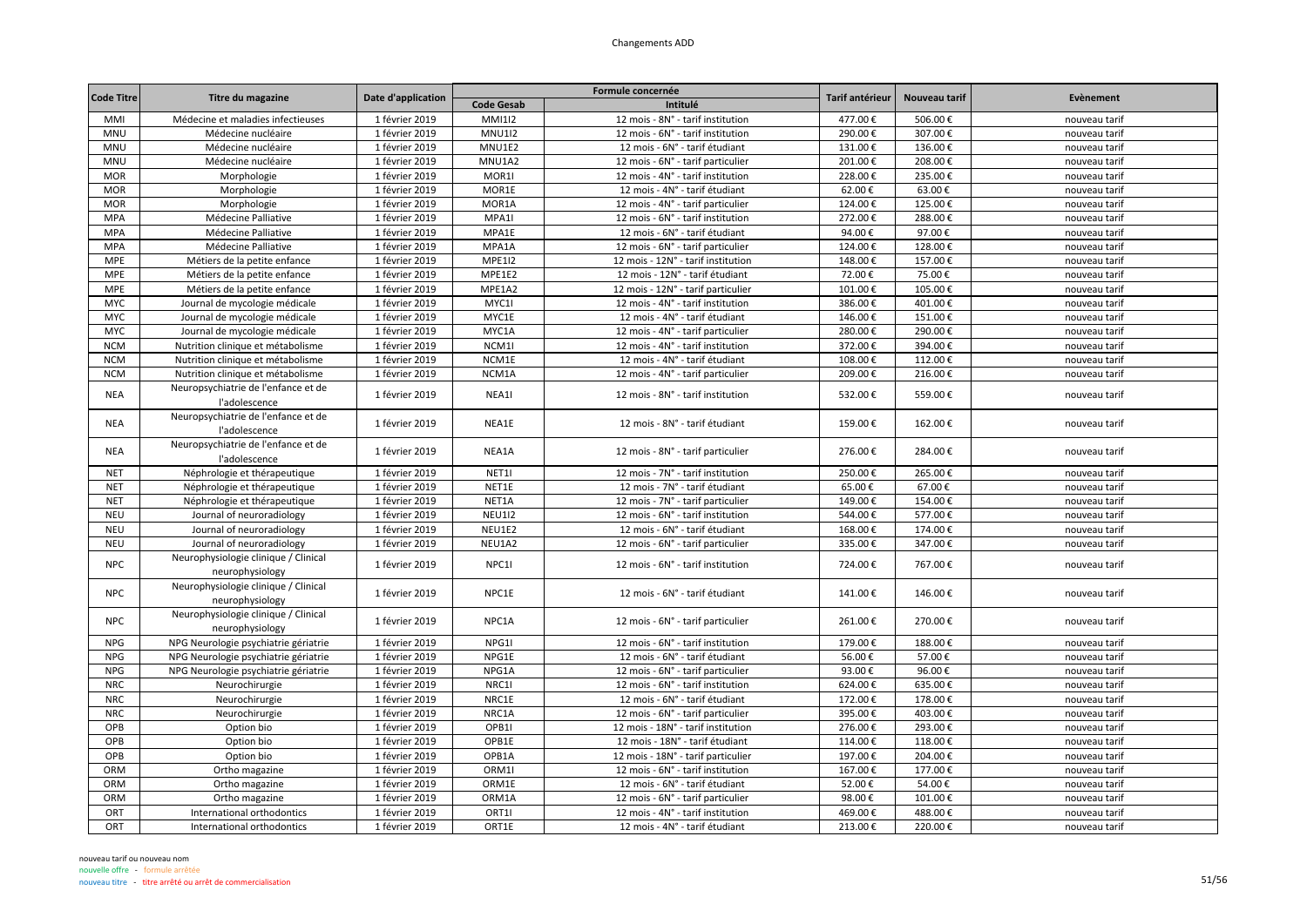| <b>Code Titre</b> |                                                                 |                    |                   | Tarif antérieur                    | Nouveau tarif | Evènement |                 |
|-------------------|-----------------------------------------------------------------|--------------------|-------------------|------------------------------------|---------------|-----------|-----------------|
|                   | Titre du magazine                                               | Date d'application | <b>Code Gesab</b> | Intitulé                           |               |           |                 |
| ORT               | International orthodontics                                      | 1 février 2019     | ORT1A             | 12 mois - 4N° - tarif particulier  | 337.00€       | 349.00€   | nouveau tarif   |
| OXY               | Oxymag                                                          | 1 février 2019     | OXY1I             | 12 mois - 6N° - tarif institution  | 232.00€       | 246.00€   | nouveau tarif   |
| OXY               | Oxymag                                                          | 1 février 2019     | OXY1E             | 12 mois - 6N° - tarif étudiant     | 75.00€        | 78.00€    | nouveau tarif   |
| OXY               | Oxymag                                                          | 1 février 2019     | OXY1A             | 12 mois - 6N° - tarif particulier  | 102.00€       | 106.00€   | nouveau tarif   |
| PAR               | Le praticien en anesthésie réanimation                          | 1 février 2019     | PAR1I             | 12 mois - 6N° - tarif institution  | 322.00€       | 330.00€   | nouveau tarif   |
| PAR               | Le praticien en anesthésie réanimation                          | 1 février 2019     | PAR1E             | 12 mois - 6N° - tarif étudiant     | 121.00€       | 124.00€   | nouveau tarif   |
| PAR               | Le praticien en anesthésie réanimation                          | 1 février 2019     | PAR1A             | 12 mois - 6N° - tarif particulier  | 211.00€       | 216.00€   | nouveau tarif   |
| PED               | Archives de pédiatrie                                           | 23 janvier 2019    | PED1              | 12 mois - 12N° - tarif institution | $\sim$        | 504.00€   | nouvelle offre  |
| PED               | Archives de pédiatrie                                           | 23 janvier 2019    | PED1E             | 12 mois - 12N° - tarif étudiant    |               | 143.00€   | nouvelle offre  |
| PED               | Archives de pédiatrie                                           | 23 janvier 2019    | PED1A             | 12 mois - 12N° - tarif particulier |               | 331.00€   | nouvelle offre  |
| PED               | Archives de pédiatrie                                           | 23 janvier 2019    | <b>PED112</b>     | 12 mois - 8N° - tarif institution  | 475.00€       |           | formule arrêtée |
| <b>PED</b>        | Archives de pédiatrie                                           | 23 janvier 2019    | PED1E2            | 12 mois - 8N° - tarif étudiant     | 138.00€       |           | formule arrêtée |
| PED               | Archives de pédiatrie                                           | 23 janvier 2019    | PED1A2            | 12 mois - 8N° - tarif particulier  | 320.00€       |           | formule arrêtée |
| PEU               | Progrès en urologie - FMC                                       | 1 février 2019     | <b>PEU113</b>     | 12 mois - 21N° - tarif institution | 271.00€       | 287.00€   | nouveau tarif   |
| PMA               | Revue vétérinaire clinique                                      | 1 février 2019     | PMA1              | 12 mois - 4N° - tarif institution  | 326.00€       | 348.00€   | nouveau tarif   |
| PMA               | Revue vétérinaire clinique                                      | 1 février 2019     | PMA1E             | 12 mois - 4N° - tarif étudiant     | 48.00€        | 51.00€    | nouveau tarif   |
| PMA               | Revue vétérinaire clinique                                      | 1 février 2019     | PMA1A             | 12 mois - 4N° - tarif particulier  | 184.00€       | 193.00€   | nouveau tarif   |
| PNU               | Pratiques en nutrition                                          | 1 février 2019     | PNU1              | 12 mois - 4N° - tarif institution  | 118.00€       | 125.00€   | nouveau tarif   |
| PNU               | Pratiques en nutrition                                          | 1 février 2019     | PNU1E             | 12 mois - 4N° - tarif étudiant     | 59.00€        | 61.00€    | nouveau tarif   |
| PNU               | Pratiques en nutrition                                          | 1 février 2019     | PNU1A             | 12 mois - 4N° - tarif particulier  | 79.00€        | 82.00€    | nouveau tarif   |
| PPE               | Perfectionnement en pédiatrie                                   | 1 février 2019     | PPE11             | 12 mois - 4N° - tarif institution  | 262.00€       | 278.00€   | nouveau tarif   |
| PPE               | Perfectionnement en pédiatrie                                   | 1 février 2019     | PPE1E             | 12 mois - 4N° - tarif étudiant     | 112.00€       | 116.00€   | nouveau tarif   |
| PPE               | Perfectionnement en pédiatrie                                   | 1 février 2019     | PPE1A             | 12 mois - 4N° - tarif particulier  | 207.00€       | 214.00€   | nouveau tarif   |
| PPS               | Pratiques psychologiques                                        | 1 février 2019     | PPS1I             | 12 mois - 4N° - tarif institution  | 227.00€       | 241.00€   | nouveau tarif   |
| PPS               | Pratiques psychologiques                                        | 1 février 2019     | PPS1E             | 12 mois - 4N° - tarif étudiant     | 81.00€        | 82.00€    | nouveau tarif   |
| PPS               | Pratiques psychologiques                                        | 1 février 2019     | PPS1A             | 12 mois - 4N° - tarif particulier  | 138.00€       | 140.00€   | nouveau tarif   |
| PSF               | Psychologie française                                           | 1 février 2019     | PSF1I             | 12 mois - 4N° - tarif institution  | 253.00€       | 268.00€   | nouveau tarif   |
| PSF               | Psychologie française                                           | 1 février 2019     | PSF1E             | 12 mois - 4N° - tarif étudiant     | 79.00€        | 80.00€    | nouveau tarif   |
| <b>PSF</b>        | Psychologie française                                           | 1 février 2019     | PSF1A             | 12 mois - 4N° - tarif particulier  | 147.00€       | 149.00€   | nouveau tarif   |
| PTO               | Psychologie du travail et des organisations                     | 1 février 2019     | <b>PTO1I</b>      | 12 mois - 4N° - tarif institution  | 157.00€       | 166.00€   | nouveau tarif   |
| PTO               | Psychologie du travail et des organisations                     | 1 février 2019     | PTO1E             | 12 mois - 4N° - tarif étudiant     | 46.00€        | 48.00€    | nouveau tarif   |
| PTO               | Psychologie du travail et des organisations                     | 1 février 2019     | PTO1A             | 12 mois - 4N° - tarif particulier  | 101.00€       | 105.00€   | nouveau tarif   |
|                   | Revue de Chirurgie Orthopédique et                              |                    |                   |                                    |               |           |                 |
| RCO               | Traumatologique                                                 | 1 février 2019     | RCO1I             | 12 mois - 8N° - tarif institution  | 456.00€       | 483.00€   | nouveau tarif   |
|                   | Revue de Chirurgie Orthopédique et                              |                    |                   |                                    |               |           |                 |
| <b>RCO</b>        | Traumatologique                                                 | 1 février 2019     | RCO1E             | 12 mois - 8N° - tarif étudiant     | 132.00€       | 137.00€   | nouveau tarif   |
|                   | Revue de Chirurgie Orthopédique et                              |                    |                   |                                    |               |           |                 |
| RCO               | Traumatologique                                                 | 1 février 2019     | RCO1A             | 12 mois - 8N° - tarif particulier  | 277.00€       | 287.00€   | nouveau tarif   |
|                   |                                                                 |                    |                   |                                    |               |           |                 |
| <b>REP</b>        | Revue d'épidémiologie et de santé publique                      | 1 février 2019     | REP1I             | 12 mois - 6N° - tarif institution  | 513.00€       | 535.00€   | nouveau tarif   |
|                   |                                                                 |                    |                   |                                    |               |           |                 |
| <b>REP</b>        | Revue d'épidémiologie et de santé publique                      | 1 février 2019     | REP1E             | 12 mois - 6N° - tarif étudiant     | 134.00€       | 135.00€   | nouveau tarif   |
|                   |                                                                 |                    |                   |                                    |               |           |                 |
| <b>REP</b>        | Revue d'épidémiologie et de santé publique                      | 1 février 2019     | REP1A             | 12 mois - 6N° - tarif particulier  | 268.00€       | 276.00€   | nouveau tarif   |
|                   | European review of applied psychology/Revue                     |                    |                   |                                    |               |           |                 |
| REU               |                                                                 | 1 février 2019     | <b>REU1I2</b>     | 12 mois - 6N° - tarif institution  | 465.00€       | 493.00€   | nouveau tarif   |
|                   | euro psychologie<br>European review of applied psychology/Revue |                    |                   |                                    |               |           |                 |
| REU               |                                                                 | 1 février 2019     | REU1E2            | 12 mois - 6N° - tarif étudiant     | 116.00€       | 117.00€   | nouveau tarif   |
|                   | euro psychologie<br>European review of applied psychology/Revue |                    |                   |                                    |               |           |                 |
| REU               |                                                                 | 1 février 2019     | REU1A2            | 12 mois - 6N° - tarif particulier  | 156.00€       | 158.00€   | nouveau tarif   |
|                   | euro psychologie                                                |                    |                   |                                    |               |           |                 |
| <b>RFA</b>        | Revue Française d'Allergologie                                  | 1 février 2019     | RFA1I             | 12 mois - 8N° - tarif institution  | 427.00€       | 453.00€   | nouveau tarif   |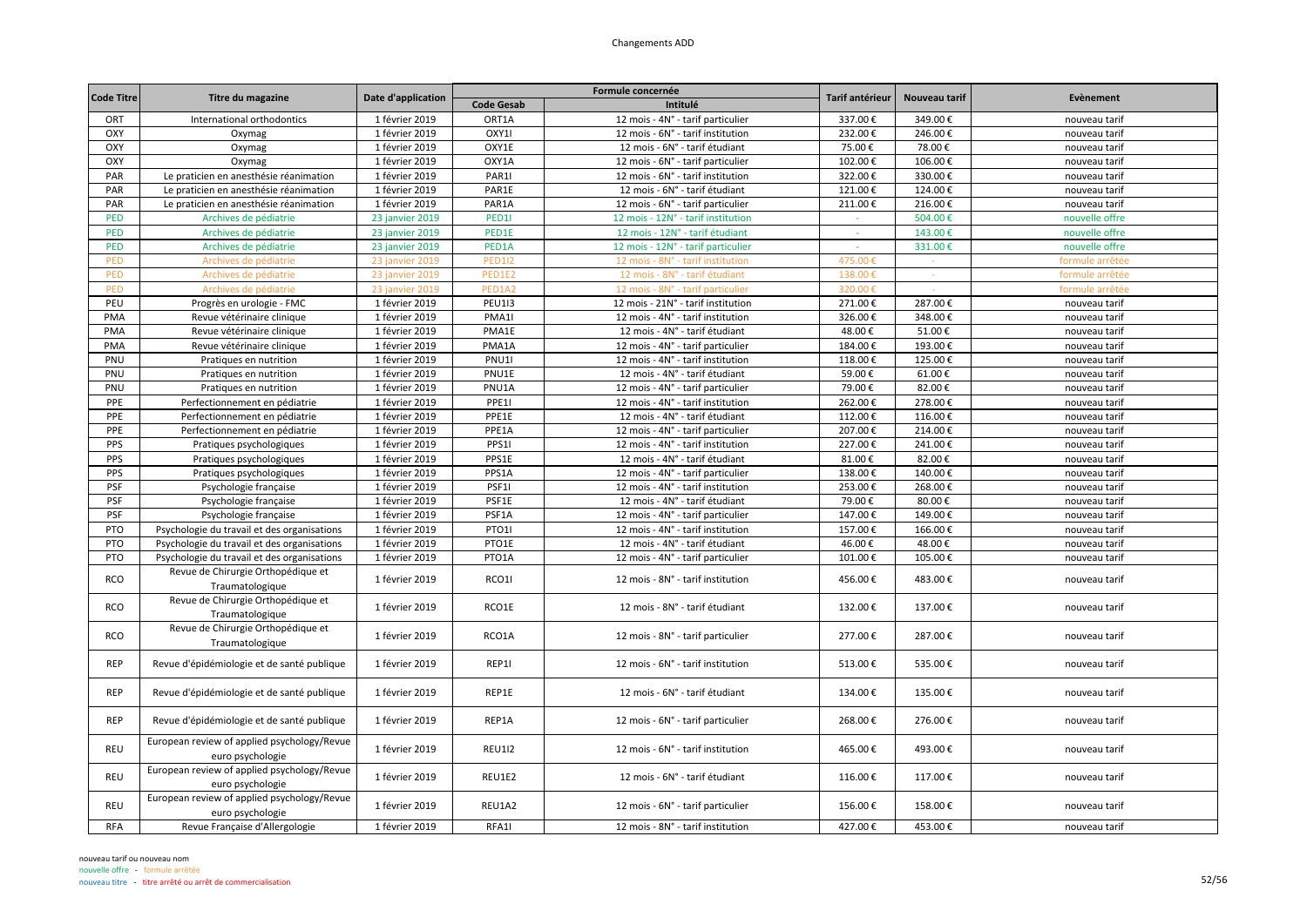| <b>Code Titre</b> |                                                                    | Date d'application |                   | Formule concernée                  | Tarif antérieur | Nouveau tarif | Evènement     |
|-------------------|--------------------------------------------------------------------|--------------------|-------------------|------------------------------------|-----------------|---------------|---------------|
|                   | Titre du magazine                                                  |                    | <b>Code Gesab</b> | Intitulé                           |                 |               |               |
| <b>RFC</b>        | Revue francophone de cicatrisation                                 | 1 février 2019     | RFC1I             | 12 mois - 4N° - tarif institution  | 130.00€         | 138.00€       | nouveau tarif |
| <b>RFC</b>        | Revue francophone de cicatrisation                                 | 1 février 2019     | RFC1A             | 12 mois - 4N° - tarif particulier  | 83.00€          | 86.00€        | nouveau tarif |
| <b>RFL</b>        | Revue francophone des laboratoires                                 | 1 février 2019     | RFL1I             | 12 mois - 10N° - tarif institution | 369.00€         | 391.00€       | nouveau tarif |
| <b>RFL</b>        | Revue francophone des laboratoires                                 | 1 février 2019     | RFL1E             | 12 mois - 10N° - tarif étudiant    | 157.00€         | 162.00€       | nouveau tarif |
| RFL               | Revue francophone des laboratoires                                 | 1 février 2019     | RFL1A             | 12 mois - 10N° - tarif particulier | 280.00€         | 290.00€       | nouveau tarif |
| <b>RFO</b>        | Revue francophone d'orthoptie                                      | 1 février 2019     | RFO1I             | 12 mois - 4N° - tarif institution  | 126.00€         | 134.00€       | nouveau tarif |
| <b>RFO</b>        | Revue francophone d'orthoptie                                      | 1 février 2019     | RFO1E             | 12 mois - 4N° - tarif étudiant     | 44.00€          | 46.00€        | nouveau tarif |
| <b>RFO</b>        | Revue francophone d'orthoptie                                      | 1 février 2019     | RFO1A             | 12 mois - 4N° - tarif particulier  | 68.00€          | 70.00€        | nouveau tarif |
| <b>RHO</b>        | La revue d'homéopathie                                             | 1 février 2019     | RHO1              | 12 mois - 4N° tarif institution    | 205.00€         | 217.00€       | nouveau tarif |
| <b>RHO</b>        | La revue d'homéopathie                                             | 1 février 2019     | RHO1E             | 12 mois - 4N° tarif étudiant       | 76.00€          | 79.00€        | nouveau tarif |
| <b>RHO</b>        | La revue d'homéopathie                                             | 1 février 2019     | RHO1A             | 12 mois - 4N° tarif particulier    | 134.00€         | 139.00€       | nouveau tarif |
| <b>RIN</b>        | La revue de l'infirmière                                           | 1 février 2019     | RIN1              | 12 mois - 10N° - tarif institution | 236.00€         | 250.00€       | nouveau tarif |
| <b>RIN</b>        | La revue de l'infirmière                                           | 1 février 2019     | RIN1E             | 12 mois - 10N° - tarif étudiant    | 79.00€          | 82.00€        | nouveau tarif |
| <b>RIN</b>        | La revue de l'infirmière                                           | 1 février 2019     | RIN1A             | 12 mois - 10N° - tarif particulier | 108.00€         | 112.00€       | nouveau tarif |
| <b>RMI</b>        | La Revue de médecine interne                                       | 1 février 2019     | <b>RMI1I</b>      | 12 mois - 12N° - tarif institution | 685.00€         | 726.00€       | nouveau tarif |
| RMI               | La Revue de médecine interne                                       | 1 février 2019     | RMI1E             | 12 mois - 12N° - tarif étudiant    | 122.00€         | 126.00€       | nouveau tarif |
|                   |                                                                    |                    |                   |                                    |                 |               |               |
| RMI               | La Revue de médecine interne                                       | 1 février 2019     | RMI1A             | 12 mois - 12N° - tarif particulier | 434.00€         | 449.00€       | nouveau tarif |
| RML               | La revue de médecine légale                                        | 1 février 2019     | RML1I             | 12 mois - 4N° tarif institution    | 317.00€         | 336.00€       | nouveau tarif |
| RML               | La revue de médecine légale                                        | 1 février 2019     | RML1E             | 12 mois - 4N° tarif étudiant       | 76.00€          | 79.00€        | nouveau tarif |
| RML               | La revue de médecine légale                                        | 1 février 2019     | RML1A             | 12 mois - 4N° tarif particulier    | 216.00€         | 224.00€       | nouveau tarif |
| <b>RMP</b>        | Revue de micropaléontologie                                        | 1 février 2019     | RMP1              | 12 mois - 4N° - tarif institution  | 318.00€         | 344.00€       | nouveau tarif |
| <b>RMR</b>        | Revue des maladies respiratoires                                   | 1 février 2019     | <b>RMR1I2</b>     | 12 mois - 10N° - tarif institution | 425.00€         | 451.00€       | nouveau tarif |
| <b>RMR</b>        | Revue des maladies respiratoires                                   | 1 février 2019     | RMR1E2            | 12 mois - 10N° - tarif étudiant    | 103.00€         | 107.00€       | nouveau tarif |
| <b>RMR</b>        | Revue des maladies respiratoires                                   | 1 février 2019     | RMR1A2            | 12 mois - 10N° - tarif particulier | 260.00€         | 269.00€       | nouveau tarif |
| RNE               | Revue neurologique                                                 | 1 février 2019     | RNE11             | 12 mois - 10N° - tarif institution | 631.00€         | 640.00€       | nouveau tarif |
| <b>RNE</b>        | Revue neurologique                                                 | 1 février 2019     | RNE1A             | 12 mois - 10N° - tarif particulier | 356.00€         | 358.00€       | nouveau tarif |
| <b>RPC</b>        | Revue de pneumologie clinique                                      | 23 janvier 2019    |                   |                                    |                 | $\sim$        | titre arrêté  |
| RPO               | Revue du Podologue                                                 | 1 février 2019     | RPO1I             | 12 mois - 6N° - tarif institution  | 121.00€         | 128.00€       | nouveau tarif |
| <b>RPO</b>        | Revue du Podologue                                                 | 1 février 2019     | RPO1E             | 12 mois - 6N° - tarif étudiant     | 66.00€          | 68.00€        | nouveau tarif |
| <b>RPO</b>        | Revue du Podologue                                                 | 1 février 2019     | RPO1A             | 12 mois - 6N° - tarif particulier  | 87.00€          | 90.00€        | nouveau tarif |
| <b>RRH</b>        | Revue du rhumatisme                                                | 1 février 2019     | <b>RRH1I2</b>     | 12 mois - 10N° - tarif institution | 784.00€         | 831.00€       | nouveau tarif |
| <b>RRH</b>        | Revue du rhumatisme                                                | 1 février 2019     | RRH1E2            | 12 mois - 10N° - tarif étudiant    | 290.00€         | 298.00€       | nouveau tarif |
| <b>RRH</b>        | Revue du rhumatisme                                                | 1 février 2019     | RRH1A2            | 12 mois - 10N° - tarif particulier | 461.00€         | 477.00€       | nouveau tarif |
| <b>RSC</b>        | Journal of stomatology, oral and maxillofacial                     | 1 février 2019     | RSC11             | 12 mois - 6N° - tarif institution  | 516.00€         | 537.00€       | nouveau tarif |
|                   | surgery                                                            |                    |                   |                                    |                 |               |               |
|                   | Journal of stomatology, oral and maxillofacial                     |                    |                   |                                    |                 |               |               |
| <b>RSC</b>        | surgery                                                            | 1 février 2019     | RSC1E             | 12 mois - 6N° - tarif étudiant     | 186.00€         | 193.00€       | nouveau tarif |
|                   | Journal of stomatology, oral and maxillofacial                     |                    |                   |                                    |                 |               |               |
| <b>RSC</b>        | surgery                                                            | 1 février 2019     | RSC1A             | 12 mois - 6N° - tarif particulier  | 404.00€         | 418.00€       | nouveau tarif |
| <b>RSF</b>        | La Revue sage-femme                                                | 1 février 2019     | RSF1I             | 12 mois - 6N° - tarif institution  | 232.00€         | 246.00€       | nouveau tarif |
| <b>RSF</b>        | La Revue sage-femme                                                | 1 février 2019     | RSF1E             | 12 mois - 6N° - tarif étudiant     | 76.00€          | 80.00€        | nouveau tarif |
| <b>RSF</b>        | La Revue sage-femme                                                | 1 février 2019     | RSF1A             | 12 mois - 6N° - tarif particulier  | 108.00€         | 112.00€       | nouveau tarif |
| SES               | Science et sports                                                  | 1 février 2019     | SES1I             | 12 mois - 6N° - tarif institution  | 550.00€         | 583.00€       | nouveau tarif |
| SES               | Science et sports                                                  | 1 février 2019     | SES1E             | 12 mois - 6N° - tarif étudiant     | 146.00€         | 151.00€       | nouveau tarif |
| SES               | Science et sports                                                  | 1 février 2019     | SES1A             | 12 mois - 6N° - tarif particulier  | 308.00€         | 319.00€       | nouveau tarif |
|                   | Sexologies - Revue européenne de sexologie et                      |                    |                   |                                    |                 |               |               |
| <b>SEX</b>        | de santé sexuelle                                                  | 1 février 2019     | SEX11             | 12 mois - 4N° - tarif institution  | 242.00€         | 257.00€       | nouveau tarif |
| <b>SEX</b>        | Sexologies - Revue européenne de sexologie et<br>de santé sexuelle | 1 février 2019     | SEX1E             | 12 mois - 4N° - tarif étudiant     | 126.00€         | 129.00€       | nouveau tarif |
| <b>SEX</b>        | Sexologies - Revue européenne de sexologie et<br>de santé sexuelle | 1 février 2019     | SEX1A             | 12 mois - 4N° - tarif particulier  | 146.00€         | 149.00€       | nouveau tarif |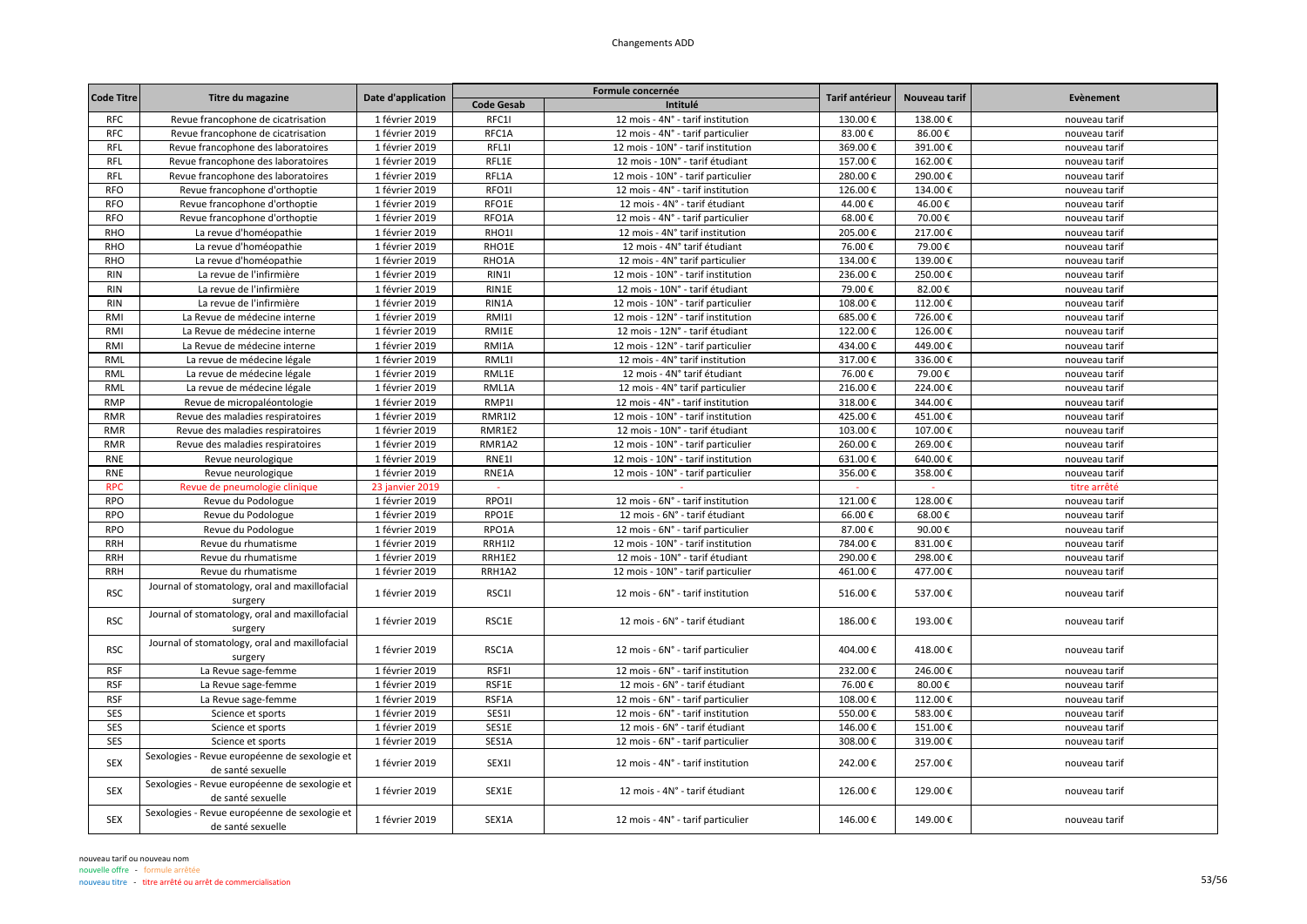| <b>Code Titre</b> | Titre du magazine                           | Date d'application |                    | Formule concernée                                | Tarif antérieur | Nouveau tarif | Evènement                                     |
|-------------------|---------------------------------------------|--------------------|--------------------|--------------------------------------------------|-----------------|---------------|-----------------------------------------------|
|                   |                                             |                    | <b>Code Gesab</b>  | Intitulé                                         |                 |               |                                               |
| SO <sub>1</sub>   | Soins                                       | 1 février 2019     | SO111              | 12 mois - 10N° - tarif institution               | 303.00€         | 321.00€       | nouveau tarif                                 |
| SO <sub>1</sub>   | Soins                                       | 1 février 2019     | SO11E              | 12 mois - 10N° - tarif étudiant                  | 73.00€          | 76.00€        | nouveau tarif                                 |
| <b>SO1</b>        | Soins                                       | 1 février 2019     | SOINS1A            | 12 mois - 10N° - tarif particulier               | 105.00€         | 109.00€       | nouveau tarif                                 |
| SO <sub>2</sub>   | Soins aides soignantes                      | 1 février 2019     | SO211              | 12 mois - 6N° - tarif institution                | 124.00€         | 131.00€       | nouveau tarif                                 |
| SO <sub>2</sub>   | Soins aides soignantes                      | 1 février 2019     | SO21E              | 12 mois - 6N° - tarif étudiant                   | 36.00€          | 37.00€        | nouveau tarif                                 |
| <b>SO2</b>        | Soins aides soignantes                      | 1 février 2019     | SOINSAS1A          | 12 mois - 6N° - tarif particulier                | 67.00€          | 69.00€        | nouveau tarif                                 |
| SO <sub>3</sub>   | Soins cadres                                | 1 février 2019     | SO3112             | 12 mois - 8N° - tarif institution                | 253.00€         | 268.00€       | nouveau tarif                                 |
| SO <sub>3</sub>   | Soins cadres                                | 1 février 2019     | SO31E2             | 12 mois - 8N° - tarif étudiant                   | 72.00€          | 75.00€        | nouveau tarif                                 |
| SO <sub>3</sub>   | Soins cadres                                | 1 février 2019     | SO31A2             | 12 mois - 8N° - tarif particulier                | 122.00€         | 126.00€       | nouveau tarif                                 |
| SO <sub>4</sub>   | Soins gérontologie                          | 1 février 2019     | SO411              | 12 mois - 6N° - tarif institution                | 245.00€         | 260.00€       | nouveau tarif                                 |
| SO <sub>4</sub>   | Soins gérontologie                          | 1 février 2019     | SO41E              | 12 mois - 6N° - tarif étudiant                   | 69.00€          | 71.00€        | nouveau tarif                                 |
| SO <sub>4</sub>   | Soins gérontologie                          | 1 février 2019     | SO41A              | 12 mois - 6N° - tarif particulier                | 98.00€          | 101.00€       | nouveau tarif                                 |
| SO <sub>5</sub>   | Soins pédiatrie                             | 1 février 2019     | SO511              | 12 mois - 6N° - tarif institution                | 245.00€         | 260.00€       | nouveau tarif                                 |
| SO <sub>5</sub>   | Soins pédiatrie                             | 1 février 2019     | SO51E              | 12 mois - 6N° - tarif étudiant                   | 73.00€          | 76.00€        | nouveau tarif                                 |
| SO <sub>5</sub>   | Soins pédiatrie                             | 1 février 2019     | SO51A              | 12 mois - 6N° - tarif particulier                | 102.00€         | 106.00€       | nouveau tarif                                 |
| SO <sub>6</sub>   | Soins psychiatrie                           | 1 février 2019     | SO611              | 12 mois - 6N° - tarif institution                | 232.00€         | 246.00€       | nouveau tarif                                 |
| SO <sub>6</sub>   | Soins psychiatrie                           | 1 février 2019     | SO61E              | 12 mois - 6N° - tarif étudiant                   | 70.00€          | 72.00€        | nouveau tarif                                 |
| SO <sub>6</sub>   | Soins psychiatrie                           | 1 février 2019     | SO61A              | 12 mois - 6N° - tarif particulier                | 95.00€          | 98.00€        | nouveau tarif                                 |
| SSU               | La revue de santé scolaire et universitaire | 1 février 2019     | S <sub>S</sub> U1I | 12 mois - 6N° tarif institution                  | 156.00€         | 165.00€       | nouveau tarif                                 |
| SSU               | La revue de santé scolaire et universitaire | 1 février 2019     | SSU1E              | 12 mois - 6N° tarif étudiant                     | 76.00€          | 79.00€        | nouveau tarif                                 |
| SSU               | La revue de santé scolaire et universitaire | 1 février 2019     | SSU1A              | 12 mois - 6N° tarif particulier                  | 104.00€         | 108.00€       | nouveau tarif                                 |
| <b>TAC</b>        | Toxicologie analytique et clinique          | 1 février 2019     | TAC1I              | 12 mois - 4N° - tarif institution                | 170.00€         | 178.00€       | nouveau tarif                                 |
| <b>TAC</b>        | Toxicologie analytique et clinique          | 1 février 2019     | TAC1E              | 12 mois - 4N° - tarif étudiant                   | 57.00€          | 58.00€        | nouveau tarif                                 |
| <b>TAC</b>        | Toxicologie analytique et clinique          | 1 février 2019     | TAC1A              | 12 mois - 4N° - tarif particulier                | 115.00€         | 118.00€       | nouveau tarif                                 |
| TCB               | Transfusion clinique et biologique          | 1 février 2019     | <b>TCB1I2</b>      | 12 mois - 4N° - tarif institution                | 469.00€         | 497.00€       | nouveau tarif                                 |
| <b>TCB</b>        | Transfusion clinique et biologique          | 1 février 2019     | TCB1E2             | 12 mois - 4N° - tarif étudiant                   | 157.00€         | 162.00€       | nouveau tarif                                 |
| TCB               | Transfusion clinique et biologique          | 1 février 2019     | TCB1A2             | 12 mois - 4N° - tarif particulier                | 403.00€         | 417.00€       | nouveau tarif                                 |
| <b>THR</b>        | Thérapie                                    | 1 février 2019     | THR1I              | 12 mois - 6N° - tarif institution                | 729.00€         | 766.00€       | nouveau tarif                                 |
| THR               | Thérapie                                    | 1 février 2019     | THR1E              | 12 mois - 6N° - tarif étudiant                   | 169.00€         | 172.00€       | nouveau tarif                                 |
| THR               | Thérapie                                    | 1 février 2019     | THR1A2             | 12 mois - 6N° - tarif particulier                | 309.00€         | 318.00€       | nouveau tarif                                 |
| <b>VSF</b>        | Vocation sage-femme                         | 1 février 2019     | <b>VSF1I2</b>      | 12 mois - 6N° - tarif institution                | 124.00€         | 131.00€       | nouveau tarif                                 |
| <b>VSF</b>        | Vocation sage-femme                         | 1 février 2019     | VSF1E2             | 12 mois - 6N° - tarif étudiant                   | 67.00€          | 69.00€        | nouveau tarif                                 |
| <b>VSF</b>        | Vocation sage-femme                         | 1 février 2019     | VSF1A2             | 12 mois - 6N° - tarif particulier                | 93.00€          | 96.00€        | nouveau tarif                                 |
| <b>BTE</b>        | Bâtiment entretien                          | 6 décembre 2018    | BTE2A              | 24 mois - 12N° dont 2HS + 2 guides + 2 annuaires |                 | 153.00€       | nouvelle offre                                |
| <b>BTE</b>        | Bâtiment entretien                          | 1 janvier 2019     | BTE1A2             | 12 mois - 6N° dont 1HS + 1 guide + 1 annuaire    | 86.40€          | 89.10€        | nouveau tarif                                 |
| <b>BDR</b>        | Bien dire                                   | 1 janvier 2019     | PBDRE2A            | 24 mois - 12N°                                   | 85.00€          | 89.00€        | nouveau tarif                                 |
| <b>BDR</b>        | Bien dire                                   | 1 janvier 2019     | PBDRE1A            | 12 mois - 6N°                                    | 46.00€          | 47.00€        | nouveau tarif                                 |
| <b>BBK</b>        | Big bike                                    | 1 janvier 2019     | PBIGBIKEE-1A       | $12$ mois - $7N^\circ$                           | 38.00€          | 39.00€        | nouveau tarif                                 |
| <b>BTP</b>        | <b>BTP</b> mag                              | 7 décembre 2018    | BTP2A6             | 24 mois - 48N° dont 12N° BTP rail                | $\sim$          | 540.00€       | nouvelle offre                                |
| <b>BTP</b>        | <b>BTP</b> mag                              | 7 décembre 2018    | BTP1A7             | 12 mois - 24N° dont 6N° BTP rail                 | $\sim$          | 280.00€       | nouvelle offre                                |
| <b>BTP</b>        | <b>BTP</b> mag                              | 7 décembre 2018    | BTP2A4             | 24 mois - 52N° dont 12N° BTP rai                 | 540.00          |               | formule arrêtée                               |
| <b>BTP</b>        | <b>BTP</b> mag                              | 7 décembre 2018    | BTP1A5             | 12 mois - 26N° dont 6N° BTP rail                 | 280.00€         |               | formule arrêtée                               |
| <b>BRA</b>        | <b>BTP</b> rail                             | 7 décembre 2018    | BRA2A5             | 24 mois - 48N° dont 36N° BTP magazine            |                 | 540.00€       | nouvelle offre                                |
| <b>BRA</b>        | <b>BTP</b> rail                             | 7 décembre 2018    | BRA1A7             | 12 mois - 24N° dont 18N° BTP magazine            | $\sim$          | 280.00€       | nouvelle offre                                |
| <b>BRA</b>        | <b>BTP</b> rail                             | 7 décembre 2018    | BRA2A3             | 24 mois - 52N° dont 40N° BTP magazine            | 540.00€         | $\sim$        | formule arrêtée                               |
| <b>BRA</b>        | <b>BTP</b> rail                             | décembre 2018      | BRA1A5             | 12 mois - 26N° dont 20N° BTP magazine            | 280.00          |               | formule arrêtée                               |
| <b>BRP</b>        | <b>Burda Patchwork</b>                      | 1 janvier 2019     | BRP1A              | 12 mois - 6N°                                    | $\sim$          | 38.50€        | nouveau titre                                 |
| CBE               | Coloriage bien-être                         | 1 janvier 2019     |                    |                                                  |                 |               | changement de nom en "Coloriage serenity"     |
| <b>CZE</b>        | Coloriage zen                               | 1 janvier 2019     |                    |                                                  |                 |               | changement de nom en "Coloriage ambiance zen" |
| <b>CZE</b>        | Coloriage ambiance zen                      | 1 janvier 2019     | CZE1A              | $12$ mois - $4N^\circ$                           | 35.00€          | 32.00€        | nouveau tarif                                 |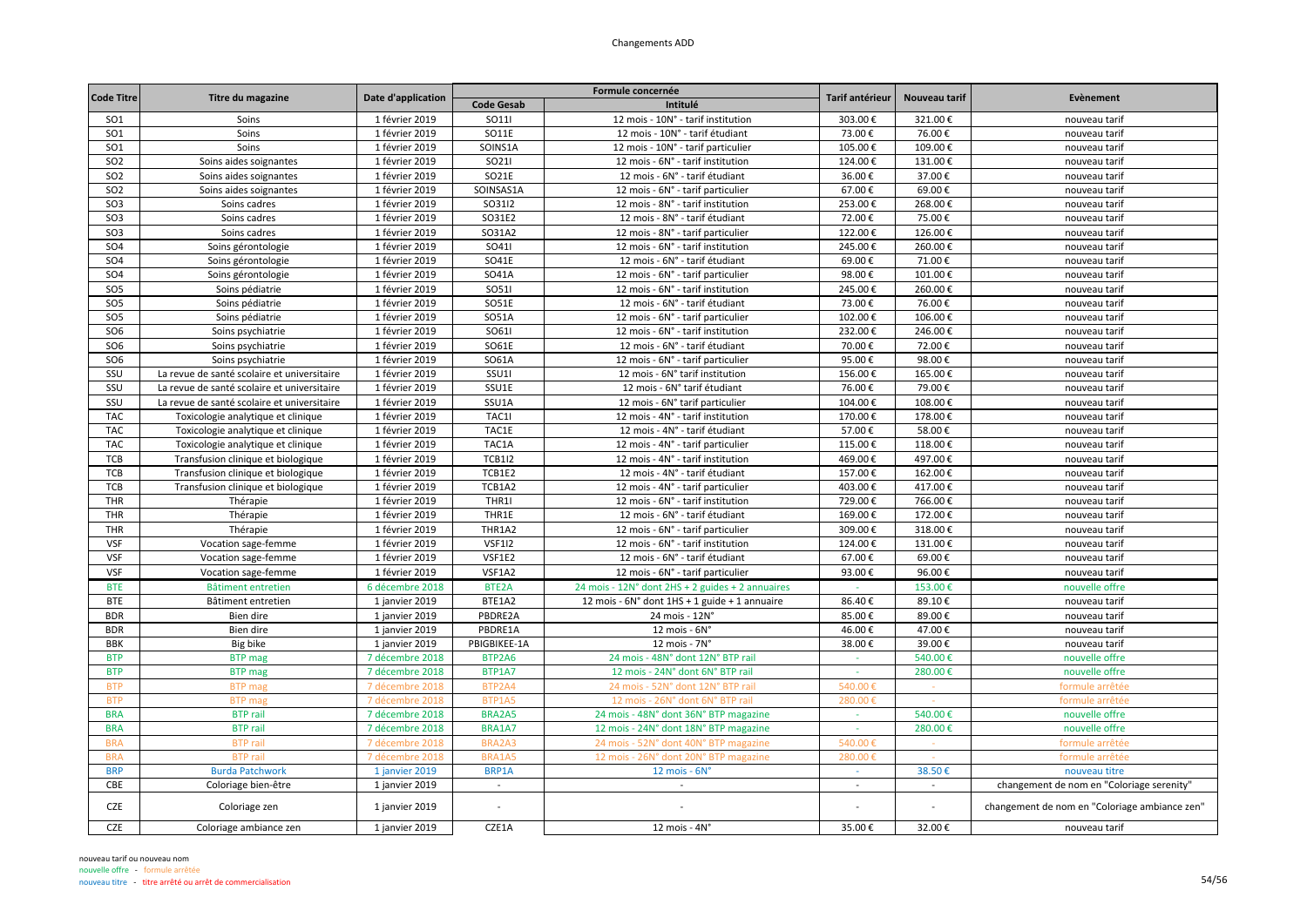| <b>Code Titre</b> |                               |                    |                    | Formule concernée                         | Tarif antérieur | Nouveau tarif | Evènement       |
|-------------------|-------------------------------|--------------------|--------------------|-------------------------------------------|-----------------|---------------|-----------------|
|                   | Titre du magazine             | Date d'application | <b>Code Gesab</b>  | Intitulé                                  |                 |               |                 |
| <b>CPN</b>        | Cosmopolitan                  | 18 décembre 2018   | CPN1A3             | 12 mois - 11N° - format poche             |                 | 17.50€        | nouvelle offre  |
| <b>CPN</b>        | Cosmopolitan                  | 18 décembre 2018   | CPN1A4             | 12 mois - 11N° - grand format             |                 | 21.00€        | nouvelle offre  |
| <b>CPN</b>        | Cosmopolitan                  | 18 décembre 2018   | CPN2A3             | 24 mois - 22N° - format poche             | $\sim$          | 32.00€        | nouvelle offre  |
| <b>CPN</b>        | Cosmopolitan                  | 18 décembre 2018   | CPN2A4             | 24 mois - 22N° - grand format             |                 | 37.00€        | nouvelle offre  |
| <b>CPN</b>        | Cosmopolitan                  | 18 décembre 2018   | CPN1A              | 12 mois - 12N° - format poche             | 17.00€          |               | formule arrêtée |
| <b>CPN</b>        | Cosmopolitan                  | 18 décembre 2018   | CPN1A2             | 12 mois - 12N° - grand format             | 19.00€          | $\sim$        | formule arrêtée |
| <b>CPN</b>        | Cosmopolitan                  | 18 décembre 2018   | CPN <sub>2</sub> A | 24 mois - 24N° - grand format             | 34.00€          |               | formule arrêtée |
| <b>CPN</b>        | Cosmopolitan                  | 18 décembre 201    | CPN2A2             | 24 mois - 24N° - format poche             | 32.00€          |               | formule arrêtée |
| <b>CIT</b>        | Courrier international        | 1 janvier 2019     | CIT6M4             | 6 mois - 29N° dont 3HS                    | 74.00€          | 84.00€        | nouveau tarif   |
| <b>CIT</b>        | Courrier international        | 1 janvier 2019     | CIT1A7             | 12 mois - 58N° dont 6HS                   | 139.00€         | 149.00€       | nouveau tarif   |
| <b>CIT</b>        | Courrier international        | 1 janvier 2019     | YCRRINTER-1A       | 12 mois - 52N°                            | 109.00€         | 119.00€       | nouveau tarif   |
| <b>DAD</b>        | Dada                          | 1 janvier 2019     | $\sim$             |                                           | $\sim$          | $\sim$        | titre arrêté    |
| <b>DSC</b>        | Destination science le mag    | 1 janvier 2019     | DSC2A              | 24 mois - 8N°                             | 48.00€          | 55.00€        | nouveau tarif   |
| <b>DYP</b>        | Disney princesses             | 1 janvier 2019     | DYP1A              | 12 mois - 6N°                             | 27.00€          | 29.90€        | nouveau tarif   |
| ENG               | English now                   | 19 décembre 2018   | ENG2A5             | 24 mois - 12CD                            | 50.00€          | 48.00€        | nouveau tarif   |
| <b>ENG</b>        | English now                   | 1 janvier 2019     | ENG2A4             | 24 mois - 12N°                            | 55.00€          | 57.00€        | nouveau tarif   |
| ENG               | English now                   | 19 décembre 2018   | ENG1A5             | 12 mois - 6CD                             | 30.00€          | 28.00€        | nouveau tarif   |
| ENG               | English now                   | 1 janvier 2019     | ENG1A4             | 12 mois - 6N°                             | 29.00€          | 31.00€        | nouveau tarif   |
| <b>ETX</b>        | <b>Entretien textile</b>      | 6 décembre 2018    | ETX2A              | 24 mois - $14N^\circ$ + 2 guides + 2HS    |                 | 135.90€       | nouvelle offre  |
| <b>ETX</b>        | <b>Entretien textile</b>      | 1 janvier 2019     | ETX1A2             | 12 mois - $7N^\circ$ + 1 guide + 1HS      | 77.40€          | 79.20€        | nouveau tarif   |
| <b>FTN</b>        | Fait main                     | 1 janvier 2019     | FM1                | 12 mois - 16N° dont 4 Fait main tricot    | 85.00€          | 87.00€        | nouveau tarif   |
| <b>FTN</b>        | Fait main                     | 1 janvier 2019     | PFAIMAI-1A         | 12 mois - 12N°                            | 67.00€          | 68.00€        | nouveau tarif   |
| FNT               | Fait main tricot              | 1 janvier 2019     | FNT <sub>2</sub> A | 24 mois - 10N° dont 2HS                   | 55.00€          | 57.00€        | nouveau tarif   |
| <b>GNM</b>        | Généalogie magazine           | 1 janvier 2019     | PGENEMAG-1A        | 12 mois - 11N°                            | 54.00€          | 59.00€        | nouveau tarif   |
| GON               | Go! English                   | 19 décembre 2018   | GON2A3             | 24 mois - 12CD                            | 54.00€          | 52.00€        | nouveau tarif   |
| GON               | Go! English                   | 1 janvier 2019     | PGOHF2A            | 24 mois - 12N°                            | 58.00€          | 60.00€        | nouveau tarif   |
| GON               | Go! English                   | 19 décembre 2018   | GON1A3             | 12 mois - 6CD                             | 30.00€          | 29.00€        | nouveau tarif   |
| GON               | Go! English                   | 1 janvier 2019     | PGOHF1A            | 12 mois - 6N°                             | 32.00€          | 33.00€        | nouveau tarif   |
| GRP               | Grands reportages             | 1 janvier 2019     | GRP1A3             | 12 mois - 14N°                            | 72.00€          | 78.00€        | nouveau tarif   |
| <b>GRR</b>        | <b>Grimper magazine</b>       | 28 décembre 2018   | <b>GRR1A2</b>      | 12 mois - $7Nc$                           |                 | 43.00€        | nouvelle offre  |
| GRR               | Grimper magazine              | 28 décembre 20:    | PGRIMPER-1         | 12 mois - 8N                              | 46.00€          |               | formule arrêtée |
| <b>APA</b>        | J'apprends l'anglais          | 1 janvier 2019     | PJAPNG2A           | 24 mois - 12N°                            | 42.00€          | 43.00€        | nouveau tarif   |
| APA               | J'apprends l'anglais          | 1 janvier 2019     | PJAPNG-1A          | $12$ mois - $6N^\circ$                    | 23.00€          | 24.00€        | nouveau tarif   |
| <b>JVD</b>        | Jeux vidéo magazine           | 1 janvier 2019     | JVD <sub>2</sub> A | 24 mois - 24N°                            | 59.90€          | 69.90€        | nouveau tarif   |
| <b>JVD</b>        | Jeux vidéo magazine           | 1 janvier 2019     | JVD1A              | 12 mois - 12N°                            | 33.90€          | 39.90€        | nouveau tarif   |
| <b>JVD</b>        | Jeux vidéo magazine           | 1 janvier 2019     | JVD6M              | 6 mois - 6N°                              | 19.90€          | 22.90€        | nouveau tarif   |
| JVJ               | Jeux vidéo magazine junior    | 1 janvier 2019     | JVJ1A              | 12 mois - 4N°                             | 13.90€          | 14.90€        | nouveau tarif   |
| <b>KTM</b>        | Kiteboarder                   | 28 décembre 2018   | KTM1A4             | $12$ mois - $6N^\circ$                    | $\sim$          | 36.00€        | nouvelle offre  |
| KTN               | Kiteboarder                   | 8 décembre 201     | KTM1A2             | 12 mois - 5N                              | 29.00€          |               | formule arrêtée |
| MHH               | La marche de l'Histoire       | 1 janvier 2019     | MHH2A              | 24 mois - 8N°                             | 48.00€          | 52.00€        | nouveau tarif   |
| MHH               | La marche de l'Histoire       | 1 janvier 2019     | MHH1A              | $12$ mois - $4N^\circ$                    | 26.00€          | 28.00€        | nouveau tarif   |
| <b>EQP</b>        | L'équipe                      | 1 janvier 2019     | EQP1A              | 12 mois -<br>- 260N° du lundi au vendredi | 355.00          |               | formule arrêtée |
| <b>ETD</b>        | L'étudiant                    | 2 janvier 2019     | $\sim$             |                                           | $\sim$          | $\sim$        | titre arrêté    |
| MRL               | Marie Claire                  | 1 janvier 2019     | MRL1A2             | 12 mois - 12N° - format poche             | 19.00€          | 21.00€        | nouveau tarif   |
| <b>MRI</b>        | Marie Claire idées            | 1 janvier 2019     | MRI2A              | 24 mois - 12N°                            | 45.00€          | 49.00€        | nouveau tarif   |
| <b>MRI</b>        | Marie Claire idées            | 1 janvier 2019     | MRI1A2             | $12$ mois - $6N^\circ$                    | 27.00€          | 29.00€        | nouveau tarif   |
| <b>MRM</b>        | Marie Claire maison           | 1 janvier 2019     | MRM1A              | 12 mois - 8N°                             | 28.00€          | 29.90€        | nouveau tarif   |
| <b>PJM</b>        | Mon premier Journal de Mickey | 2 janvier 2019     | PJM1A              | $12 \text{ mois} - 6\text{N}^{\circ}$     | $\sim$          | 29.75€        | nouveau titre   |
| <b>MTM</b>        | Montagnes magazine            | 1 janvier 2019     | MTM1A5             | 12 mois - 11N°                            | 64.00€          | 65.00€        | nouveau tarif   |
| <b>MCM</b>        | Mots croisés magazine         | 1 janvier 2019     | PMCMAG-1A          | 12 mois - 52N°                            | 94.00€          | 98.00€        | nouveau tarif   |
| <b>MCM</b>        | Mots croisés magazine         | 1 janvier 2019     | PMCMAG-6M          | 6 mois - 26N°                             | 56.00€          | 59.00€        | nouveau tarif   |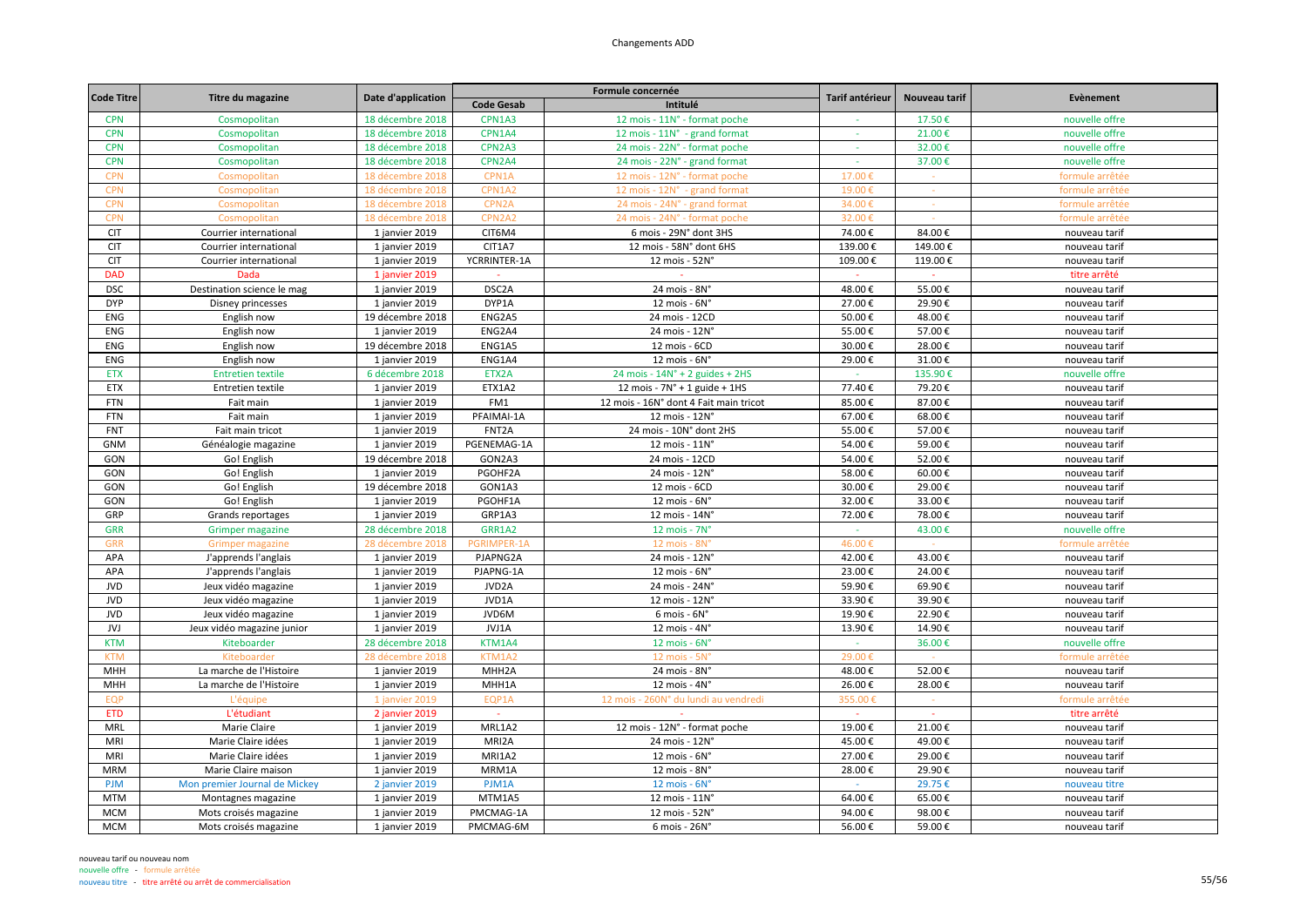| <b>Code Titre</b> | Titre du magazine                     | Date d'application |                    | Formule concernée                                | <b>Tarif antérieur</b> | Nouveau tarif | Evènement       |
|-------------------|---------------------------------------|--------------------|--------------------|--------------------------------------------------|------------------------|---------------|-----------------|
|                   |                                       |                    | <b>Code Gesab</b>  | Intitulé                                         |                        |               |                 |
| <b>MCM</b>        | Mots croisés magazine                 | 1 janvier 2019     | MCM3M              | 3 mois - 13N°                                    | 29.00€                 | 31.00€        | nouveau tarif   |
| <b>NUM</b>        | Numéro                                | 1 janvier 2019     | NUM1A              | 12 mois - 10N°                                   | 45.00€                 | 49.00€        | nouveau tarif   |
| PFC               | Passion fil cartonnage broderie       | 1 janvier 2019     | PFC1A              | 12 mois - $4N^\circ$                             | 26.00€                 | 28.00€        | nouveau tarif   |
| PLM               | Philosophie magazine                  | 1 janvier 2019     | PPHIMAG-1A         | 12 mois - 10N°                                   | 53.00€                 | 55.50€        | nouveau tarif   |
| <b>PPD</b>        | Plaisirs de Peindre                   | 1 janvier 2019     | PPD1A              | 12 mois - 4N°                                    | 26.00€                 | 25.00€        | nouveau tarif   |
| PQR               | Pratique des arts                     | 1 janvier 2019     | PQR1A              | $12$ mois - $6N^\circ$                           | 37.00€                 | 38.00€        | nouveau tarif   |
| <b>PPW</b>        | Pratique du patchwork +               | 1 janvier 2019     |                    |                                                  |                        |               | titre arrêté    |
| PIN               | Protection individuelle et collective | 6 décembre 2018    | PIN <sub>2</sub> A | 24 mois - 14N° dont 2HS + 2 guides + 2 annuaires |                        | 152.10€       | nouvelle offre  |
| PIN               | Protection individuelle et collective | 1 janvier 2019     | PIN1A2             | 12 mois - 7N° dont 1HS + 1 guide + 1 annuaire    | 85.50€                 | 88.20€        | nouveau tarif   |
| <b>PTS</b>        | Protection sécurité magazine          | 6 décembre 2018    | PTS <sub>2</sub> A | 24 mois - 16N° dont 4HS + 2 guides + 2 annuaires |                        | 155.70€       | nouvelle offre  |
| PTS               | Protection sécurité magazine          | 1 janvier 2019     | PTS1A2             | 12 mois - 8N° dont 2HS + 1 guide + 1 annuaire    | 87.30€                 | 90.90€        | nouveau tarif   |
| SKI               | Ski magazine                          | 28 décembre 2018   | <b>SKI1A5</b>      | $12$ mois - $6N^\circ$                           |                        | 26.00€        | nouvelle offre  |
| SKI               | Ski magazine                          | 28 décembre 2018   | <b>SKI1A3</b>      | 12 mois - 7N°                                    | 29.50€                 |               | formule arrêtée |
| SKM               | Skieur magazine                       | 1 janvier 2019     | SKM1A7             | 12 mois - 8N° dont Skieur racing                 | 45.00€                 | 47.00€        | nouveau tarif   |
| <b>SKR</b>        | Skieur racing                         | 1 janvier 2019     | SKR1A2             | 12 mois - 8N° dont Skieur magazine               | 45.00€                 | 47.00€        | nouveau tarif   |
| <b>STA</b>        | Stop arnaques                         | 1 janvier 2019     | STA2A2             | 24 mois - 12N°                                   | 46.00€                 | 56.00€        | nouveau tarif   |
| <b>STA</b>        | Stop arnaques                         | 1 janvier 2019     | STA1A2             | 12 mois - 6N°                                    | 23.00€                 | 28.00€        | nouveau tarif   |
| <b>SUP</b>        | <b>SUP</b>                            | 28 décembre 2018   | SUP1A              | 12 mois - 5N°                                    |                        | 29.00€        | nouvelle offre  |
| <b>SUP</b>        | <b>SUP</b>                            | 28 décembre 2018   | SUP1A2             | $12$ mois - $6N^\circ$                           | 33.00€                 |               | formule arrêtée |
| AWC               | The art of watercolour                | 27 décembre 2018   | AWC2A              | 24 mois - 8N°                                    | 52.00€                 | 42.00€        | nouveau tarif   |
| AWC               | The art of watercolour                | 27 décembre 2018   | AWC1A              | 12 mois - $4N^\circ$                             | 28.00€                 | 25.00€        | nouveau tarif   |
| GAM               | The game                              | 1 janvier 2019     | GAM2A              | 24 mois - 12N°                                   | 39.90€                 | 44.90€        | nouveau tarif   |
| GAM               | The game                              | 1 janvier 2019     | GAM1A              | 12 mois - 6N°                                    | 23.90€                 | 28.90€        | nouveau tarif   |
| <b>RHS</b>        | The running heroes society            | 19 décembre 2018   | RHS1A              | 12 mois - 2N°                                    | 17.00€                 | 10.00€        | nouveau tarif   |
| <b>TRK</b>        | Trek                                  | 1 janvier 2019     | TRK1A3             | 12 mois - 7N°                                    | 39.00€                 | 40.00€        | nouveau tarif   |
| <b>VTC</b>        | Vertical                              | 1 janvier 2019     | VTC1A4             | 12 mois - $4N^\circ$                             | 27.00€                 | 28.00€        | nouveau tarif   |
| <b>VCM</b>        | Vos chiens                            | 1 janvier 2019     | VCM2A2             | 24 mois - 12N°                                   | 48.00€                 | 52.00€        | nouveau tarif   |
| <b>VCM</b>        | Vos chiens                            | 1 janvier 2019     | VCM1A4             | $12$ mois - $6N^\circ$                           | 25.00€                 | 27.40€        | nouveau tarif   |
| <b>WID</b>        | Wider                                 | 1 janvier 2019     | WID1A2             | 12 mois - 5N°                                    | 25.00€                 | 26.00€        | nouveau tarif   |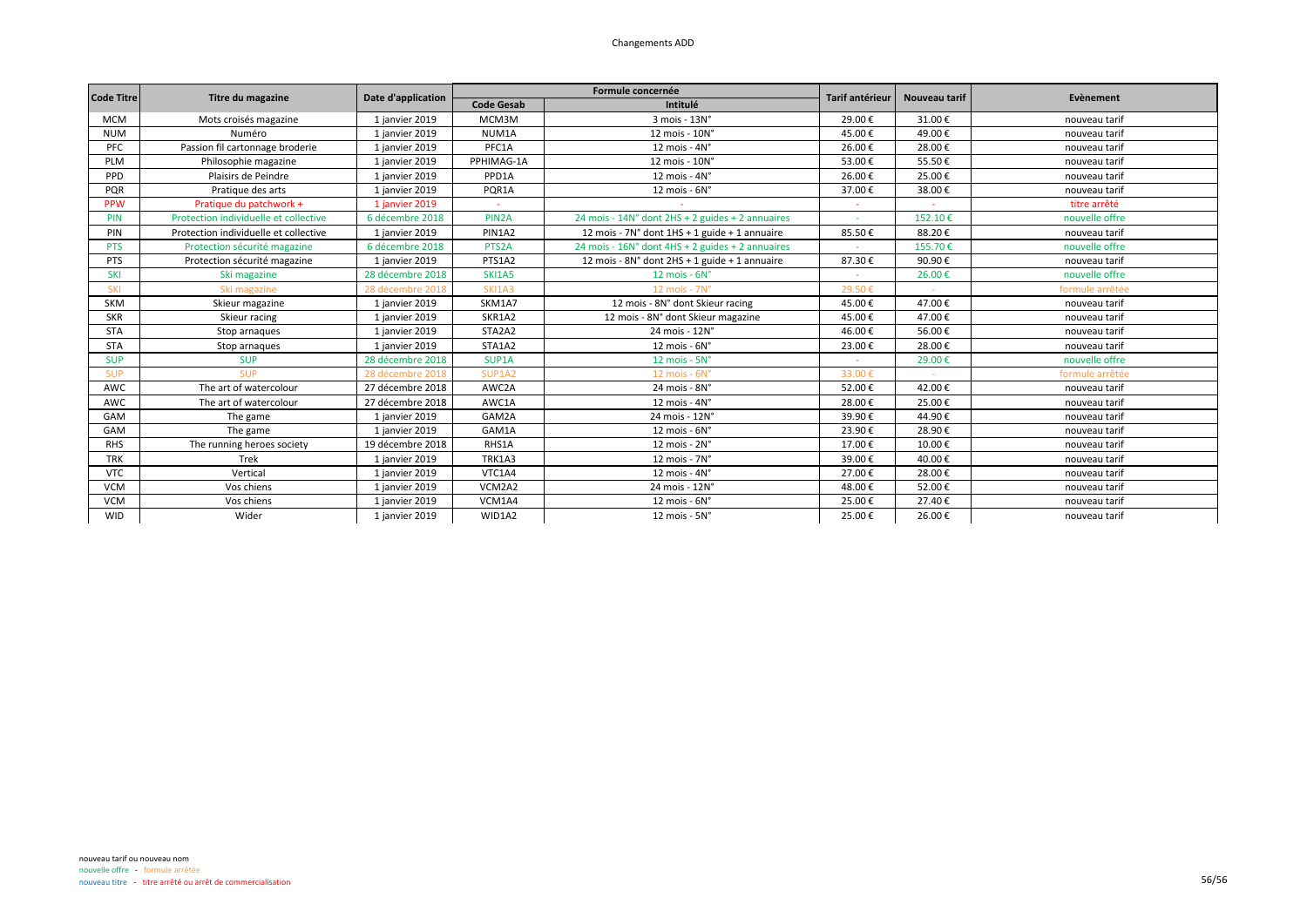| <b>Code Titre</b> | Titre du magazine          | Date d'application | Tarif antérieur                                               | Nouveau tarif                                              | Commentaire : arrêt de titre ou de commercialisation, basculement, | <b>Communication éditeur</b> |
|-------------------|----------------------------|--------------------|---------------------------------------------------------------|------------------------------------------------------------|--------------------------------------------------------------------|------------------------------|
|                   |                            |                    |                                                               |                                                            | changement de nom, de tarif ou de périodicité                      | aux clients                  |
| <b>DAC</b>        | La croix campus            | 1 juin 2022        |                                                               |                                                            | titre arrêté                                                       |                              |
| PDA               | Pomme d'api                | 1 mai 2022         | 5.50€                                                         | 5.75€                                                      | nouveau tarif                                                      |                              |
| PHP               | Phosphore                  | 1 mai 2022         | 4.50€                                                         | 4.82€                                                      | nouveau tarif                                                      |                              |
| PLR               | Pèlerin                    | 1 mai 2022         | 2.10 euros par<br>numéro normal +<br>2.20 euros par<br>double | 2.20 euros par numéro<br>normal + 2.20 euros par<br>double | nouveau tarif                                                      |                              |
| OKP               | Okapi                      | 1 mai 2022         | 4.80€                                                         | 4.85€                                                      | nouveau tarif                                                      |                              |
| <b>MNN</b>        | Manon                      | 1 mai 2022         | 5.40€                                                         | 5.45€                                                      | nouveau tarif                                                      |                              |
| JUL               | Julie                      | 1 mai 2022         | 5.40€                                                         | 5.55€                                                      | nouveau tarif                                                      |                              |
| <b>JBQ</b>        | Je bouquine                | 1 mai 2022         | 6.00€                                                         | 6.35€                                                      | nouveau tarif                                                      |                              |
| APL               | J'apprends à lire          | 1 mai 2022         | 5.40€                                                         | 5.45€                                                      | nouveau tarif                                                      |                              |
| <b>WAP</b>        | Wapiti                     | 1 mai 2022         | 5.35€                                                         | 5.60€                                                      | nouveau tarif                                                      |                              |
| <b>IMD</b>        | Images doc                 | 1 mai 2022         | 6.00€                                                         | 6.35€                                                      | nouveau tarif                                                      |                              |
| JOO               | Okoo                       | 1 mai 2022         | 5E par Okoo + 4.88E<br>par Toupie jeux                        | 5.60E par Okoo + 4.88E par<br>Toupie jeux                  | nouveau tarif                                                      |                              |
| <b>WAK</b>        | Wakou                      | 1 mai 2022         | 5.35€                                                         | 5.60€                                                      | nouveau tarif                                                      |                              |
| HPP               | Histoires pour les petits  | 1 mai 2022         | 5.40€                                                         | 5.60€                                                      | nouveau tarif                                                      |                              |
| TPI               | Toupie                     | 1 mai 2022         | 5.35€                                                         | 5.60€                                                      | nouveau tarif                                                      |                              |
| <b>TBG</b>        | Toboggan                   | 1 mai 2022         | 5.35€                                                         | 5.60€                                                      | nouveau tarif                                                      |                              |
| GEA               | Géo ado                    | 1 mai 2022         | 5.35€                                                         | 5.55€                                                      | nouveau tarif                                                      |                              |
| <b>CUN</b>        | Curionautes des sciences   | 1 mai 2022         | 5.70€                                                         | 5.60€                                                      | nouveau tarif                                                      |                              |
| PCO               | Picoti                     | 1 mai 2022         | 4.92€                                                         | 5.45€                                                      | nouveau tarif                                                      |                              |
| <b>BLH</b>        | Les belles histoires       | 1 mai 2022         | 6.25€                                                         | 6.35€                                                      | nouveau tarif                                                      |                              |
| BAB               | Babar                      | 1 mai 2022         | 4.20€                                                         | 4.35€                                                      | nouveau tarif                                                      |                              |
| <b>AST</b>        | Astrapi                    | 1 mai 2022         | 4.80€                                                         | 4.85€                                                      | nouveau tarif                                                      |                              |
| <b>TRS</b>        | Terre sauvage              | 1 mai 2022         | 4.80€                                                         | 5.75€                                                      | nouveau tarif                                                      |                              |
| FAC               | Femme actuelle             | 1 avril 2022       | 2.55€                                                         | 2.39€                                                      | nouveau tarif                                                      |                              |
| IRK               | Les inrockuptibles         | 1 avril 2022       | 12.90€                                                        | 9.90€                                                      | nouveau tarif                                                      |                              |
| <b>TCS</b>        | Télé Cable Sat Hebdo       | 1 avril 2022       | 1.60€                                                         | 1.80€                                                      | nouveau tarif                                                      |                              |
| <b>HKY</b>        | <b>Hello Kitty club</b>    | 2 mars 2022        | ÷                                                             | $\sim$                                                     | arrêt de commercialisation                                         |                              |
| <b>JVJ</b>        | Jeux vidéo magazine junior | 22 février 2022    | ÷                                                             | a.                                                         | titre arrêté                                                       |                              |
| <b>ELD</b>        | Elle décoration            | 1 mars 2022        | 4.15€                                                         | 4.60€                                                      | nouveau tarif                                                      |                              |
| ELL               | Elle                       | 1 mars 2022        | 1.95€                                                         | $2.15 \text{ } \in$                                        | nouveau tarif                                                      |                              |
| ELT               | Elle à table               | 1 mars 2022        | 3.35€                                                         | 3.75€                                                      | nouveau tarif                                                      |                              |
| ADR               | Art & décoration           | 1 mars 2022        | 3.95€                                                         | 4.15€                                                      | nouveau tarif                                                      |                              |
| FIG               | Le Figaro complet          | 1 février 2022     | 13.32€                                                        | 13.20€                                                     | nouveau tarif                                                      |                              |
| FIG               | Le Figaro weekend          | 1 février 2022     | 5.20€                                                         | 6.80€                                                      | nouveau tarif                                                      |                              |
| MAX               | Maxi                       | 4 janvier 2022     | 1.80€                                                         | 1.99€                                                      | nouveau tarif                                                      |                              |
| EXP               | L'express                  | 3 janvier 2022     | 2.20€                                                         | 2.60€                                                      | nouveau tarif                                                      |                              |
| <b>RLS</b>        | Rolling stone              | 3 janvier 2022     | 5.25€                                                         | 5.90€                                                      | nouveau tarif                                                      |                              |
| FIG               | Le Figaro complet          | 3 janvier 2022     | 12.90€                                                        | 13.32€                                                     | nouveau tarif                                                      |                              |
| FIG               | Le Figaro weekend          | 3 janvier 2022     | 5.00€                                                         | 5.20€                                                      | nouveau tarif                                                      |                              |
| <b>MCM</b>        | Mots croisés magazine      | 4 janvier 2022     | 2.15 € par numéro<br>normal + 3.45€ par<br>numéro double      | 2.25 € par numéro normal<br>+ 3.60 € par numéro double     | nouveau tarif                                                      |                              |
| MSI<br>nouvea     | Maison et Travaux          | 4 janvier 2022     | 4.20€                                                         | 4.30€                                                      | nouveau tarif                                                      |                              |

nouvelle offre

titre arrêté ou arrêt de commercialisation

formule arrêtée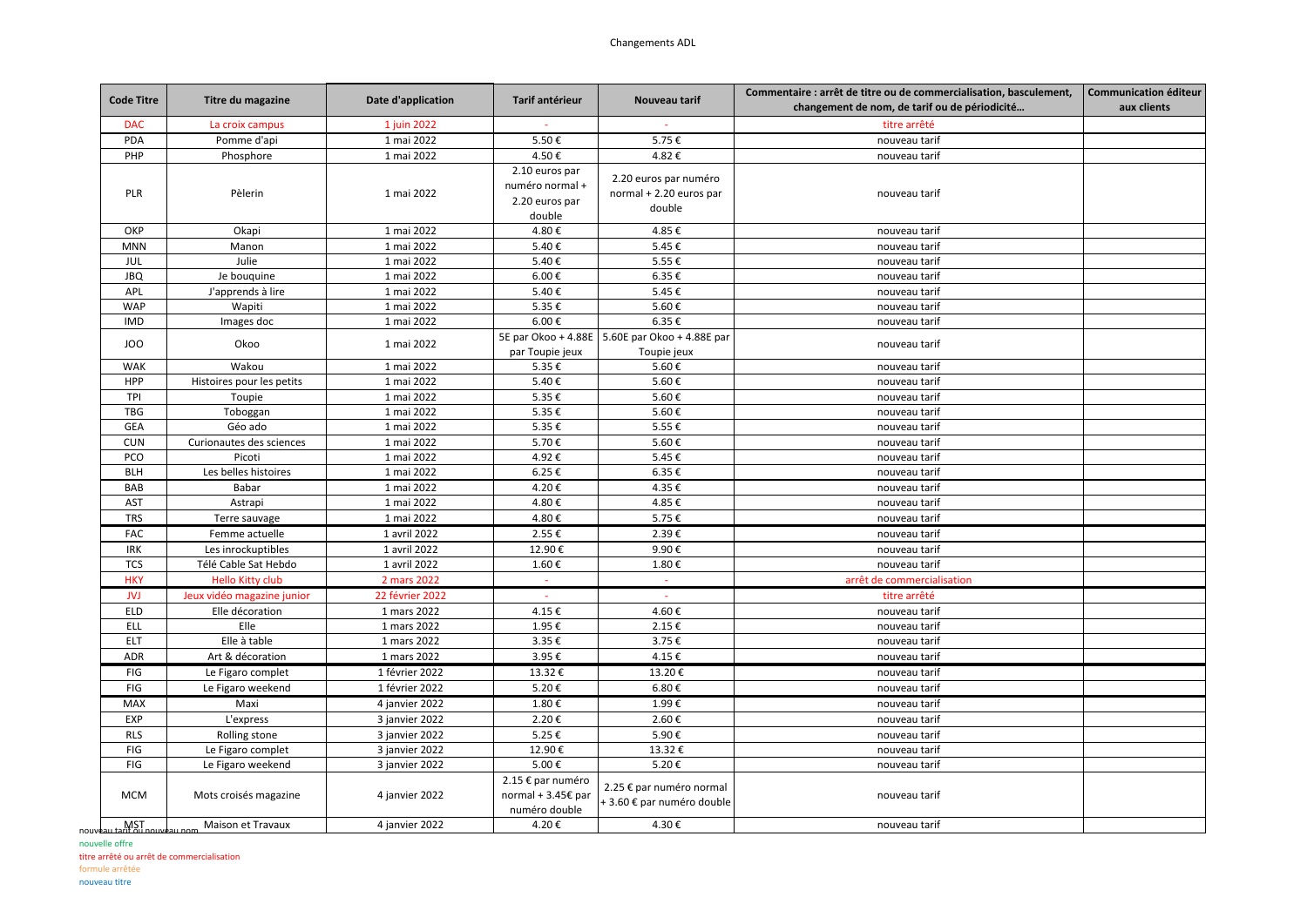## Changements ADL

| <b>Code Titre</b> | Titre du magazine                   | Date d'application | Tarif antérieur | Nouveau tarif    | Commentaire : arrêt de titre ou de commercialisation, basculement, | <b>Communication éditeur</b> |
|-------------------|-------------------------------------|--------------------|-----------------|------------------|--------------------------------------------------------------------|------------------------------|
|                   |                                     |                    |                 |                  | changement de nom, de tarif ou de périodicité                      | aux clients                  |
| <b>JLM</b>        | Le journal de la maison             | 4 janvier 2022     | 3.60€           | 3.80€            | nouveau tarif                                                      |                              |
| CPD               | Campagne Décoration                 | 4 janvier 2022     | 3.90€           | 3.99€            | nouveau tarif                                                      |                              |
| <b>MJM</b>        | Mon jardin et ma maison             | 4 janvier 2022     | 3.90€           | 4.20€            | nouveau tarif                                                      |                              |
| MRF               | Marie France                        | 4 janvier 2022     | 2.10€           | 2.30€            | nouveau tarif                                                      |                              |
| CCI               | Les cahiers du cinéma               | 4 janvier 2022     | 4.65€           | 4.90€            | nouveau tarif                                                      |                              |
| <b>FDI</b>        | France dimanche                     | 4 janvier 2022     | 1.40€           | 1.50€            | nouveau tarif                                                      |                              |
| TJJ               | Télé 7 jours jeux                   | 4 janvier 2022     | 3.10€           | 3.20€            | nouveau tarif                                                      |                              |
| PUB               | Public                              | 4 janvier 2022     | 1.80€           | 1.85€            | nouveau tarif                                                      |                              |
| <b>IPR</b>        | Ici Paris                           | 4 janvier 2022     | 1.40€           | 1.50€            | nouveau tarif                                                      |                              |
| T7J               | Télé 7 jours                        | 4 janvier 2022     | 1.20€           | 1.30€            | nouveau tarif                                                      |                              |
| SAV               | Saveurs                             | 4 janvier 2022     | 4.75€           | 5.00€            | nouveau tarif                                                      |                              |
| <b>BTM</b>        | Burda Style                         | 4 janvier 2022     | 6.00€           | 6.30€            | nouveau tarif                                                      |                              |
| <b>RHS</b>        | The running Heroes society          | 8 décembre 2021    |                 | a.               | titre arrêté                                                       |                              |
| <b>FTN</b>        | Fait main                           | 4 janvier 2022     | 5.75            | 5.90€            | nouveau tarif                                                      |                              |
| <b>NTB</b>        | Notre temps santé et bien-être      | 3 janvier 2022     |                 | 4.00€            | nouveau titre                                                      |                              |
| <b>IMO</b>        | Infos monnaie                       | 29 novembre 2021   | $\sim$          | 6.30€            | nouveau titre                                                      |                              |
| <b>AGE</b>        | <b>Argus Euros</b>                  | 29 novembre 2021   | $\sim$          | 4.70€            | nouveau titre                                                      |                              |
| <b>MOG</b>        | <b>Monnaie Magazine</b>             | 29 novembre 2021   | $\sim$          | 5.50€            | nouveau titre                                                      |                              |
| ANL               | Les années laser                    | 1 décembre 2021    | 5.75€           | 6.70€            | nouveau tarif                                                      |                              |
| <b>TLL</b>        | Télé loisirs                        | 1 novembre 2021    | 1.45€           | 1.55€            | nouveau tarif                                                      |                              |
| <b>STN</b>        | Santé naturelle                     | 1 novembre 2021    | 3.80€           | 3.70€            | nouveau tarif                                                      |                              |
| JAN               | Jardin et nature                    | 1 novembre 2021    | 2.90€           | 3.30€            | nouveau tarif                                                      |                              |
| <b>VVB</b>        | Vivre Bio                           | 1 novembre 2021    | 3.80€           | 3.70€            | nouveau tarif                                                      |                              |
| VOI               | Voici                               | 1 novembre 2021    | 1.90€           | 2.05€            | nouveau tarif                                                      |                              |
| CAL               | Cuisine actuelle                    | 1 novembre 2021    | 2.80€           | 2.85€            | nouveau tarif                                                      |                              |
| PRA               | Prima                               | 1 novembre 2021    | 2.80€           | 2.85€            | nouveau tarif                                                      |                              |
| <b>GHS</b>        | <b>Géo Histoire</b>                 | 26 octobre 2021    | $\sim$          | 6.70€            | nouveau titre                                                      |                              |
| <b>NGC</b>        | National Géographic                 | 26 octobre 2021    |                 | 5.30€            | nouveau titre                                                      |                              |
| <b>IRK</b>        | Les inrockuptibles                  | 4 septembre 2021   | 4.45€           | 12.99€           | nouveau tarif                                                      |                              |
| <b>SUP</b>        | <b>SUP</b>                          | 9 septembre 2021   |                 |                  | titre arrêté                                                       |                              |
| <b>TIM</b>        | Time                                | 1 octobre 2021     | 1.50€           | 3.00€            | nouveau tarif                                                      | $\sim$                       |
|                   |                                     |                    |                 |                  |                                                                    |                              |
| <b>BDT</b>        | <b>Burda Tricot</b>                 | 30 août 2021       |                 |                  | arrêt de commercialisation                                         |                              |
| ARM               | Arts magazine international         | 1 août 2021        | 6.75€           | $6.50\,\text{E}$ | nouveau tarif                                                      |                              |
| VMG               | Vélo Magazine                       | 1 juillet 2021     | 3.99€           | 4.29€            | nouveau tarif                                                      | $\sim$                       |
| <b>CUN</b>        | Curionautes des sciences            | 1 juillet 2021     | 5.90€           | 5.70€            | nouveau tarif                                                      |                              |
| <b>GEA</b>        | Géo Ado                             | 1 juillet 2021     | 4.92€           | 5.35€            | nouveau tarif                                                      |                              |
| <b>JUL</b>        | Julie                               | 1 juillet 2021     | 4.88€           | 5.40€            | nouveau tarif                                                      |                              |
| TPI               | Toupie                              | 1 juillet 2021     | 4.95€           | 5.35€            | nouveau tarif                                                      |                              |
| <b>JDM</b>        | Le Journal de Mickey                | 1 juillet 2021     | 2.25€           | 2.60€            | nouveau tarif                                                      | $\sim$                       |
| <b>JVD</b>        | Jeux vidéo magazine                 | 1 juin 2021        | 4.50€           | 5.50€            | nouveau titre                                                      | ×.                           |
| JAF               | Jeune Afrique                       | 1 mai 2021         | 6.90€           | 7.50€            | nouveau tarif                                                      |                              |
| <b>TNS</b>        | Tennis magazine                     | 1 mars 2021        | 6.40€           | 7.90€            | nouveau tarif                                                      | $\overline{\phantom{a}}$     |
| <b>NOB</b>        | L'Obs                               | 1 mars 2021        | 2.60€           | 2.80€            | nouveau tarif                                                      |                              |
| <b>HLD</b>        | Hôtel et Lodge                      | 21 janvier 2021    |                 |                  | arrêt de commercialisation                                         |                              |
| <b>TCS</b>        | Télé Cable Sat Hebdo                | 1 février 2021     | 1.50€           | 1.60€            | nouveau tarif                                                      |                              |
| MAX               | Maxi                                | 1 février 2021     | 1.55€           | 1.80€            | nouveau tarif                                                      | $\sim$                       |
|                   | arf G nouveau nom Le Figaro weekend | 1 janvier 2021     | 4.05€           | 5.00€            | nouveau tarif                                                      | $\sim$                       |

nouvelle offre

titre arrêté ou arrêt de commercialisation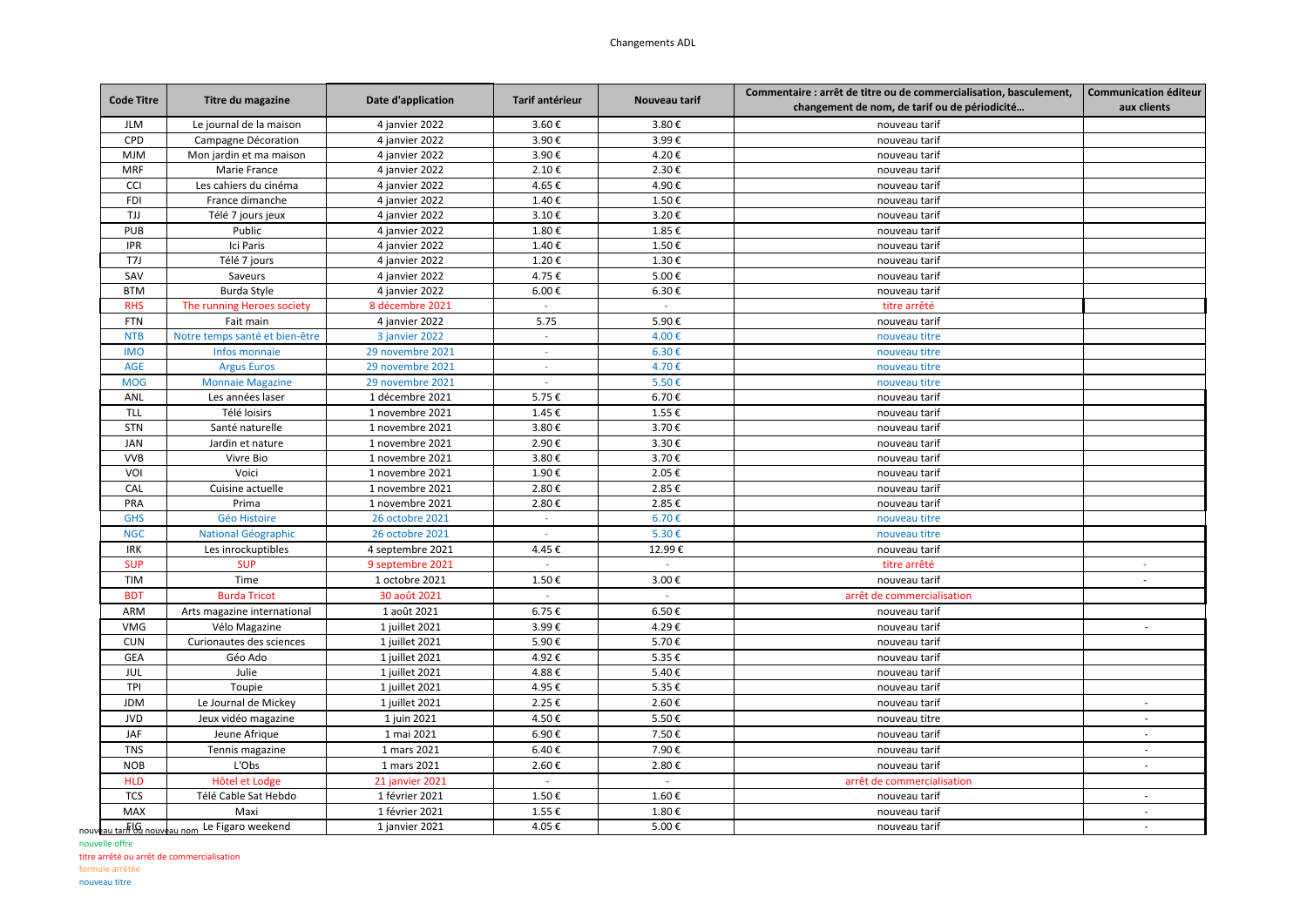| <b>Code Titre</b>            | Titre du magazine              | Date d'application | Tarif antérieur     | Nouveau tarif            | Commentaire : arrêt de titre ou de commercialisation, basculement, | <b>Communication éditeur</b> |
|------------------------------|--------------------------------|--------------------|---------------------|--------------------------|--------------------------------------------------------------------|------------------------------|
|                              |                                |                    |                     |                          | changement de nom, de tarif ou de périodicité                      | aux clients                  |
| FIG                          | Le Figaro complet              | 1 janvier 2021     | 10.44€              | 12.50€                   | nouveau tarif                                                      | $\overline{\phantom{a}}$     |
| EYG                          | Esprit yoga                    | 1 janvier 2021     | 4.20€               | 4.40€                    | nouveau tarif                                                      | $\sim$                       |
| PNT                          | Le Point                       | 1 janvier 2021     | 2.90€               | 3.00€                    | nouveau tarif                                                      | $\overline{\phantom{a}}$     |
| <b>FAC</b>                   | Femme actuelle                 | 1 janvier 2021     | 2.25€               | 2.50€                    | nouveau tarif                                                      | $\sim$                       |
| GAL                          | Gala                           | 1 janvier 2021     | 3.05€               | 3.25€                    | nouveau tarif                                                      | $\overline{\phantom{a}}$     |
|                              |                                |                    | 5.30 € par numéro   |                          |                                                                    |                              |
| <b>PIC</b>                   | Picsou magazine                | 1 janvier 2021     | normal + 4.55 € par | 5.50 € par numéro normal | nouveau tarif                                                      |                              |
|                              |                                |                    | HS                  | +5.50 € par HS           |                                                                    |                              |
| <b>DGL</b>                   | Disney Girl                    | 1 janvier 2021     | 4.10€               | 4.50€                    | nouveau tarif                                                      | $\sim$                       |
| <b>WIN</b>                   | Mickey junior                  | 1 janvier 2021     | 4.10€               | 4.50€                    | nouveau tarif                                                      | $\sim$                       |
| <b>FDI</b>                   | France dimanche                | 1 janvier 2021     | 1.30€               | 1.50€                    | nouveau tarif                                                      | $\sim$                       |
| <b>IPR</b>                   | Ici Paris                      | 1 janvier 2021     | 1.30€               | 1.40€                    | nouveau tarif                                                      | $\sim$                       |
| <b>PUB</b>                   | Public                         | 1 janvier 2021     | 1.60€               | 1.80€                    | nouveau tarif                                                      | $\sim$                       |
| TJJ                          | Télé 7 Jours Jeux              | 1 janvier 2021     | 3.00€               | 3.10€                    | nouveau tarif                                                      | $\sim$                       |
| T7J                          | Télé 7 Jours                   | 1 janvier 2021     | 1.10€               | 1.20€                    | nouveau tarif                                                      | $\sim$                       |
| <b>JLM</b>                   | Le journal de la maison        | 1 janvier 2021     | 3.20€               | 3.60€                    | nouveau tarif                                                      | $\sim$                       |
| <b>MJM</b>                   | Mon jardin et ma maison        | 1 janvier 2021     | 3.70€               | 3.90€                    | nouveau tarif                                                      | $\sim$                       |
| CPD                          | Campagne Décoration            | 1 janvier 2021     | 3.90€               | 3.70€                    | nouveau tarif                                                      | $\sim$                       |
| VPG                          | Gourmand                       | 1 janvier 2021     | 2.45€               | 2.99€                    | nouveau tarif                                                      | $\overline{\phantom{a}}$     |
| <b>TMG</b>                   | Télé Magazine                  | 1 janvier 2021     | 1.15€               | 1.39€                    | nouveau tarif                                                      | $\sim$                       |
| AAM                          | Auto Moto                      | 1 janvier 2021     | 3.20€               | 3.40€                    | nouveau tarif                                                      | $\overline{\phantom{a}}$     |
| <b>MST</b>                   | Maison et Travaux              | 1 janvier 2021     | 3.95€               | 4.20€                    | nouveau tarif                                                      | $\sim$                       |
| <b>MRF</b>                   | Marie France                   | 1 janvier 2021     | 1.99€               | 2.10€                    | nouveau tarif                                                      |                              |
| SRD                          | Sélection du Reader's Digest   | 1 janvier 2021     | 3.60€               | 3.90€                    | nouveau tarif                                                      | $\sim$                       |
| RVI                          | La Revue                       | 3 décembre 2020    | 2.60€               | 8.20€                    | nouveau tarif                                                      | $\sim$                       |
| JAF                          | Jeune Afrique                  | 21 octobre 2020    | 3.30€               | 6.90€                    | nouveau tarif                                                      | $\sim$                       |
| <b>BKS</b>                   | <b>Books</b>                   | 7 octobre 2020     | $\sim$              | $\sim$                   | arrêt de commercialisation                                         | $\overline{\phantom{a}}$     |
| SRD                          | Sélection du Reader's Digest   | 1 novembre 2020    | 3.15€               | 3.60€                    | nouveau tarif                                                      | $\sim$                       |
| VOI                          | Voici                          | 1 octobre 2020     | 1.80€               | 1.90€                    | nouveau tarif                                                      | $\overline{\phantom{a}}$     |
| VAC                          | <b>Valeurs Actuelles</b>       | 1 octobre 2020     | 3.34€               | 3.99€                    | nouveau tarif                                                      | $\sim$                       |
|                              |                                |                    |                     |                          |                                                                    |                              |
| <b>BDT</b>                   | <b>Burda tricot</b>            | 15 septembre 2020  | 6.90€               |                          | nouvelle offre                                                     | $\sim$                       |
| <b>BDT</b>                   | Burda tricot + HS              | 15 septembre 2020  |                     | 6.90 € par numéro normal | offre remplacée par Burda tricot                                   |                              |
|                              |                                |                    |                     | +6.90 $\epsilon$ par HS  |                                                                    |                              |
| ANL                          | Les années laser               | 1 septembre 2020   | 5.58€               | 5.75€                    | nouveau tarif                                                      |                              |
| <b>RCC</b>                   | La recherche                   | 4 août 2020        |                     |                          | fusion avec Sciences et avenir                                     |                              |
| LRE                          | Lire magazine littéraire       | 1 juillet 2020     | 4.50€               | 4.90€                    | nouveau tarif                                                      | $\sim$                       |
|                              |                                |                    |                     |                          | fusion avec Le nouveau magazine littéraire + changement de nom en  |                              |
| LRE                          | Lire                           | 25 juin 2020       | $\sim$              | $\sim$                   | "Lire magazine littéraire"                                         |                              |
|                              |                                |                    |                     |                          |                                                                    |                              |
| <b>MGL</b>                   | Le nouveau magazine littéraire | 25 juin 2020       | $\sim$              |                          | fusion avec Lire                                                   |                              |
| KRC                          | KR home studio                 | 1 juillet 2020     | 6.50€               | 7.50€                    | nouveau tarif                                                      | $\sim$                       |
| ELL                          | Elle                           | 1 juillet 2020     | 1.85€               | 1.95€                    | nouveau tarif                                                      | $\sim$                       |
| T7J                          | Télé 7 jours                   | 1 juillet 2020     | 1.10€               | 1.16€                    | nouveau tarif                                                      |                              |
| DAC                          | La croix campus                | 1 juillet 2020     | 3.70€               | 4.50€                    | nouveau tarif                                                      | $\sim$                       |
|                              |                                |                    | 4.88 € par Okoo +   |                          |                                                                    |                              |
| JOO                          | Okoo                           | 1 juillet 2020     | 4.88 € par Toupie   | 5.15 € par Okoo +        | nouveau tarif                                                      |                              |
| nouveau tarif ou nouveau nom |                                |                    | jeux                | 4.88 € par Toupie jeux   |                                                                    |                              |
|                              |                                |                    |                     |                          |                                                                    |                              |

nouvelle offre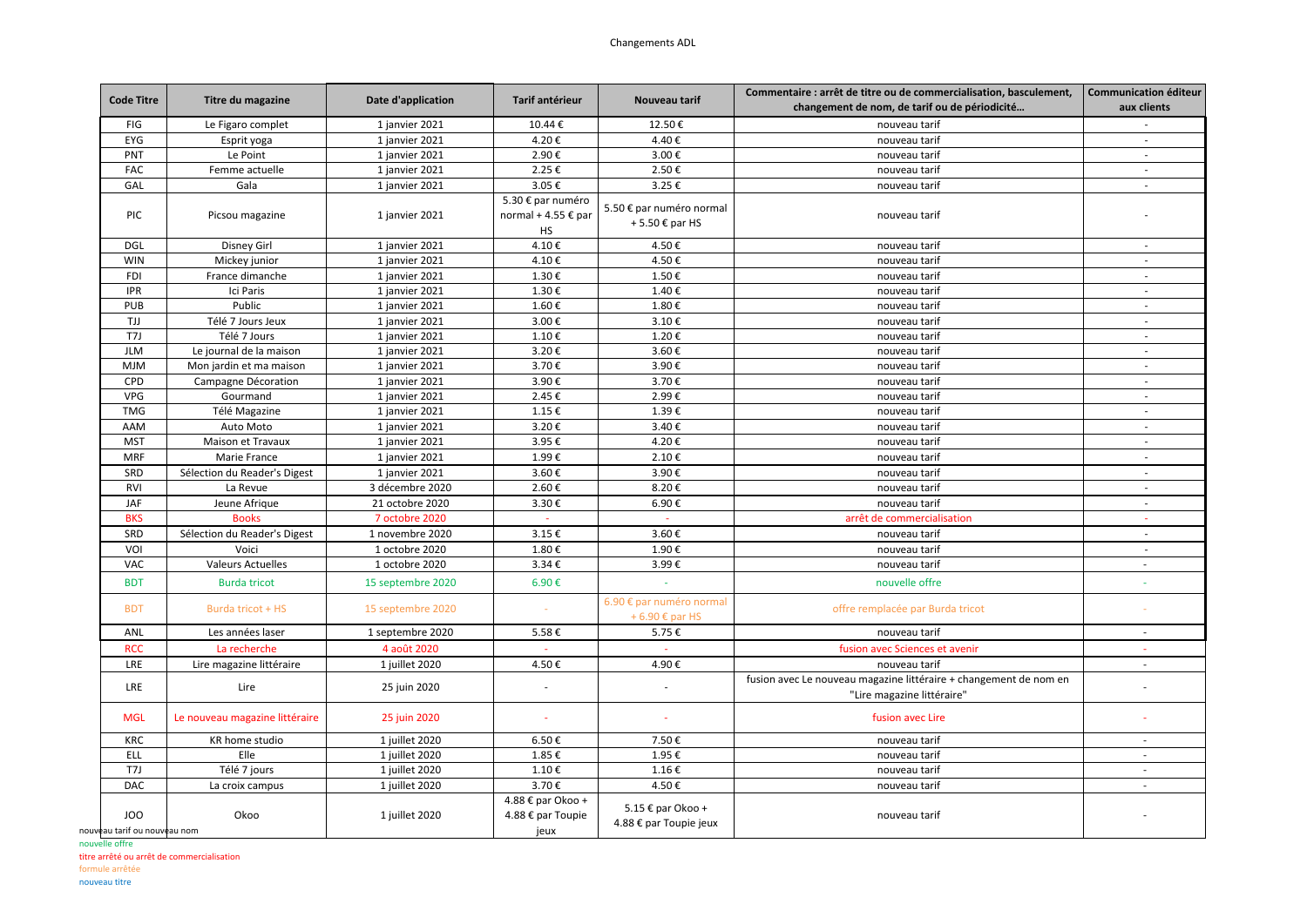| <b>Code Titre</b>            | Titre du magazine            | Date d'application     | <b>Tarif antérieur</b>                                         | Nouveau tarif                                               | Commentaire : arrêt de titre ou de commercialisation, basculement, | <b>Communication éditeur</b> |
|------------------------------|------------------------------|------------------------|----------------------------------------------------------------|-------------------------------------------------------------|--------------------------------------------------------------------|------------------------------|
|                              |                              |                        |                                                                |                                                             | changement de nom, de tarif ou de périodicité                      | aux clients                  |
| <b>TOS</b>                   | Tempo santé                  | 19 juin 2020           | $\sim$                                                         | 3.33€                                                       | nouveau titre                                                      |                              |
| <b>CRH</b>                   | La croix hebdo               | 19 juin 2020           | $\sim$                                                         | 2.90€                                                       | nouveau titre                                                      | $\sim$                       |
| <b>CRX</b>                   | La croix                     | 1 juillet 2020         | 1.50 € par n° lundi au<br>jeudi +<br>4.40 € par n°<br>vendredi | 1.80 € par n° lundi au jeudi<br>4.70 € par n° vendredi      | nouveau tarif                                                      |                              |
| JUL                          | Julie                        | 1 juillet 2020         | 4.92€                                                          | 4.88€                                                       | nouveau tarif                                                      | $\sim$                       |
| <b>BLH</b>                   | Les belles histoires         | 1 juillet 2020         | 6.00€                                                          | 6.25€                                                       | nouveau tarif                                                      | $\sim$                       |
| SPI                          | Le journal Spirou            | 1 juin 2020            | 2.15€                                                          | 2.35€                                                       | nouveau tarif                                                      | $\sim$                       |
| <b>CHV</b>                   | Cheval magazine              | 24 avril 2020          | ä,                                                             | 4.95 € par n° normal +<br>5.50 € par n° spécial             | nouveau titre                                                      | $\sim$                       |
| <b>FNT</b>                   | Fait main tricot             | 1 avril 2020           | 5.65€                                                          | 6.00€                                                       | nouveau tarif                                                      |                              |
| <b>FTN</b>                   | Fait main                    | 1 avril 2020           | 5.65€                                                          | 5.75€                                                       | nouveau tarif                                                      | $\sim$                       |
| <b>JVD</b>                   | Jeux vidéo magazine          | 1 avril 2020           | 3.50€                                                          | 4.50€                                                       | nouveau tarif                                                      |                              |
| <b>TCS</b>                   | Télé câble sat hebdo         | 1 avril 2020           | 1.40€                                                          | 1.50€                                                       | nouveau tarif                                                      | $\sim$                       |
| PIC                          | Picsou magazine              | 1 avril 2020           | 4.90€                                                          | 5.30€                                                       | nouveau tarif                                                      | $\sim$                       |
| <b>JDM</b>                   | Le journal de Mickey         | 1 avril 2020           | 1.95€                                                          | 2.20€                                                       | nouveau tarif                                                      | $\sim$                       |
| FIG                          | Le Figaro - formule weekend  | 1 avril 2020           | 3.80 € par semaine                                             | 4.05 € par semaine                                          | nouveau tarif                                                      | $\sim$                       |
| FIG                          | Le Figaro - formule complète | 1 avril 2020           | 8.20 € par semaine                                             | 10.44 € par semaine                                         | nouveau tarif                                                      | $\sim$                       |
| <b>KRC</b>                   | <b>KR</b> home studio        | 19 février 2020        |                                                                | 6.50€                                                       | nouveau titre                                                      |                              |
| JOO                          | Zouzou                       | 30 janvier 2020        | ÷.                                                             | $\sim$                                                      | changement de nom en "Okoo"                                        | $\sim$                       |
| <b>GLA</b>                   | Glamour                      | <b>30 janvier 2020</b> |                                                                |                                                             | titre arrêté                                                       | oui                          |
| <b>ARP</b>                   | <b>Artpress</b>              | 30 décembre 2019       |                                                                | $6.10 \text{ } \in$                                         | nouveau titre                                                      |                              |
| DGL                          | Disney girl                  | 1 janvier 2020         | 3.99€                                                          | 4.10€                                                       | nouveau tarif                                                      |                              |
| FAC                          | Femme actuelle               | 1 janvier 2020         | 2.12€                                                          | 2.25€                                                       | nouveau tarif                                                      |                              |
| GRR                          | <b>Grimper Magazine</b>      | 1 janvier 2020         | 6.20€                                                          | 6.40€                                                       | nouveau tarif                                                      |                              |
| AMG                          | L'automobile magazine        | 1 janvier 2020         | 3.90€                                                          | 3.90 € + 4.90 € par numéro<br>double ou S                   | nouveau tarif                                                      |                              |
| <b>MCA</b>                   | Maisons de campagne          | 1 janvier 2020         | 4.50€                                                          | 4.40€                                                       | nouveau tarif                                                      | $\sim$                       |
| <b>MNG</b>                   | Management                   | 1 janvier 2020         | 4.85€                                                          | 6.70€                                                       | nouveau tarif                                                      |                              |
| <b>MTM</b>                   | <b>Montagnes Magazine</b>    | 1 janvier 2020         | 6.30€                                                          | 6.30 € ou 7.30 € ou 8.30 €                                  | nouveau tarif                                                      |                              |
| <b>MCM</b>                   | Mots croisés magazine        | 1 janvier 2020         | 2.05 € par n° normal<br>3.30 € par n° double                   | $2.15 \text{ } \in$ par n° normal +<br>3.45 € par n° double | nouveau tarif                                                      |                              |
| PRA                          | Prima                        | 1 janvier 2020         | 2.70€                                                          | 2.80€                                                       | nouveau tarif                                                      |                              |
| SAV                          | Saveurs                      | 1 janvier 2020         | 4.75€                                                          | 4.75 € + 5.20 € par HS                                      | nouveau tarif                                                      | $\sim$                       |
| <b>SKM</b>                   | <b>Skieur Magazine</b>       | 1 janvier 2020         | $6.00 \text{ } \in$                                            | 6.30€                                                       | nouveau tarif                                                      | $\sim$                       |
| SUP                          | Sup                          | 1 janvier 2020         | 5.90€                                                          | 6.30€                                                       | nouveau tarif                                                      | $\sim$                       |
| <b>TLL</b>                   | Télé loisirs                 | 1 janvier 2020         | 1.33€                                                          | 1.45€                                                       | nouveau tarif                                                      | $\sim$                       |
| <b>VTC</b>                   | Vertical magazine            | 1 janvier 2020         | 7.00€                                                          | 7.80€                                                       | nouveau tarif                                                      | $\sim$                       |
| <b>WDM</b>                   | Wind Magazine                | 1 janvier 2020         | 6.25€                                                          | 6.50€                                                       | nouveau tarif                                                      |                              |
| <b>CGO</b>                   | Campagne gourmande           | 23 octobre 2019        |                                                                | 4.70€                                                       | nouveau titre                                                      |                              |
| GOC                          | Gourmet cup                  | 22 octobre 2019        | $\sim$                                                         | 8.50€                                                       | nouveau titre                                                      |                              |
|                              |                              |                        |                                                                | 1.50 € par n° lundi au jeudi                                |                                                                    |                              |
| <b>CRX</b>                   | La croix                     | 1 octobre 2019         | 1.50€                                                          |                                                             | nouveau tarif                                                      |                              |
| nouveau tarif ou nouveau nom |                              |                        |                                                                | 4.40 € par n° vendredi                                      |                                                                    |                              |

nouvelle offre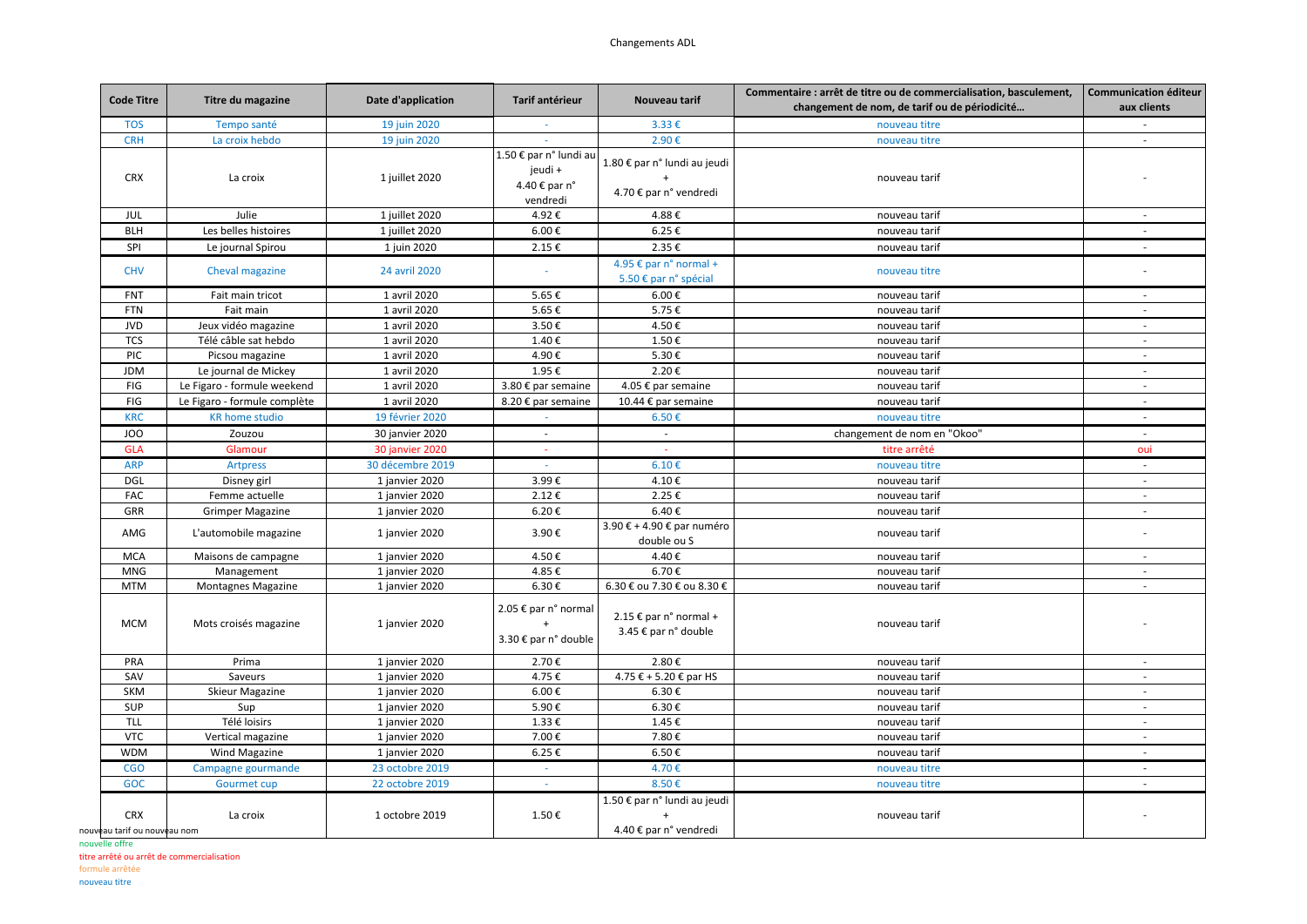## Changements ADL

| <b>Code Titre</b>             | Titre du magazine             | Date d'application | Tarif antérieur                                                                                                            | Nouveau tarif                                                                                                   | Commentaire : arrêt de titre ou de commercialisation, basculement, | <b>Communication éditeur</b> |
|-------------------------------|-------------------------------|--------------------|----------------------------------------------------------------------------------------------------------------------------|-----------------------------------------------------------------------------------------------------------------|--------------------------------------------------------------------|------------------------------|
|                               |                               |                    |                                                                                                                            |                                                                                                                 | changement de nom, de tarif ou de périodicité                      | aux clients                  |
| <b>ACT</b>                    | L'actu                        | 1 octobre 2019     | $0.44 \text{ } \epsilon$                                                                                                   | $0.50 \text{ } \in$                                                                                             | nouveau tarif                                                      | $\sim$                       |
| <b>PTQ</b>                    | Le petit quotidien            | 1 octobre 2019     | $0.39 \text{ } \in$                                                                                                        | $0.50 \text{ } \in$                                                                                             | nouveau tarif                                                      | $\mathcal{L}_{\mathcal{A}}$  |
| <b>NOB</b>                    | L'obs                         | 1 octobre 2019     | 2.20€                                                                                                                      | 2.60€                                                                                                           | nouveau tarif                                                      | $\sim$                       |
| <b>MFS</b>                    | Men's fitness                 | 11 octobre 2019    | $\omega$                                                                                                                   | $\sim$                                                                                                          | titre arrêté                                                       | $\omega$                     |
| <b>MQT</b>                    | Mon quotidien                 | 1 octobre 2019     | 0.43€                                                                                                                      | 0.50€                                                                                                           | nouveau tarif                                                      | $\sim$                       |
| <b>RDB</b>                    | La revue durable              | 28 août 2019       | $\sim$                                                                                                                     |                                                                                                                 | arrêt de commercialisation                                         |                              |
| CAF                           | <b>Charlotte aux fraises</b>  | 7 août 2019        | $\sim$                                                                                                                     |                                                                                                                 | titre arrêté                                                       |                              |
| <b>TNS</b>                    | Tennis magazine               | 1 août 2019        | 5.12€                                                                                                                      | 6.40 € par $n^{\circ}$ normal +<br>8.00 € par n° double                                                         | nouveau tarif                                                      |                              |
| QSF                           | Nouvelles questions de femmes | 12 juillet 2019    | ÷.                                                                                                                         |                                                                                                                 | titre arrêté                                                       |                              |
| <b>CLS</b>                    | Classica                      | 1 juillet 2019     | 4.50€                                                                                                                      | 5.20€                                                                                                           | nouveau tarif                                                      | $\sim$                       |
| LRE                           | Lire                          | 1 juillet 2019     | 3.90€                                                                                                                      | 4.50€                                                                                                           | nouveau tarif                                                      | $\sim$                       |
| CMI                           | Ca m'intéresse                | 1 juillet 2019     | 3.95€                                                                                                                      | 3.99€                                                                                                           | nouveau tarif                                                      | $\sim$                       |
| GGO                           | Géo                           | 1 juillet 2019     | 6.10€                                                                                                                      | 6.30€                                                                                                           | nouveau tarif                                                      | $\sim$                       |
| <b>CTL</b>                    | Capital                       | 1 juillet 2019     | 4.75€                                                                                                                      | 4.80€                                                                                                           | nouveau tarif                                                      | $\sim$                       |
| GAL                           | Gala                          | 1 juillet 2019     | 2.90€                                                                                                                      | 3.05€                                                                                                           | nouveau tarif                                                      | $\sim$                       |
| CAL                           | Cuisine actuelle              | 1 juillet 2019     | 2.60€                                                                                                                      | 2.80€                                                                                                           | nouveau tarif                                                      | $\sim$                       |
| FAC                           | Femme actuelle                | 1 juillet 2019     | 2.10€                                                                                                                      | 2.12€                                                                                                           | nouveau tarif                                                      | $\sim$                       |
| VOI                           | Voici                         | 1 juillet 2019     | 1.65€                                                                                                                      | 1.80€                                                                                                           | nouveau tarif                                                      | $\sim$                       |
| <b>TLL</b>                    | Télé loisirs                  | 1 juillet 2019     | 1.30€                                                                                                                      | 1.33€                                                                                                           | nouveau tarif                                                      | $\sim$                       |
| MAX                           | Maxi                          | 1 juillet 2019     | 1.45€                                                                                                                      | 1.55€                                                                                                           | nouveau tarif                                                      | $\sim$                       |
| <b>TLA</b>                    | Tralalire                     | 12 juin 2019       | $\mathcal{L}^{\pm}$                                                                                                        | $\sim$                                                                                                          | changement de nom en "Mes premières belles histoires"              | $\sim$                       |
| <b>DAC</b>                    | Les dossiers de l'actualité   | 12 juin 2019       | $\sim$                                                                                                                     | $\sim$                                                                                                          | changement de nom en "La Croix campus"                             | $\sim$                       |
| OKP                           | Okapi                         | 1 juillet 2019     | 4.50€                                                                                                                      | 4.80€                                                                                                           | nouveau tarif                                                      | $\sim$                       |
| <b>CUN</b>                    | Curionautes des sciences      | 1 juillet 2019     | 5.95€                                                                                                                      | 5.90€                                                                                                           | nouveau tarif                                                      | $\sim$                       |
| AST                           | Astrapi                       | 1 juillet 2019     | 4.50€                                                                                                                      | 4.80€                                                                                                           | nouveau tarif                                                      | $\sim$                       |
| <b>MTJ</b>                    | Moto Journal                  | 1 mai 2019         | 3.20 € par n° normal<br>+4.50 € par n°<br>spécial                                                                          | 3.45 € par n° normal + 4.50<br>€ par n° spécial                                                                 | nouveau tarif                                                      |                              |
| LCY                           | Le Cycle                      | 1 mai 2019         | 4.80€                                                                                                                      | 4.90 € par n° normal + 7.50<br>€ par n° spécial                                                                 | nouveau tarif                                                      |                              |
| PDV                           | Point de vue                  | 1 mai 2019         | 2.00€                                                                                                                      | 2.60€                                                                                                           | nouveau tarif                                                      | $\sim$                       |
| SAN                           | Santé magazine                | 4 avril 2019       | $\omega$                                                                                                                   | $\omega$                                                                                                        | arrêt de commercialisation                                         | $\sim$                       |
| <b>DFC</b>                    | Détours en France             | 4 avril 2019       | ÷.                                                                                                                         |                                                                                                                 | arrêt de commercialisation                                         | $\sim$                       |
| <b>JAN</b>                    | Jardin et nature              | 29 mars 2019       |                                                                                                                            | 2.90€                                                                                                           | nouveau titre                                                      |                              |
| <b>TPC</b>                    | Les trésors de Picsou         | 1 avril 2019       | 4.90 € par Les<br>trésors de Picsou (4<br>n° par an) + 4.55 $\epsilon$<br>par Picsou magazine<br>(6 n <sup>o</sup> par an) | 5.40 € par Les trésors de<br>Picsou (4 n° par an) + 4.90 €<br>par Picsou magazine (6 n°<br>par an)              | nouveau tarif                                                      |                              |
| PIC<br>nouveau tarif ou nouve | Picsou magazine               | 1 avril 2019       | 4.55 € par Picsou<br>magazine (6 n° par<br>an) + 4.90 $\epsilon$ par Les<br>trésors de Picsou (4<br>n° par an)             | 4.90 € par Picsou magazine<br>$(6 no par an) + 5.40 \text{ } \in$ par<br>Les trésors de Picsou (4 n°<br>par an) | nouveau tarif                                                      |                              |

nouvelle offre titre arrêté ou arrêt de commercialisation formule arrêtée

nouveau titre